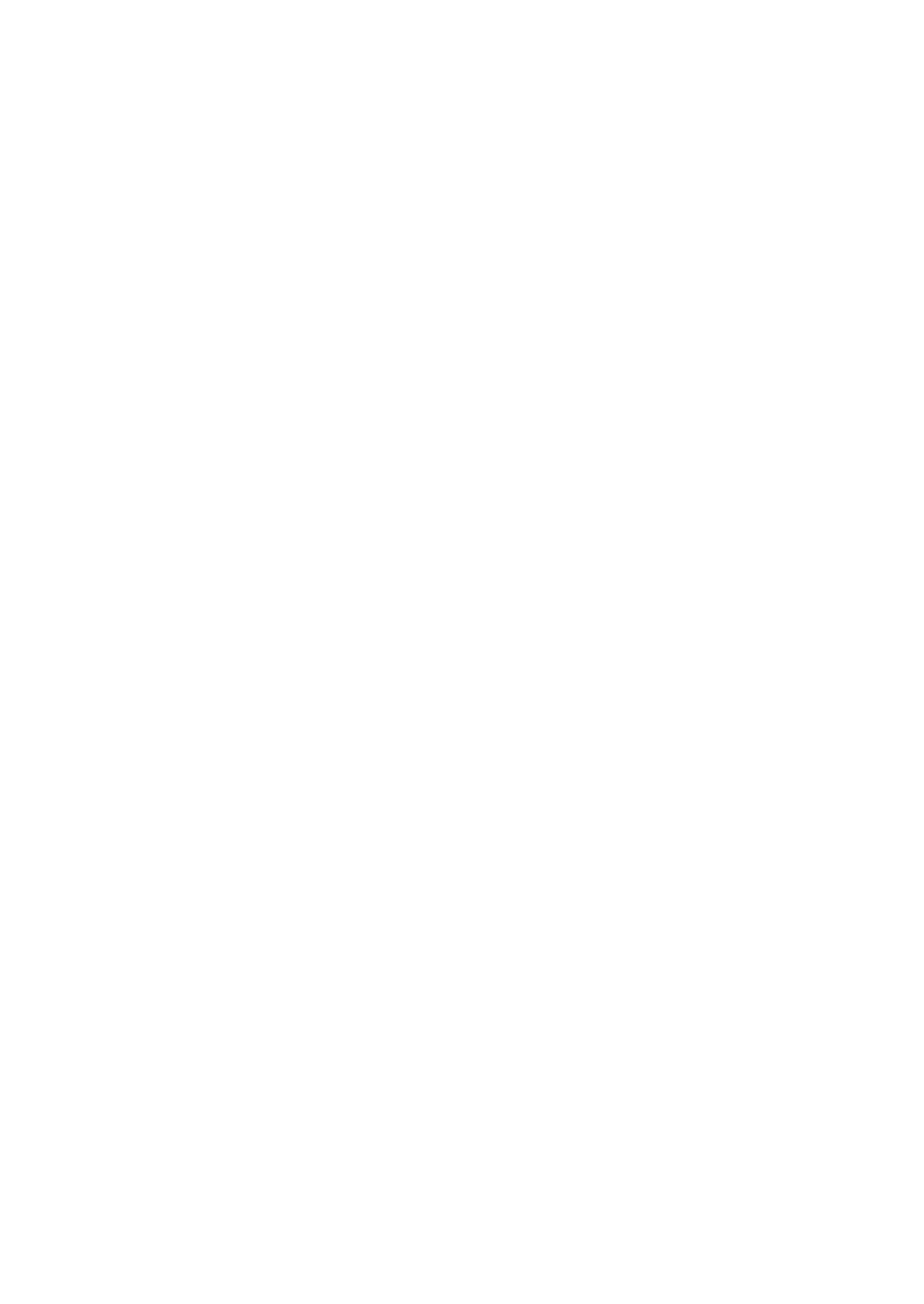Rationes is an open access philosophical series that contains works undergone an evaluative revision (*double blind peer review process)*.

#### Editor in Chief

Luca Illetterati

#### Scientific Board

Adriano Ardovino (Università di Chieti), Francesco Berto (University of St. Andrews) Angelo Cicatello (Università di Palermo), Felice Cimatti (Università della Calabria), Gianluca Cuozzo (Università di Torino), Antonio Da Re (Università di Padova), Alfredo Ferrarin (Università di Genova), Maurizio Ferraris (Università di Torino), Andy Hamilton (Durham University), Roberta Lanfredini (Università di Firenze), Claudio La Rocca (Università di Genova), Diego Marconi (Università di Torino), Friederike Moltmann (CNRS – Paris), Michael Quante (Università di Münster), Nuria Sánchez Madrid (Universidad Complutense Madrid), Paolo Spinicci (Università di Milano Statale), Gabriele Tomasi (Università di Padova), Luca Vanzago (Università di Pavia), Holger Zaborowski (Philosophisch-Theologische Hochschule Vallendar)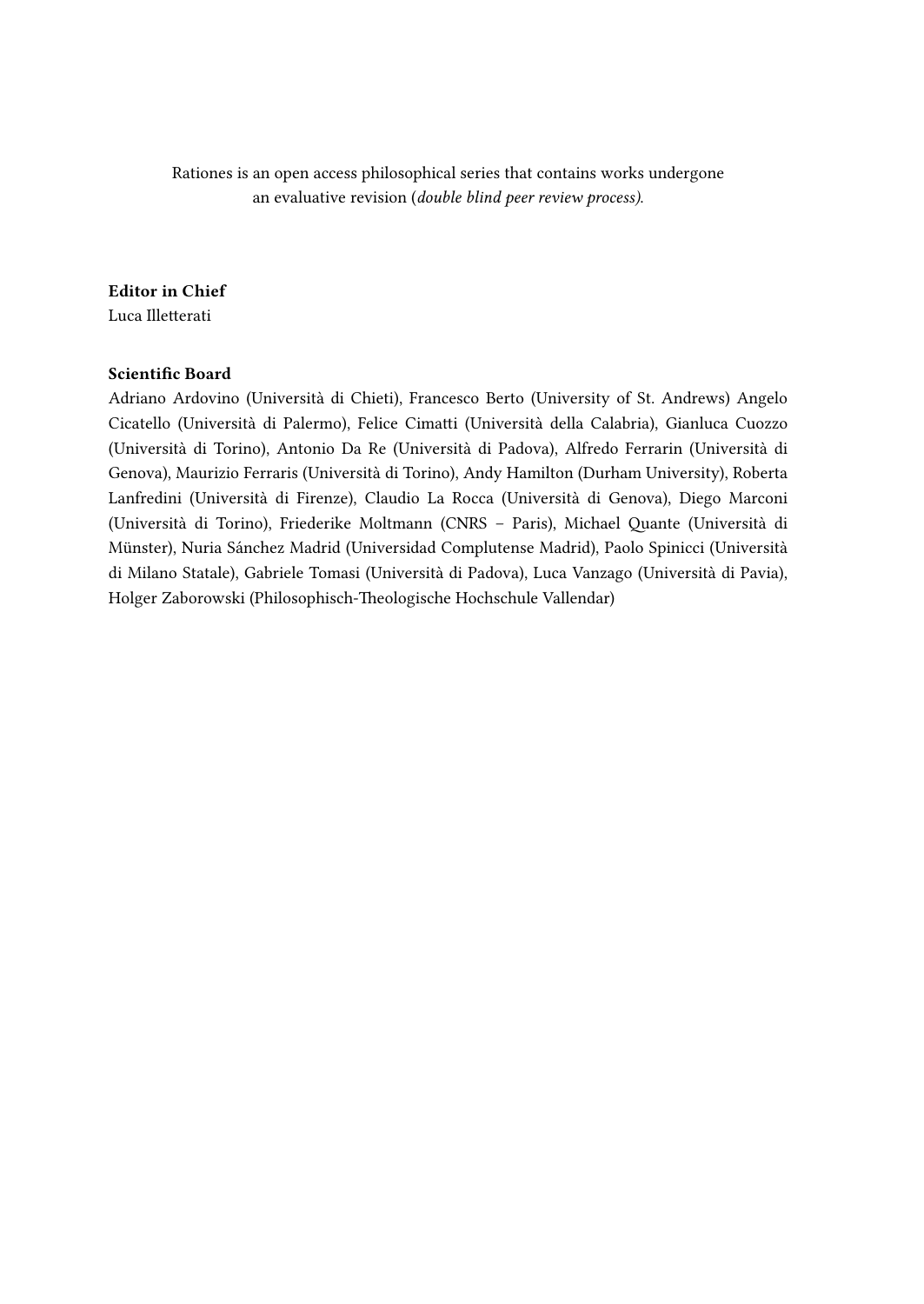# Rationes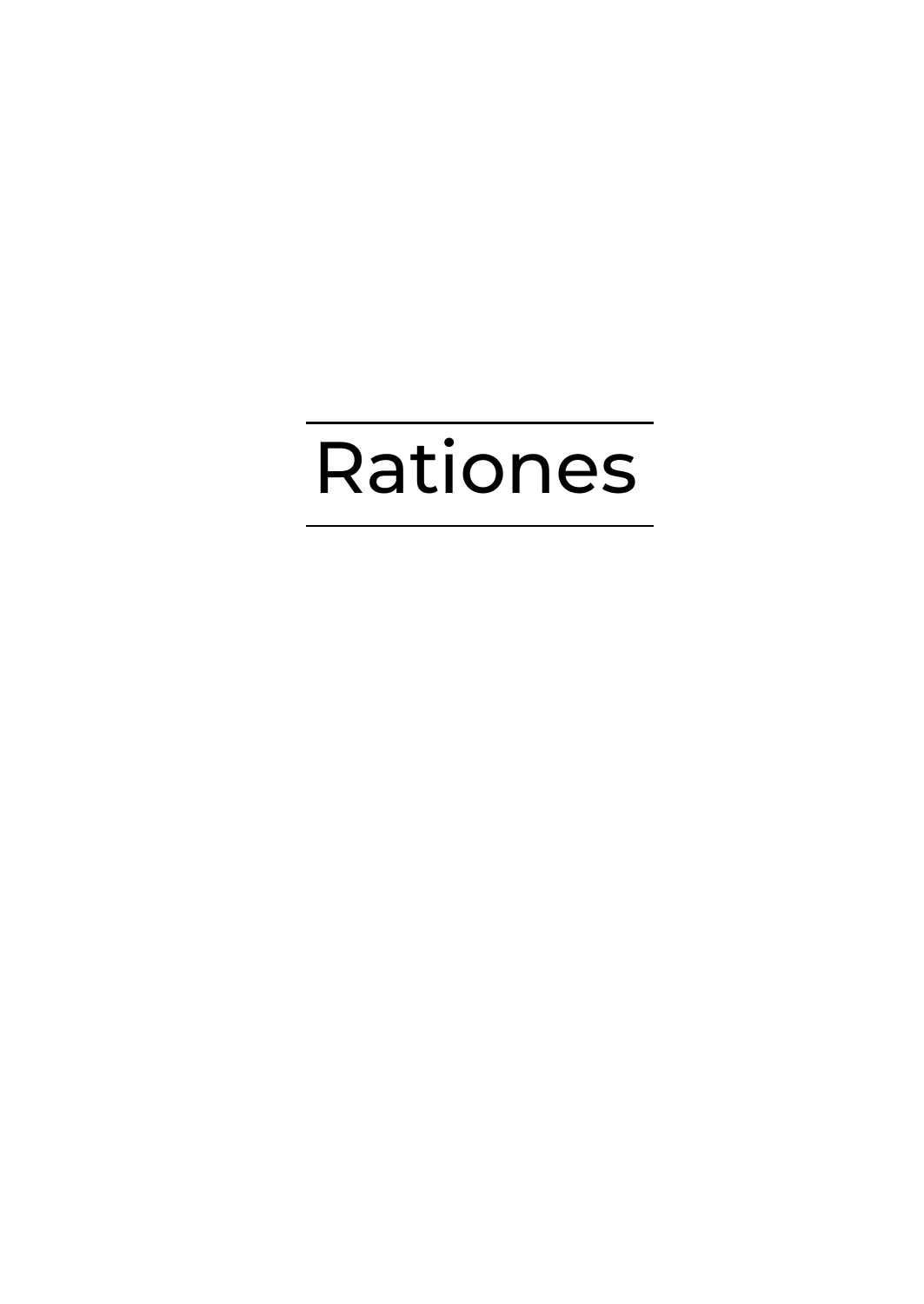First edition 2019, Padova University Press Original Title *ONLY THROUGH COMPLEXITY. MORALITY AND THE CASE OF SUPEREROGATION*

© 2019 Padova University Press Università degli Studi di Padova via 8 Febbraio 2, Padova

www.padovauniversitypress.it Graphic Design Padova University Press

This book has been peer reviewed

ISBN 978-88-6938-187-4



This work is licensed under a Creative Commons Attribution International License (CC BY-NC-ND) (https://creativecommons.org/licenses/)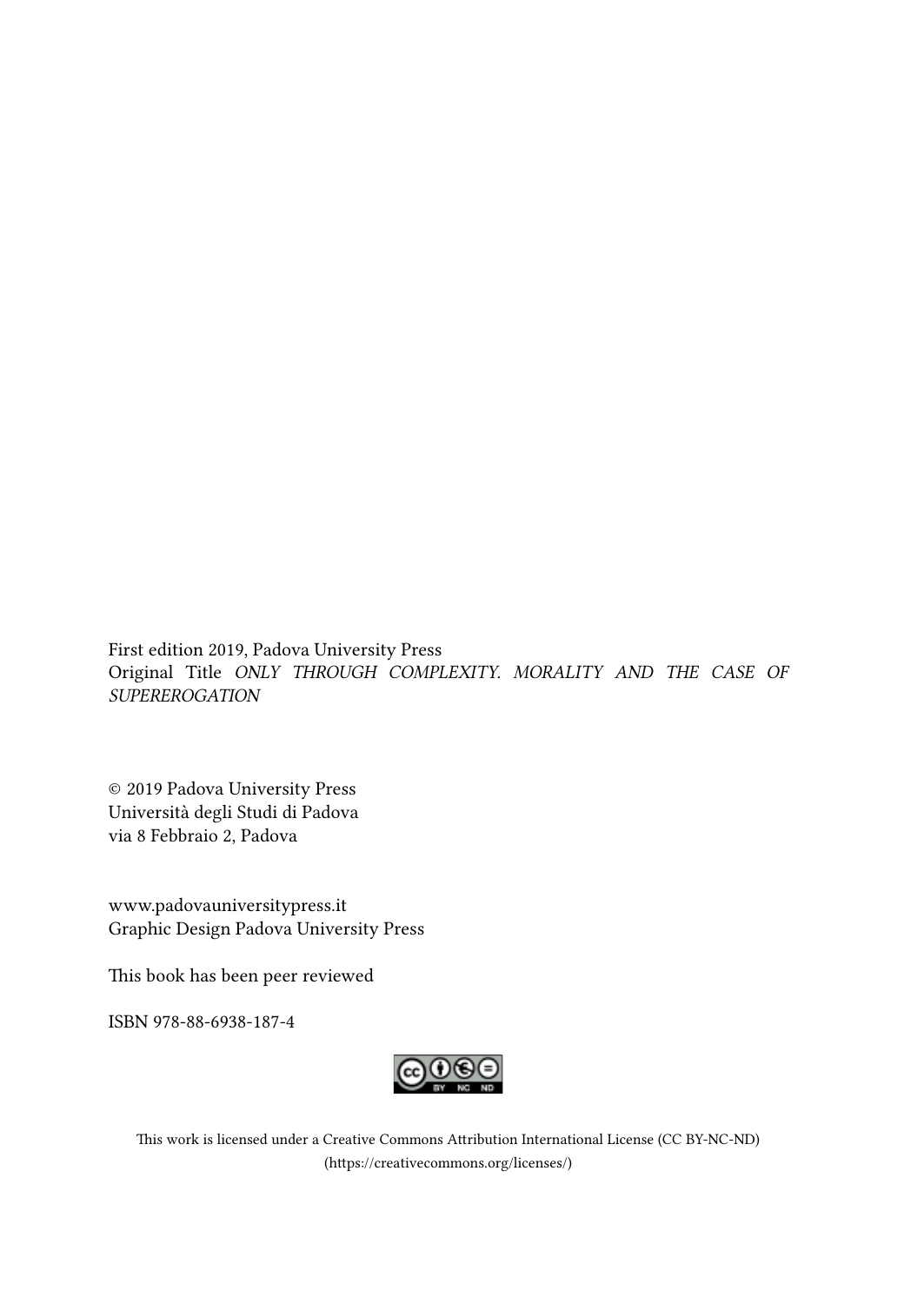## ONLY THROUGH COMPLEXITY

## MORALITY AND THE CASE OF SUPEREROGATION

Simone Grigoletto

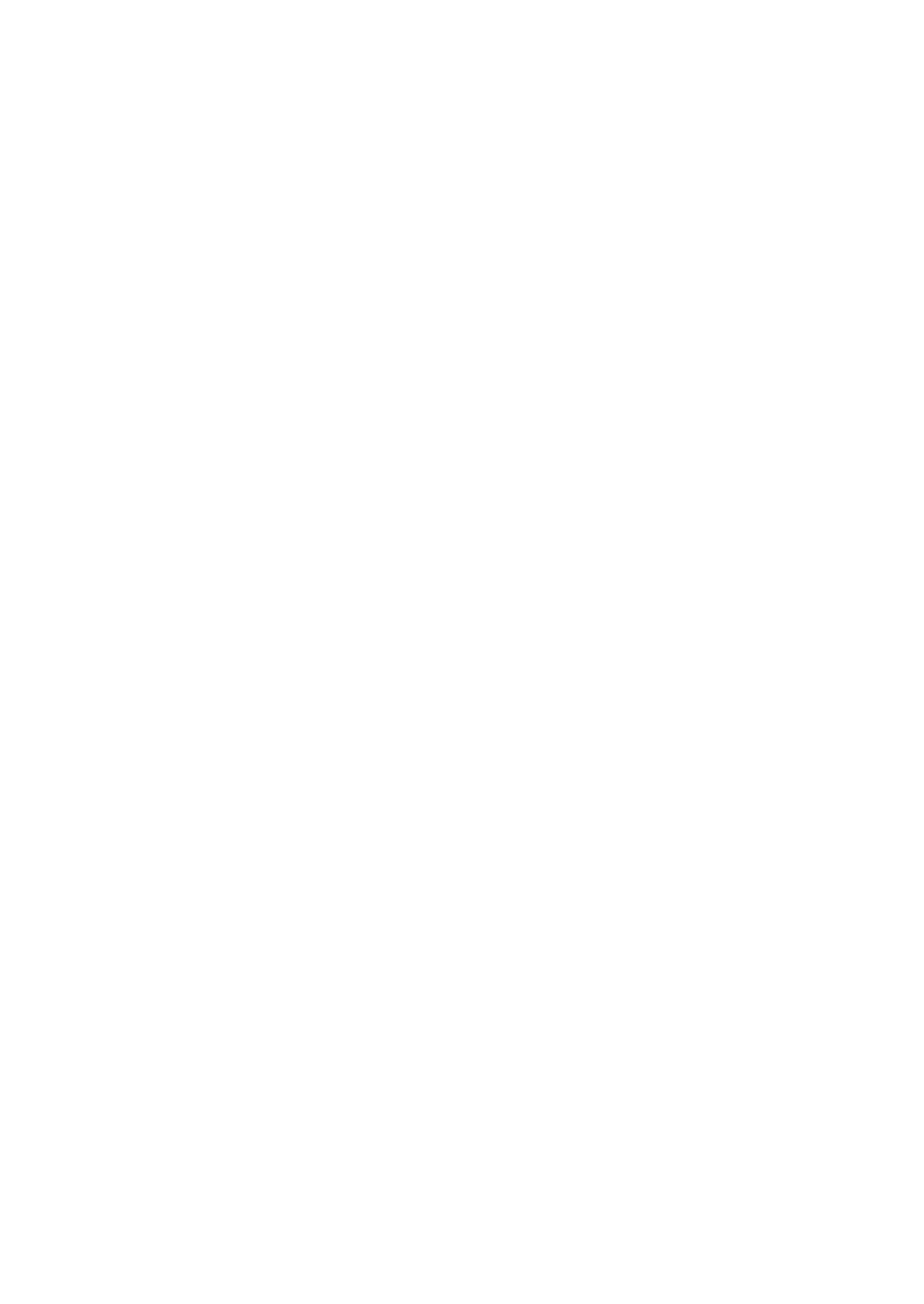*To Edoardo Maria*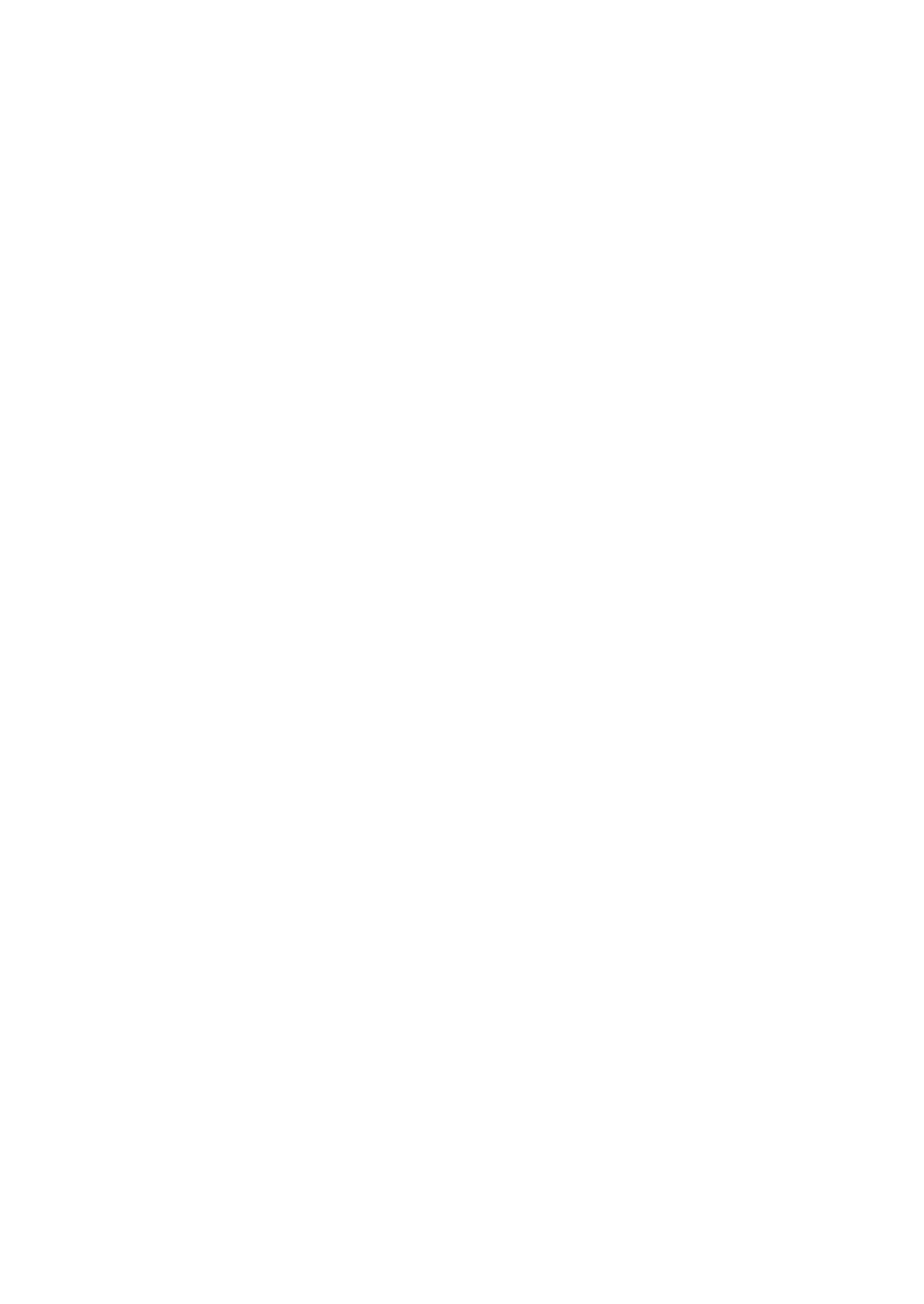## Table of Contents

| Acknowledgments                               |  |
|-----------------------------------------------|--|
| <b>Introduction: Mapping Moral Complexity</b> |  |

#### PART I:

#### COMPLEXITY AS THE REQUIRED BACKGROUND OF MORALITY

| Chapter I. Preliminary Claims: A Matter of Approach                           | 23 |
|-------------------------------------------------------------------------------|----|
| 1.1 Why a Phenomenological Approach to Morality?                              | 23 |
| 1.2 Moral Experience Expanded                                                 | 30 |
| 1.3 Moral Phenomenology Discloses the Complexity of Moral Life                | 37 |
| 1.4 Why Is Moral Pluralism So Important?                                      | 47 |
| Chapter II. What is Moral Complexity?                                         | 55 |
| 2.1 Moral Complexity: A Matter of Structure                                   | 55 |
| 2.2 Toward an Understanding of Complexity: Charles Larmore                    | 65 |
| 2.3 Facing Complexity with Less Hardship: The Role of Moral Judgment in Moral |    |
| Justification                                                                 |    |

#### PART II:

#### SUPEREROGATION IN NORMATIVE ETHICS: DEFINITION, JUSTIFICATION, AND NEW PERSPECTIVES

| Chapter III. Supererogation: Why, What, and How                                | 87  |
|--------------------------------------------------------------------------------|-----|
| 3.1 Why Supererogation?                                                        | 87  |
| 3.2 What is Supererogation? The History of a Definition                        | 93  |
| 3.3 How is Supererogation Possible? The Acknowledgment of Moral Complexity     | 106 |
| Chapter IV. Why Monist Theories Struggle with the Justification of the Concept | 115 |
| 4.1 The General Argument                                                       | 116 |
| 4.2 Maximizing Duties and the Space of Supererogation                          | 119 |
| 4.3 Utilitarianism and the Denial of Supererogation                            | 125 |
| 4.4 Kantian Ethics and the Denial of Supererogation                            | 132 |
| 4.5 What to Learn from Anti-supererogationism                                  | 142 |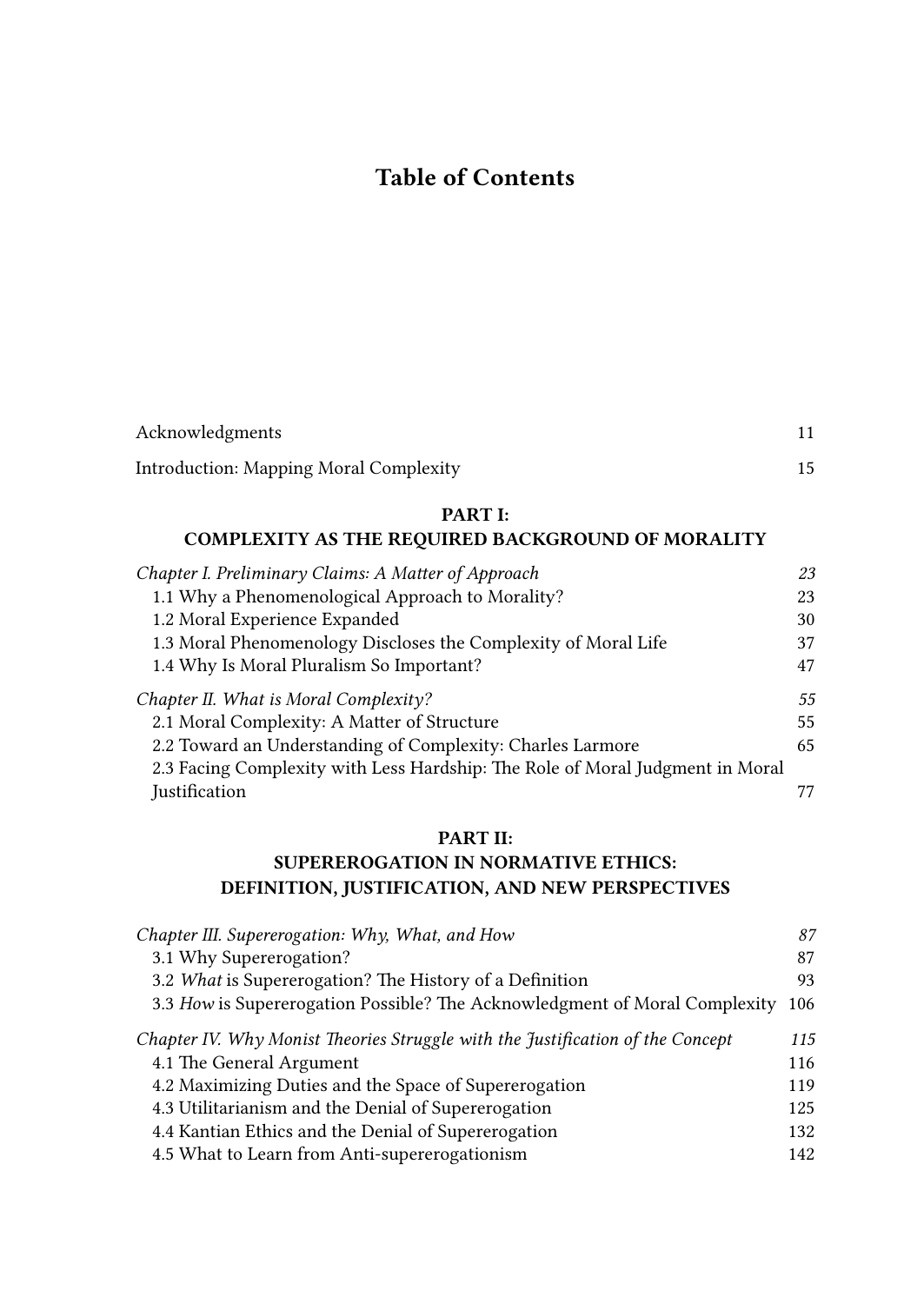| Chapter V. A New Perspective: a Pluralistic Account of Supererogation | 145 |
|-----------------------------------------------------------------------|-----|
| 5.1 The Multiple Sources Dynamics (MSD)                               | 145 |
| 5.2 The Exceeding Instance of MSD                                     | 148 |
| 5.3 The Proximity Instance of MSD                                     | 156 |
| 5.4 The Phenomenology of Supererogation                               | 160 |
| Conclusion. Acknowledging the Need for Moral Complexity               | 167 |
| 6.1 A Brief Summary of the Many Dimensions of Moral Complexity        | 167 |
| 6.2 How Recent Accommodations of Supererogation Acknowledge           |     |
| Moral Complexity                                                      | 169 |
| 6.3 Structuring Complexity Through Reasons                            | 170 |
| 6.4 Structuring Complexity Through Consequences                       | 173 |
| 6.5 A Shared Demand of Acknowledgment: «The Need for Complexity»      | 179 |
| Bibliography                                                          | 183 |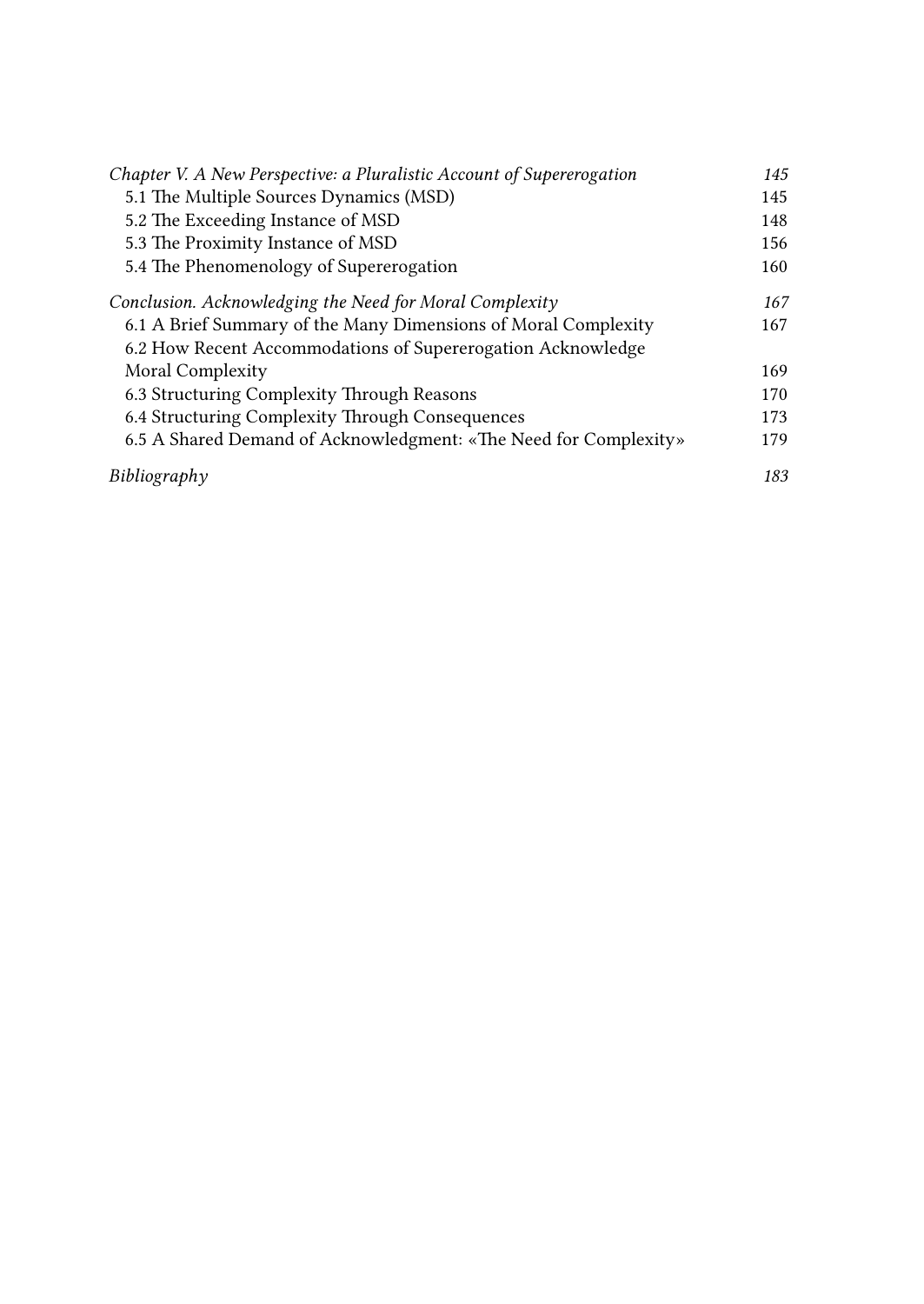#### ACKNOWLEDGMENTS

I have decided to work on the concept of supererogation mostly because I am fortunate to benefit from this sort of moral acts almost every day. For this reason, I would have to thank too many people, which would make these acknowledgments unreasonably lengthy. Thus, here I limit my explicit gratitude to all those who have helped me directly with my research project. This book stands as the major product of my PhD studies at the University of Padova.

First of all, I want to thank my supervisor, Professor Antonio Da Re. I had my first philosophy talk with him 14 years ago before even enrolling at the university. My relationship with him through all these years has been scientifically inspiring and humanly enriching. I am especially grateful for his guidance, the freedom he has always accorded to me, and his great trust in my capacities. This work has benefited by my countless meetings with him.

I want to express my appreciation to Professor Giovanni Grandi for the last four years of research that we have conducted together. He has helped me to sustain my career in way that has been essential to me, both personally and scientifically. Specifically, I am indebted to him for most of my comprehension of the passages from St. Thomas Aquinas that are relevant to Chapter III of this book.

I am particularly thankful to Pierfrancesco Biasetti for his substantial help and revisions of an extensive part of the work. My engaging talks with him have always pushed me to improve my thoughts on moral matters. Similarly, I am grateful to Vittorio Morato for his general review of the manuscript and, in particular, for his helpful comments on my sketchy use of deontic logic in Chapter IV. I also thank him for his daily attention to improving my workflow.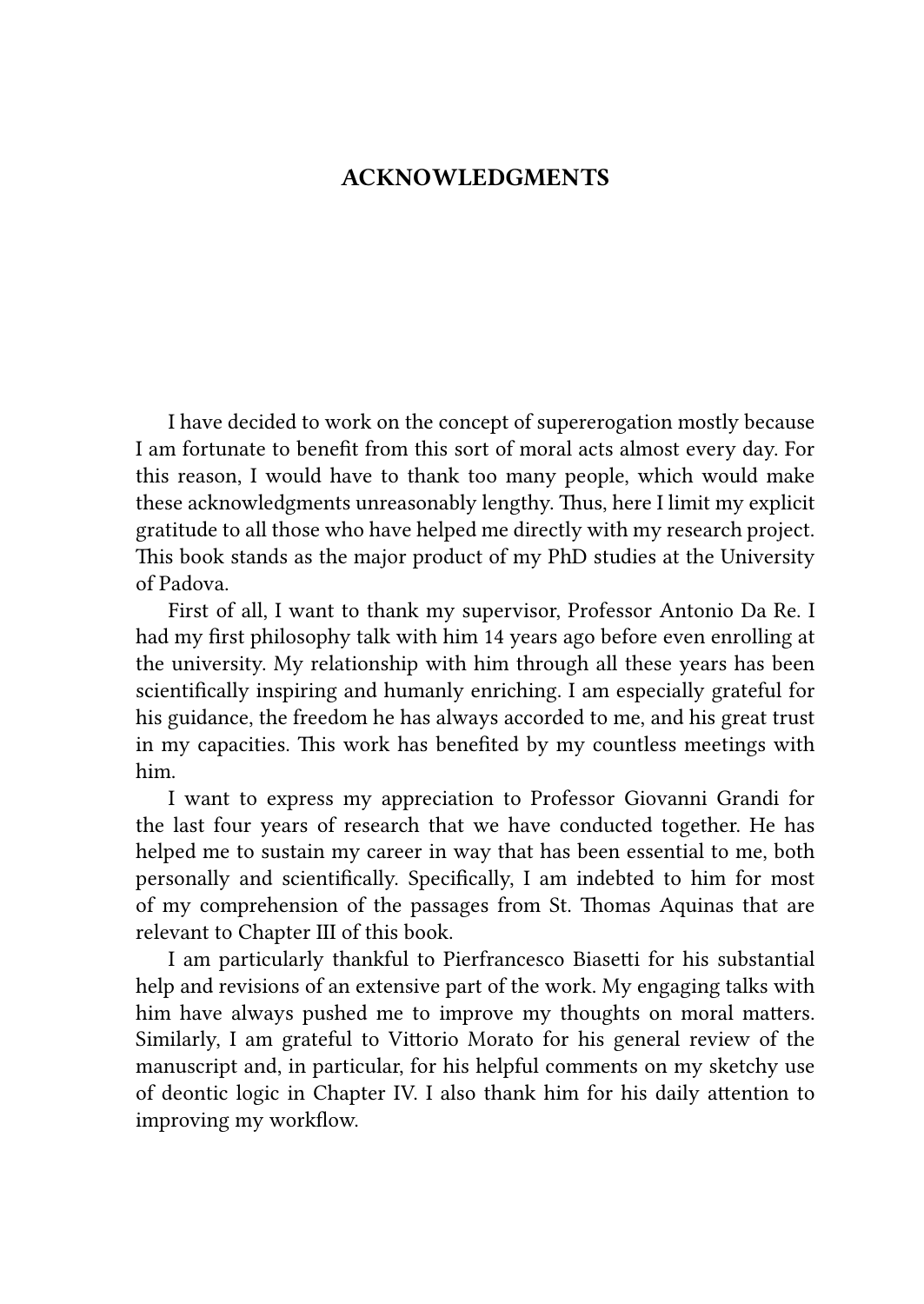During my PhD studies, I had the great opportunity to study as a visiting research scholar at Brown University, USA. This would not have been possible without the helpfulness of Professor Charles Larmore, who was patient enough to listen to me in the early stages of the work. How much his works have influenced my scientific production will be clear even to the most casual reader of my book. During my stay at Brown University, I have also greatly benefited from many talks about the more general arguments of my work. In particular, I would like to thank Nomy Arpaly, Jamie Dreier, Mary Renaud, and Leo Yan. I also appreciate the helpful suggestions of Thomas Fisher, Tobias Fuchs, Robert Joynt, Han Li, Miquel Miralbes Del Pino, and Nicholas Smyth.

My years spent on researching in Padova, my hometown, have been characterized by many fruitful and providential encounters. I am particularly thankful to Francesco Campana. He has gifted me with scientific insights and countless notions as a fellow bachelor student, fellow master student, fellow PhD candidate, but most notably as a friend. Also, I am grateful to Francesco Maria Ferrari for his friendship and company as fellow PhD candidates. I want to thank Francesca Marin, Giovanni Osti, and Federico Zilio for all the scientific events that we shared as part of the same research group. Professors Gabriele De Anna, Adriano Fabris, and Roberto Presilla also deserve my gratitude for their insights and interest in my work.

Special thanks go to the members of the *Ethics Reading Group* of the University of Padova, who have proven how perseverance and dedication always produce remarkable results.

I have been fortunate enough to benefit from many insights into my work at the meetings of *Centro Universitario Cattolico*. In particular, I am grateful to Giulia Caprini, Michel Croce, Vittorio De Battisti Besi, Nicola Panzini, Marco Viscomi, and Vittorio Tusa.

Special thanks go to EM785, the careful and anonymous reviewer of the manuscript.

Further special thanks go to the wonderful people whom I have had the opportunity to meet in Kenya and Ecuador; in volunteering for the good of others, they have made me realize how the community greatly benefits from the cooperation of each individual. The title of this work implicitly refers to the motto of the St. Martin Community of Nyahururu, Kenya: "ME, WE. Only Through Community".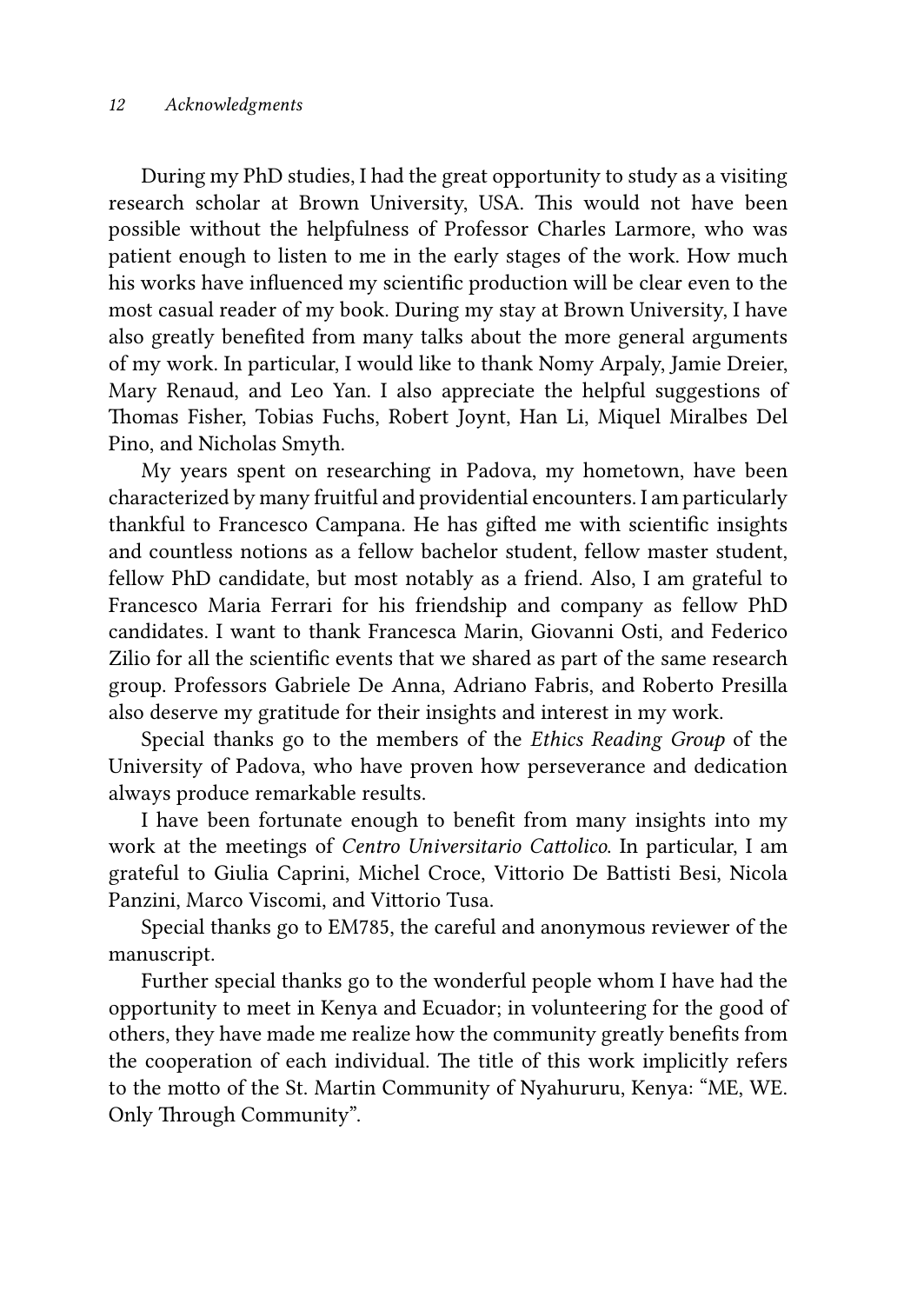Finally, I acknowledge that through all these years, the path that has led me to this work has always been accompanied by the company of those who give value and strength to my life. For this reason, I am particularly thankful to my wife Federica, my parents Daniela and Orlando, and my brother Andrea. This book is dedicated to the most precious supererogatory gift: my son Edoardo Maria.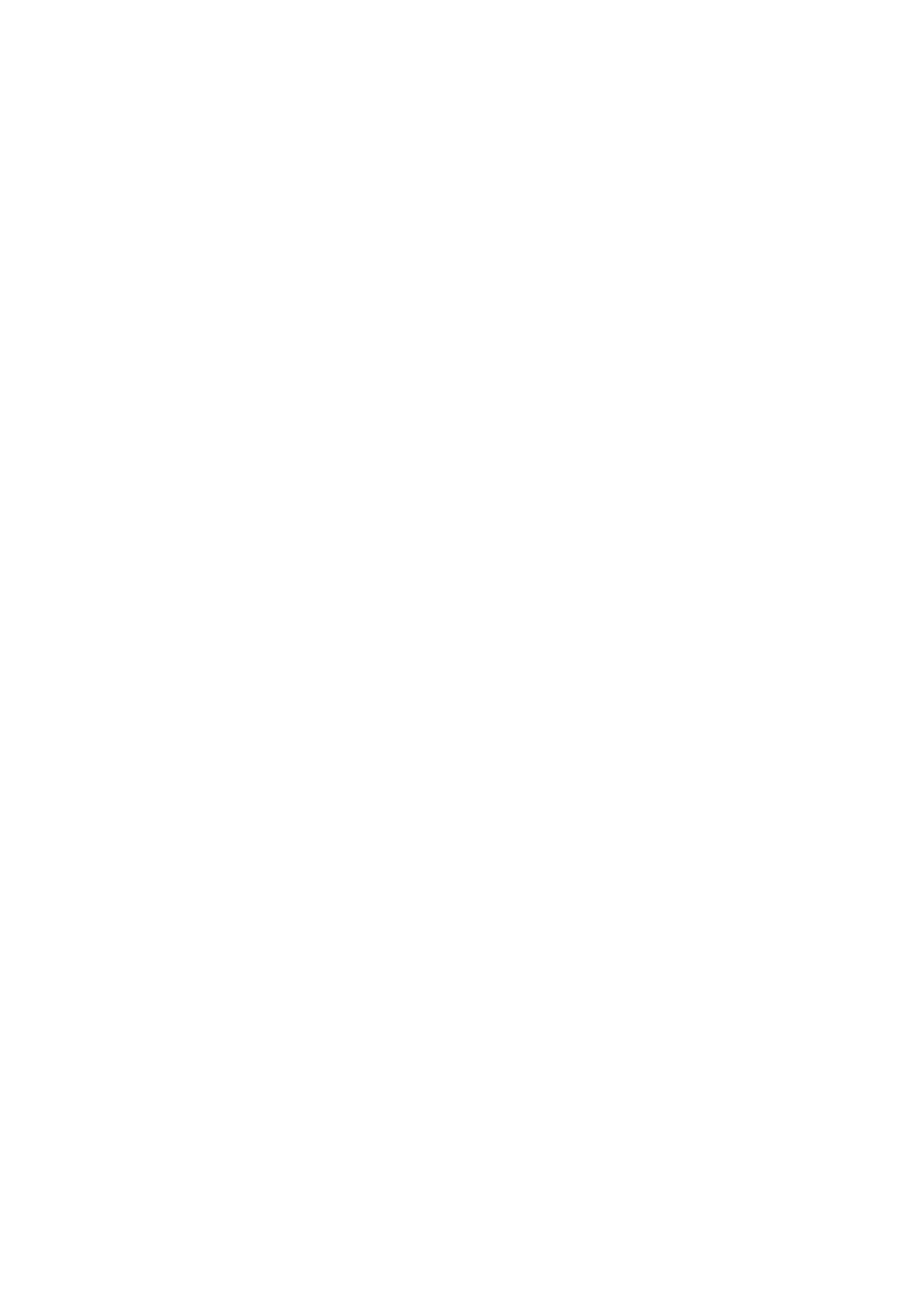## INTRODUCTION: MAPPING MORAL COMPLEXITY

Interrogator [I]: "Could machines ever think as human beings do?" Alan Turing [A.T.]: "Most people say no…"

I.: "You are not most people…"

A.T.: "Well, the problem is that you are… asking a stupid question."  $L: "I am?"$ 

A.T.: "Of course machines... can't think as people do. A machine is different... from a person. Hence, they think differently. The interesting question is, just because something, uh, thinks differently from you, does that mean it's not thinking? Well, we allow for humans to have such divergences from one another. You like strawberries, I hate iceskating, you... cry at sad films, I... am allergic to pollen. What is the point of – of different tastes, different... preferences if not to say that our brains work differently, that we think differently? And if we can say that about one another, then why can't we say the same thing for brains... built of copper and wire, steel?"

It is with this dialogue from the movie, *The Imitation Game*, that Alan Turing is imagined as explaining to the police officer the nature of thinking regarding artificial machines<sup>1</sup>. The grounding argument has great philosophical appeal; just because there are different ways of thinking, it does not mean that they are not all part of what we consider *thinking*. If we apply this idea to the moral domain, we can further appreciate the intuitive allure of this point. The almost infinite number of variables that a moral agent faces in everyday life and the diversity of moral deliberations by different agents give us a glimpse of the typical complexity of moral experience. Not only do we acknowledge complexity, but we might also consider it problematic as we also face the large number of conflicts among values, opinions, and rules

<sup>&</sup>lt;sup>1</sup> A topic introduced in his famous essay, A.M. Turing, *Computing Machinery and Intelligence*, «Mind», LIX (236), 1950, pp. 433–460.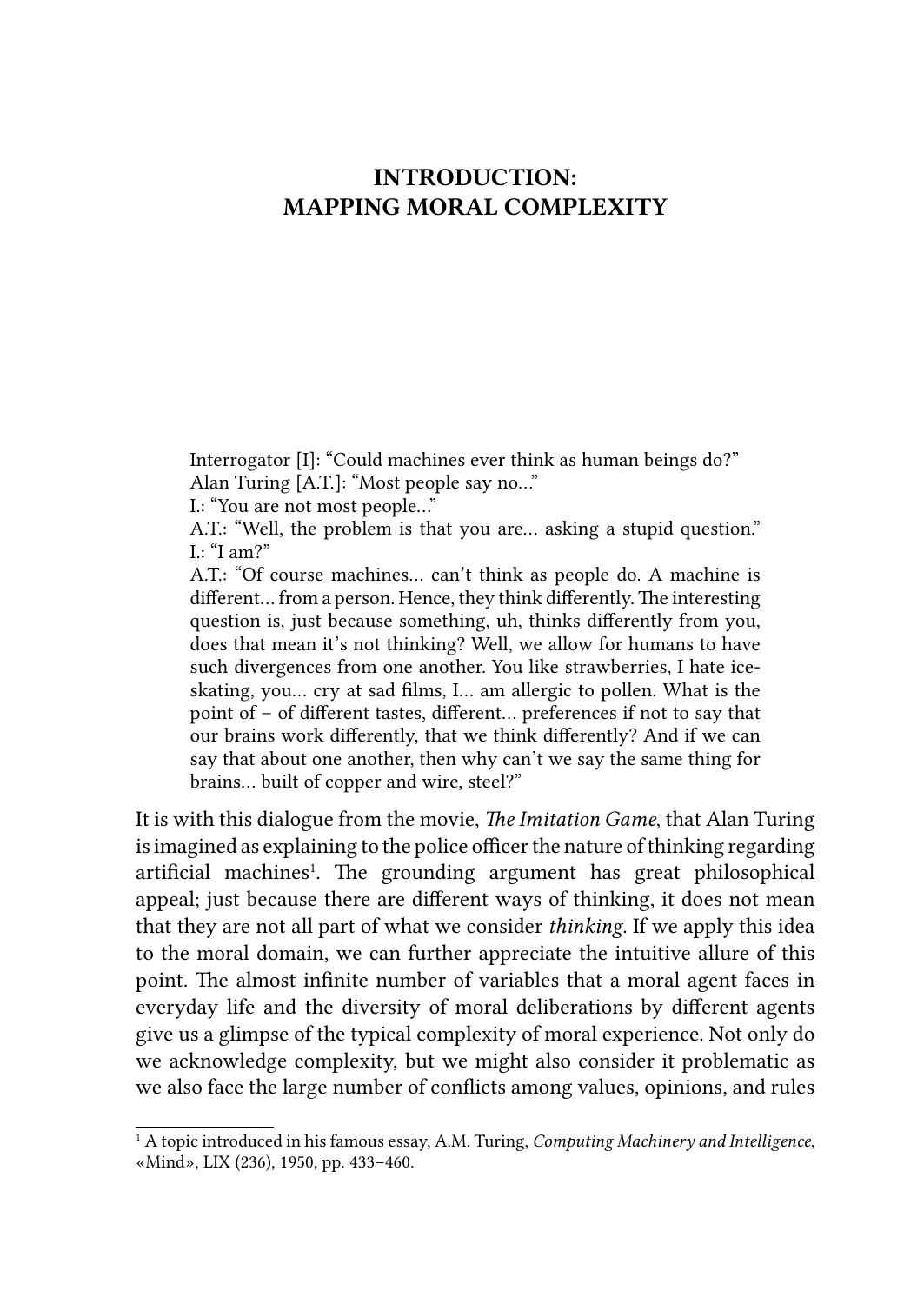of conduct that arise. However, for this reason, we should not lose faith in finding a unifying feature among the different expressions of what we call morality. I believe that the answer to the rather specific question of *how we deliberate morally* can help us cast some light on the troublesome (and more general) question of what it means to live a good life. If we take these questions seriously, we cannot help but acknowledge that human beings can make their moral choices differently. Again, just because we can identify different ways of reasoning, it does not mean that we cannot conceive all these ways of reasoning as constitutively moral. Rather than trying to figure out which of these ways has to be preferred, understanding *how* and *why* this is the case seems to be a preferable way to strive for desirable moral progress.

In the very beginning of the *Nicomachean Ethics*, Aristotle defines morality as the achievement of an end<sup>2</sup> (τέλος), and this end is humans' greatest good—happiness<sup>3</sup> (ευδαιμονία). Notice that conceiving morality as a teleological subject does not entail a consequentialist theoretical framework. As we have briefly underlined, the final moral end (that of a life lived well and in communion with others) can be achieved in many different ways, not only by paying attention to the consequences of our acts. Following the Aristotelian starting point, I believe that to grasp what our ultimate end is, understanding *how* we make our moral choices is essential. The present work has been carried out with the belief that interpreting our moral capacities will help us identify our final moral destination. As a consequence, if we recognize that human beings have different ways of moral reasoning, we will be willing to concede that in life, we take different things as valuable in themselves. These are the two interconnected understandings of moral pluralism that I hope will become clear in the following chapters: a methodological pluralism (that describes the different ways of moral reasoning) and an axiological pluralism (that describes the different values to which we assign ultimate importance)<sup>4</sup>. If we analyze the first-person moral experience, such a variety of means and ends appears evident even in the same moral agent. In the present work, I focus on the complexity typical of the moral domain; as moral agents, we neither deliberate in a unique way nor always according to the same moral end. I might want to

<sup>2</sup> Aristotle, *Nicomachean Ethics*, 1094a.

<sup>3</sup> *Ivi*, 1097b.

<sup>4</sup> I have already introduced this distinction in S. Grigoletto, *Facing Moral Complexity. The Role of Moral Excellence in Guiding Moral Judgment*, «Teoria», XXXIX (2), 2019, pp. 239–258.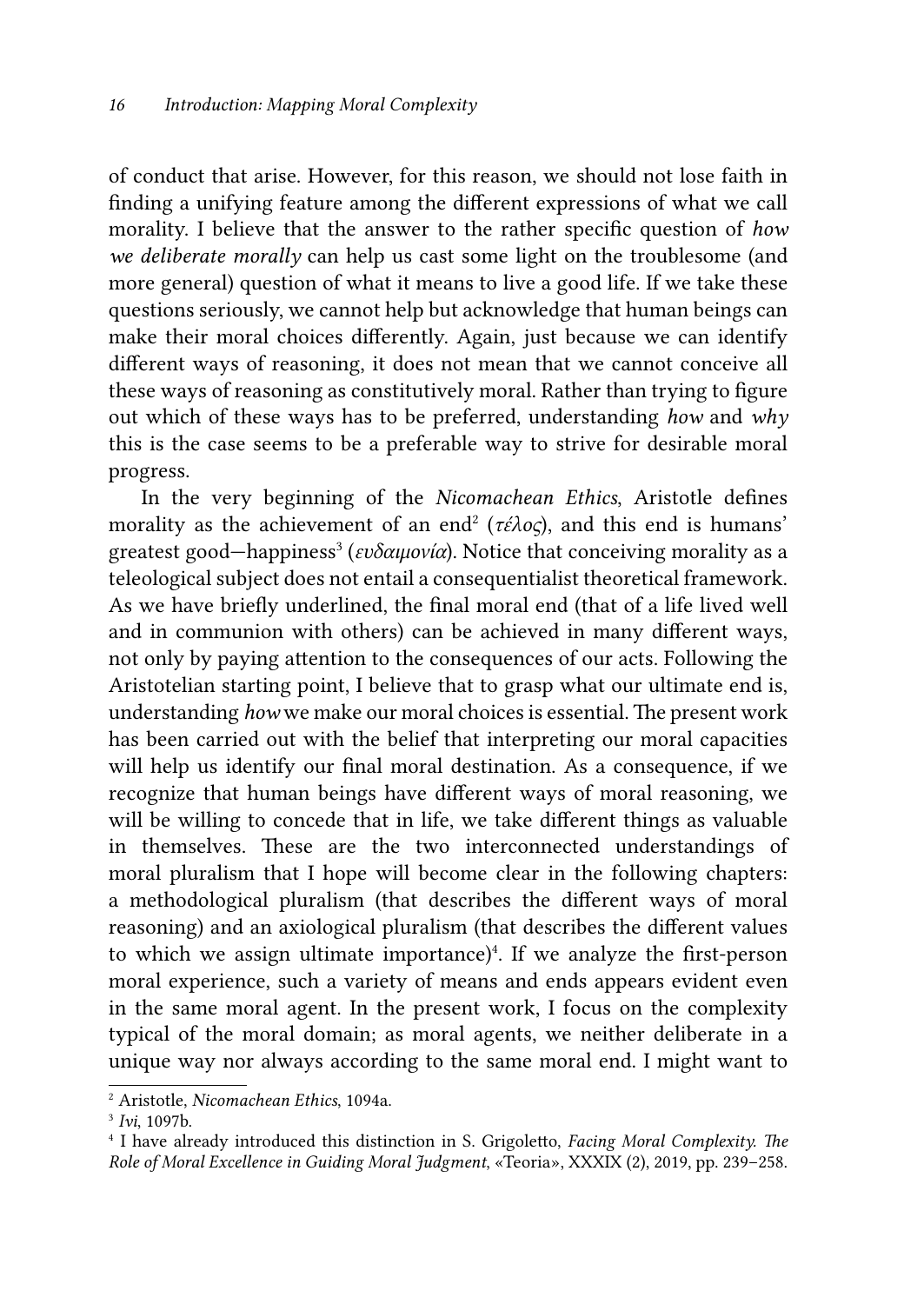help a friend because I have promised her to do so (and I believe in the importance of promise keeping per se); at the same time, I might decide to divide my birthday cake equally because it is the act that maximizes a certain moral good. We are willing to concede that an agent, such as myself in this hypothetical case, would not be considered schizophrenic. Again, moral reasoning is not subject to a single and unique source of moral value (axiological pluralism), and the different sources of value can be accounted for by different ways of moral reasoning (methodological pluralism).

Certainly, the first and most fundamental sign of the complexity of our moral framework is the common distinction between the right and the good. In this book, the moral approach expressed by the well-known works of W. D. Ross, while not explicitly addressed, has always been taken as a source of inspiration from the outset<sup>5</sup>. The idea of a pluralistic morality that distinguishes between the realm of obligations and duties (the right) and a broader category of intrinsic moral values (the good) is a theoretical prerequisite of the moral concepts taken into account in the present work. In other words, this distinction is a decisive feature of the soundness of the arguments that attempt to ground these concepts. A complex approach to morality primarily means acknowledging this distinction, one that finds its intuitive appeal in the analysis of the first-person moral experience.

My first more general claim about this book's content is the fact that I place supererogatory acts under a favored category to analyze moral complexity. As I shall attempt to show, the concept of supererogation springing from the theoretical distinction between the right and the good is the reason why I have decided to analyze this peculiar category of acts. My second general claim is that moral complexity and supererogation are only apparently two separated issues. I think that once we realize how the former grounds the latter and thus, how supererogation is an expression of moral complexity, we will be able to appreciate the correlation between these two questions of ethics. I take the questions about moral complexity as metaethical questions about the structure of morality<sup>6</sup>, and I consider the debate on supererogation a consequence, at the normative level, of the endorsement of a complex system. My present work thus has a twofold aim. First, I shall try to show how the two subjects are mutually dependent to a point where we cannot

<sup>5</sup> See W.D. Ross, *The Right and the Good*, New York, Oxford University Press, 1930; W.D. Ross, *The Foundations of Ethics*, New York, Oxford University Press, 1939.

<sup>6</sup>Alternatively, using more obscure terminology, I consider them metatheoretical issues.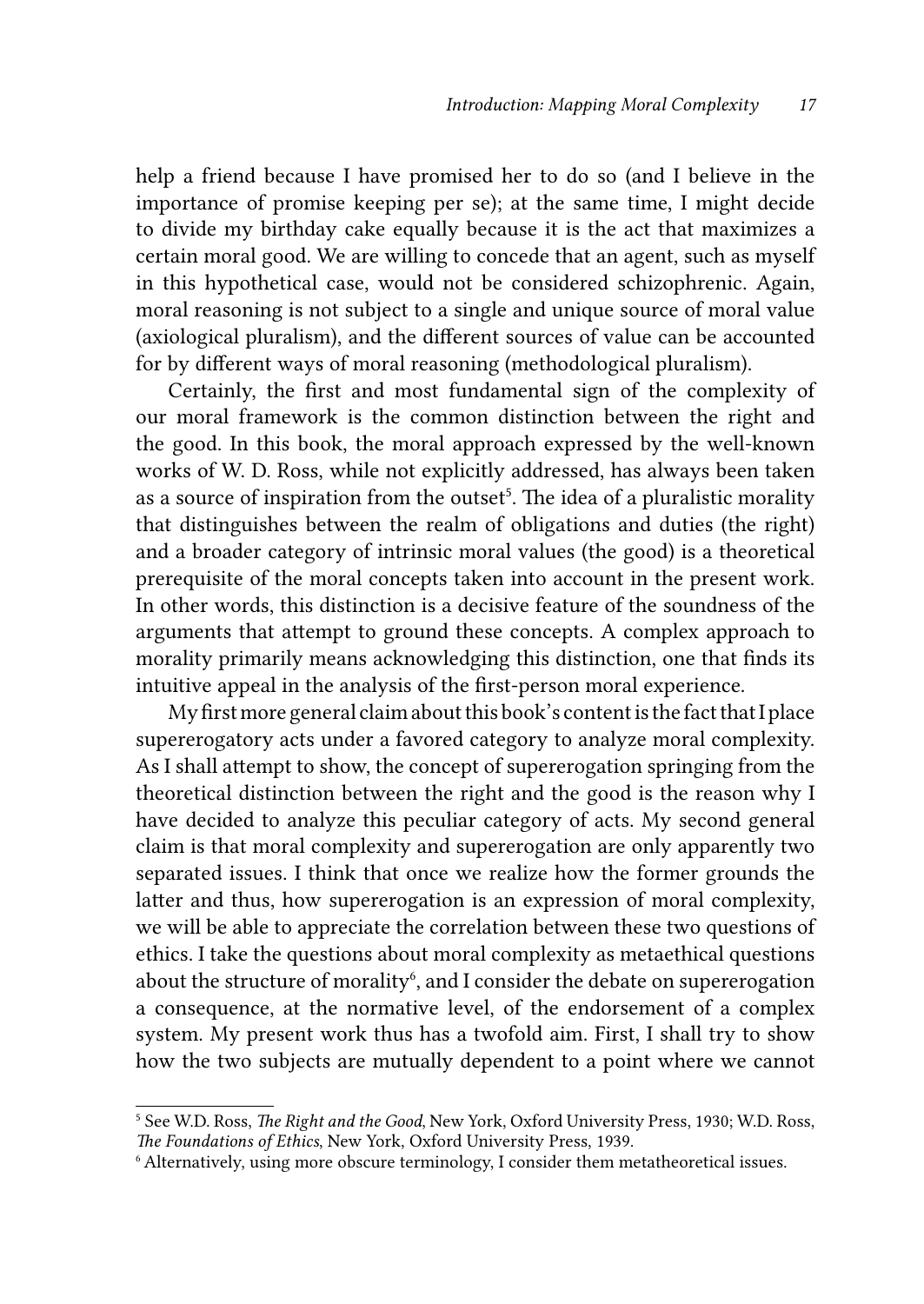make sense of supererogation without the endorsement of a complex moral system. Consequently, if we are willing to concede the existence of acts that are good but not morally required, we can only acknowledge the complexity typical of morality. Second, if this relation really makes sense, I will have undertaken a second task—the demonstration of how these two questions of morality can suffice as mutual justificatory grounds. Nonetheless, this will make possible a parallel remark (but not a less important one) about the peculiar nature of supererogatory acts. More specifically, the advocacy of a complex and pluralist system of morality to ground supererogation has been a desired contribution to the philosophical debate about this concept since the late 1950s. If this secondary achievement is sound, I think that we will understand what this category of acts needs to be grounded and why the most widespread moral systems have struggled to acknowledge it.

In Chapter I, I highlight the reasons and the importance of a phenomenological approach to morality. These premises will focus on Maurice Mandelbaum's overlooked work, *The Phenomenology of Moral Experience*, and its more recent development by Terry Horgan and Mark Timmons. They hold that morality is a subject that deals with human agency in everyday experience. As such, the analysis of such first-person experience is the preferred starting point. I believe that this attitude toward the study of morality discloses *moral complexity*.

In Chapter II, I then attempt to define *moral complexity*, claiming that this feature is primarily the acknowledgment of a multilevel structure of morality. I explain the normative consequences of this approach by focusing on the position offered by Charles Larmore in *Patterns of Moral Complexity* and expanded in *The Autonomy of Morality*. Larmore's position is taken as a fruitful starting point to manage a pluralistic account of morality. At this stage, however, another Aristotelian insight will help us understand how to deal specifically with the moral justification of an act within a system so understood. Taken as the faculty of moral interpretation, moral judgment will suffice to play the role of facing complexity with less hardship.

In Chapter III, I introduce the concept of supererogation by explaining why I adopt this category of acts to explore moral complexity. As I have briefly highlighted above, supererogation is considered a complex concept that requires a complex system to be justified. In light of this remark, I define the concept by following the widespread connotation presented by David Heyd in *Supererogation: Its Status in Ethical Theory*. I then try to show how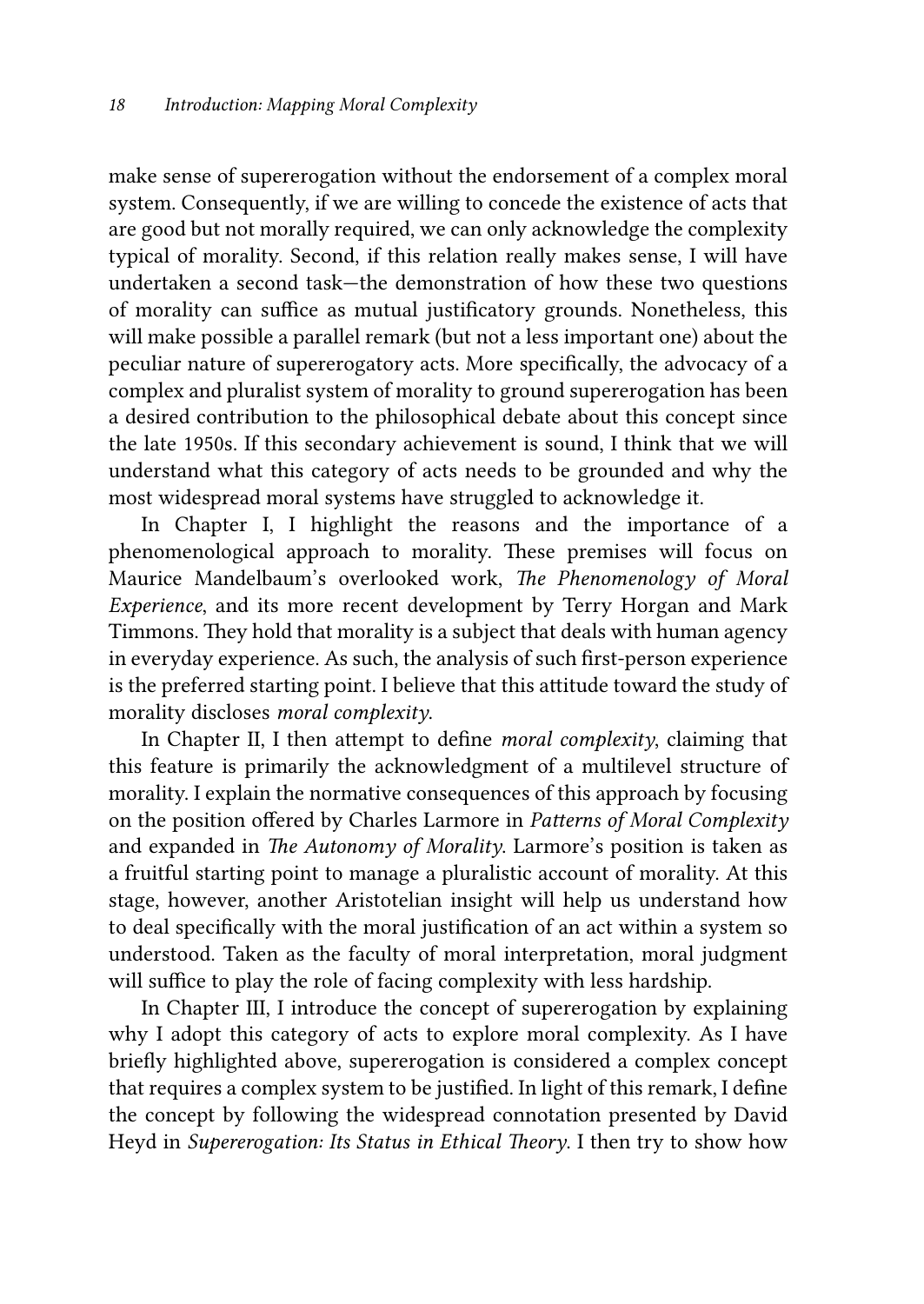the necessity of a complex system to make sense of supererogatory acts finds its roots in the Christian theological tradition that originally gave birth to the concept. As developed by Christian theologians, the distinction between precepts and counsels represents the reason why a "secular" account of supererogation requires a multilevel system of morality that clearly distinguishes between the right and the good.

In Chapter IV, I intend to show how the account of supererogation will become problematic if we fail to acknowledge the complexity of morality. I discuss how this argument can be generally raised against monist theories, as they fail to distinguish among the many levels of the moral discourse. Similarly, this problem arises when we have a theory that conceives the maximization of the good as obligatory. Broadly speaking, both utilitarianism and Kantian ethics express this same attitude (even if in different forms). It is then not surprising how both these theories usually tend to endorse forms of anti-supererogationism. The lack of complexity typical of monist systems results in the denial of the theoretical space of supererogation. Far from being a specific criticism against any system, this point aims to show a common deficiency of monism regarding supererogatory acts.

In Chapter V, I address the deficiencies underlined by the argument against monist accounts of morality by proposing a pluralistic account of supererogation. If we conceive a moral system that allows for different sources of the good, these will serve as the different levels of moral achievement that make it possible to go "beyond the call of duty". In other words, the complexity that is necessary to account for supererogation will be granted by the plurality of the sources. In particular, one source will represent the level of obligation, while another will show the way to exceed the obligatory—what I call the *multiple sources dynamics*. Furthermore, this will tell us something about the specific phenomenology that supererogatory acts entail.

Generally speaking, this work aims to deal with some of the major issues in contemporary moral philosophy. The metaethical aspects of the main thesis deal with both the structure of a moral system and the importance of a phenomenological attitude toward the moral subject. From this starting point, further questions (typically addressed in normative ethics) arise, as follows: "How does moral deliberation work?" "How is moral justification possible?" "What is moral pluralism?" "How do we give an account of supererogatory acts?" Regarding all these questions, I have tried to answer, *only through*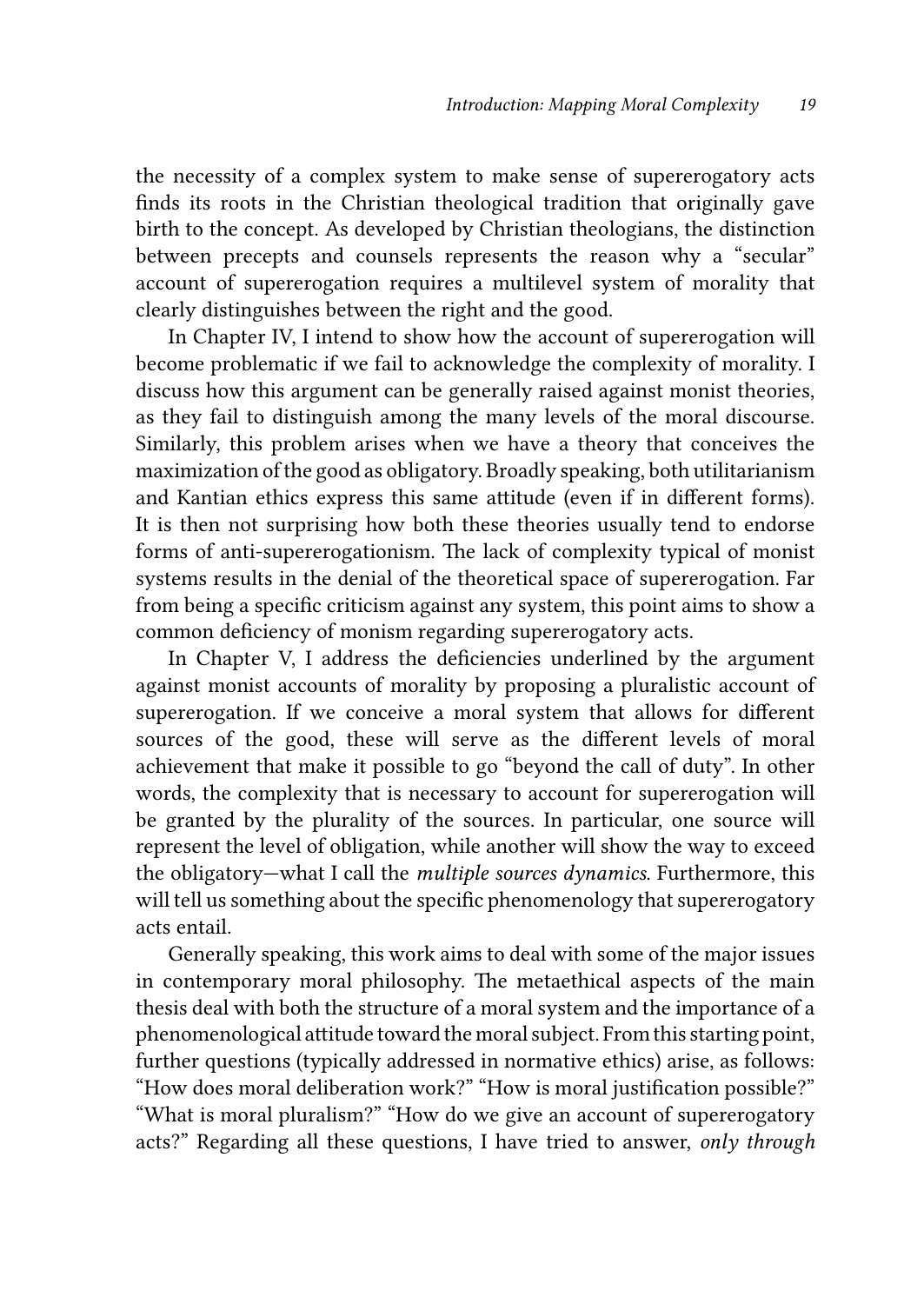*complexity*. This entails the belief that a life lived well is richer if we endorse a moral system that denies theoretical oversimplifications and favors the abundance of the constraints of moral obligations. As such, the overall goal of my work involves mapping and recognizing different instances of *moral complexity*. This acknowledgment comes with several assumptions. Only through complexity can we make sense of what lies beyond the call of duty. Only through complexity can we give an account of how morality works from the first-person perspective. Only through complexity can we better promote the pursuit of a flourishing life.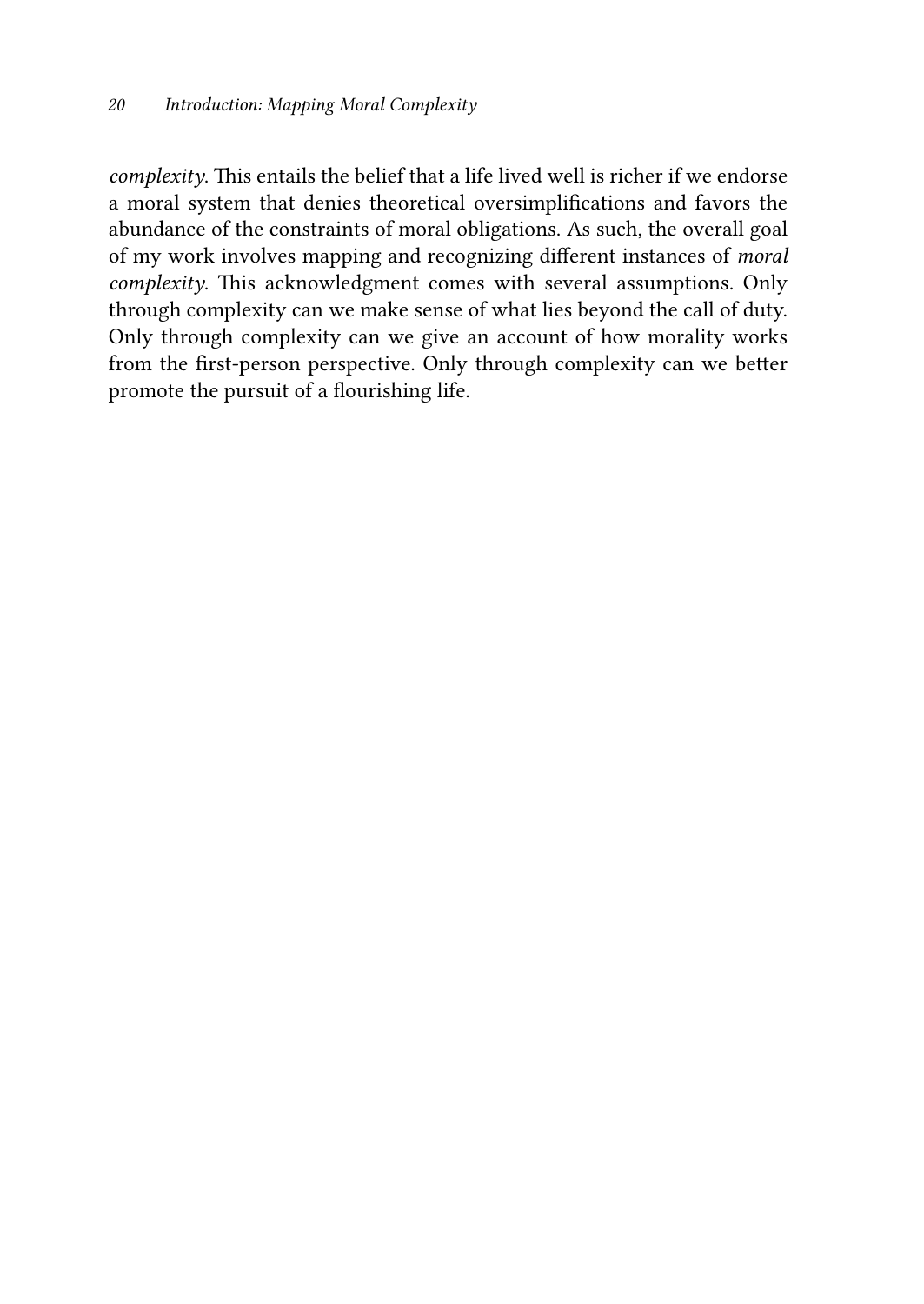## PART I: COMPLEXITY AS THE REQUIRED BACKGROUND OF MORALITY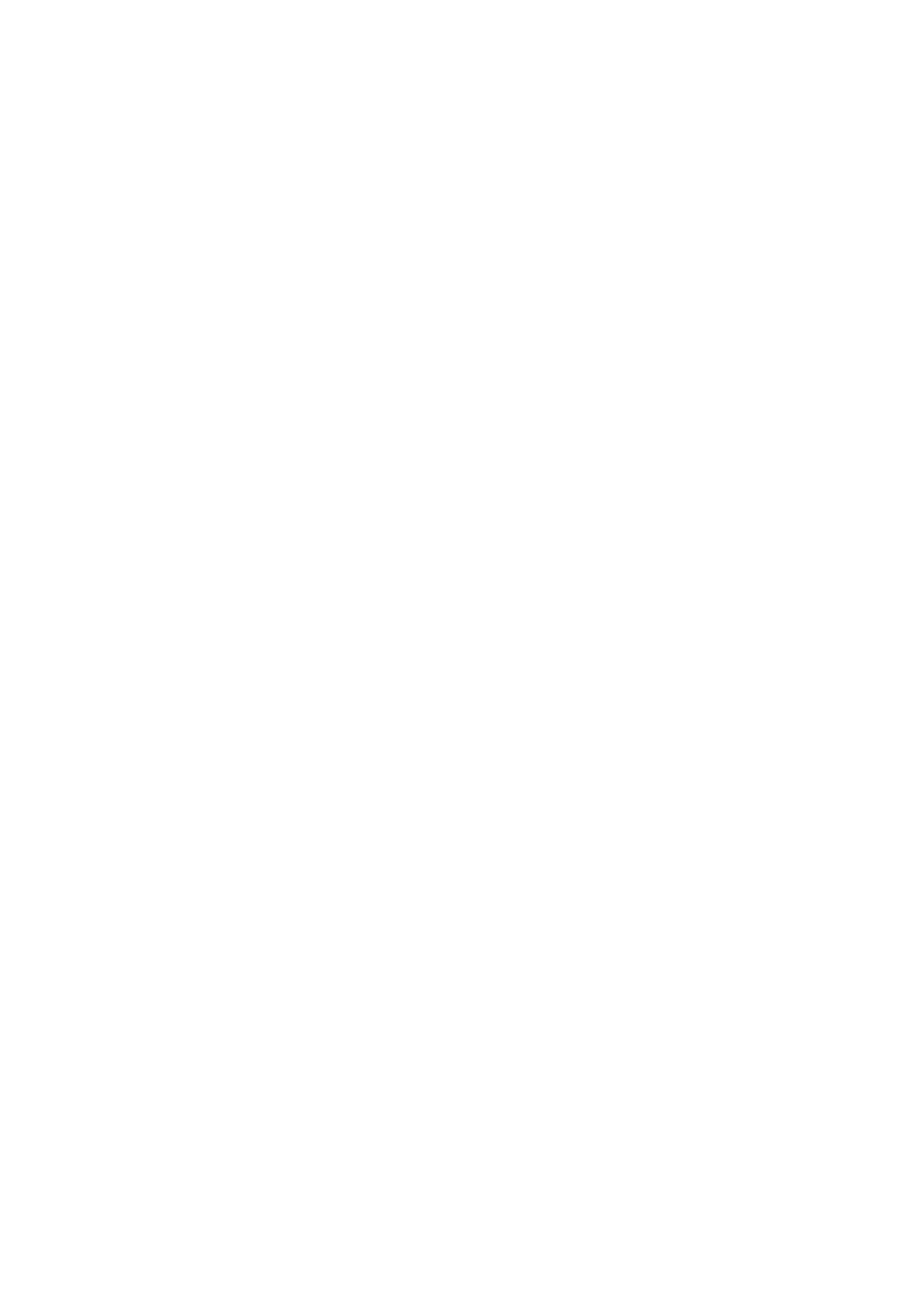## CHAPTER I PRELIMINARY CLAIMS: A MATTER OF APPROACH

#### 1.1 Why a Phenomenological Approach to Morality?

In *Metaphysics*, Aristotle provides one of the first definitions of *practical* philosophy, as follows:

It is right also that philosophy should be called knowledge of the truth. For the end of theoretical knowledge is truth, while that of practical knowledge is action (for even if they consider how things are, practical men do not study the eternal, but what is relative and in the present)<sup>7</sup>.

Clearly, from the very beginning, the study of practical acts *(*τα *ἔ*ργα8 ) was conceived as the study of things collocated in and relative to a time and a space (*πρό*ς *τι κάι νῦν*<sup>9</sup> ). In other words, the agent's *moral experience* is the sphere in which moral acts occur; thus, actions need to be studied accordingly. Only through an analysis of moral experience can we examine those acts that are distinctively practical. Immanence (the collocation within a space and a time) does not only play a major role in ethics but also a founding one.

More recently, the study of moral experience has been called *moral phenomenology.* For this reason, a certain understanding of the phenomenological approach will guide us through the present work. It should gradually become clear why moral phenomenology is the methodology that best fits my analysis. Nevertheless, let me try to clarify this point by answering another question first: what exactly is *moral phenomenology*?

<sup>7</sup> Aristotle, *Metaphysics*, a 2, 993 b 19–23, W.D. Ross (trans.), in R. McKeon (ed.), *The Basic Works of Aristotle, New York, Random House, 1941, p. 712.* 

*Ivi*, a 2, 993 b 21.

<sup>9</sup>   *Ivi*, a 2, 993 b 22.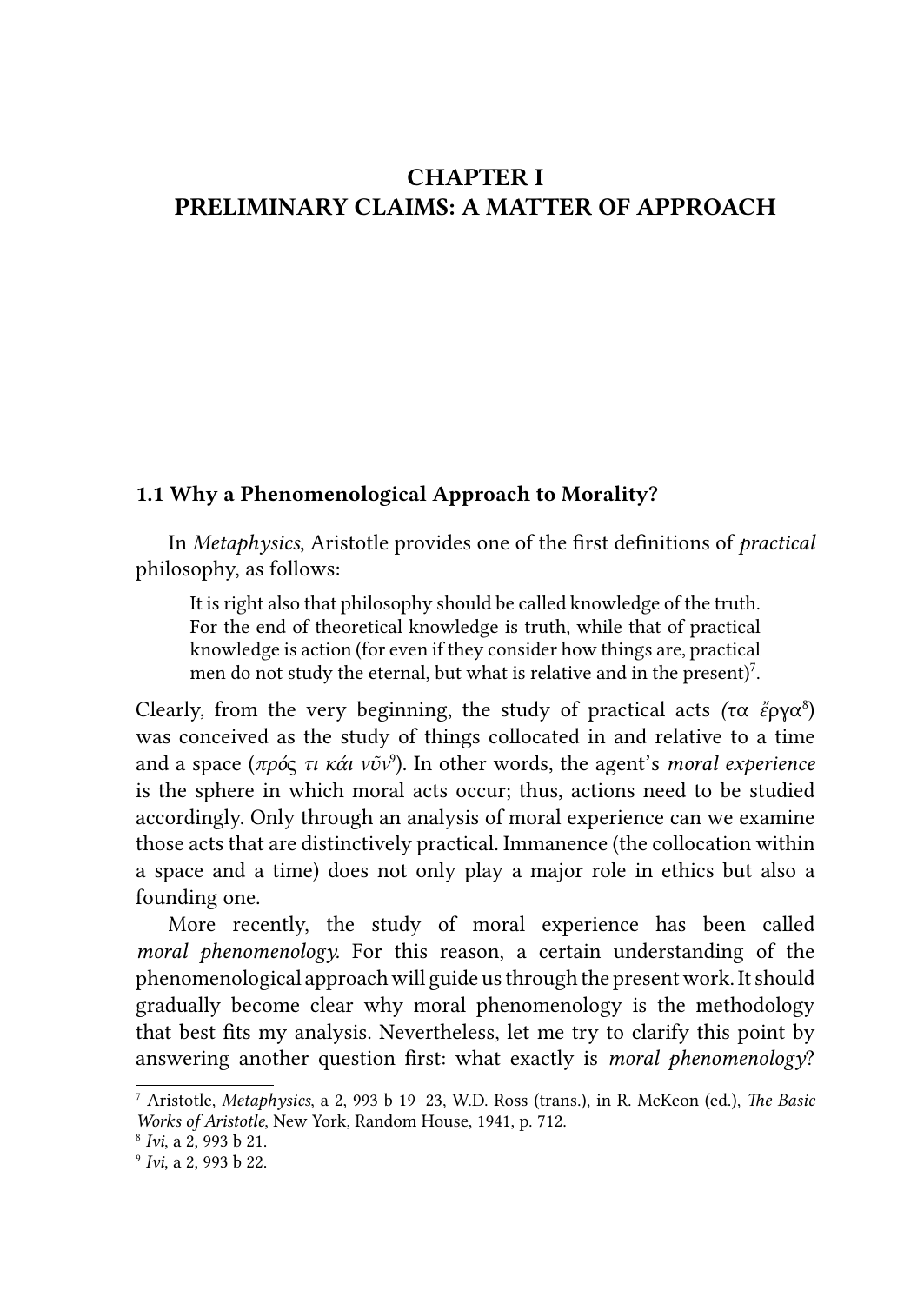It has been pointed out that *phenomenology* is an ambiguous term<sup>10</sup>. Accordingly, with moral phenomenology, we can refer either to the moral philosophy of the phenomenological tradition led by Edmund Husserl or to a first-person study of the moral life experienced by a moral agent.

The former understanding of the term *moral phenomenology* refers to the extension of Husserl's first philosophy (which aims at the comprehension of our preconceptual understanding of the world) to the realm of moral values. Within this phenomenological tradition, the author whose work takes on this challenge is Max Scheler. He claims that the cognition of moral values primarily begins with emotions and affects as they shape our experience of the world<sup>11</sup>, as stated in the very first lines of his essay *Ordo Amoris*:

I find myself in an immeasurably vast world of sensible and spiritual objects which set my heart and passions in constant motion. I know that the objects that I can recognize through perception and through, as well as all that I will, choose, do, perform, and accomplish, depend on the play of this movement of my heart. […] Whether I am investigating the innermost essence of an individual, an historical era, a family, a people, a nation, or any other socio-historical group, I will know and understand it most profoundly when I have discerned the system of its concrete value-assessments and value-preference, whatever organization this system has. I call this system the ethos of any such subjects<sup>12</sup>.

For Scheler, the *ethos* needs to be understood through the proper appreciation of the inner emotional states in order to find the classification according to which this system of values has been outlined. Scheler's response to this issue is that everything is ordered by the degree of *love* and *hate* that reality presents<sup>13</sup>. Understanding the order of love will ultimately mean understanding human beings in themselves. The reason is that once we understand the model through which we characterize our understanding of the world, we also comprehend how human beings work, how we structure the reality within which it is possible to think, act, choose, will, and so on. The investigation of the model therefore leads to the understanding of

<sup>10</sup> U. Kriegel, *Moral Phenomenology: Foundational Issues*, «Phenomenology and the Cognitive Sciences», VII (1), 2008, p. 1.

<sup>11</sup> U. Kriegel, *ivi*, p. 3. 12 M. Scheler, *Ordo Amoris*, in M. Scheler, *Selected Philosophical Essays*, D. Lachterman (trans.), Evanston IL, Northwestern University Press, 1973, pp. 98–99.

<sup>13</sup> M. Scheler, *ivi*, p. 99.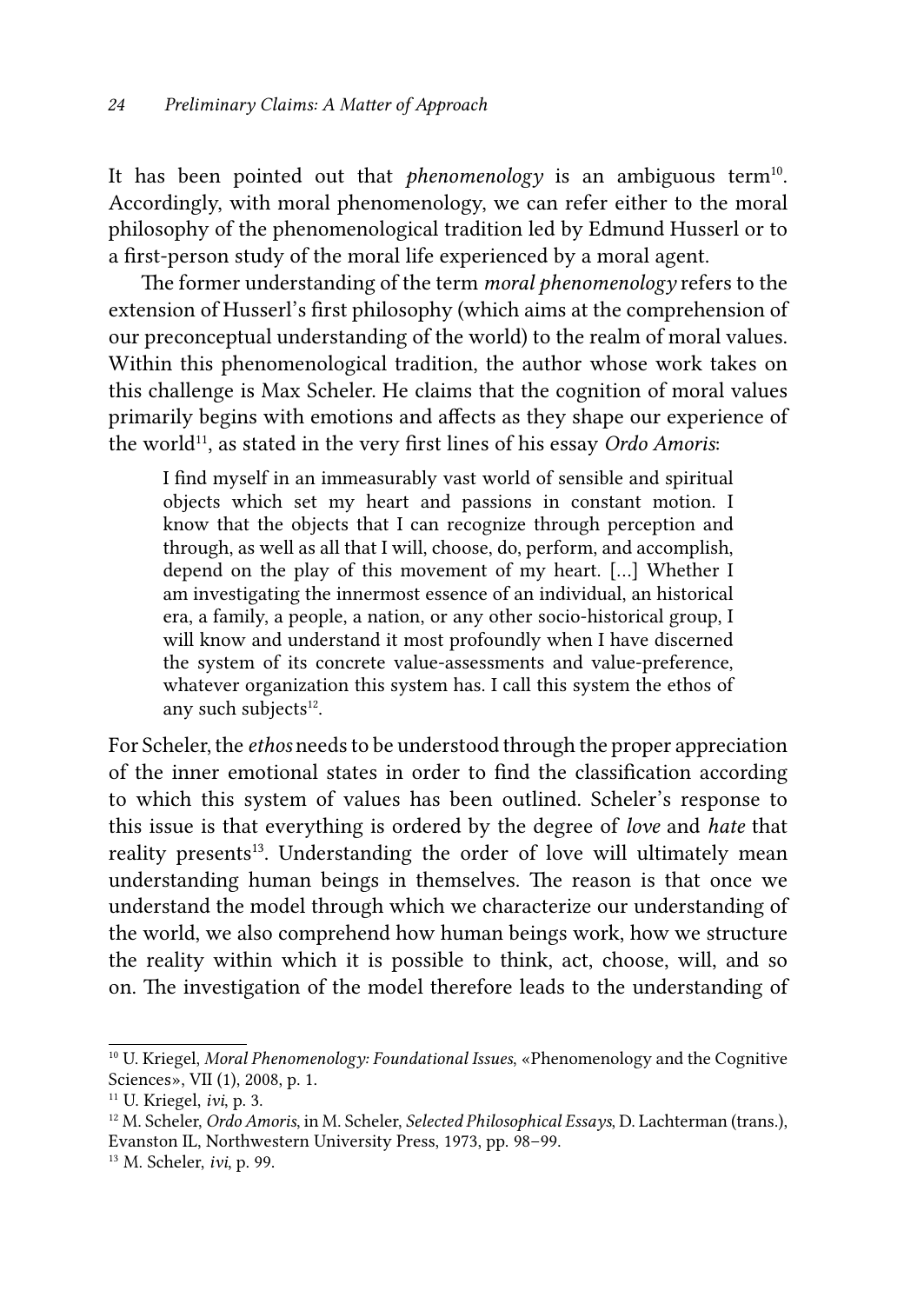the origin of such a model<sup>14</sup>. Phenomenology, so conceived, represents the favored methodology to understand the human being.

The second author that draws from the phenomenological tradition with a more ethics-oriented approach is Emanuel Levinas. Levinas refocuses the aim of the phenomenological project toward a discipline that identifies the core of the matter in the relationship with other subjects. He claims that this is the best way to find answers to the questions raised by the first philosophy. In *Totality and Infinity*, he defines ethics as the primary way to grasp the metaphysical truth<sup>15</sup>. This is because the *other*, and the subject's relationship with it, is the place where such metaphysical truth is disclosed. The phenomenological experience of what is "other" than the subject reveals the transcendence of the subject itself. For this reason, this particular approach is relevant to the understanding of the metaphysical truth. Levinas is not primarily interested in ethics as a system of value or as a value theory. Instead, he is concerned with ethics mostly as the essential way to answer the metaphysical questions through the methodology outlined by the phenomenological tradition before him.

The phenomenological approach to morality can be understood in various ways. A different approach from those mentioned above deals directly with the moral life of the agent in order to investigate how morality works. Roughly, this can be conceived as the first-person analysis of the moral experience of the subject. In other words, this approach tries to analyze "what it is like to do x". An author who clearly expresses this approach (whose work has been mainly overlooked) is Maurice Mandelbaum, who published his book, The Phenomenology of Moral Experience, in 1955. Mandelbaum outlines a phenomenological approach that applies to the experience that an agent undergoes when she is confronted with a morally relevant situation $16$ . Thus

<sup>14 «</sup>Whoever has the ordo amoris of a man has the man himself. He has for the man as a moral subject what the crystallization formula is for a crystal. He sees through him as far as one possibly can. He sees before him the constantly simple and basic lines of his heart», in M. Scheler, *ivi*, p. 100.

<sup>&</sup>lt;sup>15</sup> «Already of itself ethics is an "optics". It is not limited to preparing for the theoretical exercise of thought, which would monopolize transcendence. The traditional opposition between theory and practice will disappear before the metaphysical transcendence by which a relation with the absolutely other, or truth, is established, and of which ethics is the royal road», in E. Levinas, *Totality and Infinity*, Pittsburgh, PA, Duquesne University Press, 1969, p. 29.

<sup>&</sup>lt;sup>16</sup> Mandelbaum's work is influenced to some degree by the previous work of gestalt psychologist and philosopher Wolfgang Köhler (see W. Köhler, *The Place of Value in a World of Facts*, New York NY, Liveright, 1976). Mandelbaum's book is in fact dedicated to Köhler.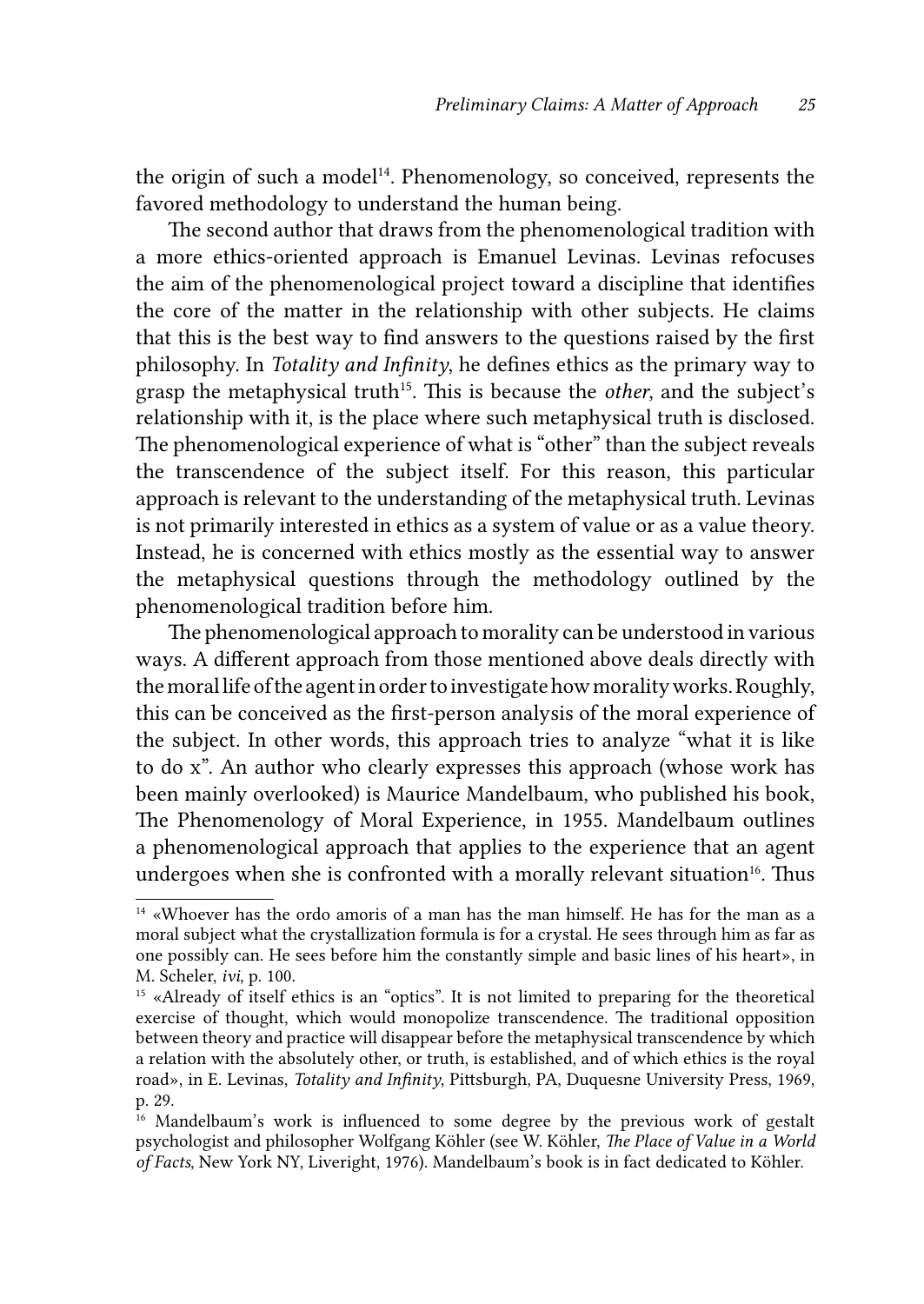understood, phenomenology is not a direct outcome of the phenomenological tradition influenced by Husserl<sup>17</sup>. Rather, as clearly expressed in the following quote, Mandelbaum's phenomenological approach starts from a first-person perspective:

Its essential methodological conviction [of the phenomenological approach] is that a solution to any of the problems of ethics must be educed from, and verified by, a careful and direct examination of individual moral judgments. In other words, the phenomenological approach holds that the proper basis for any moral generalization, and for the confirmation which we rightfully demand for such a generalization, are to be found in an examination of the moral judgments which men make<sup>18</sup>.

I think that from this quote, we can gather the two fundamental presuppositions of Mandelbaum's project: a) an adequate moral theory must originate from a proper analysis of moral experience<sup>19</sup>,b) the moral experience of the agent corresponds to all the various moral judgments she  $forms<sup>20</sup>$ .

The first presupposition might be a misleading one. What he is saying is not that the phenomenological approach has an ultimate and exclusive role in the ethical inquiry. To claim this would be a major misunderstanding of Mandelbaum's work. What he is claiming is that such an approach should serve as a starting point for an adequate moral investigation. Once we have endorsed such an approach and applied it to the study subject, then ethics would be in a position to confront or to be influenced by what he calls nonethical inquiries<sup>21</sup>, that is, other philosophical kinds of inquiries or other social sciences (such as anthropology, psychology, and sociology).

To understand the second presupposition, it is important to consider which aspects of a judgment are relevant to Mandelbaum's phenomenological

<sup>&</sup>lt;sup>17</sup> He himself makes it clear in footnote 18 of the first chapter: «In using the term "phenomenological" I do not refer to the specific methods of the phenomenological school. I use "phenomenology" to connote any examination of experience or of experienced objects which aims at describing their nature rather than seeking to give an "explanation" of them. [...] What is included is every descriptive investigation of "the phenomenal world", that is, of whatever is directly experienced by me or by others», in M. Mandelbaum, *The Phenomenology of Moral Experience*, Glencoe, IL, The Free Press, 1955, fn. 18, p. 313. 18  *Ivi*, p. 31.

<sup>19</sup> *Ivi*, p. 35.

<sup>20</sup> *Ivi*, p. 40.

<sup>21</sup> *Ivi*, pp. 31–32.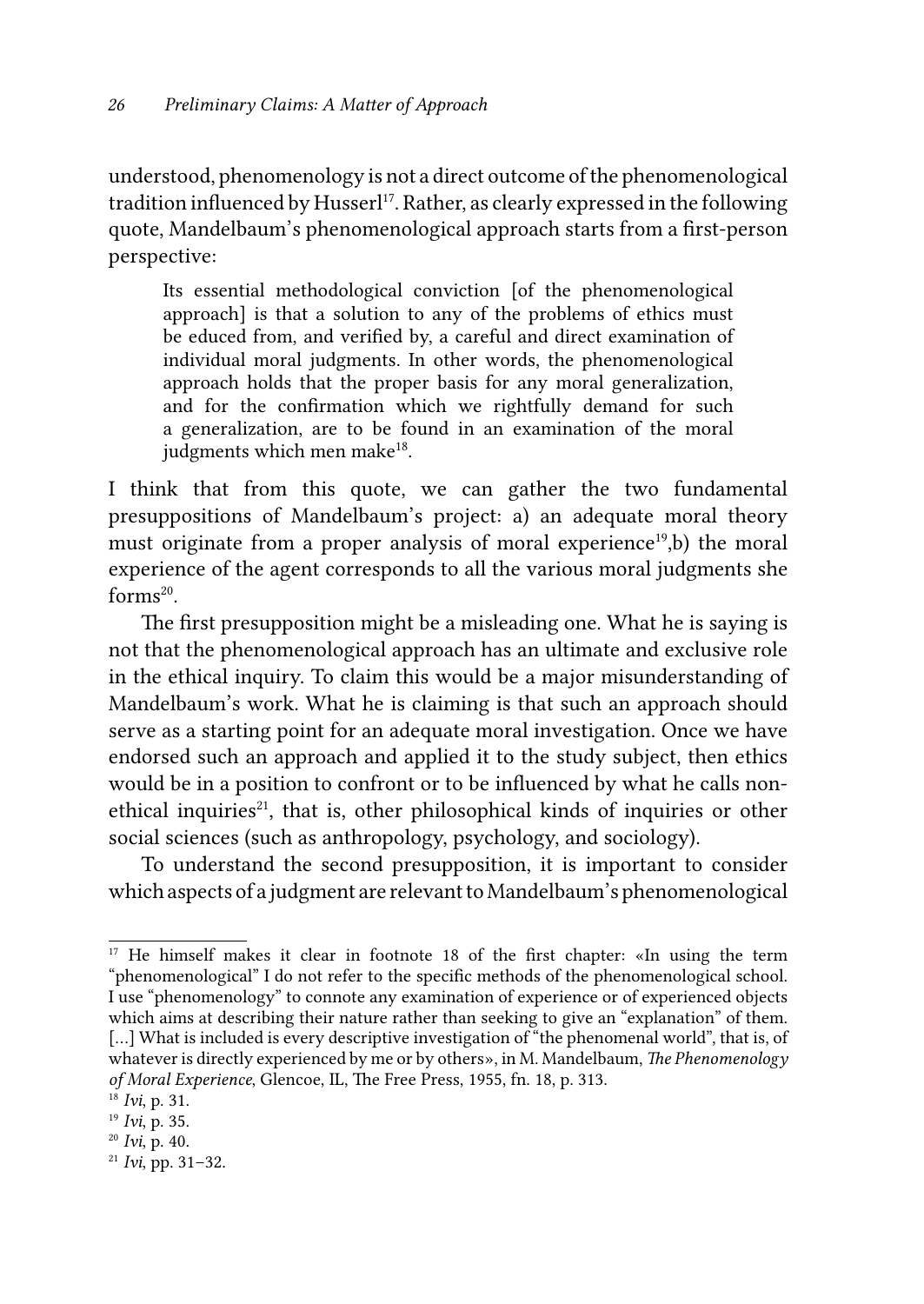approach and how he discriminates among different kinds of judgment. The reason why Mandelbaum focuses on moral judgments is not to revealed in their content<sup>22</sup>. He is not specifically concerned with what different agents deliberate (or at least not primarily) but *how* they form their judgments. Agents can eventually diverge a lot on the specific content of their judgments according to what they consider morally valuable. At the same time, a pure *attitudinal* approach that is abstracted completely from the content would end up being arbitrary and unconvincing<sup>23</sup>. What he attempts to propose is an approach that draws some relevant points from both approaches (*contentual* and *attitudinal*) and opens up for a third new way—a *structural* approach. The object of the study is then the peculiar relationship among the content of the judgment, the attitude of the agent, and the situation that confronts the agent who makes the judgment<sup> $24$ </sup>. This allows us to determine the common features of our moral judgments and thus to study them accordingly. Stated in these terms, ethics can only be considered a discipline that begins from an adequate analysis of the first-person moral experience and that tries to interpret the relations that animate such experience.

I now outline the essential framework of Mandelbaum's project. The three central chapters of his work are dedicated to a phenomenological analysis of the different ways that an agent judges from the moral perspective. Briefly, he draws a major distinction between *direct* and *removed* moral judgments. In the former judgment, the agent is directly involved in the situation, the one who makes the judgment and lives the moral experience from *within*. In the latter judgment, the one who is evaluating has no first-hand experience of the judgmental process. This means that the relationships among the relevant elements (*content*, *attitude*, and *situation*) are evaluated from *without*. We deal with judgments of this kind when we consider judgments made by others, our own judgments made in the past, and tentative judgments about future possible courses of action. Moreover, not all *removed* moral judgments belong to the class of judgments that are concerned with moral rightness and wrongness. We can also talk of *removed* moral judgments when dealing with judgments of *moral worth*. This other subclass of *removed*

<sup>22</sup> *Ivi*, pp. 35ff.

<sup>23</sup> *Ivi*, p. 40.

<sup>&</sup>lt;sup>24</sup> «Therefore, instead of abstracting either content or attitude from the total situation, we shall first inquire into the manner in which a situation appears to one who makes a moral judgment; we shall then attempt to interpret the other two elements in terms of their relationship to this situation», *ibidem*.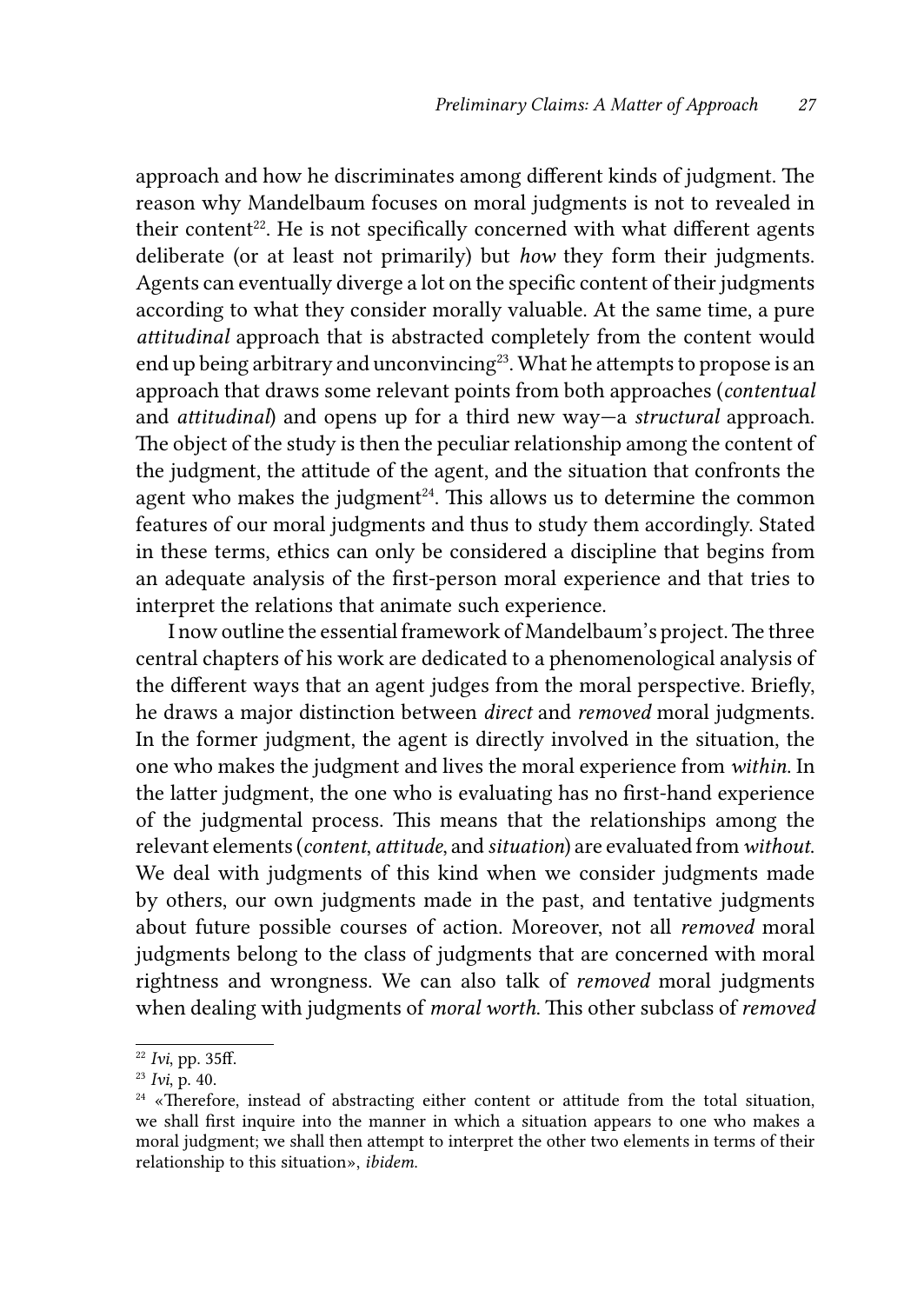moral judgment is concerned with the evaluation of the value of a person as a whole or of a specific character trait. Both judgments belong to the group of *removed* moral judgments (because they are not made directly by the agent involved) but with different specifications<sup>25</sup>.

From his analysis, Mandelbaum draws the interesting conclusion that all these judgments share a feature that combines them into the same *genus<sup>26</sup>*. This is the relation that is established between the agent and the situation in which he or she lives. In making a moral judgment, the agent perceives the fittingness (or unfittingness) of a certain course of action with the situation that she is facing. This relation can be explained as a *harmony* between some possible courses of action and the end that the agent is pursuing. If a certain act "leads to" or is "consonant with" a certain goal, that act *fits* the situation<sup>27</sup>. In the case of a *direct* moral judgment, for example, it then constitutes a moral obligation to act accordingly. This reveals what Mandelbaum calls *reflexive demand*. Once we comprehend the fittingness (or unfittingness) of a certain act, that act demands to be performed (or avoided). Besides, this *demand* is perceived as coming from outside of us, which makes it constitutively moral. In fact, other kinds of demands are generally perceived as coming from within us; for example, when we are hungry, we feel a demand to pursue a course of action that would feed us as delightfully as possible. The content and the manner of our delight are matters of personal preference. This feature distinguishes moral from non-moral choices; the former are urged by an *objective* demand, the latter by a *subjective* demand<sup>28</sup>. More specifically, the sort of claim that moral judgments generate stands as a demand that is felt as coming from outside of us. This grounds the perception of objectivity that typically characterizes moral performance.

I will devote some more pages later in this chapter to a deeper analysis of Mandelbaum's articulation of moral experience. For now, my main concern with this view has been metaphilosophical, aimed at understanding the reasons why such an approach might hold advantages over others in dealing with ethical issues.

<sup>&</sup>lt;sup>25</sup> «A judgment of moral rightness or wrongness concerns the application of moral criteria to a specific action; a judgment of moral worth predicates a particular type of value (moral value) of a person, or of a trait of character exhibited by him. While both types of judgments are "removed", that is, neither is made by the agent in the situation, there are differences between them», in M. Mandelbaum, *ivi*, p. 95.

<sup>26</sup> *Ivi*, p. 181.

<sup>27</sup> *Ivi*, p. 64.

<sup>28</sup> *Ivi*, pp. 54–55.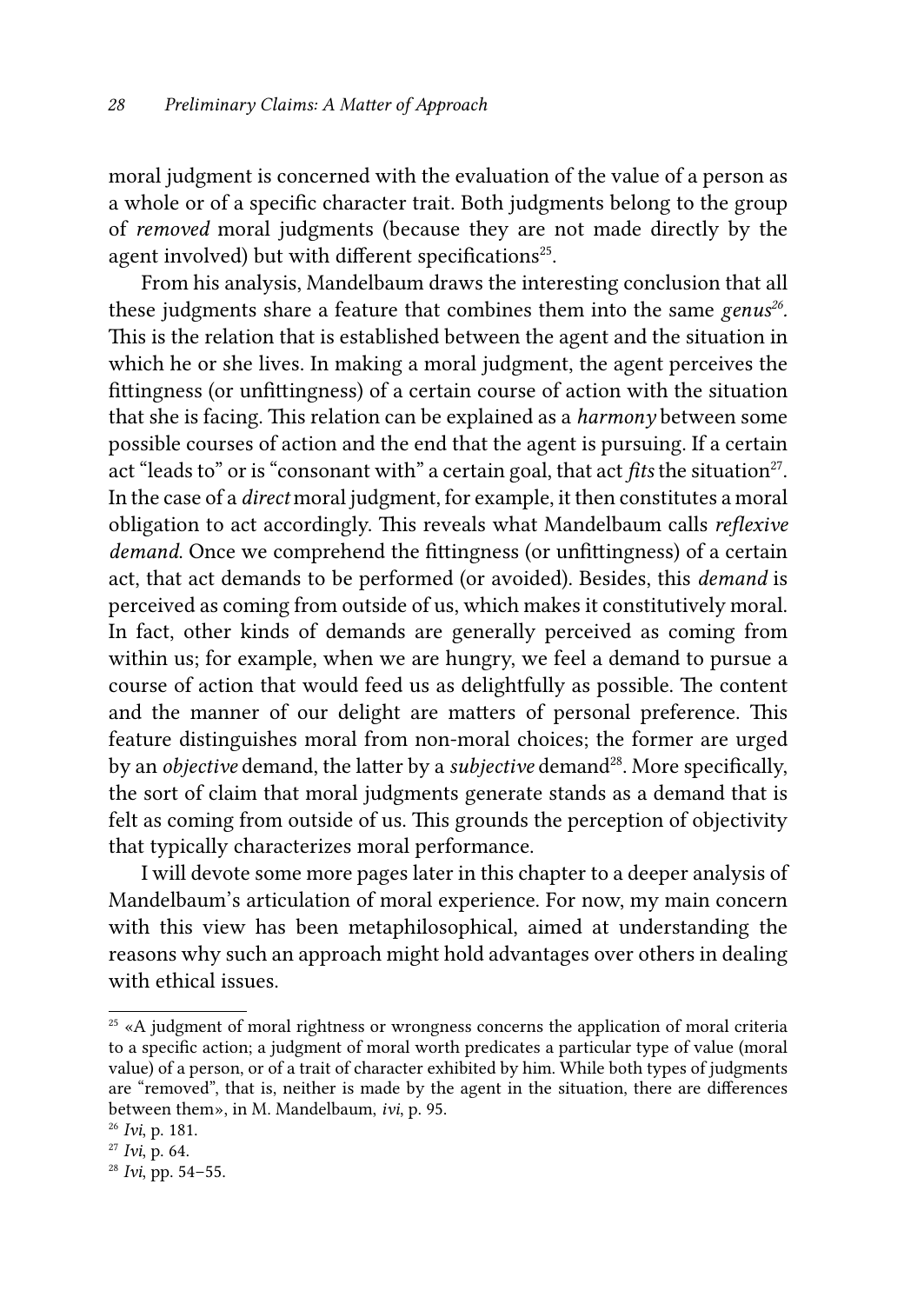Two authors who have attempted to give new life to Mandelbaum's work are Terry Horgan and Mark Timmons. In recent years, they have produced several articles that deal directly with Mandelbaum's work and emphasize the importance of his thought. This attention appears to be especially relevant today, when we observe a progressing opening of philosophical research to other branches of sciences that study the human being from a different perspective. Mandelbaum himself was an opponent of that philosophical trend that tried to exclude from philosophical inquiry the influence of other social sciences, such as psychology, sociology, and anthropology<sup>29</sup>. His phenomenological approach could regain interest in light of the recent development undertaken in philosophy by appealing to a more empirically grounded subject. As such, this might be the first answer to the question posed in this section's title, that is, a phenomenological approach to morality can be justified by the possibility to cooperate and research together with other subjects of scientific inquiry.

Moreover, the phenomenological approach, as Horgan and Timmons underline<sup>30</sup>, gives rise to many fundamental questions regarding moral theorizing. I now present the two questions that I consider more pressing for the present work, questions about *motivation* and *potential payoff*, respectively.

Are there any reasons to believe that a phenomenological approach to philosophical questions in moral theory is superior to, or at any rate usefully supplemental to, other approaches? (motivation)

What results might one reach about philosophical issues in moral theory (including both normative and metaethics) on the basis of a phenomenological description of moral experience? (potential payoff $)^{31}$ .

Both these questions are further specifications of the question that opened this section: *why a phenomenological approach to morality?* The answers to all these questions require a much more specific project than this. Nevertheless, as I will make clearer in the second part of the present work, a

<sup>29</sup>T. Horgan, M. Timmons, *Mandelbaum on Moral Phenomenology and Realism*, in I. Verstegen (ed.), *Maurice Mandelbaum and American Critical Realism*, London and New York, Routledge, 2010, p. 106.

<sup>30</sup> T. Horgan, M. Timmons, *Moral Phenomenology and Moral Theory*, «Philosophical Issues», XV, 2005, pp. 56–77.

<sup>31</sup> *Ivi*, p. 57.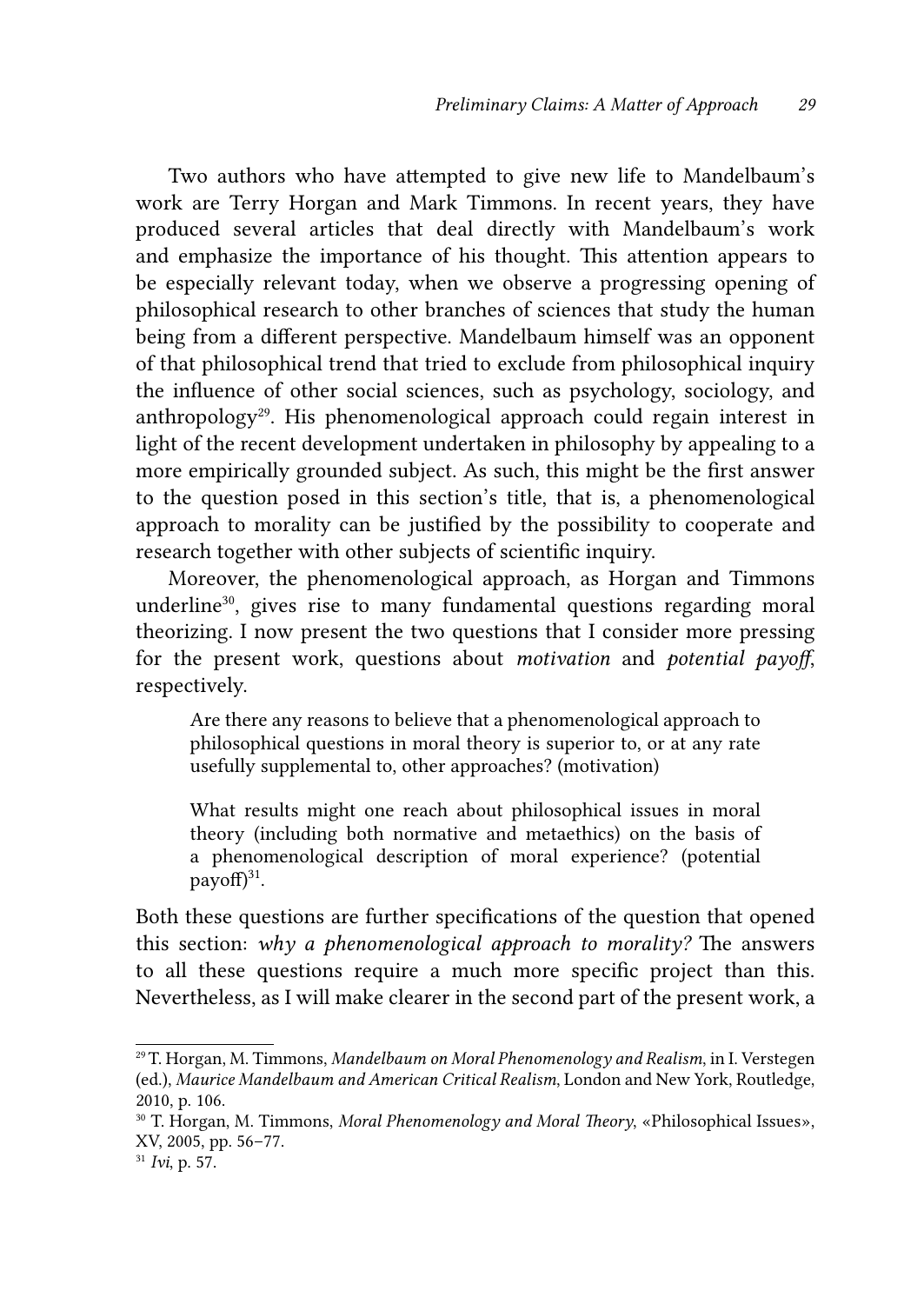phenomenological analysis of some ethical issues is able to bring about some progress in moral research<sup>32</sup>. At this stage, I would like to give a general (but limited) answer that could justify the espousal of this approach. Moral philosophy is constitutively a *normative* subject (even if not exclusively so), that is, one that deals with the fulfillment (or unfulfillment) of actions with reference to a given idea of the good. Moral experience represents the setting where this process occurs. A study that takes care of understanding the relations between how actions are brought about and the context in which they are achieved seems to be of great importance (if not fundamental). Thus, moral experience does not only represent the setting of the moral life but also the place where the ultimate proof of the effectiveness of our theories can be found. These two features ground the motivation to pursue a phenomenological analysis. Moral experience is the setting of our moral life and the sphere where we can inspect the legitimacy of the moral progress for which we argue. A moral philosophy that does not consider these two aspects (which I take as implicit in its normativity) risks being disoriented and meaningless. This is the reason why a phenomenological approach (influenced to a certain degree by Mandelbaum's work) characterizes the present work.

### 1.2 Moral Experience Expanded

Now that I have briefly sketched some features of phenomenological approaches, Mandelbaum's in particular, I want to challenge one of its presuppositions, as underlined above. Specifically, the second presupposition of Mandelbaum's work states that our moral experience can be fully described by judgmental acts. He writes as follows:

What characterizes this approach is the fact that it treats moral experience as a complete judgmental act. Not only are the attitudes which are present and the content which is affirmed to be considered, but it is crucial for such an approach to examine each of these in relation to the situation in which the judgment is made<sup>33</sup>.

I believe that Mandelbaum is certainly right in identifying the prominent role of moral judgment in our moral experience. Our everyday moral life is

 $32$  Another insight that supports such methodology can be found (other than in Mandelbaum's work itself) in Horgan, Timmons, *Moral Phenomenology and Moral Theory*, pp. 72ff.

<sup>33</sup> M. Mandelbaum, *The Phenomenology of Moral Experience*, p. 40.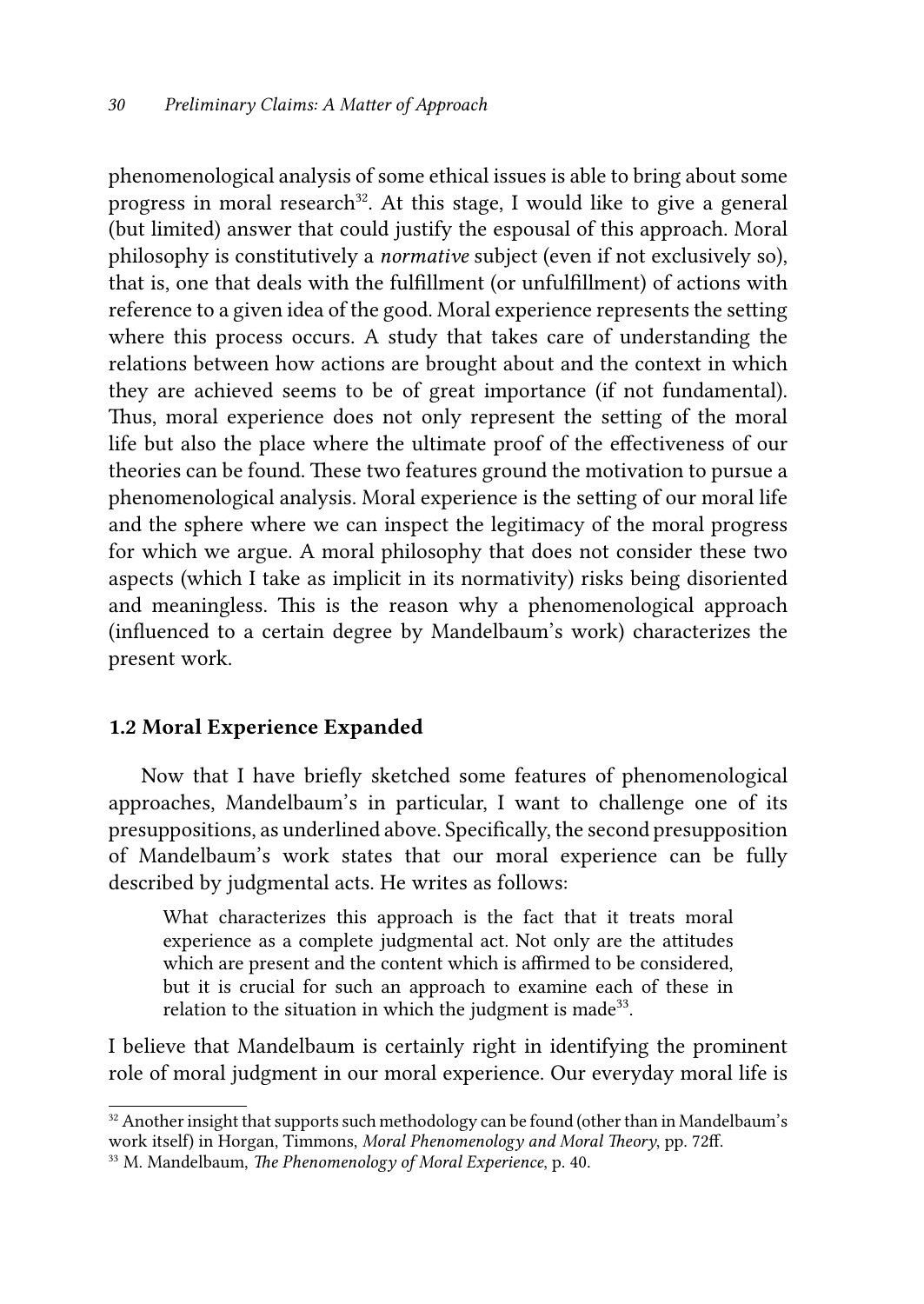characterized by manifold judgmental acts. Mandelbaum claims that they fully express our moral experience because judgments better express the normativity peculiar to the ethical domain<sup>34</sup>. In other words, ethics is a normative study that deals with normative data. This means that each single datum studied shares the fact that it implies some reference to an "ought" or a "norm". Mandelbaum claims that this peculiar kind of data can be found «within the realm of human judgments»; thus, he focuses on the normative judgments that agents make. This leads him to claim that moral experience fully corresponds to a judgmental act.

At the same time, it seems to me too superficial to claim that moral experience *fully* corresponds to a judgmental act. A blunt "No!" seems to be the most plausible answer to the question, "Is moral experience equivalent to a series of deliberations that lead to certain courses of action according to conscious or unconscious states of mind?" By deliberation*,* I mean the process of bringing about  $x$  by the evaluation of the reasons for  $x$  (i.e., a judgmental act, as Mandelbaum puts it). Additionally, this can occur, consciously or unconsciously. The former means that the agent is actively deliberating; he or she is aware of the ongoing process. The latter means that the agent is passively deliberating; he or she is unaware of the ongoing process, for example, when a certain judgment has become a habit, so the agent does *x* without actually considering the reasons for it. Nevertheless, if asked, the agent would be able to respond why he or she is doing *x* (be able to give an account of the relevant reasons for  $x$ ). Mandelbaum seems aware of something very similar to this when he highlights the distinction between *willed* and *spontaneous* actions<sup>35</sup>. Willed actions are all those actions for which the agent feels responsible or better, where the agent acts according to an envisioned goal that he or she wishes to accomplish. In this way, the sense of responsibility for the act arises since the agent feels that these are *his or her* actions. The fact that the agent is acting by virtue of an end makes it possible for him or her to give reasons for acting in such manner. This is what distinguishes these actions from spontaneous actions, which instead are performed for no other reason than the fact that the agent did them. Besides, spontaneous actions are all those actions where the agent does not feel that he or she is acting in the first person. These can be of two kinds: *reflex* or *habitual action*. A reflex is when the action "happens"

<sup>34</sup> *Ivi*, pp. 41ff.

<sup>35</sup> *Ivi*, pp. 46–50.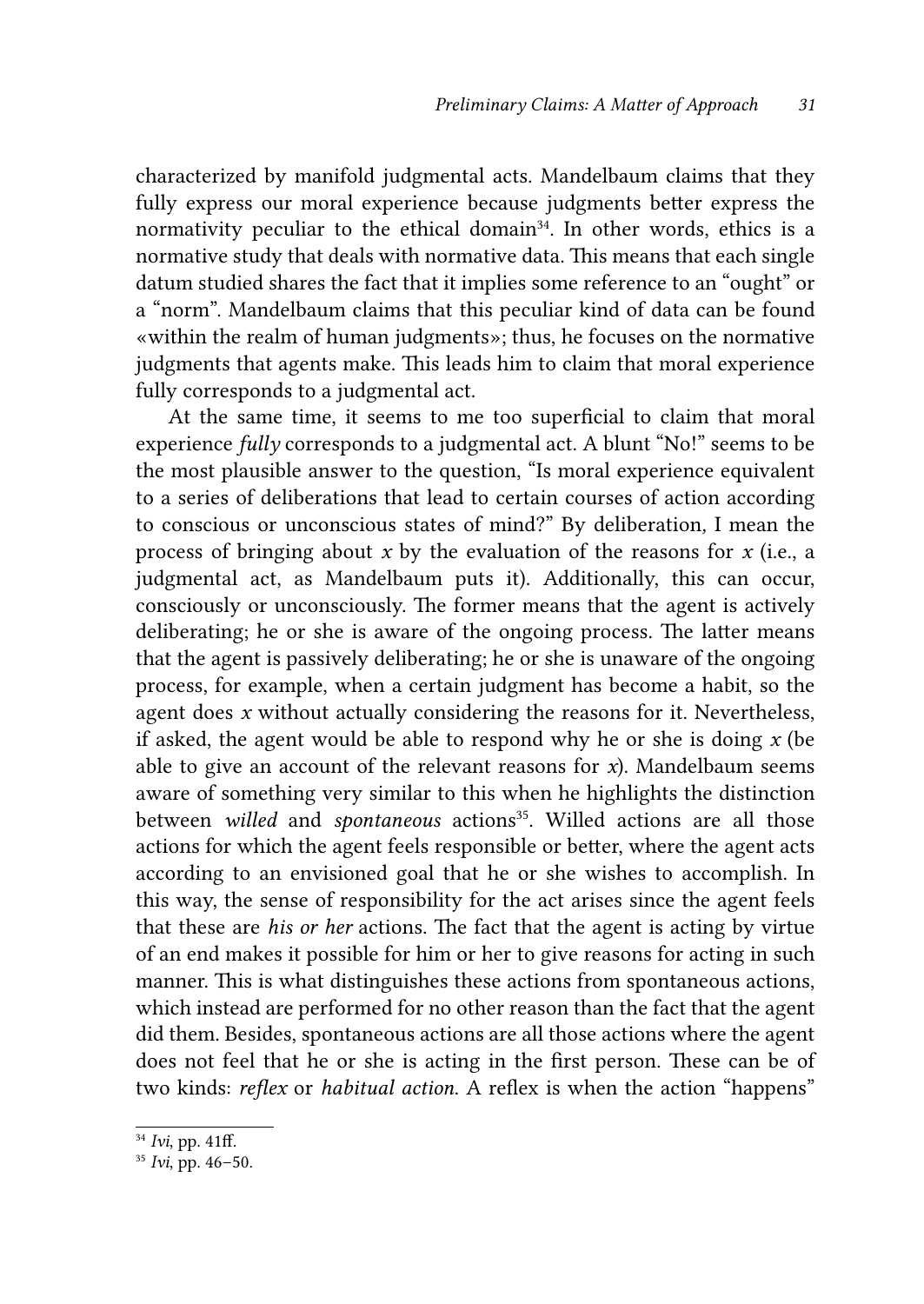to an agent instead of being consciously brought about by him or her. For example, when I receive an electrical shock on my hand, my hand jerks away without my willingness to do so. My action has no envisioned goal, and I do not feel responsible for it. Mandelbaum claims that the same is true of habitual actions, which include all those situations where the agent does *x* without consciously governing the action. For example, upon waking up, I follow a particular sequence in dressing, where I have no particular awareness of every single step. Again, no clear sense of responsibility is involved in this case, since the agent is unaware of the envisioned goal and the reasons for his or her acting. It is important to note at this stage that Mandelbaum points out that direct moral judgments (contrary to removed moral judgments) deal exclusively with willed actions<sup>36</sup>. Mandelbaum's reason is that it is fundamental for a phenomenological analysis that the agent perceives the actions as his or hers. For Mandelbaum, only willed actions express the sense of responsibility that makes the phenomenological analysis possible. It is then clear why a reflex cannot count as a moral action from this point of view. It does not originate from a moral choice. Recall that for Mandelbaum, what differentiates moral choices from non-moral ones is that moral choices place a *demand* upon us to act. Accordingly, it seems less clear why all habitual actions cannot be considered in the same light. It is one thing to consider habitual actions that constitute our everyday routine (e.g., brushing our teeth or preparing breakfast). It is another matter to claim that *all* habitual acts lack the sense of responsibility or the moral demand that willed actions impose on us. For example, think of someone who has made a small donation to the same organization every month for 25 years. The very first time, he or she experienced both demand and a sense of responsibility, but then, as time goes by, this action becomes a habit in the same way as brushing his or her teeth. Responsibility and demand may hide in the agent's unconsciousness, but this does not mean that he or she cannot recall his or her reasons for making the donation. It is difficult to hold that an action such as a long-lasting regular donation cannot be considered a moral habitual action. As such, the agent who performs it should be able to give a phenomenological account of it through a direct moral judgment. It is even less clear why some other particular spontaneous acts are left outside the class of actions that can be objects of a phenomenological study (whether direct or removed). Mandelbaum states that some actions, such as grasping

<sup>36</sup> *Ivi*, p. 47.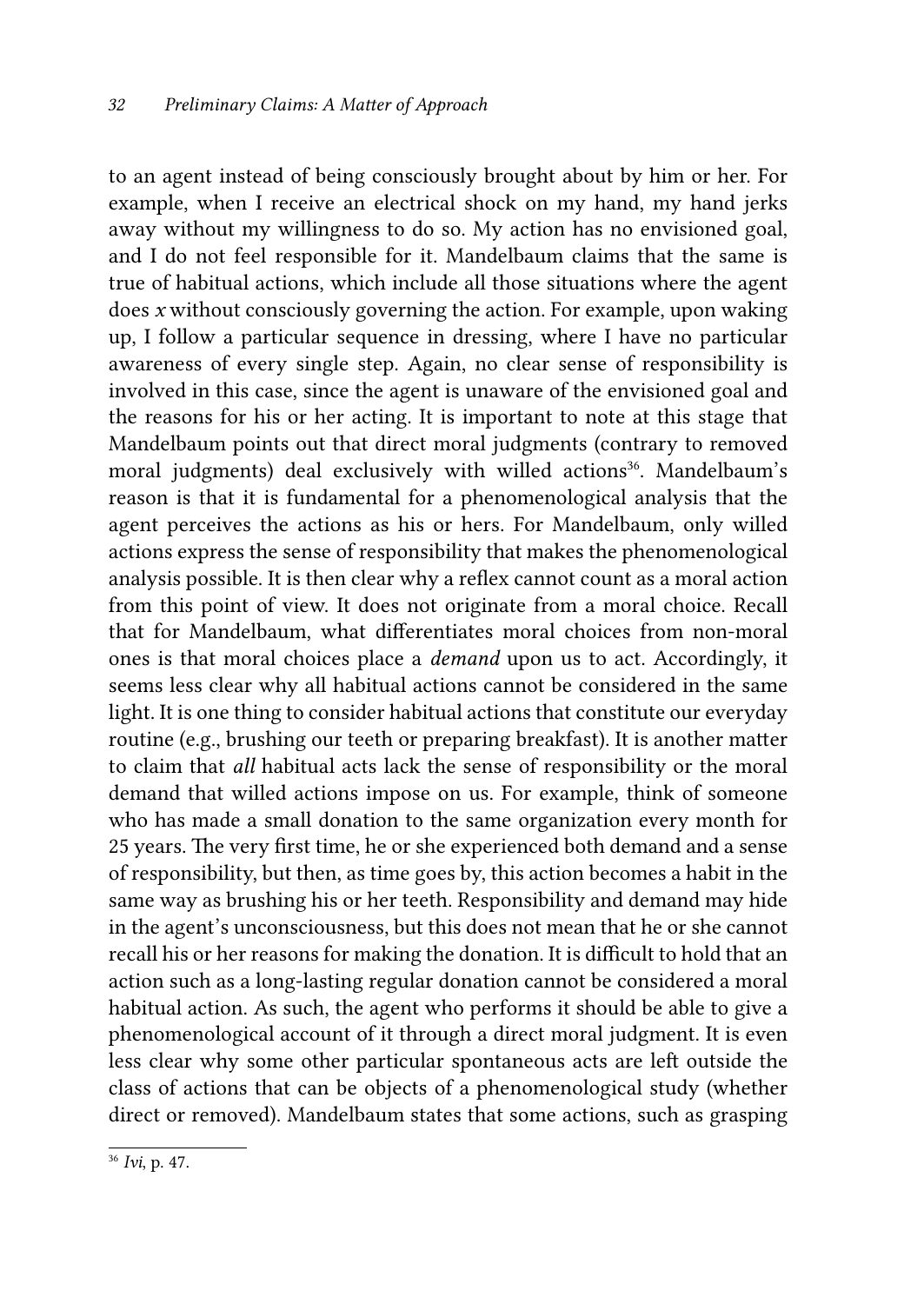the hand of a child in danger, are included in the group of spontaneous actions. As such, they lack the awareness of the subject that allows for a phenomenological analysis. The agent reacts directly to the situation that confronts him or her, unaware of the self that originates the act. Rather than actions, "reactions" or "responses" are elicited, so they do not impose on the agent the sense of responsibility and the moral demand that make the phenomenological analysis possible. If so, such moral phenomenology would exclude a relevant and common part of our moral experiences. From the moral perspective, we happen to praise many instances of helping behavior even if they result from habitual behavior<sup>37</sup>.

My contention is that we can go even further with the line of argumentation that moral experience is not only concerned with conscious states of mind. Moral experience is actually broader than situations that involve a deliberation process (again, judgmental acts), be it conscious or unconscious. It seems to me that moral experience comprehends cases where normative judgments play no role. In other words, a process that involves the performance of some act is not necessary to trigger an experience that we would call *moral*. The point is that we can live a moral experience even when we are not engaging in any moral deliberation and consequently, not performing an act. To explain this assertion, I propose three situations or cases in which the formation of a judgment is not necessary to constitute a proper moral experience.

The first situation is meant to highlight a case of no-judgmental moral experience within Mandelbaum's framework. Recall that for him, the firstperson moral experience begins with the demand (peculiar to moral choices) that the situation casts on the agent. We can argue that the perception of such a demand is already in itself a sort of moral experience even if no judgment takes place then (say because I am morally lazy or pretend to be morally indifferent). In the situation I am experiencing, there is no active deliberation but only a sort of passive perception of the fact that in front of me lies some moral possibility or moral worth. This does not require excluding the fact that most of the time, I react to this with a judgmental act. The relevant claim is that moral experience begins before the actual deliberation process. Thus, we can consider proper moral experiences even

<sup>&</sup>lt;sup>37</sup> I will talk about this issue later in the present work when dealing with acts of supererogation, which, while originated by a certain degree of spontaneity, deserve a proper moral phenomenology. See pp. 160-165.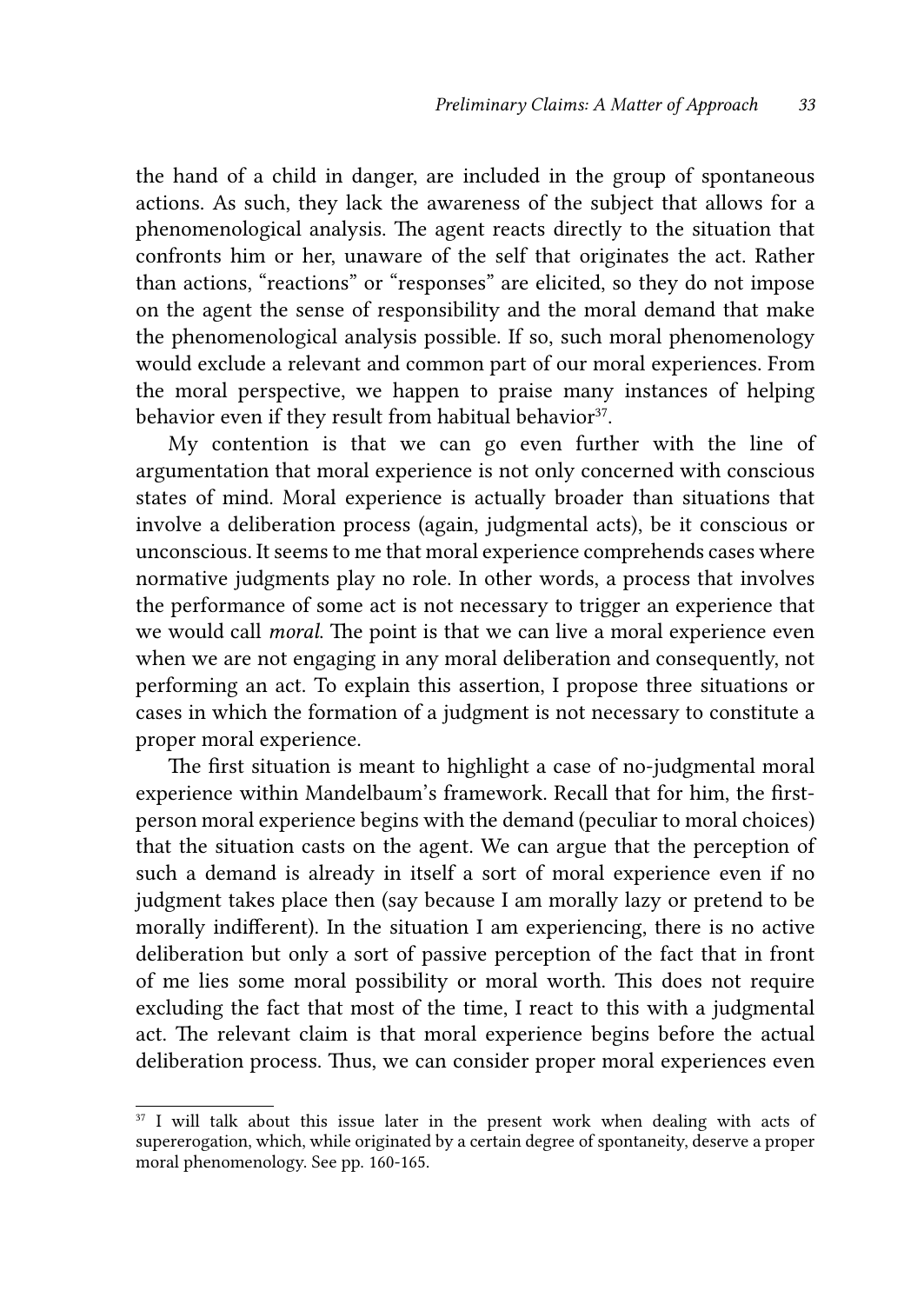in all those cases where I try not to listen to the perceived moral demand. For example, every time I look at the books on my desk, I feel a strong demand placed on me to work on my long-delayed paper and remember the upcoming deadlines. Nevertheless, I try not to think about it and to ignore the workload that would compel me to act. In this case, I do not respond to the demand of the situation with a judgmental act; rather, I just try to ignore such a demand. To express it better, I refuse to bring about the proper moral judgment by deliberately incurring a moral loss. I hold that this is already in itself an actual moral experience even if it lacks the relevant elements of Mandelbaum's account of moral phenomenology (the response to a moral demand with an act).

The second interesting case is the role of empathy in moral circumstances. With this term, many authors have referred to different things. Nevertheless, a definition that currently seems widespread conceives it (in very general terms) as the ability to feel the same way as others do. This idea was quite relevant (even if with slight differences) for the work of the eighteenthcentury British sentimentalists, who referred to the popular notion of *sympathy38.* In particular, authors such as Adam Smith (and also David Hume) used to assign a proper role to *sympathy* in their moral accounts. The very first lines of Smith's major work on morality, *The Theory of Moral Sentiments*, define *sympathy* as follows:

How selfish soever man may be supposed, there are evidently some principles in his nature, which interest him in the fortune of others, and render their happiness necessary to him, though he derives nothing from it except the pleasure of seeing it. Of this kind is pity or compassion, the emotion which we feel for the misery of others, when we either see it, or are made to conceive it in a very lively manner. That we often derive sorrow from the sorrow of others, is a matter of fact too obvious to require any instances to prove it; for this sentiment, like all the other original passions of human nature, is by no means confined to the virtuous and humane, though they perhaps may feel it with the most exquisite sensibility. The greatest ruffian, the most hardened violator of the laws of society, is not altogether without it<sup>39</sup>.

<sup>&</sup>lt;sup>38</sup> These pages are obviously not meant to be comprehensive, and a much more detailed work would be required. On the issue of sympathy and empathy, it is also worth pointing out the work of Max Scheler. See M. Scheler, *The Nature of Sympathy*, P. Heath (trans.), North Haven, CT, Archon Books, 1970.

<sup>39</sup> A. Smith, *The Theory of Moral Sentiments*, D.D. Raphael, A.L. Macfie (ed.), Oxford, Clarendon Press, 1976, p. 9.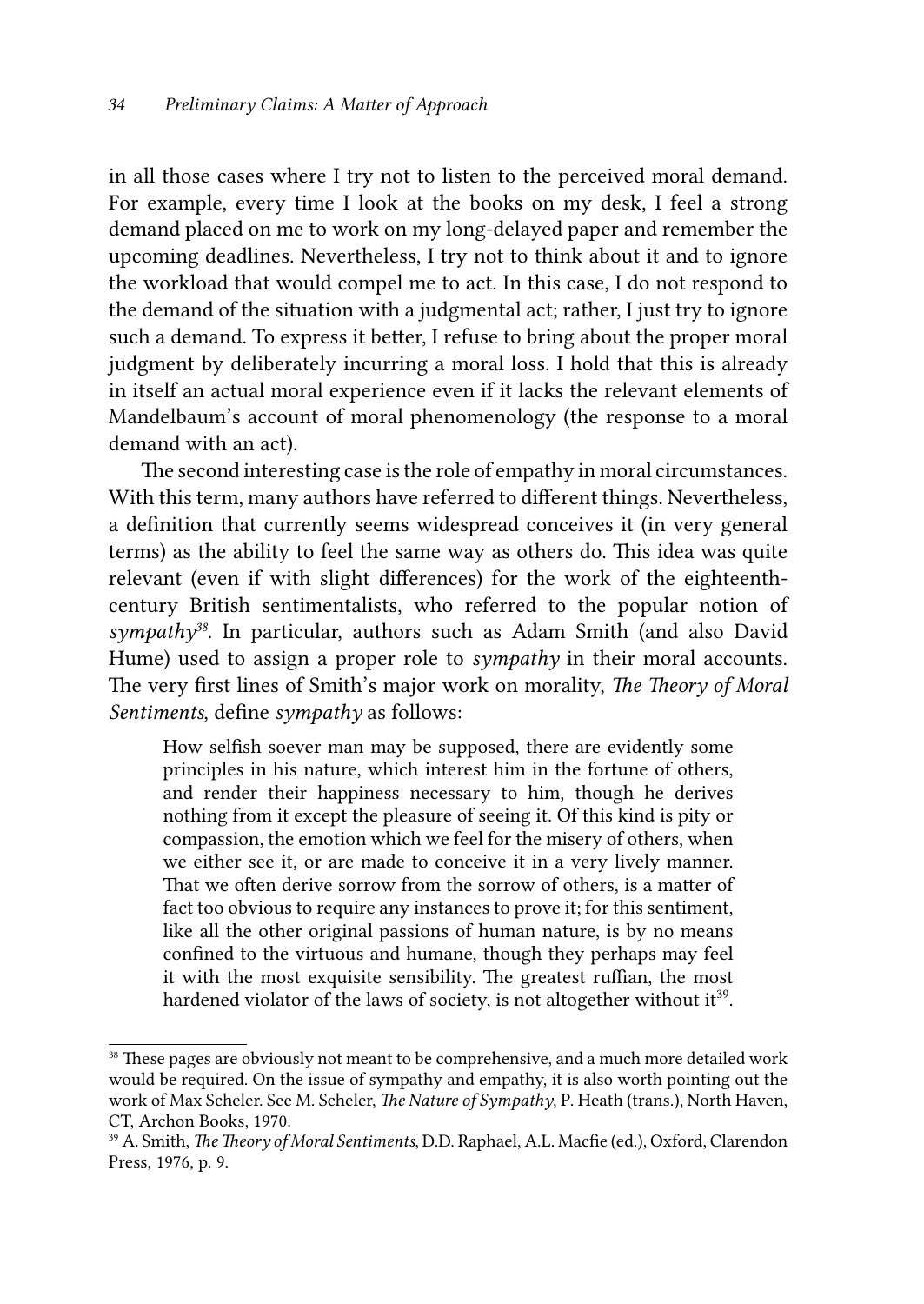More specifically, he continues:

Pity and compassion are words appropriated to signify our fellowfeeling with the sorrow of others. Sympathy, though its meaning was, perhaps, originally the same, may now, however, without much impropriety, be made use of to denote our fellow-feeling with any passion whatever<sup>40</sup>.

As Smith underlines, the empathic relation represents a fundamental and substantial kind of moral relation. More recently, many other authors have emphasized its relevance regarding moral motivation and more specifically, in caring-for-others situations<sup>41</sup>. Nevertheless, to understand my point, it is not necessary to grant to empathy such a major role in morality. Once we admit cases where empathy can play a certain role within our moral experience, we realize how this broadens our conception of moral experience<sup>42</sup>. In fact, it seems to me that empathy represents a particular way of relating with others, which does not necessarily involve a judgmental act. Most of the time, the way we perceive how the others feel is not a direct result of a deliberation but an immediate outcome. Nonetheless (as Mandelbaum argues), it would be hard to contend that we need to put empathy off the radar of moral experience for its lack of judgmental activity. When I understand how a friend feels after she has been affected by an injustice, it is not a matter of judgment; rather, I just experience it immediately by virtue of our longestablished relationship. This is already a proper moral experience before I form any judgment on why the deeds that have afflicted her are wrong or before I consider how I could effectively provide some help. The point here is that moral experience begins before (and is not instrumental to) the formation of moral judgment.

Moreover (and this leads us to the third case), empathy and in general, all kinds of moral relation, reveal another interesting way to expand moral experience beyond what it is merely as an expression of a judgmental act. In the preceding case, I have highlighted how when I empathize with a friend, I am living a proper moral experience. I would add here that as the agent,

<sup>40</sup> *Ivi*, p. 10.

<sup>&</sup>lt;sup>41</sup> In both these regards, see the work of the psychologist Daniel Batson, who has introduced the so-called empathy-altruism hypothesis. See C.D. Batson, *Altruism in Humans*, New York, Oxford University Press, 2011. For further remarks on this topic in relation to acts of supererogation, see pp. 164-165 of the present volume.

 $42$  I am aware that this claim would require a much larger project. Take these lines as hints that are strictly functional for my discussion of moral experience.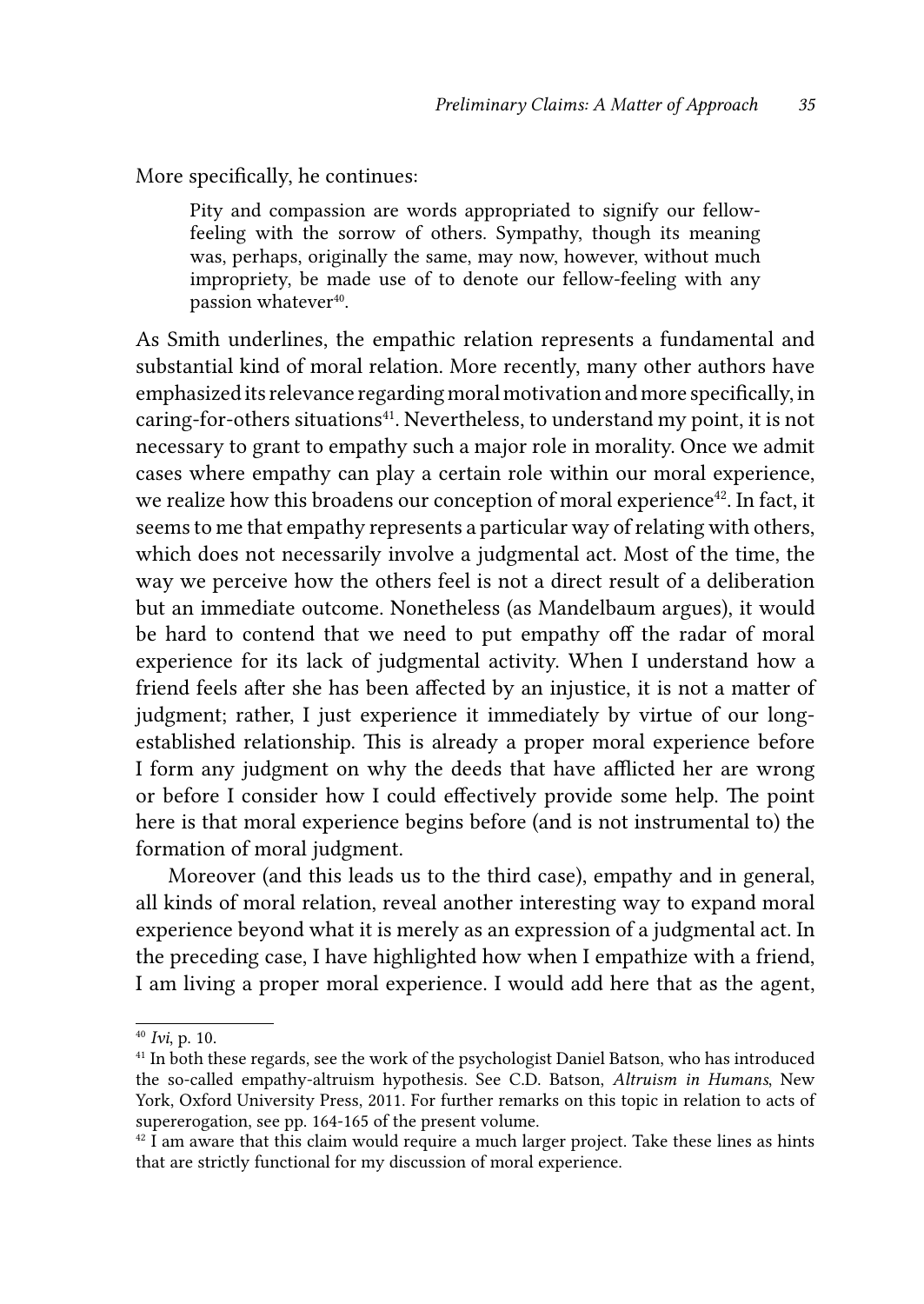I am not the only one who is doing so; the beneficiary of my act is living a moral experience, too. I hold that a proper first-person moral experience is such not only when I am the subject who performs a certain moral action (the agent). Additionally, we might have relevant cases of moral experience when the subject of the experience is the one who benefits from the moral action. If someone does something good (or bad) to me, I undergo a relevant moral experience even if a judgmental process does not necessarily originate this experience. This happens when I perceive myself as the beneficiary of something morally valuable (or even the target of a morally blameworthy deed). I do not think it is possible to explain this sort of moral experience within Mandelbaum's theoretical framework, as he conceives moral experience as being fully judgmental. We might claim that it is possible to account for this sort of experience of the beneficiary under the category of removed moral judgments of moral worth. However, this is not a case where the beneficiary judges from outside the situation (i.e., removed from it). She is living it from within and is directly affected by it. It is true that she considers valuable what the other does for her, but she is not doing this by living outside the situation. She is directly experiencing the value of what it is going on between her and her benefactor. In other words, being the beneficiary of a moral act seems to represent a proper moral experience even if the subject of the experience is not the one who performs the action and makes the judgment about what to do. My claim is that Mandelbaum seems to have missed accounting for this possible moral experience.

Moreover, this case holds true if the agent benefits the subject of his or her acts by virtue of both a direct moral judgment and the empathic character of their relationship (in an immediate way, so to speak). If the latter is the case, undergoing a proper moral experience requires no judgmental act from either the agent or the beneficiary. This is so because the performer of the act does so *immediately*, and the beneficiary perceives this as immediately as the agent does it. I believe that we cannot fail to recognize that this is an actual moral experience. For example, think of the case of a terminal patient in a state where he or she is able to perceive the outer world but is unable to communicate. The patient is constantly the object of the treatment of the doctors (who do this because they judge on moral grounds that it is good to carry out their job) and also benefits from the care of his or her loved ones (who do this likely because they are in an empathic relationship with the patient). I believe that the doctors, the relatives, and the patient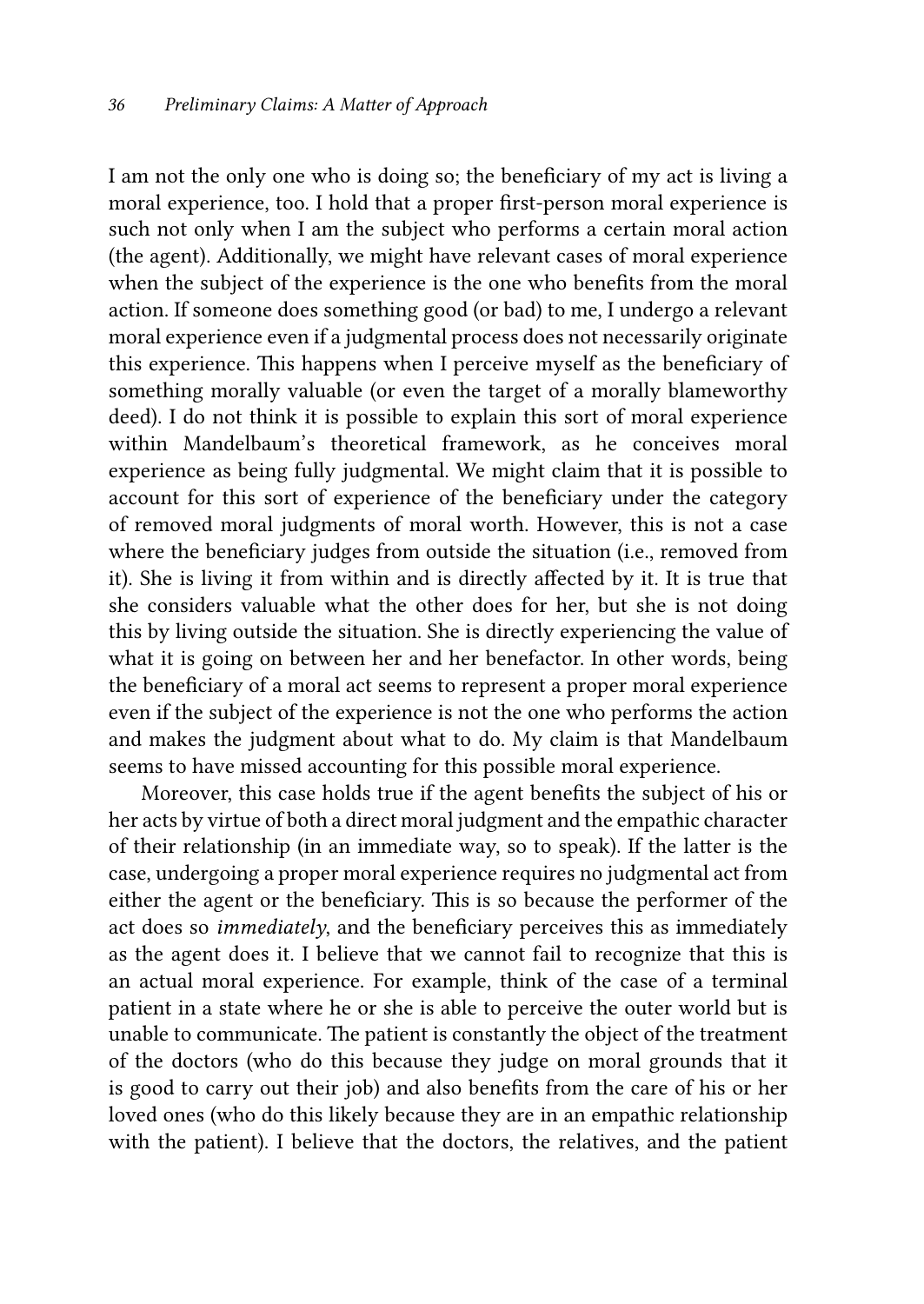himself or herself are all living a proper moral experience<sup>43</sup> even if for different reasons—the doctors because of their direct moral judgment, the relatives because of their empathic caring, and the patient because he or she is broadly benefiting from the moral good brought about by the others. While these are all different instances of the moral domain, I claim that all three qualify as proper moral experience.

Finally, we have seen how the first-person phenomenological approach proposed by Mandelbaum could be broadened to provide a more exhaustive account of our moral experience<sup>44</sup>. Nevertheless, this is not necessarily a major downfall or something that would undermine the effectiveness of Mandelbaum's approach. Understanding the limits of the phenomenological approach would allow us to apply it adequately and use it consistently. Moreover, this is not to deny the relevance of the analysis of the aspects that predominantly constitute our moral experience (i.e., moral judgments). The focus of this field of research has to remain on all those deliberations that lead an agent to act in a certain way by referring to an idea of right and wrong. At this stage, we need to acknowledge that the phenomenological approach needs to focus on judgmental acts since they constitute the large (but not the only) part of our moral experience. For this reason, moral phenomenology remains the approach to be preferred and that appears more promising as a starting point for moral theorizing.

### 1.3 Moral Phenomenology Discloses the Complexity of Moral Life

I now introduce some considerations about the features of our moral life that a phenomenological approach reveals. Consider the following example:

Mary has a good friend named John, who lives nearby. She promised John that she would help him move out of his current apartment and bring all his belongings to his new place. When the day of the move arrives, she is about to go to John's place when she receives a call from her long-time friend Juliet. They have not seen each other for a while, so Juliet invites Mary to go out for coffee. If Mary goes out with Juliet, she will not have time to help John that afternoon. Therefore, even

<sup>&</sup>lt;sup>43</sup> Probably, at least in the case of the patient's relatives, it is an experience that is much more than a merely moral one.

<sup>44</sup> Another interesting and similar attempt to broaden Mandelbaum's conception of moral experience can be seen in T. Horgan, M. Timmons, *Moral Phenomenology and Moral Theory*, «Philosophical Issues», XV, 2005, pp. 61ff.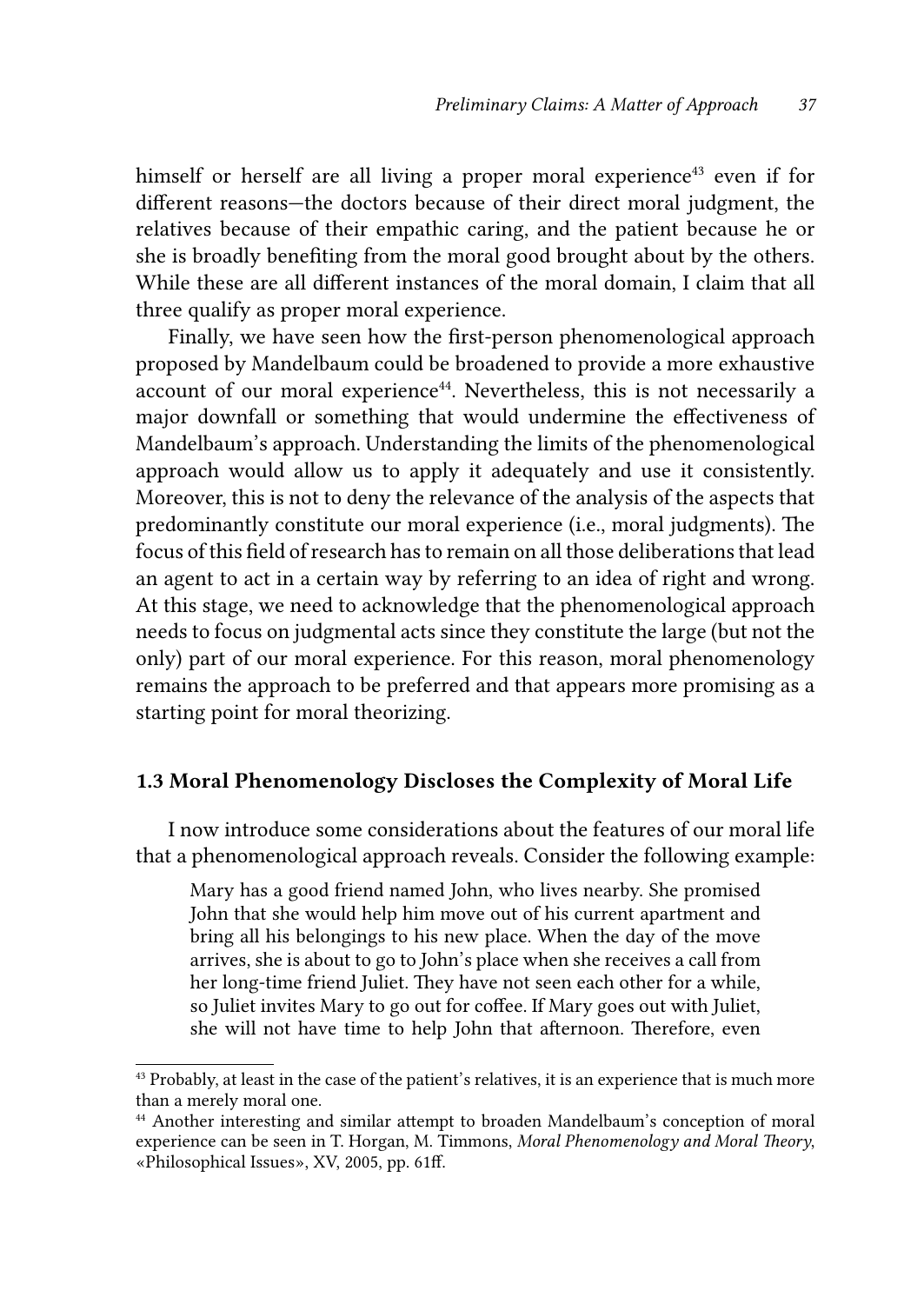if she is filled with regret and would greatly enjoy Juliet's company (more than helping John), she declines Juliet's invitation. After all, she has made a promise to John and believes that keeping it is the right thing to do.

Later that day, Mary is at John's new place, which happens to be much smaller than his former apartment. John struggles to make everything fit in the new place, so he decides to donate much of his belongings that are not necessary anymore. John's friend Mark has a much larger house, which would have plenty of space for John's furniture. John had previously promised Mark that he would receive all the surplus items from the move. However, Mary suggests that a fairer choice would be giving everything to the local prosocial organization in order to have all the goods redistributed to some people who have less. She believes that giving to those who have less in order to maximize the benefits of the donation is the right thing to do.

Situations such as these are common in our everyday lives. We happen to make moral judgments in different contexts, according to diverse backgrounds, and with various aims. As such, we recognize a plurality of variables regarding how we make moral deliberations. If we examine our moral experience through a phenomenological approach, we realize how complex<sup>45</sup> our moral life is. Understanding the phenomenology of our common moral judgments reveals the manifold essence of morality. Moral experience ultimately discloses that the agent's moral life, if considered as a whole and not specifically involving a single case, appears complex. I believe that such complexity is the result of two different features of our moral life: axiological pluralism and methodological pluralism.

The first way of recognizing pluralism is by analyzing the content of our moral judgments. If we compare different moral judgments, we notice how we deliberate according to a variable set of what happens to be morally valuable in the given circumstances. What I mean by axiological pluralism is the fact that our judgments are based on values<sup>46</sup> that vary their relevance from time to time. In other words, our judgments vary in their specific content. In the above-cited example, Mary decides to keep her promise, grounding her judgment on her respect for the promisee<sup>47</sup>. Respect (or

<sup>&</sup>lt;sup>45</sup> I use "complex" as a non-technical term for now, meaning composite, heterogeneous, and manifold. I will provide more detailed specifications of this term in Chapter II.

<sup>46</sup> This term will likely be misunderstood. What I mean here is simply that different fundamental ideals of morality might happen to be relevant in the particular case.

 $47$  A Kantian line of argumentation could be even more specific, claiming that a promise needs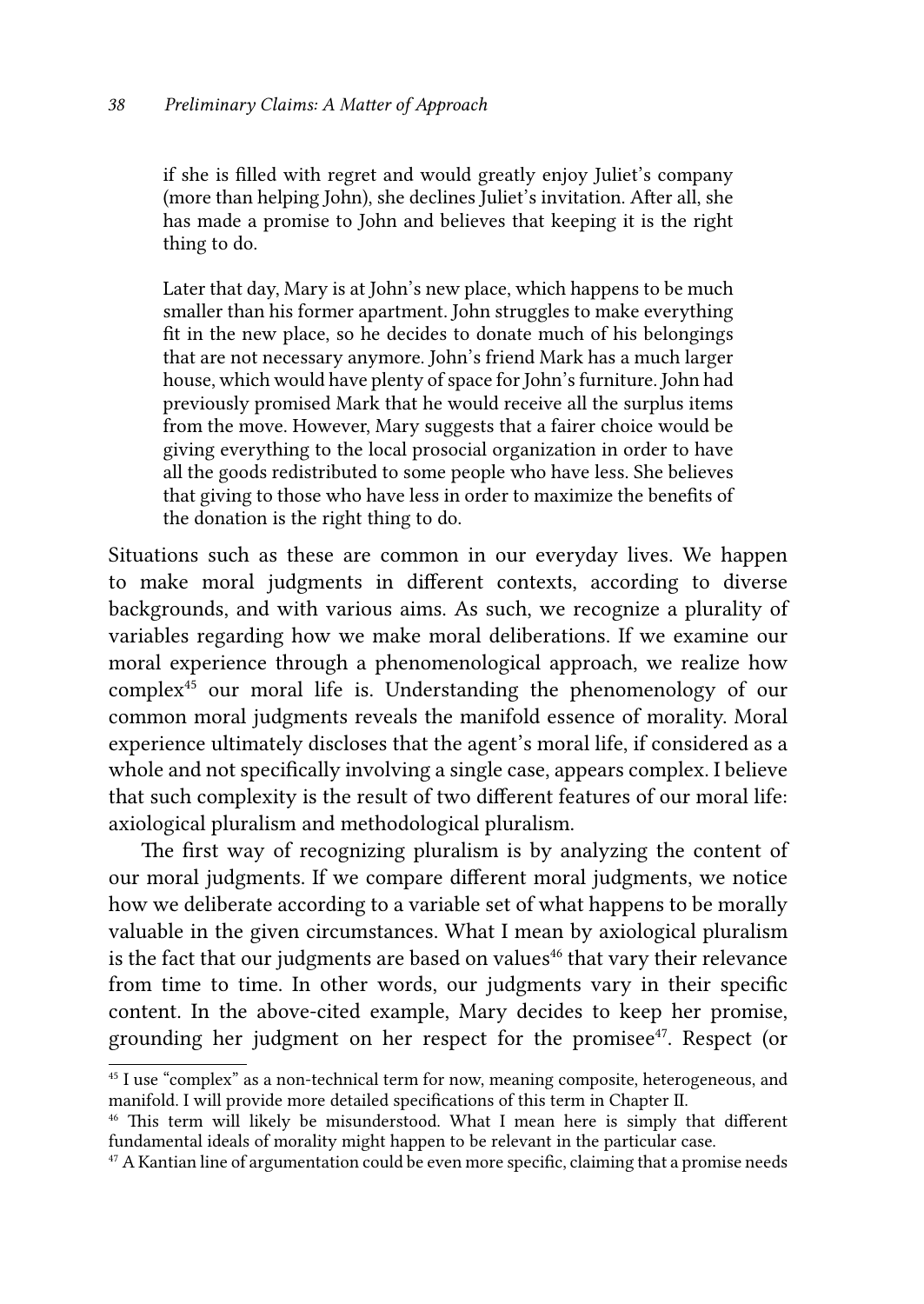the autonomy of other moral agents) happens to be the value that appears especially important to Mary, given the circumstances. In that particular scenario, that value trumps all the others, assigning a prominent importance to keeping a promise. In contrast, when she suggests how to donate fairly, her focus changes. She is mainly concerned with the moral value of equality (or a certain understanding of utility, one might say). In this second situation, a different value takes priority over the others. This example shows how, in real-life situations, different moral values (one irreducible to the other) can vary in their moral relevance for the agent. My contention here is simple; the moral phenomenology of the moral agent highlights a plurality of moral values that happen to have variable moral priority. Moral experience is characterized by a pluralism of values, suggesting that we are not necessarily required to pick one of them as having a constant priority over the others. This idea aligns with the standard definition of moral pluralism as a framework of multiple, potentially ultimate moral ends that express a *pro tanto* priority over the others.

The second way of understanding the heterogeneity of morality is recognizing that we do not make all our moral judgments by following a unique and coherent methodology. There are different (at least two) ways in which we make moral deliberations, and their priority varies from time to time. What I call methodological pluralism is the fact that our judgments do not always follow the same path to provide a moral deliberation. Again, in the above-cited example, Mary decides to keep her promise by virtue of a moral claim derived from a deontological approach. At the same time, once she is confronted with the issue of a fair donation, she morally deliberates according to a consequentialist approach. Cases such as this reveal that according to the situation, one methodology for moral deliberation might trump another that is considered less efficient in dealing with the situation faced by the agent. The consequentialist approach might appear more apt for what is morally at stake in cases such as the fair donation of one's belongings. Conversely, there happens to be cases, such as keeping a promise, where grounding our deliberation on a deontological framework appears to fit the circumstances better<sup>48</sup>. This is not to say that in a particular situation, the

to be kept because of the respect for the autonomy of all other rational agents. Arguably, we might deduce from this argument that Kant's ultimate moral end is individual freedom.

<sup>&</sup>lt;sup>48</sup> In certain cases, the choice of the relevant methodology might even exceed the limits of rationalist theories (such as the two reported in the example) to conform to a sentimentalist approach. I leave this issue aside for now, since it is not functional for my point to further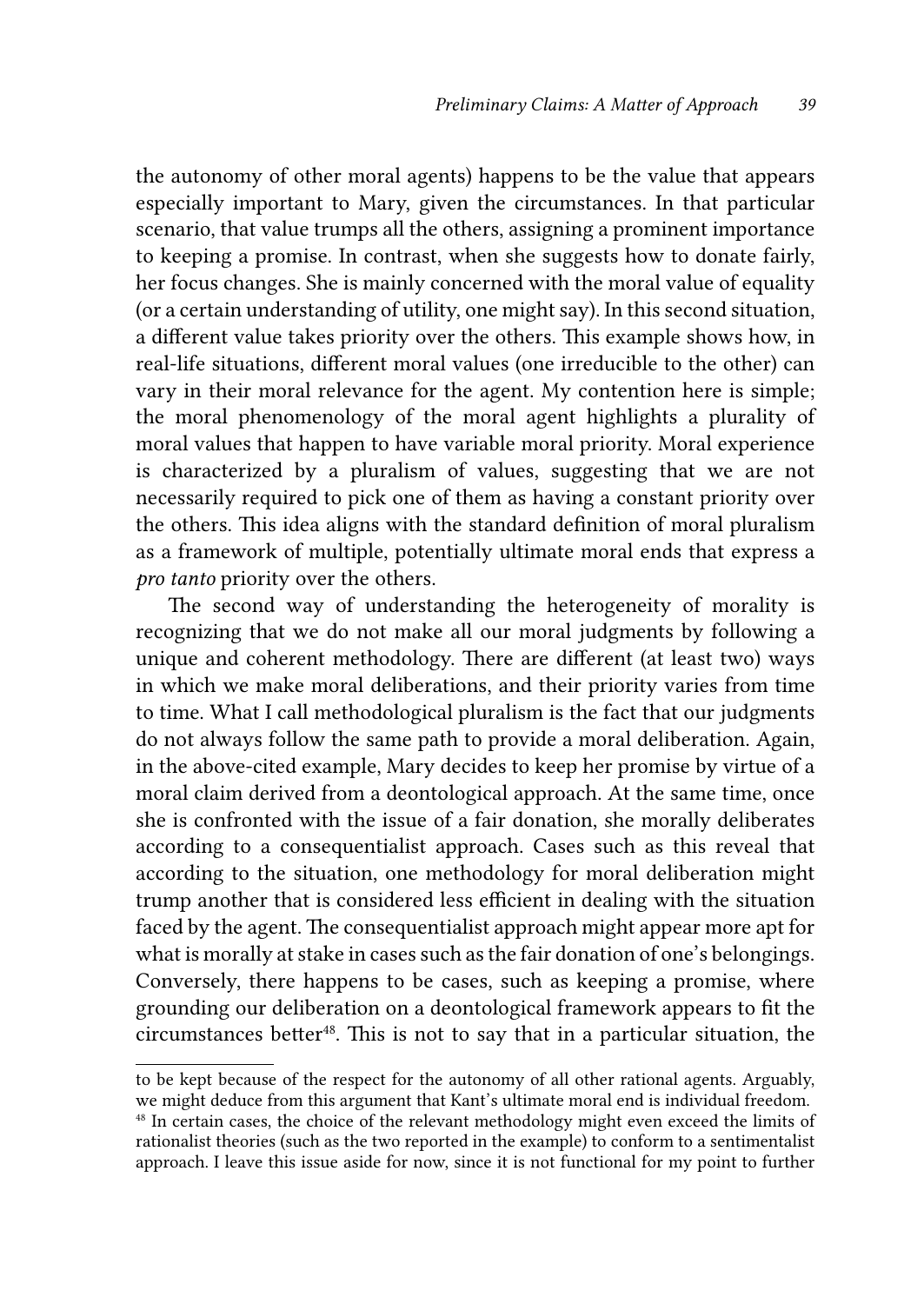methodology that the agent endorses is the only one available to reach the same conclusion. There are ways to ground a promise on consequentialist approaches and ways to respect equality according to a deontological theory. Nevertheless, the choice among the feasible options is left to the agent, who will pick the most reasonable and efficient way to account for the relevant moral value. In one of the influential papers co-authored by Joshua Greene, he and his colleagues have made a claim similar to the present one<sup>49</sup>. Through an experimental inquiry, they have tried to show that a moral deliberation by the same agent is a combination of rational and emotional engagement. Moral judgment can be either impersonal or personal, according to which of the two elements is more influential. These entail two distinct mental events. The experiments conducted by Greene and his collaborators confronted the emotional responses that different subjects revealed in the analysis of different moral dilemmas compared with what they revealed in cases of nonmoral choices. What Greene and colleagues' study shows is primarily the fact that our moral judgment is a combination of different factors (rational and emotive) and further confirms how it is ultimately complex. Moreover, their analysis has underlined how judgments, considered distinctively moral, can be of two kinds (at least) and how this is true even at the cerebral level. This conclusion resembles what I have defined here as methodological pluralism. However, my classification of pluralism aims at giving an account of a philosophical distinction (deontology and consequentialism in the above-cited example) rather than a distinction between psychological and cerebral activities.

My claim is that moral pluralism is structured (at least) at two levels: value-related and methodological levels. Amartya Sen implicitly alludes to a similar point when focusing on the idea of justice in cases of just allocation of resources<sup>50</sup>. He proposes a scenario where there are plural and competing reasons for justice, all of which are impartial in different ways. Suppose you have to choose which one of three children has to receive a flute about which they are quarreling. The first child is the only one who can actually play the flute. The second child is clearly the poorest and the one who has no toys to play with (the other two being clearly richer children). The third child is the

articulate this specific issue.

<sup>49</sup> J. Greene et al., *An fMRI Investigation of Emotional Engagement in Moral Judgment*, «Science», CCXCIII, 2001, pp. 2105–2108. The main claim of this paper and Greene's subsequent works is that emotions play a major role in moral deliberation.

<sup>50</sup> A. Sen, *The Idea of Justice*, Cambridge, MA, Belknap Press, 2009, pp. 12–15.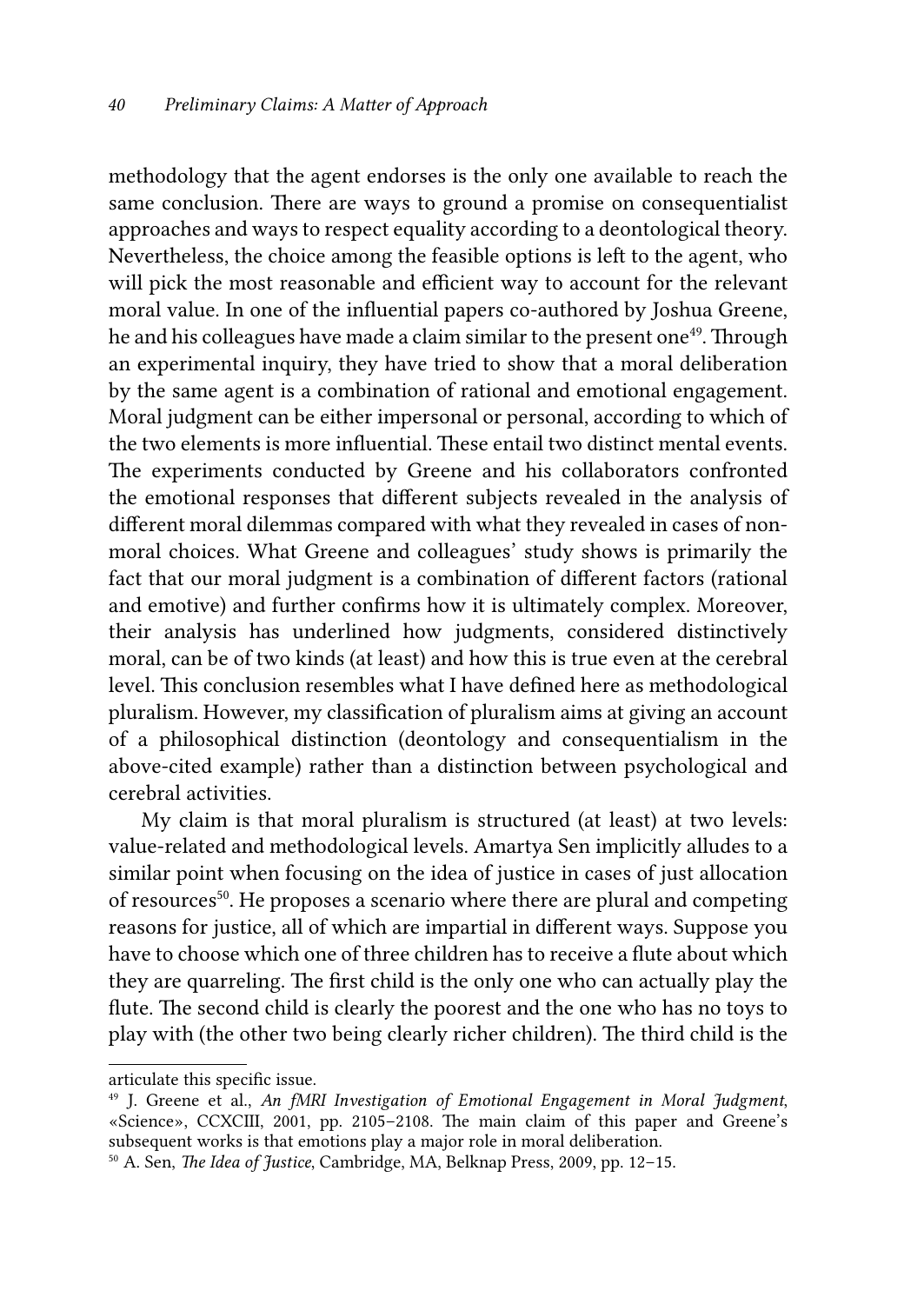one who has made the flute after many months of work. Who should receive the flute if we have to make a just decision? This scenario points out that this question has no clear answer. Of course, different theories of justice would straightforwardly identify which one of the children ought to receive the flute<sup>51</sup>, but which of the three ways of deliberation we should follow remains an open question. Accordingly, we might end up making an arbitrary choice. This happens for two reasons:

I also want to draw attention here to the fairly obvious fact that the differences between the three children's justificatory arguments do not represent divergences about what constitutes individual advantage [...], but about the principles that should govern the allocation of resources in general. They are about how social arrangements should be made and what social institutions should be chosen, and through that, about what social realizations would come about. It is not simply that the vested interests of the three children differ (though of course they do), but that the three arguments each point to a different type of impartial and non-arbitrary reason $52$ .

The problem here is not only which of the moral values at stake takes priority over the others (be it hedonistic utility, economic equality, or autonomy). We also face the problem of which of the theoretical frameworks (granted that all three provide impartial results in their own ways) needs to be espoused to make the just choice. The phenomenology of cases such as this reveals the double layer of moral pluralism. Both axiological and methodological pluralism play a role in our everyday choices and as such, need to be considered when we analyze our moral choices.

Nevertheless, it is worth asking whether this pluralism revealed by a phenomenological approach is only apparent or substantial. Mandelbaum attempts to show that it is just apparent, arguing in favor of deontological monism instead. In fact, he straightforwardly dismisses consequentialism by identifying it as a moral approach that is hardly feasible when we are directly confronted with a situation that requires a moral deliberation. He claims that in cases of direct moral judgment, we do not regularly take into consideration consequences (even if this might be the case of removed moral judgments)<sup>53</sup>.

<sup>&</sup>lt;sup>51</sup> As Sen underlines, the economic egalitarian would assign the flute to the poorest, the libertarian would offer it to the flute maker, and the utilitarian hedonist would give it to the person who can actually play the flute.

<sup>52</sup> A. Sen, *The Idea of Justice*, pp. 14–15.

<sup>53</sup> T. Horgan, M. Timmons, *Moral Phenomenology and Moral Theory*, pp. 72–73.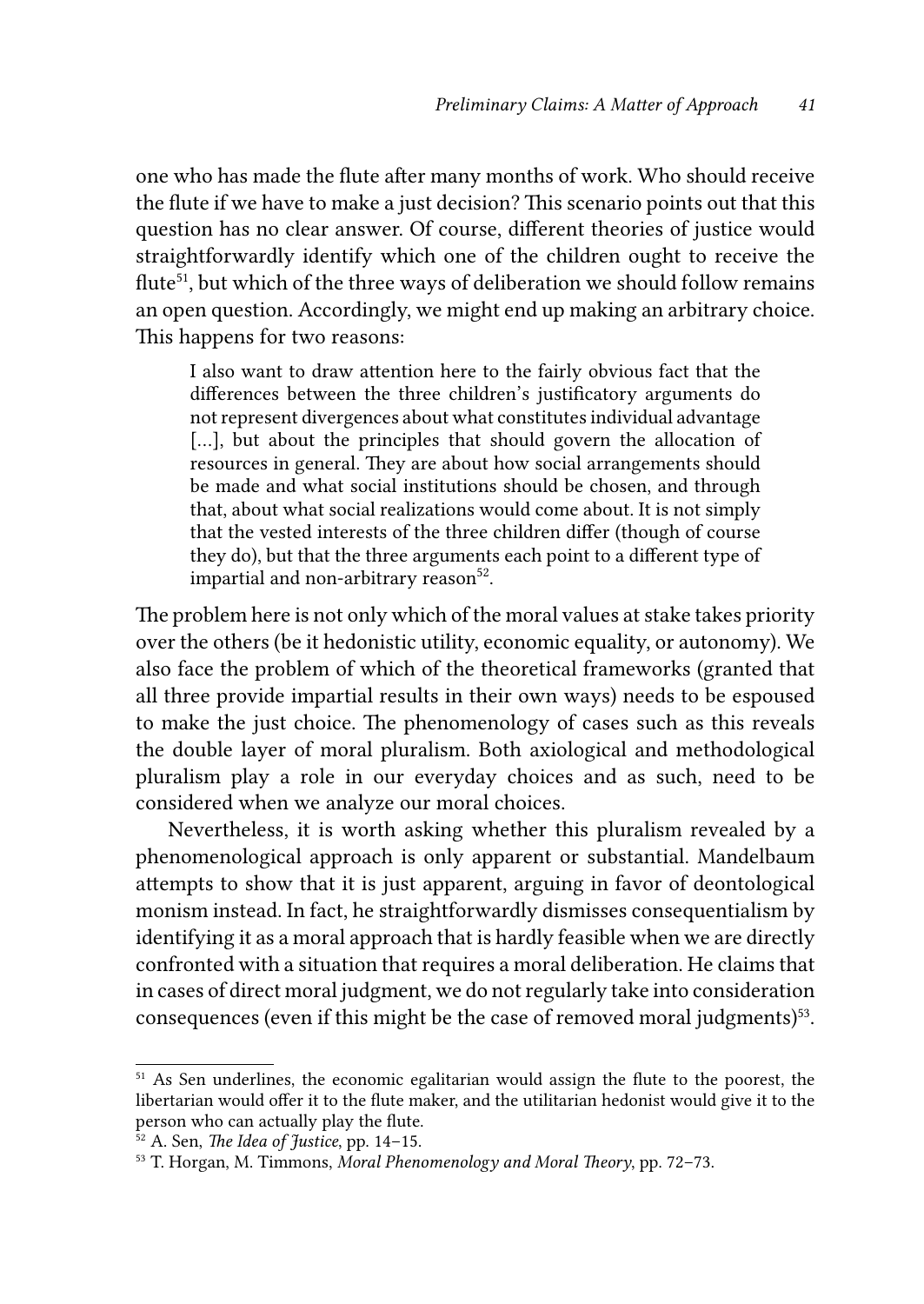Briefly, he is not convinced that all cases of moral obligation rely on the calculus of consequences; rather, they are grounded on a certain feeling of incompleteness that the agent would perceive in cases of performance (or omission) of certain acts. Mandelbaum's claim is particularly clear if we keep in mind that he is concerned with a phenomenological analysis of the moral experience. This leads him to focus on the perception of the relation of the fittingness of the performance (or the omission) of the act, rather than the considerations proposed by teleological approaches.

In the present work, the point of major interest is Mandelbaum confronting Ross' pluralism with his own theory. His interest in dealing with a theory such as Rossian deontological pluralism reveals Mandelbaum's own awareness of the possible pluralist outcome that a phenomenological analysis could bring about. Nevertheless, he thinks (contra pluralism) that some sort of normative unity among different judgments can be found, and thus, Rossian pluralism needs to be rejected. In fact, Ross proposes a theory with a precise set of obligations that have a tendency to be binding on us (*prima facie*). However, no ordering principle or rule of thumb discriminates which one is more binding than the others. The determination of which of these duties is the actual duty is left to the agent in the contingent case; the stringency of the duties varies *pro tanto*. Mandelbaum agrees with the idea of variable stringency and compares it to fittingness*,* stating that this kind of relation determines the stringency of a particular obligation:

I should like to propose, in conformity with my previous analysis, that the ground of the stringency of a claim is the fittingness of answering to that claim, rather than to any opposed claim, in the situation which the agent confronts $54$ .

Instead, what Mandelbaum finds problematic is the idea of *prima facie* obligations intended as the "tendency to be binding". For Mandelbaum (being a monist), there exists one and only one obligation that binds us to the performance (or the omission) of the related act, namely the obligation that fits the situation. All other options lose any kind of bindingness, once they have been overridden by the actual duty. There is no thing such as the various duties' "tendency to be binding". Thus, it makes no sense to talk about *prima facie* duties; the only duty is the actual one, that is, the one that fits the situation<sup>55</sup>. It has been pointed out that the main difference

<sup>54</sup> M. Mandelbaum, *The Phenomenology of Moral Experience*, p. 76.

<sup>&</sup>lt;sup>55</sup> «In my opinion, a strictly phenomenological description reveals that what we take to be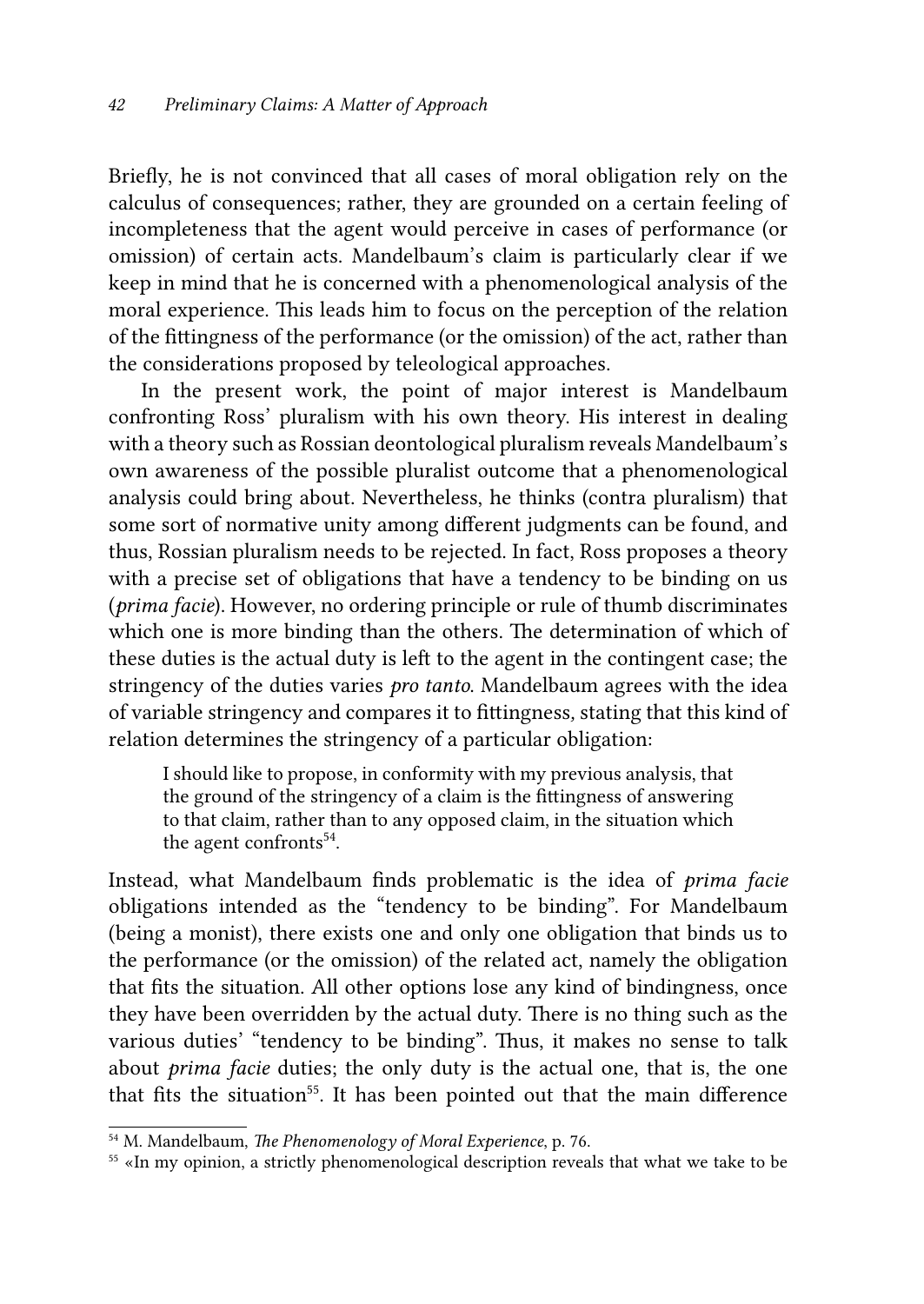between Ross and Mandelbaum in this regard is that the former thinks that other *prima facie* duties are outweighed by the actual duty, while the latter believes that the alternatives are "silenced"56 (they lose all their bindingness).

The key to Mandelbaum's argument against the existence of a variety of duties (such as in Ross' contention) is the distinction between regret and remorse. He claims that a proper phenomenological analysis would reveal that once we are confronted with different options, those that have been abandoned by virtue of the actual duty generate a form of regret. According to Mandelbaum, we feel regret when we contemplate something of disvalue that our act has brought about, whereas remorse is our feeling toward something that should not have been done<sup>57</sup>. Ross claims that even when a *prima facie* obligation is overridden in favor of another, it keeps its tendency to be binding. Nevertheless, if this were true, a sentiment more apt to the dismissal of a *prima facie* duty would be remorse rather than regret. If omitted duties keep a certain degree of bindingness, their omission would generate remorse rather than regret. The phenomenological analysis proposed by Mandelbaum reveals that this is not the case. The fact that we perceive only regret should reveal that the actual duty is indeed only one, the bindingness of the overridden options is just apparent (be it a misinterpretation of regret as remorse), and it therefore points out that there is no need to talk about *prima facie* duties.

Mandelbaum's reconstruction of the moral experience with an obligation might be considered sound in cases of relatively simple moral choices. We can recognize how his understanding of an obligation (as the result of a phenomenological analysis) is closely related to the idea of moral motivation. A duty is ultimately the one that happens to have more motivational power and provides the reasons that ultimately motivate us to perform (or omit) a certain act. Although this might seem correct for an approach to moral inquiry that is concerned with what the agent feels, we might wonder if this is still the case for much more complex moral choices. Let us think

the more stringent of two irreconcilable moral demands is that demand which we still feel to be levelled against us after our initial, segmented view of our situation has been replaced by a new view of what constitutes its essential nature. Thus, what we judge to be really obligatory is not the "stronger" of two demands, but that action which is a fitting response to what we take to be the dominant element in the total situation which we face», *ivi*, p. 80. 56 T. Horgan, M. Timmons, *Moral Phenomenology and Moral Theory*, p. 73.

<sup>57</sup> M. Mandelbaum, *The Phenomenology of Moral Experience*, p. 80.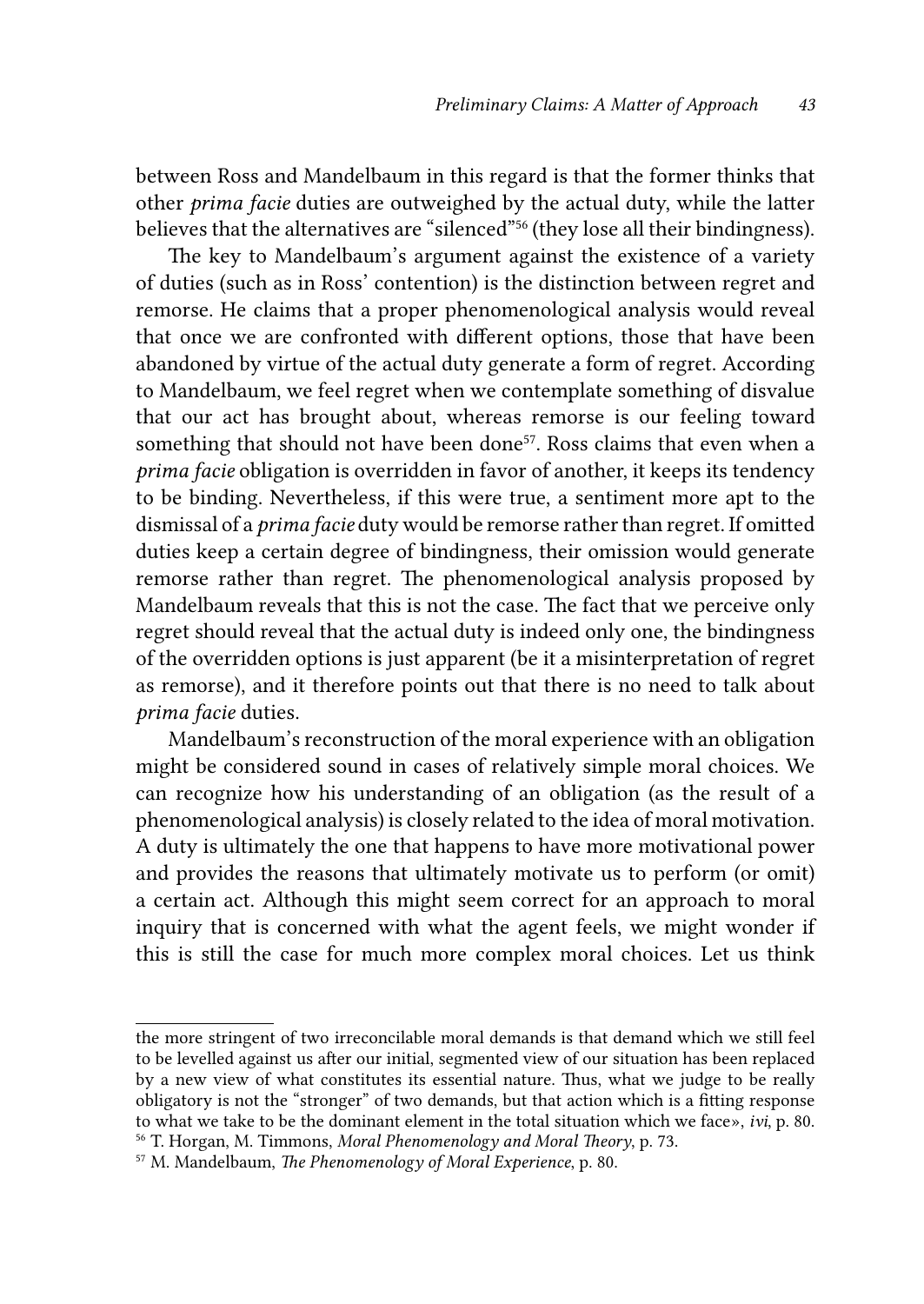of true moral dilemmas, for example<sup>58</sup>. In cases where the agent genuinely does not know which of the opposing options needs to be preferred, there seems to be no clear prevailing relation of fittingness to the situation (given that the reason why it is so is not due to some sort of epistemic lack by the agent). In fact, both options seem to fit the situation adequately, and thus, both propose a viable course of action. In such cases, it is harder to hold that only one of the two is the actual duty and that the other option loses all its bindingness. It is then not surprising that the agent who finally decides somehow (even randomly) what to do feels a certain moral loss for not having chosen the other course of action. I believe that this feeling is much more similar to moral remorse than mere regret, and this should reveal that after all, ignored options do not completely lose their bindingness (at least in the case of dilemmatic choices). If this argument is right, Mandelbaum's critique of the Rossian approach is no longer valid.

Furthermore, we could argue that duties are not grounded merely on fittingness. Some moral obligations are true for an agent even if he or she does not adequately experience their fittingness to the situation. For example, think of the negligent schoolchild who does not want to do his homework. Does he recognize the fittingness of studying to the situation (in this case, caring about his future)? We might argue that he does perceive the fittingness, but this is not enough to make him willing to give up playing basketball with his friends for the whole afternoon in order to study. Think also of the relentless tax evader, who has a moral obligation (and not only that) to pay taxes even if she fails to appreciate the fittingness and the bindingness of such an obligation. Cases like these hint at the fact that fittingness is sometimes insufficient to lead agents to a certain action. Something similar is expressed in cases where we as agents ignore our obligations. For example, ignorance might affect our obligations and consequently our moral judgments<sup>59</sup>. Sometimes, we have obligations that we do not know of, and this does not allow us to perceive the fittingness that is proper to the situation. Even if unknown, the obligation remains. It should not be surprising that our moral experience is affected by our knowledge of

<sup>&</sup>lt;sup>58</sup> I refer here to cases such as the one famously proposed by Sartre. This is a dilemma where a youngster does not genuinely know the right thing to do—whether to join the army to commemorate his brother who has been killed by the Nazis or to stay at home in order to take care of his ill mother.

<sup>59</sup> See M.J. Zimmerman, *Ignorance and Moral Obligation*, Oxford, Oxford University Press, 2014.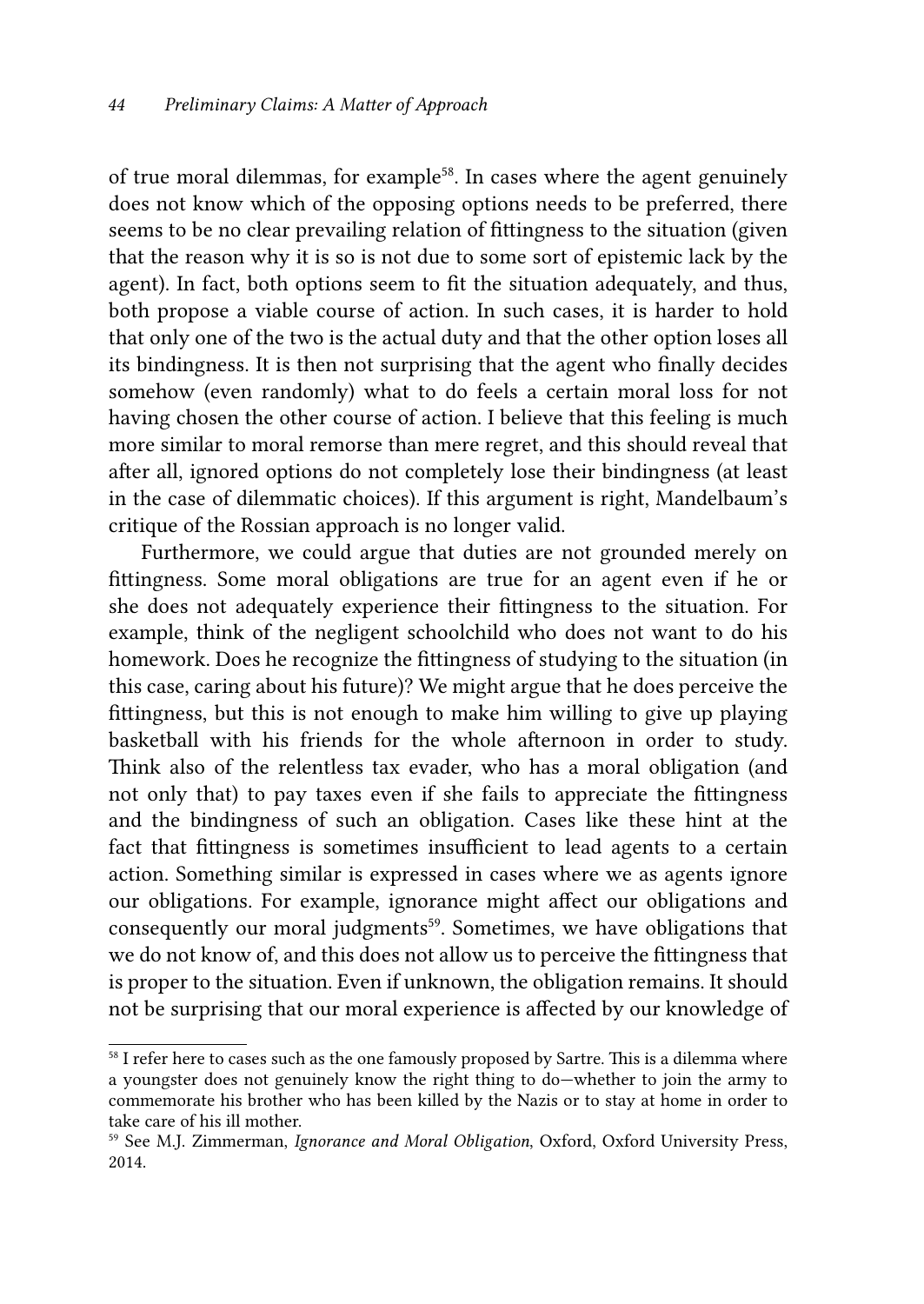the situation. However, it is more problematic to claim that an agent does not have a certain obligation (as in the case of the ignorant agent who does not perceive the fittingness of the situation) due to a lack of knowledge. The case of the ignorant agent (similar to the negligent agent exemplified by the tax evader) reveals how the relation of fittingness is necessary albeit not sufficient to bring about a moral obligation successfully.

All these cases reveal that obligations are not grounded exclusively on the relation of fittingness to the situation. This kind of relation is essential to a proper experience of direct moral judgments when it comes to motivating the agent to act (or refrain from acting). Nevertheless, it is not fully accurate to claim that the actual duty is exclusively identified by the perception of what fits the situation. Some more complex situations might express a scenario that does not align with the theory outlined by Mandelbaum. This reduction of the role of fittingness in the formation of a moral obligation aims at restoring the idea of *prima facie* duties proposed by Ross and favors the sort of moral pluralism that seems to characterize the heterogeneous experience of the moral agent.

Mandelbaum argues in favor of monism because he thinks that (as in the case of direct moral judgments) all judgmental acts express normative unity by virtue of all being based on the relation of fittingness. However, this does not entirely explain why different judgments should all be part of the same group. They might have the same phenomenological structure (the feeling of fittingness), but this is not enough to explain why we perceive that fittingness (the content that grounds it) and how we develop the feeling of fittingness (the normative approach that triggers our moral deliberation). In fact, both the content of different judgments (which grounds the fittingness relation) and the methodology of the moral decision (which generates the fittingness) could vastly differ from one judgment to another. Horgan and Timmons summarize fittingness as follows:

An action is fitting to a situation when aspects of that situation provide *reasons* that make the action appropriate, and it is most fitting when the combination of reasons there are uniquely favor the action in question $60$ .

My claim is that we do not have to underestimate the fact that (as shown in the example above) reasons could be grounded on different values (axiological pluralism) and can be provided by different methodologies

<sup>60</sup> T. Horgan, M. Timmons, *Moral Phenomenology and Moral Theory*, p. 67.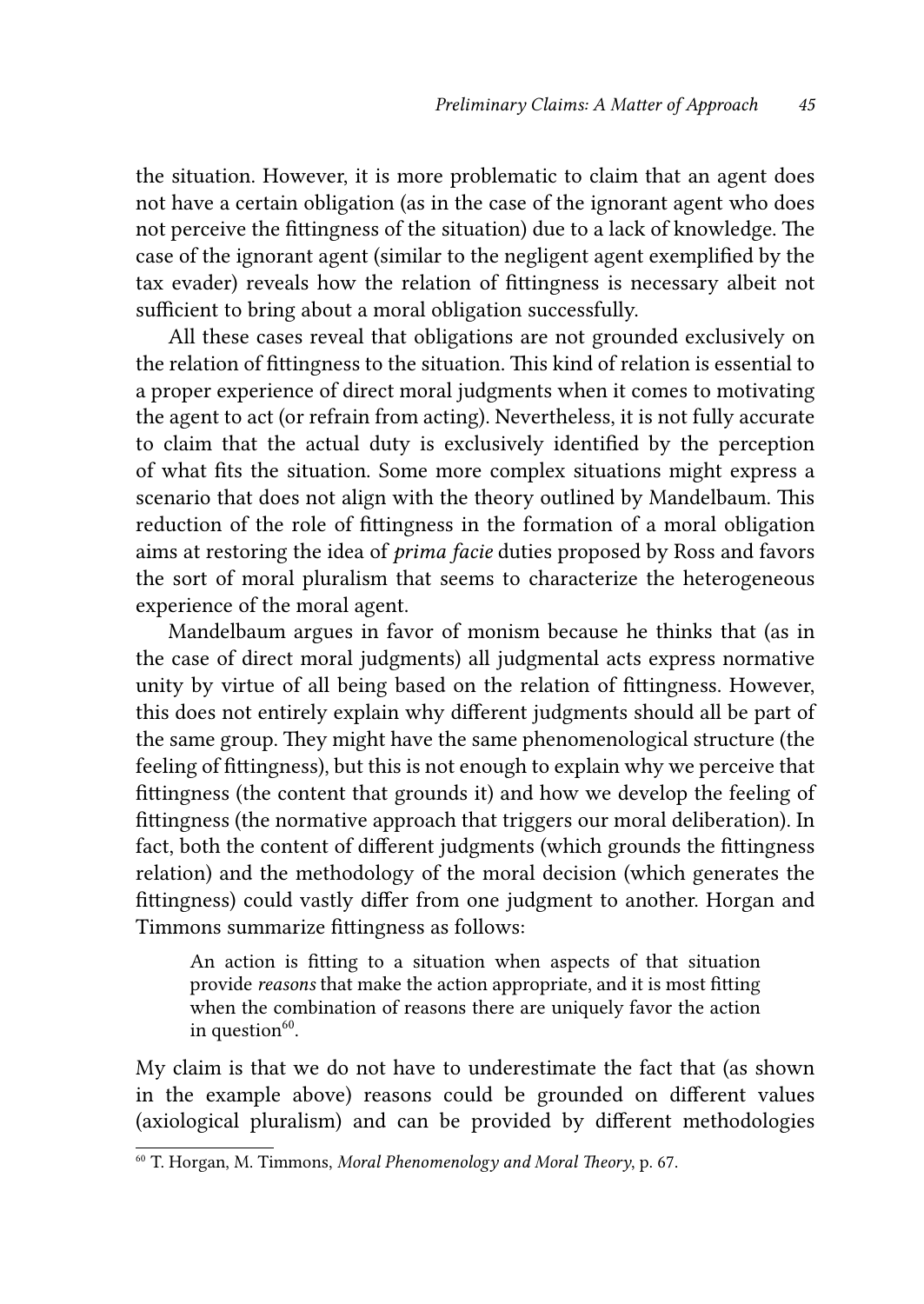(methodological pluralism). Even if all judgments originate a certain feeling of fittingness perceived by the agent, claiming that they do so consistently with moral monism seems to be an inappropriate reduction. Regarding the question, «Assuming that experiences of fittingness are what unifies our moral experiences, how interesting is this sort of unity?  $\psi^{61}$ , we could answer that fittingness certainly expresses a sort of unity among different moral experiences. This unity is nevertheless limited to the phenomenological level. Once we try to delve deeper into the explanation of our moral decisions, we see that we lose that unity by virtue of the diversity of the contents that ground our experiences and the variety of methods of deliberation that set the perception of fittingness. For this reason, I believe that a phenomenological analysis is consistent with the claim that the complexity of the moral life is expressed at two levels: a) as the pluralism regarding the content of our judgments (values) and b) as the pluralism about the method through which we formulate our judgments. The very essence of morality appears to be manifold and heterogeneous, which is why I refer to it as moral complexity<sup>62</sup>. For now, this is the relevant preliminary claim of this work; the phenomenological approach discloses a moral experience characterized by some sort of moral pluralism<sup>63</sup>.

The approach of moral complexity underlines that we need to acknowledge the fact that our moral lives are much more manifold and diverse than we would like them to be. Moral phenomenology, as far as it is concerned with the first-person moral experience, discloses such complexity of our ordinary moral lives. The awareness of this feature should point out why there is no need to oversimplify our moral theories in search of an ultimate and unified end. If our moral experience does not appear simple, there seems to be no good reason to think that our theories need to be such. This is especially

<sup>61</sup> *Ibidem*.

 $62$  I leave this claim unwarranted for now. The entire Chapter II is dedicated to providing a better understanding of this issue.

 $63$  «It would seem that when it comes to the mere phenomenology of moral experience in concrete cases (involving deontic judgments), such experiences do not comport with monism—rather, moral experiences of being obligated, for instance, seem to be evoked by a variety of factors that vary from one circumstance to another. The factors involved in feeling an obligation of gratitude, for example, differ from the factors involved in coming upon someone who is in need of help. Indeed, a virtue of versions of ethical pluralism (featuring a plurality of prima facie duties which collectively attempt to specify a small set of underlying features in virtue of which actions have the deontic status they do have) is that they are faithful to much concrete moral experience», in T. Horgan, M. Timmons, *Moral Phenomenology and Moral Theory*, p. 66.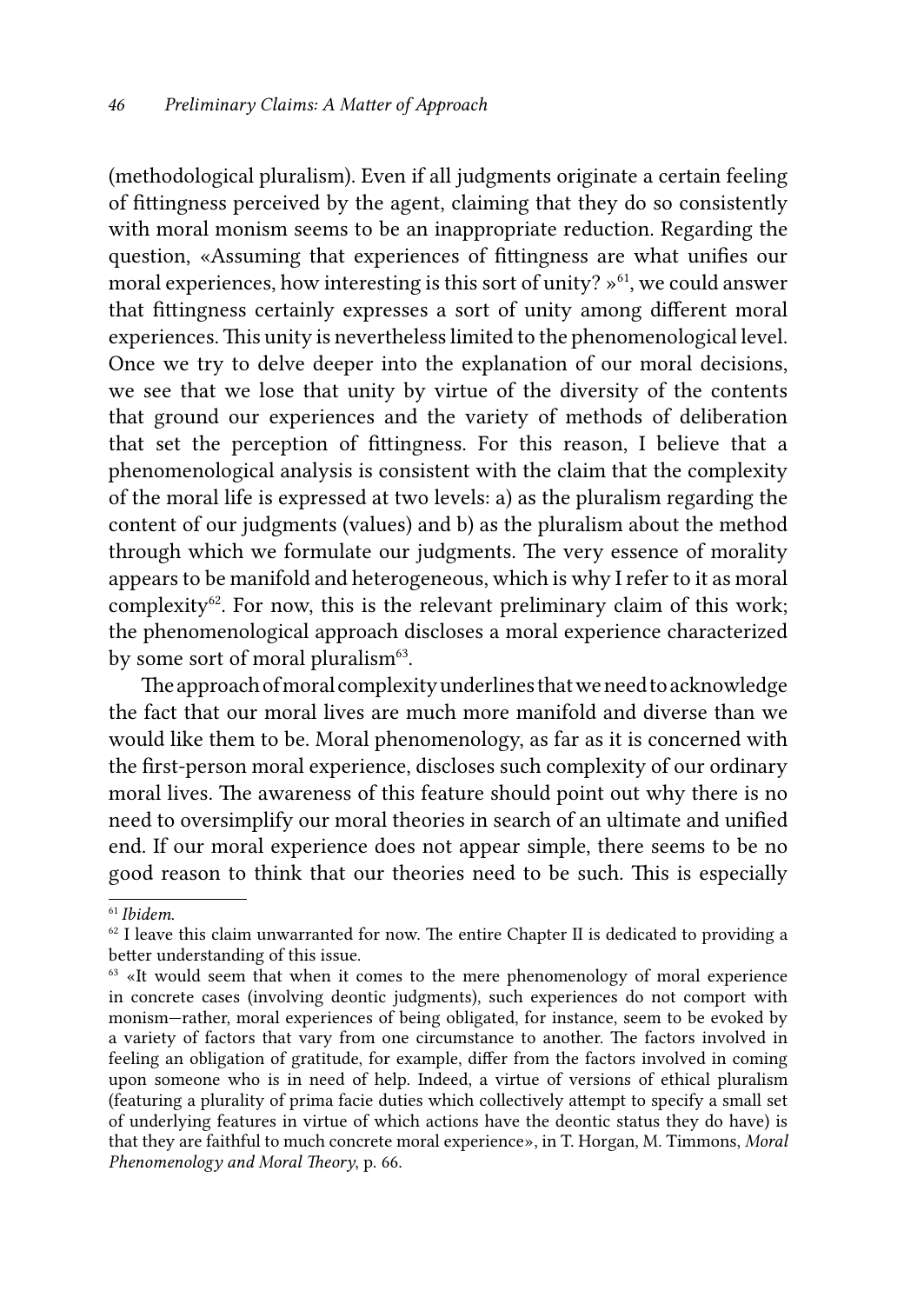true for the inquiry in moral philosophy, which needs to focus on the agent who deliberates how to act morally, rather than on the theory to which the agent should conform oneself. It seems to me that this line of thought regarding the peculiarity of moral philosophy is well described by Arthur Schopenhauer in his *Early Manuscripts*:

A theoretical philosopher is one who from the representations of all classes can furnish a copy in concepts and hence for his faculty of reason (Vernunft), just as the painter copies on canvas what he has seen, the sculptor in marble, and the poet in pictures for the imagination (which, however, he gives only in the seed of the concepts from which they have first sprung). A so-called practical philosopher, on the other hand, is one who does the opposite and controls his actions according to concepts; thus just as the former transfers life into the concept, does the latter carry concepts over into life. […] The theoretical philosopher enriches his faculty of reason and gives it something; the practical philosopher takes something from his faculty of reason and lets it serve  $h_1 \cdot m_6$ <sup>64</sup>.

Borrowing this distinction from Schopenhauer, we could say that the approach of moral complexity reminds us of the priority of life (the moral life, we could add) over concepts. This motto highlights the task of those dealing with the understanding of moral deliberation. It should not be surprising that this task is of great importance for our ordinary lives, and as such, giving the proper account of the first-person moral experience is a challenge that cannot be easily dismissed.

### 1.4 Why Is Moral Pluralism So Important?

Moral pluralism is the theoretical framework that takes into account more than a single and unique source of morality. In other words, pluralism is the moral approach that considers more than a single ultimate moral end. Moreover, pluralists hold that these ultimate ends might come into conflict, generating what we call a "moral conflict" or eventually, where a preferable outcome does not seem possible, a "moral dilemma"65. Pluralism has to be

<sup>64</sup> A. Schopenhauer, *Manuscript Remains in Four Volumes: Volume I Early Manuscripts (1804– 1818)*, Oxford, Berg, 1988, p.122.

<sup>&</sup>lt;sup>65</sup> Many relevant authors of the 20th century have leaned toward a pluralist account of morality. In different degrees, authors such as W.D. Ross, I. Berlin, B. Williams, and T. Nagel all belong to this group. In applied ethics, the bioethical framework outlined by Beauchamp and Childress is another good example of moral pluralism.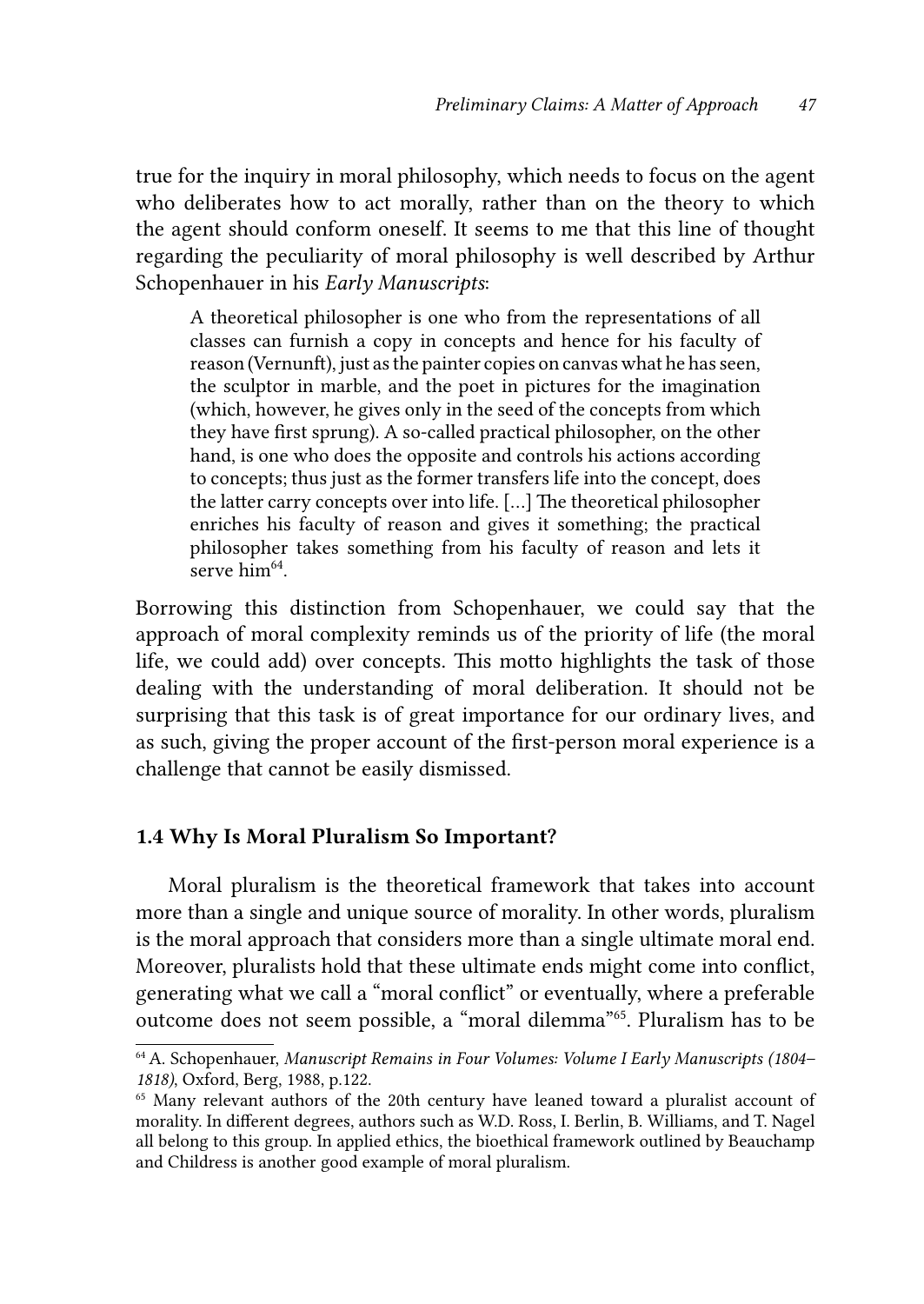distinguished from the approach called "moral prioritism"<sup>66</sup>, which allows many sources of morality without considering the possibility of moral dilemmas. In fact, prioritists hold that dilemmas can be explained away by a precise ordering of the principles that rule the moral structure<sup>67</sup>. Finally, to complete this rough sketch of moral frameworks, we can distinguish (at the two opposite ends of the moral gamut) between "moral particularism" and "moral monism". Particularists claim that there are no apt moral principles to help us in moral deliberations. Furthermore, moral principles might mislead the moral agent in recognizing the relevant moral reasons that the situation exhibits. The recognition of moral reasons is the only source of morality, and reasons may vary greatly according to the situation<sup>68</sup>. In contrast, monists hold that morality can be ruled by principles<sup>69</sup>, which occurs due to a unique principle or source or an ultimate end that coherently manages to outline our moral dimension. Monist theories can vary a lot on what they take to be morally relevant as the founding principle, and as such, they can express divergent responses to the same issue<sup>70</sup>. In fact, these distinctions are based on the number of principles that a moral theory allows and on how such a theory manages its principles. In other words, these differences exclusively draw on the structure of moral theories. Nothing has been said about the differences in the content of the principles or in the methodology that animates the principles. For example, two pluralist theories, while structurally identical, might vary in what they take to be part of the set of relevant moral principles. Likewise, two monist theories, while structurally identical, might vary in how the single principle should work<sup>71</sup>. The following

<sup>66</sup> In the breakdown of the taxonomy of different moral frameworks I refer to B. Gaut, *Moral Pluralism*, «Philosophical Papers», XXII, 1993, pp. 17–40.

<sup>&</sup>lt;sup>67</sup> For example, John Rawls proposes a conception of justice based on two principles (the first based on basic liberties and the second on equal opportunities and the fair distribution of goods), with the first one always taking priority over the second (the so-called lexical order). See J. Rawls, *A Theory of Justice: Original Edition*, Cambridge, MA, Belknap Press, 1971, §11. 68 J.P. Sartre, J. McDowell, and more actively, J. Dancy have argued in favor of this view.

 $69$  Pluralists and prioritists share this claim, too. Together with monists, they all belong to the group of moral generalists, believing in the possibility to generalize from the particular situation a set of moral principles (or a single one). Clearly, generalists stand jointly in opposition to particularists.

 $70$  The influential and dominant moral theories developed in the 18th century can all be ascribable to moral monism. As part of this group, Kantian ethics and utilitarianism have probably generated the broadest and most articulated debate in the normative ethics of the last couple of centuries.

 $71$  Think of the well-known distinction between deontology (adherence to one's duties)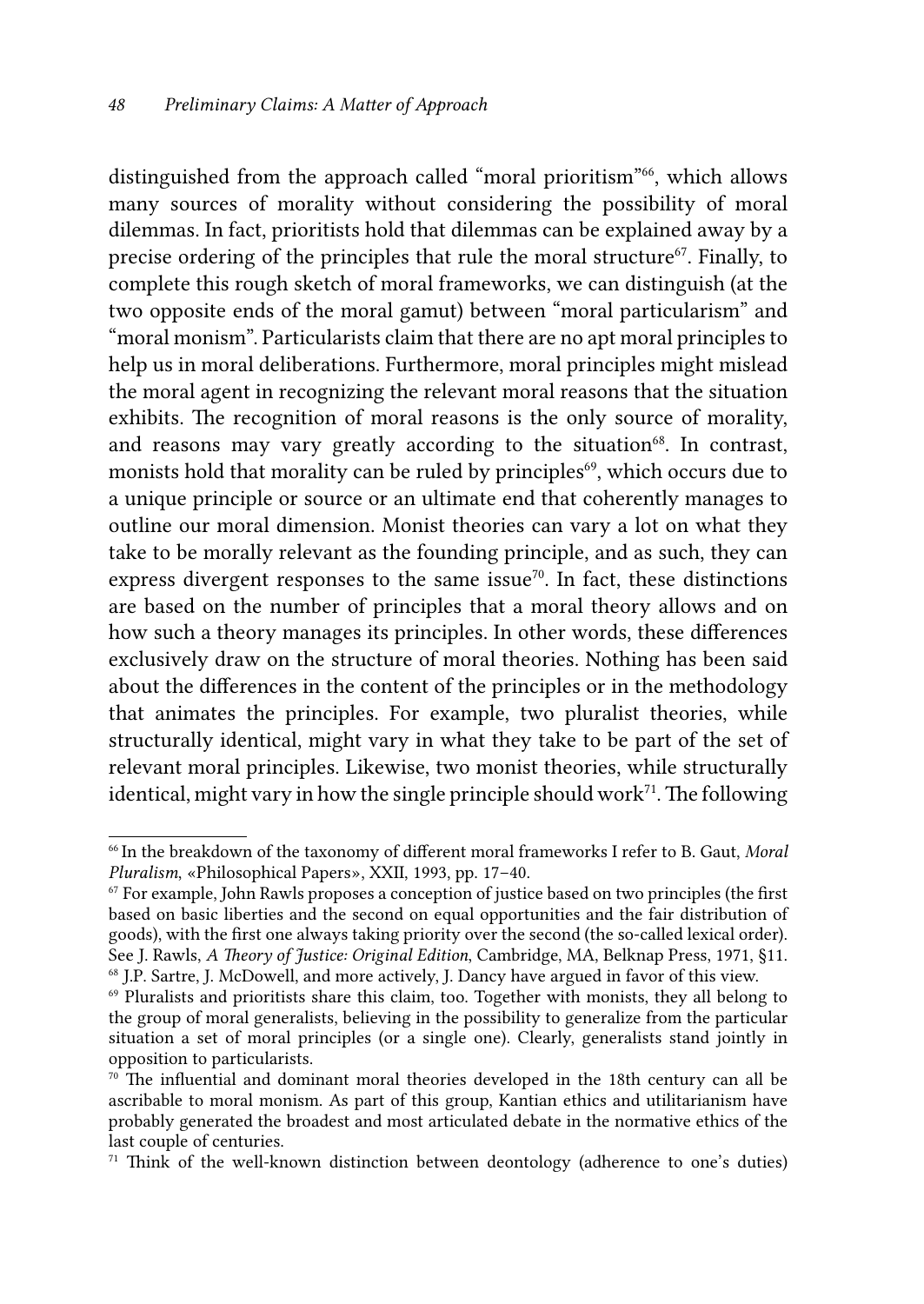table shows how we can summarize different moral approaches based on their identification of the relevant moral sources<sup>72</sup>.

| <b>Moral Structures</b> |                                                                                             |  |  |
|-------------------------|---------------------------------------------------------------------------------------------|--|--|
| <b>Theory</b>           | Description                                                                                 |  |  |
| Particularism           | No moral principles at all                                                                  |  |  |
| Pluralism               | A set of moral sources that can come into conflict, generating<br>moral conflicts           |  |  |
| Prioritism              | A set of moral principles that never come into conflict due to a<br>precise ordering system |  |  |
| Monism                  | A single and unique moral source                                                            |  |  |

I now focus on a confrontation of moral pluralism with the alternative moral frameworks. In fact, the previous section has revealed how pluralism seems to be the moral framework that better faces the outcome of a phenomenological analysis of our moral experience. As defined by John Rawls, pluralism is consistent with a moral life that presents a variety of moral principles that occasionally generate moral conflicts:

Once we reach a certain level of generality, the intuitionist maintains that there exist no higher-order constructive criteria for determining the proper emphasis for the competing principles of justice. While the complexity of the moral facts requires a number of distinct principles, there is no single standard that accounts for them or assigns them their weights. Intuitionist theories, then, have two features: first, they consist of a plurality of first principles which may conflict to give contrary directives in particular types of cases; and second, they include no explicit method, no priority rules, for weighing these principles against one another: we are simply to strike a balance by intuition, by what seems to us most nearly right $73$ .

First, remember that Rawls refers here to pluralism by the name of intuitionism, using the term with a broader understanding than usual<sup>74</sup>. The

and consequentialism (consideration of the act's consequences). In this regard, another interesting methodological distinction is that between the agent-relative theory and the agent-neutral theory introduced by D. Parfit and T. Nagel. See p. 75 of the present volume.

 $72$  It would be inappropriate to distinguish them by their acknowledgment of moral principles. While most of these theories endorse at least one principle of morality, this term might be misleading in the case of particularism, which, while having no precise principle or duty, certainly does have sources of morality (reasons).

<sup>73</sup> J. Rawls, *A Theory of Justice: Original Edition*, p. 34. 74 *Ibidem*.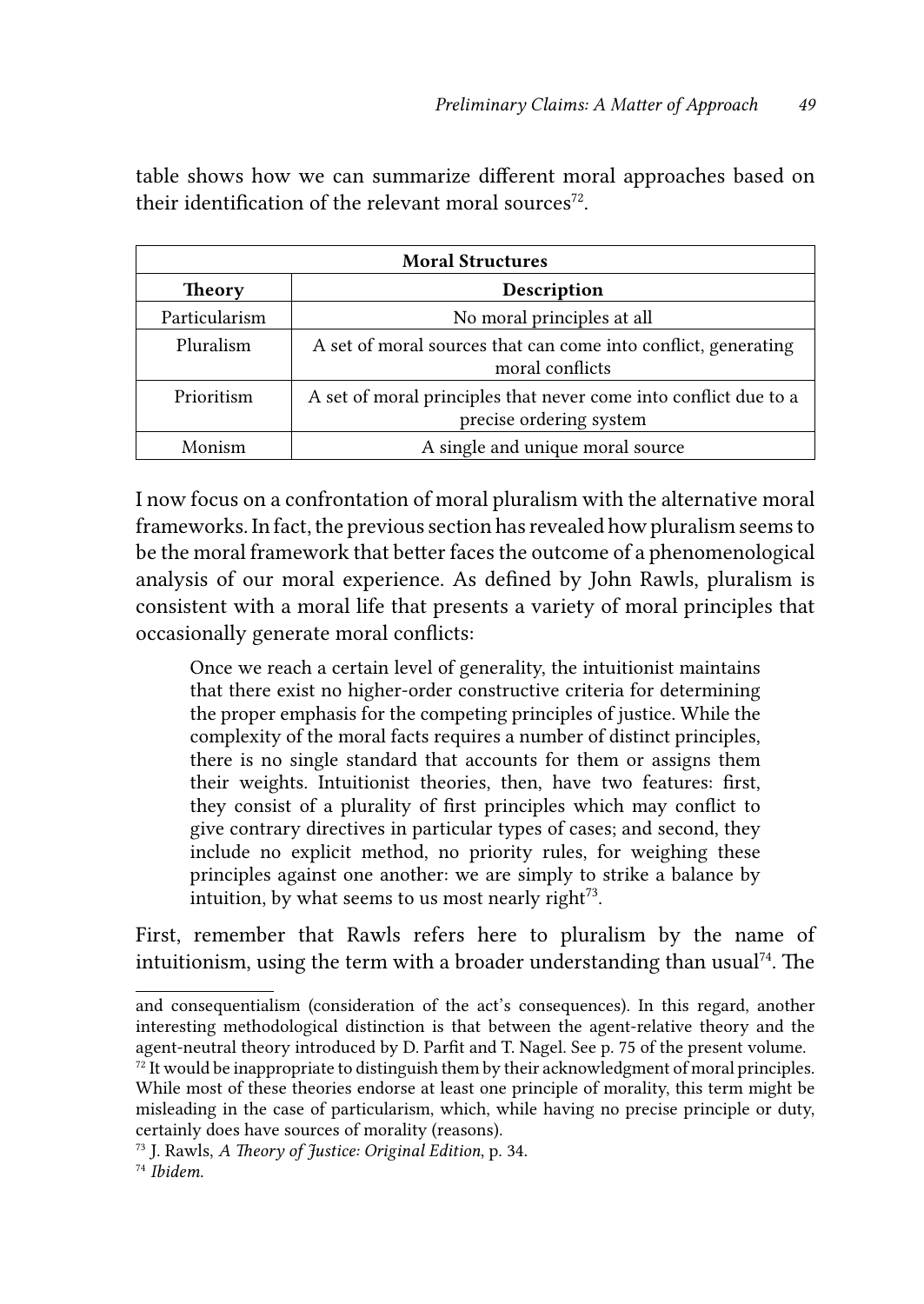reason for this is an issue related to the "priority problem". In fact, Rawls defends the prioritist view and criticizes pluralist theories for dealing with the choice among the many principles by mere intuition. He holds that this is the only way that pluralists can pick one of the competing principles rather than another. Thus, he tries to undermine the plausibility of moral pluralism by claiming that a way of prioritizing principles not only exists but is also necessary because people would otherwise fall outside the perspective of justice as fairness defending principles on particular interests. At the same time, a method to prioritize principles is available, given the existence of a variety of them. Rawls believes that we can rank them according to the notion of the so-called lexical order, which entails that the agent always fulfills the first principle before considering the next one. Subordinate principles cannot be brought about if the superior principles are either satisfied or do not apply75. However, it could be pointed out that a strict serial order of the principles of this kind, even if it would go well with the majority of cases, could eventually produce counterintuitive results. If this were the case, a prioritist view of this kind would lose its original advantages over pluralism. Berys Gaut, who claims that prioritism might allow suspicious and unreasonable outcomes, makes a similar point. For example, think of a case where, in order to comply with the respect for someone's liberty (such as the right to participate in a specific governmental decision), a society gives up a major economic benefit for a large number of people<sup>76</sup>. The fact that principles are so strictly prioritized makes it harder to deal with peculiar cases where it would be reasonable to allow a different order of principles. Nevertheless, this should not degenerate into the claim that the lack of a priority rule would allow principles to be confronted by virtue of particular interests (as Rawls seems to believe). Pluralists can easily argue that adequate discrimination between principles does not have to reflect particular interests and inequalities of power and this does not need to be done by mere intuition. They can apply the same principle that prioritists do without thinking that it is always the case. What differs from one approach

 $75 \times$ This is an order which requires us to satisfy the first principle in the ordering before we can move on to the second, the second before we consider the third, and so on. A principle does not come into play until those previous to it are either fully met or do not apply. A serial ordering avoids, then, having to balance principles at all; those earlier in the ordering have an absolute weight, so to speak, with respect to later ones, and hold without exception», *ivi*, p. 43.

<sup>76</sup> B. Gaut, *Moral Pluralism*, p. 22.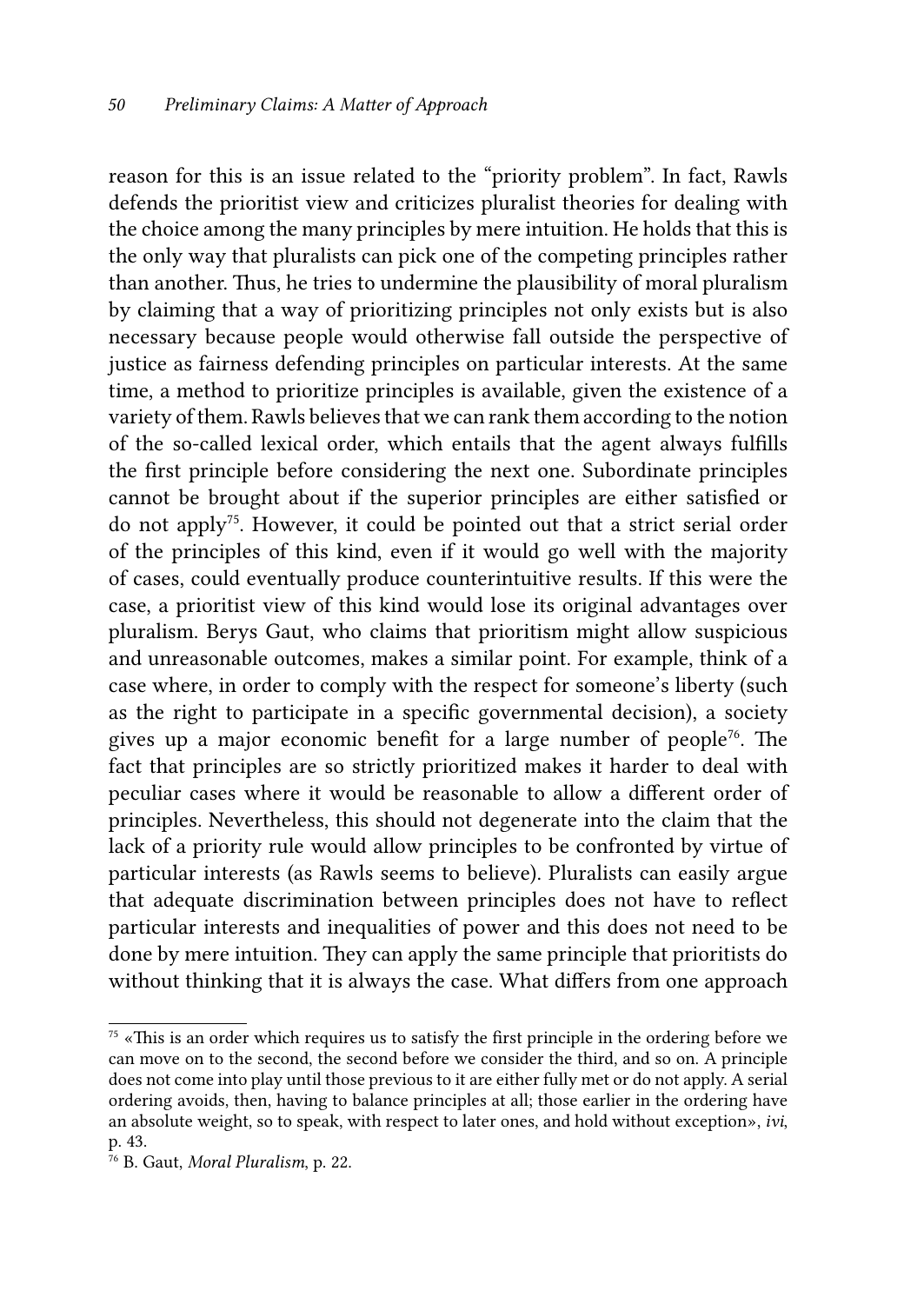to another is the belief that a certain priority rule is comprehensively true of all moral deliberations $77$ . Thus, pluralism still holds some advantages when following a priority rule would give rise to particularly counterintuitive results. In such a situation, a pluralist system might simply establish that a given priority rule does not apply in the relevant circumstances.

It has been pointed out that pluralism brings about some advantages that are consistent with a widespread version of commonsense morality. Gaut expressly highlights these advantages, as follows<sup>78</sup>: a) While recognizing the existence of a variety of principles, pluralism does not require us to pick one of them to have priority over the others. This might happen to be a difficult rather than arbitrary move. b) Pluralism explains the phenomenology of moral dilemmas in which we are confronted with two conflicting moral demands. Other moral frameworks struggle in explaining away the fact that such a phenomenon happens. c) Pluralism gives an account of the fact that we, as moral agents, do not perceive our role as unitary. We can arrive at morally relevant reasons by virtue of our role in society, in our family, or in a group of relatives or generally, by many different facts about ourselves. This heterogeneity of the moral life is better explained by moral pluralism while being quite consistently in accord with common-sense morality. This appears important because any inquiry in the field of morality does not start from a blank page. We are, without exception, already influenced by a variety of moral values originating from different traditions that we freely choose and inherit. The best way to systematize all of them is to allow a plurality of sources from which morality springs.

Since a phenomenological analysis reveals the need for a variety of principles to make sense of moral experience, prioritist theories represent the most tempting alternatives to moral pluralism. However, as shown, pluralism still holds some advantages over those theories (such as the possibility to drop a counterintuitive priority rule). It is now worth turning to a brief analysis of the advantages of moral pluralism over the other two highlighted moral frameworks: particularism and monism.

Although particularism would be in accord with the heterogeneity of moral experience, it would leave some theoretical gaps, which will make us prefer pluralism. In fact, particularists argue that the morally relevant properties are many (as pluralists do). However, they also claim that moral

<sup>77</sup> *Ivi*, p. 28.

<sup>78</sup> B. Gaut, *ivi*, pp. 35ff.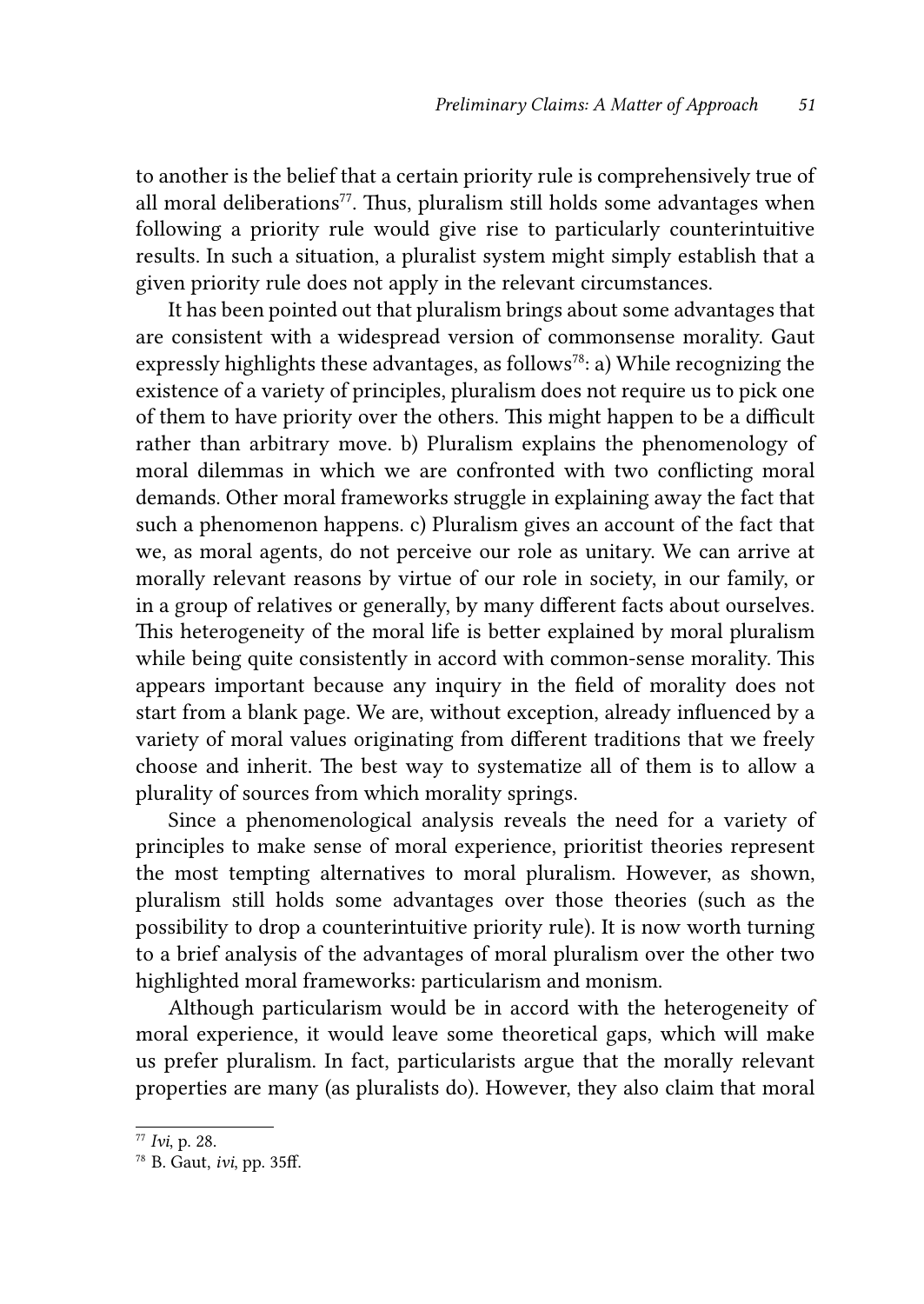principles are not useful tools of morality; rather, they can misguide our judgments since they are generalizations that do not take care of particular cases. As such, moral principles have to be thought of as crutches, which can help us in walking but can also lead us into error. My claim is that in the case of pluralism, principles are more similar to running shoes than to crutches. They make us proceed faster in moral matters even if we do not recognize their benefits or do not realize that we benefit from them. In contrast, particularism is all about recognizing the moral reasons that the specific situation offers, regardless of the contribution of principles. Nevertheless, pluralism allows the appreciation of the situation, too, since none of the principles has an exhaustive and absolute priority over the others. Provisional priority of a principle over the others has to be gained according to the particular case. While this allows pluralism to avoid the counterintuitive results of a generalist theory, it still permits moral principles to provide some help in the appreciation of the relevant moral reasons. The main disadvantage of particularism is that it leaves the agent with no tools other than his or her moral sensibility for reasons. This might end up being too vague in complex situations or when the agent is not particularly experienced or used to the present situation. The mere ability to recognize certain reasons for action might not be enough. If this is the case, particularism might be vulnerable to the charge of being relativistic. If no principle can aid the decision, the moral agent will arbitrarily choose what to do. The fact that pluralism does not discharge the importance of principles, while holding that they have to be tested in the particular situation, supports the suitability and the advantages of this theoretical framework. Therefore, the real advantage of pluralism over particularism is that while holding that morality is characterized by a variety of factors (including contingent ones), it can still accommodate the grounds to provide adequate moral reasons.

Choosing pluralism over monism seems to have many advantages, too. In fact, if we take moral experience as it appears, moral pluralism has more overall justifying potential than monism. This is true in different regards: a) Pluralism is the theoretical approach that better responds to the complexity of moral life and the heterogeneity of its sources, as disclosed by a phenomenological analysis. b) It goes well with what commonsense morality holds about the different moral roles and moral sources that the same agent has<sup>79</sup>. c) Pluralism (unlike monism) can explain the existence

 $79$  To a certain degree, this refers to the preexistence of rules, values, traditions, and teachings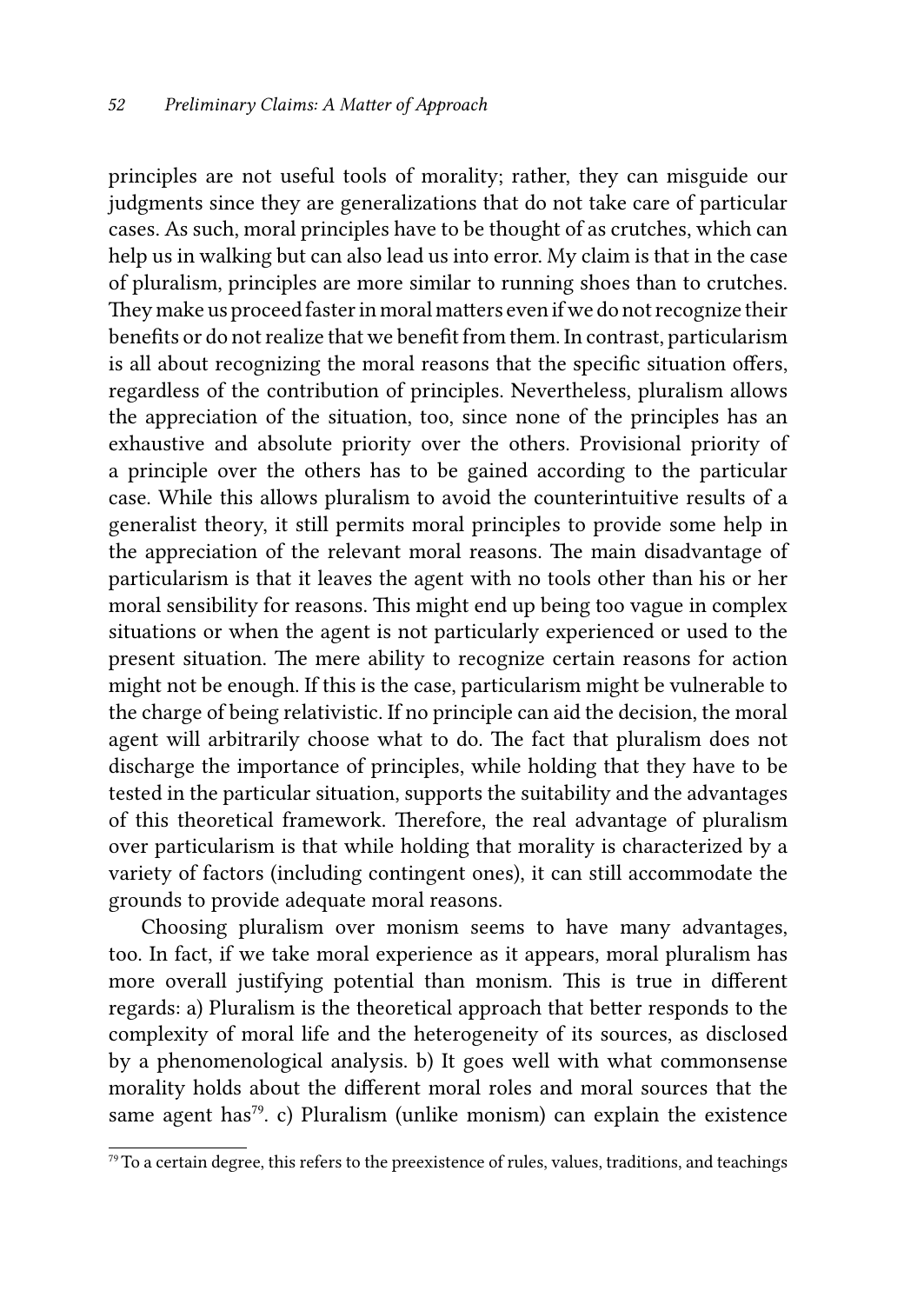and the phenomenology of moral conflicts and dilemmas<sup>80</sup>. d) Monism struggles to make sense of complex moral concepts in a way that pluralism does not<sup>81</sup>. All these elements particularly favor pluralism over monism (and generally over all other theoretical options). These claims have much in common with the thought of Isaiah Berlin, who states that the belief of realizing an "ultimate harmony" in the field of morality is a fallacy. Although ethics is essentially complex, we can only try to soften the collision between its elements by looking for compromises and establishing contingent and temporary priorities<sup>82</sup>.

In conclusion, moral pluralism is important because it represents the theoretical framework that better addresses the explanatory needs required by the complexity of our moral lives. This is the most compelling reason to favor pluralism as the most attractive moral theory—its ability to give an account of the phenomenology of the first-person experience as a complex system. Rawls rightly acknowledges how proponents of moral pluralism take their theory as the answer to the complexity of moral life<sup>83</sup>. This answer is necessary to make sense of our moral experiences and to aid the decisional processes that challenge all moral agents. A complex (plural) moral approach is the answer that we seek when reflecting on how to explain the dynamics involved in the decisional process, as observed from the first-person moral standpoint. Even better, this moral framework is relatively similar to a widespread version of commonsense morality. In brief, pluralism entails the idea that from a moral perspective, a subject cannot be considered a single, coherent, and unitary agent. The different roles we fulfill and the various sources of morality that can influence us bring about a moral life that is ultimately complex. Even from a theoretical standpoint, we need to take on this explanatory challenge, which is what I call "the need

that already characterize our moral lives before any theoretical framework applies.

<sup>&</sup>lt;sup>80</sup> In fact, the alleged existence of a unique moral source should not entail any insolvable moral conflict.

<sup>&</sup>lt;sup>81</sup> As we will see extensively on the second part of this work, the peculiar case of the concept of supererogation represents a good example of this evidence.

<sup>82</sup> I. Berlin, *The Crooked Timber of Humanity*, Princeton, NJ, Princeton University Press, 2013, pp. 17–18.

 $83$  «The intuitionist believes to the contrary that the complexity of the moral facts defies our efforts to give a full account of our judgments and necessitates a plurality of competing principles. He contends that attempts to go beyond these principles either reduce to triviality, as when it is said that social justice is to give every man his due, or else lead to falsehood and oversimplification, as when one settles everything by the principle of utility», in J. Rawls, *A Theory of Justice: Original Edition*, p. 39.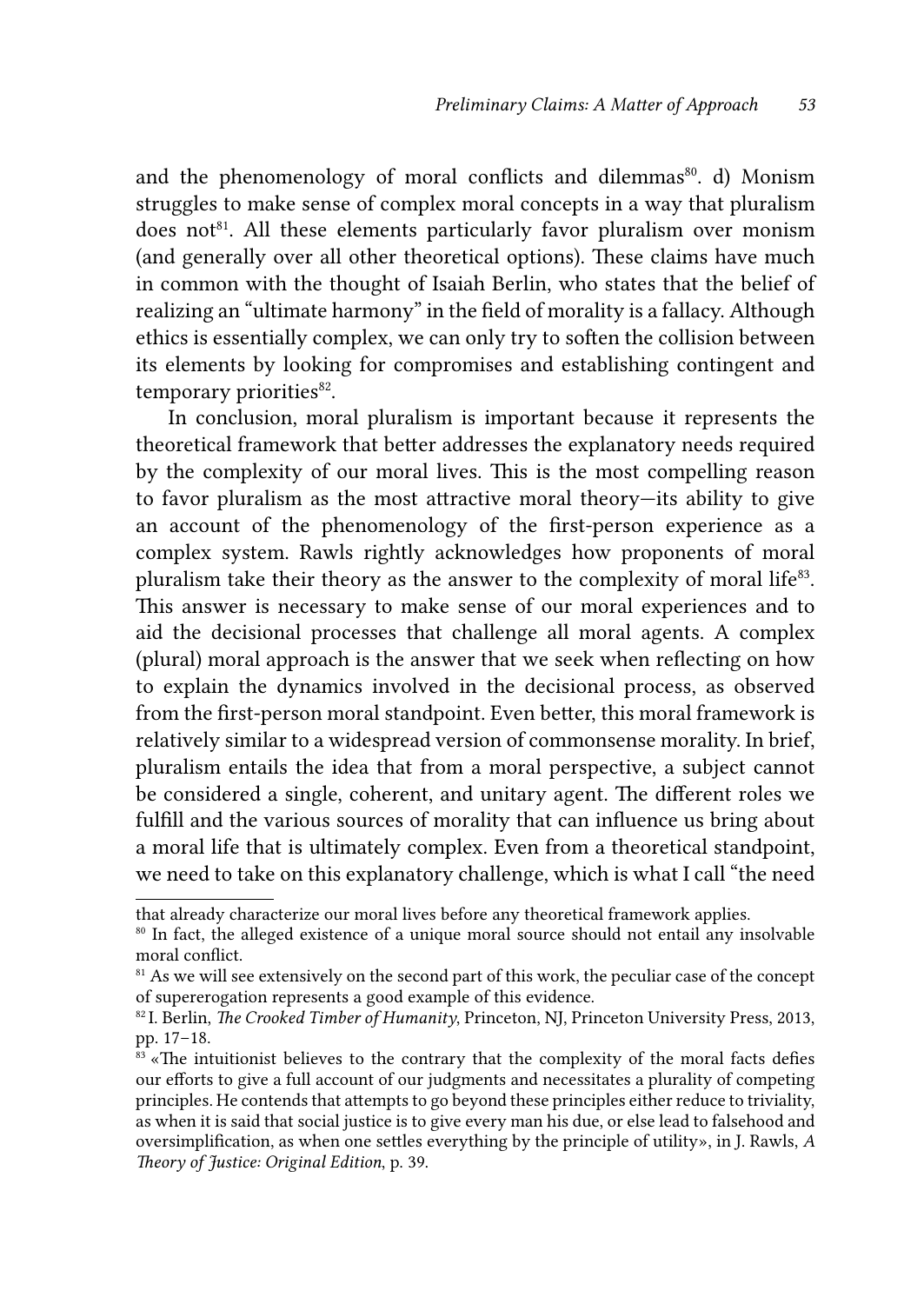for moral complexity". Our moral lives require such theoretical depth to be interpreted:

[...] our moral values are rooted in our view of what are the salient facts about ourselves, in our self-understanding, which is socially conditioned. We view ourselves as standing in several salient relationships: as friends, lovers, sons or daughters, parents, colleagues, fellow-men, and co-inhabitants of the earth with many different sorts of beings. Each of these parts of our self-conception is expressed by a set of duties we have. We also think that it is important that we can feel pain and suffer, but also that we can exercise our autonomy in choosing our life-plan (in which suffering may be acceptable if it is necessary for great achievements) – and also that we have to live together with people in communities, constituted by inherited, shared values. Each of these facts is salient in our view of ourselves, but only the pluralist is in a position to allow that such a complex selfunderstanding can find appropriate expression in the realm of values as a plurality of principles<sup>84</sup>.

<sup>84</sup> B. Gaut, *Moral Pluralism*, p. 36.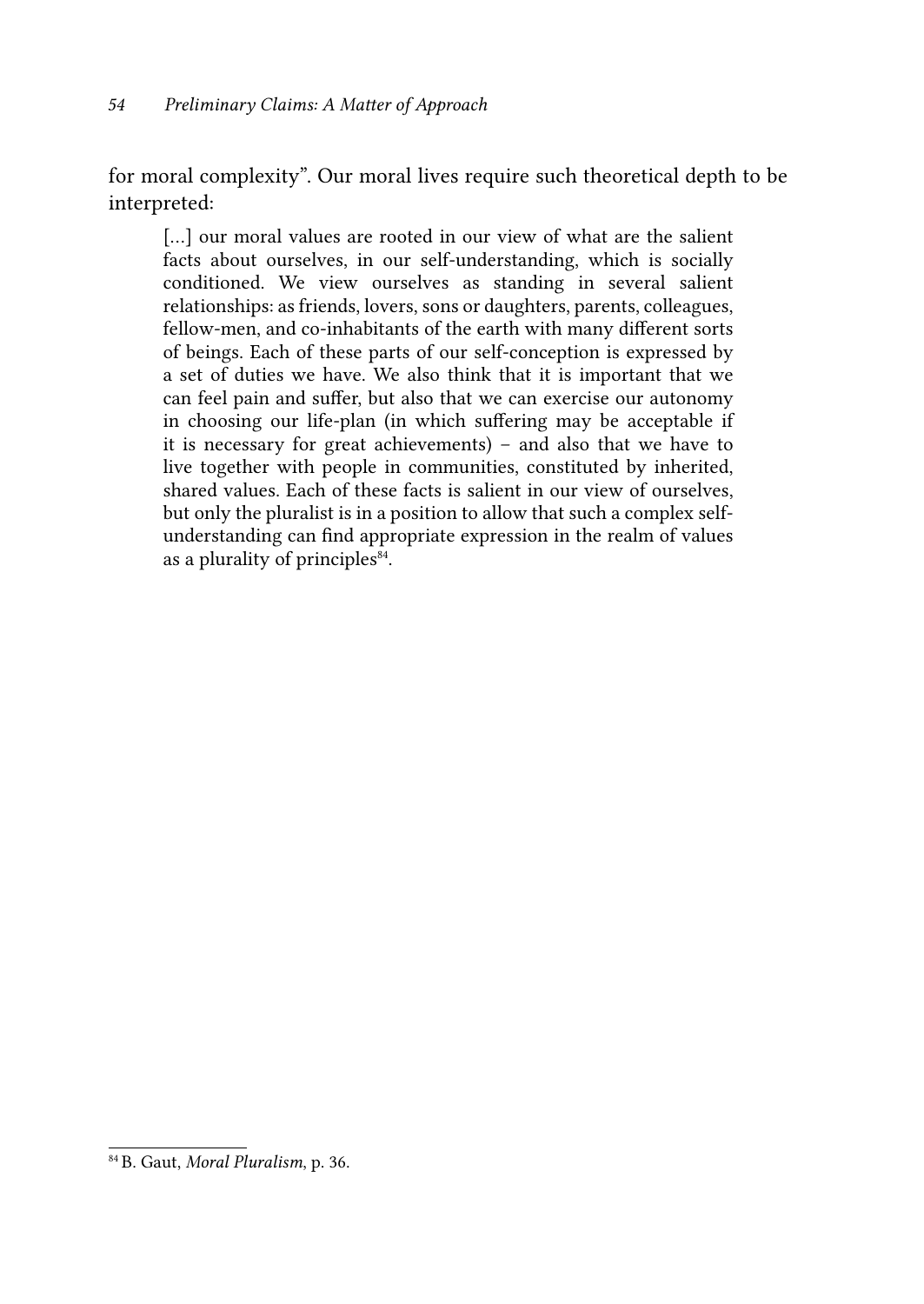# CHAPTER II WHAT IS MORAL COMPLEXITY?

#### 2.1 Moral Complexity: A Matter of Structure

In the first place, moral complexity is neither a new theoretical framework of morality nor a new moral theory. Rather, moral complexity is intended to be a moral approach originating from the analysis of the heterogeneous sources of morality, as revealed by moral phenomenology. As such, morality is a complex subject composed of complex elements. Only through the analysis of this complexity can we grasp what stands behind the moral experience of the moral agent. Now, from this point of view, moral complexity is primarily the study of the already existent moral framework that assists us in identifying ultimate moral ends and consequently supports our moral deliberations. This task will be considered completed only inasmuch as it is committed to the recognition of how our moral reasoning works in ordinary life. As far as it is relevant for practical philosophy, this matter needs to be concerned with how things are from the moral agent's perspective. A theorization that tries to affect our moral experience through the oversimplification of how things appear is contrary to this approach. Such an approach that ensures the complexity of morality is widely shared by pluralists, as is the case of David Ross, who writes:

[...] it is more important that our theory fit the facts than it be simple, and the account we have given above [pluralism] corresponds (it seems to me) better than either of the simpler theories with what we really think  $[...]^{85}$ .

<sup>85</sup> W.D. Ross, *The Right and the Good*, New York, Oxford University Press, 2002, p. 19.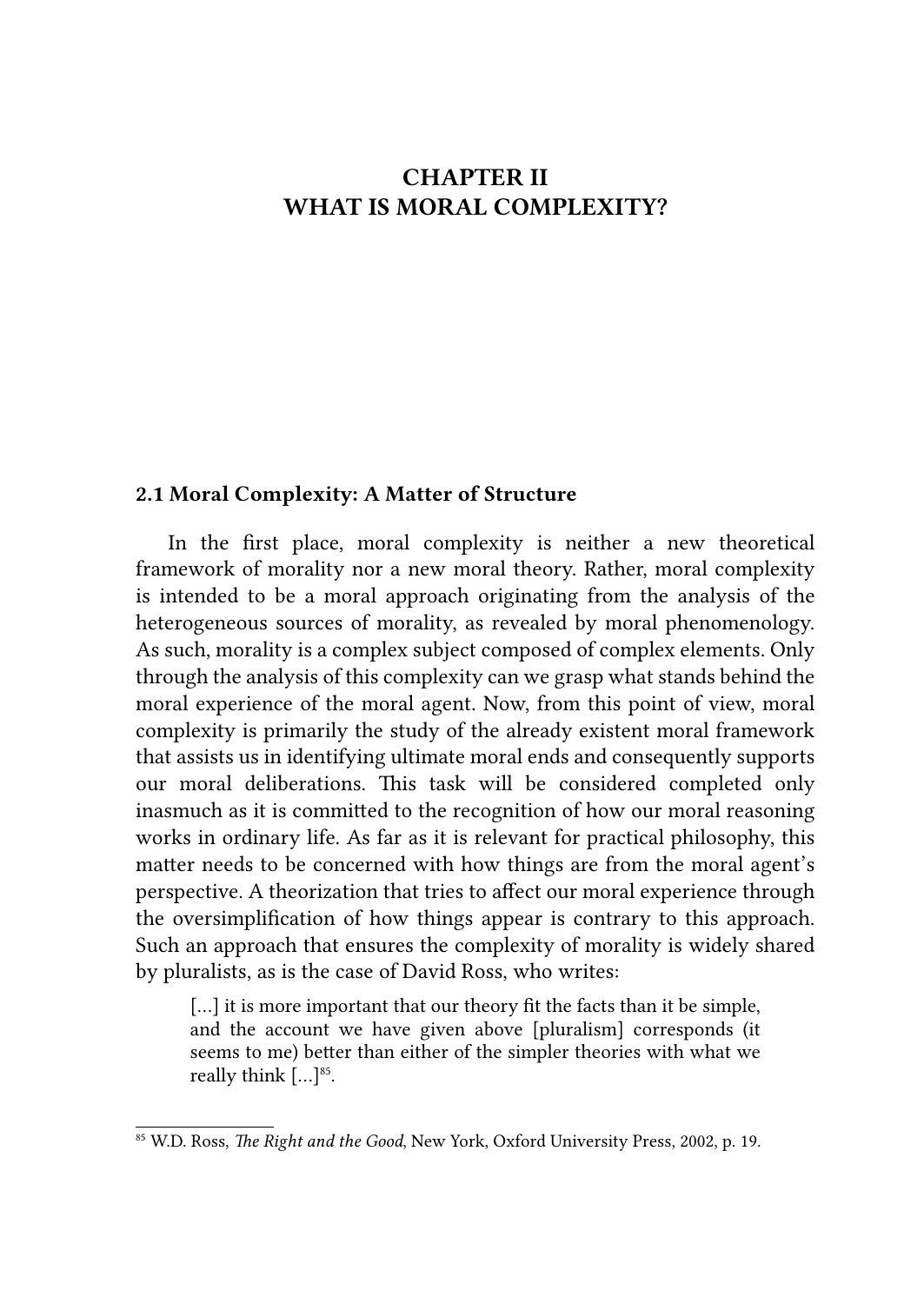As far as it is intended as the study of what ought to be done, moral philosophy needs to maintain the priority of life over concepts. Thus, in the present chapter, I focus on outlining the structural features that make our moral life so authentically complex. However, it will not be surprising if this study will be of some help in highlighting the content, rather than just the mere structure, of what is of ultimate moral relevance.

The first step toward understanding moral complexity is to take the difficulties that characterize our moral life (roughly tough choices), not as something we need to explain away through a moral theory, whose task is to make difficulties fall silent. Hard choices are not necessarily unsolvable; they simply remind us that morality could be characterized by challenging moments. Such choices might become even more challenging when hard choices become moral dilemmas and thus unsolvable. The reason why this happens is the ultimately complex nature of morality. Here is where morality reveals its complex essence and the manifold moral experience—this (as I have underlined in the previous chapter) should lead to the acknowledgment of pluralism.

In this regard, moral monism holds the opposite belief; moral conflict can be avoided if we pledge allegiance to a single ultimate moral end. Proponents of monist theories expect to explain away all the conflicts by appealing to the principle they endorse or the value they take to be of supreme importance. In this way, the problem of dealing with moral dilemmas would be apparently solved. Additionally, the major monistic traditions, inspired by the works of Immanuel Kant, Jeremy Bentham, and John Stuart Mill, highlight a distinctive problem that pluralism faces. They maintain that pluralist theories struggle to carry out the proper moral justification of a moral act. The fact that the many sources of morality can be in conflict, while holding their incommensurability, is perceived as an obstacle that cannot be overcome. If there is no apparent way to discriminate between conflicting options, how would the agent ground moral justification? Michael Gill underlines this belief shared by monists:

What I think Mill and Kant took to be the insurmountable problem for pluralism is that it is not able to account properly for moral justification in cases in which ultimate moral ends come into conflict with each other […]. If pluralists hold that both of two ultimate ends are on the bottom floor of moral justification, they will also have to hold that there is no more fundamental moral end that tells us why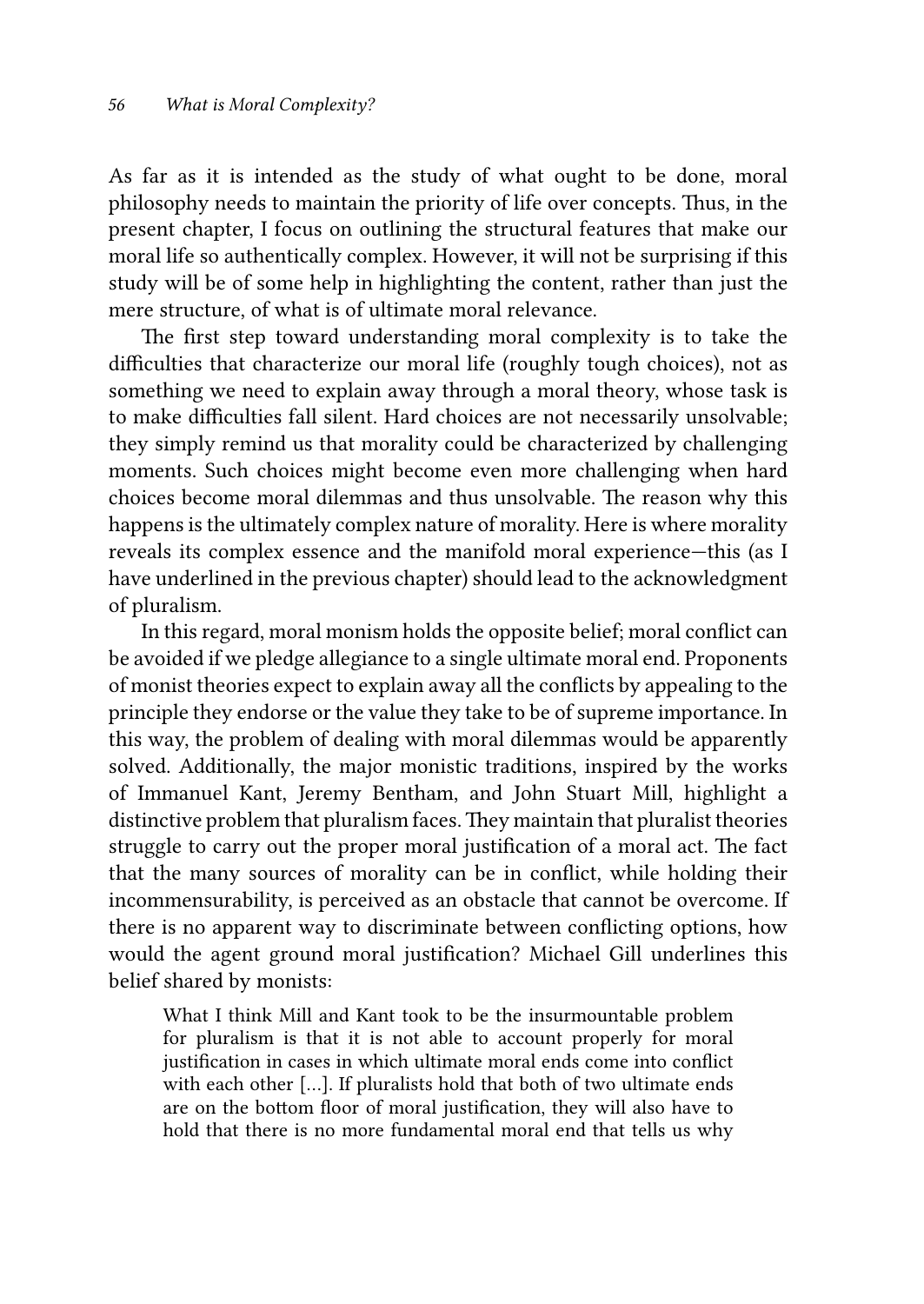we ought to act on one of those ends rather than the other when they  $conflict^{86}$ 

I think that these claims make it possible to summarize the dispute between monism and pluralism according to two main issues: the existence of moral dilemmas and how moral justification needs to be managed. Both these issues acquire a certain relevance in the sphere of commonsense morality, too. Although it is interesting to note that commonsense morality favors monism on the issue of moral justification<sup>87</sup>, at the same time, it endorses pluralism on the issue of moral dilemmas. The following table illustrates the relation between structural frameworks and two of the central issues of moral philosophy:

| Monism, Pluralism and commonsense morality |                                                                                                          |                                                                                                    |  |
|--------------------------------------------|----------------------------------------------------------------------------------------------------------|----------------------------------------------------------------------------------------------------|--|
|                                            | <b>Moral Dilemmas</b>                                                                                    | <b>Moral Justification</b>                                                                         |  |
| Monism                                     | Dilemmas do not exist.<br>They can be explained<br>away by the single<br>ultimate source of<br>morality. | We need a reliable tool to<br>justify a certain course of<br>action in cases of moral<br>conflict. |  |
| Pluralism                                  | Dilemmas exist. They are<br>expressions of the multiple<br>sources of morality.                          | No single principle can<br>consistently discriminate<br>between conflicting<br>options.            |  |
| Shared by commonsense morality             |                                                                                                          |                                                                                                    |  |

I believe that the game between monism and pluralism has to be played primarily on these two issues. While according to commonsense morality, it appears as a 1–1 draw, research on moral philosophy needs to find a tiebreaker on this matter. On one hand, as long as monism would be able to give a satisfactory account of the phenomenology of moral dilemmas, it would affirm its superiority<sup>88</sup>. On the other hand, if pluralism would be able to provide a satisfactory procedure for moral justification, it would fully take care of the moral complexity of our moral experience.

<sup>86</sup> M.B. Gill, *Humean Moral Pluralism*, New York, Oxford University Press, 2014, p. 130.

<sup>87</sup> Gill agrees with this claim. See *ivi*, p. 131 and p. 138.

<sup>&</sup>lt;sup>88</sup> I have briefly underlined in Chapter I why this is not the case.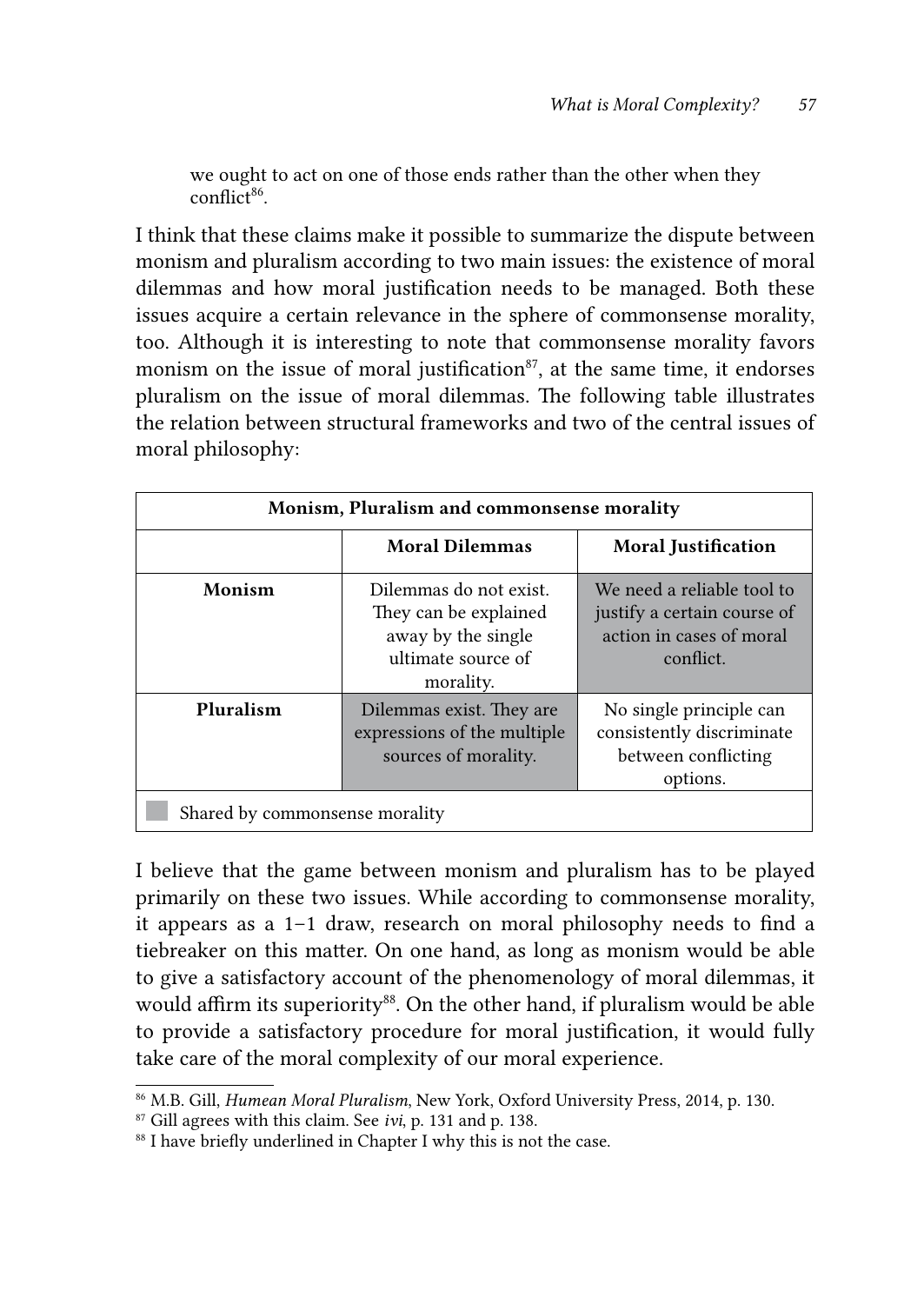Monism is right in claiming that generally, moral justification requires the appeal to a single source of morality<sup>89</sup>. This is the reason why this claim is so appealing to commonsense morality. However, it would be wrong to think that moral pluralism could not arrange moral justification in the same way. After all, the real task of moral pluralism is outlining which of the many available moral sources takes priority over the others. Although this provisional priority is only applicable to the present situation, it still counts in favor of a single moral source. As such, moral justification can be grounded on the single source that is provisionally relevant to the agent. While it might happen to be complicated, this process represents the real advantage of pluralism over monism in the area of moral justification. Pluralism (contra monism) claims that we are not required to always use the same moral source, which is important for two reasons: a) It avoids counterintuitive results<sup>90</sup>. b) It offers the agent the possibility to adjust to the situation. These two claims represent the first step toward the appreciation of pluralism over monism.

As outlined above, the argument in favor of the singularity of the moral source proposed by monist theories is based on the issue of moral justification<sup>91</sup>. This appears clear when we consider John Stuart Mill's preliminary assertions in his work, *A System of Logic*:

There is, then, a philosophia prima peculiar to Art, as there is one which belongs to Science. There are not only first principles of Knowledge, but first principles of Conduct. There must be some standard by which

<sup>&</sup>lt;sup>89</sup> However, this is not always the case. Think of those cases where we do x by virtue of two independent non-conflicting reasons. For example, I make a donation because I want to reduce injustice, and it makes me feel better. I would call this a case of conjunctive justification. Moreover, in other cases, the performance of x, while justified by a certain principle a, would also be justified by another principle b. For example, I could keep a promise out of respect for the other agent or because it is better to keep promises for the convenience of society. In this case as well (which we could call disjunctive justification), moral justification does not necessarily require a single principle but either of the two. This distinction would certainly require a dedicated and more detailed work.

<sup>90</sup> Monist theories have traditionally been charged of producing counterintuitive results when faced with particular circumstances. Kantian ethics struggles with cases such as the "murderer at the door" (see I. Kant, *On a Supposed Right to Lie from Philanthropy*, in I. Kant, *Practical Philosophy*, M. Gregor (ed.), Cambridge, Cambridge University Press, 1996, pp. 605–615), while consequentialism generally struggles with cases such as the one of the "drowning partner" (see B. Williams, *Persons, Character and Morality*, in B. Williams, *Moral Luck*, Cambridge, Cambridge University Press, 1981).

<sup>91</sup> To examine this issue in more depth, see Chapter 7, Formal Monism, in M. Gill, *Humean Moral Pluralism*, pp. 128–139.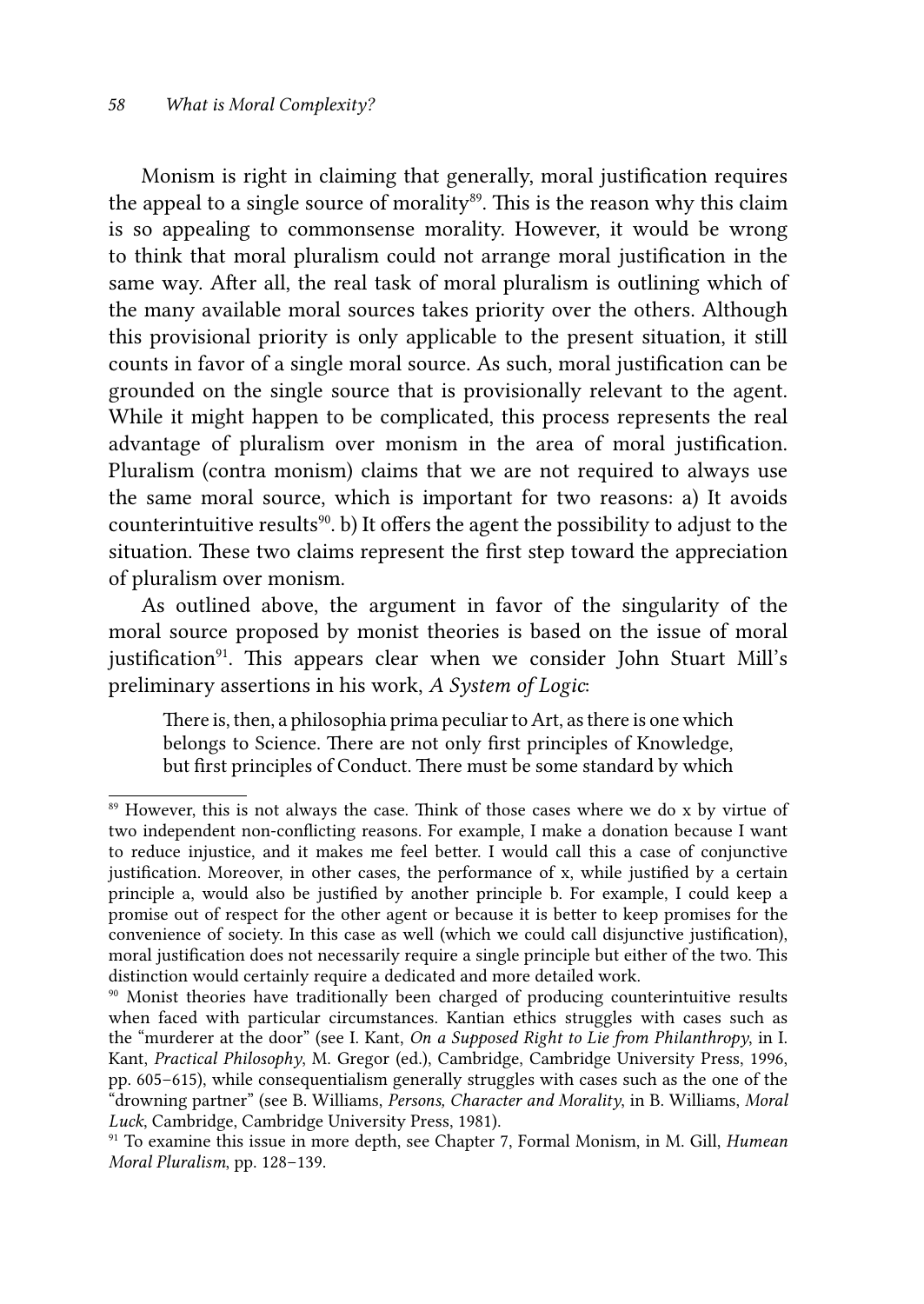to determine the goodness or badness, absolute and comparative, of ends, or objects of desire. And whatever that standard is, there can be but one; for if there were several ultimate principles of conduct, the same conduct might be approved by one of those principles and condemned by another; and there would be needed some more general principle, as umpire between them. Accordingly, writers on Moral Philosophy have mostly felt the necessity not only of referring all rules of conduct, and all judgments of praise and blame, to principles, but of referring them to some one principle; some rule, or standard, with which all other rules of conduct were required to be consistent, and from which by ultimate consequence they could all be deduced  $92$ .

Mill's argument is based on the need for a single principle to make moral justification feasible. Formally<sup>93</sup>, a moral theory has to be grounded on a unique principle to make it possible to outline the right course of action. Mill claims that otherwise, it would be impossible to understand which act is the right one. However, as I have already emphasized, the fact that a theory allows many principles is not the same as claiming that all of them play a relevant role in the given situation. The point is to understand which of the many principles is actually the relevant one, but this is a question of priority rather than justification. The concern of monists is that pluralists would bring about this task with a certain degree of arbitrariness<sup>94</sup>. This is the main reason why Mill has introduced the principle of utility, and here is where the need for formal monism seeks a substantial answer. As moral agents, we all need a standard that helps us discriminate among the many options:

If utility is the ultimate source of moral obligations, utility may be invoked to decide between them when their demands are incompatible. Though the application of the standard may be difficult, it is better than none at all; while in other systems, the moral laws all claiming independent authority, there is no common umpire entitled to interfere between them; their claims to precedence one over another rest on little better than sophistry, and, unless determined, as they generally are, by the unacknowledged influence of consideration of utility, afford a free scope for the action of personal desires and partialities<sup>95</sup>.

<sup>92</sup> J.S. Mill, *A System of Logic Ratiocinative and Inductive*, New York, Harper & Brothers Publishers, 1904, pp. 657–658.

 $93$  Gill distinguishes between formal monism (the claim that morality needs a single principle) and substantive monism (the claim that morality needs a specific principle). See M. Gill, *Humean Moral Pluralism*, p. 128.

<sup>&</sup>lt;sup>94</sup> Later, I will further discuss how pluralism can handle this task. See Section 2.3.

<sup>95</sup> J.S. Mill, *Utilitarianism*, Indianapolis, Hackett Publishing, 2001, p. 26.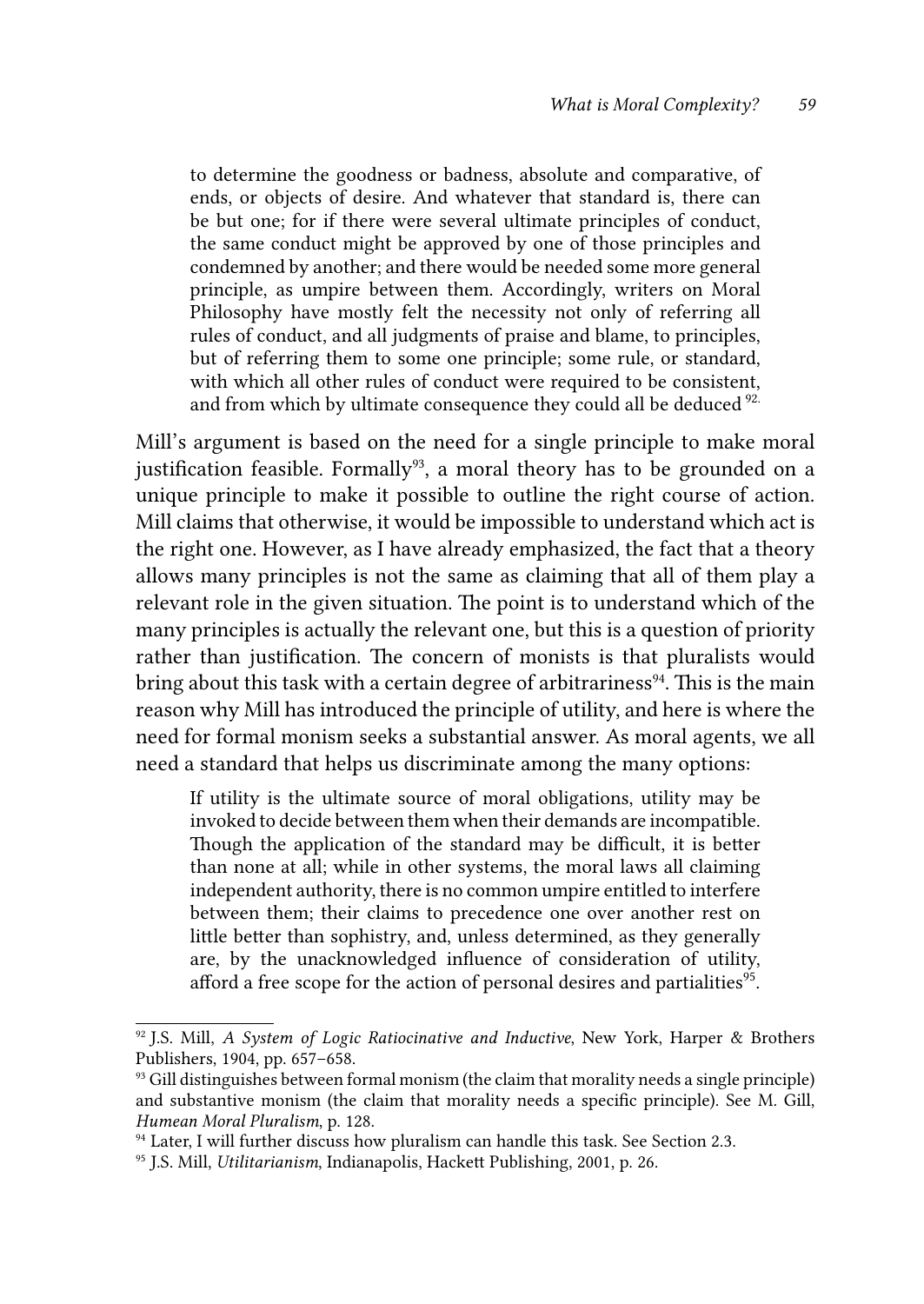As Mill argues, to have a single principle, it would necessarily be very general. This is the case of the principle of utility or the "greatest happiness principle"; the right thing to do is the one that tends to promote happiness, that is, pleasure and absence of pain. Now, to determine the right course of action once we, as agents, are confronted with a situation of conflicting obligations, we would be required to calculate the utility of the options. Due to the generality of the principle, it seems far from obvious how to accomplish this task. How do we measure happiness? How do we compare different kinds of pleasures? It seems to me that this procedure would require the same degree of moral sensibility (or arbitrariness as the case may be) as pluralism requires. It is a mistaken belief that moral justification is much more reliable and less arbitrary under a single general principle than under a variety of sources or a set of principles. As long as the single principle of morality has such a high degree of generality, it would require an equal degree of sensibility to be applied to a particular case. This leads a monist theory such as utilitarianism to be subjected to the same criticism of arbitrariness that it tries to avoid. I believe that this fact undermines the argument that moral justification would require the greatest happiness principle. Moreover, it would cast some doubts on the idea that morality would formally require only a single principle.

Although he proposes a substantially different monism, Kant certainly agrees with Mill's formal monism. Indeed, while he is not explicit on why a moral theory has to be formally monist, in the *Groundwork of the Metaphysics of Morals*, he repeatedly claims that morality is substantially monist:

The present groundwork, however, is nothing more than the identification and corroboration of the supreme principle of morality, which by itself constitutes a business that is complete in its purpose and to be separated from every other moral investigation<sup>96</sup>.

He reiterates:

When I think of a hypothetical imperative as such I do not know in advance what it will contain, until I am given the condition. But when I think of a categorical imperative I know at once what it contains. For since besides the law the imperative contains only the necessity of the maxim to conform with this law, whereas the law contains no condition to which it was limited, nothing is left but the universality of

<sup>96</sup> I. Kant, *Groundwork of the Metaphysics of Morals*, Cambridge, Cambridge University Press, 2012, p. 7.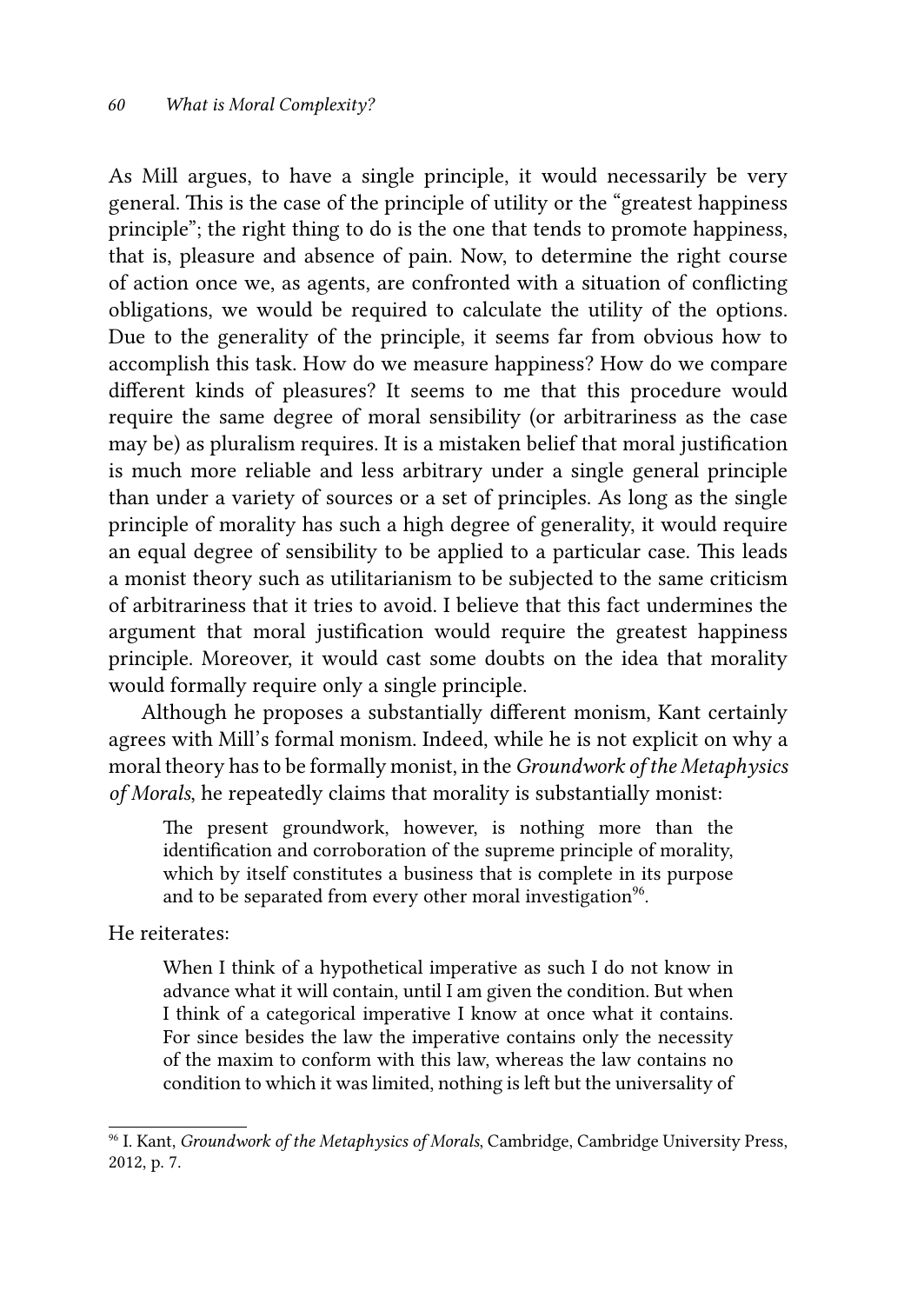a law as such, with which the maxim of the action ought to conform, and it is this conformity alone that the imperative actually represents as necessary. There is therefore only a single categorical imperative, and it is this: act according to that maxim through which you can at the same time will that it become a universal  $\text{law}^{97}$ .

The argument implicitly states that since the only thing required by the categorical imperative is to universalize the maxim of the action, there can only be a single objective principle. To be moral then, a subjective principle (the maxim of the action) should conform to the only objective principle (the categorical imperative). However, it has been argued how such a feature of Kantian ethics might leave open the possibility of a pluralistic interpretation of the theory<sup>98</sup>. Thomas Hill claims that to admit such Kantian pluralism, we first need to recognize some common features shared by all pluralisms: a) the presence of many principles<sup>99</sup>, b) the incommensurability of values<sup>100</sup>, c) the right that is independent of the good<sup>101</sup>, and d) the theory's undogmatic and permissive character<sup>102</sup>. Does Kant's theory possess any of these features? Briefly, Hill states the following points: a) Kant's ethics does not admit dilemmas, holding that the categorical imperative is the higher-order principle that would help solve them. b) Kant thinks that rational moral agents have an inherent dignity (they are all ends in themselves); as such, his theory seems fundamentally committed to the incommensurability of values. c) Kant puts the right prior to the good; principles of the right are derived from rational reflection rather than any reflection on goodness. d) While Kant seems dogmatic on a personal level, his theory reveals the opposite attitude; since it starts with the rational agent's abstraction from the particular dimension, the theory sets aside the matter of what particular values are preferable. According to Hill, points b) and d) especially represent the features that lend a possible pluralist character to Kant's theory. The fact that all agents have an intrinsic dignity (point b) gives rise to the fact

<sup>97</sup> *Ivi*, pp. 33–34.

<sup>98</sup> This interpretation does not apply to those ethical theories that are traditionally classified as pluralism with a strong Kantian influence. The works of John Rawls and Robert Nozick fall under this category, although it might be emphasized how it would be more accurate to further specify their degree of pluralism (for example, Rawls can be considered a prioritist rather than a pluralist).

<sup>99</sup> T.E. Hill, *Kantian Pluralism*, «Ethics», CII (4), 1992, p. 743.

<sup>100</sup> *Ivi*, p. 747.

<sup>101</sup> *Ivi*, p. 748.

<sup>102</sup> *Ivi*, p. 749.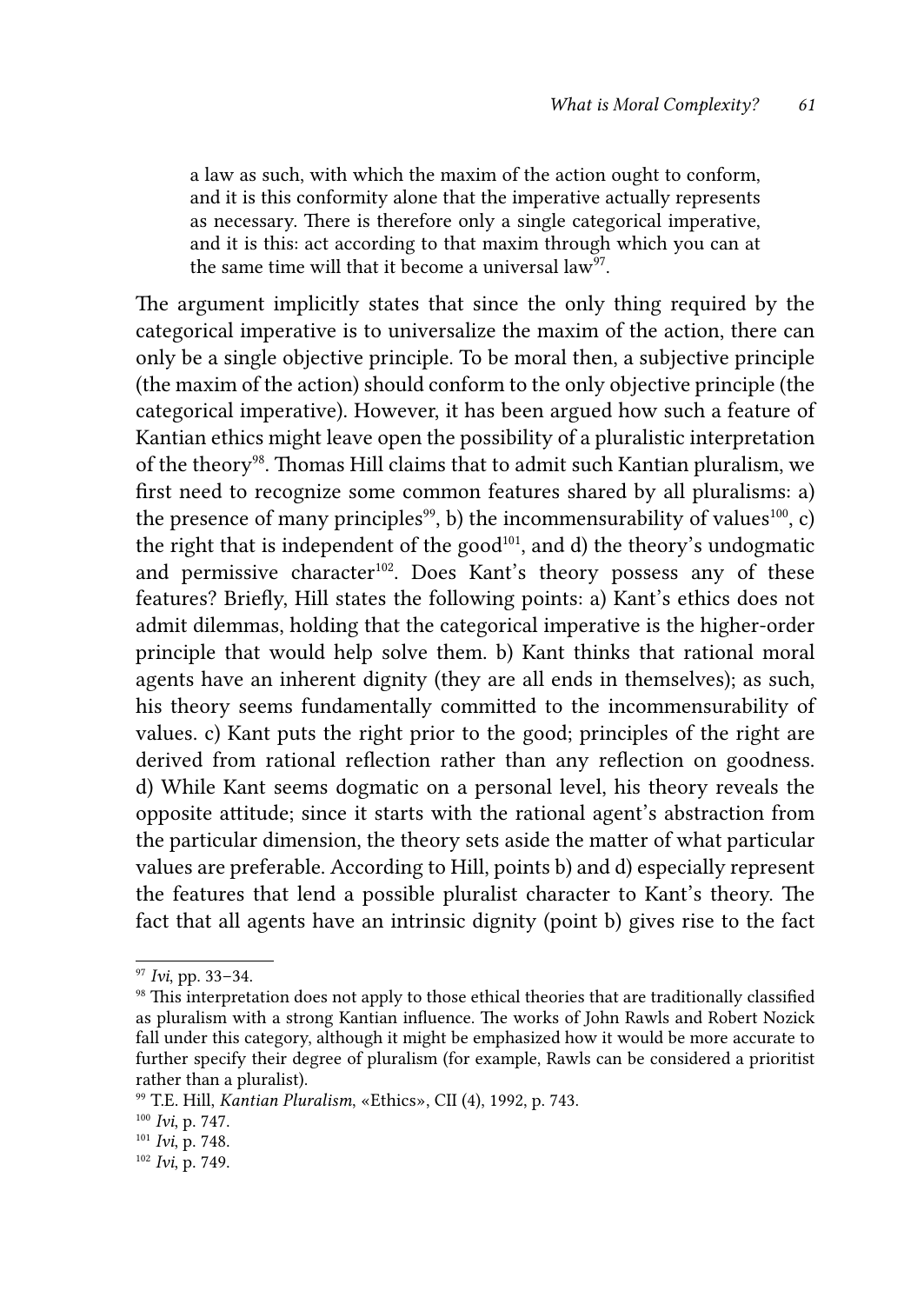that they are incommensurable $103$ . The incommensurability of values (as we have seen) is a typically pluralist feature. Moreover, Kant's standpoint on formality of the moral law prevents him (at least on a theoretical level) from any moralistic constraint of the content of maxims (point d). After all, the categorical imperative requires only the universality of the maxim. According to this understanding, Kant's theory would be in a certain way permissive, undogmatic, and nonjudgmental. As Hill puts it:

[...] because Kantian ethics starts from the idea of rational agents abstracting as far as possible from particular cultural commitments and preferences, arguments from it should tend to support a relatively open society with liberties protected and diversity permitted. Cultural diversity would not be glorified as valuable for its own sake, but it would not be suppressed for the purpose of promoting the general happiness<sup>104</sup>.

Although these features represent an interesting pluralistic insight and align well with the well-known liberal tendency of moral pluralism, it is not enough to fully consider Kant's theory pluralistic. A conception of pluralism that includes only one of the four features emphasized by Hill is too weak and non-comprehensive. These four features cannot simply be considered four different "understandings" of moral pluralism. They need to be taken together to form the set of features that a theory necessarily comprises to be considered pluralistic. As such, Kantian ethics falls short in many basic elements of pluralism and thus cannot properly be conceived as a pluralistic theory. Consequently, Kant's theory shares with other monistic theories all the shortcomings I have highlighted regarding the recognition of the phenomenology of moral dilemmas, the acknowledgment of the multiplicity of the sources of morality, and the explanation of the nature of moral complexities.

These reflections on the nature of the different moral frameworks represent the main purpose of what I call the approach of moral complexity. While favoring a pluralistic account of morality, the attention to moral complexity leads to the unveiling of and the focus on the structure of moral thought. It is helpful to resort to some images in order to understand this point. Generally, moral monism thinks of morality as having a pyramidal

<sup>103</sup> *Ivi*, p. 756.

<sup>104</sup> *Ivi*, p. 760.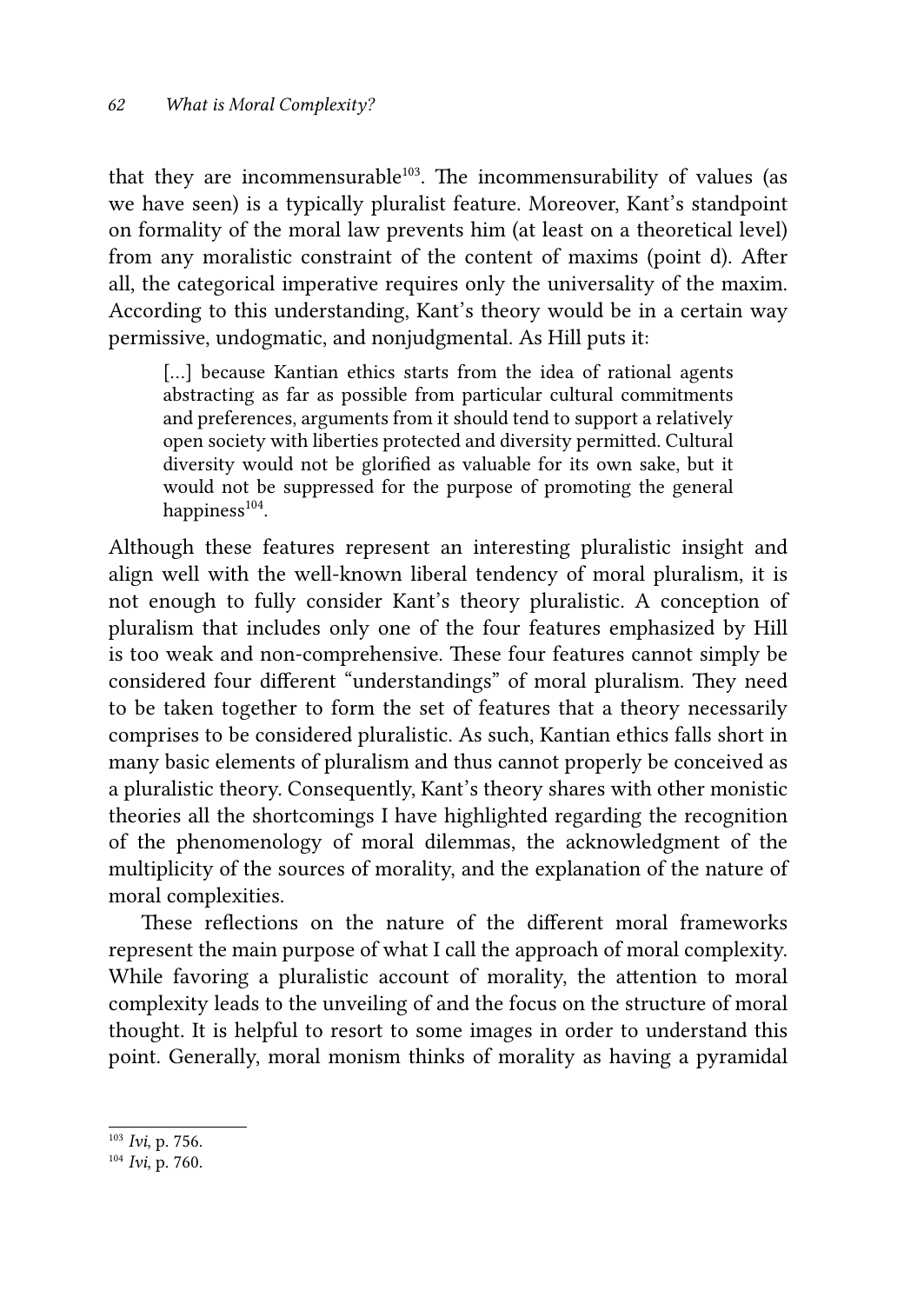structure<sup>105</sup>. All moral decisions are made according to a framework that draws value entirely from a single and ultimate source of morality. In contrast, pluralism presents a much more complex picture. The many sources of morality require us to think of it as a network of interrelated points. Principles, norms, values, special obligations, and so on, all play roles in our moral lives when we make moral decisions. Their roles cannot be reduced to a single source of morality; otherwise, we would not make sense of the complexity that characterizes the experience of the moral agent. All the elements that constitute the structure of morality are ideally placed on the junctions that comprise the moral network. Each element stands in a variable relationship with the other elements, creating an evolving web that constitutes a complex system. This would also mean that every element would be affected to some degree by the change in another. For example, if I decide to foster beneficence as the primary moral value in the situation I am facing, this will accordingly result in a different set of moral recommendations. This is ultimately the understanding of morality that I call moral complexity—the idea that morality is composed of a variety of sources that come into different relations according to the given situation. As such, based on the relational status of the relevant elements of morality, it might be easier for hard choices (or even moral dilemmas) to arise. The contingent situation thus redefines the balance of the whole structure. However, this is not the only factor that plays such a role. Social context, tradition, education, and exemplary figures all affect the balance and the relations among the elements of our moral system. In a system of this kind, making a moral choice is supported by the ability to understand the different priorities that the elements gain in the contingent case. Accordingly, the agent acknowledges what has the overriding moral relevance and understands the adequate course of action. Nonetheless, it would be wrong to think of this process as the varying precedence of a single element over the others. This would entail that one of the elements would play the provisional role of overriding the others, recalling a *pro tanto* pyramidal structure. Unfortunately, while this might occur, it is not always the case. Our moral experience often appears more complex than this. Sometimes, more sources claim their relevance<sup>106</sup>, and it is hard to find a balance. Most of the times, indeed, a moral choice

 $^{105}$  To a certain degree, the same can be said of prioritism, too.

<sup>&</sup>lt;sup>106</sup> This feature will become extremely helpful in the second part of this work, where I will address the explanation of complex moral concepts, such as that of supererogation.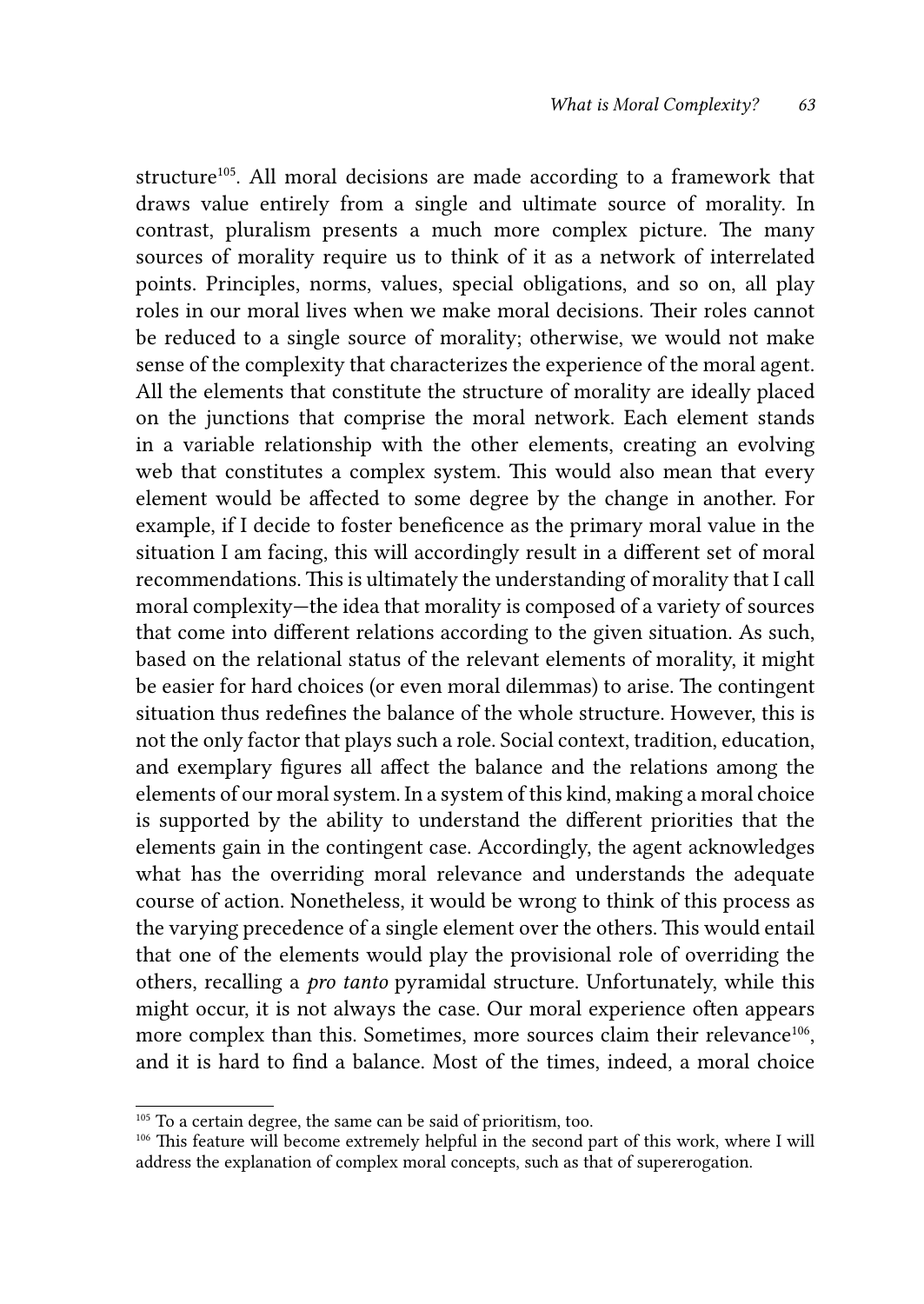springs from what appears to be the right compromise among all the sources involved. In these terms, the image of the *pro tanto* pyramidal structure is not representative of the balance among the sources of the moral network that we constantly seek.

As anticipated above, the evidence of such a structure of morality can be appraised in a peculiar case of moral choice—the moral dilemma. Bernard Williams holds a famous position in this regard, which seems to me extremely relevant for the present work. The existence of moral dilemmas is displayed in the phenomenological analysis of the moral experience of the agent who faces a choice between conflicting obligations. Williams claims that the fact that the agent experiences regret (as a form of moral residue) for the moral loss generated by the option that he or she has disregarded is a confirmation of the existence of true moral dilemmas<sup>107</sup>. Accordingly, the role of an ethical theory is not necessarily that of trying to smooth conflicts and attenuate uncertainties. Moral conflicts should neither be considered pathological<sup>108</sup> nor perceived as a malfunctioning of our moral framework. Acknowledging this aspect is the first step toward the acceptance of moral complexity. Along with Williams' position, I would additionally claim that moral dilemmas are not only real and undeniable, but they also ultimately reveal the complex structure of morality. Without the multiplicity of the sources of morality, such phenomenological evidence of dilemmas would not be explicable. A pyramidal structure of morality would require us to generalize up to the point where the dilemma simply recedes. The phenomenological approach shows how this is not always the case. The dilemmatic influence (in the form of regret) remains even if the choice between the alternatives has been made. I suggest that this could be taken as a hint of the actual structure of morality. I believe that if we understand morality as a network of many interrelated sources of reasons for action, the phenomenology of moral dilemmas becomes understandable and coherent with the background theory. Dilemmas arise when the agent considers more than a single moral source and does not know how to balance them adequately (given that such a balance truly exists). Ultimately, then, moral dilemmas reveal that morality is structurally much more complex than most of our moral theories would

<sup>107</sup> See B. Williams, *Ethical Consistency*, in B. Williams, *Problems of the Self*, Cambridge, Cambridge University Press, 1973.

<sup>108</sup> B. Williams, *Conflict of Values*, in B. Williams, *Moral Luck*, Cambridge, Cambridge University Press, 1981, pp. 80–81.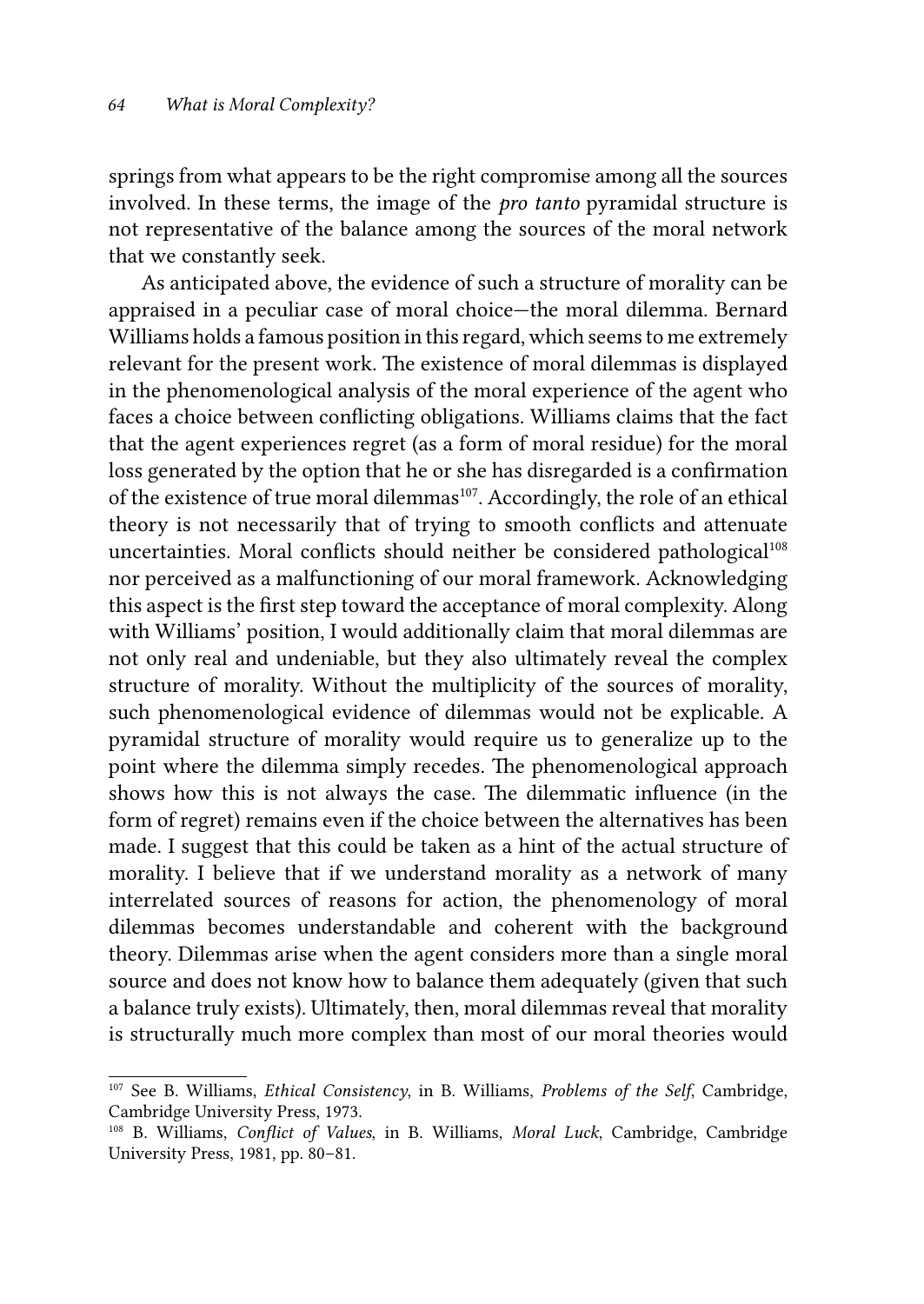want us to concede. The approach of moral complexity aims at understanding and taking care of such a distinctive structural feature of morality.

## 2.2 Toward an Understanding of Complexity: Charles Larmore

It is difficult to establish the precise origins of what can be considered the approach of moral complexity. Certainly, the debate of the Englishspeaking philosophical tradition in the twentieth century is characterized by a multitude of authors who have tried to address this issue. Among them, David Ross, Isaiah Berlin, Stuart Hampshire, Bernard Williams, Thomas Nagel, and Charles Larmore stand out. All these authors have the common inclination to emphasize that the agent's moral experience is ultimately complex, and as such, it cannot be oversimplified in favor of whatever moral framework. The approach of moral complexity is thus the belief that we, as moral agents, are not required to conform to the moral theories that have greatly characterized (and partly still do) moral philosophy over the last three centuries<sup>109</sup>. The opposite theoretical move seems more adequate; it is theory that has to conform to our moral experience. As we have seen in Chapter I, some phenomenological features that characterize a moral agent lead to the espousal of a pluralistic (complex) system of morality. The endorsement of a pluralistic structure of morality is, to a certain degree, another feature that combines the thought of these authors. This is what I have called the "need" for a theoretical framework that acknowledges moral complexity. Therefore, this need can be satisfied by the appeal to the degree of theoretical depth that pluralism can extensively grant. Different moral sources can eventually clash with one another, but rather than being a problem to solve, it is the very essence of our moral lives. We need to keep this essential complexity intact if we want to give a truthful account of morality. Isaiah Berlin's words forcefully remind us of this important prerequisite of any moral inquiry:

These collisions of values are of the essence of what they are and what we are. If we are told that these contradictions will be solved in some perfect world in which all good things can be harmonized in principle, then we must answer, to those who say this, that the meanings they attach to the names which for us denote the conflicting values are not ours. We must say that the world in which what we see

<sup>&</sup>lt;sup>109</sup> I implicitly refer to the rise of the great monistic traditions from the 18th century to the present days.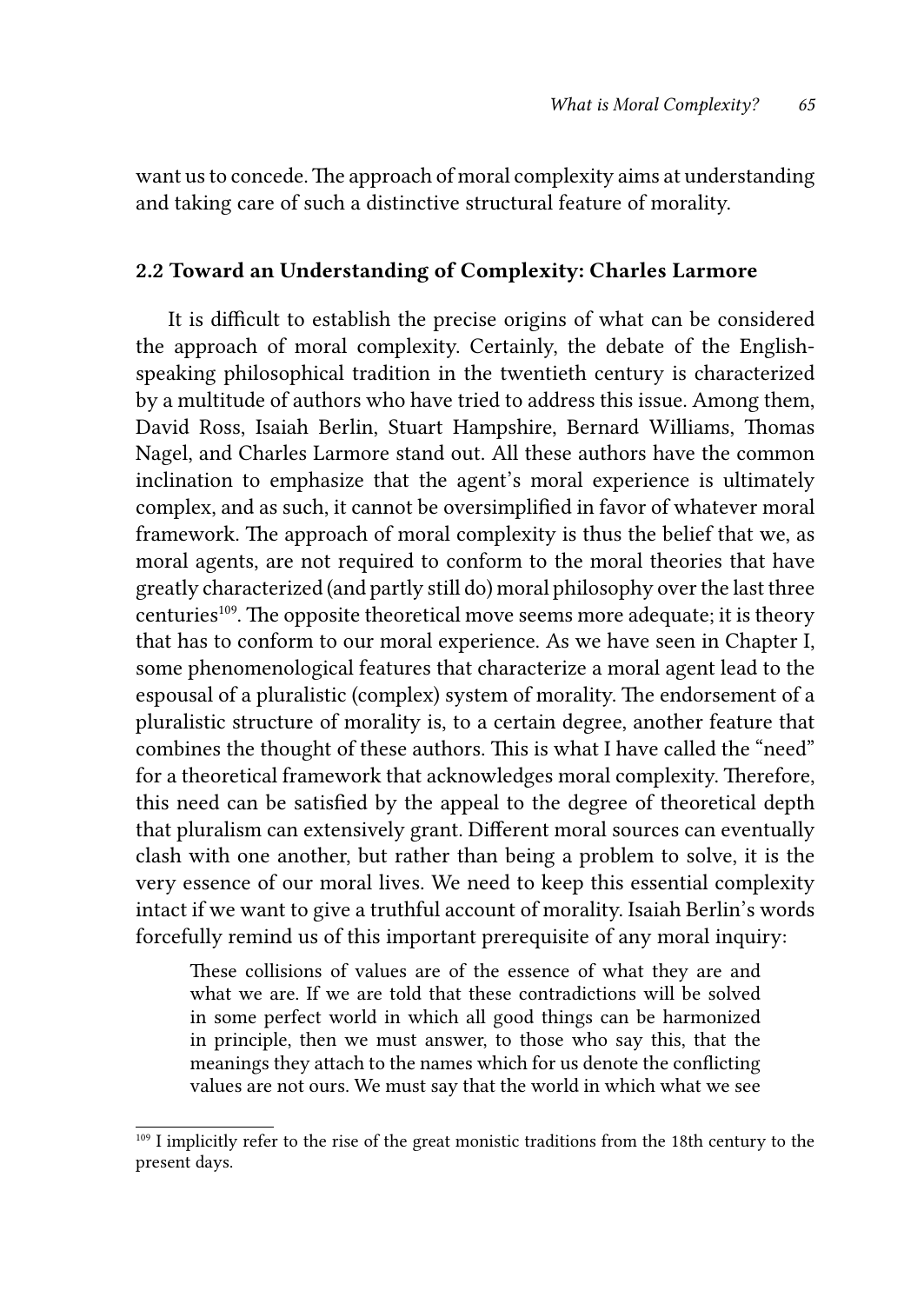as incompatible values not in conflict is a world altogether beyond our ken; that principles which are harmonized in this other world are not the principles with which, in our daily lives, we are acquainted; if they are transformed, it is into conceptions not known to us on earth. But it is on earth that we live, and it is here that we must believe and act. […] I can only say that those who rest on such comfortable beds of dogma are victims of forms of self-induced myopia, blinkers that may make for contentment, but not for understanding of what it is to  $be$  human $110$ .

If a study of morality wants to give an account of how human beings are, it needs to reconstruct complexity adequately. In contrast, if this acknowledgment fails, moral agents will try to conform to a morality that is simply imposed on them. Moral complexity wants to avoid this distortion, and to do so, the espousal of a pluralist system seems the best option overall.

The focal point on which moral complexity is grounded is the heterogeneity of the sources of morality. As such, morality is complex because it comprises sources of different kinds, which play various roles and are effective on different levels. As I have emphasized, morality is a network of sources, rather than an ordered pyramid. This means that the fact that the sources differ in kind explains why they can eventually come into conflict. Thomas Nagel argues in favor of this thesis<sup>111</sup>. He claims that we have five fundamental kinds of value, and as such, value appears "fragmented"<sup>112</sup>. By value, Nagel means a source of morality, that is, values are sources of moral reasons to act. It would be problematic to place these sources in an absolute order where a certain value *x* is always more stringent than value *y*. Nagel's point is that moral reasons are constitutively different in kind, which highlights the fundamental difference of their sources. Additionally, this explains the nature of unsolvable moral conflicts; as long as a moral agent feels the pull of different kinds of reasons, moral conflict is inevitable. The fragmentation of value is explained by a famous distinction between the

<sup>110</sup> I. Berlin, *The Crooked Timber of Humanity*, Princeton, NJ, Princeton University Press, 2013, p. 14.

<sup>111</sup> T. Nagel, *The Fragmentation of Value*, in T. Nagel, *Mortal Questions*, Cambridge, Cambridge University Press, 1979, pp. 128–141.

<sup>112 «</sup>Obligations, rights, utility, perfectionist ends, and private commitments – these values enter into our decisions constantly, and conflicts among them, and within them, arise in medical research, in politics, in personal life, or wherever the grounds of action are not artificially restricted. What would it mean to give a system of priorities among them?», *ivi*, p. 131.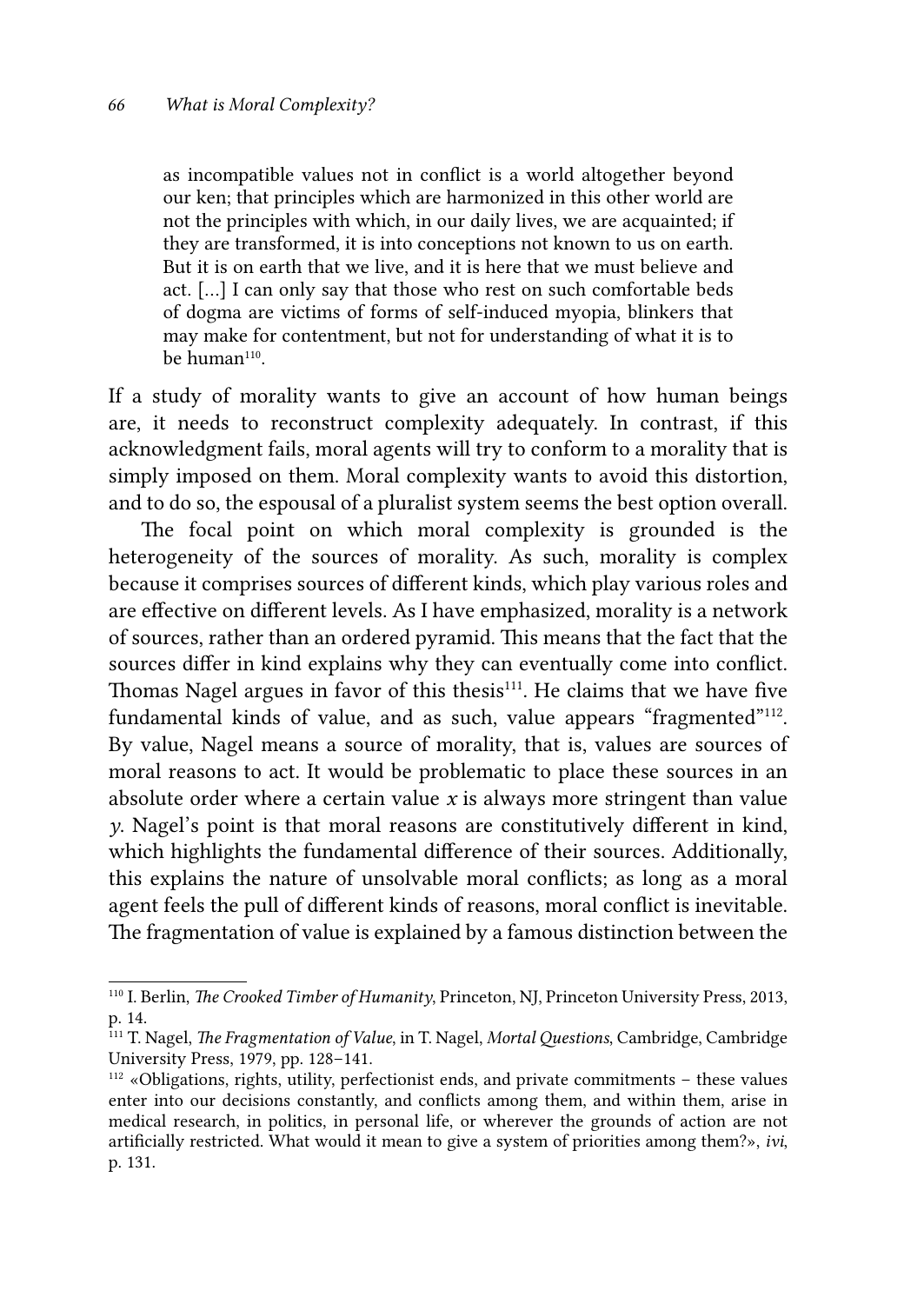kinds of reasons that Nagel reexplores. On one hand, reasons can be agentcentered (or personal) when they deal with who the agent is. Reasons of this kind include special obligations and private commitments. On the other hand, outcome-centered (or impersonal) reasons deal with what generally occurs<sup>113</sup>. Reasons of this kind include utility and perfectionist ends. Roughly, we can understand these two classes of reasons as springing from diverse points of view114, which makes them ultimately different. Thus, value appears fragmented and gives rise to possible moral conflicts. For example, think of the famous case of the drowning partner; imagine yourself in a situation where you can save from drowning either your beloved partner or two strangers, and you are not able to save both. Whom would you save? If we look at this case through the two classes of reasons that Nagel distinguishes, we face a possible moral conflict: a) We certainly have an agent-centered and personal reason to save whoever is in a special relationship with us. b) Likewise, we have an outcome-centered and impersonal reason to save the higher number of possible victims<sup>115</sup>. Cases of this kind show how it is possible to be affected by different kinds of reasons that can eventually come into conflict. As Nagel argues, from the perspective of moral complexity, value is fragmented.

It is then worth asking the following questions: Is it possible to systematize the many heterogeneous sources of the good? If so, how do we actually deal with them? In his works, Charles Larmore has offered some insightful answers and at the same time, an interesting picture of the structure of morality and its nature. In this latter regard, Larmore's view is based on a conception of Reason as a faculty that we express by being more or less responsive to the reasons that are present. He claims, «Rationality is the capacity to reason,

<sup>113</sup> While in this article, Nagel refers to these kinds of reasons as *agent-centered* and *outcomecentered*, the distinction has been drawn based on a different terminology elsewhere. In a previous book, Nagel himself discusses subjective/objective reasons (see T. Nagel, *The Possibility of Altruism,* Princeton, NJ, Princeton University Press, 1970). Derek Parfit is the one who introduced the now-popular and widespread distinction between agent-relative and agent-neutral reasons (see D. Parfit, *Reasons and Persons*, Oxford, Clarendon Press, 1984). <sup>114</sup> This reference to the different points of view will later be extremely relevant for the explanation of the concept of supererogation. Something similar can be found in J. Dreier, *Why Ethical Satisficing Makes Sense and Rational Satisficing Doesn't*, in M. Byron (ed.), *Satisficing Maximizing: Moral Theories on Practical Reason*, Cambridge, Cambridge University Press, 2004, pp. 131–154.

<sup>&</sup>lt;sup>115</sup> Note that outcome-centered reasons become increasingly pressing if you add a large number of possible victims to be overlooked in favor of the partner.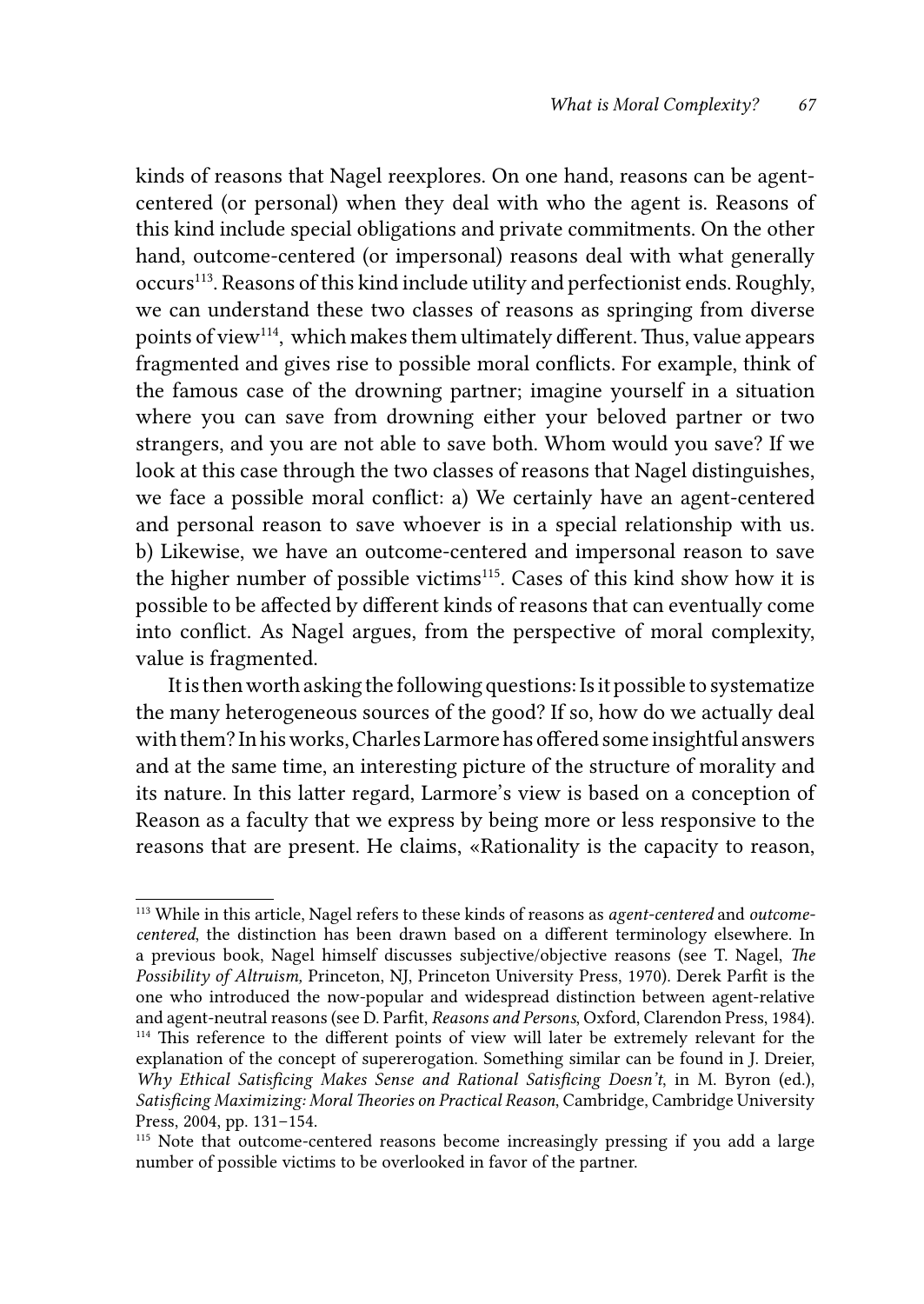and reasoning consists in responding to reasons»116. Reason thus involves «receptivity to reasons»117, which ultimately motivates the agent to act. Larmore takes advantage of a typically Kantian terminology to distinguish between *Vernuft* (Reason intended as a faculty) and *Gründe* (reasons intended as what grounds a belief or an action) $118$ . These two elements make possible a conception of the moral experience based on a moral agent who reflects on the given situation to acknowledge the moral reasons to act. Reflection is a cognitive process (the exercise of Reason) that aims at the acquisition of knowledge of how things are and what reasons for belief and action exist. Motivation thus (contra the Humean tradition that assigns a fundamental role to desires) comes from knowledge alone. The truth that a belief carries within itself involves a commitment to think and act accordingly. If I believe that it is raining, I have a good reason to take an umbrella, whether or not I desire to do so. As such, beliefs are not motivationally inert; thus, moral judgments are, after all, beliefs about the existing reasons for action<sup>119</sup>. It is interesting to note at this point how the Kantian distinction between theoretical and practical Reason is fundamentally unnecessary; according to Larmore, «there is a single faculty of reason whose exercise may be styled as "theoretical" or "practical" depending on whether its subject matter is belief or action»120. The kind of activity that Reason reveals is the same in its two connotations and in truth, given the motivational power of beliefs, a much intertwined one.

Morality therefore involves attending to the moral reasons that the agent recognizes in a particular situation. To make sense, this practice needs to be grounded on a moral realist framework that considers moral reasons as relational, normative, and real facts. Indeed, moral reasons consist of a certain relation (counting in favor of *x*) between some features of the world and a certain possible course of action (or belief)<sup>121</sup>. Reasons are not physical (like a chair and a table are); rather, they might be based on some features

<sup>116</sup> C. Larmore, *The Autonomy of Morality*, New York, Cambridge University Press, 2008, p. 135.

<sup>117</sup> *Ivi*, p. 109.

<sup>118</sup> This lexical explanation of the terms can be found in C. Larmore, *Dare Ragioni. Il soggetto, l"etica, la politica*, Turin, Rosenberg & Sellier, 2008, p. 69.

<sup>119</sup> C. Larmore, *The Autonomy of Morality*, pp. 78–79. This is not to say that beliefs are the only motivationally capable aspects of human agency. Desires can also play a motivational role.

<sup>120</sup> *Ibidem*. 121 C. Larmore, *Dare Ragioni*, p. 71; C. Larmore, *The Autonomy of Morality*, p. 128.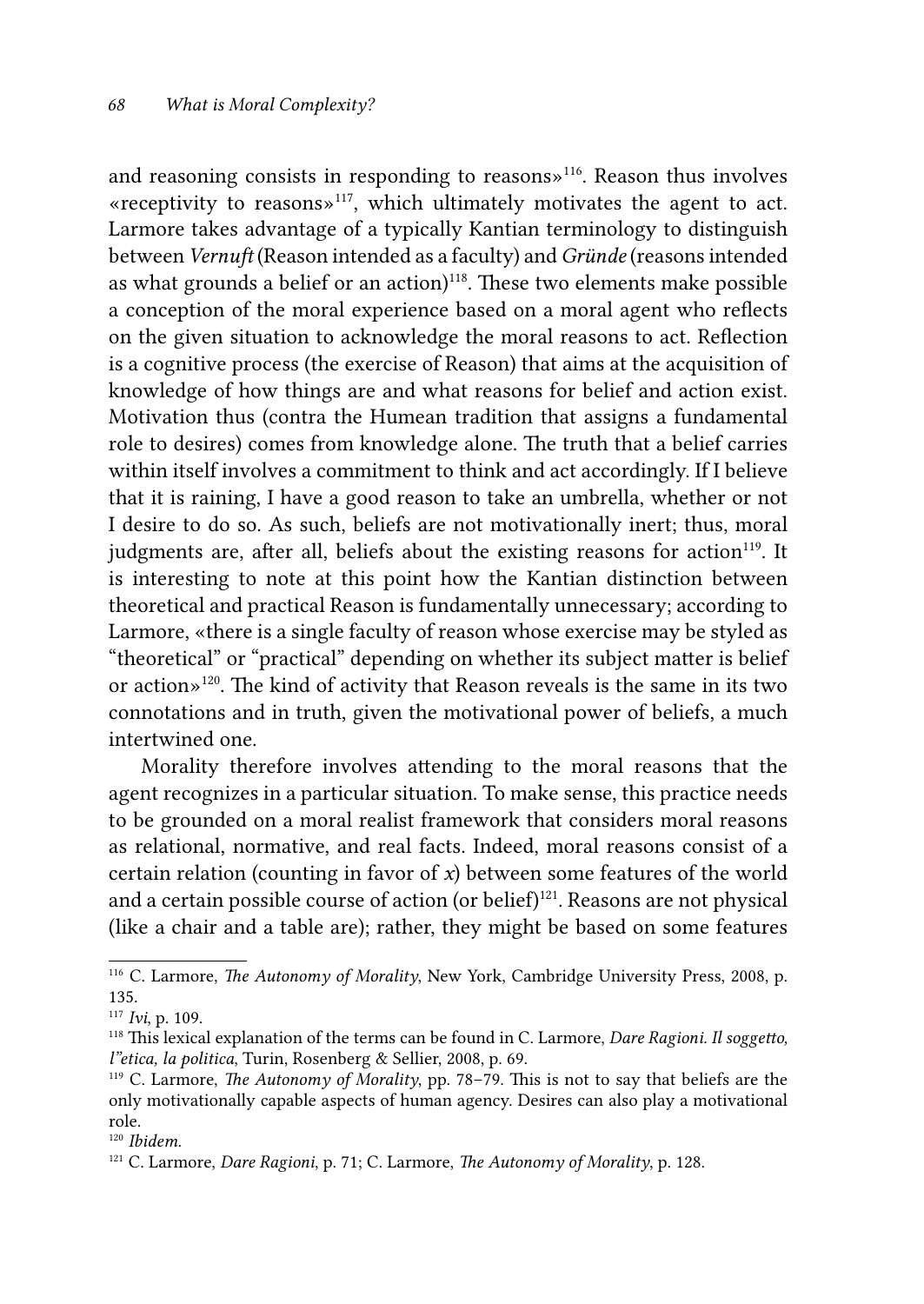of the physical world. Rain gives rise to a reason that counts in favor of bringing an umbrella, but rain, while it grounds the latter, is not a reason in itself. The relation between rain and bringing the umbrella is the actual reason. At the same time, reasons are not psychological, either. They do not correspond to a certain psychological state of mind. I might really want to use my new umbrella, but if it is not raining, there is no reason for me to use it. Nonetheless, reasons are real. Precisely, they are the links between some features of the physical or the psychological world and the possible actions of an agent. This is why Larmore defines this peculiar relation as normative in kind, or better, reasons are not considered physical or psychological but normative facts<sup>122</sup>. As we have seen, it is a sort of fact that entails a certain course of action. If I have a reason to pay someone back, then I ought to do so. The existence of a reason comes with its normativity. It would be correct to consider Larmore an externalist who agrees with Bernard Williams' understanding that "*there is a reason for A to*  $\varphi$ " as external rather than the opposing internal view that "*A has a reason to*  $\varphi$ "<sup>123</sup>. It is thus not surprising how this view of reasons as not having physical or psychological features in themselves (while relationally dependent on them) expresses a sort of "soft" platonism. While Larmore does not refer to a platonic dimension of the forms, he in fact claims that «[reasons] constitute an intrinsically normative order of reality, irreducible to the physical or psychological facts»124. Reasons form a peculiar part of reality (one that is often neglected)—the normative domain.

Given this understanding of the faculty of Reason as "responsiveness to reasons" and the conception of moral reasons as normative facts, it appears clear how Larmore's moral rationalism entails two further negative claims. Briefly, these are a) a critique of the Kantian understanding of the ethics of autonomy and b) a critique of naturalism, the metaphysical position that limits reality to what natural sciences study.

What Larmore criticizes about a typically Kantian approach to ethics is the conception of human freedom intended as the self-legislation of Reason<sup>125</sup>.

<sup>122</sup> C. Larmore, *The Autonomy of Morality*, *ibidem*.

<sup>123</sup> See *ivi*, p. 126.

<sup>124</sup> *Ivi*, p. 129.

<sup>125</sup> Larmore's critique of autonomy (intended as the Kantian *Autonomie*) is the core argument of *The Autonomy of Morality*. Moreover, it is an issue extensively covered in C. Larmore, A. Reanut, *Débat sur l"Éthique. Idéalisme ou réalisme*, Paris, Éditions Grasset & Fasquelle, 2004. See also C. Larmore, *Dare Ragioni*, pp. 69–71.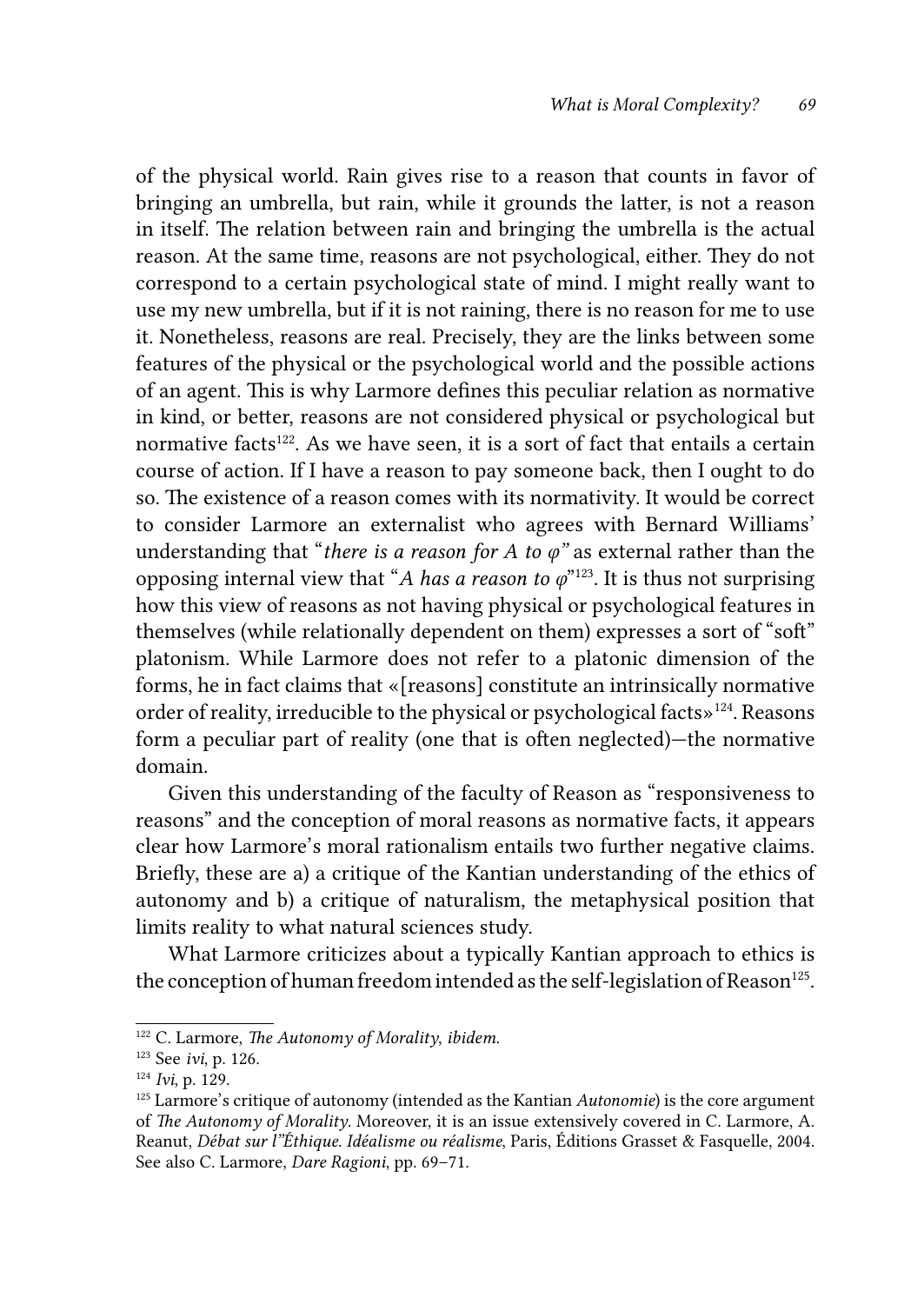Reason is not a faculty that constitutes its own reasons for action and that involves a moral agent who ought to conform to the moral law by virtue of this self-legislation (as Kant believes). Rather, Reason is the faculty that performs the role of recognizing those reasons that we consider good and exist apart from the agent. In this sense, morality is something autonomous, and its authority is not granted by the agent's self-legislation. This does not mean that Larmore criticizes the understanding of autonomy intended as the necessity for a moral agent to recognize moral reasons apart from any influence from the other agents or from an institution<sup>126</sup>. What he claims is that the foundation of ethics is not necessarily the self-legislating Reason; rather, morality is something that is impossible to conceive from outside or in a sort of pre-moral stage. Morality is something we live in and that makes sense in its own terms and speaks for itself once we are confronted with it. Morality constitutes the appreciation of a certain dimension of reality, rather than founding our own reasons for action apart from the empirical dimension (as Kantian ethics typically entail). This is why Larmore wants to shift our attention from the Kantian "ethics of autonomy" (the morality of self-legislation) to the "autonomy of morality" (a morality that can only be recognized as the domain of the moral agent). Briefly, Larmore states:

The ethics of autonomy needs to be jettisoned, and in its stead belongs what I have called the autonomy of morality – by which I mean, obviously enough, not that morality is self-legislating (that would be nonsensical), but that morality forms an autonomous, irreducible domain of value, into which we cannot reason ourselves from without, but which we must simply acknowledge $^{127}$ .

As it appears clear, the whole idea of morality that Larmore offers is deeply grounded on a more general issue—the criticism of naturalism. Indeed, the conception of Reason as responsive to reasons, the idea of reasons as normative facts, and the critique of Kantian autonomy all rely on a clear metaphysical point. Specifically, reality is broader than the totality of physical and psychological facts, it is not normatively mute, and as such, it cannot be understood as naturalism is. Only the understanding of reality as having a normative dimension (different from the physical and the psychological ones) makes possible a conception of Reason as responsiveness to reasons. This faculty intends that a moral reason be something that needs to be

<sup>126</sup> C. Larmore, *The Autonomy of Morality*, p. 111.

<sup>127</sup> *Ivi*, p. 122.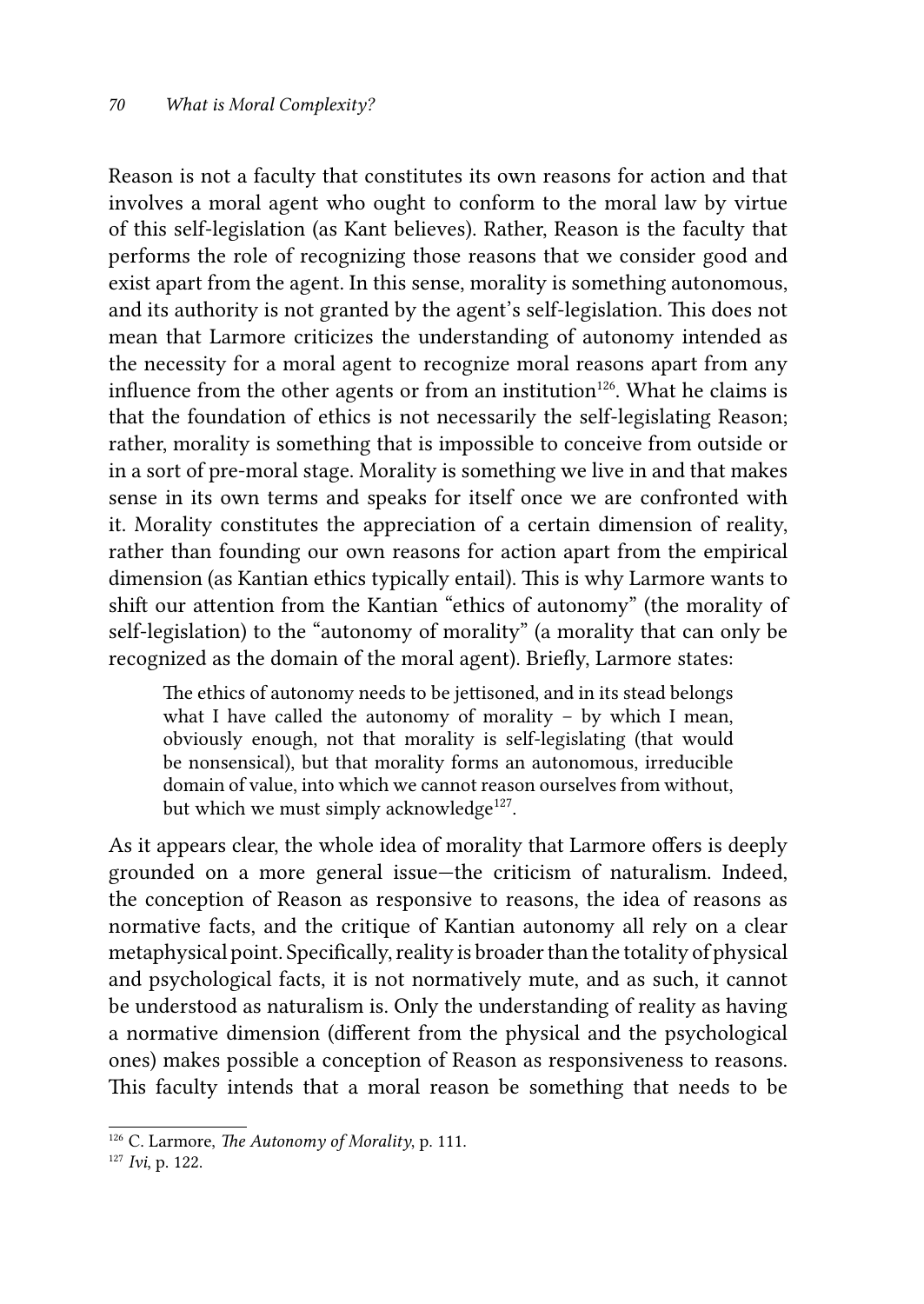acknowledged in the normative dimension of reality, rather than being grounded on the self-legislation of an agent.

Naturalism, the metaphysical position that has dominated modern thought, is the major view responsible for a morality that does not allow any conception of moral reasons as part of the real world. A broader conception of reality that takes into consideration its normative dimension is ultimately capable of affirming the autonomy of morality. Nevertheless, the normative dimension (the dimension of reasons), being concerned with the relation ("counting in favor of") between some facts of the world and the possible acts of the agent, greatly depends on the other dimensions. Without the physical and the psychological dimensions, there would be no normative dimension, either. If it is not raining, I would have no reason to bring an umbrella but a reason *not* to do so. The normative dimension then strictly depends on how the facts are in the other two dimensions. Nevertheless, the fact that reasons are present, whether or not the agent recognizes them, leaves no doubt about their being part of a non-naturalistic conception of reality. The fact that I do not realize that it is raining does not mean that I do not have a reason to take an umbrella. Reality is broader than what we are naturalistically aware of, and this comprehensive understanding of reality includes the normative dimension of reasons that exist independently of the agent.

Finally, this metaethical background is functional in the definition of the moral perspective in general. Larmore identifies the moral standpoint as the ability of seeing another's good in itself as a reason for action<sup>128</sup>. Morality means acting for the good of another without any interest other than this fact. The interest in another's good becomes so basic (as in the case of my own personal good) that it does not require any further justification. Thus, the moral perspective brings about the following understanding of morality:

Morality consists in seeing in another's good a demand on our attention that is as direct, as unmediated by ulterior considerations, as the concern we naturally feel for our own. The ability to look beyond our own interests, whatever they may be, and to take an interest in another's good simply because it is his or hers – that is the essence of moral thinking $129$ .

<sup>128</sup> C. Larmore, *The Autonomy of Morality*, pp. 73–74 and pp. 88–89; C. Larmore, *Dare Ragioni*, p. 28 and pp. 65–66; C. Larmore, *Reflection and Morality*, «Social Philosophy and Policy», XXVII (2), 2010, pp. 8ff.

<sup>129</sup> C. Larmore, *The Autonomy of Morality*, pp. 73–74.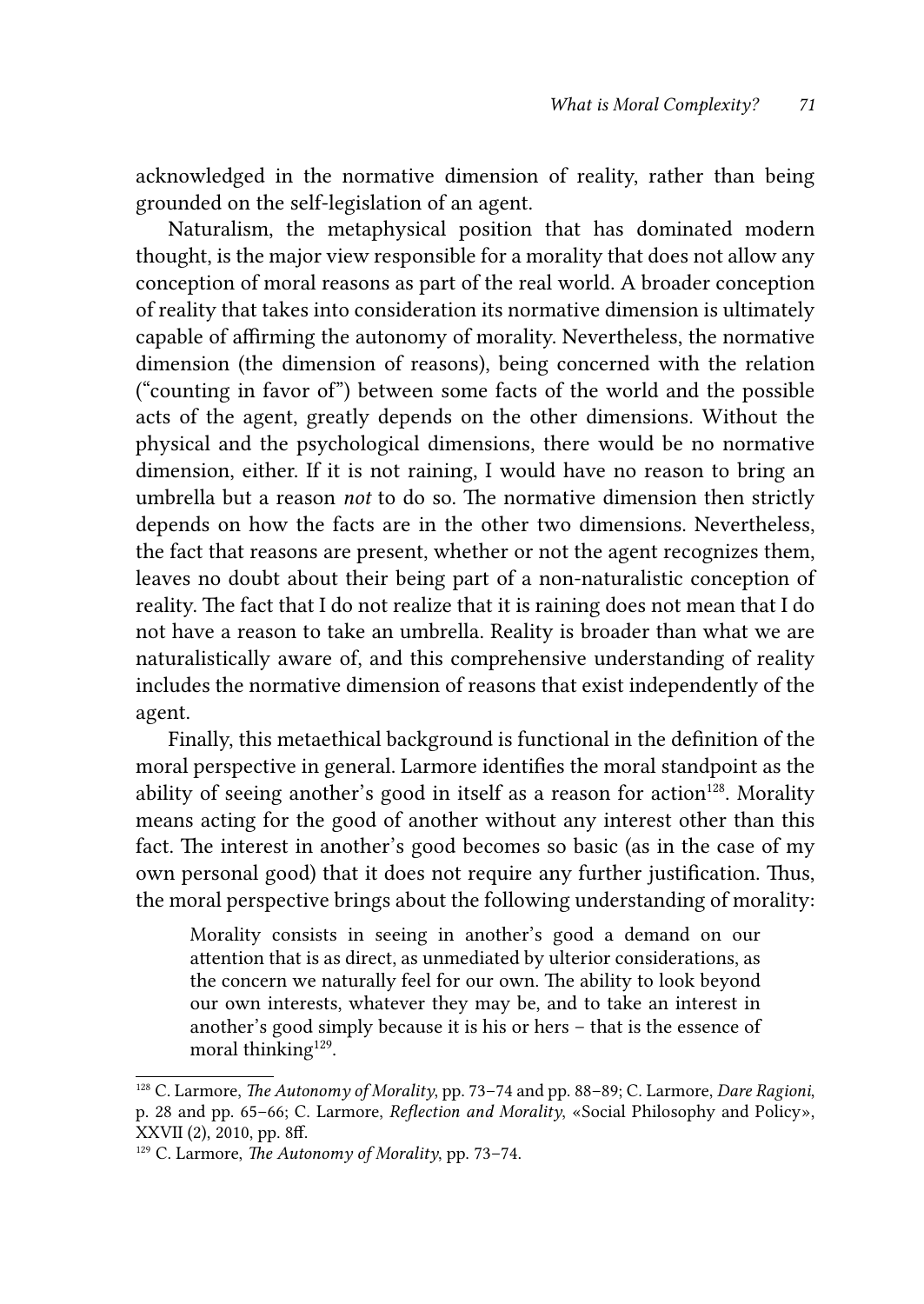Larmore points out that the biblical maxim "love thy neighbor as thyself"<sup>130</sup> expresses well this moral attitude toward others. The reason why this maxim becomes important for a moral perspective of this kind is its unmediated character and spontaneity in pursuing the good of another. This fact is a sufficient reason to act morally, and most importantly, not something we can understand from an external standpoint. Indeed, we do not come to appreciate the others' good due to a sound argumentation in its favor (from outside a moral perspective, so to say). Morality directly places its demands on an agent who acknowledges the importance of others' good, apart from his or her personal interests and desires. In this sense, "morality speaks for itself"; the moral point of view also appears clear and unmediated<sup>131</sup>. Once we recognize a moral reason for action, we are already reflecting from the moral perspective.

Now that I have delineated the bigger metaethical picture, I can analyze Larmore's position about the structure of a normative system. Specifically, how does this metaethical background manage at a normative level the moral complexity that we have seen as typical of our moral experience? In Patterns of Moral Complexity<sup>132</sup>, Larmore offers an interesting interpretation of a moral system and ultimately, of how moral reasoning works. As I have tried to highlight in Chapter 1, moral experience is characterized by a multitude of sources and dynamics that are further complicated by the circumstances in which the action takes place. While acknowledging this fact, Larmore does not give up the very possibility of moral theorizing, as other authors have done in the past<sup>133</sup>. He highlights three understandings of moral complexity, that is, three aspects in which morality (and consequently, political philosophy) needs to exceed the traditional and inappropriate

<sup>130</sup> *Leviticus* 19:18; *Matthew* 19:19, 22:39; *Mark* 12:31; *James* 2:8. Larmore rightly stresses that this maxim is quite different from the well-known golden rule ("Treat the others as you would like the others to treat yourself"). In fact, this entails a sort of reciprocity between the agent and the subject of his or her actions. Larmore's critique of the Hobbesian approach attacks this aspect as an untenable moral perspective. C. Larmore, *The Autonomy of Morality*, pp. 76–79.

<sup>&</sup>lt;sup>131</sup> «When we acknowledge the authority of moral claims, despite the allure of contrary desires and independently of appeals to our own interests, we are commonly said to be listening to our conscience. The call of conscience is in this sense none other than morality speaking for itself, and that is why it stands in need of no higher validation», *ivi*, p. 105.

<sup>132</sup> C. Larmore, *Patterns of Moral Complexity*, New York, Cambridge University Press, 1987. 133 For example, see B. Williams, *Ethics and the Limits of Philosophy*, London and New York, Routledge, 2011.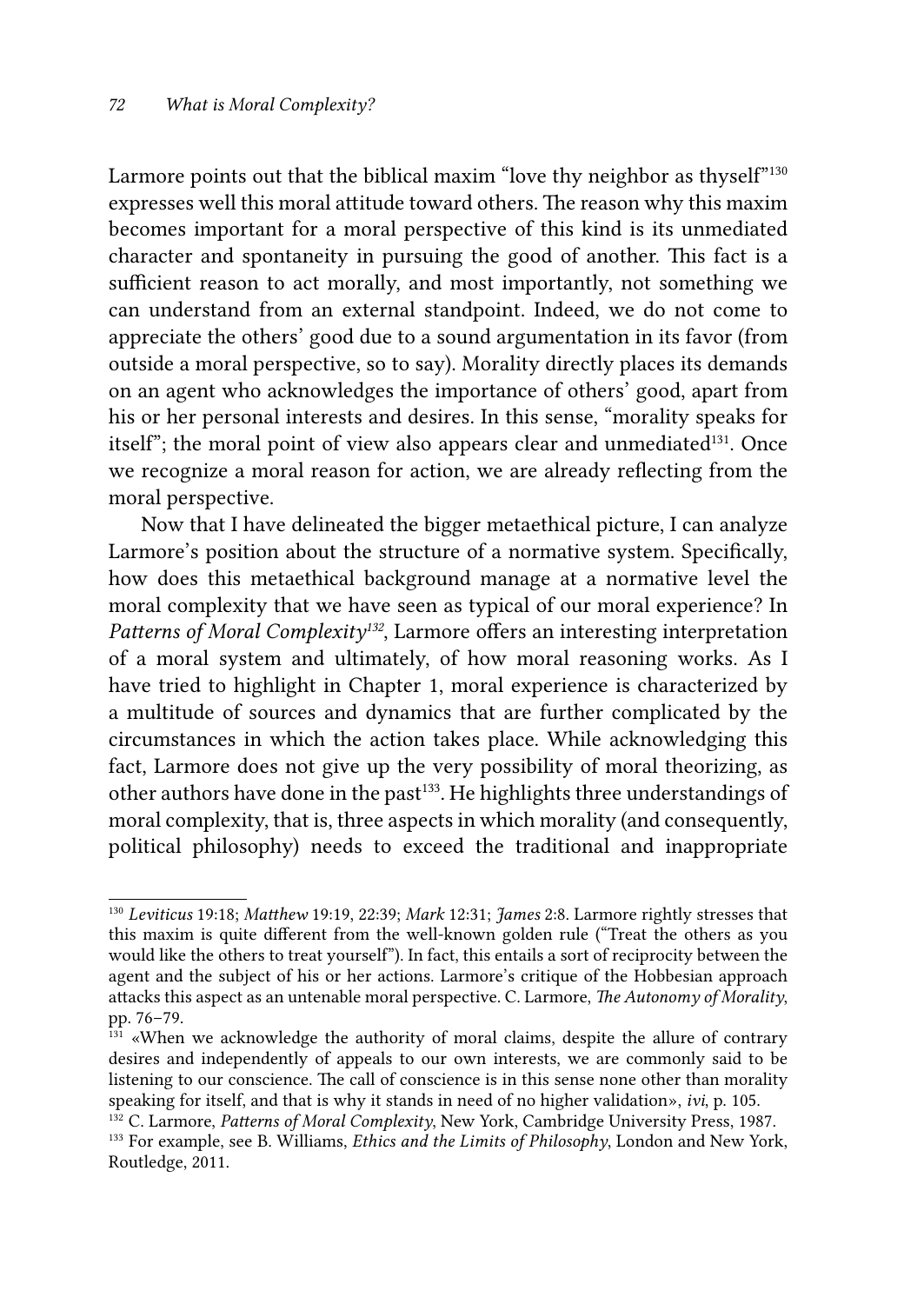theoretical oversimplifications $134$ : a) the essential role of moral judgment in the exercise of virtue, b) the liberal ideal of political neutrality, and c) the heterogeneity of the sources of morality. I now want to focus on the third  $dimension<sup>135</sup>$ 

It has been said that morality speaks for itself in showing its intrinsic authority and importance. Additionally (and more importantly), «If morality speaks for itself, it does not always speak with a single voice $\mathcal{L}^{136}$ . This is an important truth to be recognized; morality comprises a realm of irreducible values coming from different sources. This is the reason why they eventually come into conflict, generating the so-called moral dilemmas. Larmore highlights three different principles that characterize our moral experience and make morality essentially complex. A moral principle is a tool for deciding on the morally good thing to do, which guides our action accordingly. Moreover, a moral principle gains its authority as long as a) it is rational, that is, we have good reasons (recognized by the faculty of Reason) to endorse and accept it $^{137}$ , and b) it reflects a specific and irreducible way of moral reasoning<sup>138</sup>. By virtue of these two aspects, the three principles of morality are identified from the moral standpoint; they constitute what we, as moral agents, take to be morally relevant. If we look at our moral experience, we realize how these principles are equally important and irreducible to one another. Specifically, we distinguish $139$  among the following aspects:

a) "The principle of partiality" points out those obligations that arise from the respect for an agent's particular desires or special relations with others.

b) "The principle of consequentialism" requires that we do whatever will produce the most good or the least evil overall.

c) "The principle of deontology" demands that we never do things of a certain sort to others.

These three principles primarily differ in kind. The first principle is clearly concerned with the empirically relevant aspects of an agent's moral life. If a friend of mine were in need of my help, I would feel that I ought to act

<sup>&</sup>lt;sup>134</sup> C. Larmore, *Patterns of Moral Complexity*, p. 151.<br><sup>135</sup> I will deal with the other constitutively moral issue (the fundamental role of moral judgment) in the next section of this chapter.

<sup>136</sup> C. Larmore, *The Autonomy of Morality*, p. 88.

<sup>137</sup> *Ivi*, p. 109.

<sup>138</sup> C. Larmore, *Dare Ragioni*, p. 37.

<sup>139</sup> C. Larmore, *Patterns of Moral Complexity*, pp. 132–134; C. Larmore, *Dare Ragioni*, p. 37.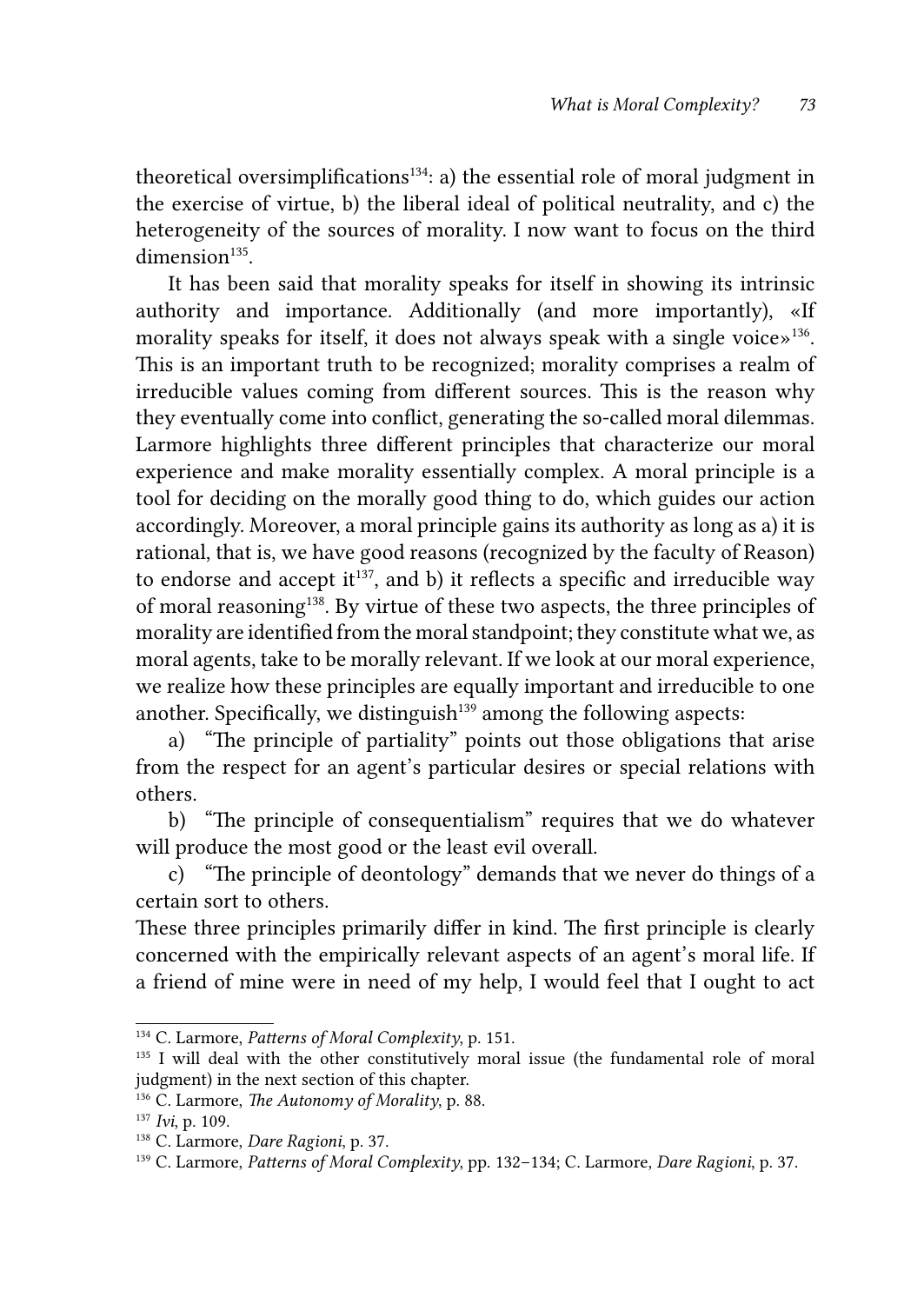in a certain way, specifically so by virtue of our relationship. This sort of partiality constitutes this kind of obligation. In contrast, the principles of consequentialism and deontology are universal (or "impartial"), that is, they support categorical obligations. A categorical obligation is one that applies independently from empirically conditioned desires.

Furthermore, to highlight their differences, it would be helpful to refer to a terminological distinction that I have introduced in Chapter I methodological pluralism and axiological pluralism. It appears clear how the three principles differ in the ways that they determine the morally right thing to do. They are methodologically different. The principle of partiality takes care of our specific affections, the principle of consequentialism examines the outcome of our acts, and the principle of deontology is concerned with the nature of our acts. In explaining why we have specifically three principles, Larmore points out that they express three different and irreducible kinds of moral reasoning. An interesting explanation of this picture of how morality works is that they reflect three different kinds of relations in which we possibly stand with others<sup>140</sup>. Partiality is based on our special relationships with those who share our interests, commitments, and affections. This sort of relation generates a series of sui generis moral requirements. For example, think of the moral dimension of parenthood and friendship. These obligations are such by virtue of the fact that my friend Bob is exactly Bob. These relations are not special because they are necessarily better, from a moral perspective, than other kinds of relations. They are special because they are not established with anybody else. Differently, other moral relations are not based on the fact that we relate with particular individuals but because we relate with fellow human beings as such. This way of treating others impartially can be expressed in two ways: by consequentialist and deontological means. According to Larmore, once we acknowledge that the others have their own good, which deserves to be pursued, we ought to treat them in a consequentialist way, trying to bring about the most good (or least evil) possible. Nevertheless, this is not the only way of treating others by virtue of our respect for their own good. At the same time, we would act in such a way that we would treat or never treat them in a certain manner. This typically deontological way of behaving means caring for the others' rights that we would regard in a certain way. By virtue of the respect for others' good as such, a moral agent has some obligations (generated by

<sup>140</sup> C. Larmore, *Dare Ragioni*, p. 38.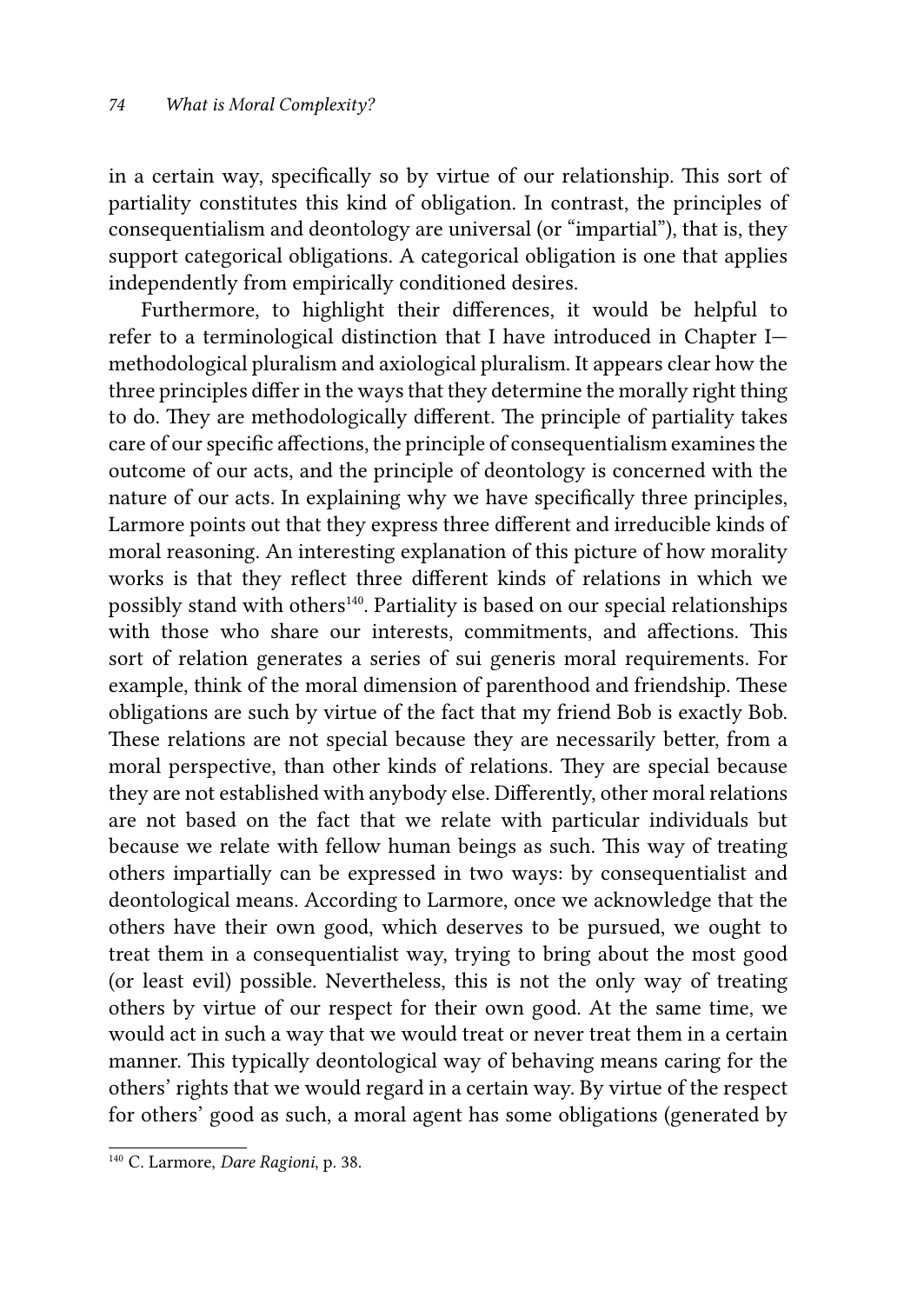the correspondence with certain rights) that ought to be respected. Another famous distinction between consequentialism and deontology, explained in terms of relations, is introduced by Thomas Nagel and Derek Parfit<sup>141</sup>. While deontology is understood as providing agent-relative reasons (where the reference to the agent is fundamental), consequentialism provides agent-neutral reasons (which are true besides any reference to the agent). However, according to Larmore, the distinction expressed in these terms fails to recognize that consequentialism also entails a certain reference to the agent of the act. Namely, «just as I have a (deontological) duty to give you the book if I promised to do so, so I have a (consequentialist) duty to relieve your pain if I am the one best able to do so $\frac{1}{2}$ . The relativity of the agent, rather than distinguishing between the two approaches, is what assimilates them. Both point out the importance of seeing the others' good as valuable in itself and as related to the agent. This is an essential feature of the moral point of view.

This is what Larmore intends by the "heterogeneity of morality"—the fact that moral reasoning is not uniform but fundamentally varies. Moreover, he claims that this heterogeneity is not governed by a precise order or a strict priority of a principle over another (as a sort of Rawlsian lexical order). This makes Larmore a moral pluralist to the full extent; moral sources, while heterogeneous, cannot be ordered a priori but gain their priority according to the situation. Obviously, this does not exclude the possibility that different sources lead to different directions. Indeed, as pluralist systems usually entail, moral conflict is possible by virtue of the multiplicity of the sources and their non-prioritization. We might add that a moral dilemma, in the Larmorian understanding of a moral system, is the conflict between two ways of moral reasoning. It is easy to find examples of the clash between the principles of consequentialism and deontology in our everyday life. The first way of facing such conflicts is the suspension of judgment, waiting for further information that might explain away the conflict. If this is not possible or is simply not the case, it will highlight the potential non-eliminability of moral dilemmas. This fact reveals an interesting truth of morality:

So when we find that heeding both sorts of ultimate moral commitments is at odds with the way the world is, when we cannot do what they

<sup>&</sup>lt;sup>141</sup>See footnote 29. For an analysis of the difference between the two impartial ways of morally treating others, see C. Larmore, *The Patterns of Moral Complexity*, pp. 144–150. 142*Ivi*, p. 146.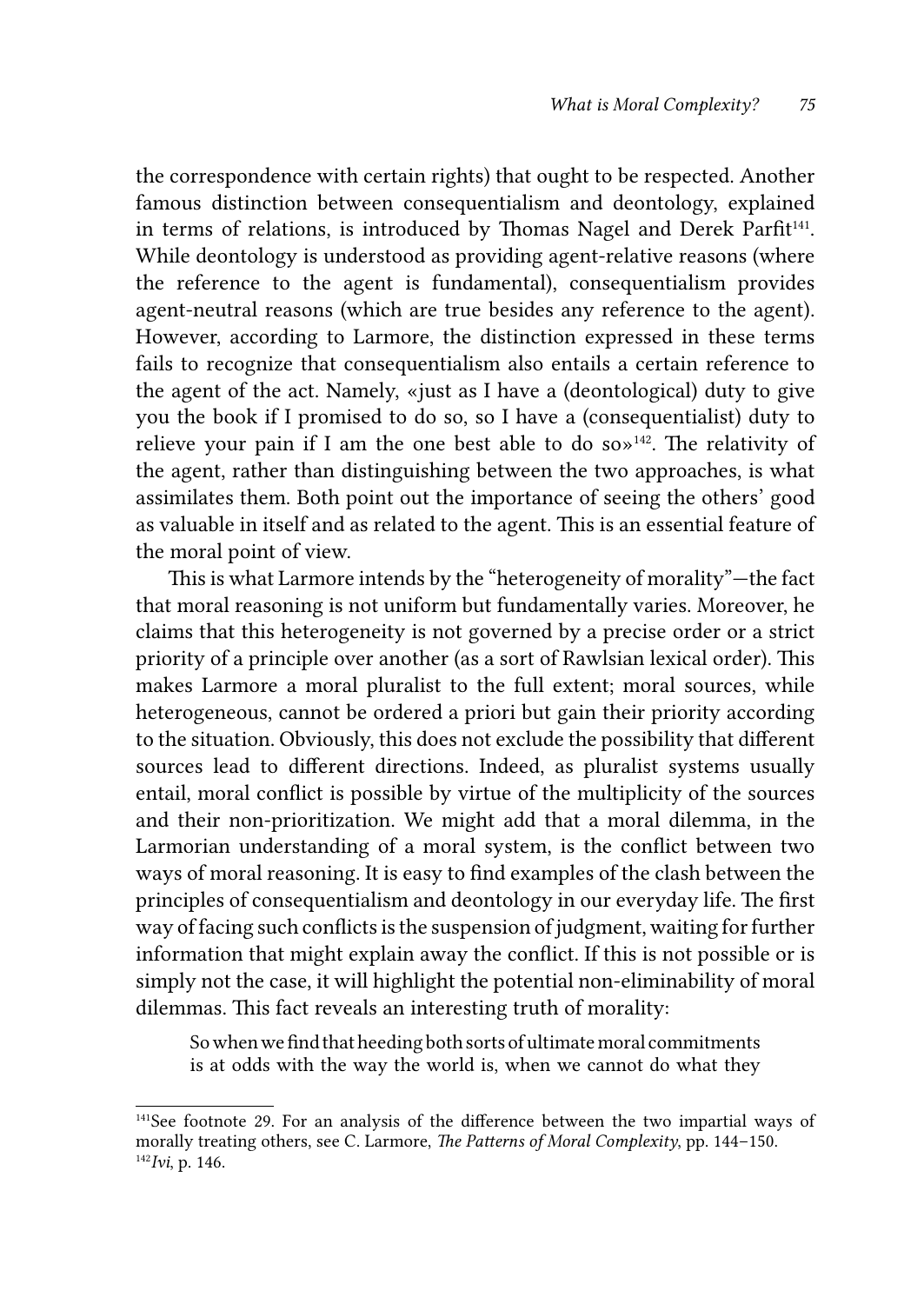tell us we ought to do, we cannot entertain revising their authority or suspending judgment. We have to live with the fact that we have obligations we cannot honor. Our possibilities in the world are then too narrow for what we know we ought to  $d\sigma^{143}$ .

What I have called methodological pluralism is Larmore's main concern when explaining the heterogeneity of morality. Morality is characterized by three different sorts of moral reasoning, all equally valid, important, and irreducible to one another. Nonetheless, I think that we can emphasize some further aspects of moral complexity in terms of what I have named axiological pluralism. In other words, the sources of morality not only differ in how they arrive at determining the right thing to do, but they also differ in why they do so. For example, a typically consequentialist approach is concerned with the general outcome of acting by virtue of caring for human flourishing. Humanity as a whole deserves to live well (live happily according to certain traditions), and acting morally means improving this status. In contrast, deontology claims that certain acts can never be performed (or omitted) out of respect for others' freedom<sup>144</sup>. This means that acting morally means caring for the status of a fellow human being as such. Differently, the principle of partiality underlines the moral relevance of our special affections toward others and our particularistic desires. As such, this principle works by virtue of the importance of individual flourishing. In sum, the three principles are concerned with different morally relevant aspects of our lives. At the same time, claiming that all three are valid and indispensable parts of our lives means that the good is represented by a variety of values that we have to acknowledge. By virtue of all these, two Larmorian mottos appear decisive and incisive: "morality is heterogeneous", and "morality does not speak in a single voice". Nevertheless, heterogeneity might be a misleading term145 if understood as undermining the unity of morality. Indeed, while morality is expressed in different ways, it remains

<sup>143</sup>*Ivi*, p. 150.

<sup>144</sup> In a certain sense, this means respecting others' autonomy. I do not refer to the Kantian notion of the self-legislation of moral Reason (*Autonomie*) as criticized by Larmore. The contemporary widespread understanding of the autonomy of the moral agent refers to the fact that he or she has the opportunity to deliberate, free from any influence of others (whether an institution, an ideology, or another person). In this sense, autonomy means that a moral agent is free to deliberate and to make his or her moral choices. Larmore's criticism does not involve this second understanding of autonomy. See C. Larmore, *Dare Ragioni*, pp. 69–70.

<sup>145</sup> C. Larmore, *Reflection and Morality*, p. 25.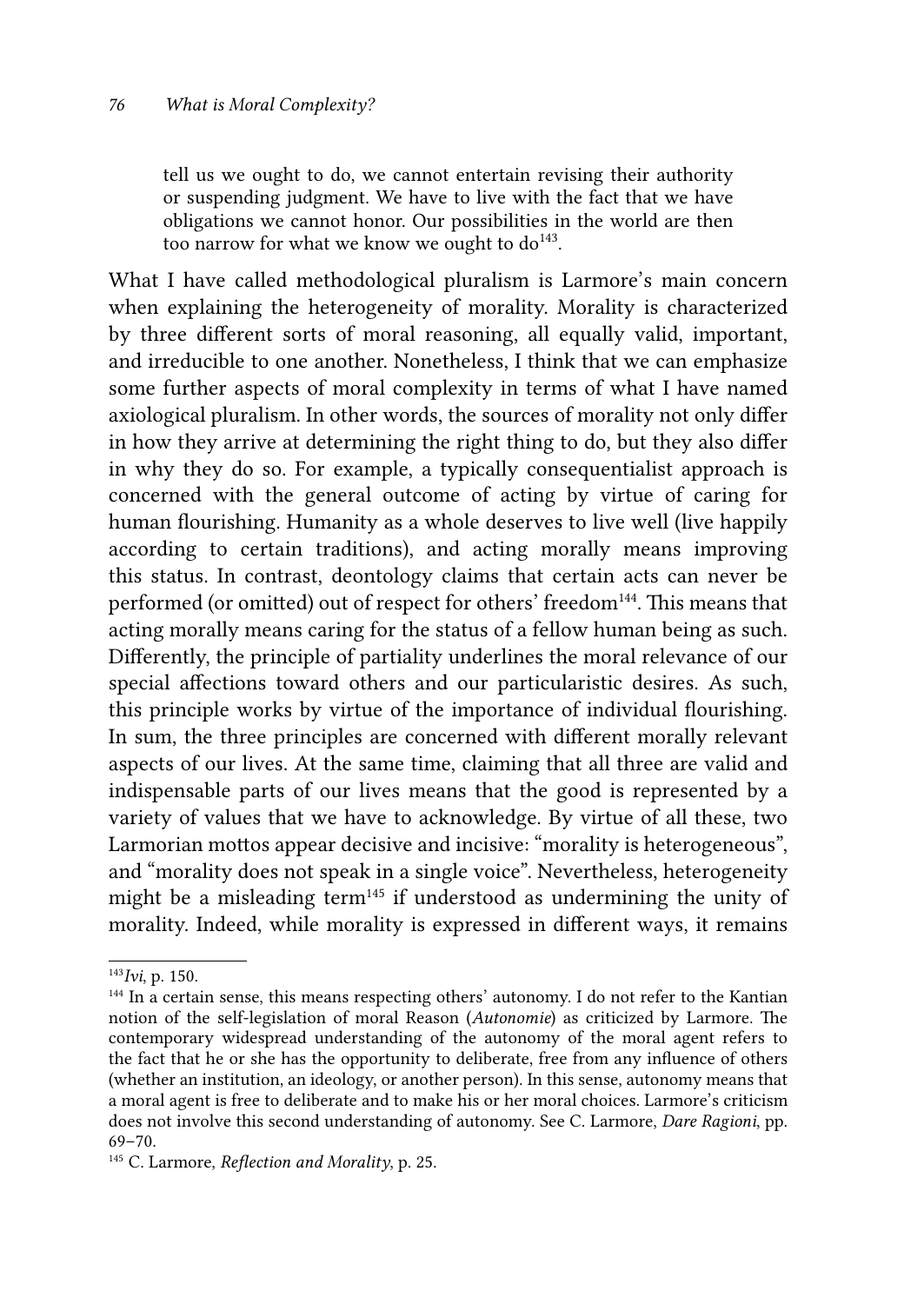one and unified. Although undoubtedly, a Larmorian system of morality is a clear example of moral pluralism, a further characterization needs to be highlighted. In fact, this pluralistic system and the three related principles of morality reflect a distinct attitude; moral goodness springs from a unique moral standpoint. In other words, they are all different and equally plausible ways of seeing in another's good a reason for action. While the morally right thing to do can be achieved through different paths, moral goodness is unique. Normatively, this system is characterized by the pluralism of the right and a sort of monism of the good. The different moral sources share the same starting point, the consideration of the others' good from the moral point of view. In this sense, Larmore's pluralism can be more precisely identified as the heterogeneity of the sources of a single good rather than a specific pluralism of values. While it is true that morality does not speak in a single voice, the speaker is always the same one. While the sources of the good are manifold and different in kind, they all form the basis of the same good. By virtue of all these aspects, Larmore affirms that the greatest mistake of monistic theories has been the belief of being exclusive, at the level of the right (a claim that I fully share). On the contrary, instead of believing in the exclusive validity of a single principle, we need to acknowledge the existence of different kinds of moral reasoning. At a normative level, this approach of moral complexity is well summarized by this passage:

Finally, instead of supposing that the structure of morality must be in the end either deontological or consequentialist, and instead of assuming that either all or none of our moral obligations are categorical, we should recognize that the ultimate sources of moral value are not one, but many<sup>146</sup>.

As it has been said, morality does not speak in a single voice.

## 2.3 Facing Complexity with Less Hardship: The Role of Moral Judgment in Moral Justification

First of all, some terminological distinctions are required. As we have seen, practical Reason is the faculty that acknowledges the existing reasons to act in a certain way. However, morality is not straightforwardly the mere acknowledgment of what rules and principles point out (as some of the

<sup>146</sup> C. Larmore, *The Patterns of Moral Complexity*, p. 151.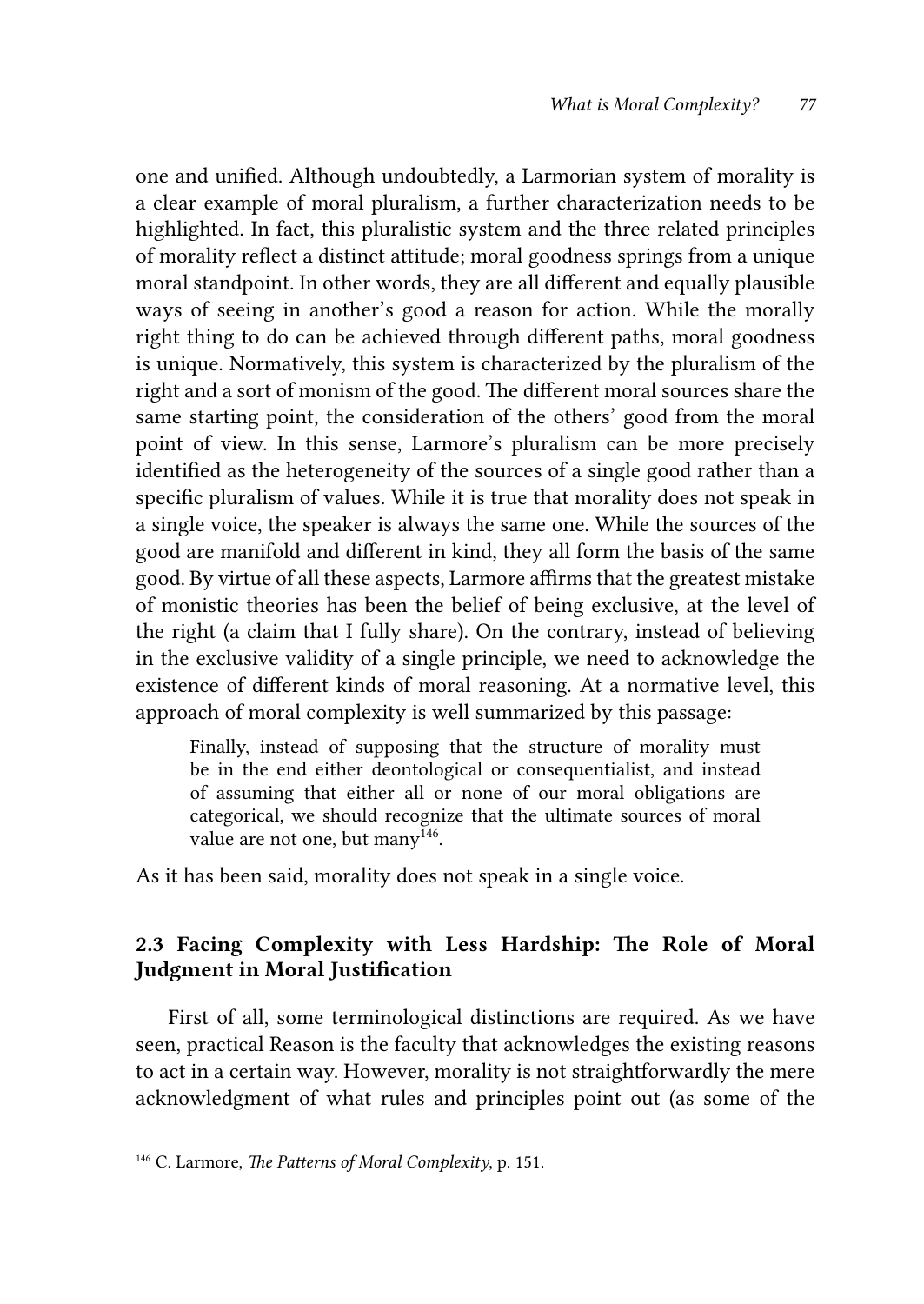monistic traditions tend to claim). While it might happen that a principle or a rule tells us exactly what to do according to the underlying reasons, most of the times, this is simply not the case. Morality is much more than a hard science whose results are precise and reproducible. It is a subject that requires a certain degree of interpretation and reflection for a proper application, and this sort of operations involves the faculty of moral judgment. It is one thing to know and acknowledge that we have reasons to do *x* (the role of practical Reason); it is another matter to know how to bring about *x* (the role of moral judgment). Sometimes, the given circumstances require almost no need for judgment; for example, you have promised to buy your child ice cream, and you are now in front of an ice cream parlor. Other cases are much more complex than this. For instance, think of a case where your friends have been so kind as to organize a surprise birthday party for you. You certainly acknowledge that you have good reasons to show gratitude, but the question is to understand how to do so adequately. Should you simply say "thank you" or buy everybody a round of drinks? The cases where we ought to express gratitude, courage, generosity, and similar moral virtues require a certain degree of moral judgment. Thus, moral judgment does not have the same role as that of practical Reason. Aristotle has been the forerunner of this understanding of moral judgment (*φρόνησιϛ*) 147. Whoever expresses mastery in the use of moral judgment is considered wise. In Book VI of the *Nicomachean Ethics*, we read:

On the subject of wisdom, we may get what we need once we have considered who it is that we call "wise". Well, it is thought characteristic of a wise person to be able to deliberate well about the things that are good and advantageous to himself, not in specific contexts, e.g. what sorts of things conduce to health, or to physical strength, but what sorts of things conduce to the good life in general. An indication of this is that we also call those in a specific field wise if they succeed in calculating well towards some specific worthy end on matters where no exact technique applies. So in fact the description "wise" belongs in general to the person who is good at deliberation<sup>148</sup>.

Moreover, moral judgment differs from systematic knowledge (e.g., the hard sciences) or technical expertise (e.g., craftsmanship):

<sup>&</sup>lt;sup>147</sup> Here, I consider the translation of *φρόνησις* as "moral judgment", although it has also been translated as "practical wisdom" or "prudence". I prefer "judgment" because it better entails the deliberation process typical of *φρόνησιϛ*.

<sup>148</sup> Aristotle, *Nicomachean Ethics*, 1140 a24–a33, in S. Broadie (ed.), C. Rowe (ed. and trans.), Aristotle, *Nicomachean Ethics*, Oxford, Oxford University Press, 2002.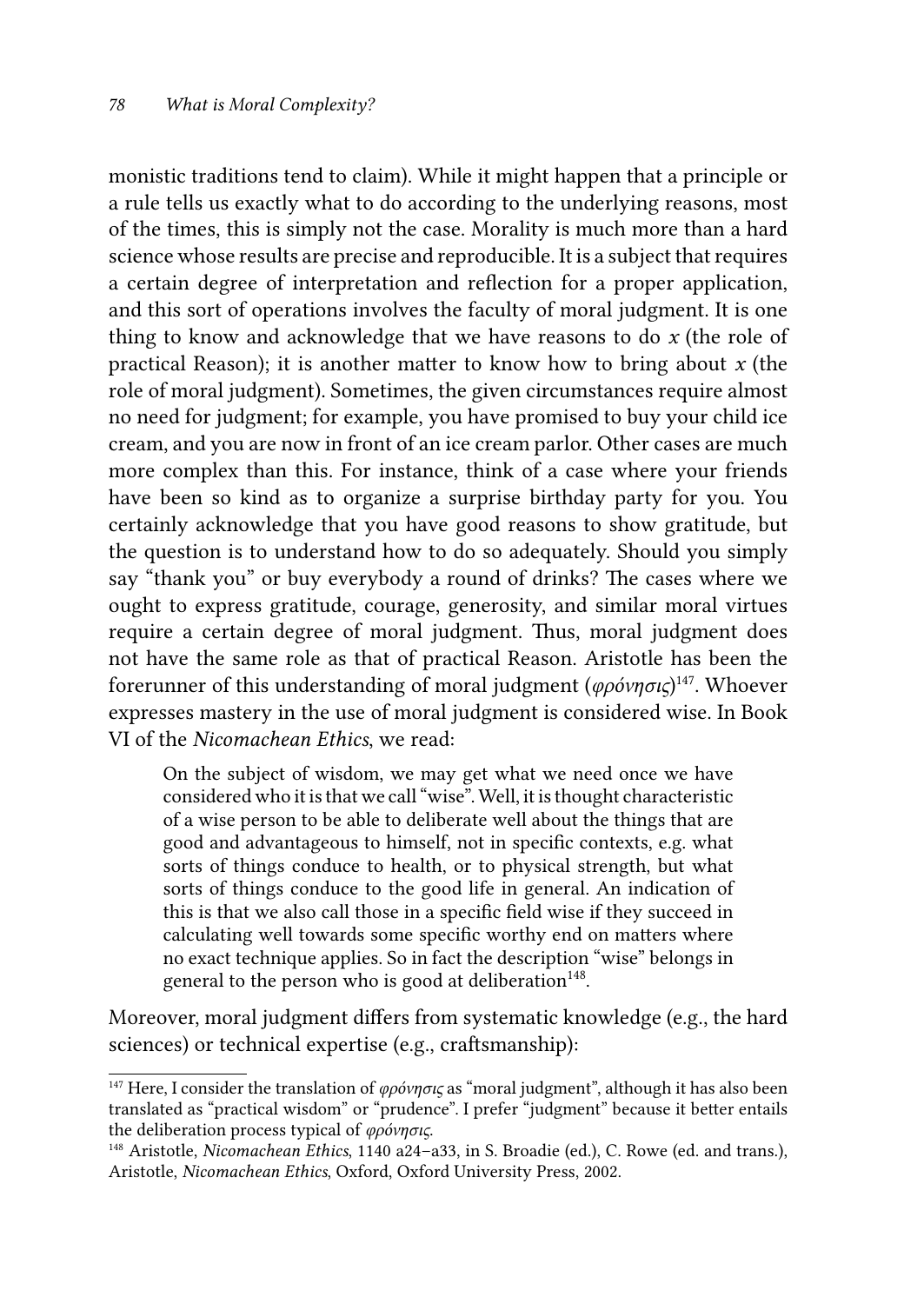It remains therefore for it [*φρόνησιϛ*] to be a true disposition accompanied by rational prescription, relating to action in the sphere of what is good and bad for human beings $^{149}$ .

By virtue of this understanding of the function of moral judgment, we can conclude that it plays a major role in moral justification, that is, the actualization and the application of a moral reason to action. Judgment is not necessarily the source of the justification in itself, since practical Reason is the faculty that highlights the existing moral reasons. Nevertheless, as I have emphasized in the previous section, morality does not speak in a single voice, and listening to it might be puzzling and disheartening at times. Here, moral judgment plays a fundamental role in determining which of the available sources of morality is responsible for the identification of moral reasons. Moreover, moral judgment is responsible of the application of reasons to action. In general, moral judgment is the faculty of moral interpretation, whether it is the comprehension of how to apply a reason to action or the discernment between conflicting moral sources. As I will point out later, in a complex moral system, the latter feature is especially important.

At this point, I have already sketched three fundamental features of moral judgment: a) It is always rendered in the context of a particular moral experience<sup>150</sup>. b) It deals with the interpretation of moral principles or generally, of moral reasons. c) It is essential for the identification of the relevant moral source and for its application (moral justification). Let us analyze these three features in further detail.

Moral judgment is a faculty that needs to be exercised in experience. This claim is fully in line with the Aristotelian understanding of *φρόνησιϛ*. Moral agency is undertaken in the experience of our moral lives; as such, moral judgment is the faculty entitled to reconsider each particular case in order to deliberate on the right thing to do. Moral agency cannot be determined *a priori* once and for all<sup>151</sup>. This feature of morality has often been

<sup>149</sup> *Ivi*, 1140 b5–b7.

<sup>&</sup>lt;sup>150</sup> It does not need to be the actual or present situation. When we reflect on what to do morally, we picture ourselves in some potential scenario to understand what we would do. In this regard, in Chapter I, I have discussed Mandelbaum's removed moral judgments.

 $151 \times$ [...] things in the sphere of action and things that bring advantage have nothing stable about them, any more than things that bring health. But if what one says universally is like this, what one says about particulars is even more lacking in precision; for it does not fall either under any expertise or under any set of rules – the agents themselves have to consider the circumstances relating to the occasion, just as happens in the case of medicine, too, and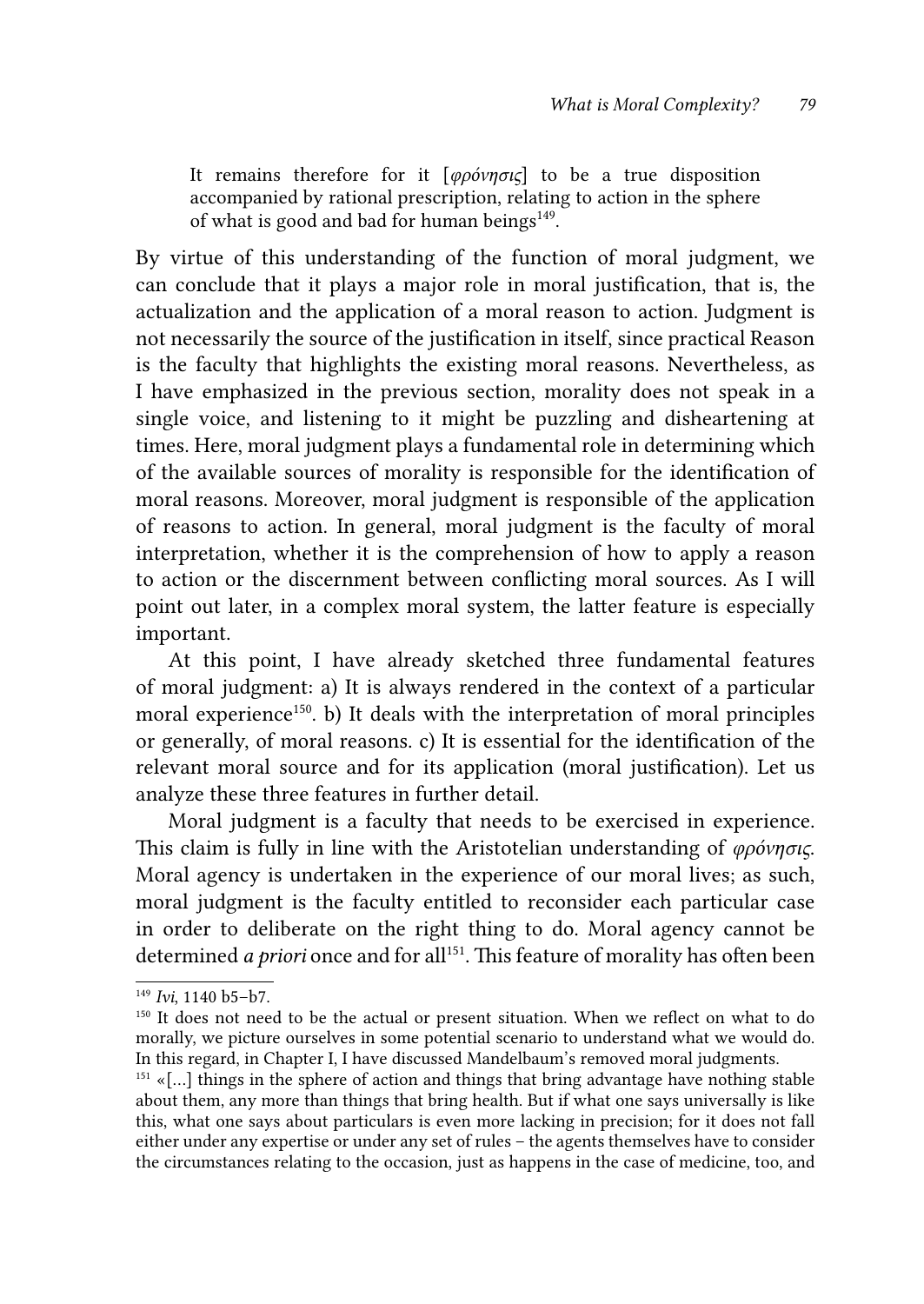neglected by many philosophical traditions; for this reason, it represents one of the aspects where Larmore highlights the need for a more complex vision. Since morality is inevitably characterized by experience, we need to reassign the leading role of practical Reason and moral judgment. Larmore's "soft platonism" about the nature of moral reasons underlines the noneliminability of experience from any discussion about the nature of morality. Reason is the faculty that acknowledges reasons from how matters stand in a non-naturalistic conception of reality (not limited to the attention of natural sciences). As such, Reason reads experience. Similarly, moral judgment is a faculty that is exercised in the experience and developed through practice in the experience<sup>152</sup>. This is the "Aristotelian insight" of the first dimension of moral complexity; we need to reestablish the centrality of moral judgment as it responds to the peculiarities of the given situation<sup>153</sup>.

What is the role of moral judgment? I have briefly highlighted that another relevant feature of this faculty is that it deals with moral principles and more generally, with moral reasons. Nevertheless, it would be reductive to talk of judgment as the faculty that merely identifies what rules and principles point out<sup>154</sup>. Although sometimes, rules and principles suffice by themselves to pinpoint the right thing to do, most of the cases present a much more complex scenario. We have already analyzed how cases such as being grateful might confront the agent with a scenario that requires much more than the acknowledgment of the moral reasons for showing gratitude. Even if the agent recognizes the reasons to be grateful, how shall gratitude be realized successfully? Judgment is thus the faculty that deals with rules, principles, and generally, moral reasons, and it is concerned with their satisfactory application<sup>155</sup>. As Larmore emphasizes, this is the centrality of moral judgment that we need to reestablish if we want to take into account

of navigation», Aristotle, *Nicomachean Ethics*, 1104 a5–a10.<br><sup>152</sup> Remember that for Aristotle, moral judgment is a faculty that is not given but developed through education and examples from the community of the polis. See Aristotle, *Nicomachean* 

<sup>&</sup>lt;sup>153</sup> «Reacting against what he perceived to be Plato's belief that virtue consists solely in the knowledge of general principles, Aristotle protested that moral action depends on the exercise of judgment in applying these principles to particular circumstances. Judgment itself, he stressed, is not an activity governed by general rules; instead it must always respond to the peculiarities of the given situation», C. Larmore, *Patterns of Moral Complexity*, p. 15.

<sup>&</sup>lt;sup>154</sup> The main philosophical traditions in moral philosophy have had the tendency to reduce the role of judgment to a mere auxiliary of rules and principles. See *ivi*, p. 5. <sup>155</sup> *Ivi*, p. 7.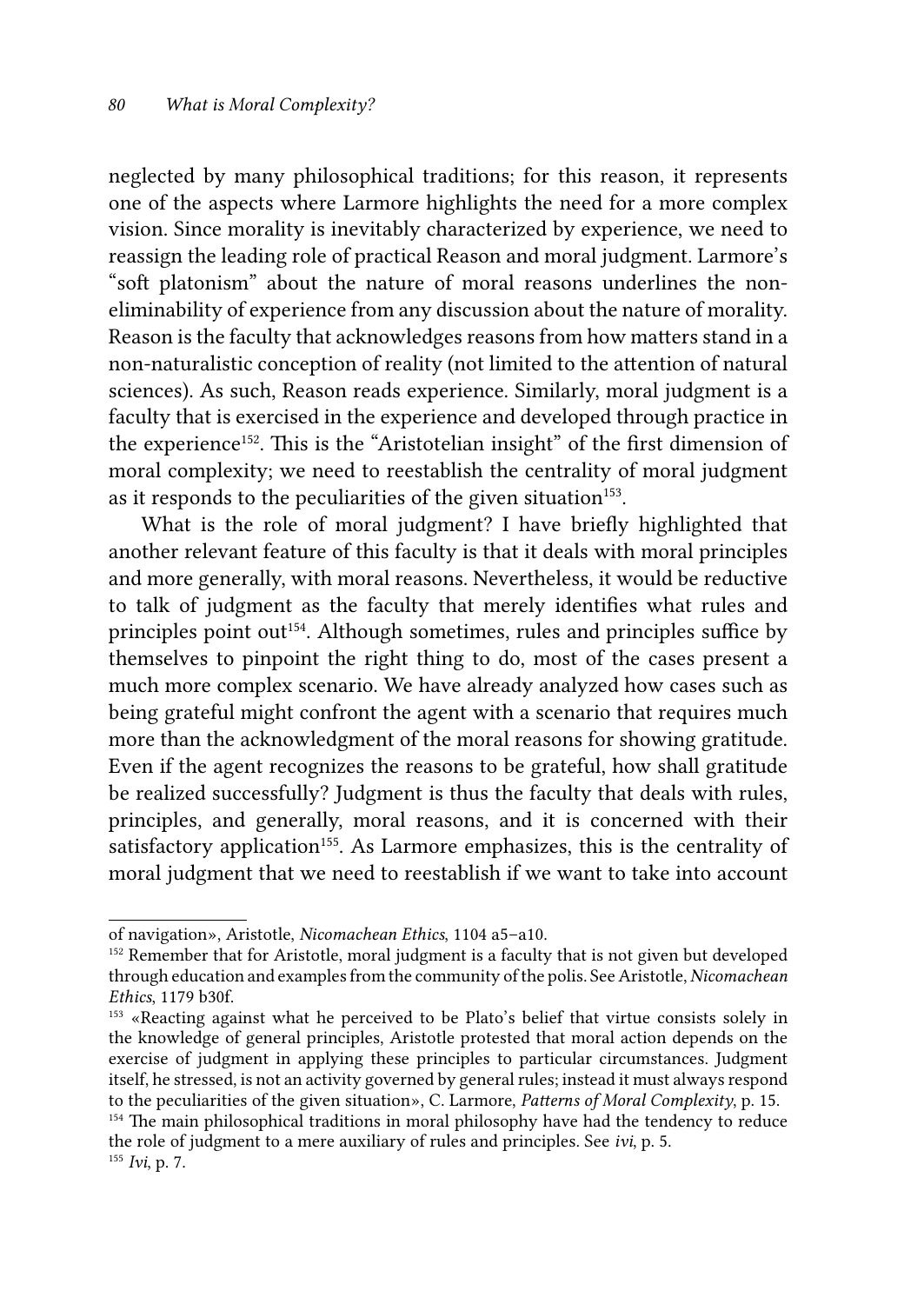the complexity of our moral experience. In a clear Aristotelian spirit, taking care of the application of a rule means being aware that the expression of virtue consists of avoiding any excessive or deficient behavior<sup>156</sup>. This sort of operation requires an understanding of moral judgment (*φρόνησιϛ*) as the faculty that manages the application of moral reasons. It is interesting to note how this understanding of judgment resembles the concept of fittingness that is central to Mandelbaum's phenomenological view. As analyzed in Chapter I, fittingness is the relation between an appropriate course of action and the end that the agent is pursuing<sup>157</sup>. I believe that the ability to bring about this sort of relation is precisely the role of the faculty of judgment. If I recognize that I have a reason to do *x* and this reason does not come with enough evidence of what I have to do to fulfill it, moral judgment comes in and tries to establish a relation of fittingness between what I have to do and the course of action that would satisfy this need. Here, I want to highlight again how moral judgment is the faculty of moral interpretation, that is, it is responsible for interpreting the situation and understanding which course of action fits it, according to the agent's moral reasons. In this sense, the activity of judgment goes beyond what rules and principles strictly tell us by trying to understand how to adjust them and make them effective in the given circumstances<sup>158</sup>.

Finally, a further feature of moral judgment that needs to be underlined is a particularly relevant aspect when we consider the moral justification of an act (especially within a complex moral system). It appears clear how moral judgment in a complex system plays at least a twofold role. I have previously stressed the first one; once practical Reason has done its job by acknowledging the existing moral reasons, moral judgment is in charge of applying them to the situation. This application might require a greater or lesser role of judgment according to how much the reasons are explicit about what to do. However, in a pluralist system, the agent might happen to have more than a single reason to act, and on top of that, these reasons might eventually come into conflict. I think that in the situation of a conflict

<sup>156</sup> This is an operation that requires some adjustments. «This much, then, shows that the intermediate disposition is to be praised in all circumstances, but that one should sometimes incline towards excess, sometimes towards deficiency; for in this way we shall most easily hit upon what is intermediate, and good in practice», Aristotle, *Nicomachean Ethics*, 1109 b24–27.

<sup>157</sup> M. Mandelbaum, *The Phenomenology of Moral Experience*, p. 64.

<sup>158</sup> C. Larmore, *Patterns of Moral Complexity*, pp. 8–9.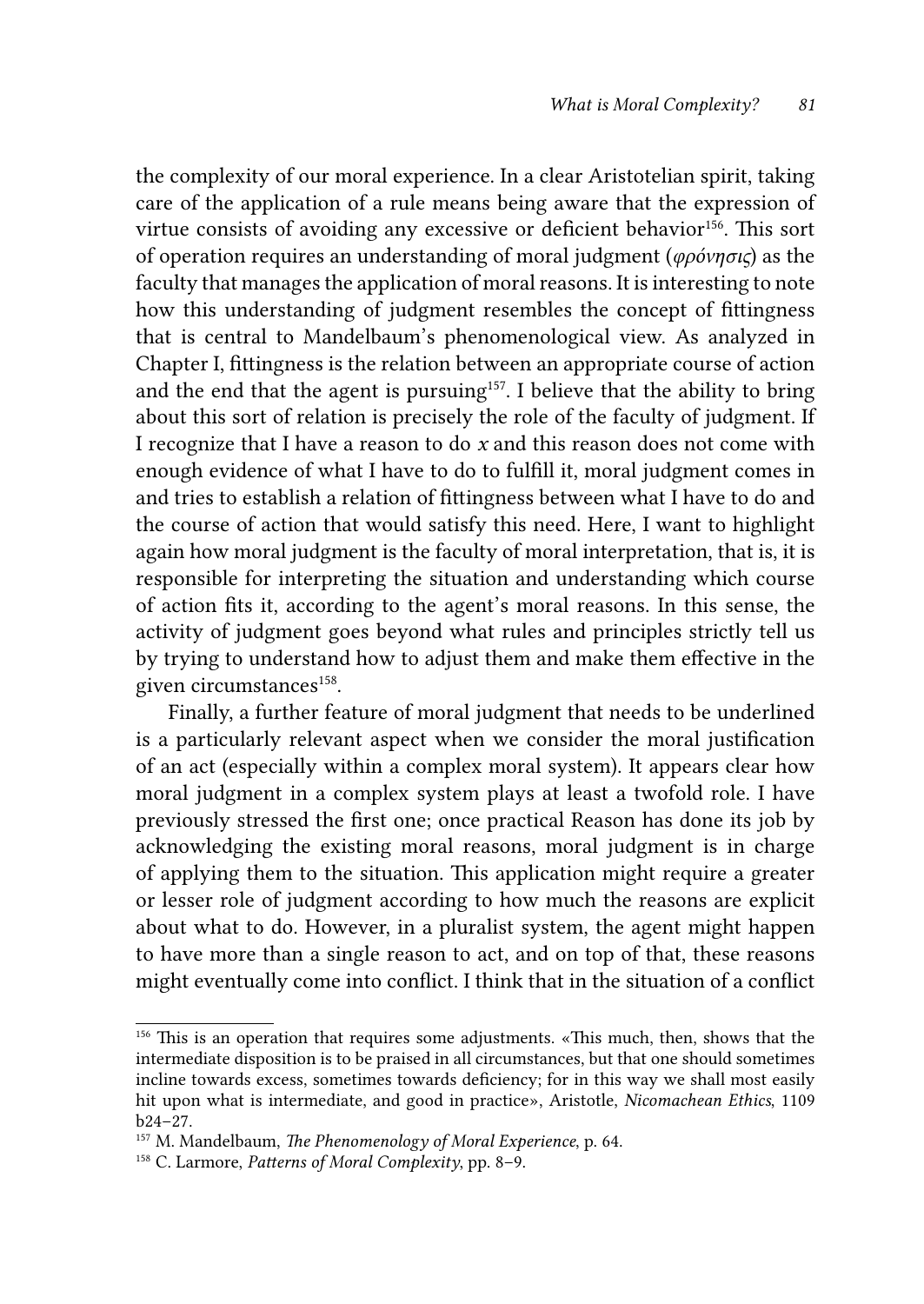between reasons, we can identify the second role of moral judgment adjudicating which of the different sources of morality has to be finally considered. Larmore himself acknowledges this further role of judgment:

Of course, we do possess higher-order moral principles such as utility, or Kantian universalizability, one of whose tasks is to adjudicate moral conflicts. But many times the verdicts rendered by these higher-order principles for a particular case diverge, and then – because there are no higher rules to be invoked and because no absolute ranking of these principles is plausible – judgment may have to direct us how to  $chose<sup>159</sup>$ 

This understanding of moral judgment guarantees that even if the situation becomes increasingly complex and conflicting, we do not need to give up the opportunity to grasp a reasonable decision. Once we abandon the idea of a monistic structure of morality in favor of a pluralistic framework, we realize that moral conflict is a recurring phenomenon in our moral experience. Although not all conflicts are solvable (some become dilemmatic indeed), moral judgment can guide us through the heterogeneous world of morality<sup>160</sup>.

The question of moral justification is a focal one for a pluralist system. The issue becomes even more pressing in the resolution of moral conflicts (something that pluralist systems frequently face). As I have underlined in Chapter I, the difficulty of a clear-cut procedure for moral justification represents the major criticism that supporters of moral monism raise against pluralists. The argument is if we have to abandon the unique moral standard that makes moral commensurability possible, how do we adjudicate conflicts? I believe that the best answer to this problem is broadening our idea of the reasonable resolution of a conflict. When no further consideration can be drawn from our moral reasons in order to resolve the conflict, it does not necessarily mean that what we decide to do<sup>161</sup> is irrational or arbitrary. Once we arrive at the point of a moral conflict, moral judgment can still provide a reasonable choice about what to do. However, the only way to accommodate this point is to broaden our idea of what makes a moral act the outcome of a reasonable deliberation. In this terms, moral deliberation cannot be strictly conceived as the outcome of moral reasons because sometimes, this is not possible due to their coming into conflict. When this occurs, moral judgment

<sup>159</sup> *Ivi*, p. 9.

<sup>160</sup> *Ivi*, pp. 10–11.

<sup>&</sup>lt;sup>161</sup> This applies granted that we ultimately need to act and cannot benefit from the suspension of judgment.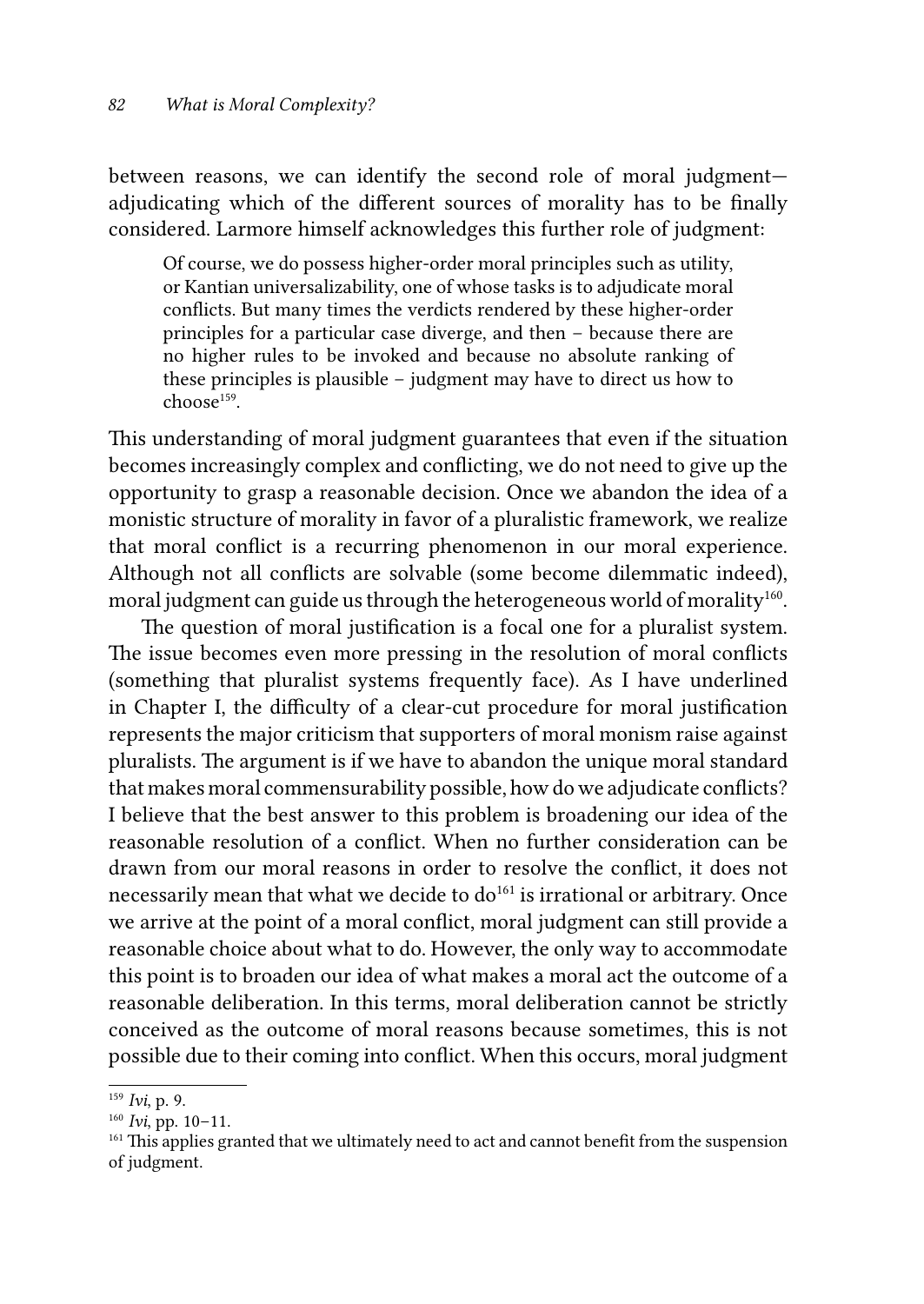plays a fundamental role. Nagel shares this idea of the reasonable resolution of moral conflicts:

The fact that one cannot say why a certain decision is the correct one, given a particular balance of conflicting reasons, does not mean that the claim to correctness is meaningless. […] What makes this possible is judgment – essentially the faculty Aristotle described as practical wisdom, which reveals itself over time in individual decisions rather than in the enunciation of general principles. It will not always yield a solution: there are true practical dilemmas that have no solution, and there are also conflicts so complex that judgment cannot operate confidently. But in many cases it can be relied on to take up the slack that remains beyond the limits of explicit rational argument<sup>162</sup>.

We need to push rational deliberation as far as possible, but once we become involved in a moral conflict, we do not need to give up the possibility of identifying a reasonable course of action. In these cases, judgment is the only viable option left to arrive at a reasonable decision when the situation complicates the tradeoffs between different moral sources.

The peculiar aspect of judgment is that it is a faculty that needs to be developed through time and experience. For this reason, Aristotle underlines the importance of education and habituation of the youth, who need to live in a society that nurtures their moral character<sup>163</sup>. We are used to saying that with experience, we become wiser and it becomes easier for us to find a moral justification of our acts. The complexity of morality might be discouraging at times, but judgment facilitates facing it but does not necessarily make it easy. This allows us to manage complexity with less hardship; the work of a qualified and experienced faculty of moral judgment can guide the agent through the adversities of moral experience<sup>164</sup>.

In sum, moral justification in a complex moral system is granted by the combined work of two faculties (practical Reason and moral judgment) in a three-step process: 1) Practical Reason acknowledges the existing moral reasons from the moral perspective. 2) Moral judgment picks the

<sup>162</sup> T. Nagel, *The Fragmentation of Value*, pp. 134–135.

<sup>163</sup> Aristotle, *Nicomachean Ethics*, 1179 b30f.

<sup>&</sup>lt;sup>164</sup> In this regard, I think that we can find many interesting insights in moral exemplarism. In particular, the work of Linda Zagzebski appears very promising to me. See L.T. Zagzebski, *Exemplarist Moral Theory*, New York, Oxford University Press, 2017. I have focused on the role of moral exemplarism in our moral judgment in S. Grigoletto, *Facing Moral Complexity. The Role of Moral Excellence in Guiding Moral Judgment*, «Teoria», XXXIX (2), 2019, pp. 239– 258.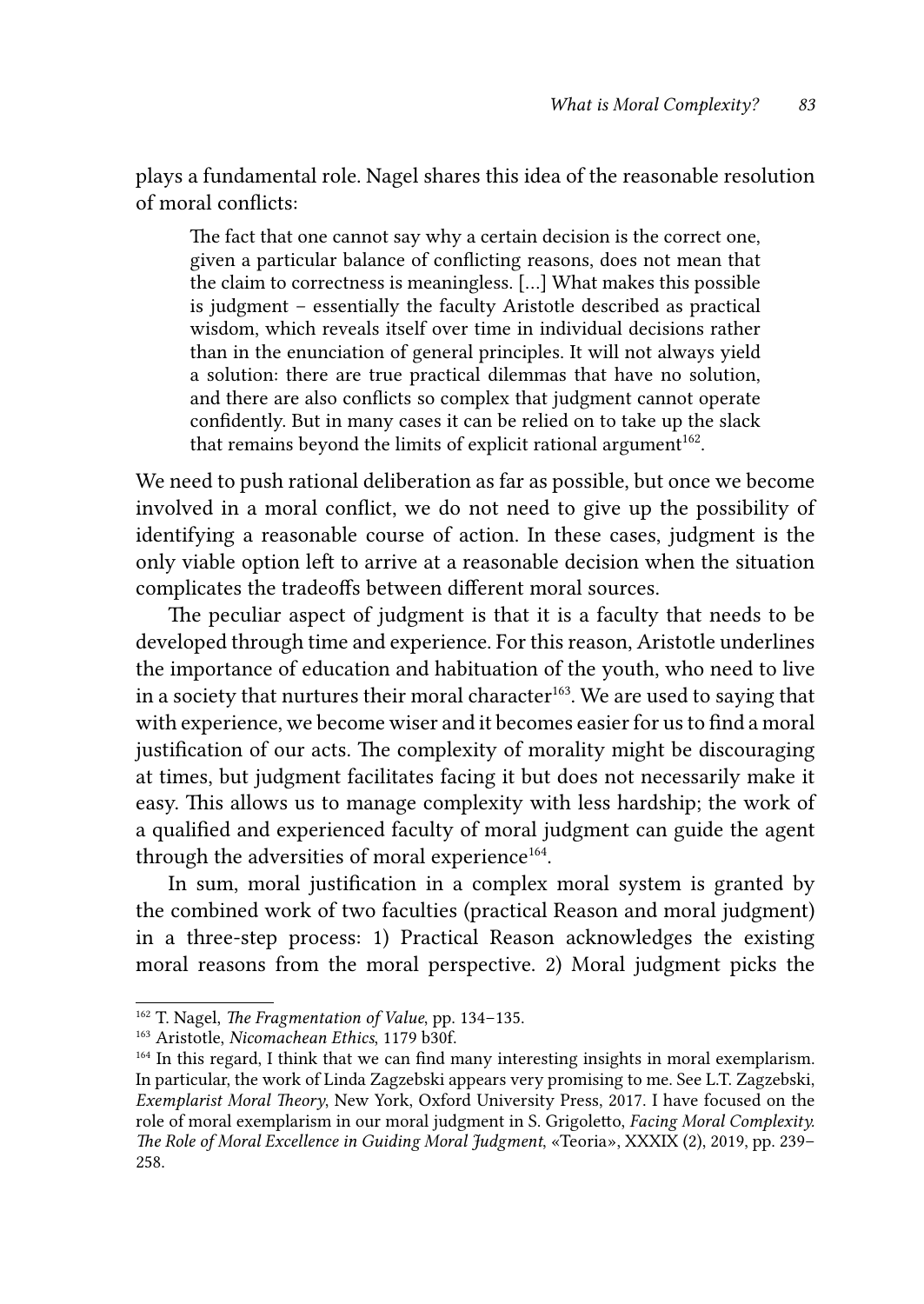most relevant source of morality by interpreting the situation. 3) Moral judgement defines the most efficient application of the reasons to the given circumstances. While the acknowledgment of moral reasons delivered by practical Reason is obligatory (otherwise, we would be unable to reflect from the moral standpoint), the dual role of judgment is optional. Moral reasons can sometimes be straightforwardly clear about what to do and why it should be done; thus, there is no further need for the moral interpretation provided by judgment. In the same way, if moral reasons happen to be clear about the course of action that needs to be undertaken, there would be no conflict among the sources of morality, and the interpretive role of judgment would be unnecessary. On the contrary, sometimes, the situation might be so complex that the agent would face a true moral dilemma, making moral judgment useless.

The approach of moral complexity entails the acknowledgment of how a suitable moral framework requires the centrality of moral judgment in the justificatory process. This approach does not make morality a subject that merely governs human agency with a set of rules deliberated *a priori*. Morality springs from the combined work of different faculties and the interpretation of the heterogeneous sources of morality. This process is something that necessarily takes place in our everyday moral experience.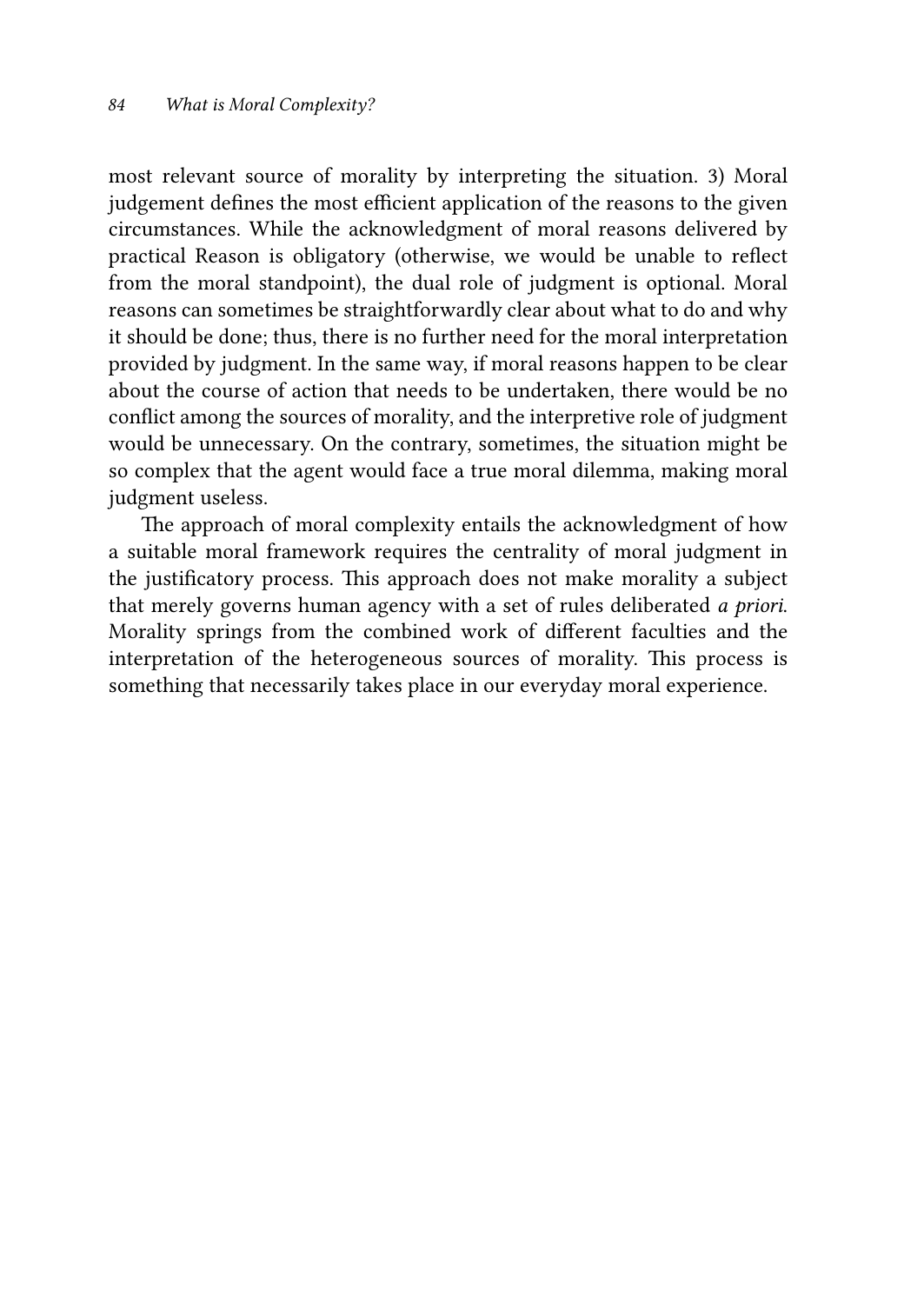# PART II: SUPEREROGATION IN NORMATIVE ETHICS: DEFINITION, JUSTIFICATION, AND NEW PERSPECTIVES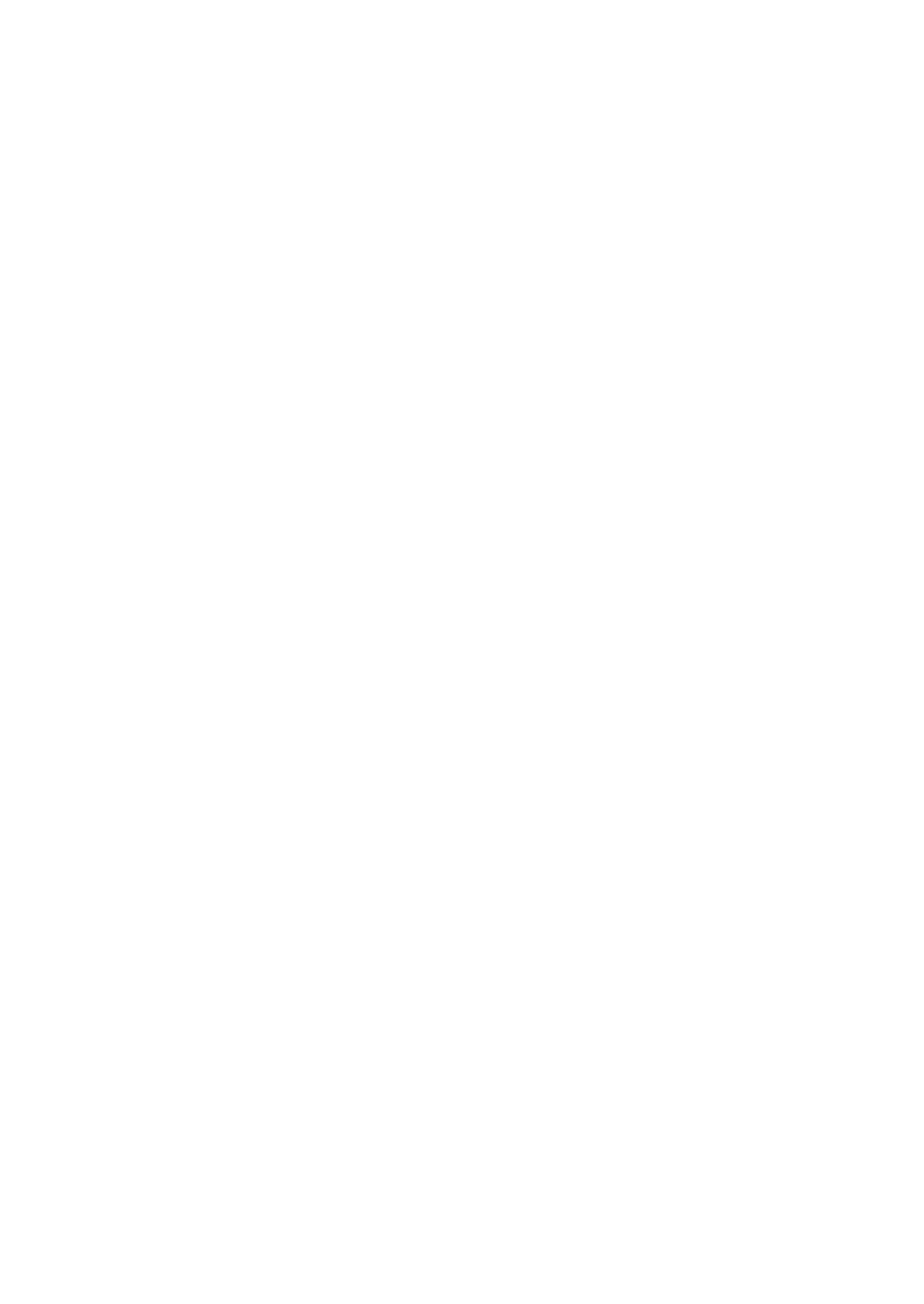## CHAPTER III SUPEREROGATION: WHY, WHAT, AND HOW

#### 3.1 Why Supererogation?

In this second part, I focus primarily on the analysis of some of the major problems related to the concept of supererogation. As it will hopefully become clear at the end, the reason for this shift in the argument is that supererogation exemplifies well the complexity typical of morality. In this way, I define supererogation as a complex concept that can be successfully supported by a complex system. As such, in the present work, supererogation and moral complex systems stand on an interdependent and mutual relation. I take supererogation as a good expression of the ultimately complex nature of moral thought and at the same time, a moral complex system as the framework that better satisfies the requirements of the justification of the concept of supererogation. Most importantly, both the concept and the system rely on a preliminary assumption; moral complexity is something given in the phenomenological analysis of our moral experience. From the phenomenological perspective, the moral life of the regular agent appears heterogeneous and fragmented. Consequently, pluralism appears to be the normative structure that better acknowledges this complexity. Likewise, supererogation represents a complex concept that further expresses such complexity.

I have already dedicated the first part of this work to the analysis of the need for a complex moral system. It is now worthwhile to briefly explain the necessity of a moral category such as supererogation. For now, it is enough to broadly conceive a supererogatory act as morally good but not morally required. Supererogation is thus the category of the good that stands above (or beyond) the category of the morally obligatory. Therefore, why would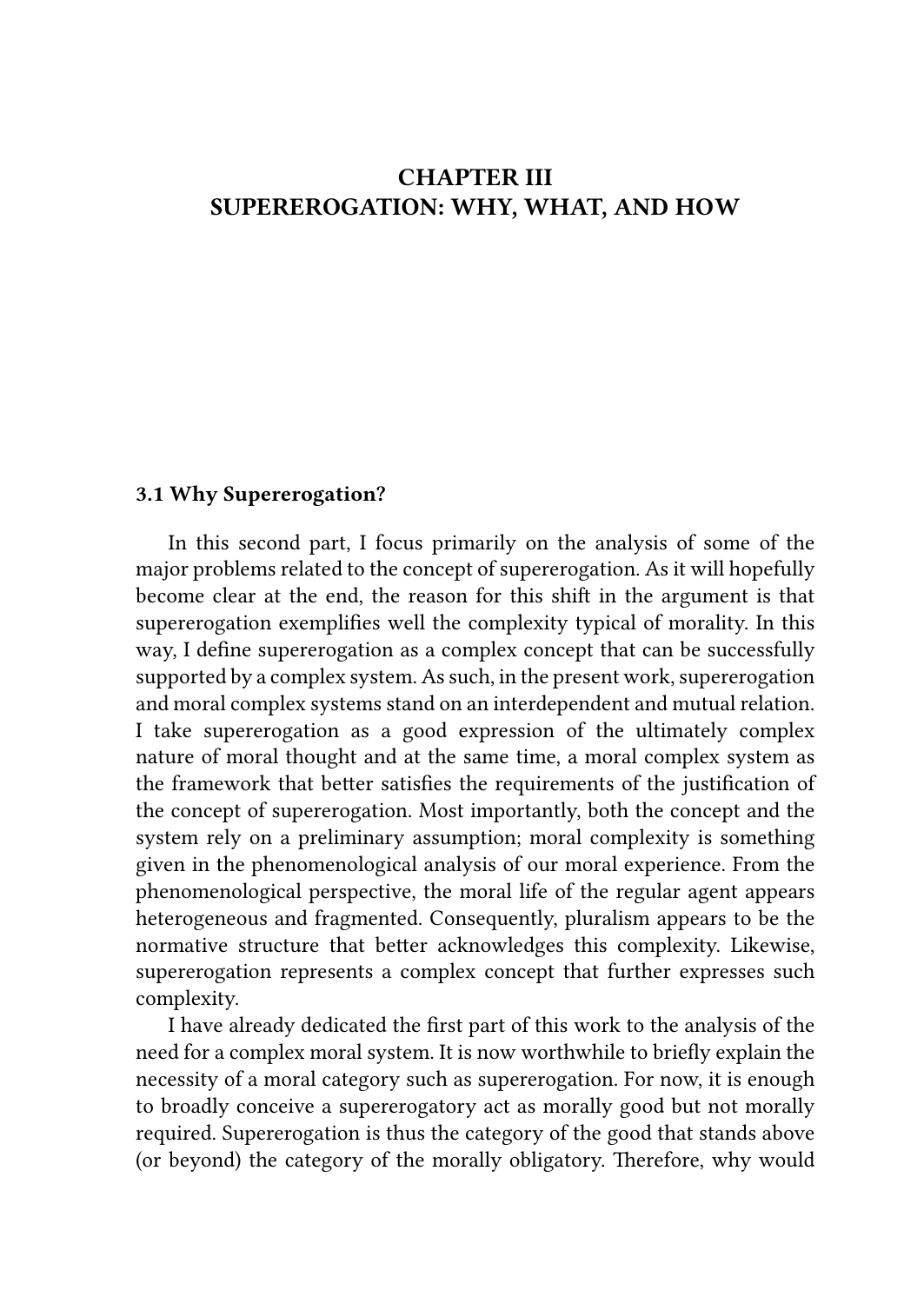we need such a category? In her well-known article<sup>165</sup>, Susan Wolf argues that moral perfection is not the proper ultimate moral goal. Perfection in the moral sphere (or "moral sainthood" as Wolf calls it) prevents the agent from benefiting from several other valuable things in life. Briefly, this is the main argument: if a woman dedicates her entire existence to morality, it will be impossible for her to appreciate many other valuable non-moral things in life. If taken to the extreme, morality prevents the agent from living a valuable life because it annihilates the possibilities of benefiting from other goods. For example, a man who devotes his time entirely to feeding the hungry will surely not spend much time learning how to play the piano or reading an enjoyable novel<sup>166</sup>. This limitation of the other non-moral aspects of life can negatively affect the overall consideration of what living a good life is. The life of a moral saint will lack many non-moral valuable aspects that, according to common sense, constitute a life lived well. It is not simply the fact that a moral saint will miss some important aspects of a well-rounded life. The point is that those deprivations will concern something valuable (although not from a moral point of view); the moral saint will be deficient in some valuable aspect of life<sup>167</sup>. Moreover, according to Wolf, something is particularly problematic with this constitutively moral extremism. She claims that while every sort of idealistic extremism might entail some sacrifice in other aspects of life, the moral saint represents a case where these deprivations are brought about in a questionable way. We might think that someone who devotes his or her entire life to becoming the greatest pianist on earth or to breaking the world record on the 100-meter dash would incur the same sort of deficits in several valuable aspects of his or her life. Accordingly, any sort of extremism of a single value would appear to be as problematic as the case of the moral saint<sup>168</sup>. However, Wolf emphasizes how the most problematic features of value extremism are typical of the moral saint<sup>169</sup>: a) Different from other sorts of extremisms, the moral saint seems to give up many valuable things, not by virtue of a personal choice (such as in the case of the musician or the Olympic athlete) but by virtue of a moral imperative (and thus perceived as an external constraint). b) The aspects of life that the moral saint gives up are not neglected as a

<sup>165</sup> S. Wolf, *Moral Saints*, «The Journal of Philosophy», LXXIX (8), 1982, pp. 418–439.

<sup>166</sup> *Ivi*, p. 421.

<sup>167</sup> *Ivi*, p. 426.

<sup>168</sup> *Ivi*, p. 423.

<sup>169</sup> *Ivi*, pp. 423–424.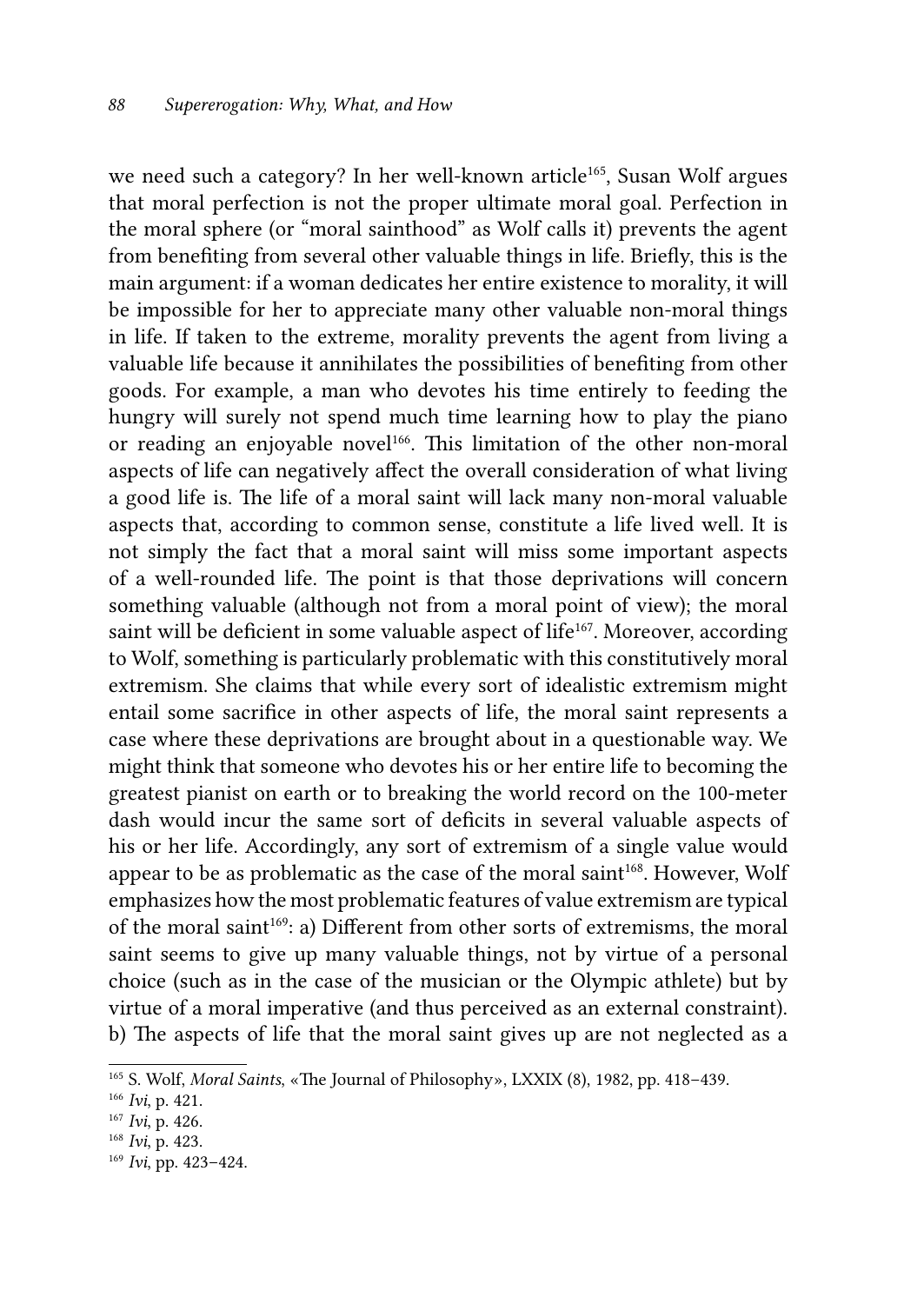result of a tradeoff but because it seems that the saint lacks some sort of ability to perceive and recognize their value. Let me further explain these two points. Wolf thinks that if our ultimate concern is always moral, it will result in the loss of value (or the incapability of recognizing it) of any nonmoral good. As such, always picking the moral good over the other nonmoral goods is not the consequence of a tradeoff between fully recognized values. All non-moral values (by virtue of the espousal of moral perfection as the ultimate standard) are not values in the end. Then, the moral saint is not someone who chooses what to do but someone who listens to an imperative (the only kind of value allowed) about what one needs to do. As such, the moral saint's perspective is undesirable. In this specific problem of the moral saint, I disagree with Wolf. I believe that the relevant objection to moral perfection is that any extreme of a single value (be it moral or nonmoral) will generate a loss in the achievement of other values and will thus jeopardize the well-roundedness of the single person. It might be true that the exclusive evaluation from the moral standpoint would fail to consider many valuable things in life. However, the same applies to the professional athlete who considers all the aspects of his or her life from the "athletic" point of view, which deems valuable only the things that are functional for a better athletic performance. In fact, this leads to cases where athletes use performance-enhancing drugs. These athletes simply fail to consider the value of things other than those that appear relevant from the "athletic" standpoint. Since this specific point of view is the only one that matters, the use of performance-enhancing substances appears permissible as long as it improves their abilities or speeds up their achievement of certain goals. The real problem of this course of action is that such athletes fail to consider other points of view (such as the moral one). It seems to me that the exclusive consideration of any point of view might lead to the same problematic failure of appreciating other values important for the flourishing of well-roundedness. This does not seem to be a constitutive moral problem. Any extreme might turn out to have bad side effects, although it is not the exalted value to be bad in itself. The real problematic fact that is derived from these attitudes is the loss of the well-roundedness that is so important to the common-sense understanding of a life lived well. It is interesting to note here that this idea of well-roundedness of a life lived well resembles the Aristotelian conception of a virtuous life. For Aristotle, the expression of a virtue is the mean between scarcity and excess of a certain valuable aspect: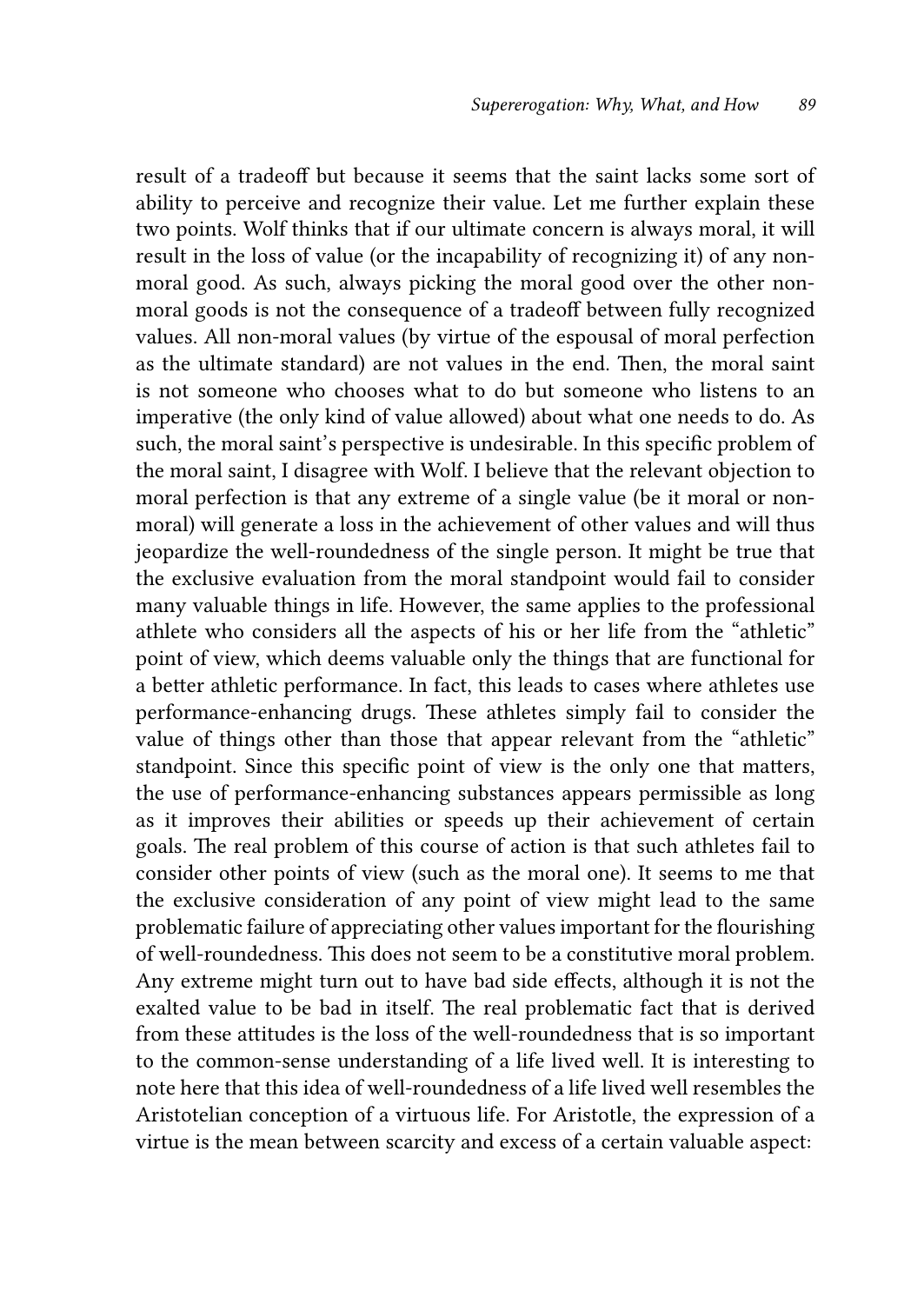[Moral virtue] is a mean between two vices, the one involving excess and the other deficiency, and that it is so because it is such as to aim at what is midway in emotions and in actions, has been sufficiently stated. That is why it is no easy task to be virtuous. For in everything it is no easy task to find the middle<sup>170</sup>.

A life characterized by some kind of excess (or deficiency) seems to miss something valuable. In this respect, I share the central point of Wolf's argument; the extreme of a value (or its maximization at all costs) cannot be taken as the ultimate standard of a moral theory.

However, it is important to emphasize that Wolf does not think that moral sainthood is a bad thing in itself; moral saints are extremely praiseworthy for the way they conduct their lives. Claiming that moral perfection cannot be considered the standard to which we need to conform does not limit the possibilities of bringing about the good<sup>171</sup>. Saying that moral perfection is not the most efficient ideal for a life lived well does not mean that from the moral point of view, moral sainthood cannot be eventually considered praiseworthy. This possibility of evaluation can be explained by the adoption of multiple points of view. The moral point of view is not the only one from which the agent evaluates. According to Wolf, there is the *point of view of individual perfection* from which we decide what it means to live a good life. From this standpoint, morality constitutes a valuable but non-comprehensive feature of our lives. In these terms, morality has no priority over other kinds of evaluation; the idea of living a life well is shaped by the perfectionist point of view and as such, from outside the moral perspective<sup>172</sup>. The moral point of view is not the ultimate evaluative standard, which makes it possible for a person to be «perfectly wonderful without being perfectly moral»173.

As I have stated, although I completely agree with Wolf on the inadequateness of moral perfection as the ultimate moral standard, I believe that she did not give a satisfactory account of how supererogation needs to be conceived. The adoption of two different points of view fails to acknowledge how supererogation has to be understood as the "moral beyond" from within the moral perspective and not merely from without. Let me explain this point. Wolf thinks that if one follows all the way through the moral point of

<sup>170</sup> Aristotle, *Nicomachean Ethics*, 1109 a21-26, in J. Barnes, A. Kenny (ed.), *Aristotle's Ethics. Writings from the Complete Works*, Princeton, NJ, Princeton University Press, 2014.

<sup>171</sup> S. Wolf, *Moral Saints*, p. 432.

<sup>172</sup> *Ivi*, pp. 437–438.

<sup>173</sup> *Ivi*, p. 436.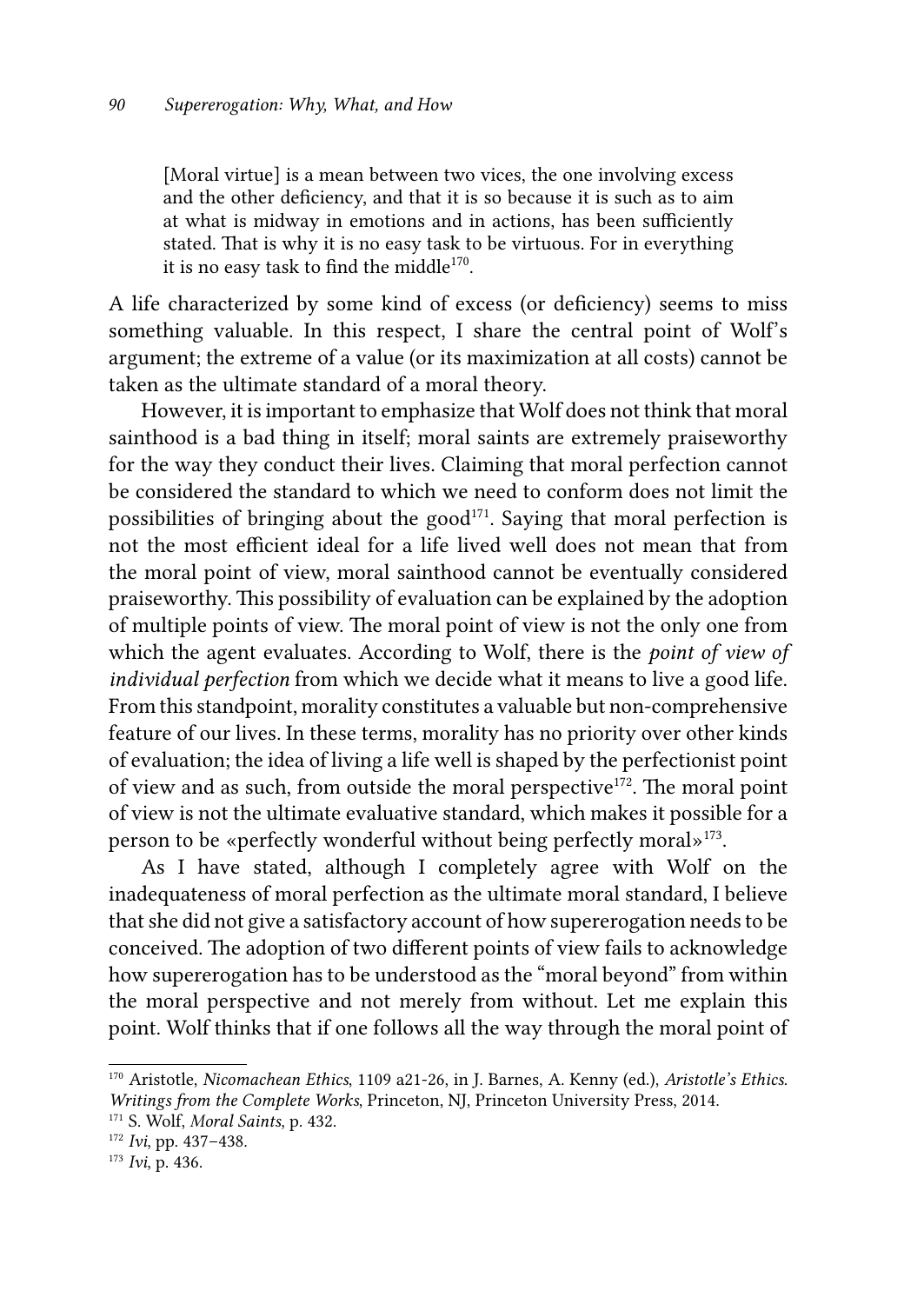view, one can only aim at moral sainthood. If we do not want to be in this problematic situation, we need to set aside the moral and evaluate from some other alternative all-things-considered point of view. Accordingly, always following the moral standpoint becomes the supererogatory thing. However, it seems to me that this misses the point, or rather, it leaves halfway done the task of playing down the reach of morality in our lives (a task for which supererogation has been introduced). I think that we need to understand supererogation from within morality in order to redefine the limits of the morally obligatory<sup>174</sup>. Deciding how to live a life well is the ultimate task from the moral perspective; there is no need to assign this task to some other point of view<sup>175</sup>. In these terms, we also understand why morality is not an external source of constraints (an understanding of morality that would betray its nature) but a personal endorsement that leads us to live a good and enjoyable life. What Wolf states is that supererogation consists of always evaluating from the moral point. This consideration is aimed at limiting the reach of morality (at least according to her understanding of the moral point of view). However, the proper understanding of the category of supererogatory acts tries to highlight how this task can be achieved within the moral domain. The moral point of view does not require us to go all the way up to moral perfectionism. This would be supererogatory, indeed. This concept stands as the very limitation of the forces of bringing about as much good as possible. While this would be a praiseworthy course of action, it cannot be considered an obligatory one, which is true even from the moral point of view.

Jonathan Dancy presents a similar attack to Wolf's conception of supererogation as based on two distinct points of view (moral and nonmoral). Wolf's supererogation is a misunderstanding of what this peculiar moral concept should represent:

It is not that there can be actions which have the highest moral value but which are morally permitted not to perform. Wolf is not a strong supererogationist. […] For her, the supererogatory action is one we are morally required to perform, but this requirement is not visible from the point of view of individual perfection<sup>176</sup>.

<sup>&</sup>lt;sup>174</sup> This is a task that I will directly try to accomplish in Chapter V.

<sup>&</sup>lt;sup>175</sup> This is not to say that viewpoints that differ from the moral perspective do not exist. The point at issue here is that the moral perspective is sufficient for a satisfactory interpretation of supererogation and most of all, of what it means to live a life lived well.

<sup>176</sup> J. Dancy, *Moral Reasons*, Hoboken, NJ, Blackwell, 1992, p. 135.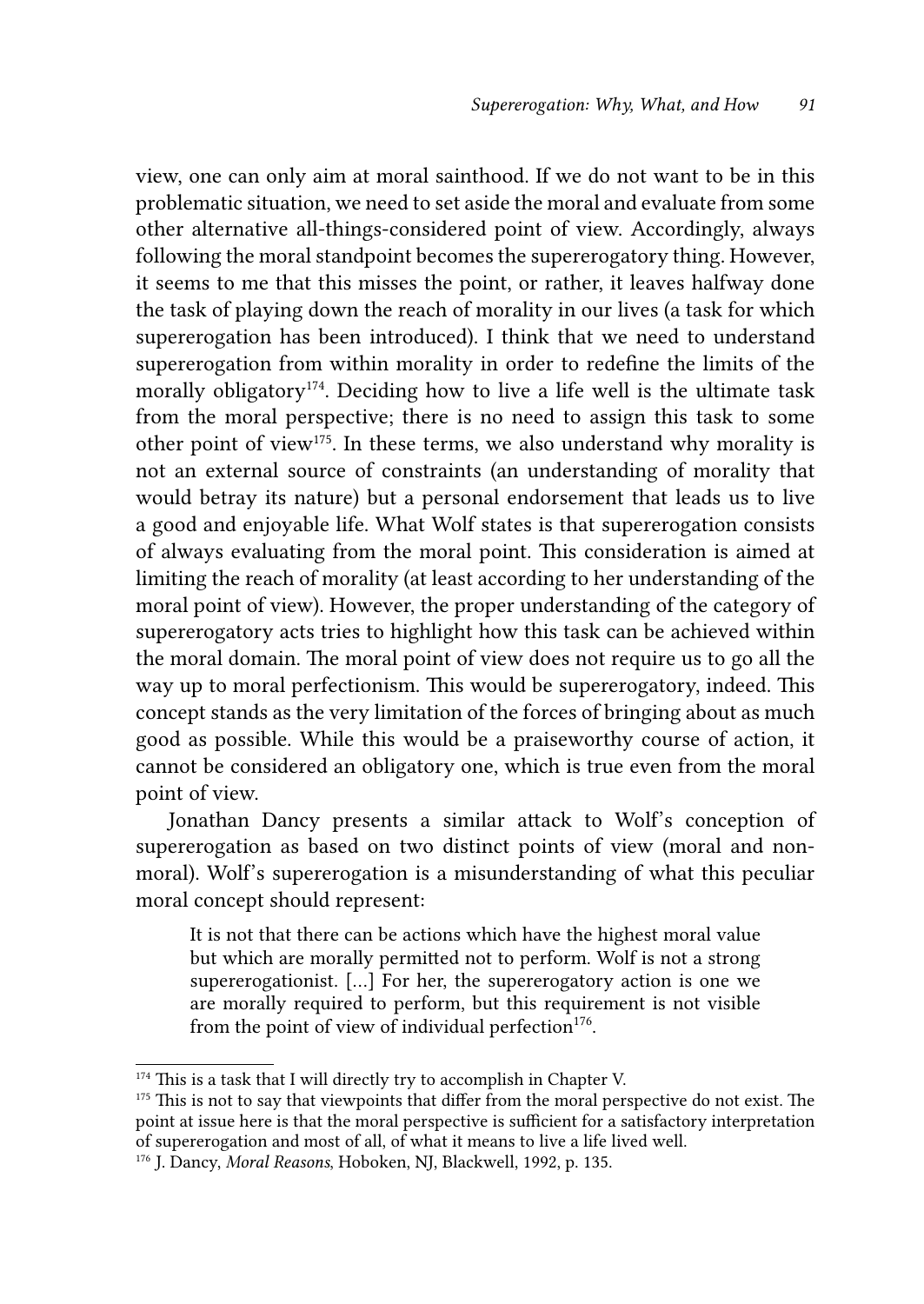In these terms, someone who is not on the way to moral sainthood turns out to be a defective moral agent from the moral point of view. However, this is a major misunderstanding of the role of the concept of supererogation, which conversely, wants to acknowledge the fact that someone who is not a saint is not necessarily morally defective. Supererogation is the moral category of the morally good but optional. Wolf thinks that the optionality relies on the espousal of the moral point of view. The supererogatory act is instead something whose optionality needs to be understood within the moral sphere. There is no need to draw on the existence of two different points of view, one inside and one outside morality. As Dancy puts it, there is no need to accept a perspective "other than that of morality" to recognize that our moral theories do not necessarily aim at the moral perfect life<sup>177</sup>.

In conclusion, I believe that the concept of supererogation is important because it provides our moral theories with a theoretical depth that would be problematic to miss. David Heyd beautifully claims that «the good is open-ended in a way that the bad is not»178, and I think that taking into account this feature of morality means, first and foremost, setting the proper space for supererogation. If the morally good has no limits (open-ended) and morality places no boundaries to which extent we are obliged to bring about moral goodness, our moral systems would always be condemned to set never-reaching goals. The concept of supererogation works to prevent this from happening. Moral goodness can be approached in (at least) two ways. It is one thing to claim that we are required to aim for moral goodness to its full extent. This appears as an undesirable outcome of morality. It is another matter to hold that morality sets some ideals for which we should aspire as much as possible. This seems to be a plausible inclination instead. At this point, it should be clear that the issue is the rather popular idea that the good needs to be maximized. In fact, if we take moral requirements as dealing with the maximization of the good, the life of the moral agent would be frustrating at best. If the morally good is open-ended and we are required to maximize the good, morality will be transformed into an endless run. To avoid this unpleasant scenario, we need to leave some moral room for the category of supererogation, thus mitigating the reach of our moral

<sup>177</sup> *Ivi*, p. 137.

 $178$  «[...] the extremely good cannot be required, but the extremely bad (vicious) is the prime target of prohibition», in D. Heyd, *Supererogation*, E.N. Zalta (ed.), *The Stanford Encyclopedia of Philosophy* (winter 2019 edition), URL = <https://plato.stanford.edu/archives/win2019/ entries/supererogation/>.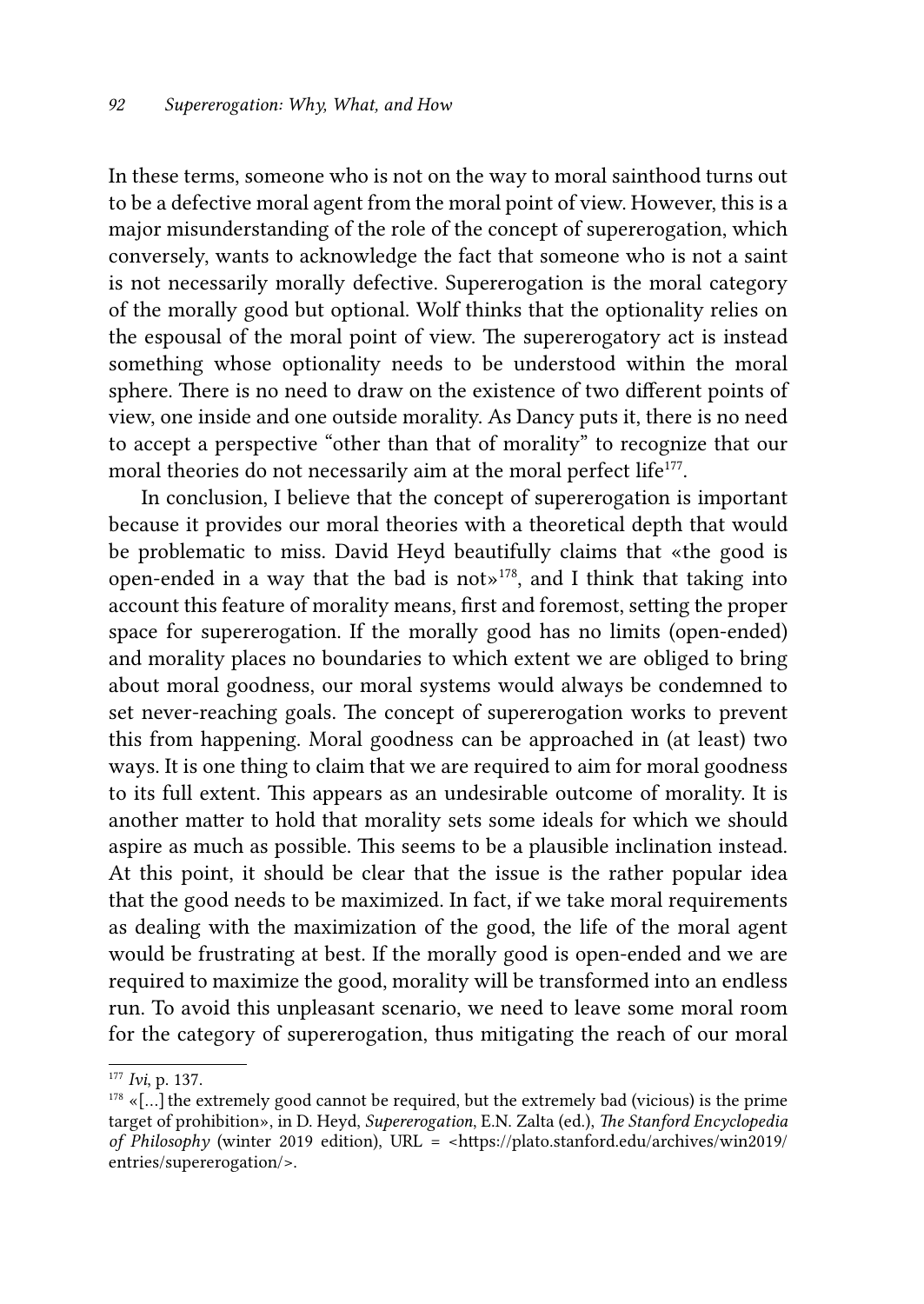obligations. This operation will ultimately mean clearly distinguishing the morally good (open-ended) from the morally right (morally obligatory). Thus, supererogation is grounded on the conceptual space granted by the distinction between the morally good and the morally right. A theory that identifies the good with the right would be too narrow and after all, a truly moralistic one. This is the downside of all those theories that conform to the motto "good–ought tie-up". In fact, to avoid the problematic scenario where all good things are at the same time obligatory (rather than simply desirable), we need to limit the reach of moral obligations. We need a category of morally good acts that lies beyond duty; otherwise, moral perfection will become the standard to which our theories would need to conform. As someone may think, this operation will not reduce the contribution of morality to the minimalistic standard of the right. In fact, in this way, morality will still deal with the broader category of the morally good but in a different fashion. In this regard, moral excellence springs from the agent's gratuitous caring for others, beyond the mere boundaries of the obligatory. This is the true spirit of a moral act as perceived from the moral point of view. Reducing the reach of the morally obligatory will not decrease the purport of morality in our lives. On the contrary, a less demanding category of the right will open up the possibility for the genuinely praiseworthy moral good that lies beyond. This is ultimately the moral "less is more". The less demanding the category of the right is (the limitation of moral obligations), the more possibilities of gratuitously caring for others become open to the moral agent (the possibility of supererogation).

#### 3.2 *What* is Supererogation? The History of a Definition

The concept of supererogation has a rather recent history in the course of philosophical inquiry. James Urmson was the first contemporary author who recognized the philosophical urgency of giving the proper theoretical space to this concept. In his seminal article entitled *Saints and Heroes<sup>179</sup>* (published in 1958), he deals with the category that lies "beyond the call of duty" (interestingly enough, he does not even mention the word "supererogation"). In these terms, sainthood and heroism are categories (far from having any intrinsic religious implication) that clearly represent

<sup>179</sup> J. Urmson, *Saints and Heroes*, in A. Melden (ed.), *Essays in Moral Philosophy*, Seattle, University of Washington Press, pp. 198–216.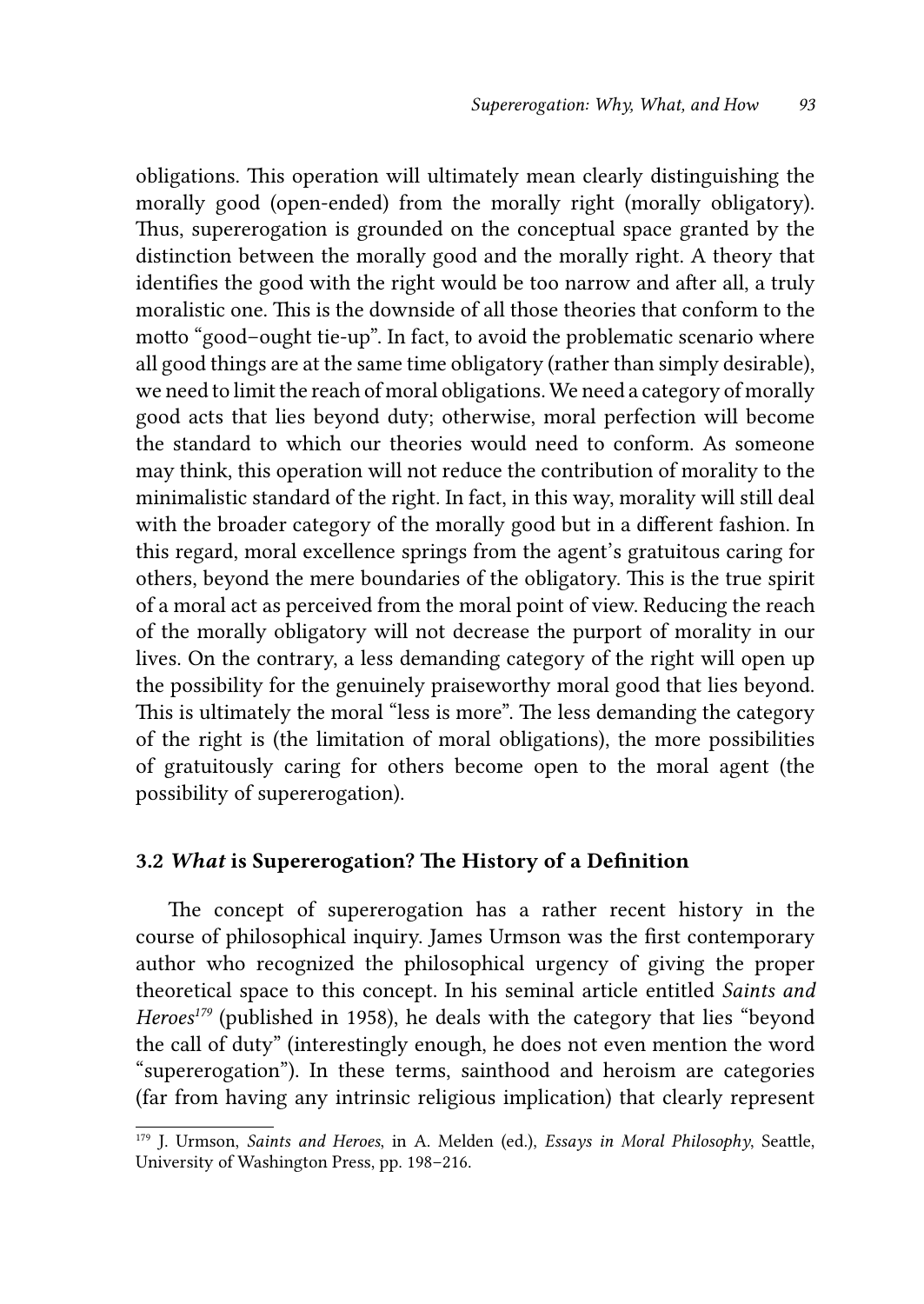a moral behavior that cannot be strictly required of the moral agent. In particular, Urmson tries to underline how a schematic and rigorous classification of the categories of the moral worth of actions (as characterized by the understanding of the deontic logic of his time)180, according to the broader category of moral permissibility, is unable to give an account of the actions of saints and heroes. He emphasizes that as long as we differentiate among the obligatory (what we ought to do), the permissible (or the morally indifferent), and the forbidden (what we should not do), there is no space for those morally worthy acts well exemplified by saintly and heroic behavior. Supererogation is not morally indifferent yet not morally obligatory. A three-fold partition of morality, which acknowledges the obligatory as the only category of positive moral worth, will certainly fail to acknowledge the moral relevance of supererogatory acts. Urmson then concludes that, given the undeniable existence of acts of this kind in our everyday lives, moral theories have to take into account the importance of this category of action and leave it some conceptual space. Along these lines, the issue regarding the theoretical relevance of supererogatory acts has evolved and given rise to the contemporary debate that remains lively.

In the years following Urmson's paper, a noteworthy attempt to solve the "problem of supererogation"181 has been offered by Roderick Chisholm in a series of articles published in the 1960s<sup>182</sup>. To move on from the original three-fold classification of moral acts and to support both the optionality and the moral worth of supererogation, he suggests expanding the degree of complexity of the conceptual scheme of ethics. Following the example of some authors before him<sup>183</sup>, Chisholm offers a scheme that considers both the performance and the non-performance of an act (commission and omission). This first feature underlines how supererogation is a moral category that

<sup>180</sup> Remember the influential article by G.H. Von Wright, *Deontic Logic*, «Mind», LX (237), 1951, pp. 1–15.

<sup>&</sup>lt;sup>181</sup> These terms usually refer to the impossibility to understand supererogation through the categories of the early deontic logic.

<sup>182</sup> R. Chisholm, *Supererogation and Offence: A Conceptual Scheme for Ethics*, «Ratio», V, 1963, pp. 1–14; R. Chisholm, *The Ethics of Requirement*, «American Philosophical Quarterly», I (2), 1964, pp. 147–153; R. Chisholm, E. Sosa, *Intrinsic Preferability and the Problem of Supererogation*, «Synthese», LVI, 1966, pp. 321–331.

<sup>&</sup>lt;sup>183</sup> In particular, he focuses on the similarly aimed works of Alois Höfler, Alexius Meinong, and Ernst Schwarz. See A. Höfler, *Abhängigkeitsbeziehungen zwischen Abhängigkeitsbeziehungen*, *Sitzungsberichte der kaiserliche Akademie der Wissenschaften in Wien,* CLXXXI, 1917, pp. 1–56; A. Meinong, *Psychologisch-ethische Untersuchungen zur Wert-theorie*, Graz, 1894; E. Schwarz, *Über den Wert, das Soll, und das richtige Werthalten*, Graz, 1934.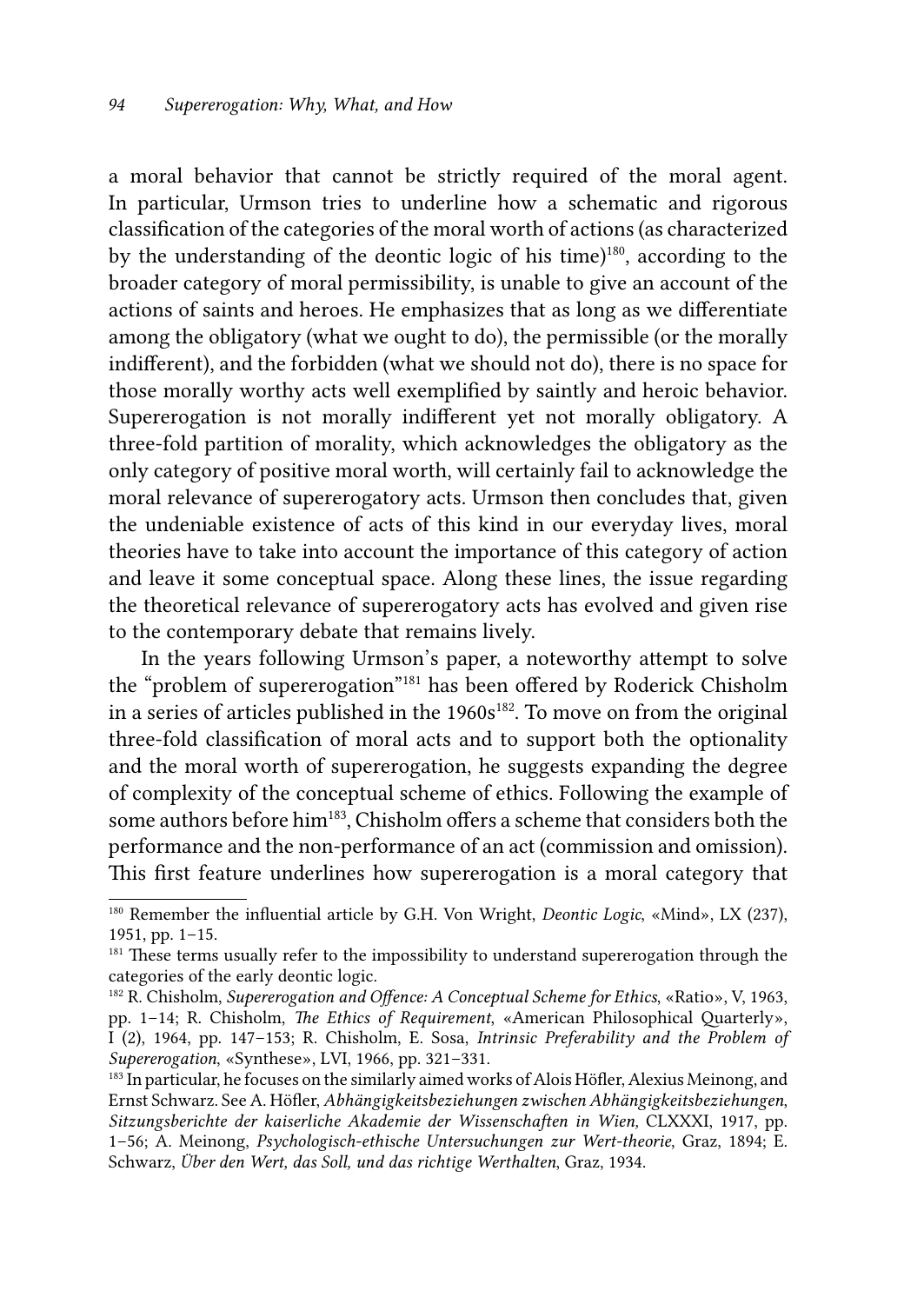evaluates a specific kind of act, rather than a certain disposition or behavior of the agent. It is always the specific act that is considered more than duty requires, rather than a certain way the agent is or behaves. Moreover, his classification of moral acts is based on the moral worth of the performance (or the non-performance) of the given act. Accordingly, an act can be good*,* bad, or morally indifferent (that is, neutral<sup>184</sup>). Finally, combining this threefold classification of the value with the performance or the non-performance of the act gives rise to nine possible descriptions of moral acts. In this way, Chisholm tries to highlight what the previous approach of deontic logic failed to acknowledge—the optionality of supererogation and, at the same time, its moral worth. Plainly, Chisholm holds the following:

I have said that to determine the moral status of any particular act we must decide (a) whether its performance would be good, bad or neither good nor bad, and (b) whether its non-performance would be good, bad or neither good nor bad<sup>185</sup>.

To clarify this point, it is helpful to use a schematic illustration of the various possibilities. See the following table<sup>186</sup>:

|               | P       | NP      | Kinds of acts             |
|---------------|---------|---------|---------------------------|
|               | bad     | bad     | Totally offensive         |
| $\mathcal{L}$ | bad     | neutral | Offense of commission     |
| 3             | bad     | good    | Forbidden                 |
| 4             | neutral | bad     | Offense of omission       |
| 5             | neutral | neutral | Totally indifferent       |
| 6             | neutral | good    | Supererogatory omission   |
|               | good    | bad     | Obligatory                |
| 8             | good    | neutral | Supererogatory commission |
| 9             | good    | good    | Totally supererogatory    |

<sup>&</sup>lt;sup>184</sup> The choice of using the terms "good" and "bad" is not free from possible criticisms, as pointed out by Michael Stocker: «he must not try to define "good" and "bad" in terms of each other – or, what is the same thing, in terms of some third concept such as ought to be. Doing so simply collapses the definition of "obligatory" into that of "good" and it further allows (requires) the fatal interpretation of "permitted"», M. Stocker, *Professor Chisholm on Supererogation and Offence*, «Philosophical Studies», XVIII, 1967, p. 93.

<sup>185</sup> R. Chisholm, *Supererogation and Offence: A Conceptual Scheme for Ethics*, p. 12.

<sup>186</sup> Bad, neutral and good refer to the moral worth of the act. On the top of the diagram, P stands for performance, and NP denotes non-performance. This scheme can be found in *ivi*, p. 12.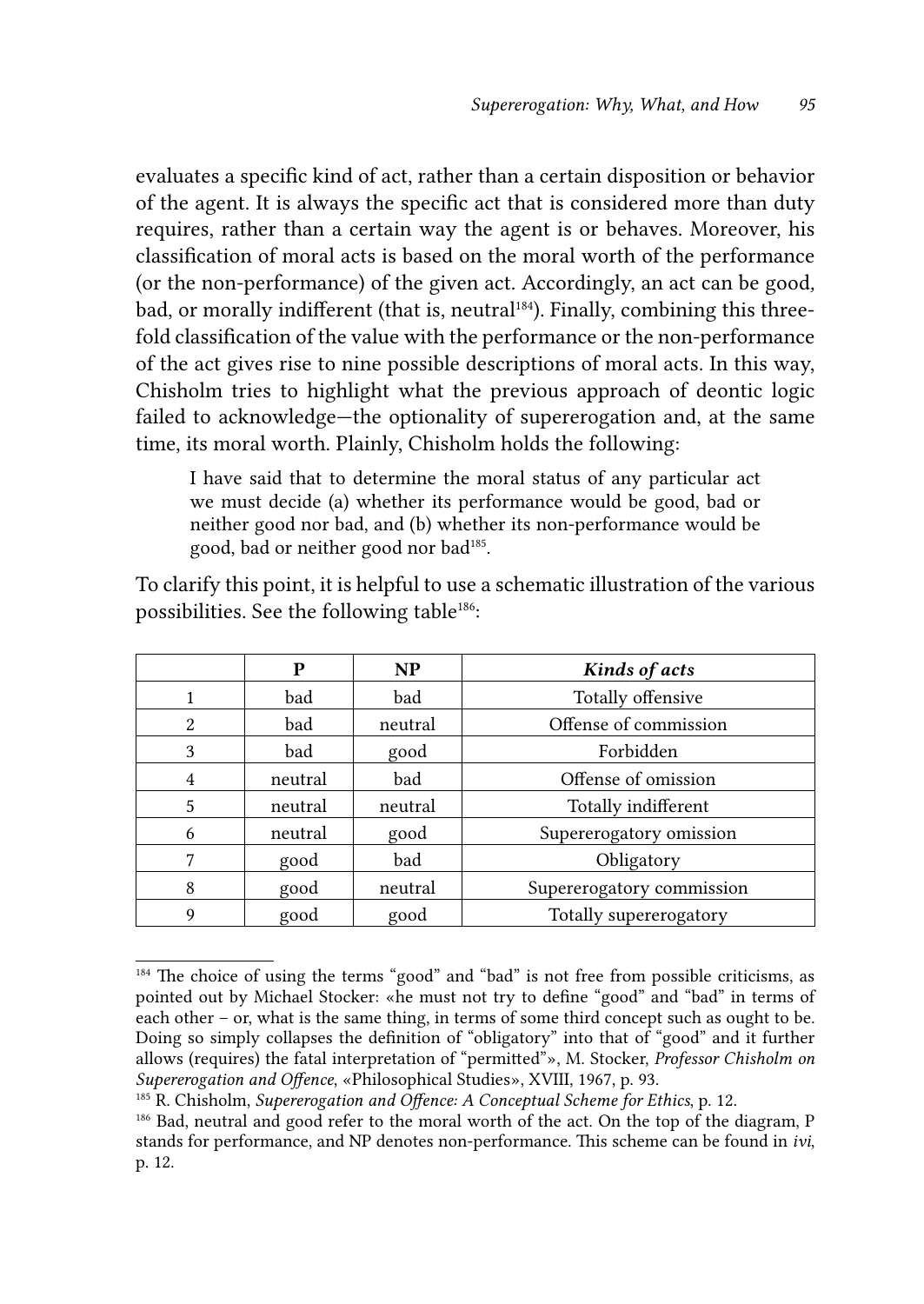This scheme points out the full spectrum of moral acts from the perspective of deontic logic. The richest moral theory would be the one that would be able to accommodate all of them. A defective moral theory would fail to acknowledge the majority of these categories. Specifically, acts 6, 8, and 9 are those dedicated to identifying the different ways that make it possible to go beyond the call of duty. The totally supererogatory act is one whose omission and commission are both good. Chisholm himself refers to it as a «state of blessedness»187. Correspondingly, supererogatory commission and supererogatory omission define those acts whose performance (or non-performance) is good and whose non-performance (or performance) is neutral (morally indifferent). They both share the status of being optional (whether omission or commission) and morally good in case they are carried out (whether omission or commission). This more refined classification saves supererogation from being considered morally indifferent, assigning its performance (or non-performance) to the more adequate category of the morally neutral (i.e., optional). Interestingly enough, this schematization highlights the existence of a category that is antithetical to supererogation offense188. As such, this concerns those acts whose commission (or omission) is bad and whose omission (or commission) is morally optional. Alleged examples of these kinds of acts are taking too long to leave a restaurant table, knowing that someone is waiting, or refusing to tell a friend where he or she can buy that jacket that he or she has been urgently looking for.

While this scheme of ethics is appealing for its logical symmetry and explicative power, it is worth asking whether it goes too far in delineating some apparently unusual moral categories. Particularly, this applies to the categories that describe the so-called offenses. Is it ever the case that we can bring about some venial bad thing without being morally reprehensible (i.e., morally blameworthy but not morally forbidden)? It seems that, morally speaking, the categories of the good and the bad do not work symmetrically. As we have seen in the previous section, while it makes sense to conceive a category of the good that does not limitlessly require the agent to promote the good, the same cannot be said of the category of the bad. The avoidance of actively bringing about some instance of the bad is obligatory, that is,

<sup>187</sup> *Ivi*, p. 11.

<sup>188</sup> This is later referred to as "suberogatory". See J. Driver, *The Suberogatory*, «Australasian Journal of Philosophy», LXX, 1992, pp. 286–295; P. McNamara, *Supererogation, Inside and Out: Toward an Adequate Scheme for Common-Sense Morality*, in M. Timmons (ed.), *Oxford Studies in Normative Ethics (Vol. 1)*, New York, Oxford University Press, 2011, pp. 202–235.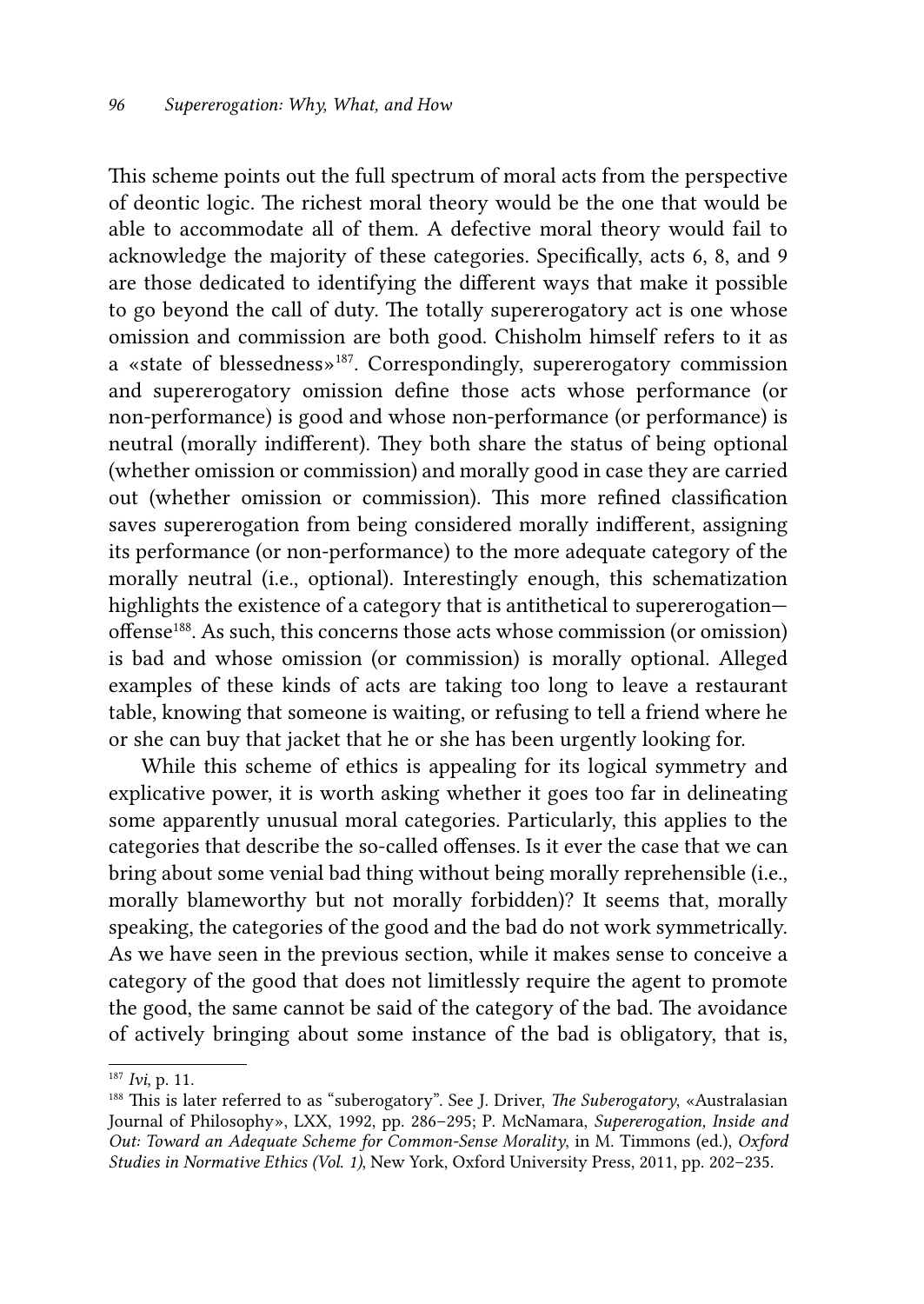the bad is forbidden to any degree. The way that morality appears to work is that of negatively forbidding the bad and positively promoting the good. In these terms, the promotion of the good does not necessarily enter the sphere of requirements (as the concept of supererogation testifies). On the contrary, the negative prohibition of the bad ("do not do *x*", "it is never the case to bring about  $y$ <sup>"</sup>, etc.) always belongs to the sphere of moral requirements. This feature of morality explains why we struggle so much to find convincing examples of offenses intended as morally blameworthy but not morally forbidden. If we keep in mind that these categories explicitly deal with the evaluation of acts, there seems to be nothing of intrinsic moral disvalue that should not be morally reprehensible at the same time. It is difficult to conceive an example of a morally bad act that is *per se* excusable. Commonly, the commission of morally bad acts might become excusable by virtue of the performance of some other proportionally greater morally good act. In this case, the offense is just a side effect of some other morally good act189 and never a moral act that is excusable *per se*. Taking too long in leaving a restaurant table is always morally forbidden if deliberately done for no good reason. The same can be excused only by virtue of some other moral act that is judged as proportionally greater. For example, think of a case where I am chatting at the table with my best friend whom I have not seen in ten years. A proportionate delay in leaving the table, while negative for those waiting in line, might be excused. It seems to me that the fact that this offense can be conceived at best as a side effect of some other good act undermines whatever conception of offense as an independent category of an act, which is considered *per se* morally optional despite its morally bad  $connotation<sup>190</sup>$ 

The conceptual symmetry between supererogation and offense might be broken when we realize that there is no "offensive" counterpart of the heroic or the saintly kind of supererogation. While supererogation's optionality and value are well exemplified by acts that greatly exceed the demands of moral laws, the same cannot be said of the antithetical category of those acts that

<sup>&</sup>lt;sup>189</sup> In this regard, I refer to the interesting doctrine (or principle) of the double effect. See A. McIntyre, *Doctrine of Double Effect*, in E.N. Zalta, *The Stanford Encyclopedia of Philosophy*, (spring 2019 edition), URL = <https://plato.stanford.edu/archives/spr2019/entries/doubleeffect/>.

<sup>190</sup> Another interesting explanation of offense has been offered by the introduction to the idea of inconsiderateness. See E. Ullmann-Margalit, *Considerateness*, «Iyyun», LX, 2011, pp. 205–244.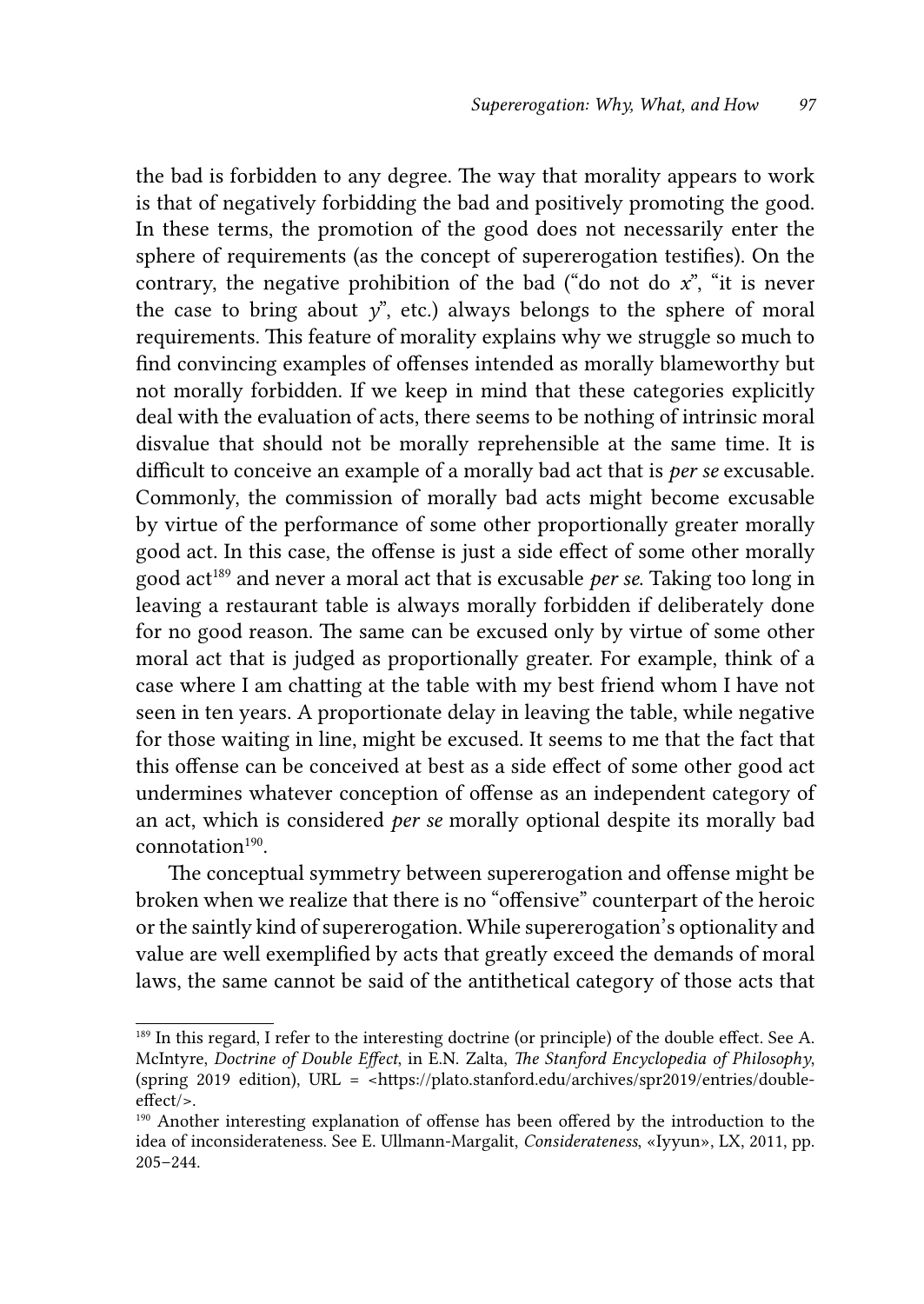while exceptionally bad, are morally excusable<sup>191</sup>. This point underlines the typical asymmetry of morality. In this regard, let me recall this illuminating passage from Heyd:

By its nature, a moral system does not leave patently bad action as morally permissible. In that respect, good and bad, the virtuous and the vicious, are not symmetrical from the deontic point of view: the good is open-ended in a way that the bad is not. The extremely good cannot be required, but the extremely bad (vicious) is the prime target of prohibition<sup>192</sup>.

Upon a deeper reflection on the categories proposed by the broader approach of deontic logic suggested by Chisholm, the same category of the totally supererogatory (as its offensive counterpart) appears less plausible. Similar to offenses, it seems problematic to find a satisfying example of a supererogatory act whose performance and non-performance would be both good<sup>193</sup>. In these terms, the two categories would be logically possible but factually empty. Moreover, it has been claimed that the totally supererogatory is problematic because it would coincide with the morally indifferent since it is indifferent (to the achievement of a supererogatory outcome) to whether the agent does *x* or *y*. I do not think (as Heyd does<sup>194</sup>) that this is the real point at issue. In fact, the so-called totally supererogatory acts are not morally indifferent since they will bring about some moral good indeed (either  $x$  or  $y$ ). Rather, the aspect of these acts that is characterized by (non-moral) indifference is which one, among the options, the agent decides to perform. Again, it is indifferent to whether he or she does *x* or *y* since this will have equally good consequences no matter what he or she decides. I think that the real problem with this category of supererogatory acts (other than their factual emptiness) is their failure to be actual instances of supererogation. Specifically, an act of supererogation is characterized by

<sup>191</sup> D. Heyd, *Supererogation: Its Status in Ethical Theory*, Cambridge, Cambridge University Press, 1982, p. 128.

<sup>192</sup> D. Heyd, *Supererogation*, in E.N. Zalta (ed.), *The Stanford Encyclopedia of Philosophy* (winter 2019 edition), URL = <https://plato.stanford.edu/archives/win2019/entries/supererogation/>. I acknowledge that the issue of suberogation would require a much deeper analysis than these few lines. I leave this task to a future and more specific work.

<sup>&</sup>lt;sup>193</sup> The fact that Chisholm himself can do without the two extreme categories of the totally supererogatory and the totally offensive in a later article written with Ernest Sosa is an indication that they can be overlooked. See R. Chisholm, E. Sosa, *Intrinsic Preferability and the Problem of Supererogation*, «Synthese», LVI, 1966, pp. 329–330.

<sup>194</sup> D. Heyd, *Supererogation: Its Status in Ethical Theory*, p. 123n.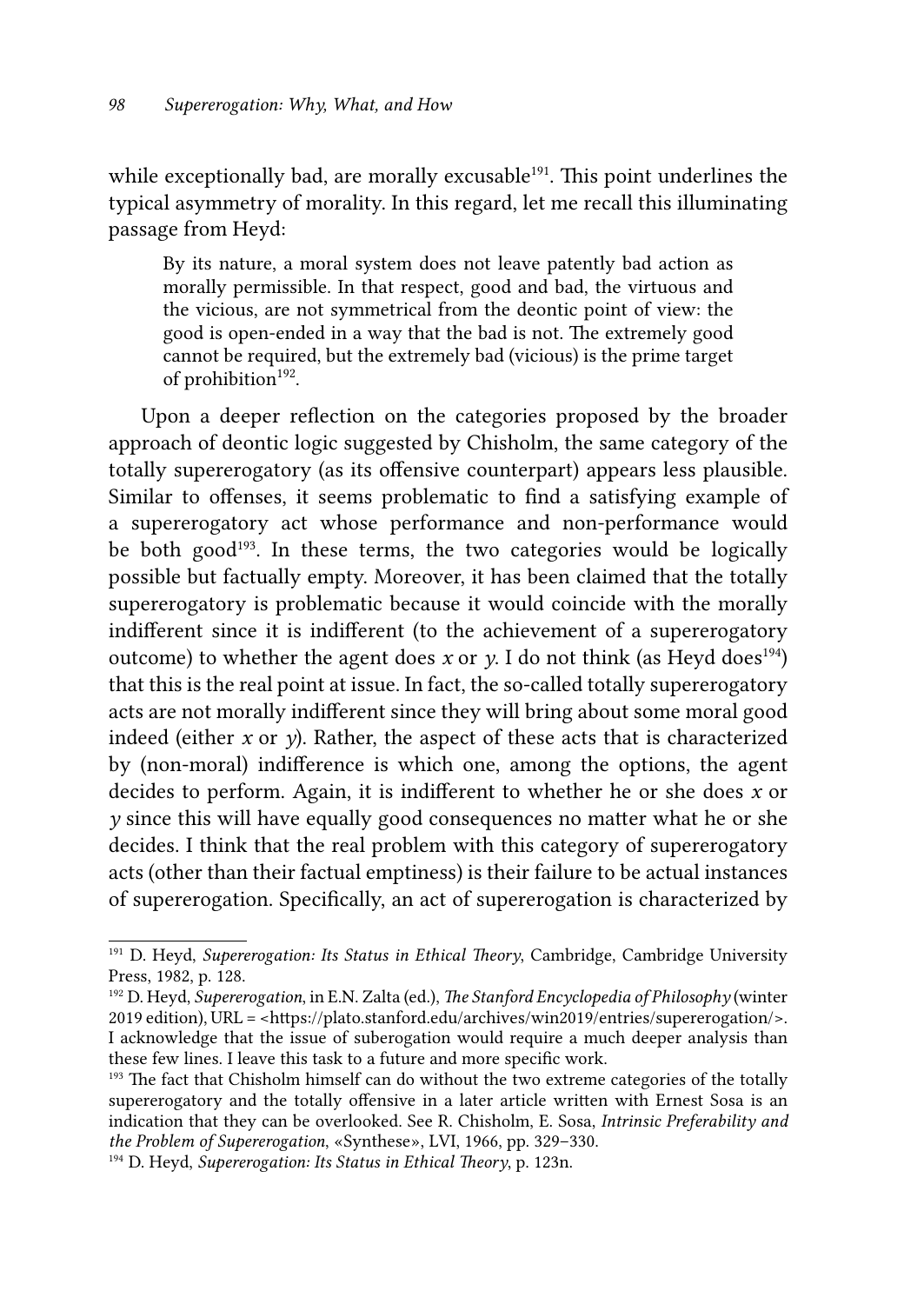the fact that the agent might freely decide not to bring about any instance of the good. Cases of totally supererogatory acts seem to have lost this freedom of performance (and non-performance), given that the agent will somehow bring about some good (he or she is "condemned to the good", so to speak). These acts (which we might call blessed acts for lack of a better term) fully lose their optionality, so (as I will later show with a fuller definition of the concept) they lose the special moral connotation that assigns a moral value to them.

At a more general level, the problem of supererogation and deontic logic reveals an interesting truth. From the outset, deontic logic was conceived as a system based on permission, and as such, it was concerned with rights and duties. In this regard, Millard Schumaker has made a compelling remark about the problem of supererogation<sup>195</sup>. It has been assigned too wide a scope to deontic logic since it cannot give an account of the whole range of acts relevant to morality. The fact that it cannot differentiate between supererogation and the morally indifferent is a clear example of this. The reason for this limit is that from the standpoint of permission, these two categories cannot be distinguished. The morally relevant cannot be reduced or subsumed to what is relevant to the deontic schematization of acts. We can avoid this by acknowledging that morality is much more than a subject based on permission. Therefore:

[...] deontic logic is not the logic of morality; it is instead the logic of rights and duties, the logic of right conduct; and that is neither required nor forbidden is therefore shown to be indifferent only with respect to rights and duties; it is not necessarily indifferent to morality itself. The fact of supererogation, then, reveals that there is more to morality than right conduct  $[\dots]^{196}$ .

This explains why every definition of supererogation that tries to define it along with the categories of deontic logic of that time, fails to acknowledge its moral status together with its moral optionality.

The most important and, at the same time, fascinating aspect of the concept of supererogation is its being a phenomenon that reminds us how the good exceeds the right in many ways and degrees. This fact is particularly important since it focuses on a fundamental theoretical distinction for the

<sup>195</sup> M. Schumaker, *Deontic Morality and the Problem of Supererogation*, «Philosophical Studies», XXXIII, 1972, pp. 427–428.

<sup>196</sup> *Ivi*, p. 428.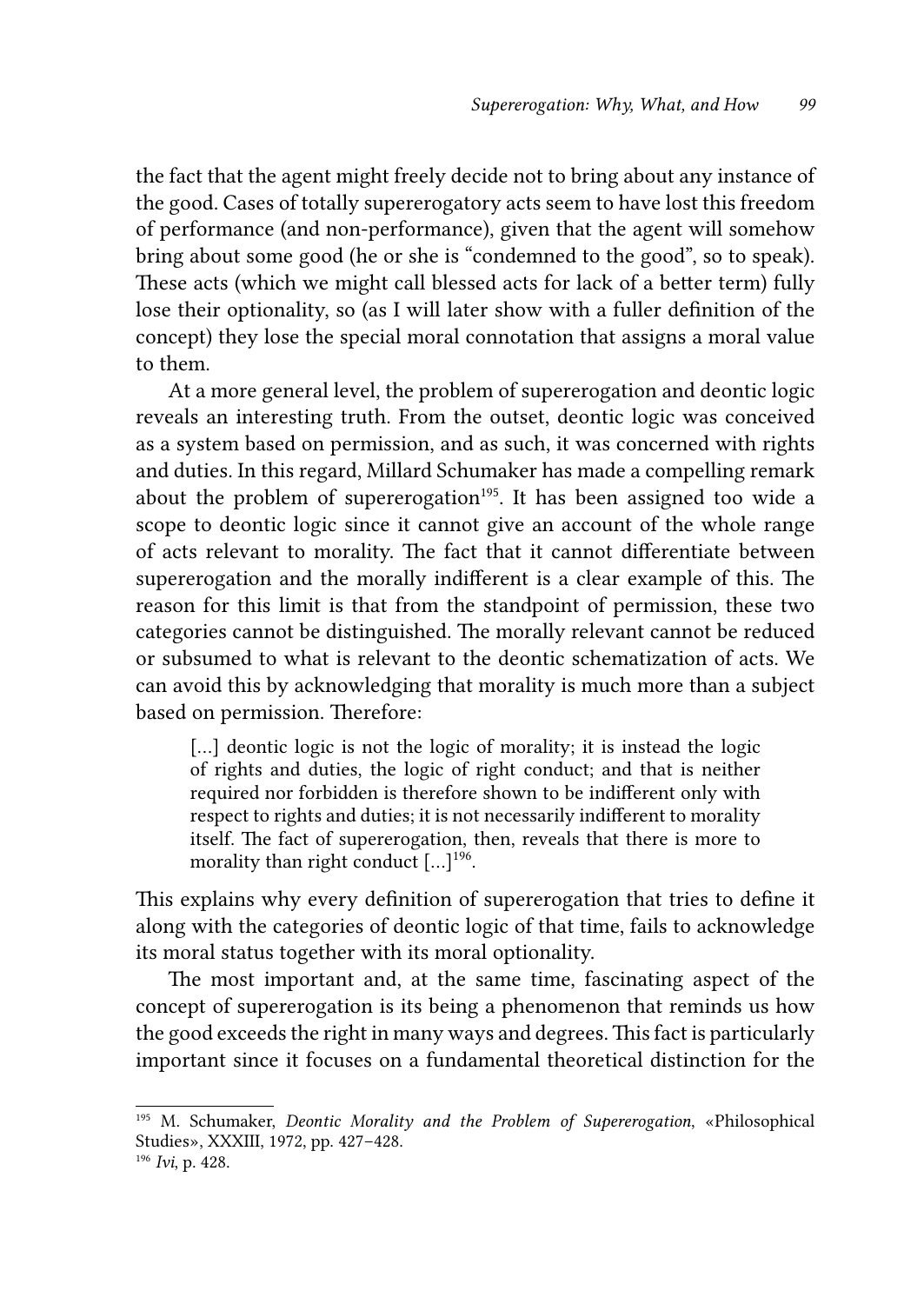vast majority of the moral theories: the axiological level and the deontic level. These are "the two faces of morality": one refers to goodness, ideals, and virtues; the other refers to rights, duties, and obligations. As I have underlined above, the former is open-ended in a way that the latter is not, and this explains the possibility to go beyond the sphere of requirements in pursuing moral goodness. The relevance of these two levels of morality gives rise to terminologies that distinguish between the minimal standard of ethics (minimal ethics) and some other ideal or broader category (maximal ethics). However, it would be wrong to consider these two categories as separate subjects—one more rigorous and notably identifiable with a legalistic conception of morality, and the other dedicated to the promotion of goodness and the aspiration for moral ideals. They simply represent the two faces of the same moral subject; in other words, they signify the different degrees of achievement of the normative dimension of our lives. The former is the level of the moral requirement, which is expected by all moral agents. The latter is the level of moral goodness, which is simply desirable of all moral agents. Ultimately, morality cannot be merely reduced to its deontic aspects; the good is vastly broader than the right, and the concept of supererogation reminds us of this.

In the following paragraphs, I present David Heyd's definition of supererogation<sup>197</sup>. While it would certainly be possible to improve the definition in different ways, I take this to be the most exhaustive interpretation of the relevant aspects of the concept. Specifically, according to Heyd, supererogation is defined by four features, as follows:

an act is supererogatory if and only if (1) It is neither obligatory nor forbidden; (2) Its omission is not wrong, and does not deserve sanction or criticism – either formal or informal; (3) It is morally good, both by virtue of its (intended) consequences and by virtue of its intrinsic value (being beyond the call of duty); (4) It is done voluntarily for the sake of someone else's good, and is thus meritorious<sup>198</sup>.

These four conditions all highlight relevant aspects of supererogation. In sum, they are optionality, the moral non-imputability in case of omission, the value of the act's consequences and its intrinsically good status, and the altruistic character of the act. The definition presents the first two conditions

<sup>197</sup> D. Heyd, *Supererogation: Its Status in Ethical Theory*, Cambridge, Cambridge University Press, 1982.

<sup>198</sup> *Ivi,* p. 115.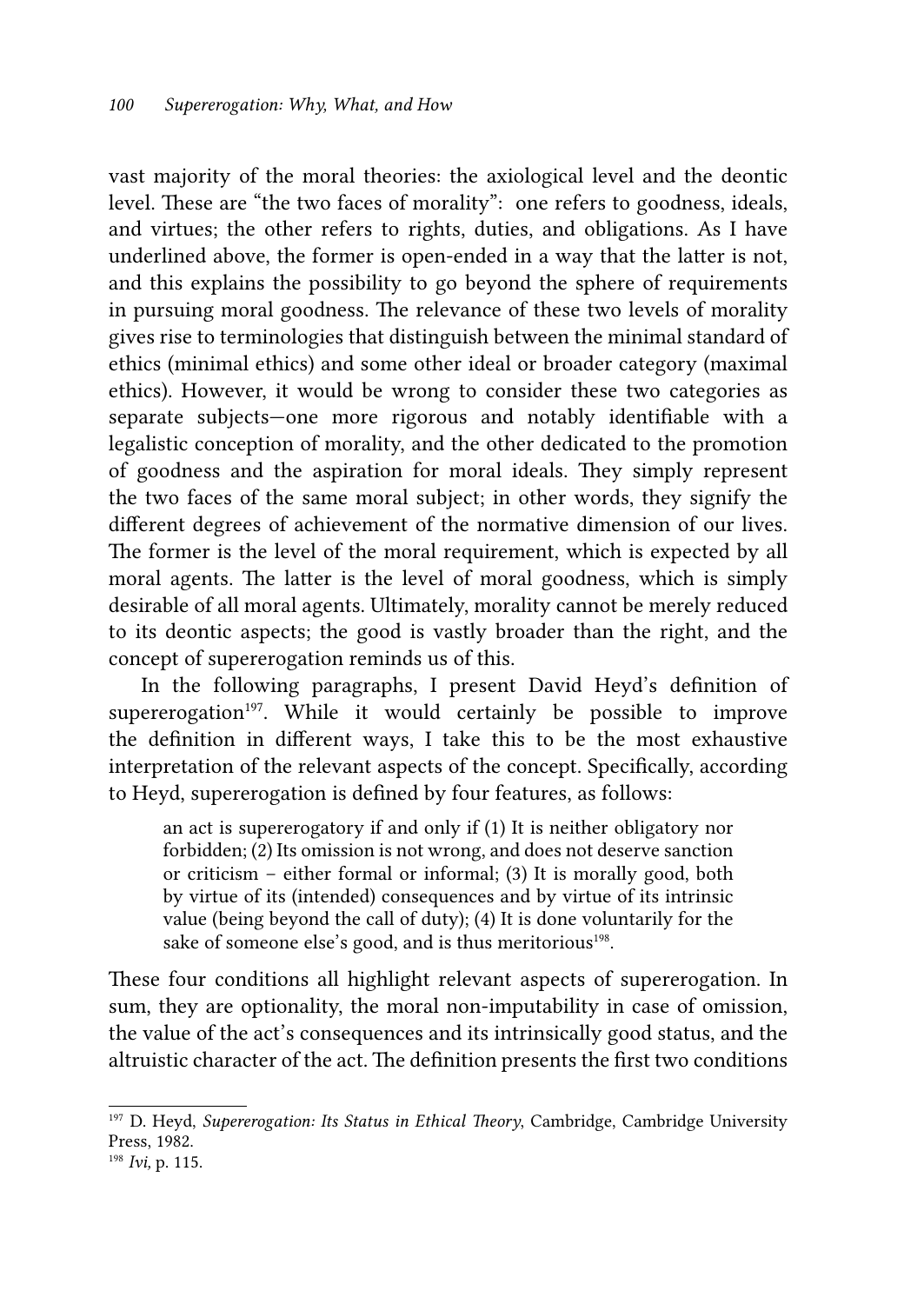in negative terms (defining what supererogation is not), while the latter two are formulated in positive terms (stating what supererogation is).

At this point, it is important to stress that from this definition, we can derive how supererogation is a moral concept primarily concerned with acts, rather than with agents, character traits, or other morally relevant aspects of moral experience<sup>199</sup>. Moreover, the composite nature of this definition expands the reach and overcomes the limits of those definitions that describe the concept in a restricted way by the asymmetrical opposition of two terms, that is, "a supererogatory act is…to do, but…not to do"200. Expanding the definition in this way allows departing from the dimension of deontic logic and taking care of the non-deontic aspects of supererogation (e.g., the altruistic character of these acts).

Let us analyze more specifically the four conditions of supererogation. The first condition tries to underline the optionality of such acts according to the category of permission. As such, it remains within the conceptual framework of deontic logic; here, when the obligatory as opposed to the forbidden is considered, supererogation finds its collocation right in between them, in what is permissible. However, this is not enough if we want to avoid reducing the supererogatory to the permissible, a category that primarily includes the morally indifferent. Clearly enough, while maintaining the condition of being permissible, supererogation is not morally neutral. Deciding to walk back home on street *a* rather than on street *b* is morally permissible and, at the same time, morally indifferent *per se*. In contrast, letting someone go ahead in the line at the supermarket because he or she has very few items is morally permissible and, at the same time, an act of kindness, intrinsically morally valuable. Supererogation entails that not conceding one's own position in line is morally permissible as well. Supererogatory acts are peculiar, permissible acts since, contrary to some other kind of acts in their class, they maintain a certain degree of moral value (possibly a very significant one).

To avoid reducing supererogation to the morally indifferent, it is important to further define supererogation's permissibility. Hence, the second condition underlines how supererogation is ultimately morally optional201; thus, its omission does not deserve any sort of moral criticism

<sup>199</sup> *Ibidem*.

<sup>200</sup> *Ivi*, p. 117.

<sup>&</sup>lt;sup>201</sup> The term optional (contrary to permissible) denotes that act x is not necessarily deprived of its moral value. Thus, «[…] while according to (1) supererogatory acts are permissible,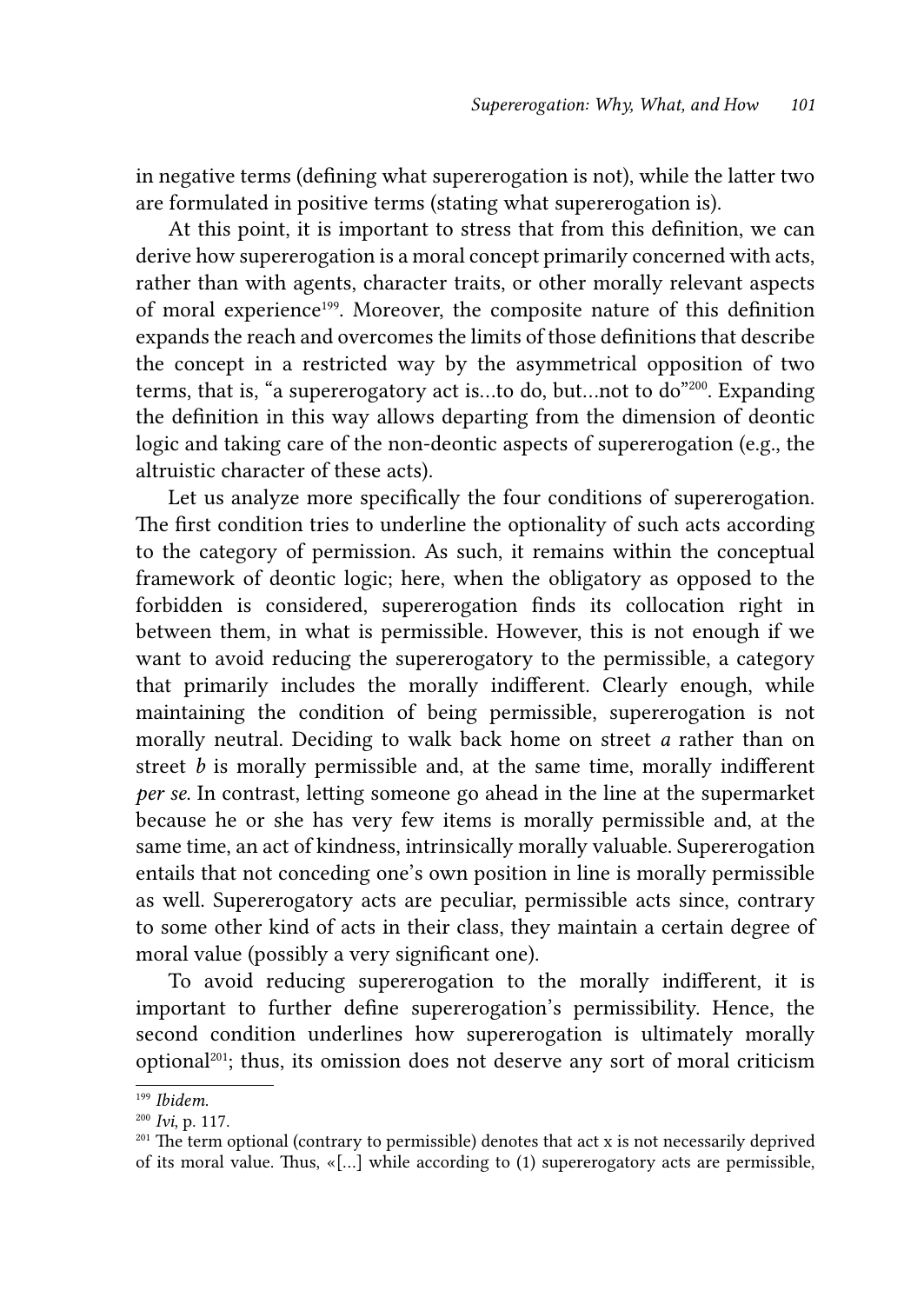or reproach. The terminological shift from permissible to optional makes a huge conceptual difference since it allows the moral value of these acts to not lose its importance. A further sort of asymmetry of morality is revealed in this aspect of supererogation. The great praiseworthiness that is attributed to the performance of these acts is not paired with a similar degree of blameworthiness in case the agent refrains from doing them<sup>202</sup>. Supererogation being what lies "beyond the call duty" means that it can consequently be considered "beyond the reproachable".

The third condition deals with the moral status of supererogatory acts, assigning to them a special moral value. As the definition states, this value originates from two different sources: the intended consequences and being beyond what is required. The intended consequences must bring about some good, but since it would be inaccurate to reduce supererogation to a merely consequential concept, this is not enough. Additionally, supererogation has an intrinsic value due to its optionality (i.e., going beyond the call of duty). Since the willingness to do the supererogatory act means aiming at some extra good, it follows that the given supererogatory act *x* is *per se* worth some degree of moral value. Thus, this particular aspect grants the peculiar meritorious nature of supererogatory acts—the willingness to achieve some extra (optional) good by virtue of its consequences. This reveals that the value of supererogation relies on the combination of two moral features. In other words, the combined nature of supererogation's value blends deontological and axiological elements<sup>203</sup>. As Heyd himself acknowledges, the dual nature of the moral value of supererogation is heterogeneous, and thus:

This dual source of moral value explains why supererogation requires a theory which blends both axiological and deontological elements.

<sup>(2)</sup> makes them optional […] an act is permissible if despite its negative value (bad, wrong, undesirable) or because of its neutral value, it is not forbidden. On the other hand, an act is more naturally described as optional if despite its positive value (good, right, desirable) or because of its neutral value, it is not compulsory», *ivi*, p. 116.

<sup>&</sup>lt;sup>202</sup> It has been noted that this feature of supererogation reminds us of the characterization of Christian evangelical counsels by the fact that their omission is not blameworthy as long as the agent respects the precepts. Briefly, «[…] one ought to follow the counsels only if one seeks certain goals or ideals. But these ideals, though highly praised, are not obligatory, and failure to adopt them is by no means wrong», *ivi*, p. 130. For an example of this aspect, see the episode about the rich young man in *Matthew* 19:16–22 and *Luke* 10:17–22.<br><sup>203</sup> As it starts to appear clear, this fundamental element will be particularly relevant for the

later part of the present work, where I will try to give an account of supererogation by virtue of a moral pluralist system. See Chapter V in particular.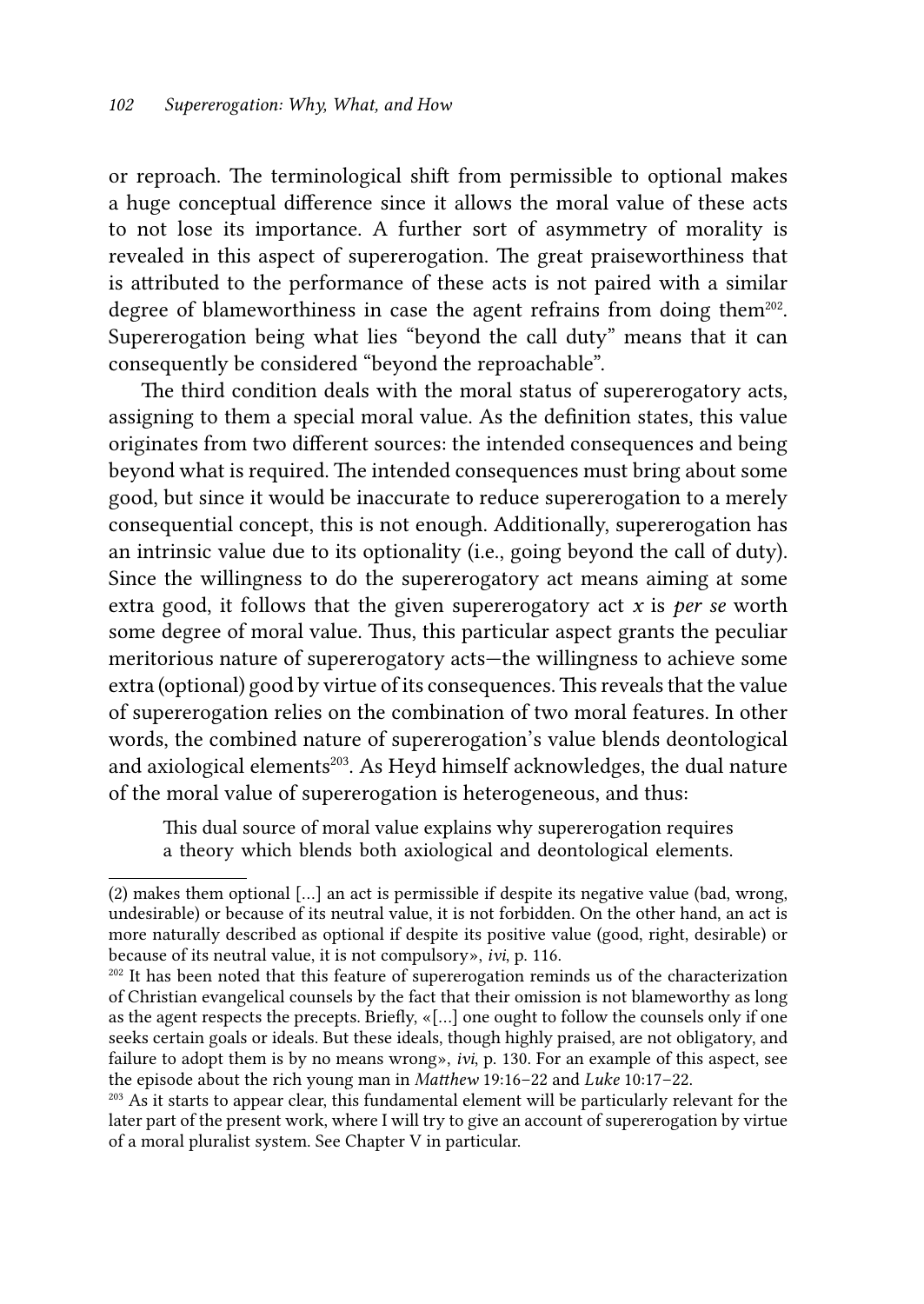Neither utilitarianism nor Kantianism alone is sufficient to account for supererogation  $[\dots]^{204}$ .

We need to specify some further important features of these two sources of moral value. Specifically, the consequences that assign a moral value to the act need to be intended. This rules out all those optional good deeds unforeseen by the agent from the assignment of moral praise. If I decline a job offer by virtue of accepting a more interesting one, I do not have to be praised if the job offer I refuse will benefit another person. The same scenario greatly changes if I decline the job offer because I want someone else to benefit from it (whether or not I am considering another job offer). The intention behind the performance of the act plays a crucial role in its praiseworthiness. This also means that the failure to satisfactorily perform an act of supererogation does not necessarily affect its moral status. For example, if someone jumps into the water to save a drowning stranger and in the attempt, drowns oneself, the failure to bring about the actual supererogatory act (saving the stranger) does not undermine the value of what one has done. As long as the agent intends the desired good consequences<sup>205</sup>, the act maintains its moral value.

Furthermore, if a supererogatory act gains part of its moral value from being *optional* (i.e., more than duty requires), this means that there is a logical dependence between supererogation and duty. To explain this fact, Heyd has introduced correlativity and continuity as the two conditions that specify the relation between these two moral categories<sup>206</sup>. The former emphasizes that we cannot have the concept of supererogation without the correlation to some kind of duty that is opportunely surpassed by the performance of optional good deeds. If there is no level of requirement, it is logically impossible to conceive a category that is beyond any requirement<sup>207</sup>. The latter concept, continuity, states that although supererogatory acts are differentiated from duties in their being beyond them, they still share with obligations the same kind of moral value. Specifically, the morally good that gives value to supererogation is the same one that we attach to the

<sup>204</sup> D. Heyd, *Supererogation: Its Status in Ethical Theory*, p. 131.

<sup>205</sup> *Ivi*, p. 133.

<sup>206</sup> *Ivi*, p. 5.

<sup>&</sup>lt;sup>207</sup> «Correlativity means that acts of supererogation derive their special value from being "more than duty requires"; i.e. they have meaning only relatively to obligatory action», *ibidem*.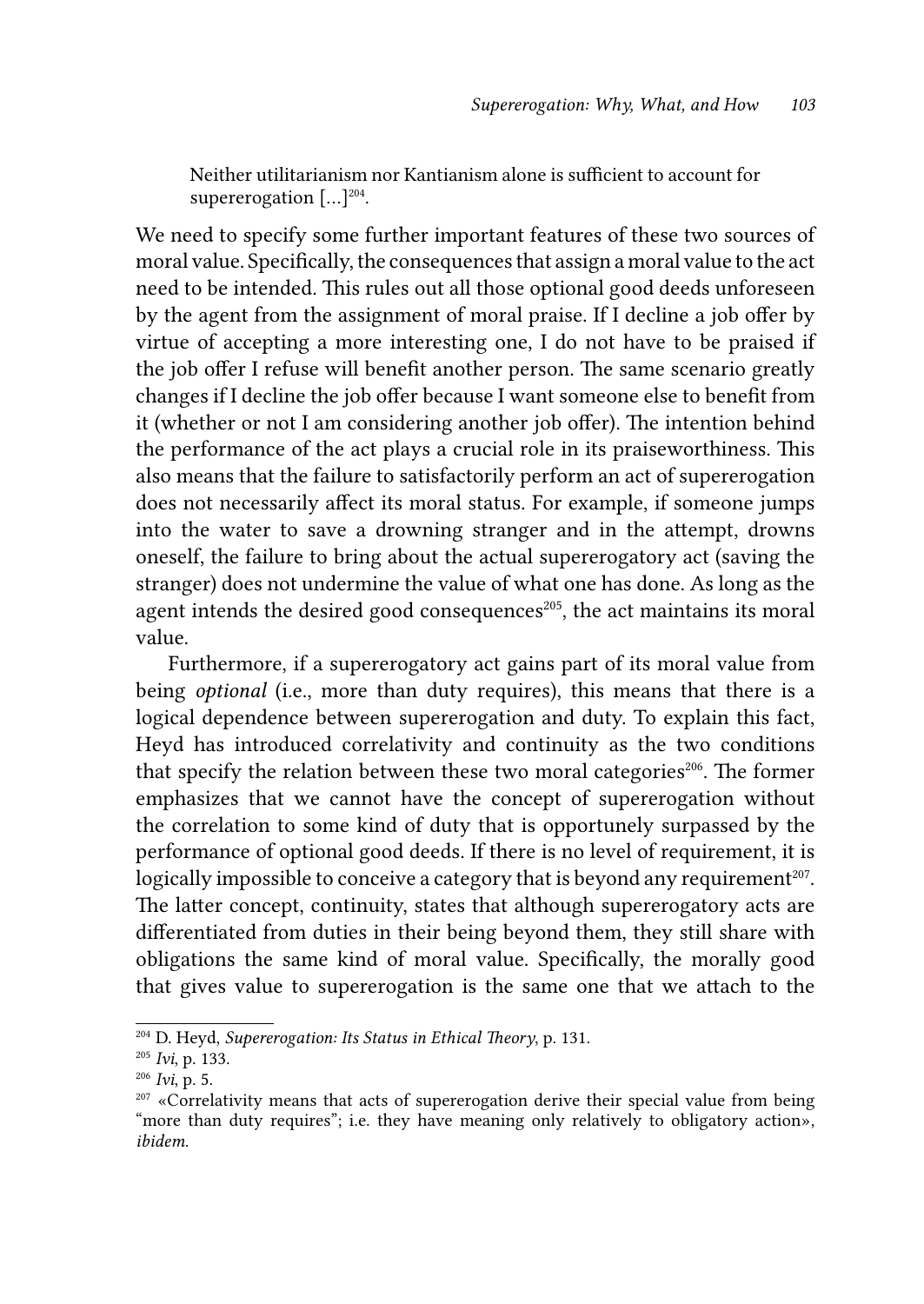performance of a moral duty. In other words, supererogatory acts and moral obligations are both evaluated from the same moral point of view, the only difference being the degree of moral requirement. Expressed another way, «there is a common and continuous scale of values shared by supererogation and duty»208. The relations of correlativity and continuity logically entangle supererogation and duty. Nevertheless, it seems to me that this relation is asymmetrical in kind. Duties can be conceptually conceived even without a proper classification of supererogatory acts. Although if we endorse such an anti-supererogationist theory, it could cause an agent to take on extremely demanding duties, it would be hard to argue that duties cannot exist in such a theoretical framework. On the contrary, any theory of supererogation can only be grounded on a proper concept of duty. Supererogation without a qualified relation to duty cannot conceptually exist, while duty is conceptually self-sufficient.

In conclusion, the fourth condition brings in two more features fundamental to the definition of a supererogatory act: voluntariness and altruistic character. These features provide an additional connotation to the kind of moral worth that supererogation typically involves. If supererogatory acts are performed accordingly, moral merit ought to be assigned to their agent. This reveals how this condition underlines the aspects that make the agent morally meritorious (different from the third condition whose main focus is the moral status of the  $act)^{209}$ .

First of all, to generate moral merit, a supererogatory act needs to be performed voluntarily by the agent. This means that the agent is free from any kind of pressure to act accordingly and free from any concern to refrain from doing so. In contrast, if this would not be the case, it would undermine the moral goodness of the act's optionality (its being beyond the call of duty, as shown in the third condition) and ultimately, the merit of the agent. The freedom to perform or not perform the supererogatory act *x* is functional for both the moral status of the act and the agent himself or herself. Furthermore, the agent has to act altruistically, that is, the outcome of one's act must primarily benefit someone other than oneself210. This

<sup>208</sup> *Ibidem.*

<sup>209</sup> *Ivi*, p. 136 and p. 139.

<sup>210</sup> At this point, it is important to stress how the required altruistic character of supererogation is far from being taken for granted in the contemporary debate. In particular, see G. Mellema, *Beyond the Call of Duty: Supererogation, Obligation and Offence*, Albany, NY, State University of New York Press, 1991, pp. 19–20; J. Kawall, *Self-Regarding Supererogatory*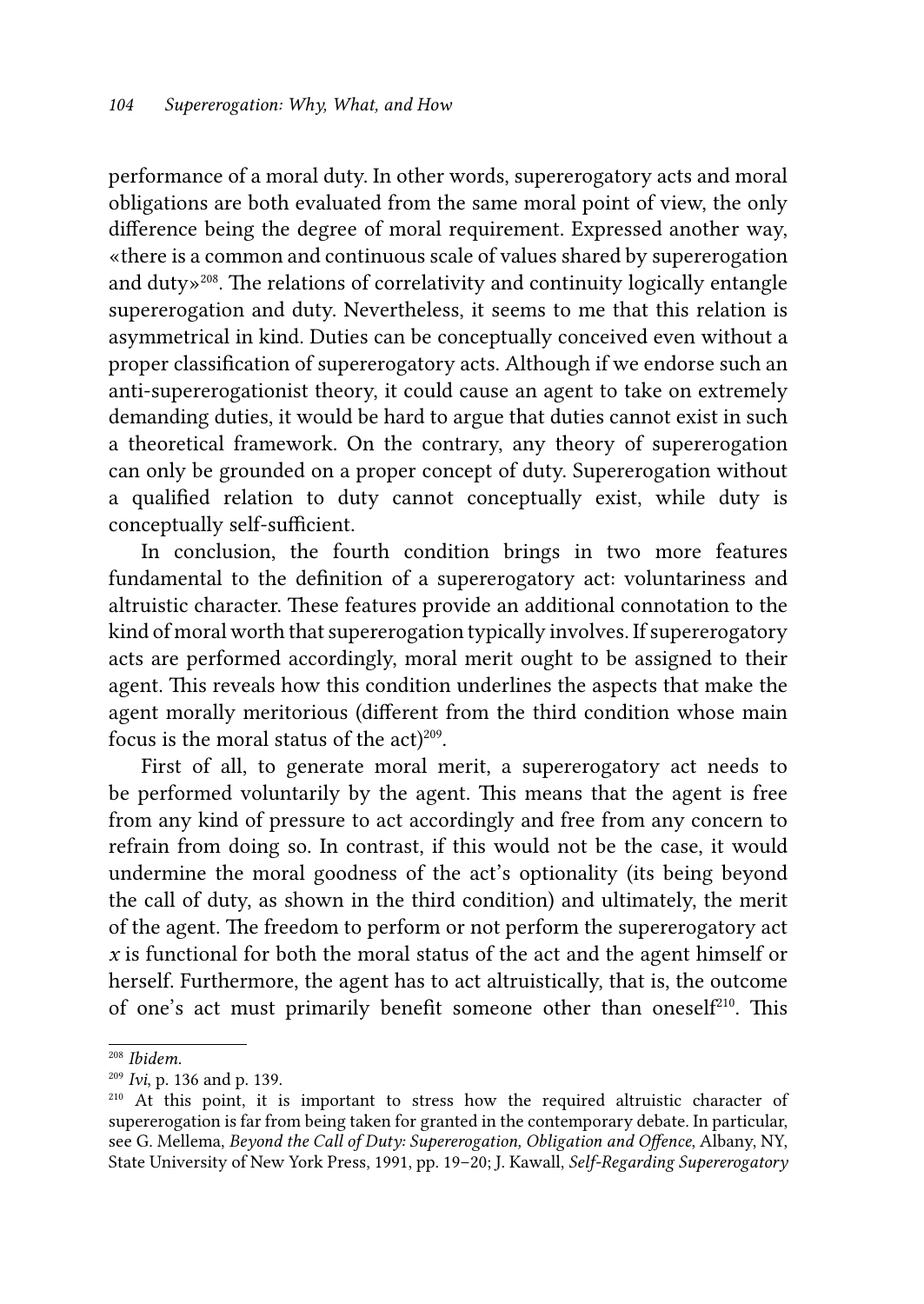feature further specifies the character of the consequences mentioned in the third condition. The beneficial consequences must be other-regarding<sup>211</sup>. As such, as long as these two elements (voluntariness and altruistic character) are respected, the fourth condition claims that the agent deserves to be considered morally meritorious<sup>212</sup>.

At this point, it is worth specifying an important distinction that Heyd introduces to clarify the status of the agent, that between motive and intention $213$ . As I have emphasized, supererogation requires altruistic intentions, which differ from requiring altruistic motives. In fact, the agent might find a self-interested motive to act to benefit others. However, this does not prevent the act from having all the features that make supererogation morally good. In this context, a self-interested motive to behave in a particular way is not problematic for the status of the act. As Heyd highlights:

One may act heroically in order to gain fame, to soothe one's conscience (haunted by guilt feelings), or out of moral self-indulgence. Highminded motives are not a necessary condition for supererogatory action as so many theorists tend to believe. Although the motives of supererogatory acts may be self-regarding, the intention must be other-regarding<sup>214</sup>.

As long as selfish motives do not affect the moral-goodness-conferring elements (optionality, intended good consequences, voluntariness, and altruistic character), there is no reason to require high-minded motives for supererogatory acts.

*Actions*, «Journal of Social Philosophy» 34 (3), 2003, pp. 487–498; A. Archer, *Supererogation and Intentions of the Agent*, «Philosophia», XLI, 2013, pp. 447–462. A deeper analysis of this point will unfortunately take me off-topic in the present work. Here, I just assume that the altruistic character of supererogation (following Heyd's position) is the most accurate description of its acts. I have dedicated some space to the issue elsewhere. See S. Grigoletto, *Why Proximity Matters for the Concept of Supererogation*, «Ethics & Politics», XIX (1), 2017, pp. 291–307.

<sup>&</sup>lt;sup>211</sup> Supererogatory acts typically (even if not necessarily) involve some sort of sacrifice by the agent. The act might thus have some non-beneficial consequences that primarily affect the agent himself or herself.

<sup>&</sup>lt;sup>212</sup> «An act is said to be meritorious only if it earns merit for its agent. Unlike the attributes of permissibility and moral goodness, which apply to acts independently of their agents, "meritorious" is conceptually linked to persons (like "intentional" or "benevolent")», D. Heyd, *Supererogation: Its Status in Ethical Theory*, p. 139.

<sup>&</sup>lt;sup>213</sup> For clarification it is important to provide a brief, but finer distinction between these two terms. Being thirsty justifies the act of drinking. This is what *motivates* this course of action. The act of drinking is then specifically *intended* at grabbing a glass of water and bringing it up to your mouth.

<sup>214</sup> *Ivi*, p. 137.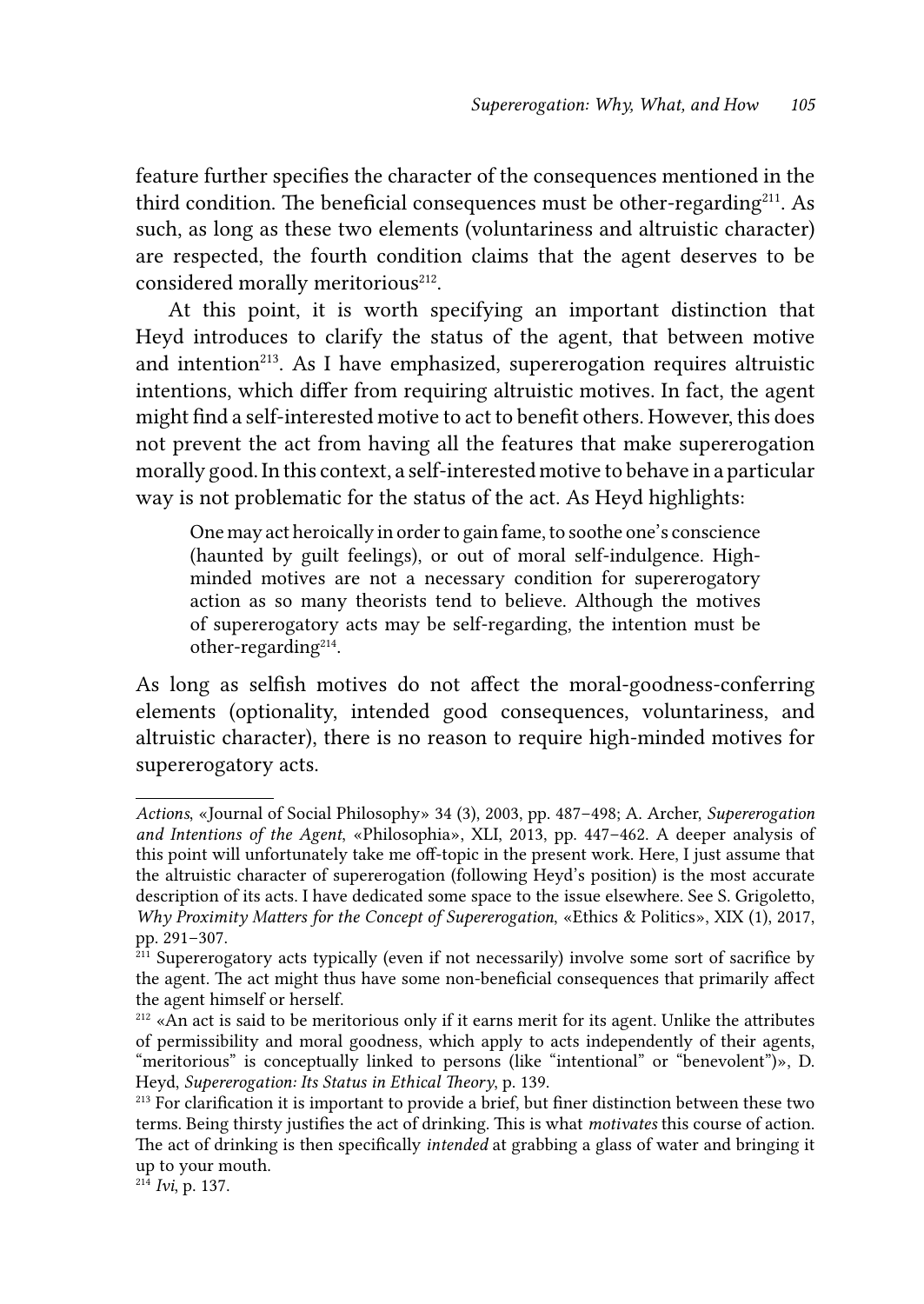Finally, the altruistic qualification of supererogation rules out any possible utilitarian evaluation of the act's outcome. Indeed, the good altruistic consequences are not necessarily the best ones. The foreseen sacrifice of the agent (typical of this kind of act) might involve a loss in terms of the general degree of happiness. Nevertheless, this is (as we have seen) what makes supererogation of special moral value<sup>215</sup>. This necessity of altruistic intentions, introduced with the fourth condition, makes supererogation's value not utilitarian in kind.

Much more could be said to further specify and refine the aspects of this definition of the concept. Nevertheless, I explicitly want to limit this analysis to a plain exposition of Heyd's definition. I think that at this point, it is already possible to show those aspects of supererogation that will become functional, in the following chapters, for the argumentation in favor of a normative foundation of the concept. In particular, recall that supererogatory acts deeply rely on the theoretical acknowledgment of the different levels that constitute the structure of ethics. In the present section, I have emphasized how morality has two fundamental levels of understanding. We can refer to the two faces of morality in different ways: the deontic and the axiological, minimal ethics and maximal ethics, or the right and the good. Supererogation is a conceptual consequence of this important distinction, and as such, it can serve as a proof of that. Similarly, in the entire first part of this work, I have aimed to point out how the very nature of moral experience (in moral decision making) is far from being a unitary matter. These expressions of the complexity typical of morality should serve as reminders of the necessity of acknowledging the actual nature of the moral domain.

### 3.3 *How* is Supererogation Possible? The Acknowledgment of Moral Complexity

In this section, I focus on the theological origin of the concept to pay attention to those theoretical elements that have grounded the concept from its genesis. In the present work, embracing a complex approach to morality aims at recreating, on a philosophical level, the theoretical depth that has given rise to the concept of supererogation. The etymology of supererogation is found in the Christian tradition and goes as far back as the parable of

<sup>215</sup> *Ivi*, p. 132.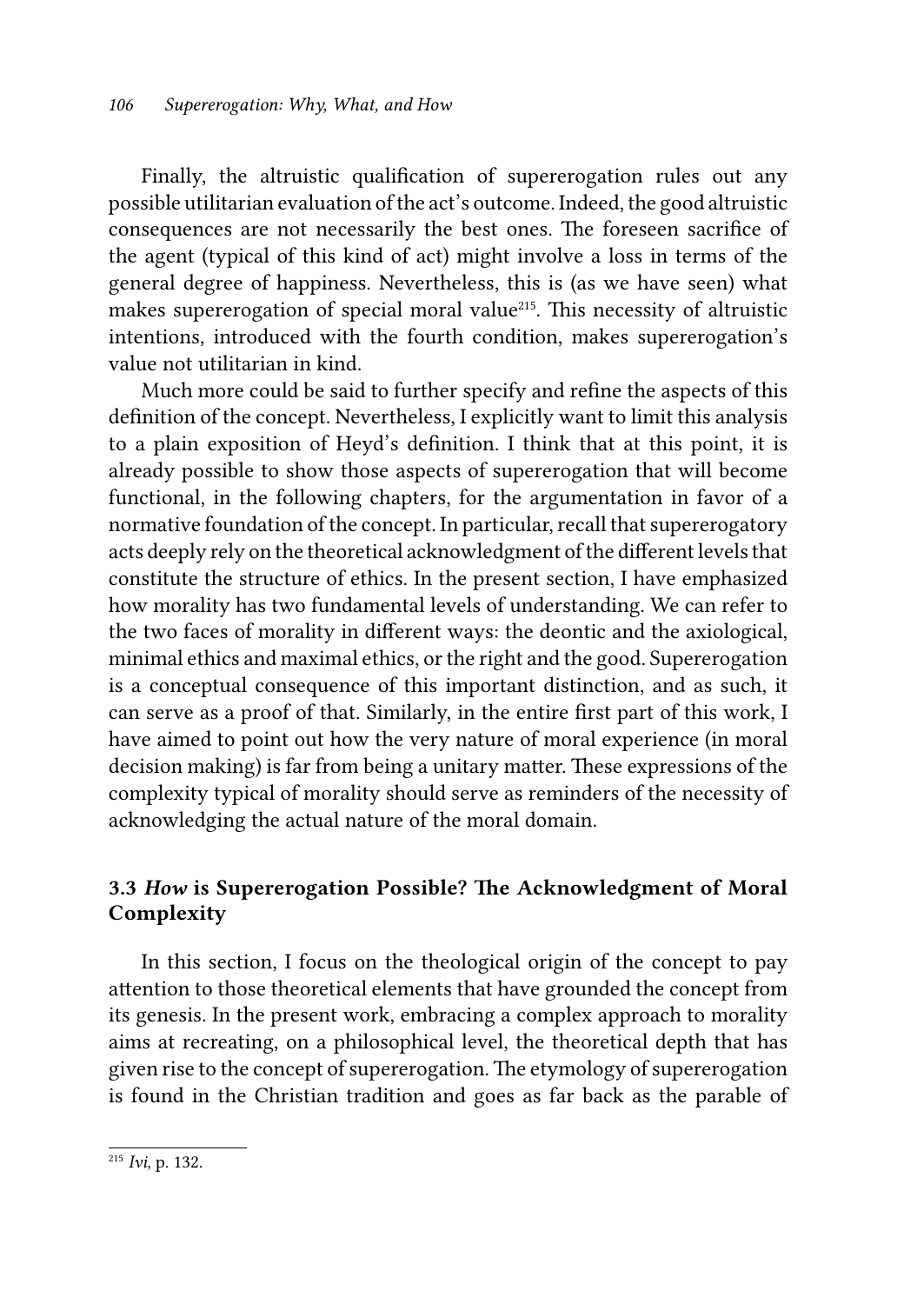the good Samaritan in the Gospel according to St. Luke<sup>216</sup>. More precisely, the theoretical background that makes sense of supererogation as a concept is derived from the later distinction between precepts and evangelical counsels, as outlined by Christian theology. I now dedicate some pages to a brief sketch of this theological background.

 Traditionally, the distinction between precepts and counsels refers to a well-known passage of the Gospel: the narrative about the rich young man's encounter with Jesus 217. Here, when asked how to live by aiming at eternal life, Jesus distinguishes between two paths to salvation. The first path is concerned with the precepts of the Decalogue, of which Jesus recalls five218, plus the so-called rule of love («You shall love your neighbor as yourself»). These are expected from anyone who has Christian charity as the fundamental value of a life lived well. The rich young man acknowledges having lived according to all of these precepts; nevertheless, he further asks, «What do I still lack?» The young man is then looking for an additional way of achieving a virtuous existence according to the Christian doctrine. Jesus thus answers by introducing the way of perfection to salvation, a route that is not required of everyone<sup>219</sup>, the path of the evangelical counsels.

The distinction introduced in these pages of the Gospel will later fit the classical and fundamental Christian distinction between the Old Law and the New Law, as later outlined in the theological tradition. As it appears especially clear from the work of St. Thomas Aquinas, such a distinction is particularly relevant for the Catholic doctrine of a life lived well. Briefly, according to Aquinas, the law is divided into five different kinds<sup>220</sup>. One is the Divine Law, which, combined with the Divine Grace, aims at leading us toward virtues and goodness. Oppositely, temptations influence us to

<sup>216</sup> *Luke* 10:25–37. The Vulgate version of the Bible translates a line of the dialogue between the Samaritan and the innkeeper (line 35) as follows: «[…] *et quodcumque supererogaveris ego cum rediero reddam tibi* […]». Strangely enough, the etymological origin of the word has nothing to do with the passages that describe the Samaritan's decision to stop and rescue the stranger (the actual supererogatory act). Actions such as this represent the typical act of supererogation, sometimes referred to as "good Samaritanism".

<sup>217</sup> *Matthew* 19:16–22. The distinction is also explicit in a passage of the Pauline epistles (*I Corinthians* 7:25).

<sup>218</sup> *Matthew* 19:18–19.

<sup>&</sup>lt;sup>219</sup> The way of living the *counsels* has to be understood within the sphere of optionality. Jesus introduces it with an "if" clause: «If you would be perfect  $[...]$ », *Matthew* 19:21.

<sup>&</sup>lt;sup>220</sup> See St. Thomas Aquinas, *Summa Theologica*, I–II, q. 91, *The Summa Theologica of Saint Thomas Aquinas translated by Fathers of the English Dominican Province revised by Daniel J. Sullivan*, Chicago, Encyclopaedia Britannica, 1952.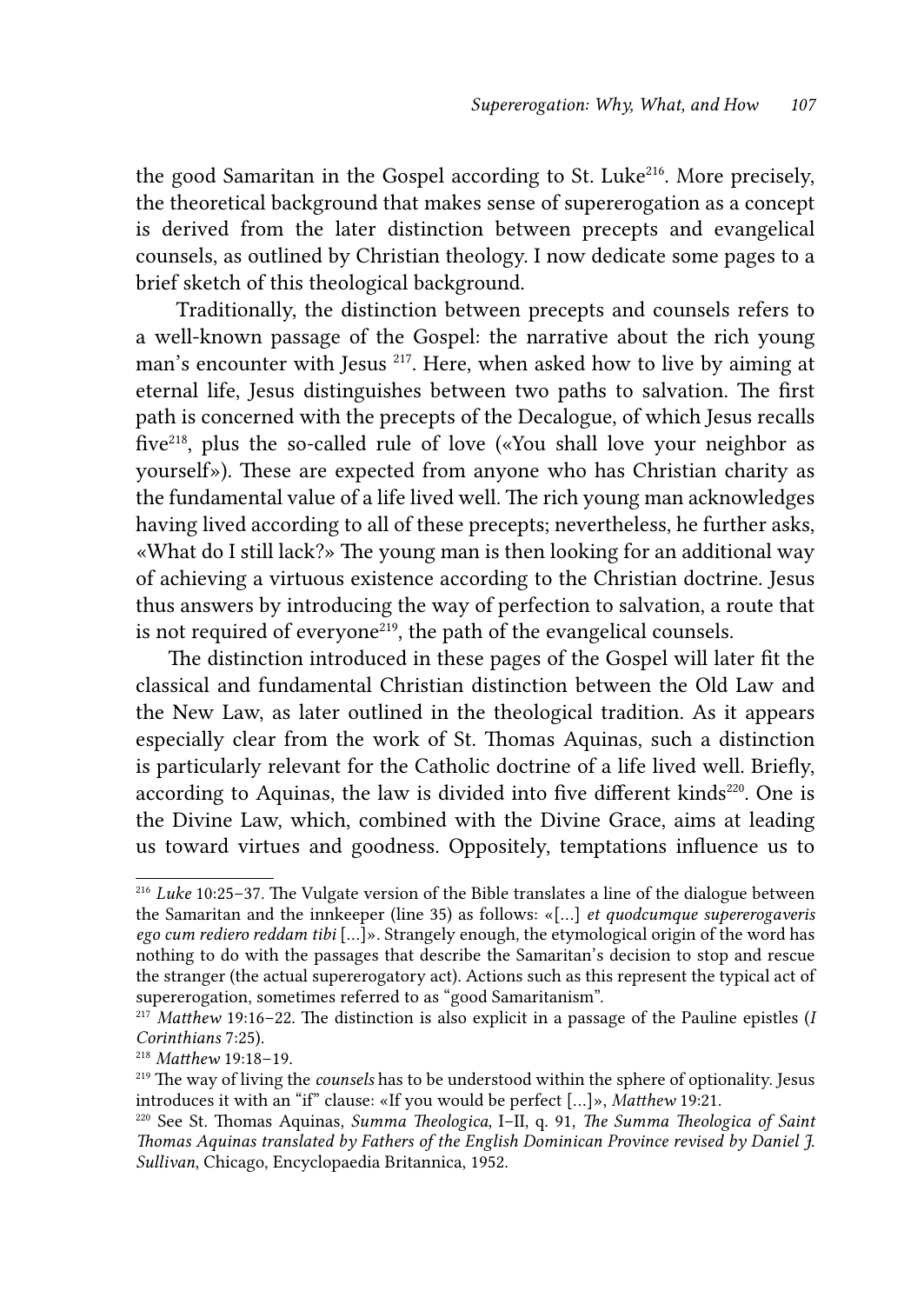commit sins in accordance with vices. Within this general schema, precepts and counsels constitute the Divine Law, as outlined in the Scriptures. In particular, on one hand, the Old Testament transmits the Old Law by means of the Decalogue of Moses, which prescribes what to do in the form of precepts. On the other hand, the New Testament is the bearer of the New Law, by means of the teachings and the life of Jesus Christ, whose message brought us the counsels. Aquinas clearly highlights this distinction, underlining the difference between the two notions:

The difference between a counsel and a commandment is that a commandment implies necessity, while a counsel is left to the choice of the one to whom it is given. Consequently in the New Law, which is the law of liberty, counsels are added to the commandments, and not in the Old Law, which is the law of bondage. We must therefore understand the commandments of the New Law to have been given about matters that are necessary to gain the hand of eternal Happiness, to which end the New Law brings us immediately, but that the counsels are about matters that render the gaining of this end more assured and expeditious<sup>221</sup>.

Therefore, the commandments are binding and clearly prescribe what to do (e.g., «Honor thy father and thy mother») and what not to do (e.g., «Thou shalt not kill»). In contrast, counsels do not prescribe anything in particular other than the achievement of some extra good; thus, their performance is considered optional and left to the will of the agent. Generally, counsels rely on the avoidance of three things: external wealth, carnal pleasures, and honors.

Notably, Aquinas points out that the most important thing for a Christian is having God as the main end in life. Accordingly, this leads the virtuous believer to the road of charity toward Christian perfection*.* This is the main point of a Christian life, aiming at God by expressing charitable behavior<sup>222</sup>. This is what justifies the obligatoriness of the precepts (or commandments), the fact that their observance leads to the true Christian existence by expressing that charity typical of whatever is directed toward the love of God. Failing to follow the commandments means failing to appreciate the

<sup>221</sup> T. Aquinas, *Summa Theologica*, I–II, q. 108, a. 4, *ivi*, p. 336.

 $222$  «[...] in itself and essentially the perfection of the Christian life consists in charity, principally as to the love of God, secondarily as to the love of our neighbor, both of which are the matter of the chief commandments of the Divine law», T. Aquinas, *Summa Theologica*, II–II, q. 184, a. 3, *ivi,* p. 631.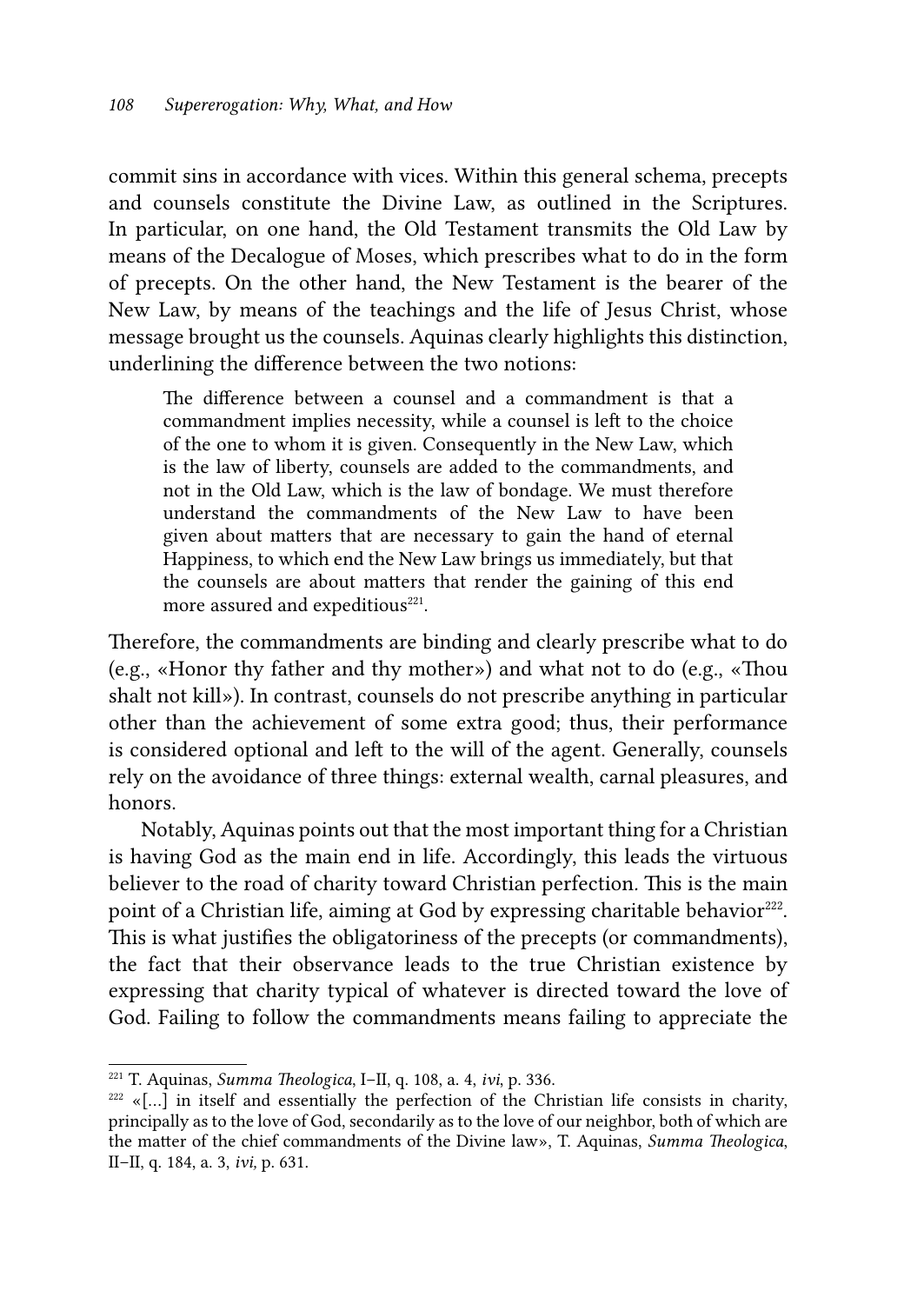true Christian existence, and ultimately, it means not heading toward God. Differently, the purpose of the counsels is not to impose an obligation to refuse all material goods, for example, in order to gain eternal life. This would certainly be a valuable way of living a Christian life, but it remains optional and left to the free choice of the individual. The most important thing is keeping God as the primary end of a life lived well. Since the abandonment of material goods could facilitate this task, it is a desirable but discretional achievement<sup> $223$ </sup>. The counsels do not prevent us from committing sins (this being the direct purpose of the commandments) but facilitate the path to Christian perfection by avoiding those circumstances where walking on the road of charity becomes more difficult (while not impossible). This explains how the fact that counsels lead us to perfection "more speedily" does not mean that they do better than what precepts do "more slowly". Instead, this means that if we follow the counsels, we can walk more easily on the road of charity toward the love of God and our neighbors. The difference between precepts and counsels relies on the fact that the former helps us avoid all those behaviors that are contrary to charity, while the latter simply facilitates this task224. This also explains why counsels are not strictly required; having an easier path to God is a desirable but free choice. As we have seen above, this is the same free choice that Jesus gives to the rich young man:

If you wish to be perfect, go, sell what you have and give to the poor and you will have treasure in heaven. Then come, follow me<sup>225</sup>.

Here, contrary to what I have just outlined, it seems that perfection is gained only by the repudiation of material goods and thus by following a counsel.

<sup>&</sup>lt;sup>223</sup> «Nevertheless, for man to gain the above-mentioned end, he does not need to renounce the things of the world to attain to eternal happiness, provided he does not place his end in them; but he will attain more speedily to that end by giving up the goods of this world entirely. And so the evangelical counsels are given for this purpose», T. Aquinas, *Summa Theologica*, I–II, q. 108, a. 4, *ivi*, p. 336. See also S. Vecchio, *Precetti e consigli nella teologia medievale*, in S. Bacin, *Etiche Antiche, Etiche moderne*, Bologna, il Mulino, 2010, pp. 223–242.  $224$  «In other words, the precepts are intended to remove things which are contrary to charity, while the counsels are meant to remove things that hinder acts of charity», D. Heyd, *Supererogation: Its Status in Ethical Theory*, p. 21.

<sup>&</sup>lt;sup>225</sup> Matthew 19:21. This passage, specifically «Then come, follow me», has been widely considered the origin of the doctrine of a consecrated life. While before the Vatican II Council, the understanding of this particular religious experience was considered a better Christian existence and a faster way to salvation, things have greatly changed since the publication of the council's decree on the adaptation and renewal of religious life (*Perfectae Caritatis*). As St. Thomas Aquinas has already emphasized, both ways of living a Christian life (consecrated or not) are perfectly capable of leading to eternal salvation.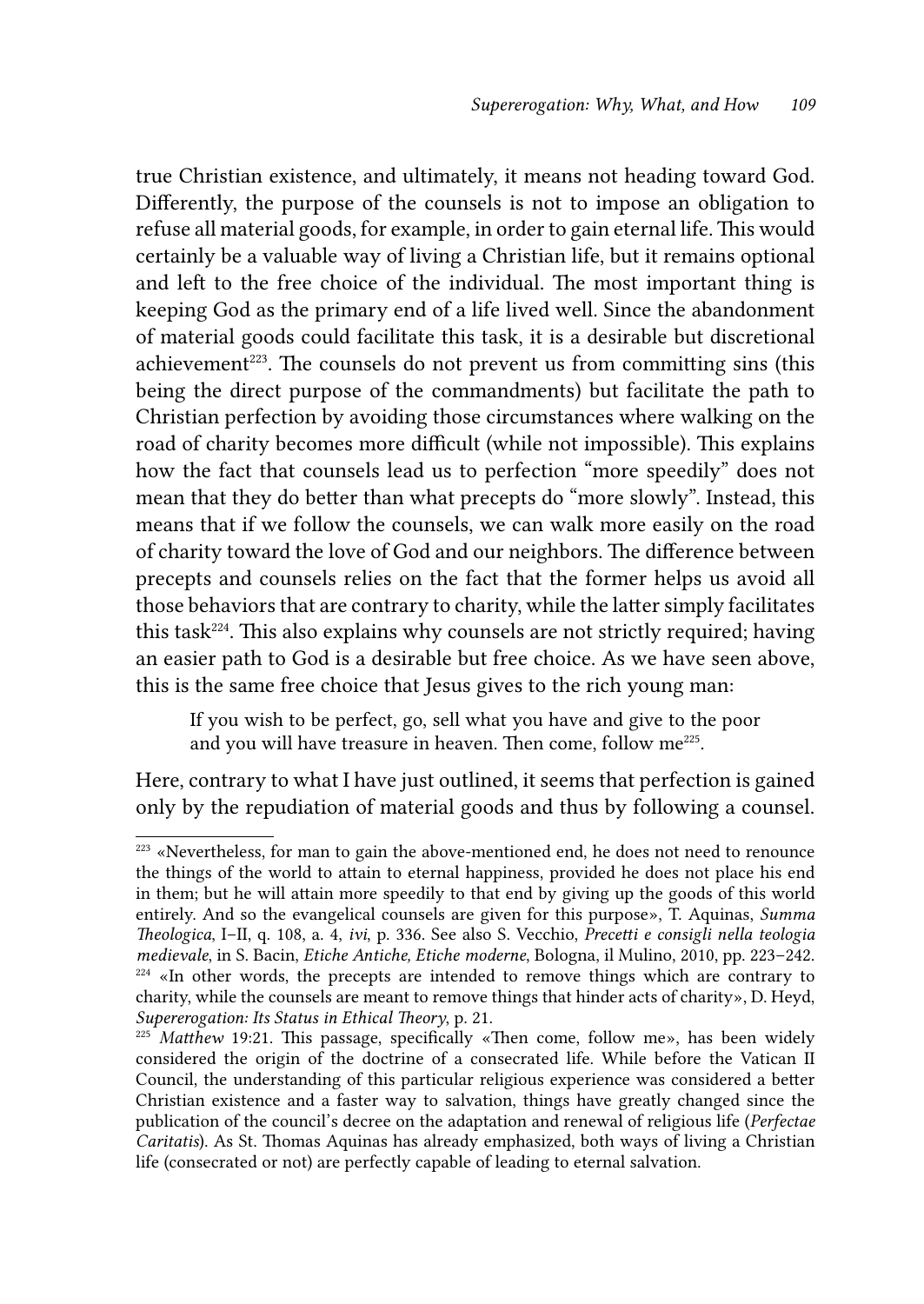Aquinas clarifies this argument accurately. The focal point that constitutes the perfection of the young man's life is following the Lord (i.e., having God as the primary end), and this is something that the precepts make possible. The counsel of selling all our material goods and giving the proceeds to the poor is the path that more easily leads us to loving God and thus on the road of charity226. In this circumstance, selling our material goods is a way of redirecting our own lives toward God more easily, away from those goods that might prevent us from doing this by misdirecting our lives to material attachments. Almost a millennium ago, the words of Clement of Alexandria underline, once again, this aspect of the ultimate end of the Christian life:

"Sell what belongs to thee." And what is this? It is not what some hastily take it to be, a command to fling away the substance that belongs to him and to part with his riches, but to banish from the soul its opinions about riches, its attachment to them, its excessive desire, its morbid excitement over them, its anxious cares, the thorns of our earthly existence which choke the seed of the true life<sup>227</sup>.

The material goods represent a problem if someone misunderstands the place and the importance they ought to have in a Christian life. External wealth is not something bad *per se*, but since it might distance oneself from a life lived according to charity, it is preferable to follow the counsel of poverty.

As Aquinas' work reveals, the 13th century was animated by a theological debate on these particular issues. In particular, the questions about a life lived according to humility, poverty, chastity, and obedience was one of the major points at issue due to the emerging clerical class of mendicant orders. The nature of these expressions of consecrated life is deeply based on the distinction between precepts and counsels. At this precise time, the concept of supererogation finds its most substantial theorizations in the theological sphere. The members of the newborn orders of friars were called upon to give an account of the "way of perfection" according to which they dedicated their religious existence against the charges of the rest of the clergy. In this scenario, the words of St. Bonaventure, a member of the Franciscan order,

<sup>&</sup>lt;sup>226</sup> «In this saying of our Lord something is indicated as being the way to perfection by the words, Go, sell all thou hast, and give to the poor; and something else is added in which consists perfection, when He said, And follow Me», T. Aquinas, *Summa Theologica*, I–II, q. 184, a. 3, ivi, pp. 631–632.

<sup>227</sup> Clement of Alexandria, *The Rich Man's Salvation,* 11–2, in *Clement of Alexandria with an English translation by G.W. Butterworth*, London, W. Heinemann-Harvard University Press, 1953, pp. 291–293.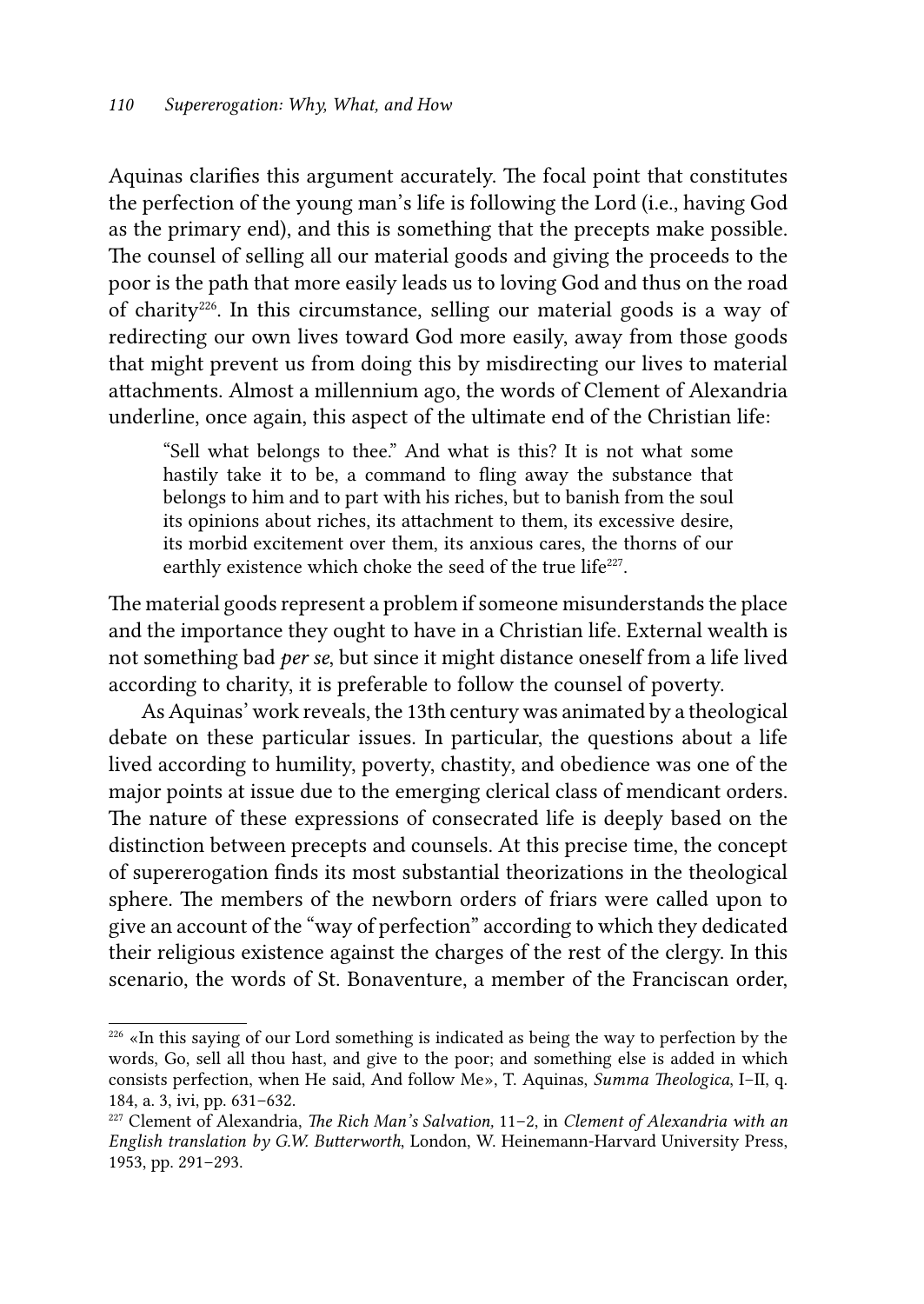explain the degrees of charity that can constitute the life of a Christian. In particular, in his *Apologia pauperum contra calumniatorem*, he makes ample use of the concept of supererogation, pointing out how strictly following the counsels (typical of the mendicant orders) is a supererogatory (optional, we would say) choice<sup>228</sup>. Precepts and counsels represent two distinct degrees of achieving a life in the light of charity. While both lead to eternal salvation, the latter is known as the way of perfection, expected only from those who decide to live a life beyond the merely required.

Unsurprisingly, within this moral framework of a Christian conception of a life lived well, we can find a multitude of fascinating examples of supererogation. For example, think of the life lived by St. Teresa of Calcutta and the saintly act of St. Maximilian Maria Kolbe. Cases such as these clearly represent a life lived according to the evangelical counsels, exemplifying the acts of an agent who goes "beyond the call of precepts", so to speak. In particular, it is this aspect of the Christian conception of a life lived well that inspires and theoretically supports the practice of the indulgences that were much criticized by Protestant movements in the Reformation era. According to this doctrine, the extraordinary good deeds of the saints can be redirected to the forgiveness of the sins of others. As Pope Paul VI has underlined in the apostolic constitution *Indulgentiarum Doctrina*:

There reigns among men, by the hidden and benign mystery of the divine will, a supernatural solidarity whereby the sin of one harms the others just as the holiness of one also benefits the others. Thus the Christian faithful give each other mutual aid to attain their supernatural  $\text{aim}^{229}$ .

Holy behavior (that lies beyond ordinary required practices) can be shared for the benefit of the people of God. It appears clear how such a practice relies on a theoretical specification of the many levels of achievement of morality within the Christian tradition. Someone who has underperformed or underachieved in certain regards can benefit from the overachievement of others.

<sup>228 «</sup>*Scientium est igitur, quod radix, forma, finis complementum et vinculum perfectionis caritas est* […] *Ipsa vero caritas triplicem habet statum: unum quidem infimum, in observantia mandatorum legalium; secundum vero medium, qui constat in adimpletione spiritualium consiliorum; tertium autem supremum, in perfruitione sempiternalium iucunditatum.* […] *Secunda est perfectio supererogationis* […]», in St. Bonaventure, *Apologia pauperum contra calumniatorem*, cap. III, no. 2.

<sup>229</sup> Paul VI, *Indulgentiarum Doctrina*, 1967, no. 4.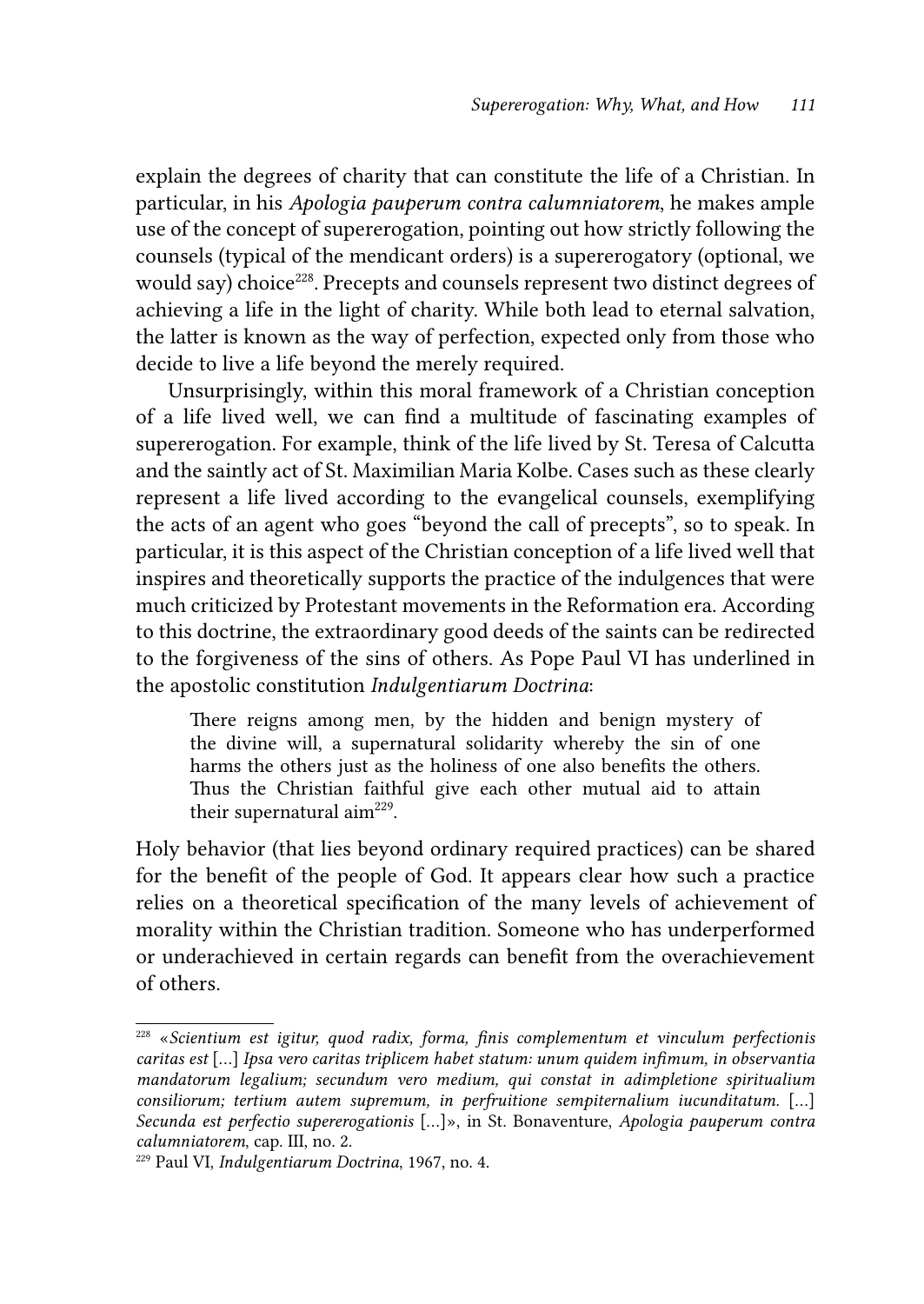The first important conclusion to be drawn from this analysis of the theological origins of the concept of supererogation is related to the necessity of a morally complex approach. Moral complexity, intended as an approach that grants the multilevel nature of morality, is fundamental in order to give an account of these theological conceptual distinctions that represented the fertile background that introduced the concept of supererogation in its original theoretical framework. As such, we can refer to the distinction between precepts and counsels (and not just this one) as a sort of "Catholic complexity"230, where the grounding idea is that of a system based on multiple levels of understanding, normativity, and possible achievements. If we do not give an account of this aspect in "secular" morality as well, there is no way that we can properly justify the concept of supererogation. Moral complexity is thus the acknowledgment of the two necessary levels of normativity that constitute the essence of morality—the axiological and the deontic. The adoption of a complex moral system is a promising answer to the question of how we can give an account of supererogation in a moral system. The absence of such a complex approach to morality can lead to the undesirable identification of the axiological level with the deontic one. The flattening of the levels of morality results in a moral theory that aims at the maximization of the good, where every good act is, at the same time, required of the agent. Consequently, such a system (as I further highlight in the next chapter) will not leave any theoretical space for the concept of supererogation.

While the distinction among the many levels of morality is a necessary condition of supererogation, it is not in itself a sufficient one. Complexity is the metaethical background condition of a process that takes place at the normative level. I have previously defined the structure of morality as

<sup>&</sup>lt;sup>230</sup> It might be inappropriate to call it "Christian" complexity, given a different understanding of the moral sphere that the Protestant tradition has offered. During the Reformation, the strong opposition to the theory of supererogation (and to the doctrine of indulgences that is grounded on it) was the occasion to draw a clear distinction between the ethics of the two different traditions. Referring to the thought of Martin Luther, David Heyd summarizes the Protestant opposition to supererogation as follows: «No human being, not even a saint, can do all that is strictly required by duty, let alone hope to go beyond that. The way to salvation is not through "works" but through divine grace alone. Even the most dramatic acts of martyrdom and self-sacrifice, which served the Catholics as paradigm examples of supererogation, are strictly speaking obligatory», D. Heyd, *Supererogation*, in E.N. Zalta (ed.), *The Stanford Encyclopedia of Philosophy* (winter 2019 edition),

 $URL =$  <https://plato.stanford.edu/archives/win2019/entries/supererogation/>.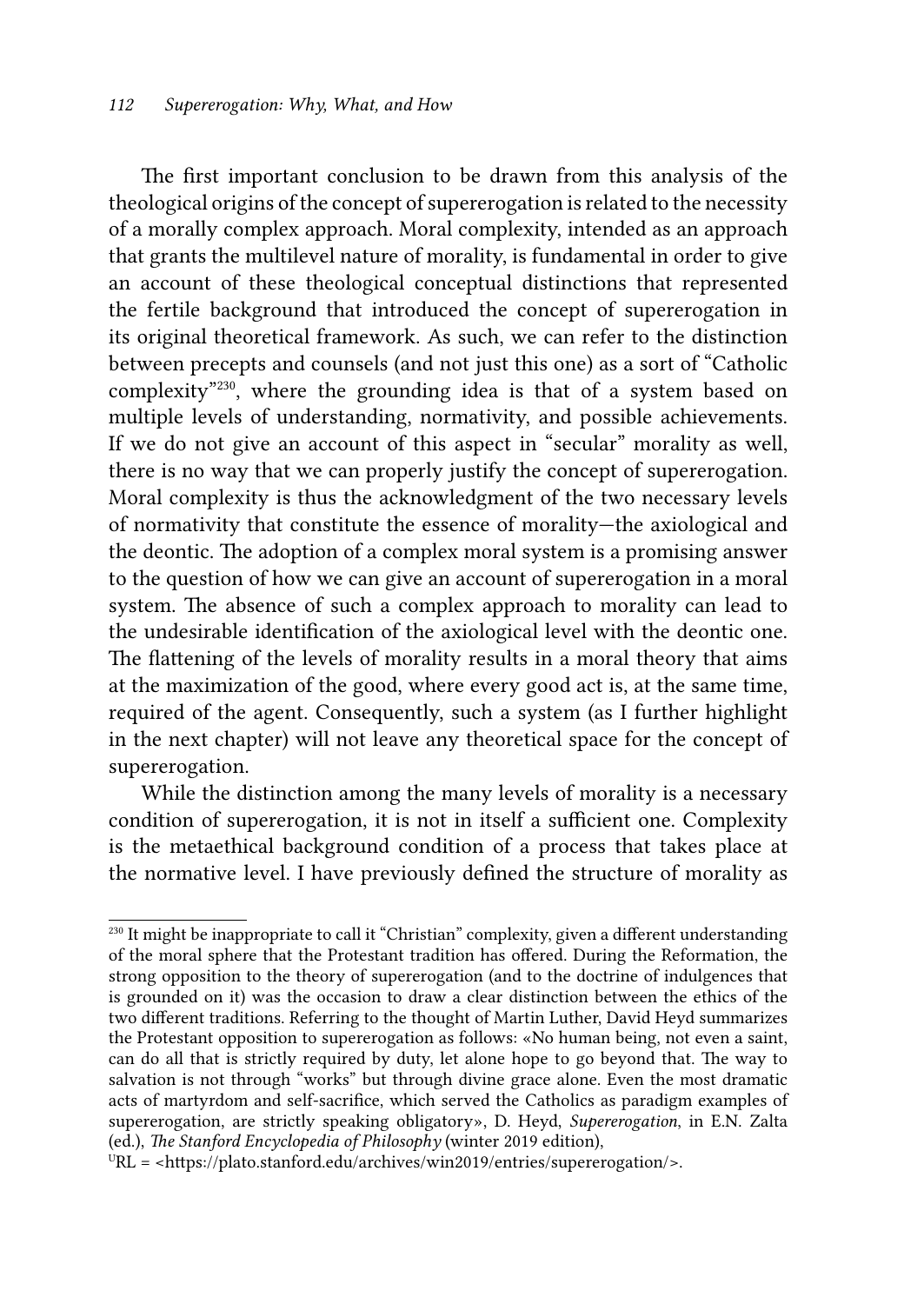being better represented by an imagined web of interrelated levels, rather than that of an ordinated pyramid that culminates in a precise value or ideal. As I further analyze in Chapter V, supererogation springs from the normative pulls originating from the interaction between two levels of the moral web. Most of the time, this phenomenon is brought about by the interaction between the axiological and the deontic levels. By virtue of this necessity of a complex system, supererogation can rightly be considered a complex moral concept, that is, one that requires more than a single moral dimension to be justified. If we oppose complex concepts to simple ones, we realize how the simple versus complex distinction somehow resembles the difference between thin and thick concepts. A thick concept (e.g., "courageous") has both evaluative and descriptive elements<sup>231</sup>. Its nature is grounded on two relevant aspects of morality. In contrast, a thin concept concerns a single aspect of morality. Similar to this distinction, I generally define complex concepts as those concerned with more than one aspect of morality. Supererogation, far from being the only one, is a clear example of a complex moral concept. As we have seen above, this category of acts springs from the interaction of the axiological and the deontic levels. As such, supererogation requires this theoretical complexity and consequently, can only be conceived as a complex concept.

 In conclusion, given the characteristics of the theological framework that originated the concept in the Christian tradition, I believe that a complex moral system is the answer to the question of how we can give an account of supererogation. The challenge, widely expressed by the contemporary debate on the concept, is that of understanding if the existing moral theories can grant the degree of complexity that supererogatory acts require.

<sup>231</sup> S. Kirchin (ed.), *Thick Concepts*, Oxford, Oxford University Press, 2013.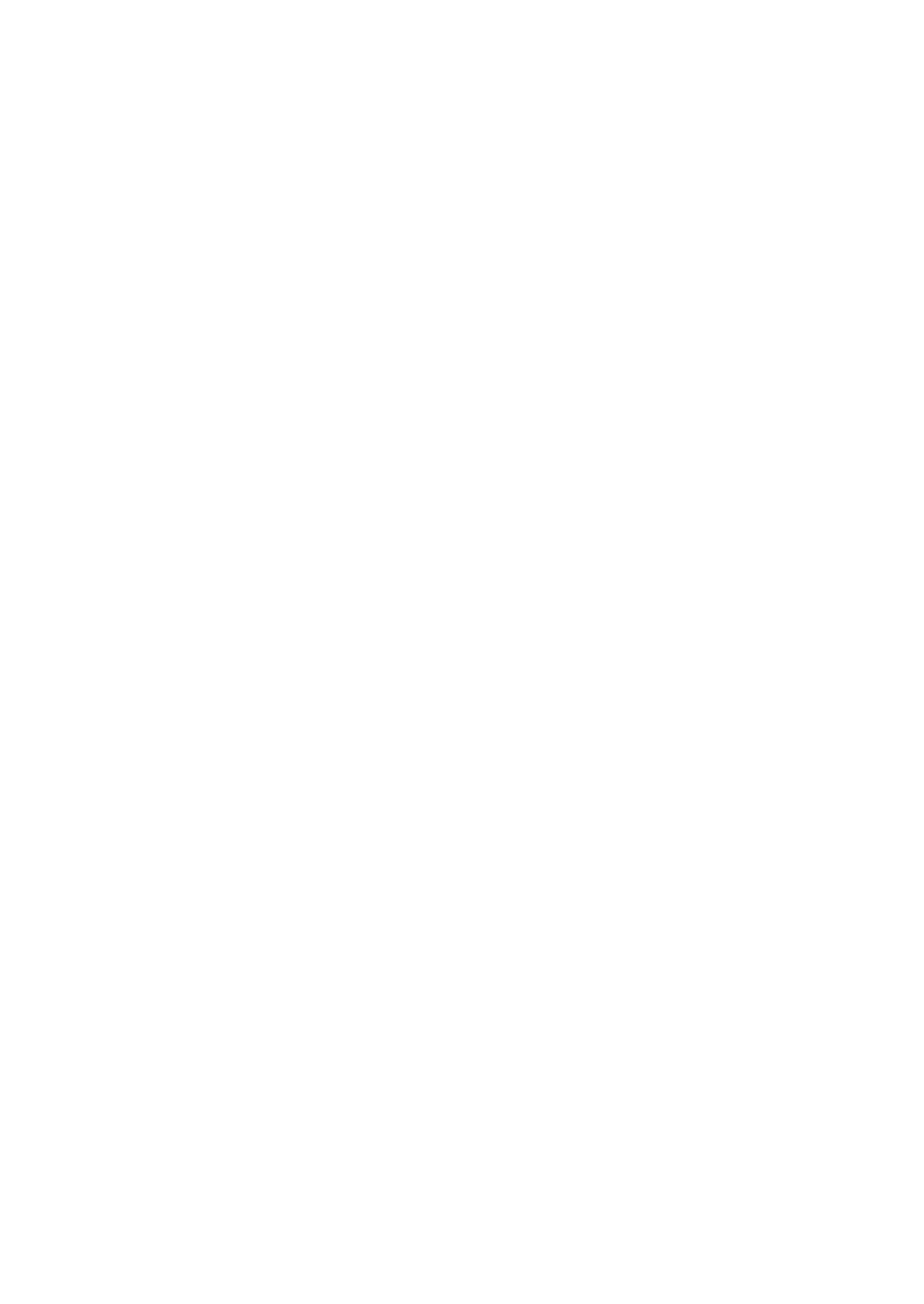# CHAPTER IV WHY MONIST THEORIES STRUGGLE WITH THE JUSTIFICATION OF THE CONCEPT

If we consider the normative ethics debate on the justification of supererogatory acts, we can infer that monist theories of different sorts generally struggle in this specific regard. As already suggested in the previous chapters, this difficulty is related to the loss of complexity that makes supererogation conceptually impossible. Heyd's definition of the concept underlines the dual moral source of supererogatory acts (their intended consequences and optionality); as such, they show the inadequacy of single-guided theories:

This dual source of value explains why supererogation requires a theory which blends both axiological and deontological elements. Neither utilitarianism nor Kantianism alone is sufficient to account for supererogation  $[\dots]^{232}$ .

Along these lines, in this chapter, I aim to show this general inadequacy of monist moral theories. Roughly, this chapter represents the *pars destruens* of the work, being concerned with a negative argumentation on what interferes with the justification of supererogation. In particular, I give an account of the main problematic aspects of the justification of supererogation, as follows: a) I provide a general argument about the impossibility of a monist approach to morality. b) I focus on the relation between maximizing duties and supererogation. c) When these elements are clarified, it is possible to analyze in some finer detail the problems of specific normative systems. Specifically, I try to explain why both utilitarianism and Kantian ethics fail to give an account of the concept<sup>233</sup>. Once these criticisms about the

<sup>232</sup> D. Heyd, *Supererogation: Its Status in Ethical Theory*, Cambridge, Cambridge University Press, 1982, p. 131.

<sup>&</sup>lt;sup>233</sup> This can be summarized with the claim that both moral traditions seem to demand our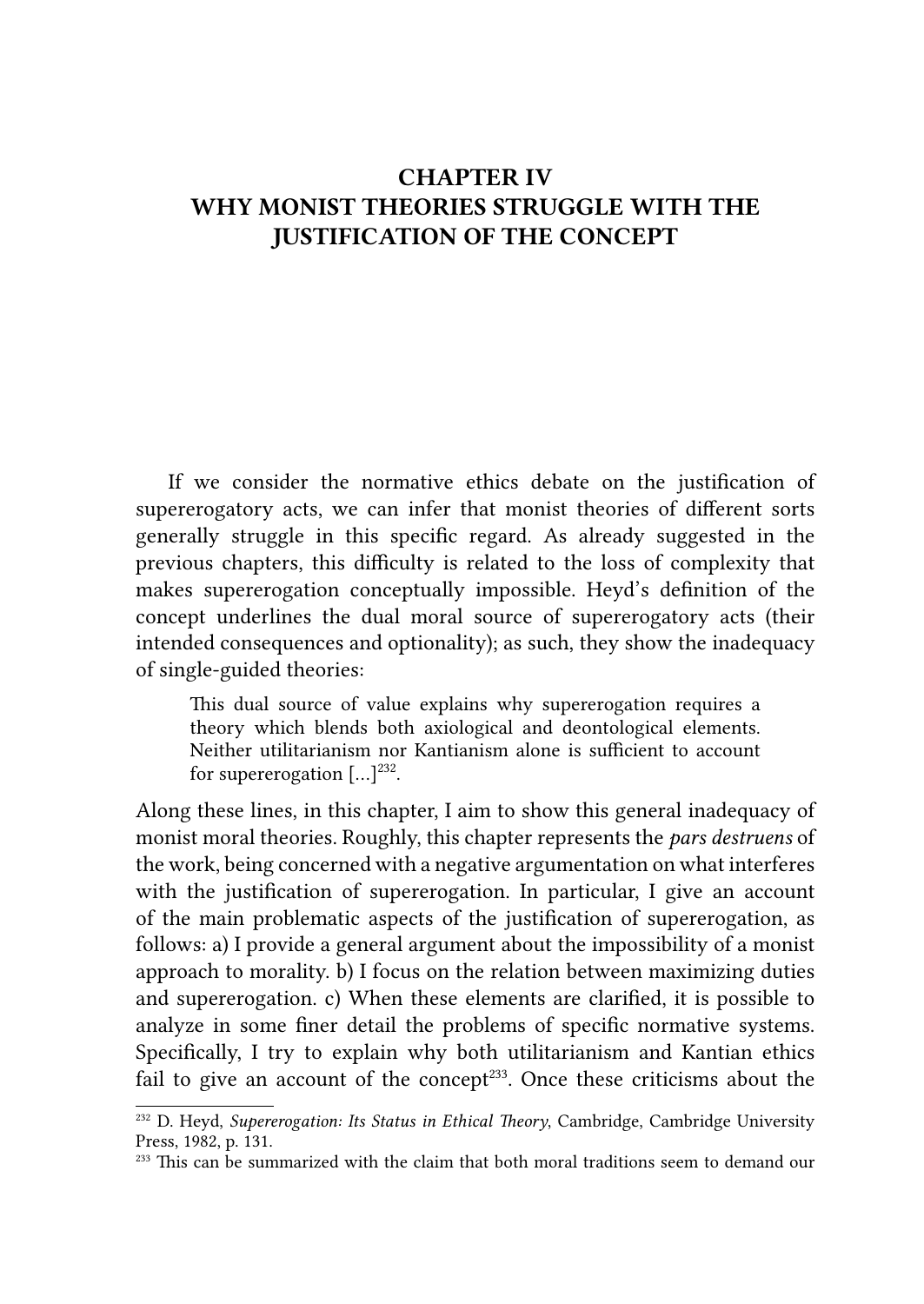justification of the concept are emphasized, it will be possible in the next chapter to take on the challenge of grounding supererogation according to moral complexity.

## 4.1 The General Argument

An argument for the inadequacy of a monist theory needs to start from a clear definition of what is intended for monism in normative ethics. Generally, a monist theory considers a unique, consistent, and ultimate source of morality. This role is usually played by a value, an ideal, or a principle. The good is then identified according to a single and unique way of reasoning*.* Well-known examples of this approach are Kantian ethics, which aims at freedom (intended as autonomy) and utilitarianism (here intended without further specification), which aims at the greatest happiness. Monist theories, such as these, thus assume that we act according to a single guiding principle that informs us about the morally good thing we ought to do (moral obligation). In this respect, Kant's categorical imperative and Mill's principle of utility represent ways of moral reasoning that require that our actions are directed at the promotion of the ultimate value. Traditionally, this approach is opposed to moral pluralism, the idea that morality deals with a heterogeneous (yet limited) set of values and principles<sup>234</sup>.

Furthermore, it is helpful to outline a synthetic definition of the concept of supererogation. Supererogatory acts, broadly considered, are morally good but not morally required<sup>235</sup>. As we have seen, this concept entails a distinction between the axiological level of morality (moral goodness) and the deontic one (moral rightness). Supererogatory acts exceed the requirements of the deontic level to bring about some extraordinary goodness. The failure to acknowledge this distinction between different levels of the moral discourse

very best. This has been emphasized by Michael Ferry in M. Ferry, *Does Morality Demand Our Very Best? On Moral Prescriptions and the Line of Duty*, «Philosophical Studies», CLXIII (2), 2013, pp. 573–589. See pp. 172–173 for a more detailed description of Ferry's argument.

<sup>&</sup>lt;sup>234</sup> In Chapter II, I have discussed the issue of moral pluralism at length. For an overview, see E. Mason, *Value Pluralism*, in E.N. Zalta (ed.), *The Stanford Encyclopedia of Philosophy* (spring 2018 edition), URL = <https://plato.stanford.edu/archives/spr2018/entries/value-pluralism/>; B. Gaut, *Moral Pluralism*, «Philosophical Papers», XXII (1), 1993, pp. 17–40.

 $235$  Undoubtedly, Heyd's definition, as outlined in the previous chapter, is far more adequate than this classification. Nevertheless, I believe that for the present argument, a simpler and less detailed definition is enough for understanding the point at issue.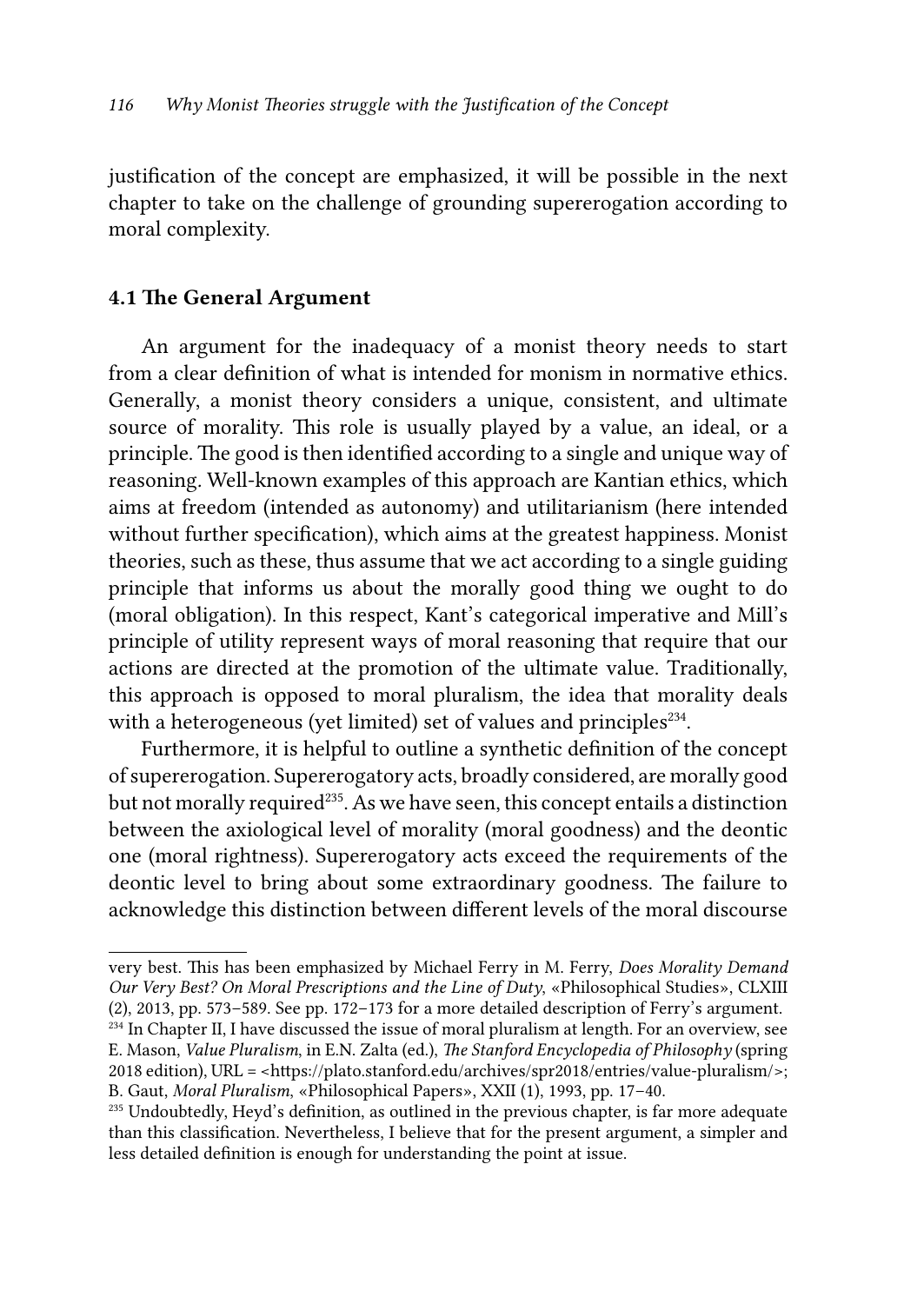consequently brings about the failure to appreciate the special and peculiar value of supererogation.

The general argument aims at underlining how the problems of monists with supererogation are derived from the difficulty in maintaining the fine distinction between the axiological and the deontic levels. In this regard, embracing a single principle of morality that outlines the moral *ought* might prevent us from appreciating the constitutive heterogeneous nature of morality by smoothing over every aspect of it into the deontic sphere. Unsurprisingly, strong monists are usually anti-supererogationists, as they include this category of acts within the realm of moral obligation.

Specifically, the general argument is outlined in the following table.

| The General Argument for the impossibility of a monist account of<br>supererogation |                                                                                                                                                                                                                                                                                                                                   |
|-------------------------------------------------------------------------------------|-----------------------------------------------------------------------------------------------------------------------------------------------------------------------------------------------------------------------------------------------------------------------------------------------------------------------------------|
| P.1                                                                                 | Moral monism is the theoretical approach that considers a single ultimate<br>moral source and a single way of moral reasoning.                                                                                                                                                                                                    |
| P.2                                                                                 | Supererogatory acts are morally good while not morally required.                                                                                                                                                                                                                                                                  |
| P.3                                                                                 | The nature of supererogation entails the existence of and the distinction<br>between the axiological (the good) and the deontic levels (the right). While all<br>the right acts are also morally good (and obligatory), supererogation shows<br>that not all good acts are also required (contra "the good-ought tie-up" thesis). |
| C.1                                                                                 | It is problematic to hold that the same moral source can give an account of<br>the different levels of morality. We simply cannot conceive a moral principle<br>(a way of reasoning from the moral standpoint) that both sets the agent's duty<br>and tells the agent how to go beyond this same duty.                            |
| C.2                                                                                 | The multilevel structure of morality entailed by supererogation requires a<br>double (at least) source of morality. There is a need for moral complexity.                                                                                                                                                                         |
| C.3                                                                                 | Moral monism is a moral structure that fails to give an adequate account of<br>supererogation.                                                                                                                                                                                                                                    |
|                                                                                     | $P$ - premise<br>$C$ - conclusion                                                                                                                                                                                                                                                                                                 |

The first conclusion (C.1) requires a further careful comment. Its main point is that we cannot use the same principle for both setting moral obligations and understanding how to go beyond them. If we allow theories driven by a single principle to justify both the acts that "go beyond duty" and the duties that those acts surpass, we might be saying two things. First, the principle already points out the different levels of moral goodness. Second,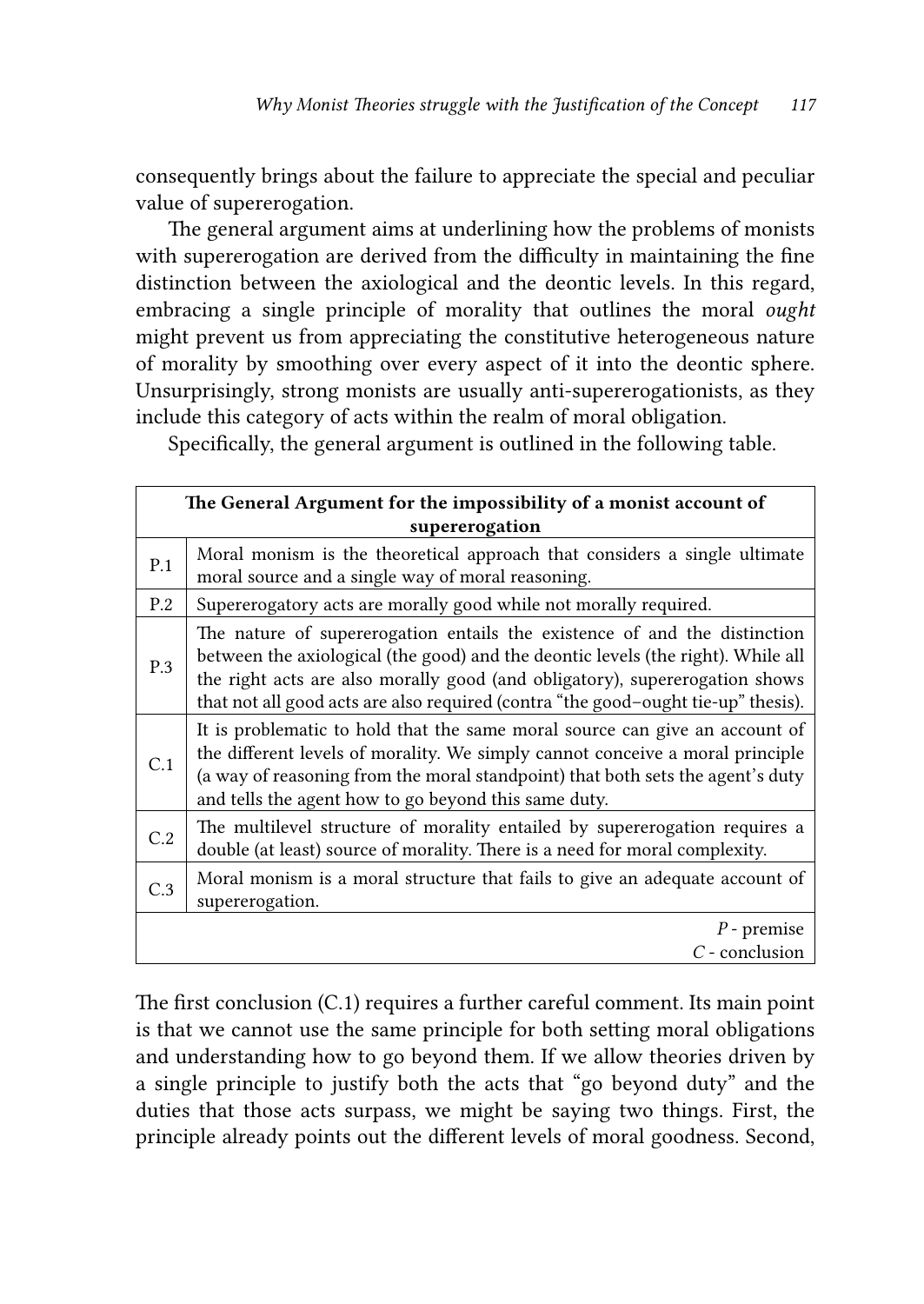the principle can work in two ways, revealing different degrees of good acts, some morally obligatory and others beyond this class of requirements. Both options seem difficult to hold. A moral principle is a way of reasoning that provides reasons that count in favor of action. At the same time, we have good reasons to adopt such a principle if we aim at promoting the given ultimate value *x*. Indeed, when adopted, a principle (here understood as the "tool" of morality) fulfills the achievement of a specific value. For example, the categorical imperative helps the agent fulfill the ultimate moral value of freedom (in the case of Kantian ethics<sup>236</sup>). When freedom is taken to be the only ultimate moral value, the adoption of the categorical imperative is what makes an act morally worthy. The problem with such a monistic system is in leaving some space to those acts that, while not obligatory, are morally good according to that same ultimate moral value that animates the adopted principle. Thus, the problems raised by C.1 start to arise more clearly. How is it possible to say that a principle has sufficiently fulfilled a given end in order to leave that extra space needed by supererogation? It seems that in this regard, a single principle is unable to grant the different levels of morality. Moreover, how is it possible to understand how to go beyond requirements, when our theory envisions only one way of reasoning (principle) that is fully concerned with moral obligation? A single way of reasoning animated by a single ultimate value seems incapable of leading the agent into two different "moral realms", roughly speaking.

The second conclusion (C.2), according to a person's idea of the structure of morality, can be misunderstood. My point can be understood if we identify the two faces of morality in a way that the deontic coincides with the morally right and the axiological coincides with the morally good. Generally, monistic theories seem excessively concerned with the deontic aspect of morality by pointing out the right thing to do. Although this is an essential dimension of morality, it is not the only one. Supererogatory acts define the category of acts that are morally good in a way that exceeds the dimension of primary concern for monism<sup>237</sup>. Supererogation (and morality

<sup>&</sup>lt;sup>236</sup> Since this argument intends to be critical of monist theories in general, it is implicit that I take it to work against other forms of monism, such as utilitarianism.

 $237$  This passage might give the impression that I am saying that supererogatory acts can be defined as "morally good but not morally right". I believe that this would be a misunderstanding of the relation between the good and the right, which are not opposed categories. Rather, the good fully includes the right. The right is a subset of the morally good; as such, while not all good acts are part of the right (i.e., supererogation), all right acts are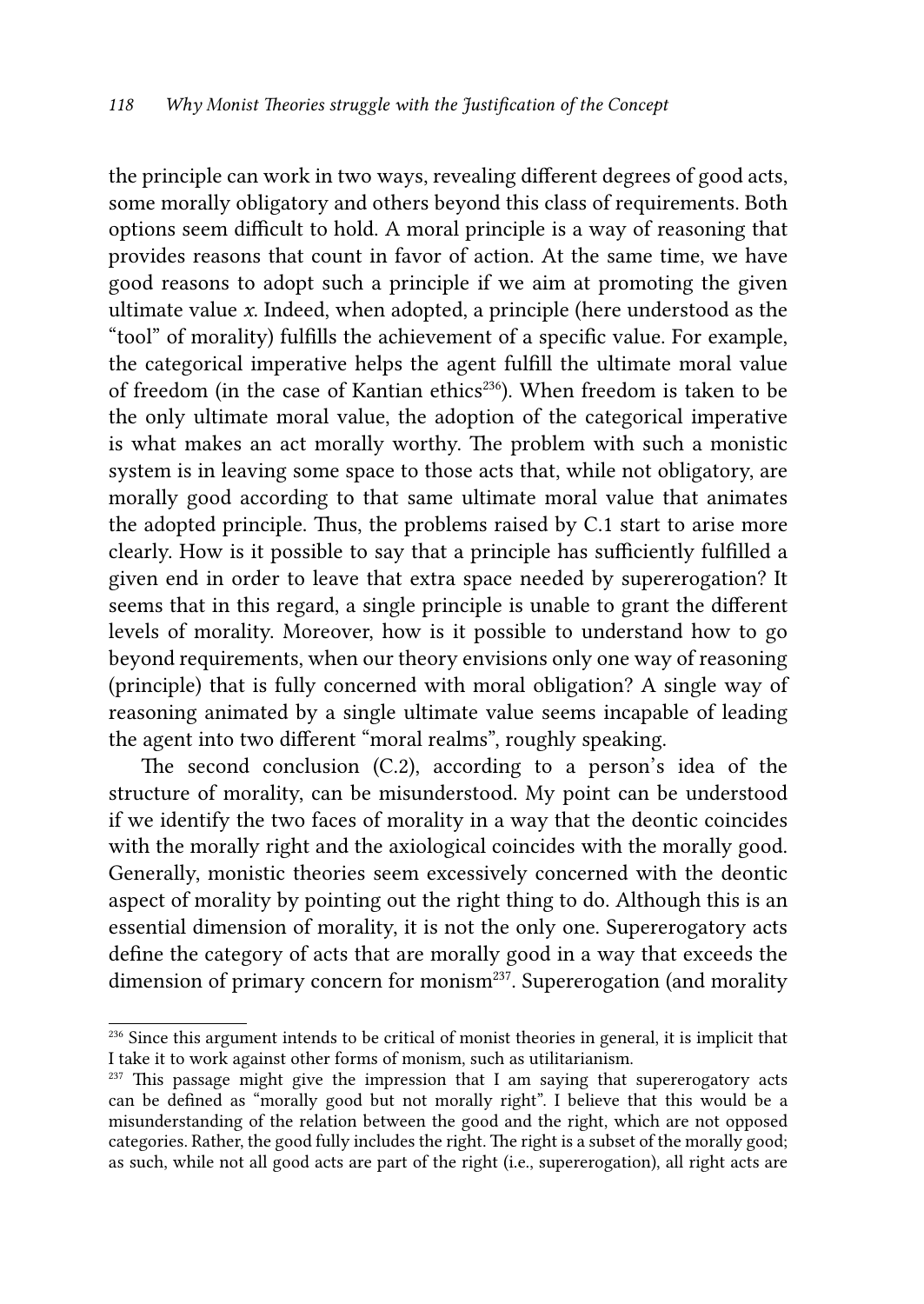in general) reminds us that human flourishing involves many moral aspects and ways of behaving. These instances of the good can exceed the binding dimension of the morally obligatory in many surprising ways.

The third conclusion (C.3) states that the loss of moral complexity that supererogation requires makes monism an inadequate structure of morality for a proper justification of these peculiar moral acts. As we will see in further detail in the following sections and in the next chapter, supererogation struggles to find its place in those systems that are unable to recreate the same complexity that originated the concept in the Christian tradition.

#### 4.2 Maximizing Duties and the Space of Supererogation

To highlight a possible failure to assign the proper space to supererogatory acts, we need to consider the relation between supererogation and duty. In this regard, it is helpful to recall Heyd's conditions of continuity and correlativity<sup>238</sup>. Supererogation and duty stand on a continuous scale of value and are both evaluated accordingly. Moreover, they are logically correlated since the former exists only by being beyond the latter. Nevertheless, a specific kind of duty (i.e., maximizing duty) represents a problem for both conditions. A maximizing duty is a moral mandate of the sort, "you ought to bring about *x* as much as possible", where *x* is usually a value or an ideal that the given theory aims at promoting. This is usually the case of consequentialist theories, which are structured around a certain value (utility, happiness, pleasure, etc.) considered to be morally good to maximize. Accordingly, a moral act is evaluated based on how much *x* it brings about. If act A is the one that brings about the most *x*, then A is obligatory.

In the case of supererogation, this kind of duty becomes particularly problematic as it undermines the existence of supererogatory acts and also, as a side effect, both the conditions of correlativity and continuity. Since maximizing duties aim at the maximization of the good, the distinction necessary for supererogation between the right and the good vanishes. Maximizing duties (and consequently, maximizing theories) have a tendency to fill the entire gamut of moral acts, leaving no space for some non-obligatory

morally good. These two categories are not opposed but part of a continuous scale of moral evaluation.

<sup>238</sup> D. Heyd, *Supererogation: Its Status in Ethical Theory*, p. 5. See also Chapter III of the present work, pp. 103–104.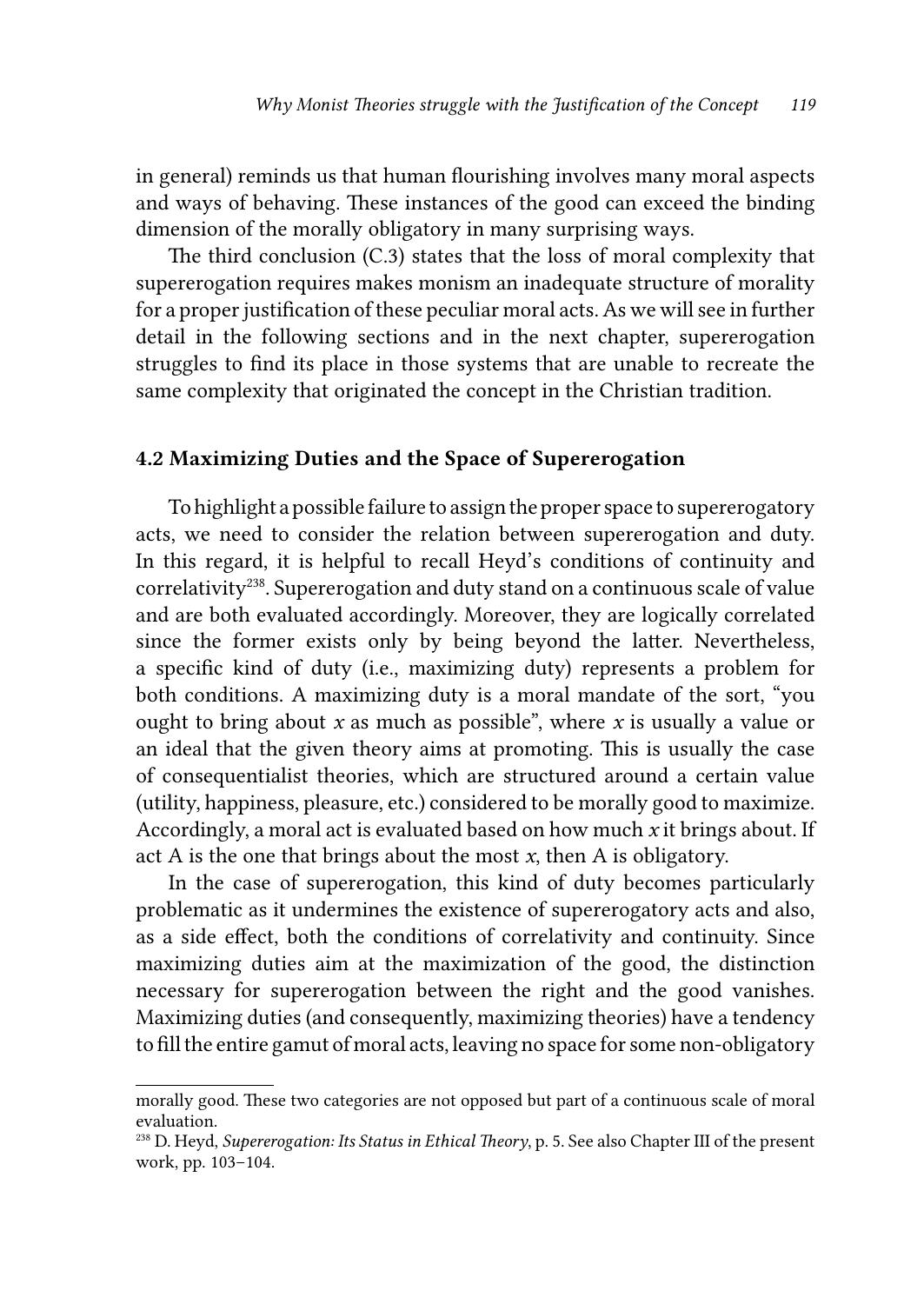instances of the good. Act A would bring about the best outcome and can only be obligatory under a maximizing conception of morality, regardless of whether it would generally be considered beyond one's duty according to common-sense morality. For example, sacrificing oneself to save many is considered a duty as long as the survival of many is a morally better outcome than the survival of oneself. In these terms, maximizing duties cut off any possibility of a space for supererogation. The denial of the category of supererogatory acts makes its relations with duty useless and unnecessary. More generally, my claim is that a maximizing approach to morality does not take into account the distinction between the two levels of morality that (as I have underlined so far) is necessary for the concept of supererogation. This denial of the concept might serve as a general argument against the validity of a maximizing approach to morality<sup>239</sup> since it would cut off a relevant and significant part of our moral experience.

It is interesting to note that supererogation is not the only moral category negatively affected by a maximizing approach to morality. A similar criticism has been raised in relation to another (and more important) aspect of morality—moral integrity. Indeed, Bernard Williams' "moral integrity" argument is implicitly directed against the maximizing feature of actutilitarianism<sup>240</sup>. Roughly, the argument is as follows:  $(P.1)$  Act-utilitarianism is the moral theory that tells us what to do by evaluating an act according to the maximization of overall utility. (P.2) The overall utility is evaluated from the impartial point of view. (P.3) It is often the case that such an evaluation goes against one's personal projects and ideals. (C.1) Act-utilitarianism is a misunderstanding of true moral agency, since it provides the agent with acts that are not "his or her" acts. (C.2) Act-utilitarianism undermines the agent's integrity (identification with one's own acts). Thus, Williams' argument is explicitly against the kind of impartiality that utilitarianism requires. This moral theory expects an impartial and cold-blooded agent who is ready to give up his or her most essential ideals by virtue of the moral dictate that

<sup>&</sup>lt;sup>239</sup> Note that I specifically refer to the moral perspective. Here, I do not claim that "maximizing" cannot be the proper approach to other aspects of life. For example, think of maximizing one's own physical condition in view of an athletic competition or maximizing one's own financial situation in view of providing proper education to one's own children.

<sup>240</sup> The first formulation of the argument can be found in B. Williams, *Integrity*, in J.J. Smart, B. Williams (ed.), *Utilitarianism: For and Against*, Cambridge, Cambridge University Press, 1973, pp. 108–118.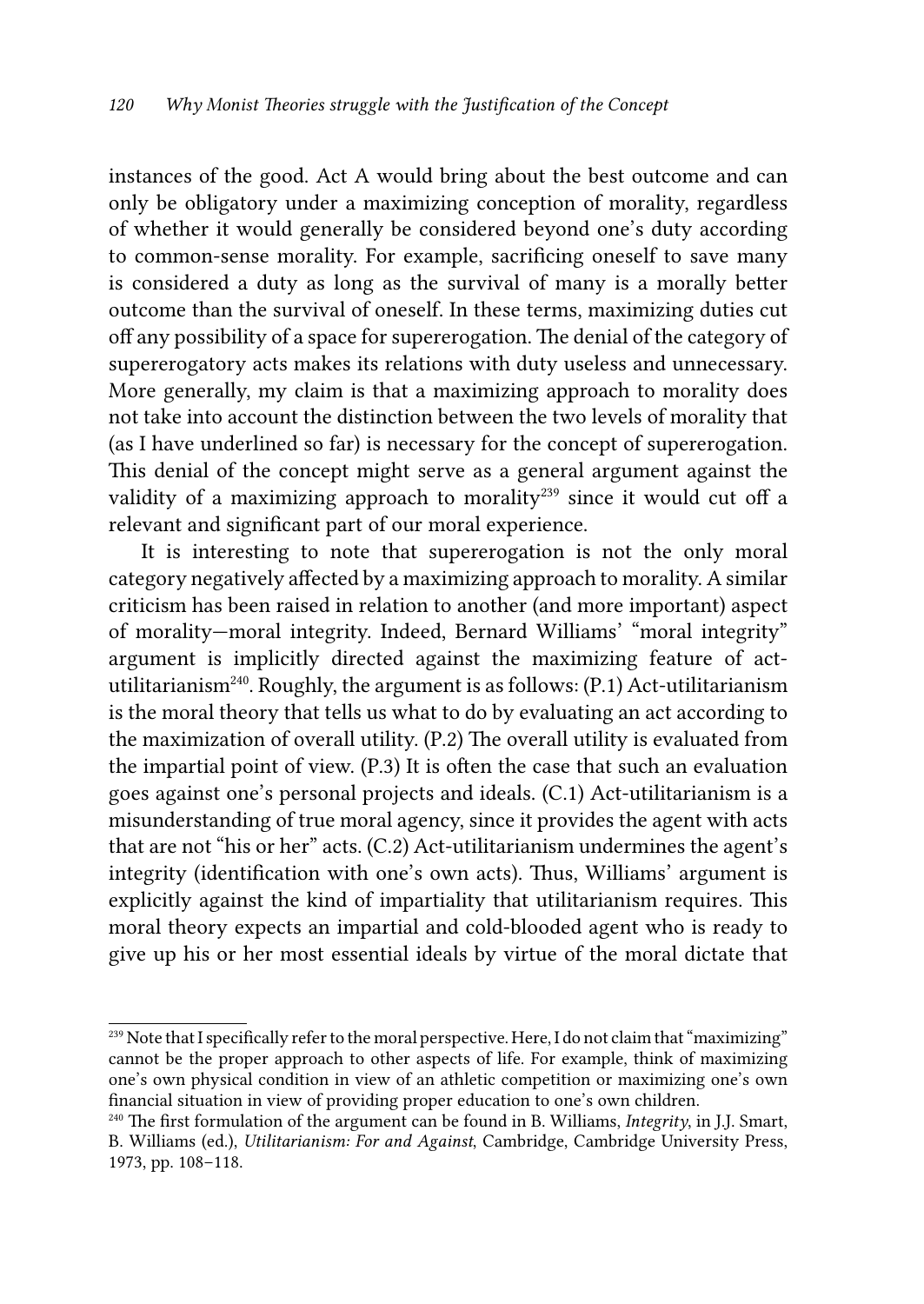comes from the «point of view of the universe»<sup>241</sup>. We can go on with this line of argumentation and say that this misunderstanding of moral agency provides an indebted maximization, one that is not appropriately grounded on the agent's personal beliefs. Implicitly, Williams is thus against a sort of moral maximization that is purely moral (in the sense that has nothing to do with the agent's inner beliefs)<sup>242</sup>. In his own words:

It is to alienate him in a real sense from his actions and the source of his action in his own convictions. It is to make him into a channel between the input of everyone's projects, including his own, and an output of optimific decision; but this is to neglect the extent to which his projects and his decisions have to be seen as the actions and decisions which flow from the projects and attitudes with which he is most closely identified. It is thus, in the most literal sense, an attack on his integrity $243$ .

Such an understanding of morality as the result of an external point of view gives rise to an indebted authority over the agent. In a similar way, I believe that the failure to recognize a category of the supererogatory within a maximizing system is the result of an indebted maximization. The reason why I claim this is that a maximizing approach misses focusing on the distinction between the right and the good, and it fails to recognize that, rather than the good, it is the right that needs to be maximized. The good is too open-ended to be required of all moral agents as it includes, among others, all those acts that are performed out of gratuity, self-sacrifice, and benevolence that find their morally praiseworthy nature by exceeding the boundaries of the obligatory. This is the main feature of the acts that are typically considered supererogatory. Making this special category of acts obligatory (by virtue of their morally desirable consequences) would undermine its intrinsic value. Moreover, deeming supererogatory acts as

 $241$  This famous expression is taken from one of the most influential utilitarians, Henry Sidgwick. See H. Sidgwick, *The Method of Ethics,* Indianapolis/Cambridge, Macmillan, 1874. With the "moral integrity argument", Williams intends to specifically attack this impersonal understanding of moral agency.

<sup>&</sup>lt;sup>242</sup> The debate around Williams' integrity argument is quite articulated. For a good hint of it, see S.G. Chappell, N. Smyth, *Bernard Williams*, in E.N. Zalta (ed.), *The Stanford Encyclopedia of Philosophy,* (fall 2018 edition),

URL = <https://plato.stanford.edu/archives/fall2018/entries/williams-bernard/>. See also D. Cox, M. La Caze, M. Levine, *Integrity*, in E.N. Zalta (ed.), *The Stanford Encyclopedia of Philosophy* (spring 2017 edition), URL = <https://plato.stanford.edu/archives/spr2017/ entries/integrity/>.

<sup>243</sup> J.J. Smart, B. Williams, *Utilitarianism: For and Against*, pp. 116–117.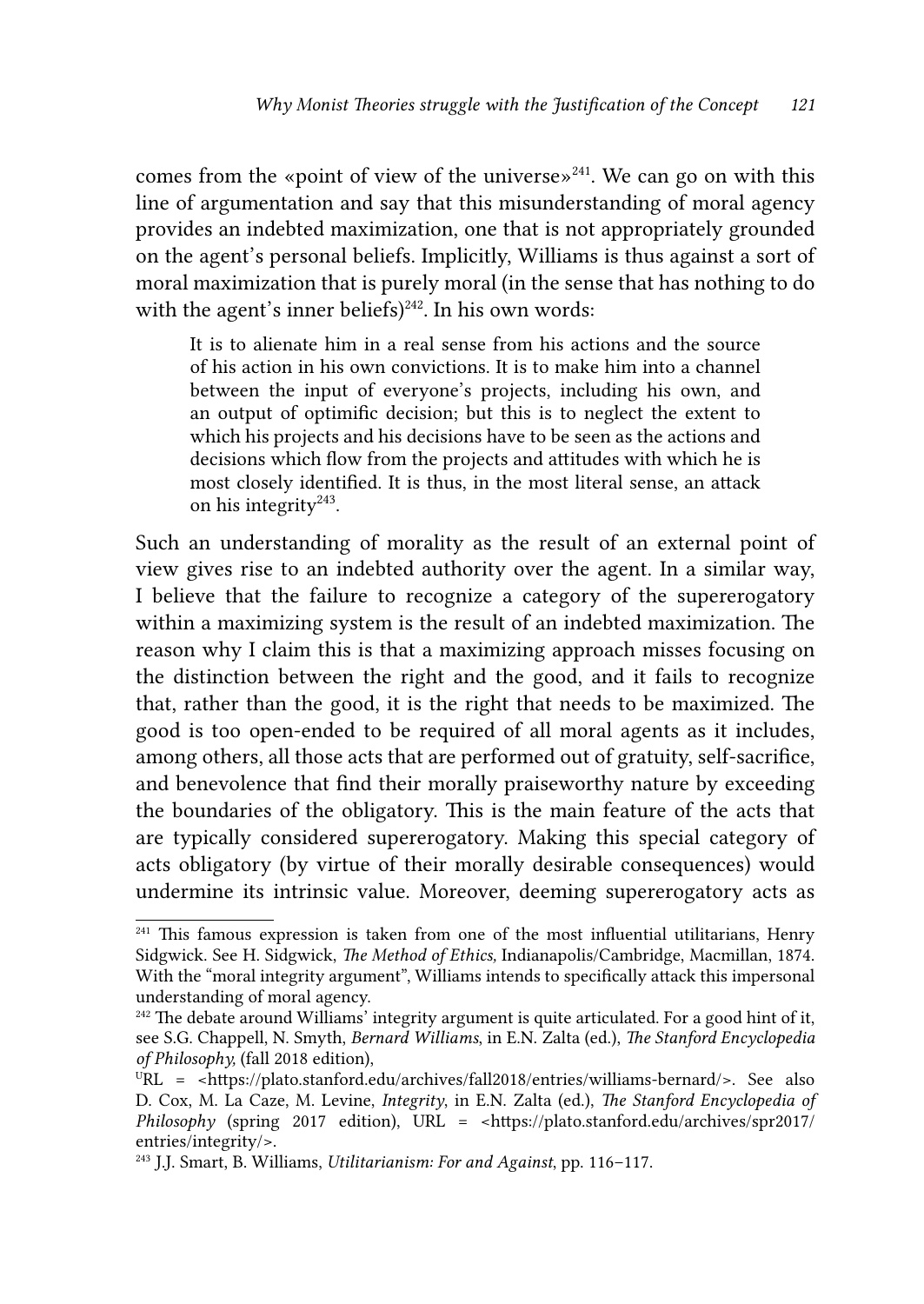obligatory would mean conceiving them as universalizable and expected from all moral agents. Quite interestingly, the phenomenology of these acts reveals how their agents aim at some extra good when they personally endorse a given end<sup>244</sup>. Agents of this sort do not necessarily think that they have performed the right thing (whose non-performance would be considered wrong), but they have simply aimed at something considered *extra*. The only way of making sense of supererogation is thus to outline an approach to morality that aims at maximizing the right, rather than the good. All that lies beyond the boundary of the moral right is the moral good that would be good to bring about but not wrong to omit.

This understanding of morality, far from being free from possible criticism, relies on the conceptual distinction between maximizing and satisficing. Particularly interesting for ethical theory, this specification distinguishes between two levels of achievement of a given good. Roughly speaking, maximizing means (as we have seen) "doing as much *x* as possible", while satisficing means "doing *x* up to a satisfactory point". This distinction becomes particularly important in explaining the way supererogation works. As we have seen above, a maximizing understanding of morality does not allow any space to the concept, rather, as I now outline, a satisficing understanding of morality is what makes supererogation theoretically conceivable. Jamie Dreier's paper on the issue is particularly helpful<sup>245</sup>. Dreier tries to show how the rational and the ethical domains differ regarding the question of whether or not to maximize the outcome of a given act. It seems that they differ in a way that ethical satisficing makes sense, while rational satisficing does not. The reason for the former is the intuitive plausibility of supererogatory acts. Here we are presented with the so-called paradox of supererogation. If supererogatory acts are morally better, why are they not obligatory? In other words, why does it seem plausible to allow a satisficing account of morality that aims at a certain level of satisfactory achievement and does not require going on and fostering the morally best? One way to explain this is that we might have moral reasons to do the morally best, but at the same time, we hold stronger non-moral reasons that outweigh the others. This excuses

<sup>&</sup>lt;sup>244</sup> See Chapter V, pp. 160f.

<sup>245</sup> J. Dreier, *Why Ethical Satisficing Makes Sense and Rational Satisficing Doesn't*, in M. Byron (ed.), *Satisficing and Maximizing: Moral Theories on Practical Reason*, Cambridge, Cambridge University Press, 2004, pp. 131–154*.* I will further discuss Dreier's account of supererogation in the following chapter, when I will outline my own account of supererogatory acts. See pp. 158–159.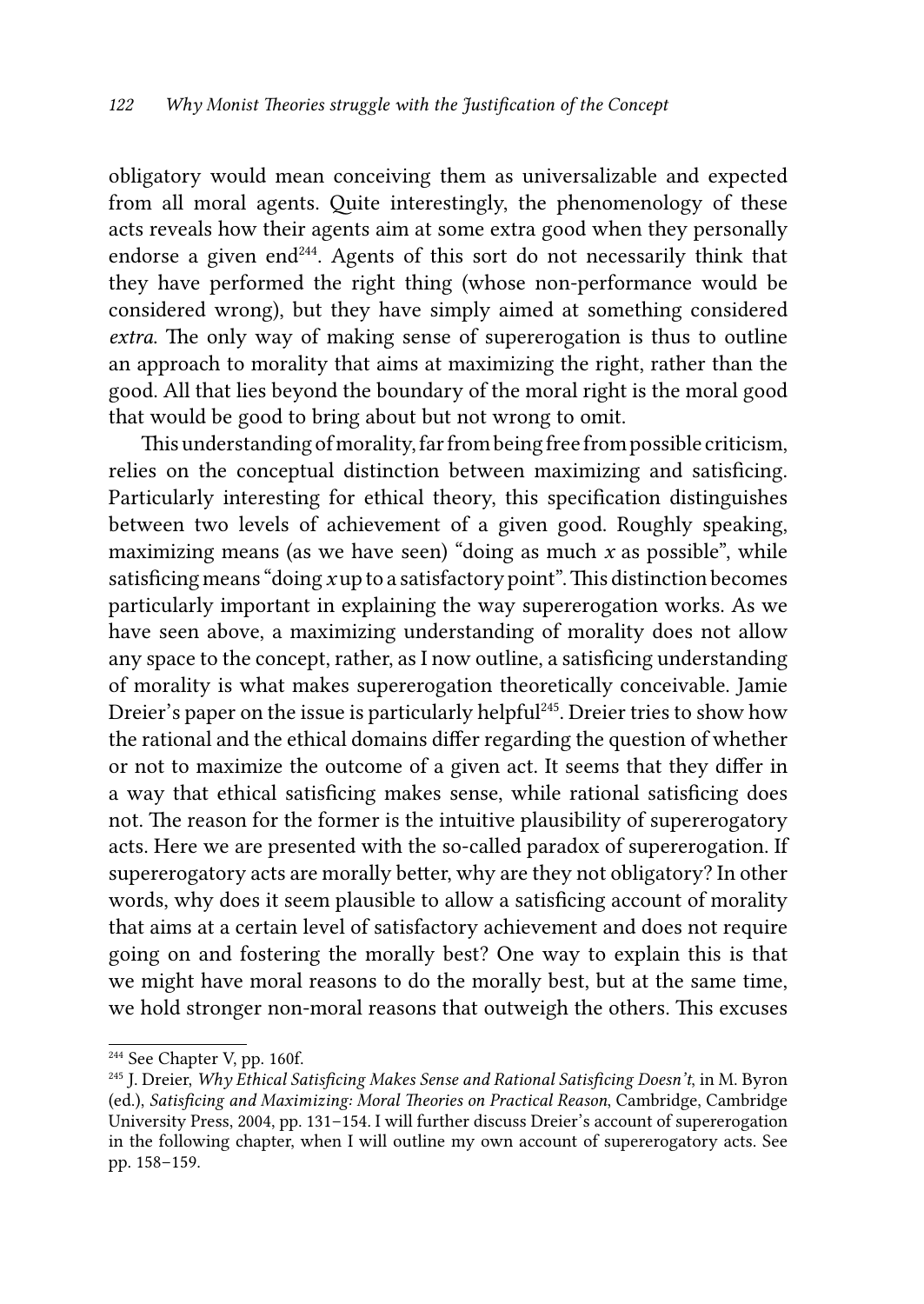the omission of the supererogatory. However, this justification misses an important point of supererogatory acts; in this way, supererogation would only be optional from the all-things-considered (rational) standpoint but not from a moral point of view. If this were true, the agent who refrains from doing some supererogatory act would be considered doing something wrong from the moral point of view<sup>246</sup>. Nonetheless, what intuitively strikes us about this kind of act is that it is morally excusable. This conclusion seems counterintuitive, and we are apparently led back to face the paradox.

The way that Dreier tries to avoid this is by appealing to the existence of two (at least) different moral points of view: that of beneficence and that of justice<sup>247</sup>. The former is a more ambitious moral point of view that ranks every act on a scale in terms of the morally worse and the morally better. Accordingly, there are good reasons to always do the best act. In a sense, it is a point of view that maximizes the good. The latter perspective, that of justice, evaluates moral acts in terms of their moral wrongness and prevents the agent from bringing about something morally wrong. Following the above terminology, we could add that this is a moral point of view that grants a satisfactory level of the right. Most importantly, then, Dreier emphasizes that normally, reasons derived from the point of view of justice are particularly stringent and strong, as it is difficult for an agent to do something plainly unjust. In contrast, reasons that spring from the standpoint of beneficence appear less forceful and binding, as it might be reasonable (given some relevant opposing non-moral reasons) not to do the morally best thing (i.e., the supererogatory act)<sup>248</sup>. What Dreier explicitly leaves as an open question is why the point of view of justice happens to be in this favored position over the other moral point of view. My take on this important issue is that reasons of justice disclose a stronger influence because it would be impossible to live in a society that openly allows instances of moral wrongness. This appears as the minimal standard required for conceiving the social dimension of human beings who want to live together. Differently, it is possible (even if undesirable) to think of a society that lives without any actualization of moral beneficence, one that is less (if not at all) concerned with living according to better moral standards than those strictly required by sufficient coexistence with others. This is what makes the moral standpoint of beneficence less stringent than the moral perspective of justice.

<sup>246</sup> J. Dreier, *Why Ethical Satisficing Makes Sense and Rational Satisficing Doesn't*, p. 149.

<sup>247</sup> *Ibidem.*

<sup>248</sup> *Ivi*, p. 150.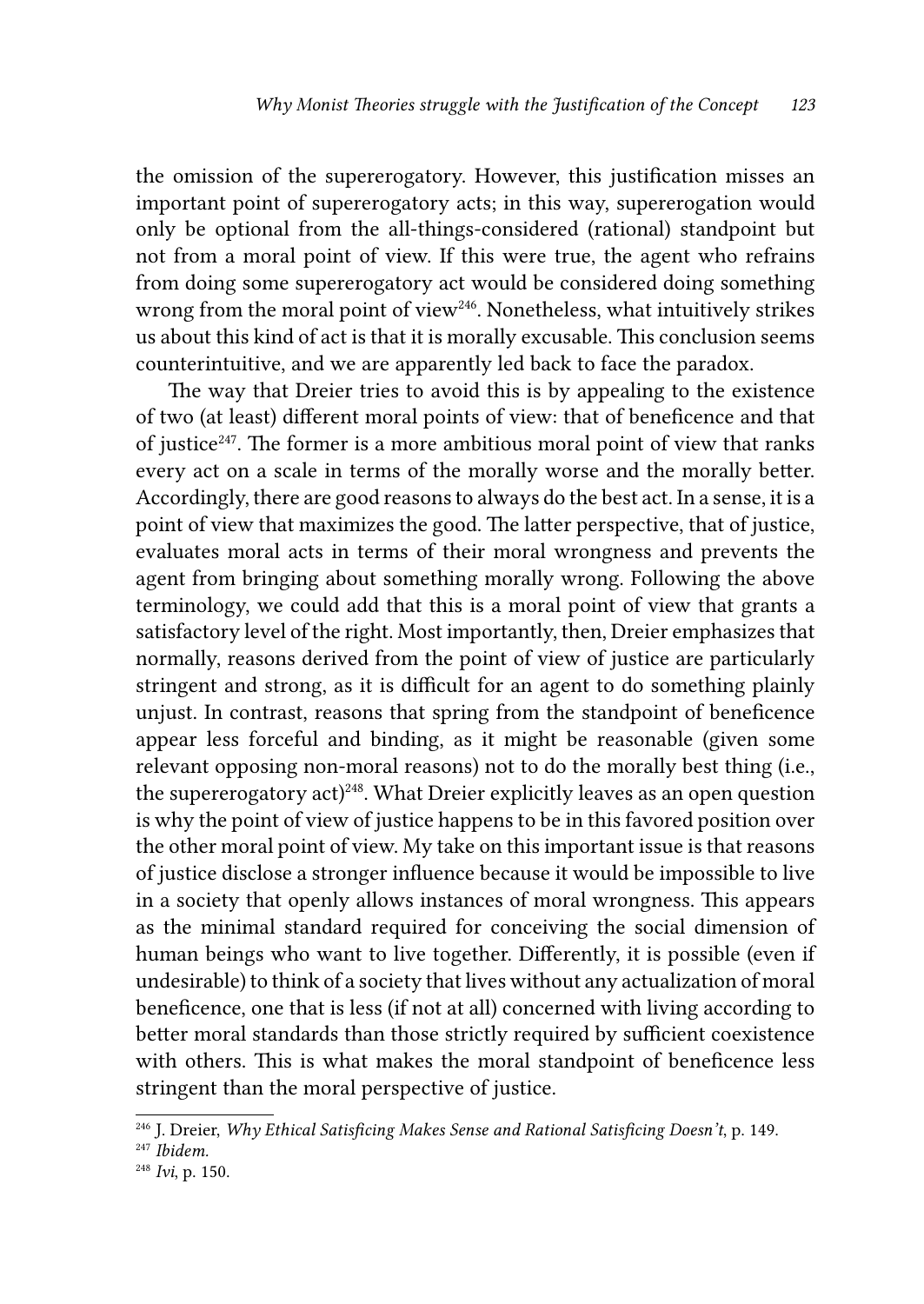Furthermore, the moral points of view have to be confronted within the bigger picture of the point of view of the all-things-considered. In this regard, the agent considers the relevance and the stringency of all the moral reasons together with the non-moral reasons for acting in one way or another. This is ultimately the rational point of view, the one that envisions and combines all the pulls for action that the agent withstands. Since the rational point of view is the all-things-considered perspective, it would be impossible to claim that we do not always identify the rationally best thing. Regardless of the fact that we actually perform that act, it would be impossible to claim that we approach the rational point of view in a satisficing way. However, it is in this situation that reasons for supererogation can be silenced and outweighed by other more rationally stringent non-moral reasons for its omission. For example, it would be the morally better option to jump into a burning car in trying to rescue the people trapped inside, but it might not be the case that John would put his life in great danger given that his wife and his five children all rely on him as the breadwinner of the family. What if John finally jumps into the burning car? Would his action be considered irrational, since the non-moral reasons that originally outweighed the reasons for supererogation are just left unheard? I believe so. While supererogatory acts are always morally praiseworthy, sometimes, they are not rationally justified. It remains an open question if it is specifically this willingness to pursue that extra good, regardless of the consequences, hat assigns to these actions their special value.

An interesting example of the problematic nature of maximizing duties is that provided by the case of special obligations. These are peculiar obligations that we usually have by virtue of our relationship with the beneficiary of our acts. In this sense, the relational proximity to the beneficiary of the act grounds specific duties<sup>249</sup>. Take the parent-children relationship: I am required to do as much as possible to care for my son's needs in a way that is completely different from my caring for a stranger's needs. This reveals that a certain degree of relational proximity can involve maximizing duties. If this is the case, then the possibility of performing a supererogatory act is affected and eventually undermined by the presence of such special obligations. The larger the conceptual space taken by maximizing duties, the smaller is left to supererogatory  $acts<sup>250</sup>$ .

<sup>249</sup> See D. Jeske, R. Fumerton, *Relatives and Relativism*, «Philosophical Studies», LXXXVII, 1997, pp. 143−157.

<sup>250</sup> I have dedicated some more pages to this issue in S. Grigoletto, *Why* Proximity *Matters for*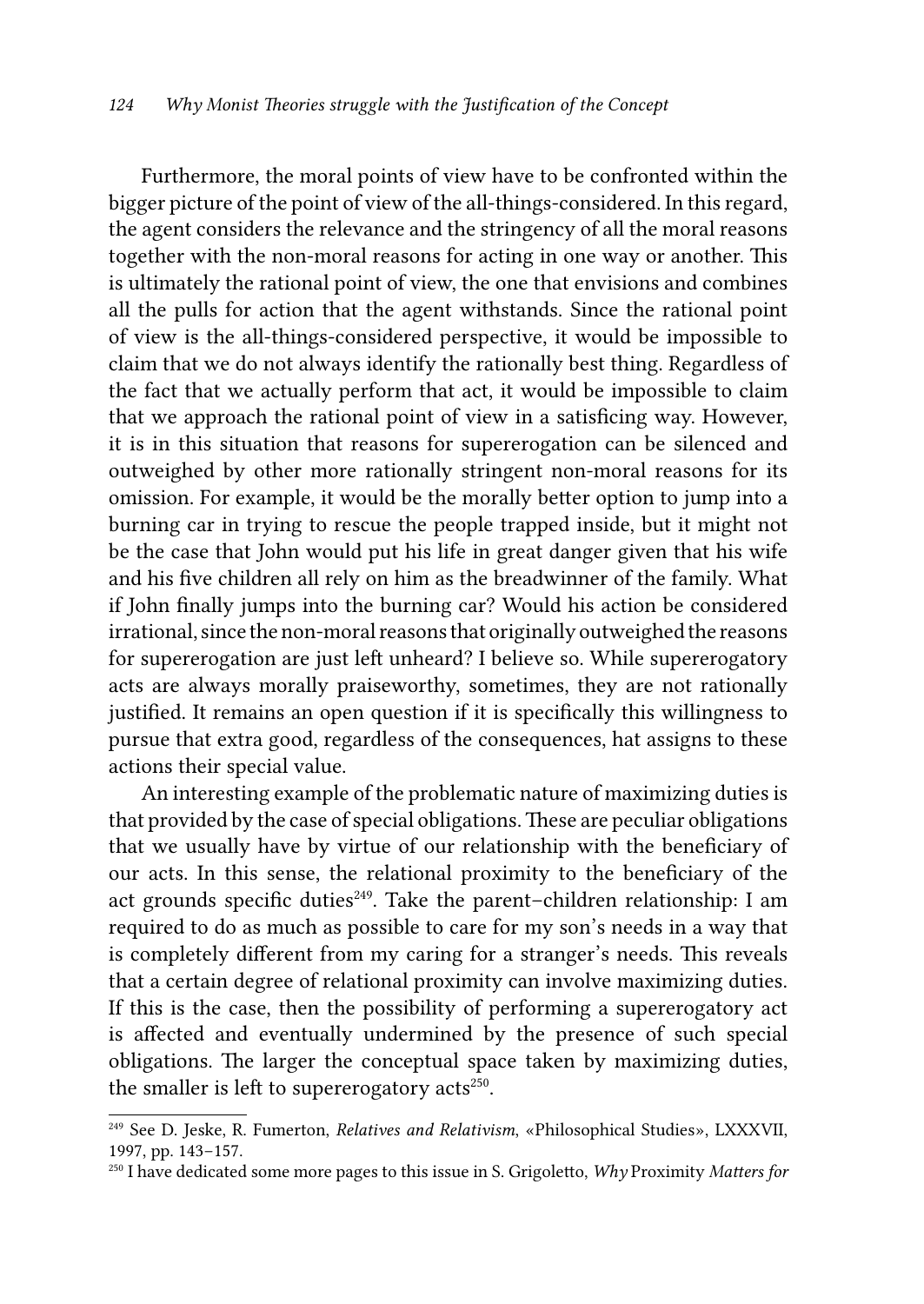Summing up Dreier's position again, I can highlight how the existence of the two moral points of view is what makes supererogation possible and not paradoxical. Dreier's strategy (which seems to me fully plausible) is to show that the only way to solve the paradox of supererogation is to acknowledge (at least) the two necessary levels of morality that (as I have highlighted above) happen to be fundamental to the concept. In fact, this distinction stands for the two faces of morality—the evaluative and the deontic dimensions or (according to my understanding of them) that between the good and the right. Committing to a unidimensional understanding of morality results in the loss of the typical complexity of this domain. One of the consequences of this choice would be that of denying a space to the concept of supererogation.

### 4.3 Utilitarianism and the Denial of Supererogation

Following the conclusion of the general argument against the accountability of supererogation in monist theories, I now try to highlight more specifically how the most famous moral approaches might fail to accommodate the concept. In this section, I deal with consequentialism, mostly in the specification offered by act-utilitarianism. Traditionally, utilitarianism has been specified in many different ways, each attempting to respond to a particular criticism that has been raised against the classic version of the theory. Here, I mostly refer to the classic (and less artificial) version of act-utilitarianism<sup>251</sup>. Roughly, this (original) version of utilitarianism is the theory that evaluating the agent's act by its consequences claims that the morally right thing to do is the one that brings about the most happiness overall (generally conceived as the promotion of pleasure and the absence of pain). Using the famous words of Jeremy Bentham, we can sum up this position with the motto "the greatest good for the greatest number", also known as the principle of utility<sup>252</sup>.

*the Concept of Supererogation*, «Ethics & Politics», XIX (1), 2017, pp. 291−307.

<sup>&</sup>lt;sup>251</sup> It is interesting to see how different versions of consequentialism can greatly vary in dealing with the concept of supererogation. For good examples of this matter, see J.P. Vessel, *Supererogation for Utilitarianism*, «American Philosophical Quarterly», XLVII (4), 2010, pp. 299−319. I will focus more precisely on this work on footnote 347.

<sup>&</sup>lt;sup>252</sup> While Bentham is acknowledged as the father of this expression, conceptually, he has been greatly influenced by the previous works of Francis Hutcheson, David Hume, and Cesare Beccaria. Beccaria himself claims, «*La massima felicità divisa nel maggior numero*», [«The greatest happiness divided by the majority» (my translation)], C. Beccaria, *Dei delitti e delle pene*, in G. Francioni (ed.), Milano, Mediobanca, 1984, p. 23. See J. Bentham, *An Introduction*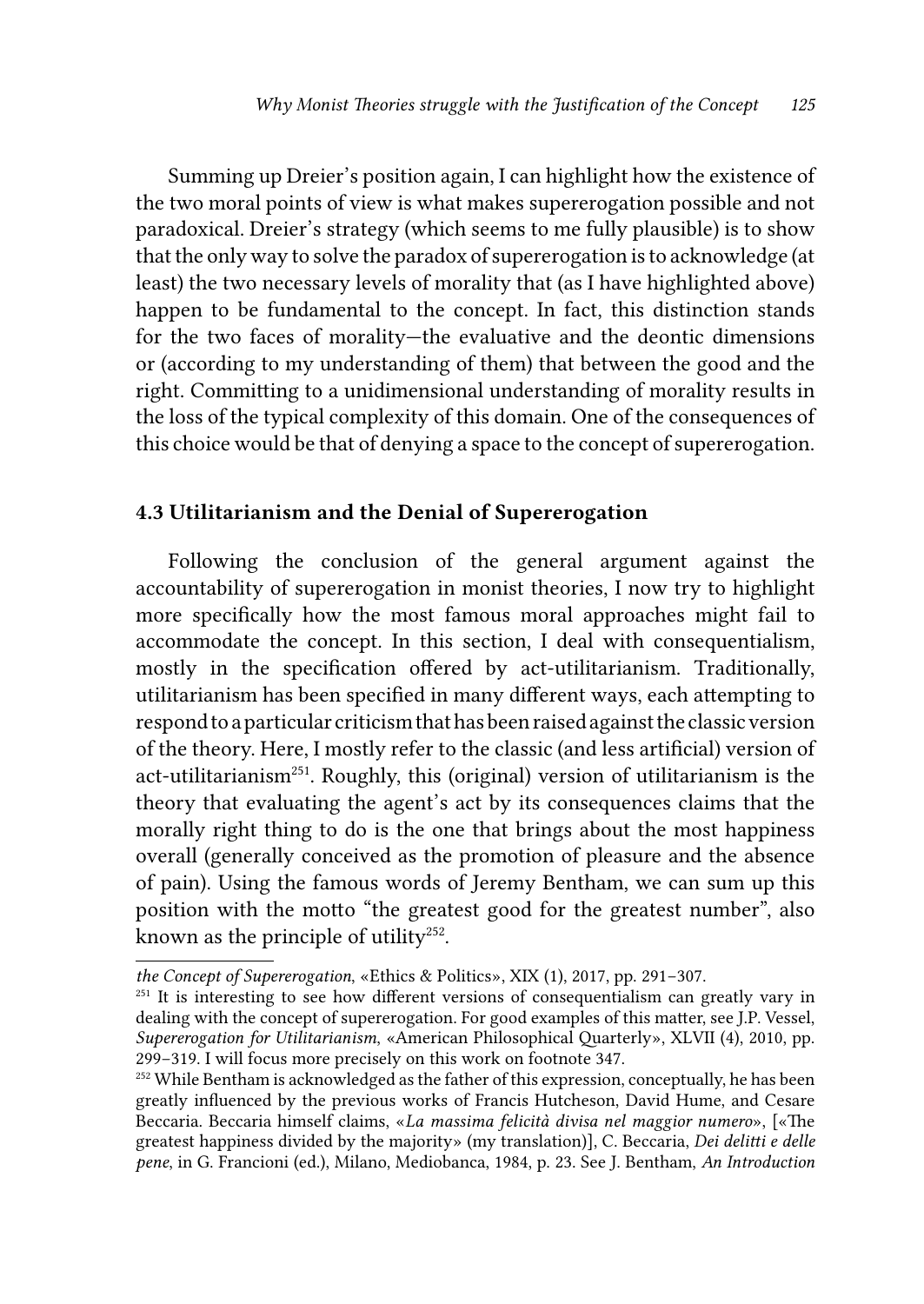As it appears clear from these words, classical utilitarianism aims at the maximization of the good. Bentham claims that the right act, the one that ought to be performed, represents the optimal promotion of the happiness of those interested in the act. I think that from this claim, we can already acknowledge how maintaining a clear distinction between the two levels of morality becomes more problematic in such a moral structure. From a utilitarian standpoint, the right (what ought to be done) is intended as the morally best action available, the one that maximizes the good. As emphasized in the previous sections, this represents a major problem for supererogation, of which James Urmson is already well aware, as stated in his seminal article on the status of supererogatory acts:

If for Moore, and for most utilitarians, any action is a duty that will produce the greatest possible good in the circumstances, for them the most heroic self-sacrifice or saintly self-forgetfulness will be duties on all fours with truth-telling and promise-keeping<sup>253</sup>.

This is the main problem of utilitarianism; the maximization of the good elevates the right to the highest standard that is intuitively unreasonable to ask of everyone. Consequently, a moral approach of this kind ends up openly denying the class of supererogatory acts. If the alleged act of supererogation is the one that brings about the best outcome, then it makes no sense not to consider it a moral requirement. This denial of the two faces of morality and of its multilevel nature is well expressed by the motto "good–ought tie-up". Plainly, what is good needs to be done<sup>254</sup>. Nevertheless, this criticism only works with the specific interpretation of *ought* as personal and prescriptive. The former of these two connotations refers to a use of ought as in "you ought to do *x*", different from the impersonal use, as in "*x* ought to be done". This personal understanding of ought is troublesome because it imposes a

*to the Principles of Morals and Legislation*, New York, Hafner Press, 1948. In particular, refer to Chapter I.

<sup>253</sup> J.O. Urmson, *Saints and Heroes*, in A.I. Melden (ed.), *Essays in Moral Philosophy*, Seattle, University of Washington Press, 1958, p. 206. However, it is interesting to note that the second part of Urmson's paper reveals a strong belief in the possibility that utilitarianism, with some refinement, would be able to accommodate the concept.

<sup>&</sup>lt;sup>254</sup> «The denial of supererogation is basically associated with the rejection of the idea of the two faces of morality. Normativity is one and cannot be split into two levels, that of the good (the desirable, the ideal, the recommended) and that of the required (the obligatory, the prescribed). What "ought to be the case" also "ought to be done"», D. Heyd, *Supererogation*, in E.N. Zalta (ed.), *The Stanford Encyclopedia of Philosophy* (winter 2019 edition),  $URL =$  <https://plato.stanford.edu/archives/win2019/entries/supererogation/>.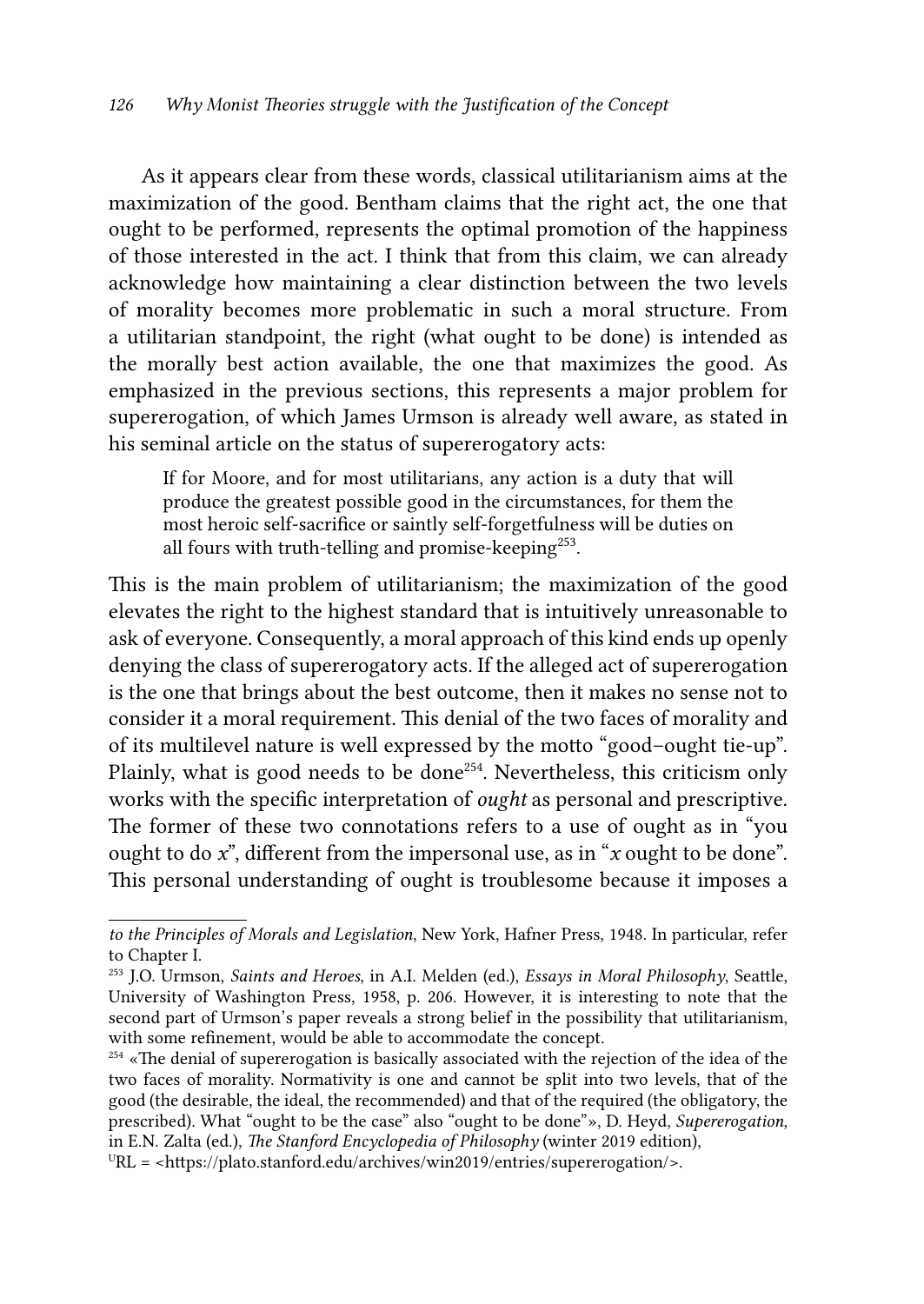requirement directly on a specific agent to do something no matter how costly the performance of the act is. However, I think that the aspect of ought that tends to generate the most substantial ambiguity is the commendatory versus the prescriptive use of ought. "You ought to see that movie if you want to spend an enjoyable night" is not necessarily a requirement but a suggestion, given the fact that there are *some* reasons to act accordingly. In contrast, the prescriptive use of ought generally entails a strong requirement to do *x*, given some alleged decisive reason to do it<sup>255</sup>. "You ought to finish your homework if you want go out and play with your friends' says the mother to her child. In this second understanding of ought, the very idea of supererogation is denied since any good, as long as it is the best option, requires performance. The reason for this denial is a "good–ought tie-up" conception of ethics.

Christopher New criticizes the concept of supererogation that follows this conception of ethics<sup>256</sup>. He argues that we need to abandon the intuitive belief that supererogatory acts exist, rather than rejecting the founding idea of utilitarianism that whatever maximizes the good needs to be done. New recognizes a sort of distinction between basic duties (those necessary for a tolerable civilized life) and non-basic ones (those that enrich everyday life), and he holds that both categories are part of a person's moral requirements. He directly addresses Urmson's attack on utilitarianism when he points out how morality would become high and unattainable for most moral agents if the duty of maximizing the good were true. New responds that morality is regulated by the "ought implies can" principle; thus, duties are commensurate to the agent's capacities. If a particular agent would be perfectly able to perform a saintly or heroic act, we could not fail to consider it one of his or her duties. I believe that in this case, his argument against the existence of supererogation becomes faulty:

It may be retorted that the alcoholic and the kleptomaniac […] have at least a duty to try to be temperate and honest. But this argument can be applied to saintliness and heroism too – have we not all a duty to try to become saintly and heroic, to resist the pull of selfishness and fear as much as we can?<sup>257</sup>.

To confute this position, we need to point out how sometimes, supererogatory acts place the agent in front of a clear-cut decision. For example, think of

<sup>255</sup> D. Heyd, *Supererogation: Its Status in Ethical Theory*, p. 79.

<sup>256</sup> C. New, *Saints, Heroes and Utilitarians*, «Philosophy», XLIX, 1974, pp. 179–189.

<sup>257</sup> C. New, *ivi*, p. 181.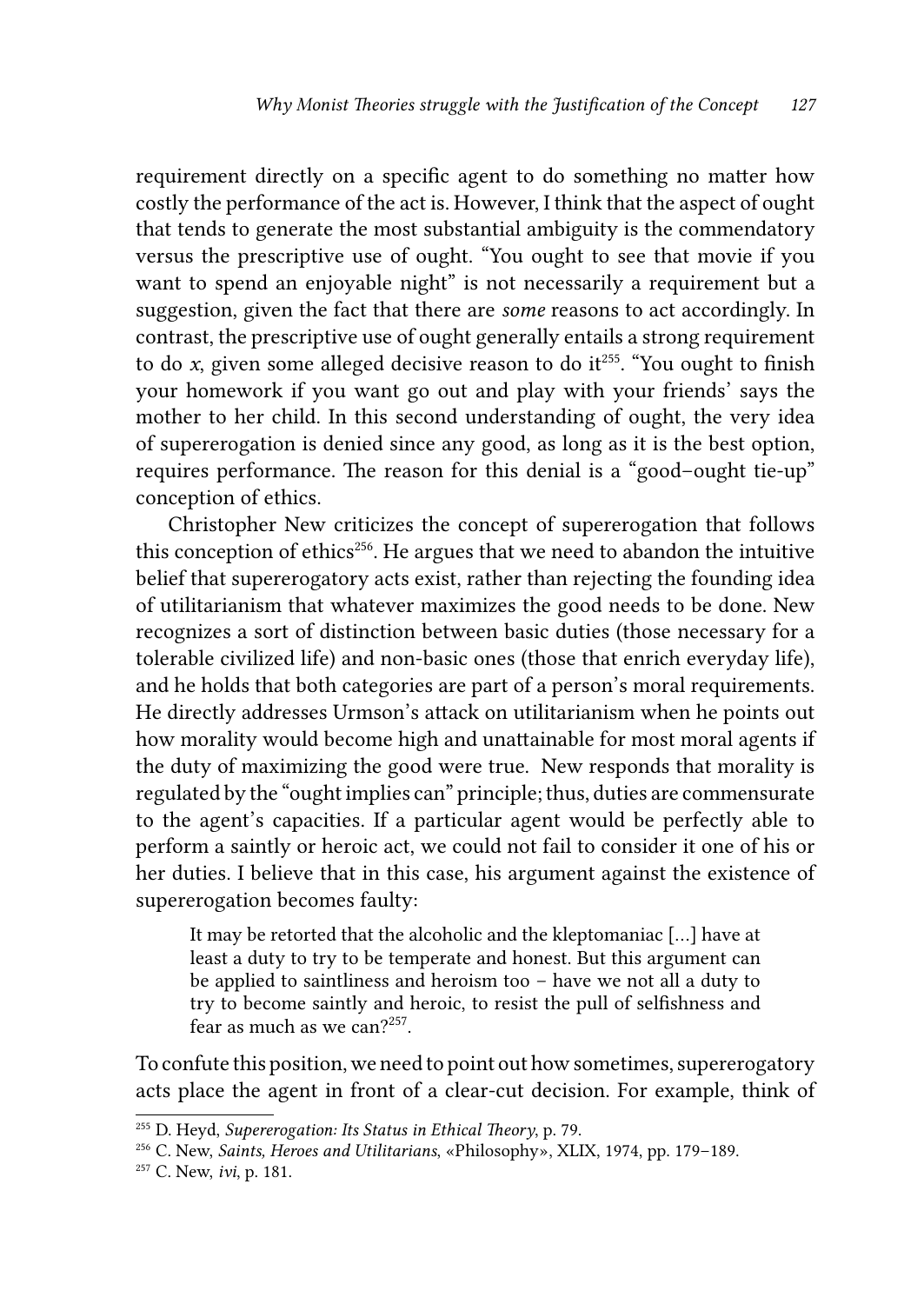the case of a stranger who is drowning in rushing waters. The best thing to do in that situation would be to jump into the water and try to save the stranger. Still, due to the conditions of the water, there is no certainty of a successful rescue. First, if I cannot swim very well, the "ought implies can" principle prevents me from taking this action among the options that can be performed. There is no duty to "at least try" to save the stranger. Either I can (and ought to) do it or not. Second, what if I am a good swimmer indeed? What kind of ought is presented in this moral pull? I think that it remains a commendatory rather than a prescriptive use of ought. Given the high risk of the operation that would lead to the best outcome in terms of happiness, the performance of the supererogatory act maintains its optionality, regardless of the fact that it represents the act that would generate the best outcome. Moreover, in real life, there are plenty of cases where the calculus of utility is far from being easy to achieve. Uncertainty about the success of the act undermines the status of a duty, no matter how good its consequences are. The same can be said when the act entails a possible selfsacrifice by the agent. It is usually the case that supererogatory acts, even if they let us imagine the best possible outcome, are far from providing the certainty of achieving these desirable results. I believe that this undermines the status of their alleged obligatoriness, even from a utilitarian perspective. Claiming that they would be obligatory, regardless of any evaluation of their consequences, leads to the idea of morality that tends to freely violate the agent's autonomy. I believe that this is not the happy society where it would be desirable to live. To avoid this, I think that the optionality of performing these peculiar acts takes precedence over the theoretical needs of a given moral account; the choice to always perform the "morally best" deed is left to the individual agent's commitment to bring about the good.

Cases such as this show how it is one thing to think of beneficence and altruism as qualities that are highly desirable and should be promoted as much as possible and another matter to consider this sort of maximization mandatory at any cost. The "higher flies of morality"258 cannot be considered altogether duties. As I have emphasized above, the concept of supererogation benefits from the fact that the categories of the good and the bad are not perfectly symmetrical within a reasonable moral system. While the rejection or the prevention of the bad is the first object of moral theorizing, the good is desirable and open-ended. While there is often a precise prescription of

<sup>&</sup>lt;sup>258</sup> This is how Urmson refers to the performance of acts beyond the call of duty.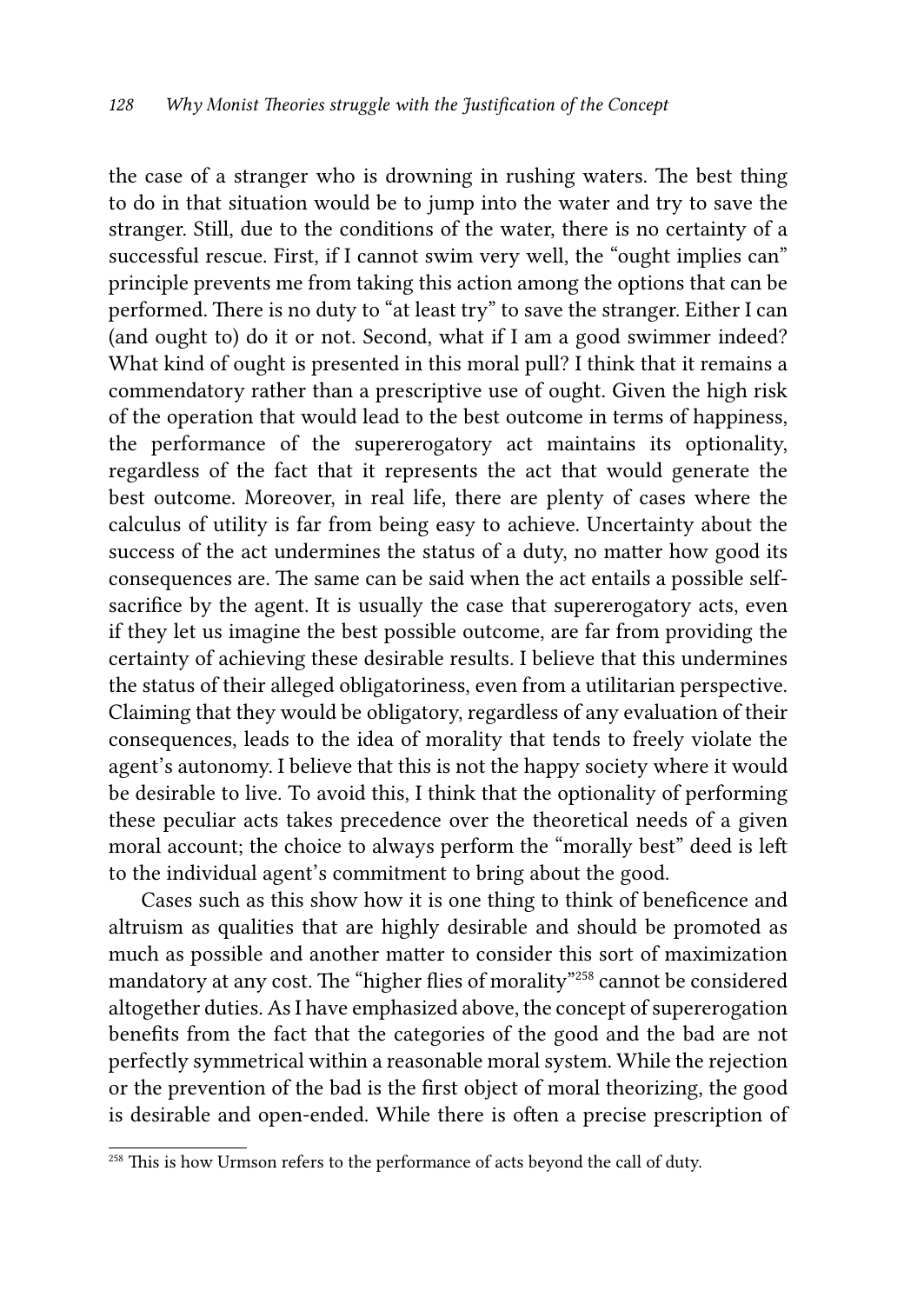how not to bring about the bad, the opposite is true in the performance of the good. Negative theorizing (of the kind of "do not do *x*", "never forget to *x*", etc.) is what grounds the level of the morally right. The reason for this is the necessity of setting that minimum level of morality that makes civilized life possible and enjoyable for everyone. Thus, it makes no sense, as New does, to say that a kleptomaniac is not doing something wrong as long as he or she tries not to steal and be honest. Using New's terminology<sup>259</sup>, failing to act in compliance with a basic duty is very different from failing with regard to a non-basic one. Basic duties are ultimately what grounds the civilized life of a society and as such, have a different degree of obligatoriness. Anyone should be able to live according to basic duties, which is what makes them of a different moral character. The same cannot be said of what New calls "nonbasic duties":; moral agents greatly differ in the ways they can contribute to the establishment of a better world, which explains why it makes no sense to consider beneficence a duty in a specific way. The achievement of the good is desirable and needs to be promoted by any moral agent. However, the specific way to do it is left to the moral imagination of every single self. New's general argument for the obligatoriness of supererogatory acts misses this important aspect of morality. His argument states roughly the following: P.1) We do not want a civilized life for its own sake but because it is a happy life to live; thus, it is reasonable to want a civilized life to be as happy as possible. P.2) Basic duties are obligatory because they increase the happiness of life. C.1) Since alleged supererogatory acts also greatly increase happiness, they are obligatory indeed. It is apparent that this argument fails to consider any non-utilitarian consideration of morality<sup>260</sup>. As a consequence, the only moral purpose is the maximization of the good even at the expense of the agent's autonomy. Moreover, New claims that according to the general argument, if someone has the capacity to perform a heroic or a saintly act, one has a duty to do so. I think that it would be very unlikely (if not impossible) to discern the morally relevant capacities of an agent and infer the degree of duty to which he or she is expected to conform. Again, this is what distinguishes the obligatory from the non-obligatory; the former can regularly be required of any moral agent, whereas the latter cannot. In many cases of supererogatory acts (e.g., the

<sup>&</sup>lt;sup>259</sup> Nevertheless, I refuse to accept this terminology, given the fact that morality goes far beyond the basic and the non-basic distinction of duties.

<sup>260</sup> D. Heyd, *Supererogation: Its Status in Ethical Theory*, p. 79.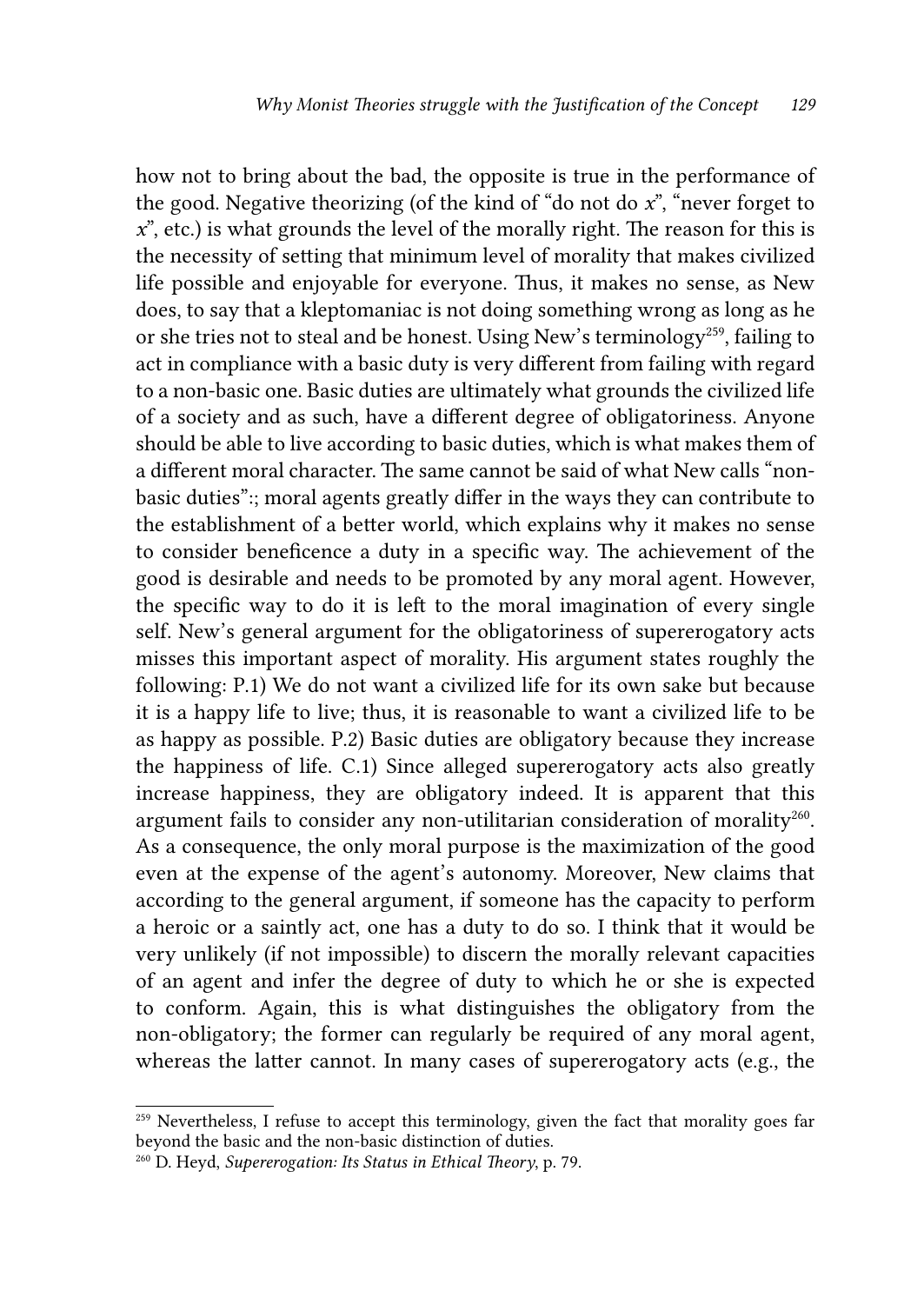rescue of the drowning stranger), it would be irrational to ask anyone to do them no matter what the degree of self-sacrifice involved. The concept of supererogation traditionally refers to the "higher flies of morality" and even if it is true that some moral agents are perfectly capable of these desirable achievements, it is preferable to maintain their optional moral status. A society that allows the requirement of sacrificing someone to benefit others by virtue of the calculus of utility would not ultimately be the expression of the civilized life that New holds dear. A society of this sort, while morally perfect for utilitarian standards, would not be a desirable one. According to Heyd, New's anti-supererogationism originates from the confusion between the commendatory use and the prescriptive use of ought  $261$ . It is true that sometimes, we tend to promote the performance of supererogatory acts, but if we keep in mind the commendatory use of ought, we realize how this promotion of the good does not necessarily entail a moral requirement. In these terms, utilitarianism, in its less articulated versions<sup>262</sup>, introduces an indebted oversimplification of morality.

Generally, classical act-utilitarianism seems to fail to consider those supererogatory acts, which, while maintaining a high moral status, do not necessarily increase the general amount of utility. For example, think of the self-sacrifice of two parents, who are trying to save their only child. Losing two lives to save one might be considered a loss in terms of the calculus of utility. Still, from the moral standpoint, we do not fail to appreciate what they have done. Many supererogatory acts that involve self-sacrifice are considered morally good, no matter what the result in terms of utility<sup>263</sup>. As I have emphasized in the previous chapter, what really assigns the moral value to this particular category of acts is its optionality and altruistic nature. Both of these features are not concerned with the maximization of any given

<sup>261</sup> *Ibidem.*

<sup>&</sup>lt;sup>262</sup> A criticism of this sort does not necessarily apply to other more articulated versions of utilitarianism. See J.P. Vessel, *Supererogation for Utilitarianism*, «American Philosophical Quarterly», XLVII, 2010, pp. 299–317. It is nevertheless true that these other forms of utilitarianism present other related problems for accounting for the concept of supererogation. Non-maximizing or satisficing versions of utilitarianism tend to struggle to identify the level of the "good enough" that can be surpassed by supererogatory acts.

<sup>&</sup>lt;sup>263</sup> In truth, even the failure in the performance of a supererogatory act does not affect its moral status. I have already dedicated some pages to this matter (see p. 103). See also D. Heyd, *Supererogation: Its Status in Ethical Theory*, p. 133. However, I concede that the agent of a supererogatory act should at least aim at some good consequences (even if not necessarily the best ones).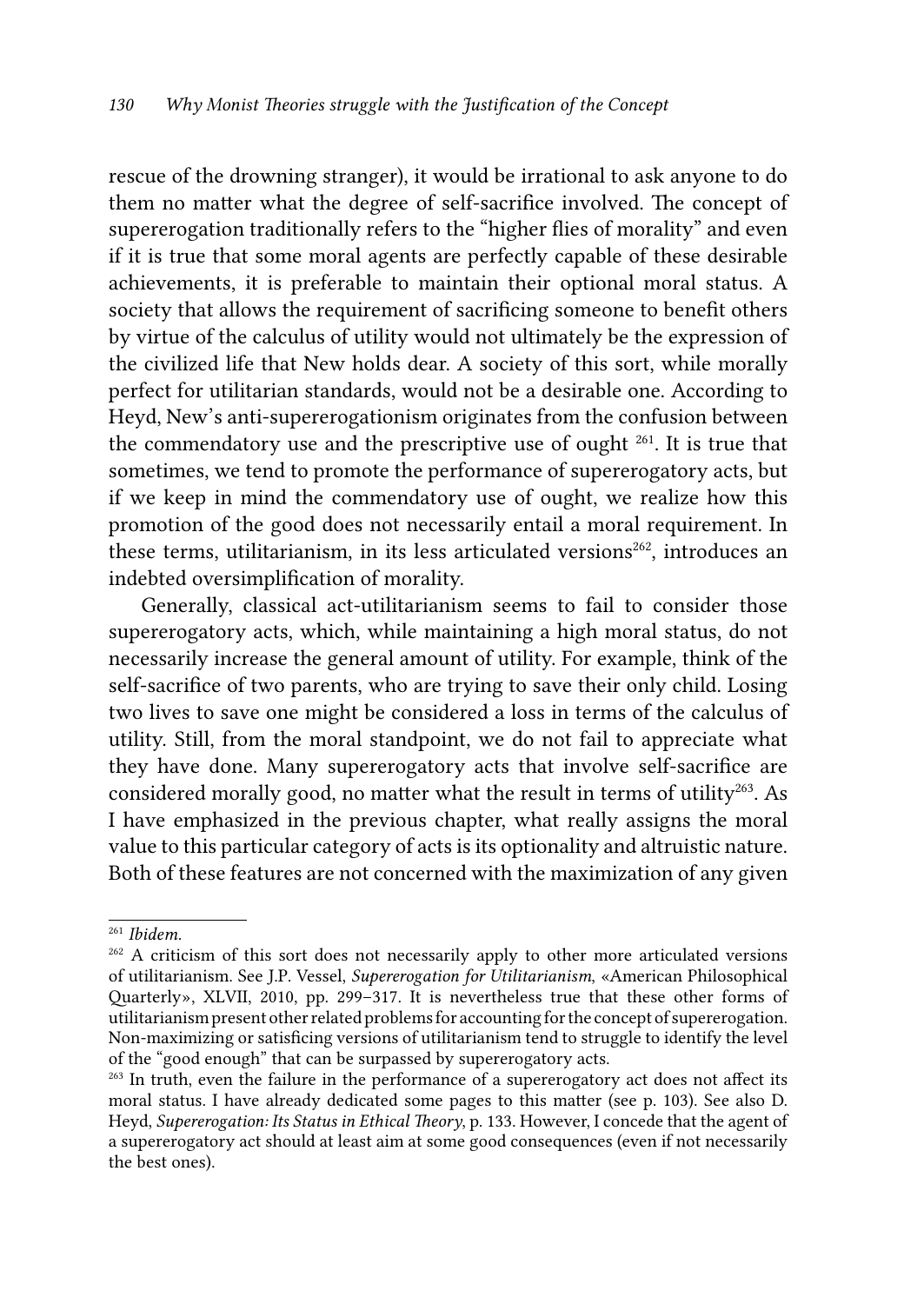good, which is in open disagreement with the utilitarian doctrine. These lines by John Stuart Mill reveal how cases of non-maximizing self-sacrifice are not considered morally worthy:

The utilitarian morality does recognize in human beings the power of sacrificing their own greatest good for the good of others. It only refuses to admit that the sacrifice is itself a good. A sacrifice which does not increase or tend to increase the sum total of happiness, it considers as wasted. The only self-renunciation which it applauds is devotion to the happiness, or to some of the means of happiness, of others, either mankind collectively or of individuals within the limits imposed by the collective interests of mankind $^{264}$ .

Utilitarianism is usually widely influenced by a line of argumentation of this sort. The evaluation of the entire moral gamut according to a single and unique scale that ranges from the morally worst to the morally best $265$  is a moral approach that presents an indisputable theoretical loss. In this way, the morally right simply identifies with the morally good, and the deontic level of morality becomes the same thing as the evaluative one. In other words, the role of the deontic is delegated to the evaluative. Everything that is evaluated as morally good is morally required at the same time. Moreover, according to the maximizing conception of morality, something is morally good (and thus also right) only as long as there is no other morally better option. In the light of the importance of moral complexity highlighted in the first part of this book, this represents the loss of an important dimension of morality in favor of a theoretical oversimplification that does not take into account the complexity of our moral life. As a consequence, the utilitarian "good–ought tie-up" conception of morality leads to the denial of the concept of supererogation. The very existence of the concept relies on the distinction among the multiple levels of morality. If we deny this, we deny the concept altogether. Then, in its maximizing and less articulated versions, utilitarianism implies the following:

## $(Evaluate \leftrightarrow Deontic) \rightarrow \neg Superergation$ in other terms  $(Good \leftrightarrow Right) \rightarrow \neg Superergation$

<sup>264</sup> J.M. Mill, *Utilitarianism*, Indianapolis/Cambridge, Hackett Publishing Company, 2001, pp. 16–17.

<sup>&</sup>lt;sup>265</sup> Remember that such "morally best" ultimately becomes morally obligatory.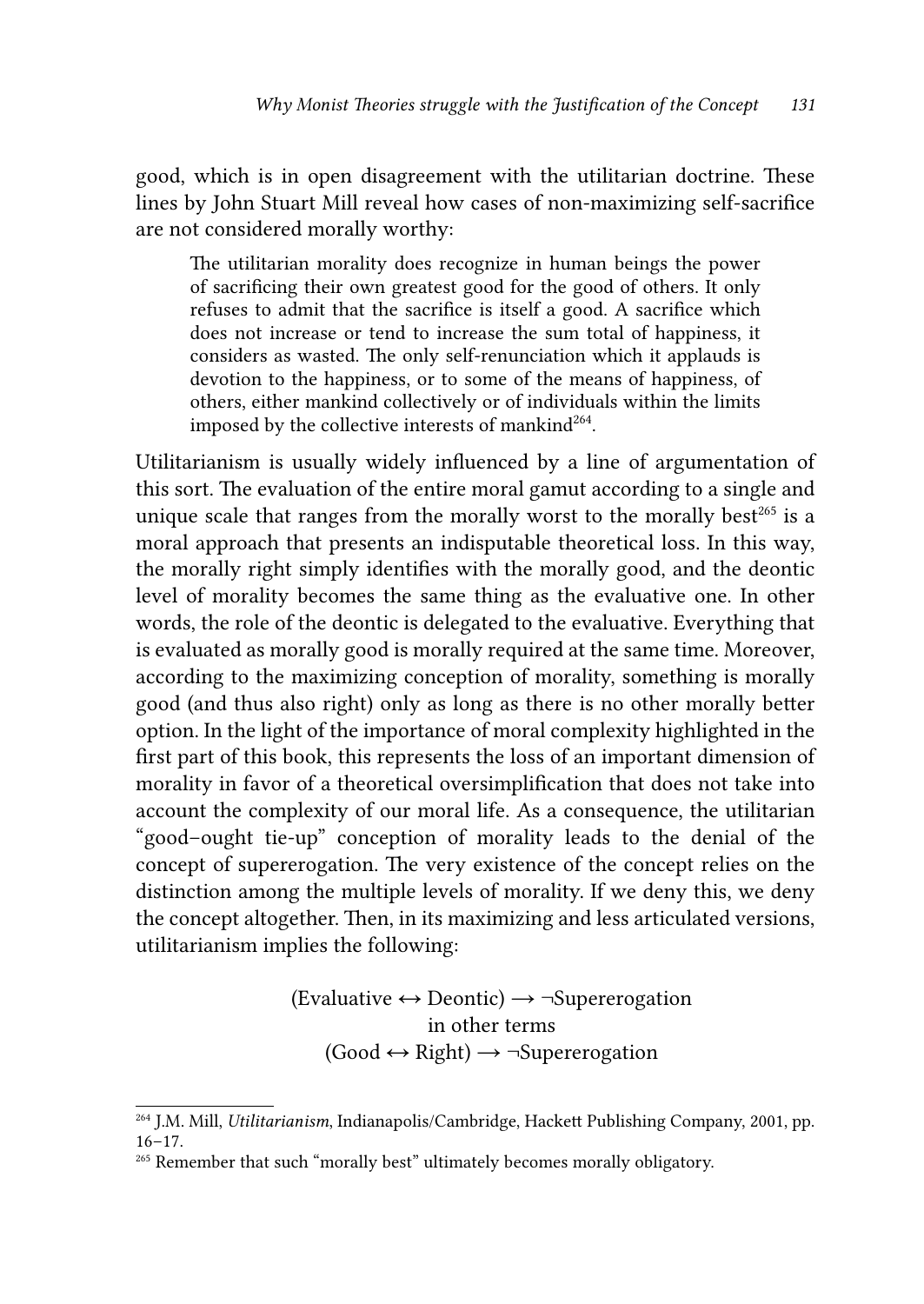If the good and the right are domains that do not maintain a certain degree of distinctiveness, we will lose the possibility of explaining those aspects of morality that appear so intuitively agreeable (and supererogatory acts are clearly of this sort). Deriving one level entirely from the other will make us lose that theoretical complexity that makes the concept of supererogation explicable. The utilitarian denial of supererogation is a consequence of considering obligatory everything that is morally good ("good–ought tieup"). As shown in the following section, a very similar (even if not identical) claim can be said of Kantian ethics.

### 4.4 Kantian Ethics and the Denial of Supererogation

In the contemporary debate, the classification of "Kantian ethics" is interpreted in different ways First, that name could refer to the moral philosophy explicitly developed by Immanuel Kant in the latter part of the 18th century. In this context, Kantian ethics is precisely Kant's ethics. Kantian ethics might also pertain to a sort of ethics that, while not attributable to Kant himself, has been developed under an evident Kantian insight. The contemporary debate provides plenty of examples of this latter understanding of the term. Nonetheless, in this section, I aim to show the denial of supererogation according to the former understanding of Kantian ethics. As much as possible, I will try to refer to Kant's original position<sup>266</sup>. As it will become clear, the sort of criticism that I intend to raise against the possibility of a Kantian account of supererogation is similar (while not identical) to the one raised against utilitarianism. I hold that both these criticisms are directly derived from the general argument, as expressed in Section 1 of this chapter.

Generally, the argument for the denial of supererogation in the Kantian moral theory follows this pattern: P.1) For Kant, the moral good of an act is directly derived from its being motivated by the moral law. P.2) Alleged acts of supererogation are morally good yet merely optional and thus, neither universalizable nor derived from duty. C.1) For Kant, there cannot be some

<sup>266</sup> This leaves as an open question whether or not Kantian ethics (intended in its second understanding) might be able to account for the concept of supererogation. Possibly, a good example of an attempt to interpret Kant's theory and expand it in order to fit new questions is T. Hill, *Kant on Imperfect Duty and Supererogation*, «Kant-Studien», LXII, 1971, pp. 55–76. In particular, see pp. 71ff.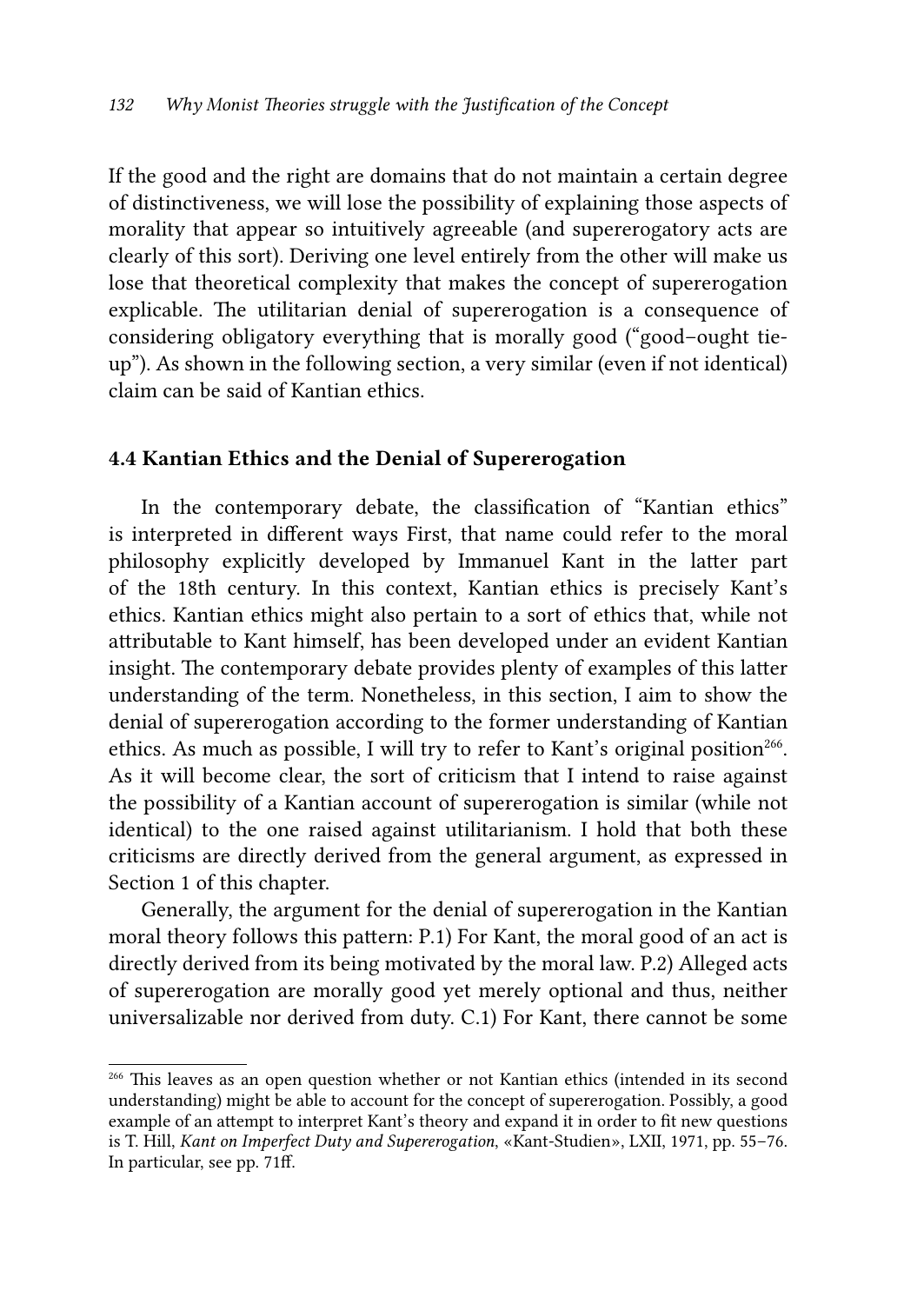moral goodness beyond the call of duty; therefore, supererogatory acts do not exist. However, as I will show in the following discussion, this argument cannot be taken as the Kantian position *par excellence* without further qualifications.

A study of Kant's moral theory cannot fail to acknowledge that the entire Kantian production of ethical writings does not represent a unitary and coherent position. It has often been underlined how Kant's claims in his earlier works on morality (namely the *Groundwork of the Metaphysics of Morals* and the *Critique of Practical Reason*) slightly differ from those in his later works (most notably *The Metaphysics of Morals*). A study of a possible account of supererogation clearly shows these differences among Kant's writings<sup>267</sup>. Let us then analyze some passages from Kant's works that might cast some light on the question of supererogation within his moral theory.

The less rigorous position presented in the *Metaphysics of Morals* seems to allow some space for the category of supererogatory acts. Specifically, when Kant discusses the distinction between perfect and imperfect duties<sup>268</sup>, he seems to offer an understanding of morality characterized by different levels of accomplishment that would make supererogation possible. A perfect duty is a strict moral duty (e.g., "do not kill"). An imperfect duty allows a certain freedom of choice of how and when a moral duty is performed (e.g., "be generous with the others"). As usually emphasized, imperfect duties leave a sort of playroom (*latitudo*<sup>269</sup>) to the agent, whose role is to understand how and when to fulfill them. Regarding the broader and less demanding category of imperfect duties, Kant claims the following:

Imperfect duties are, accordingly, only duties of virtue. Fulfillment of them is merit (meritum)  $=+a$ ; but failure to fulfill them is not in itself culpability (demeritum) =-a, but rather mere deficiency in moral worth =0, unless the subject should make it his principle not to comply with such duties. It is only the strength of one's resolution, in the first case, that is properly called virtue (virtus); one's weakness, in the second case, is not so much vice (vitium) as rather mere want of virtue, lack of moral strength (defectus moralis)<sup>270</sup>.

<sup>267</sup> For a more detailed analysis of this sort, see Chapter III in D. Heyd, *Supererogation: Its Status in Ethical Theory*, pp. 49–72.

<sup>268</sup> He has already introduced this distinction earlier in the *Groundwork of the Metaphysics of Morals*.

<sup>269</sup> I. Kant, *The Metaphysics of Morals*, in M. Gregor (ed.), Cambridge, Cambridge University Press, 1996, p. 153.

<sup>270</sup> *Ibidem*.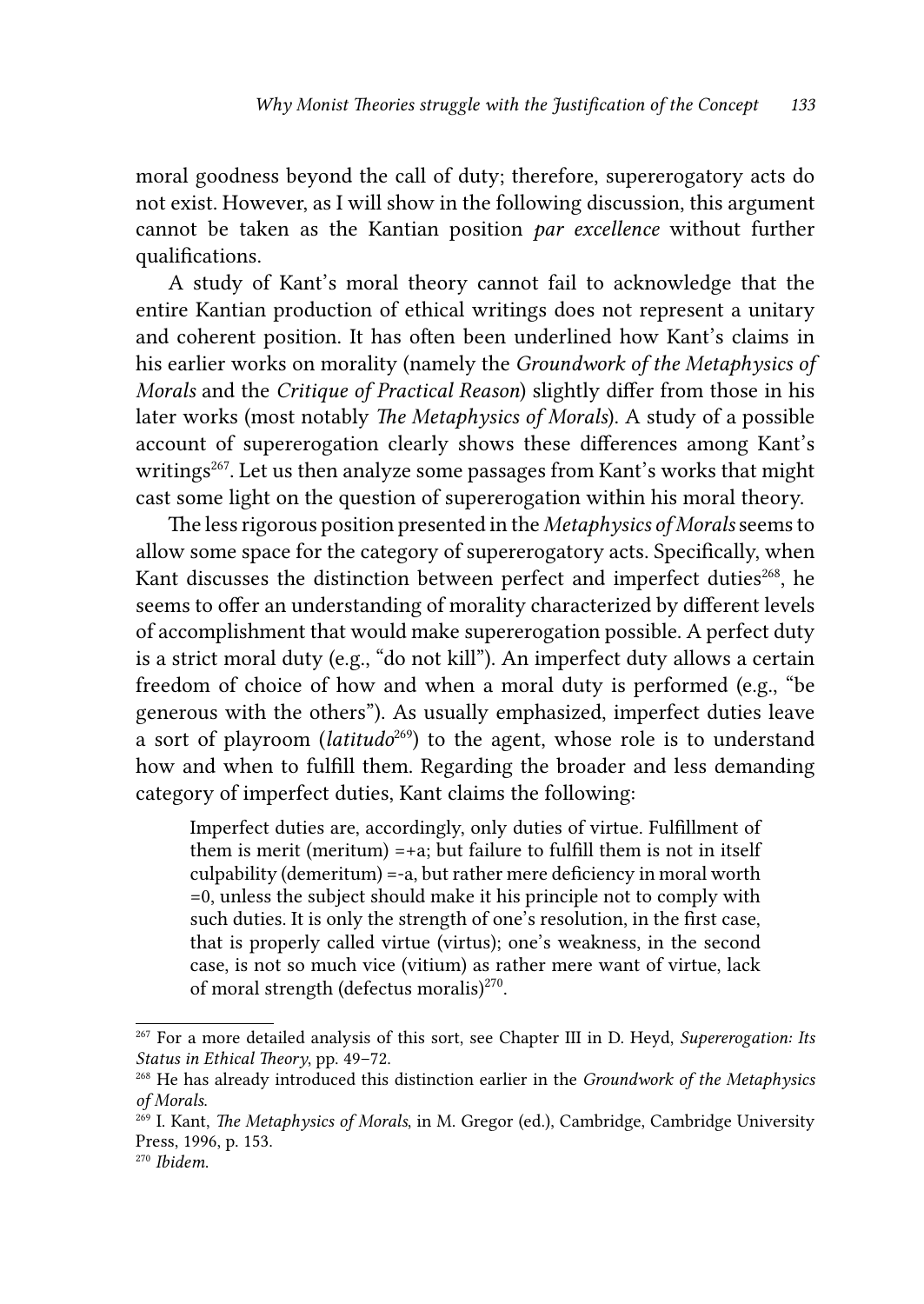Passages such as this one make us think that supererogation is at least logically possible within the Kantian system. An imperfect duty, so explained, is almost identical to the contemporary idea of supererogation an act whose performance is good and whose non-performance does not constitute a moral loss<sup>271</sup>. It is hard to tell whether or not Kant himself had in mind something similar to the concept of supererogation (a term that he never adopted). Less rigorous interpretations of what an imperfect duty is for Kant tend to highlight this similarity between supererogation and this kind of duty. The focal point at issue is the permissibility to refrain from doing what a given imperfect duty tells an agent to do. If we would be able to do this without further qualification, supererogation and imperfect duties will finally be the same thing. The problem is that for Kant, we cannot dismiss a duty without qualification, as this passage clearly highlights:

[...] but a wide duty is not to be taken as permission to make exceptions to the maxim of actions, but only as permission to limit one maxim of duty by another (e.g. love of one's neighbor in general by love of one's parents), by which in fact the field for the practice of virtue is widene $d^{272}$ 

A wide duty cannot be dismissed for no reason (for an inclination not to do so, we might say) but only insofar as another wide duty undermines its demandingness. I believe that this highlights the major difference between wide duties and supererogation; thus, it rules out any possible identification of one with the other. Supererogatory acts can be abandoned without qualification and permission. This is what grounds their optionality and what assigns great value to their potential performance. No matter how "wide" our understanding of Kant's imperfect duties, they will never match that level of optionality typical of supererogatory acts.

Another interesting attempt to accommodate supererogatory acts within

<sup>&</sup>lt;sup>271</sup> Similarly, other passages seem to make an implicit reference to the idea of supererogation, such as the following: «That man is worthy of positive honour, whose actions are meritorious, and contain more than they are due to contain» I. Kant, *Lecture on Ethics*, in P. Heath, J.B. Schneewind (ed.), Cambridge, Cambridge University Press, 1997, p. 75. «If someone does more in the way of duty than he can be constrained by law to do, what he does is meritorious (*meritum*); if what he does is just exactly what the law requires, he does what is owed (*debitum*); finally, if what he does is less than the law requires, it is morally culpable (*demeritum*)», I. Kant, *The Metaphysics of Morals*, p. 19. As Heyd points out, when Kant deals with these subjects, he apparently uses "the language of supererogation", D. Heyd, *Supererogation: Its Status in Ethical Theory*, p. 65.

<sup>272</sup> I. Kant, The Metaphysics of Morals, p. 19.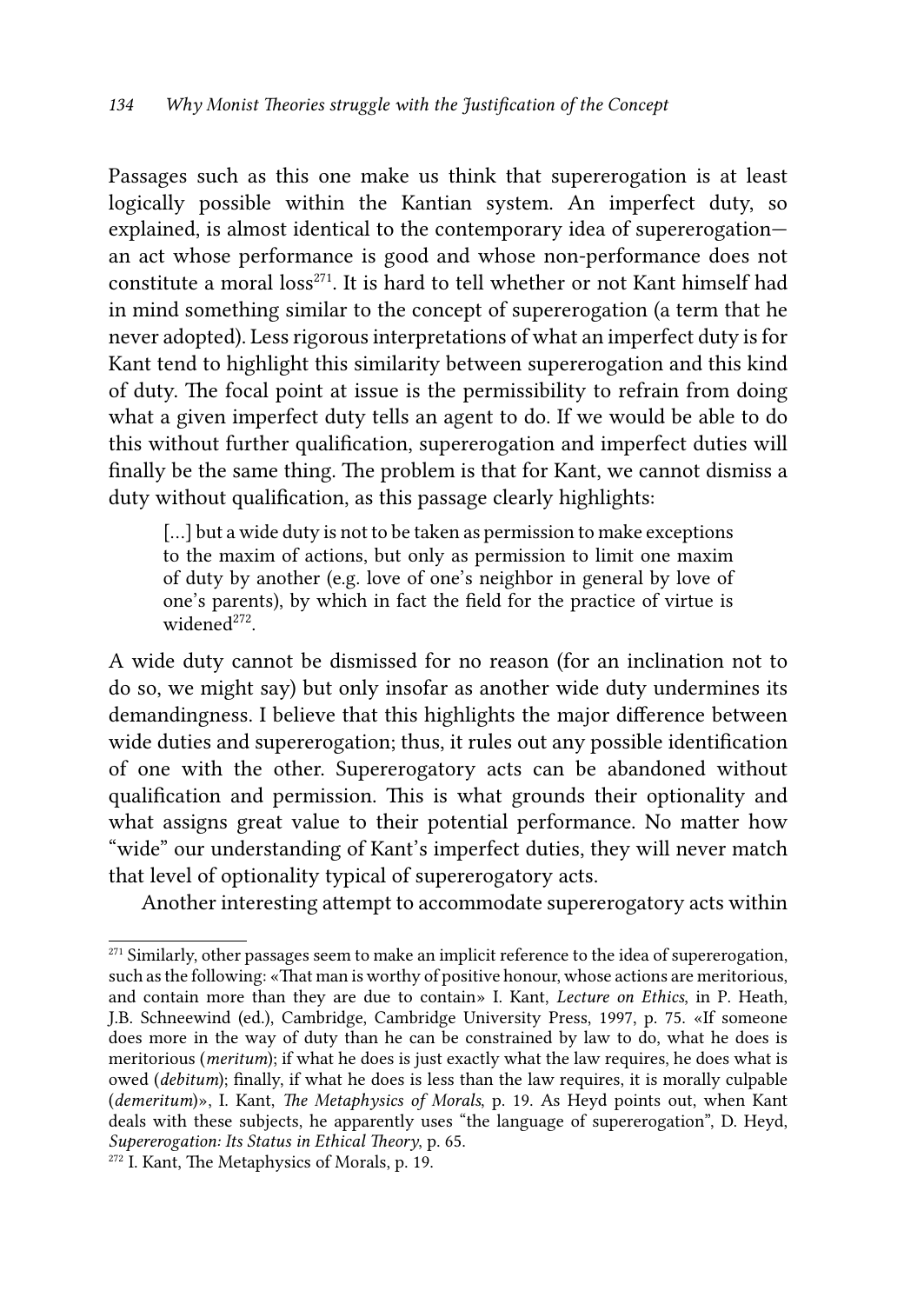a Kantian framework is that of the conjunctive performance of imperfect duties<sup> $273$ </sup>. Roughly, this occurs when the agent has the possibility of fulfilling an imperfect duty by either doing *x* or *y* and decides to do both. In other words, this means that an imperfect duty, in a Kantian sense, entails the performance of at least one of the possible options that would fulfill the duty (call this a disjunctive fulfillment). In the case of supererogatory performance, rather than picking one of the alternatives that would fulfill a given imperfect duty, the agent decides to go beyond the morally required (given that he or she has the possibility to do so) by performing more than one satisficing option $274$  (call this conjunctive performance of imperfect duties). If the duty of beneficence might be fulfilled by donating either money to a charitable organization or two hours of the agent's free time to the same organization, and the agent decides to do both, he or she exceeds the requirements of the imperfect duty in the given circumstances. The freedom of choice that Kant allows for the fulfillment of the imperfect duty in one way or the other is the same freedom of choice that allows the agent to perform both of them when possible. Nonetheless, even if this understanding of imperfect duties is paired with the performance of the good that is expected of a supererogatory act, I believe that it fails to match another important aspect of supererogation—its permissible non-performance. Let me sum up the conjunctive performance of imperfect duties that alludes to the possibility of explaining supererogation in Kantian terms<sup>275</sup>:

- a) Imperfect duty: O  $(a \vee b)$
- b) Supererogatory act in Kantian terms: O  $(a \vee b) \wedge (a \wedge b)$
- c) Omissibility of supererogation in non-Kantian terms:  $\neg$ O ( $a \wedge b$ ).

It follows from c) that the omission of a supererogatory act can be expressed as P¬ ( $a ∨ b$ ). From this, I derive<sup>276</sup> P (¬a ∨ ¬b). This claim can be true in the

<sup>&</sup>lt;sup>273</sup> It remains an open question whether this attempt is faithful to Kant's original doctrine or relies on the second understanding of Kantian ethics, intended as a moral approach that shares the original spirit of Kant's ethics, while seeking to revise it in some aspects.

<sup>&</sup>lt;sup>274</sup> Thomas Hill has suggested the possibility of a category of supererogation of this sort. See T. Hill, Kant on Imperfect Duty and Supererogation, p. 71.

<sup>&</sup>lt;sup>275</sup> For mere explicative purposes, I adopt here the syntax of standard deontic logic. Take "O" as obligatory and "P" as permissible. Moreover, "*a*" and "*b*" each stand for a given act. "O*a*" can be read as "it is obligatory to perform *a*", and "*a* ∧ *b*" can be read as "*a* and *b* are performed". For simplicity, I focus on a case with only two available options.

<sup>&</sup>lt;sup>276</sup> According to De Morgan's law, the negation of a conjunction is the disjunction of the negations. As such, the omission (or the non-performance) of supererogation can be expressed as:  $(\neg a \lor \neg b)$ . Claims *d*, *e*, and *f* represent the three ways in which P ( $\neg a \lor \neg b$ ) can be true.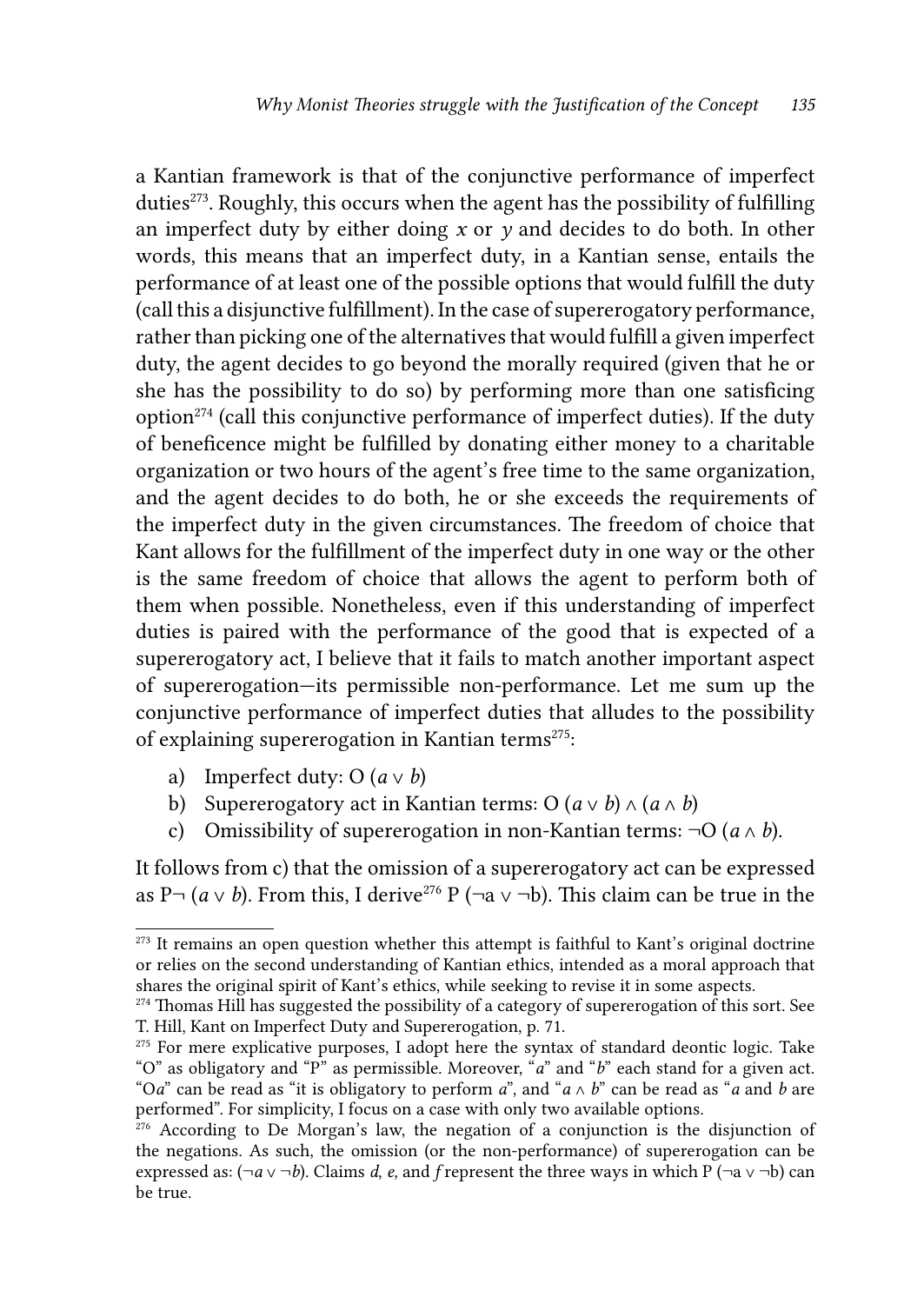following cases:

a)  $P(\neg b)$ 

- b)  $P(\neg a)$
- c)  $P(\neg a \land \neg b)$ .

However, claim f) seems to be a case of omission of a supererogatory act that Kantian ethics fails to account for. Specifically, the claim "P ( $\neg a \land \neg b$ )" contradicts the Kantian definition of an imperfect duty, as in claim a) "O (*a*  ∨ *b*)". Instead, a theory of supererogation has no difficulties in considering claim f) as morally permissible. The optionality of supererogatory acts makes it perfectly acceptable to entirely refrain from the performance of that extra good. The same cannot be said of a typically Kantian theory, where (regarding imperfect duties) claim f) is not morally permissible (in other words, considered morally bad). While there is a certain *latitudo* in how to fulfill the imperfect duty, not fulfilling that duty at all is simply morally wrong. Claim f) represents the case of the omission of a supererogatory act (or series of acts) that involves the infringement of an imperfect duty. In other words, claim f) represents a case where supererogation and imperfect duties ultimately differ, since a theory of supererogation would be perfectly fine with this sort of omission, while the Kantian theory of imperfect duties does not allow the same omission. I believe that this reveals how a Kantian account of supererogation, in terms of a conjunctive use of imperfect duties, fails to give a complete account of the optionality typical of supererogation as considered in non-Kantian terms. The case of the omission of imperfect duties reveals how these duties are nonetheless duties, and as such, they incur some degree of moral loss in at least one specific instance of nonperformance. I believe that this is the primary difference from the concept of supererogation understood in non-Kantian terms<sup>277</sup>. The impossibility

<sup>&</sup>lt;sup>277</sup> It has also been noted that wide imperfect duties do not always offer such a clear-cut distinction between the viable options. This means that the analogy between wide imperfect duties and disjunctive duties is not always possible, as an account of supererogation would require. See D. Guevara, *The Impossibility of Supererogation in Kant's Moral Theory*, «Philosophy and Phenomenological Research», LIX (3), 1999, pp. 601–603. Other scholars have highlighted how this possibility of drawing a line in the fulfillment of imperfect duties is "alien" to Kant's ethics. If so, this makes a conjunctive understanding of supererogation in Kantian terms impossible; if there are no degrees of fulfillment, it is impossible to go beyond a certain moral requirement. «This is all quite alien to Kant's ethics. There is no clear line of demarcation between what I must do, morally, and what is nice but morally optional. Nor does Kant attempt to trace such a line of demarcation. To do so he would have to give up a central thesis: that we have a duty to strive to perfect ourselves morally», M. Baron, *Kantian Ethics Almost Without Apology*, Ithaca, NJ, Cornell University Press, 1995, p. 41.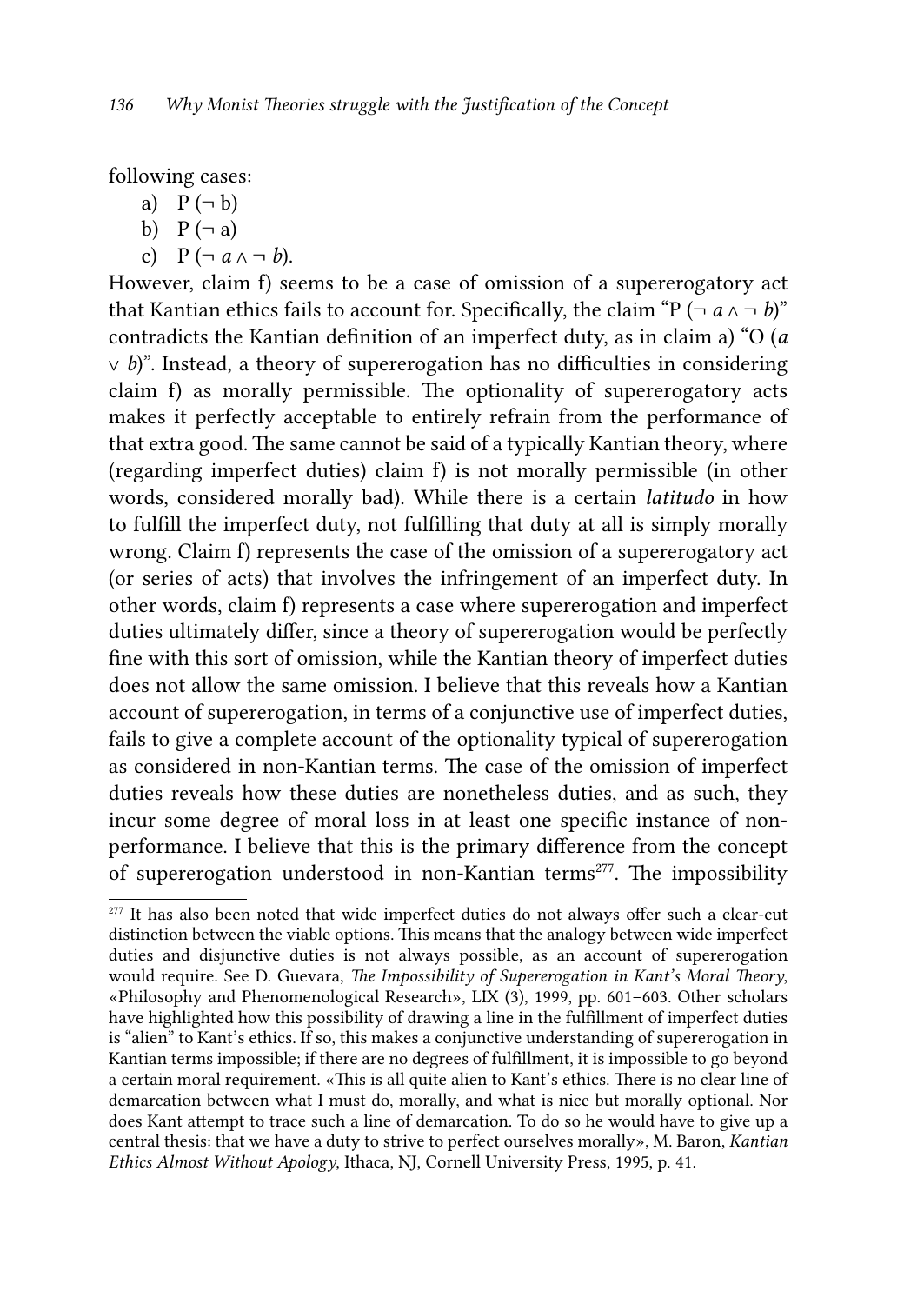to account for actual supererogation in Kantian ethics relies on the fact that no matter which interpretation of imperfect duties we provide, they essentially remain duties<sup>278</sup>. As I have briefly claimed above, supererogation represents a category of acts that can be omitted without qualification and with no occurrence of moral loss. The same cannot always be said of the widest imperfect duty, as expressed by Kant. This difference suggests that supererogation and imperfect duties vary in a way that makes it problematic to consider this a viable way for a Kantian account of supererogation.

This leaves us with t no other option but to accept the rigorous theory proposed in Kant's writings and as such, to deny the possibility of proper supererogation in his moral system. In particular, some passages from Kant's *Groundwork of the Metaphysics of Morals* seem to rule out the possibility of non-duty-based and morally good acts. For example:

To be beneficent where one can is one's duty, and besides there are many souls so attuned to compassion that, even without another motivating ground of vanity, or self-interest, they find an inner gratification in spreading joy around them, and can relish the contentment of others, in so far as it is their work. But I assert that in such a case an action of this kind – however much it conforms with duty, however amiable it may be – still has no true moral worth, but stands on the same footing as other inclinations, e.g. the inclination to honor, which if it fortunately lights upon what is in fact in the general interest and in conformity with duty, and hence honorable, deserves praise and encouragement, but not high esteem; for the maxim lacks moral content, namely to do such actions not from inclination, but from duty<sup>279</sup>.

The main problem that these claims represent for supererogation is that regardless of the content of an agent's acts, the only thing that makes them moral is their being motivated by duty. The reason for Kant's attachment to duty is his desire to distinguish the moral realm from that of inclination. We can concede to Kant that supererogation (and in general, the category of the optional) relies on the agent's inclination to pursue the good of others more

<sup>&</sup>lt;sup>278</sup> According to Hill, this claim relies on a too rigorous interpretation of the Kantian use of the word "duty". Although this term is an "old label" that Kant derives from a legalistic (and hence reductionist) conception of morality, the passages from the *Metaphysics of Morals* reveal how he is well aware of the fact that morality goes far beyond the legalistic level of the morally right. See T. Hill, *Kant on Imperfect Duty and Supererogation*, p. 74.

<sup>279</sup> I. Kant, *Groundwork of the Metaphysics of Morals*, in M. Gregor, J. Timmermann (ed.), Cambridge, Cambridge University Press, 2012, pp. 13–14.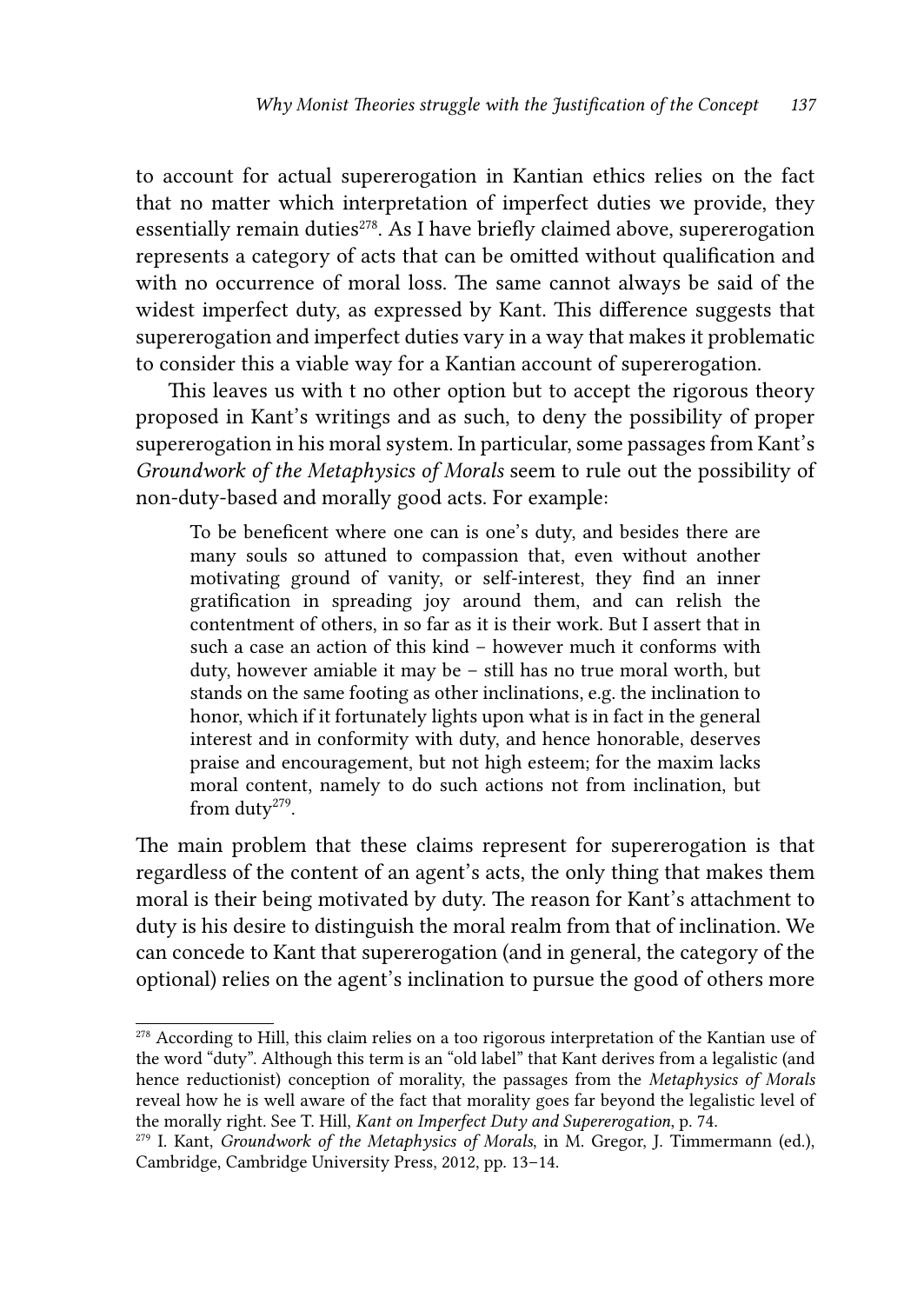than one is required to do. As such, the willingness to go beyond the call of duty might be temporary, fleeting, or driven by the circumstances. While all these features are compatible with a theory of supererogation, they are stranger to the moral philosophy of Kant, whose intent is to develop a rational, *a priori*, and universalizable theory for practical action. At one time, an agent might be willing to sacrifice a certain good for the sake of others, and on another occasion, he or she might be unwilling to do the same. From the Kantian perspective, this undermines the moral character of these acts. It is thus not surprising that any instance of supererogation would fail the universalizability test of the categorical imperative in all its versions. Since supererogatory acts spring from an inclination to bring about some extra good (while supporters of supererogation consider it a specifically moral inclination), for Kant, this makes them no different from choosing strawberry over vanilla ice cream (i.e., they lose their moral character). Certainly, as Kant would be willing to concede, the content of a supererogatory act and that of choosing an ice cream flavor greatly diverge (with the supererogatory one being distinctively praiseworthy). Nonetheless, both of them lack the true moral character bestowed by acting in conformity with the moral law. The "duty as a motive" feature of a moral act within the Kantian framework is what ultimately grounds the other hallmarks of this theory—the universalizability of the maxim and the obligatoriness of a moral act<sup>280</sup>. All these three features are incompatible with the intuitively appealing definition of supererogatory acts as "morally good but not required".

It is important to underline how Kant is well aware of the existence of heroic acts. However, his understanding of heroism greatly differs from what the contemporary debate on supererogation takes as paradigmatic examples of it. In the *Critique of Practical Reason*, Kant offers the following example:

But I do wish that educators would spare their pupils examples of socalled noble (supermeritorious) actions, with which our sentimental writings so abound, and would expose them all only to duty and to the worth that a human being can and must give himself in his own eyes by consciousness of not having transgressed it; for, whatever runs up into empty wishes and longings for inaccessible perfection produces

<sup>280</sup> Although Heyd does not ground (as I do) universalizability and obligatoriness on the "duty as a motive" feature of Kantian ethics, his analysis of a Kantian anti-supererogationism is almost identical to mine. See D. Heyd, *Supererogation: Its Status in Ethical Theory*, p. 53. Nevertheless, Heyd seems more willing to concede a peculiar understanding of the Kantian theory that leaves room for some instances of supererogation. *Ivi*, pp. 54ff.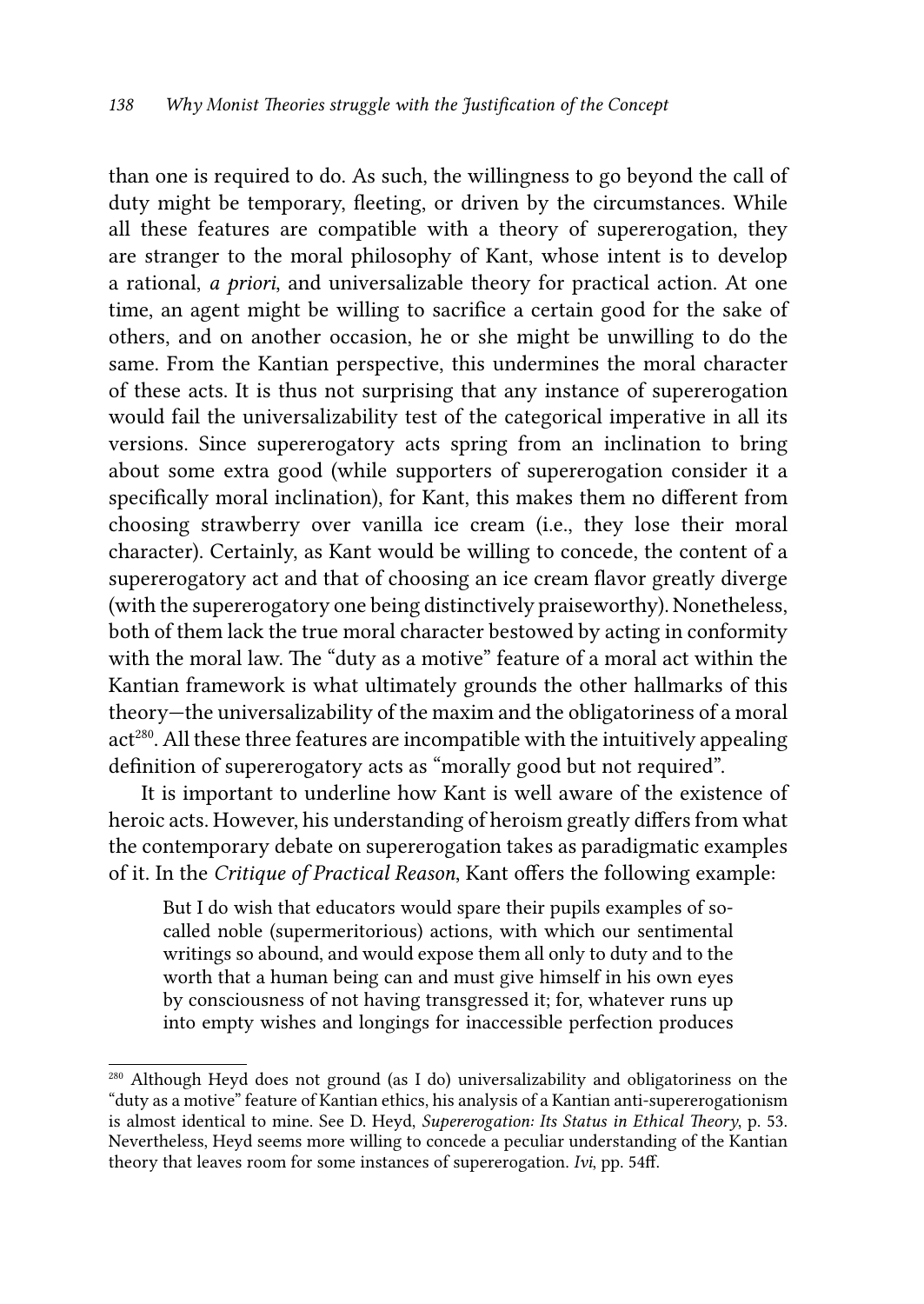more heroes of romance who, while they pride themselves on their feeling for extravagant greatness, release themselves in return from the observance of common and everyday obligation, which then seems to them insignificant and petty<sup>281</sup>.

In the passage that follows this quotation, Kant considers the example of an honest man who is ordered by a powerful lord to commit an immoral deed. Regardless of the degree of the lord's threats against the unfortunate powerless man, the latter decides to adhere firmly to his moral obligations at the cost of his life. This is the sort of noble act that can inspire the youth and offer them a glimpse of what a moral character really is.

The attention to this particular example of heroism explains why Kant is generally suspicious of this category of acts. He is worried that the "high flies of morality" can hide an implicit approval of sentimental acting based on a temporary and evanescent inclination. For Kant, actual heroism is very different (if not opposite to) from these sentimental "high flies" of morality. In fact, it corresponds to the strict adherence to a perfect duty in cases where acting morally would entail a huge sacrifice. It is the ultimate triumph of the sense of duty in cases where the circumstances would suggest to the negligent agent to discharge his or her strict moral obligations. For Kant, heroism provides a further occasion to talk about adherence to the sense of duty, rather than a case to investigate what lies beyond duty<sup>282</sup>. Taken in Kantian terms, heroism is much more similar to the deeds of the rescuer of the victims of the 9\11 terroristic attack than to the acts of the big-hearted volunteer. Think of the clear examples of heroism demonstrated by the firefighters who adhered to their duty to rescue people no matter how costly such a rescue would have been. This is the sort of moral integrity that Kant holds dear; the firefighters being motivated by duty is what makes them heroes in a morally relevant way (and specifically so in Kantian terms). Passages of this sort in the Kantian work make us think that he is less inclined to concede a moral status to the instances of heroism taken as paradigmatic examples in the contemporary debate on supererogation. Kantian heroism differs from the broadly conceived heroism as it takes the sense of duty (rather than mere optionality) as a starting point. Kant is highly suspicious of any

<sup>281</sup> I. Kant, *Critique of Practical Reason*, in M. Gregor (ed.), Cambridge, Cambridge University Press, 1997, pp. 127–128.

<sup>282</sup> D. Guevara, *The Impossibility of Supererogation in Kant's Moral Theory*, p. 609. Similar remarks about these passages from the *Critique of Practical Reason* have been made by M. Baron, *Kantian Ethics Almost Without Apology*, pp. 36ff.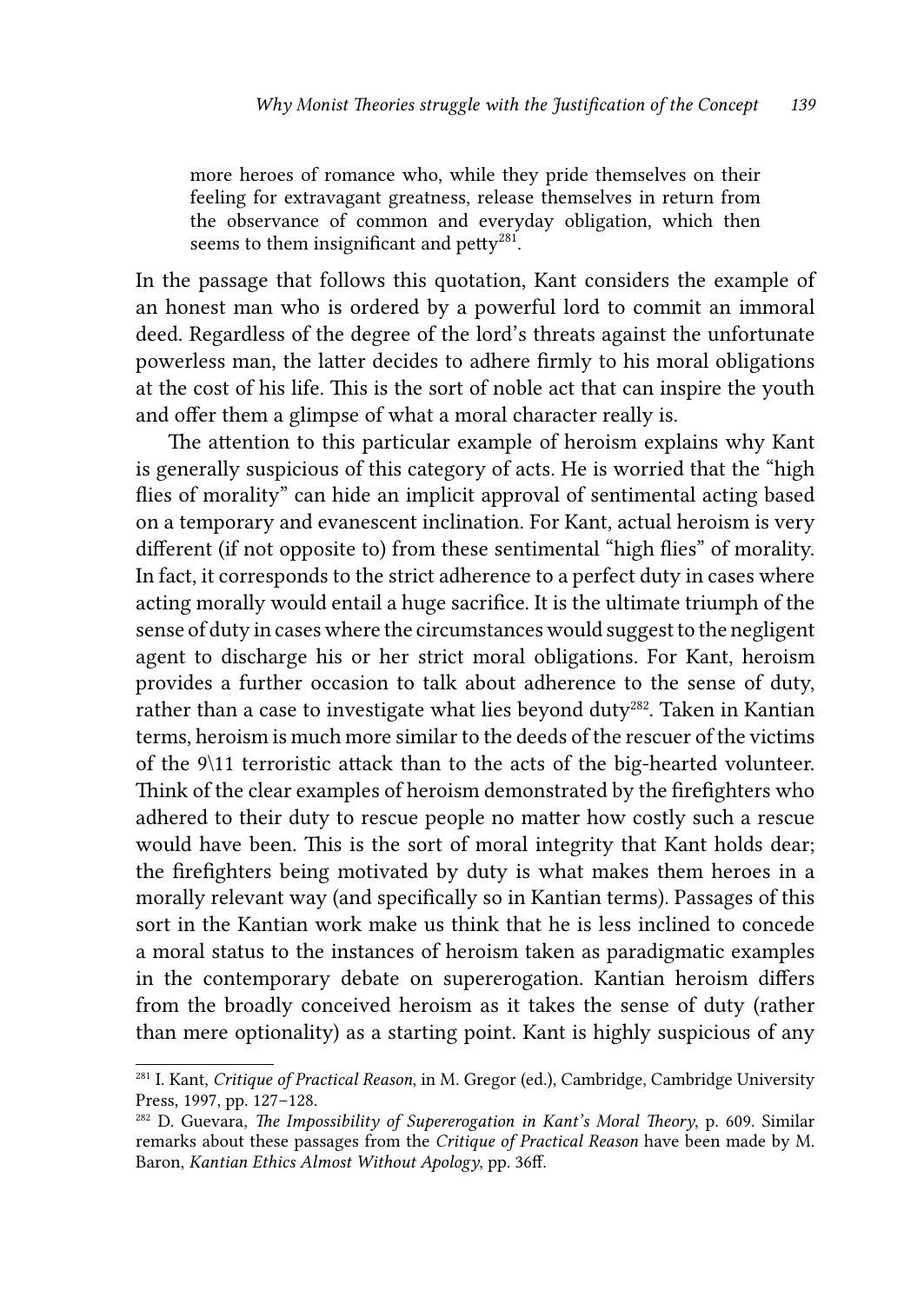form of moral sentimentalism because this might make us lose sight of the ordinary dimension of morality. Rather than taking the supermeritorious (*überverdienstlicher*) as a paradigmatic example of morality, we need to keep the focus on the aspects of an ordinary moral life. As Kant believes, this can solely be the attention to the sense of duty.

From this brief analysis of a possible Kantian account of supererogation, it should be clear that followers of Kant's theory can only endorse an antisupererogationist orientation. However, as Marcia Baron emphasizes, this does not mean that Kantians cannot give an account of the phenomenon of supererogation<sup>283</sup>. Claiming that there is no theoretical category of supererogation does not mean that the acts that supererogationists try to explain cannot be accounted for otherwise. According to Baron, Kantians have no theoretical need for this category of acts. Specifically, Kantians should rely on the more efficient category of imperfect duties and on some further evaluation of an agent's virtuous character. According to this view, morally exceptional acts cannot be evaluated in themselves without a further evaluation of the moral status of the agent's character<sup>284</sup>. Open-ended duties (e.g., imperfect ones) leave plenty of room for the expression of a good character, given the more or less ample fulfillment of the relevant duty. The example of Mother Teresa's abundant fulfillment of the imperfect duty of beneficence well explains the sort of appreciation of moral character that a fulfillment of this kind entails. We consider her a moral saint because of the virtue of character she expressed by her commitment to the fulfillment of the imperfect duty of beneficence<sup>285</sup>. This way of explaining alleged acts of supererogation within the realm of moral obligations involves a greater explanatory role for the category of duty. In typical Kantian terms, duty is the sole indicator of the moral worth of acts. Moreover, note that Baron's point relies on a different question than mere anti-supererogationism; it is not that she is against supererogation in itself. Rather, she asks whether or not we theoretically need a category of supererogation to explain the phenomenon that it is intended to define. It is not a critique of the existence of acts that are generally considered supererogatory; it is a critique of the authentic

<sup>&</sup>lt;sup>283</sup> «The absence of a special category for the supererogatory poses no serious problem, given his understanding of "duty" and his category of imperfect duties», in *ivi*, p. 23.

<sup>284</sup> *Ivi*, pp. 57–58.

<sup>285</sup> *Ivi*, pp. 53–54. Quite similar to Kant's example of the moral integrity of the powerless man threatened by the lord, the moral value of Mother Teresa relies on her extraordinary ability to fulfill an obligation, no matter what the sacrifice it involves.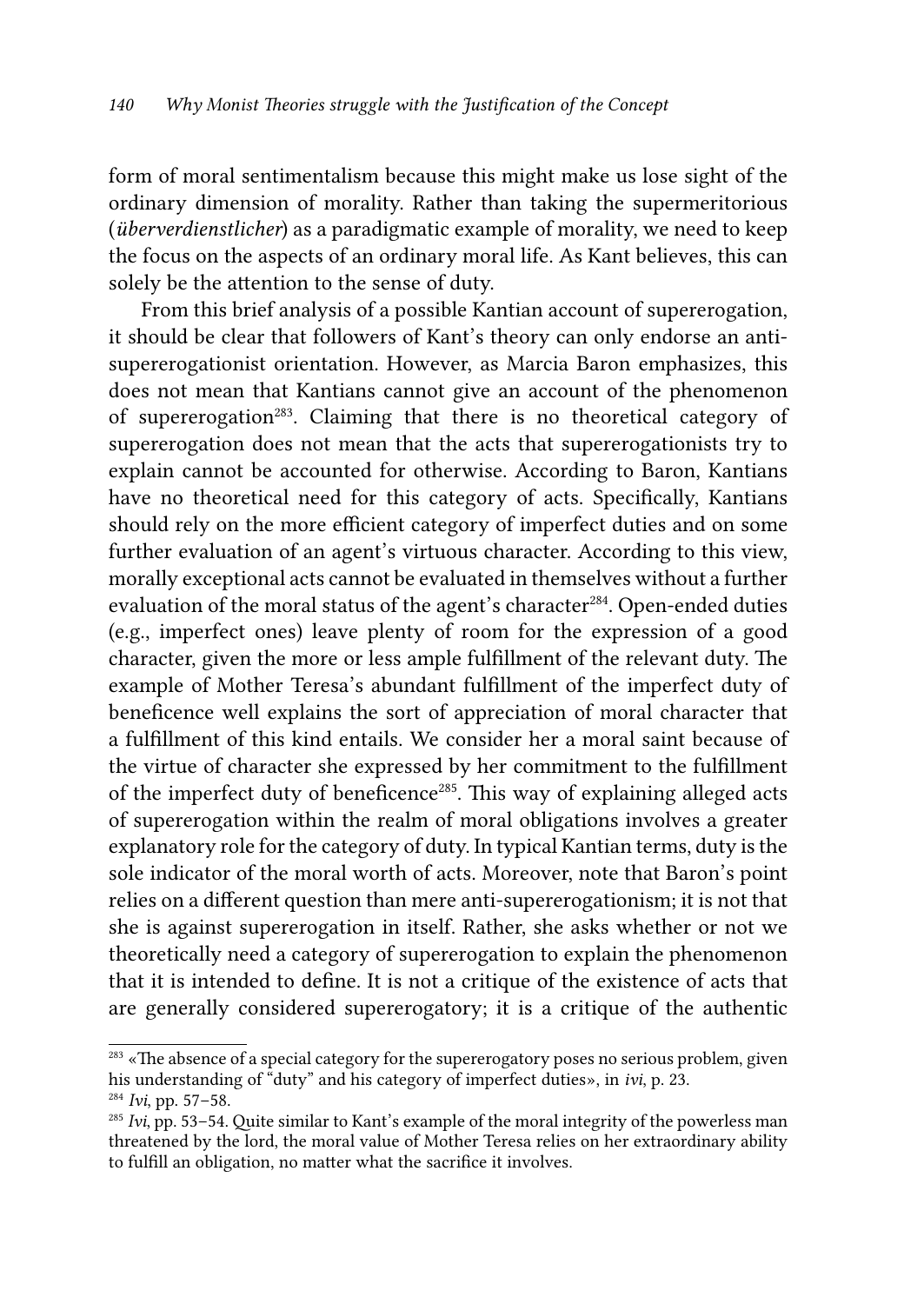necessity of having a dedicated category to give an account of them. In other words, those acts that can be accounted for by the supererogatory category should be accounted for by some other less problematic moral category<sup>286</sup>.

Generally, due to the different levels of understanding that the Kantian theory offers, it is difficult to have a clear opinion on the possibility of supererogation in this system. My assumption on this particular question is that Kant is not directly concerned about giving an account of the concept. The reason for this is that if we take seriously Kant's aversion to moral inclination and his attention to the moral law, what we derive from it is that the concept of supererogation (which by definition, exceeds the constraints of the law) is not a coherent theoretical option. As such, from the impossibility of recognizing the moral worth of acts that are not derived from the sense of duty, it follows that a supererogatory act cannot be considered morally worthy. Contrary to the case of utilitarianism, this means identifying the evaluative level with the deontic one. Better still, this moral framework assigns to the deontic level of morality a typical evaluative role as well (the interpretation of what constitutes the moral goodness of an act). From this, we obtain the denial of supererogation in Kantian ethics (at least in its original understanding), which can be summarized as follows:

> (Deontic  $\leftrightarrow$  Evaluative)  $\rightarrow \neg$ Supererogation in other terms  $(Right \leftrightarrow Good) \rightarrow \neg Superergation$

The Kantian denial of supererogation relies on the fact that something can be morally good only insofar as it is the result of a duty. Similar to the case of the utilitarian denial, deriving one level of morality entirely from the other leads to the loss of the theoretical complexity that makes the concept of supererogation explicable. In this sense, the Kantian and the utilitarian denial of supererogation do not differ in the general structure of their arguments (although, as we have seen, the contents of their arguments are opposite). This acknowledgment is already expressed, in more general terms, in Heyd's work:

One implication of this basic difference is that while deontology tends to be too strict in its definition of "moral" (considering only obligatory

<sup>286</sup> I have already tried to explain the necessity of such a category of moral acts in Chapter III. See pp. 87–93.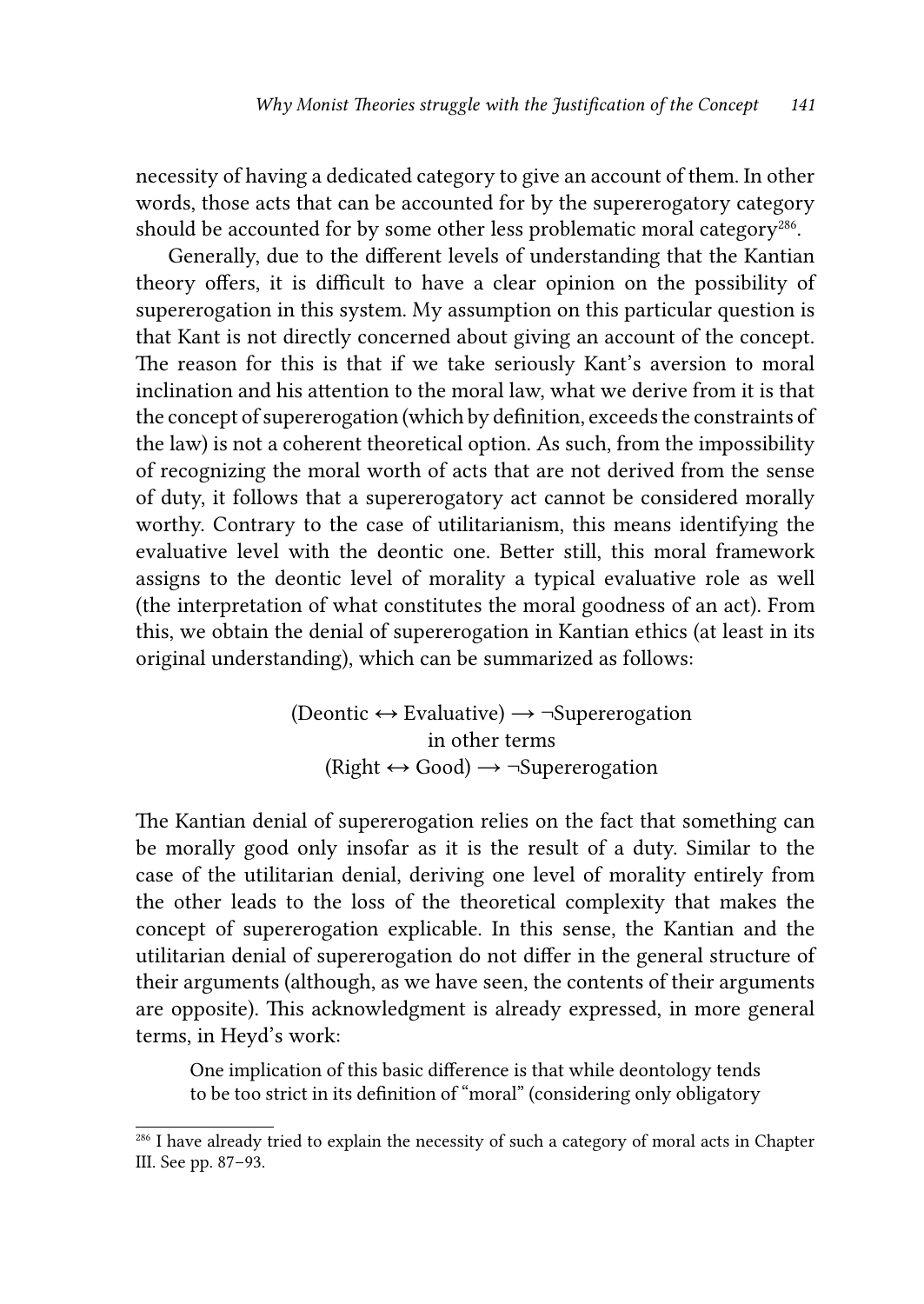actions as having moral value), utilitarianism is inclined to provide a definition of "moral" which is too wide (taking every "useful" action as morally good). Both theories – in their pure but crude forms – are, therefore, anti-supererogationist, but for opposite reasons: in a deontological doctrine no action which is beyond duty can be morally good. In a utilitarian doctrine no action which is morally good can be non-obligatory<sup>287</sup>.

#### 4.5 What to Learn from Anti-supererogationism

There is no question that an analysis of the contrast between antisupererogationism and our intuitive assertions about acts of supererogation can provide both an improvement of our moral systems and a refinement of our moral intuitions. As usual, revision and improvement come with new questions. Does a phenomenological approach to morality reveal a too vast and manifold moral panorama to be handled by our moral theories? Is moral monism apt for this task? Part of the contemporary debate has a negative answer to this latter question<sup>288</sup>. I think that acts of supererogation represent that overabundance of the moral gamut that theories have failed to account for. In contrast, anti-supererogationists claim that we need to refine our intuitions instead. They argue that although acts of supererogation express a strong intuitive appeal, we can explain them away without the use of a special and dedicated moral category. Depending on which side of the debate we uphold, it is thus worth asking whether it is possible at all to provide an exhaustive theoretical account of all moral phenomena. Are moral intuitions always trustworthy? Although it would be too ambitious to think of answering these questions in the present work, it would be worthwhile if I can provide some initial insights. If moral philosophy wants to remain faithful to its original task of being the subject that investigates how to conduct a life lived well, these questions acquire a fundamental role.

In the following chapter, I embrace the side of the supporters in this given subject of the relevance of our moral intuitions. In particular, I shall try to theorize positively in favor of an autonomous category of supererogatory acts. As I have tried to stress in the present chapter, the problems with the

<sup>287</sup> D. Heyd, *Supererogation: Its Status in Ethical Theory*, p. 73.

<sup>288</sup> In this regard, see the interesting reconstruction provided in M. Gill, *Humean Moral Pluralism*, New York, Oxford University Press, 2014.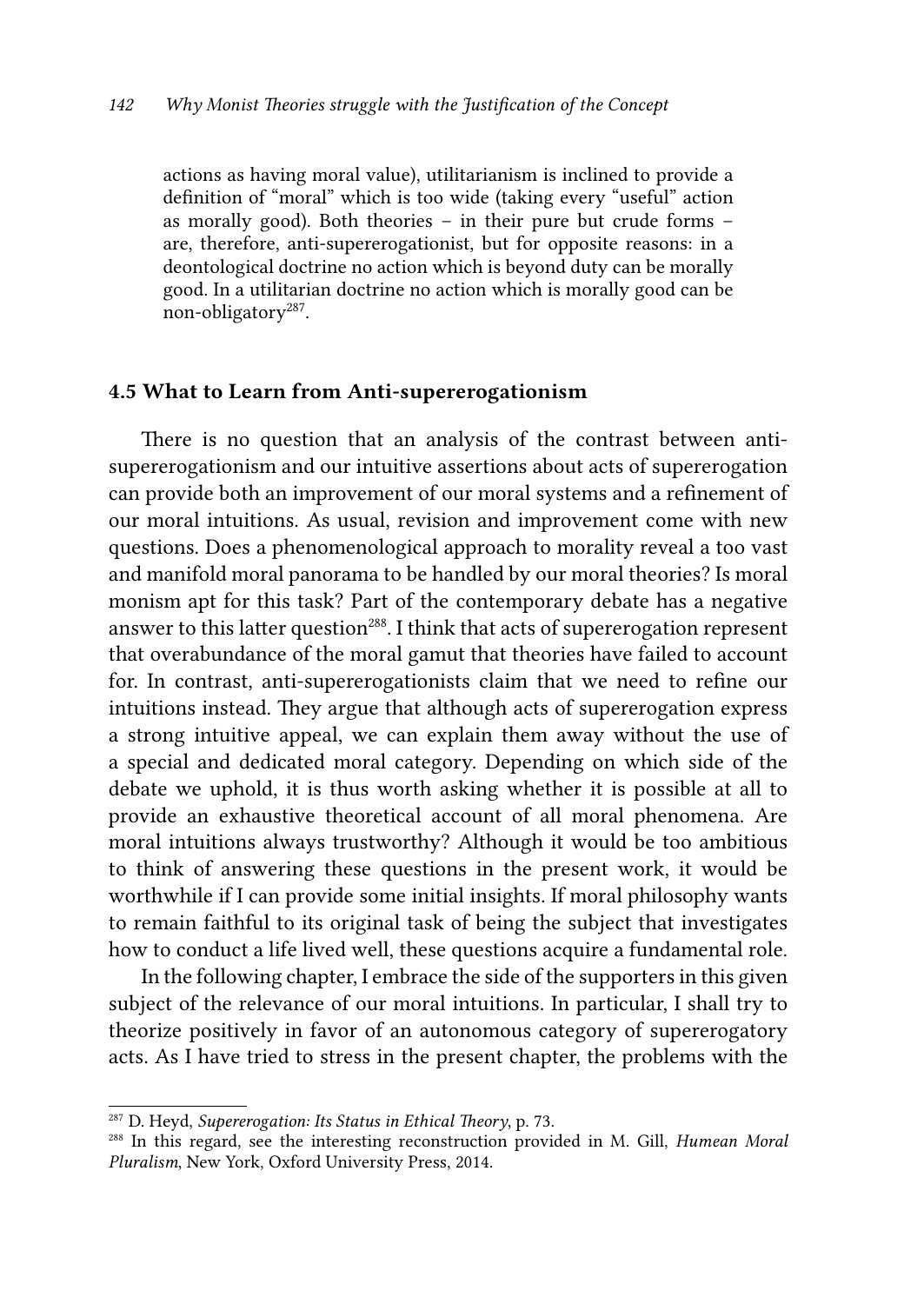justification of the concept generally arise as manifestations of the loss of the moral complexity that makes supererogation possible. Both utilitarianism and Kantian ethics share the same maximizing impulse that makes supererogation more difficult to be theorized. Utilitarianism generally aims at the maximization of the good; similarly, Kantian ethics is grounded on the duty to strive for the moral perfection of the self (a sort of maximization of the right). Consequently, the category of supererogatory acts is hardly acknowledged by moral systems driven by a maximizing inclination. In Chapter III, I have emphasized how the concept of supererogation has originated in a complex system, which has recognized a somewhat clear distinction between the realm of the right (characterized by moral requirements) and that of the good (the broader domain of the possible ways of fulfilling our moral ideals and values). This distinction opens up the possibility to pursue certain courses of action that cannot be induced by the mere adherence to our moral requirements (*pace* Kant). The concept of supererogation identifies those acts that pursue the morally good that lies beyond the morally right.

To maintain this complex structure intact, I propose the endorsement of a moral theory characterized by a pluralist (non-monistic) and satisficing (non-maximizing) structure. Analyzing the nature of moral complexity in Chapter II, I have tried to identify two sorts of pluralism: that of values (axiological) and that of the ways of moral deliberation (methodological). As the contemporary debate shows, it appears clear to many authors that in the moral domain, we deal with a set of incommensurable values, which eventually come into conflict<sup>289</sup>. As other authors have emphasized, we do not obtain moral justification for our acts by following a unique and fixed moral principle<sup>290</sup> (as for Larmore). There is not only a plurality of values but also a plurality of ways in which we deliberate morally<sup>291</sup>. If this claim is correct, when moral conflicts arise, rather than trying to confute one of the opposing positions, it becomes more fruitful to consider which of the moral

<sup>289</sup> As emphasized in Chapter II when I addressed moral complexity.

<sup>290</sup> I consider a principle as a way of reasoning to bring about a given end, to ground a certain duty, or to fulfill the aspiration toward a preferred value.

<sup>291</sup> Once again, let me recall the words of Charles Larmore: «Finally, instead of supposing that the structure of morality must be in the end either deontological or consequentialist, and instead of assuming that either all or none of our moral obligations are categorical, we should recognize that the ultimate sources of moral value are not one, but many», C. Larmore, *Patterns of Moral Complexity*, New York, Cambridge University Press, 1987, p. 151.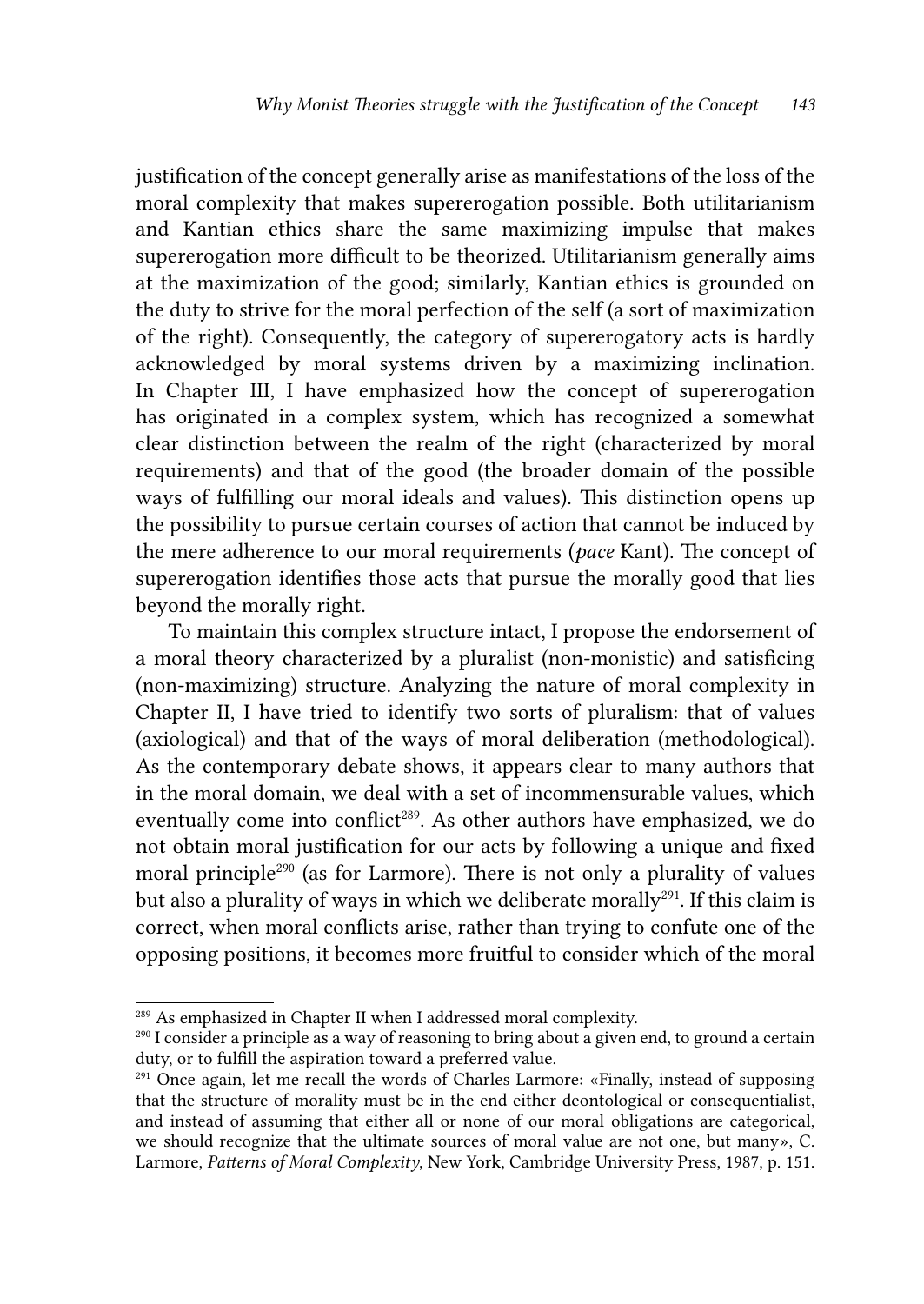principles involved and which of the moral values at issue take precedence over the others. Taken in these terms, rather than being concerned with the morally correct and incorrect, morality becomes the realm of the varying relevance of principles and values according to the given circumstances. A moral structure that allows different levels and ways of actualization can describe the phenomenologically evident complex status of moral experience. Moreover, I believe that both these categorizations of pluralism will become functional in giving an account of those different levels of moral achievement that make supererogation theoretically conceivable.

For these reasons, I shall attempt to endorse a pluralist system of morality in order to explain the phenomenon of supererogation. The widespread diffusion of the major deontological and consequentialist theories presented in the ethical debate offers a glimpse of the plausibility of both systems<sup>292</sup>. Their equally convincing theoretical status suggests that we need to focus on the given situation in order to understand the priority to grant to the systems. Therefore, if this analysis is correct, a dual conclusion will be drawn. A pluralist system that allows multiple sources of the good and different levels of achievement will better explain both supererogation and moral experience. In particular, with supererogation being a "complex" concept (requiring more than a single level of the moral framework in order to be explained), pluralism seems to be the system that best satisfies the theoretical needs of the concept. In the next chapter, I shall thus try to deal with the decision-making process (the normative level) that leads to a supererogatory act. The tentative conclusion would be that supererogation is better accounted for by a pluralist moral system that provides, at the normative stage, a clear distinction between the good and the right.

 $292$  Such a plausibility is testified by their large diffusion indeed. I exclude from this remark the (somehow) classic third member of the major systems of morality—virtue ethics (see M. Baron, P. Petit, M. Slote, *Three Methods of Ethics*, Malden, MA, Wiley-Blackwell, 1997). The main reason for excluding this approach is that virtue ethics deals primarily with the agent's character and, only at a later stage, with moral acts. The debate on supererogation being about a peculiar category of acts, it directly addresses the other two moral systems. Nevertheless, I do not want to rule out the possibility of an account of supererogation within this system. For a detailed treatise on this issue, see D. Heyd, *Can Virtue Ethics Account for Supererogation?*, in C. Cowley (ed.), *Supererogation*, «Royal Institute of Philosophy Supplement», LXXVII, 2015.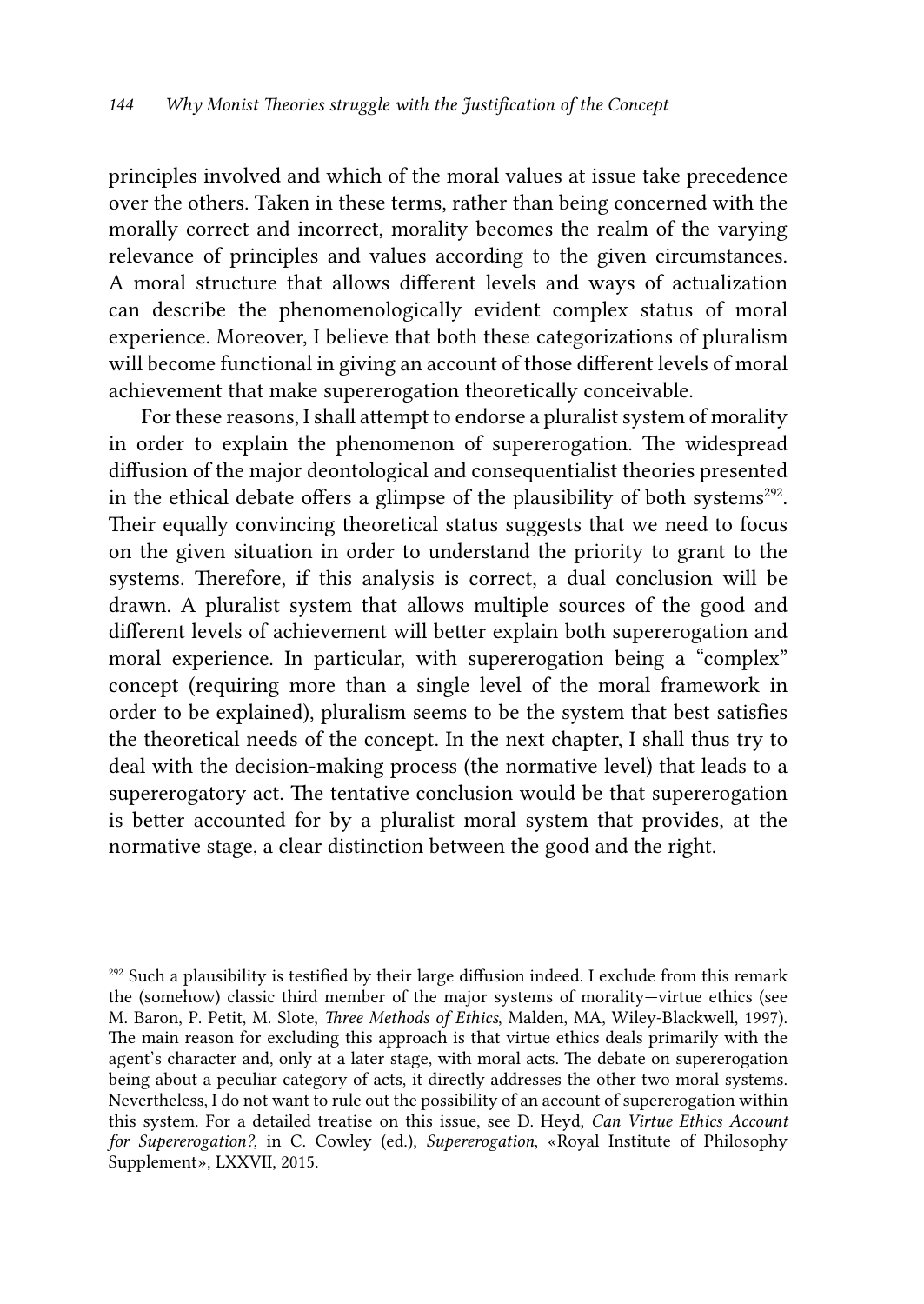# CHAPTER V A NEW PERSPECTIVE: A PLURALISTIC ACCOUNT OF SUPEREROGATION

This chapter represents my attempt to address the issues regarding the justification of the concept of supererogation. I will do this by endorsing a pluralist moral system. I think that this attempt at justification will be valuable, regardless of whether or not monist theories can somehow give an account of the concept. In fact, even if we allow monist theories to provide a possible explanation of the concept (with major revisions of the original positions, in my opinion), I hope that the pluralist account will show as a more suitable and straightforward option for accounting for supererogatory acts. Pluralism is a kind of moral theory that allows multiple (but not infinite) sources of the good. The following tentative resolution of the problem of supererogation relies on the conviction that supererogatory acts spring from the interaction of different sources of the good. This is what I mean by *"multiple sources dynamics"* (MSD)—the phenomenon that allows a plurality of sources, among which an agent identifies (at least) two relevant ones, that is, one that fulfills a moral obligation relevant to the given situation and the other that expresses how to go beyond such obligation. If fulfilled by the performance of an optional act, the second source of value is the supererogatory achievement. In this chapter, I present the grounding belief that a pluralist system is the one that can better satisfy the theoretical needs of MSD.

#### 5.1 The Multiple Sources Dynamics (MSD)

I have so far analyzed the question of moral pluralism and that of the concept of supererogation as apparently separated issues. As I have claimed,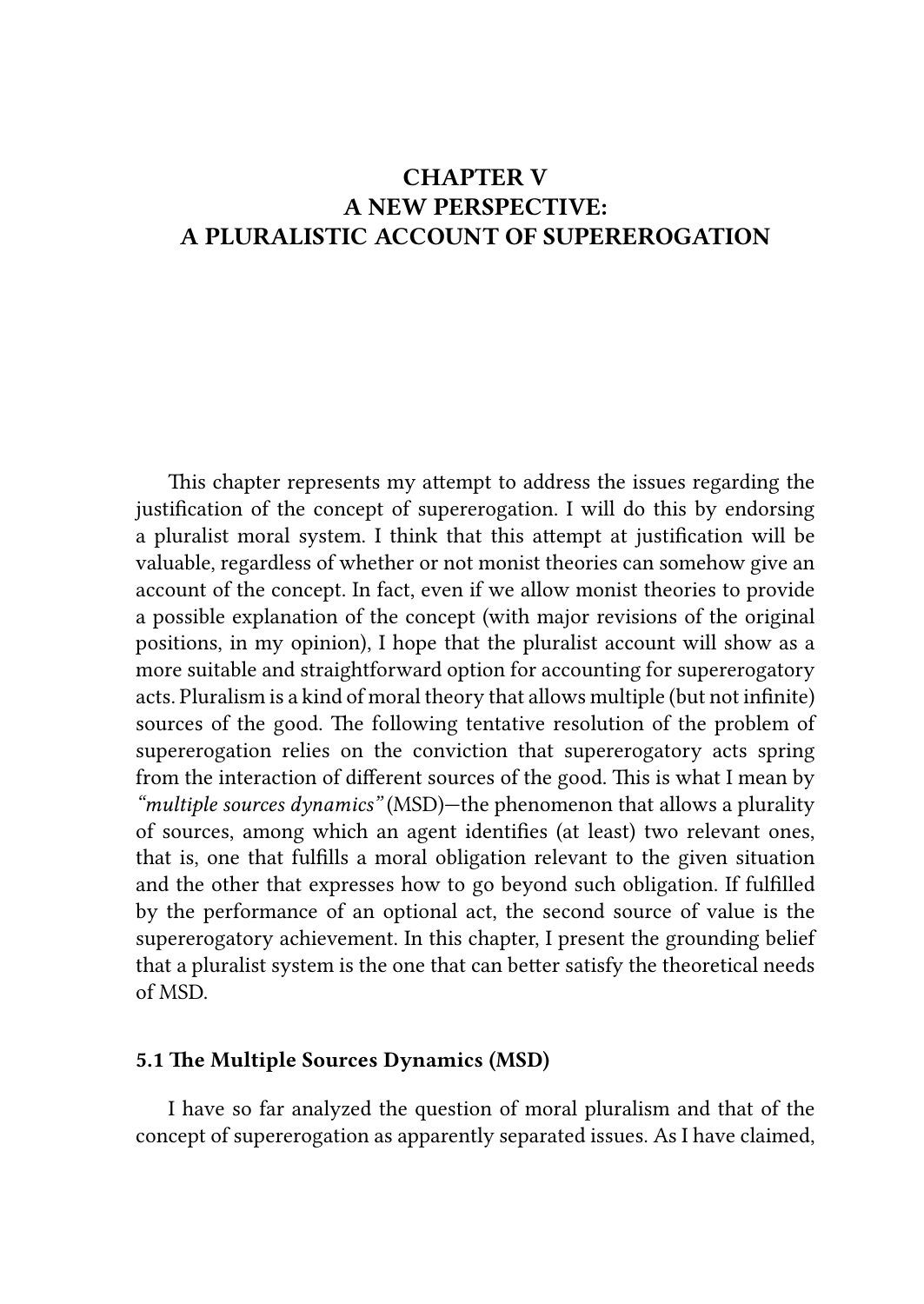they are both expressions of the moral complexity that characterizes our moral experiences. However, so far in the present work, the two issues have not been explicitly part of the same problem. The MSD is precisely the possibility of going beyond what is morally required by dealing with multiple sources of the good. Usually, the different sources of the good are addressed by using a specific moral principle. Relative to this argument, I take a moral principle as a way of moral reasoning. As I have sketched in Chapter II, according to Charles Larmore, one understanding of moral complexity is acknowledging three different moral principles, which provide the agent with moral reasons to act accordingly<sup>293</sup>. These three principles favor three independent sources of moral value, which introduce independent claims on the moral agent<sup>294</sup>. According to the given circumstances, one principle can gain priority over the others. In particular, we can distinguish the following principles<sup>295</sup>:

a) The principle of partiality outlines particularistic duties, that is, obligations that arise by virtue of some "empirically conditioned desire" or our special relation with the beneficiary of our act.

b) The principle of consequentialism, as traditionally intended, focuses on the consequences of our acts, so they will bring about the most good overall (or the "least evil", as taken in the negative form).

c) The principle of deontology requires that we never break certain moral guidelines, no matter what the consequences are.

According to Larmore, all three principles express their conflicting authority over moral decisions. They provide moral reasons of different sorts, independent from one another. Taken in this sense, Larmore's methodological pluralism (since I do not refer to the content of these reasons yet) is a consistent example of moral pluralism. It provides multiple yet not infinite ways of being engaged in a moral decision. Moreover, it is important to remember his distinction between partial and impartial principles. The principle of consequentialism and the principle of deontology are both

 $^{293}$  This is a suitable expression of what I have earlier called methodological pluralism, that is, a variety of ways of moral reasoning. Larmore's understanding of a moral principle is almost identical to mine: «If we think of a principle of practical reason as a rule for organizing and ranking particular desires or courses of action in the light of some general kind of practical value, then we seem to find ourselves subject to not one, but three such principles, and these principles seem to make contrary demands of us in various situations», C. Larmore, *Patterns of Moral Complexity*, Cambridge, Cambridge University Press, 1987, pp. 131–132.

<sup>294</sup> *Ivi*, p. 133.

<sup>295</sup> *Ivi*, p. 132.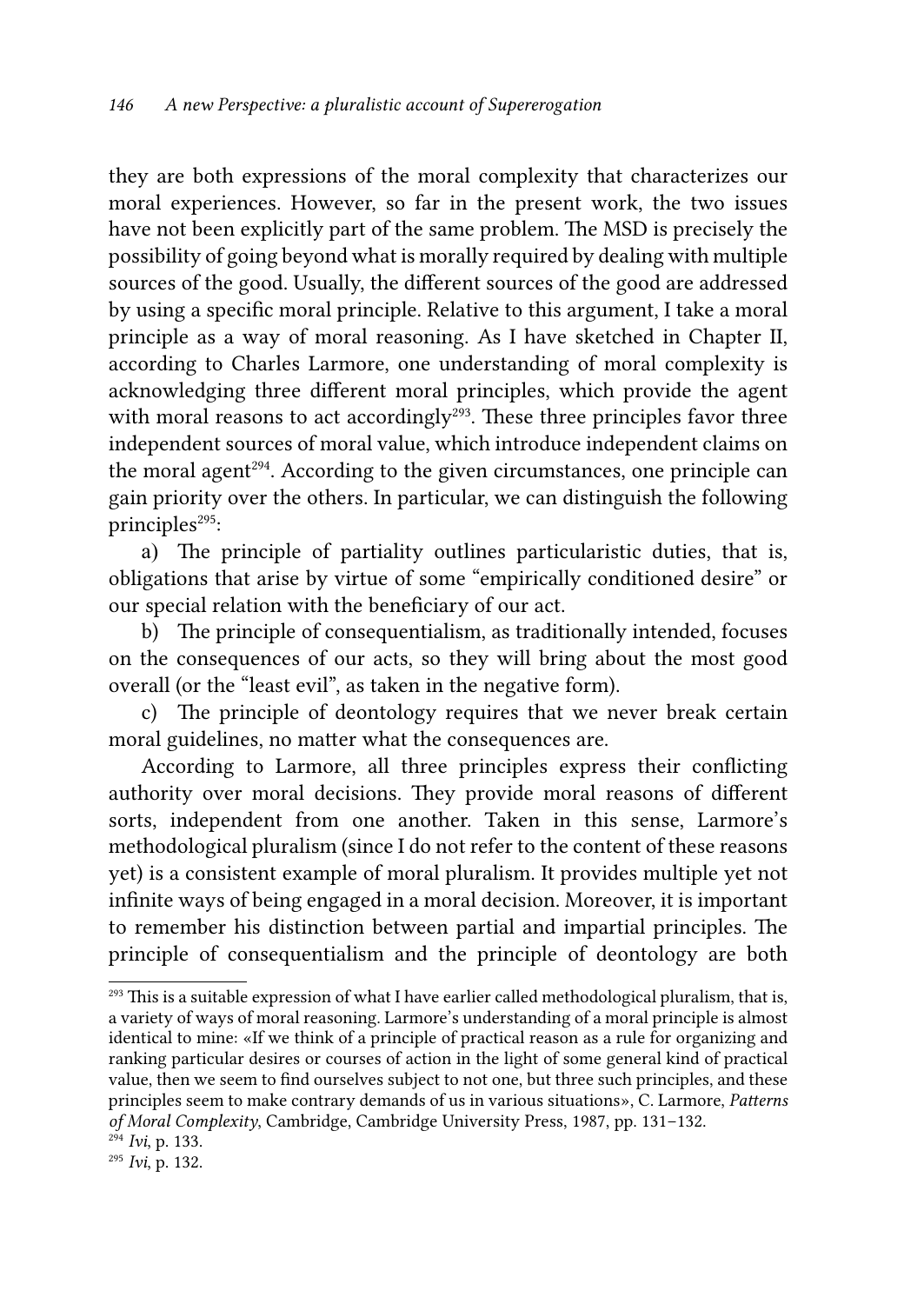considered impartial (or categorical), that is, they offer binding reasons for action, independently from empirical facts about an agent (his or her desires and relationships) $296$ . On the contrary, by definition, the principle of partiality is incompatible with this category of reasons. Rather, such a principle is always partial or related to the particular agent, being concerned with personal commitments that produce reasons for action accordingly. This also explains why we experience the greatest degree of moral complexity in the personal (first-person) dimension of moral agency, where partial commitments can eventually be overcome by impartial ones (deontology and consequentialism). In the political and the public spheres, this is never the case; impartial commitments always take precedence over particular ones<sup>297</sup>.

Let us now return to the original task of this chapter. How is a supererogatory act possible within this theoretical framework? I have extensively underlined so far how supererogation benefits from a moral structure that acknowledges different levels of achievement. In these terms, a clear distinction between the right and the good is necessary to explain why something can be morally praiseworthy while being morally optional (i.e., it does not produce blame in case of omission). I suggest favoring a pluralist system that endorses a variety of moral principles to provide the multilevel structure that makes supererogation possible. The prevailing principle in the given circumstances sets the agent's moral obligation. Nevertheless, it might be the case that once the agent has fulfilled the demands these binding reasons, he or she is able to recognize additional ways of bringing about some good. From a pluralist perspective, once the particularly virtuous agent has fulfilled the demands of the prevailing reasons for action, he or she is able to concede that something more can be done. Choosing to follow the prevailing reasons for action also means letting go some other (less binding) options to bring about the good. Supererogation means deciding to follow these discarded options. Although non-prevailing principles have lost their priority in favor of the prevailing principle, they are able to provide reasons for bringing about some extra good. When this extra good is compatible with the agent's obligations, the possibility to perform a supererogatory act

<sup>&</sup>lt;sup>296</sup> This is different from saying that categorical reasons for action do not consider any empirical fact about the situation. For example, think of the consequentialist consideration on which course of action brings about the best outcome. For this specific comment, I am thankful to Charles Larmore.

<sup>297</sup> *Ivi*, p. 133.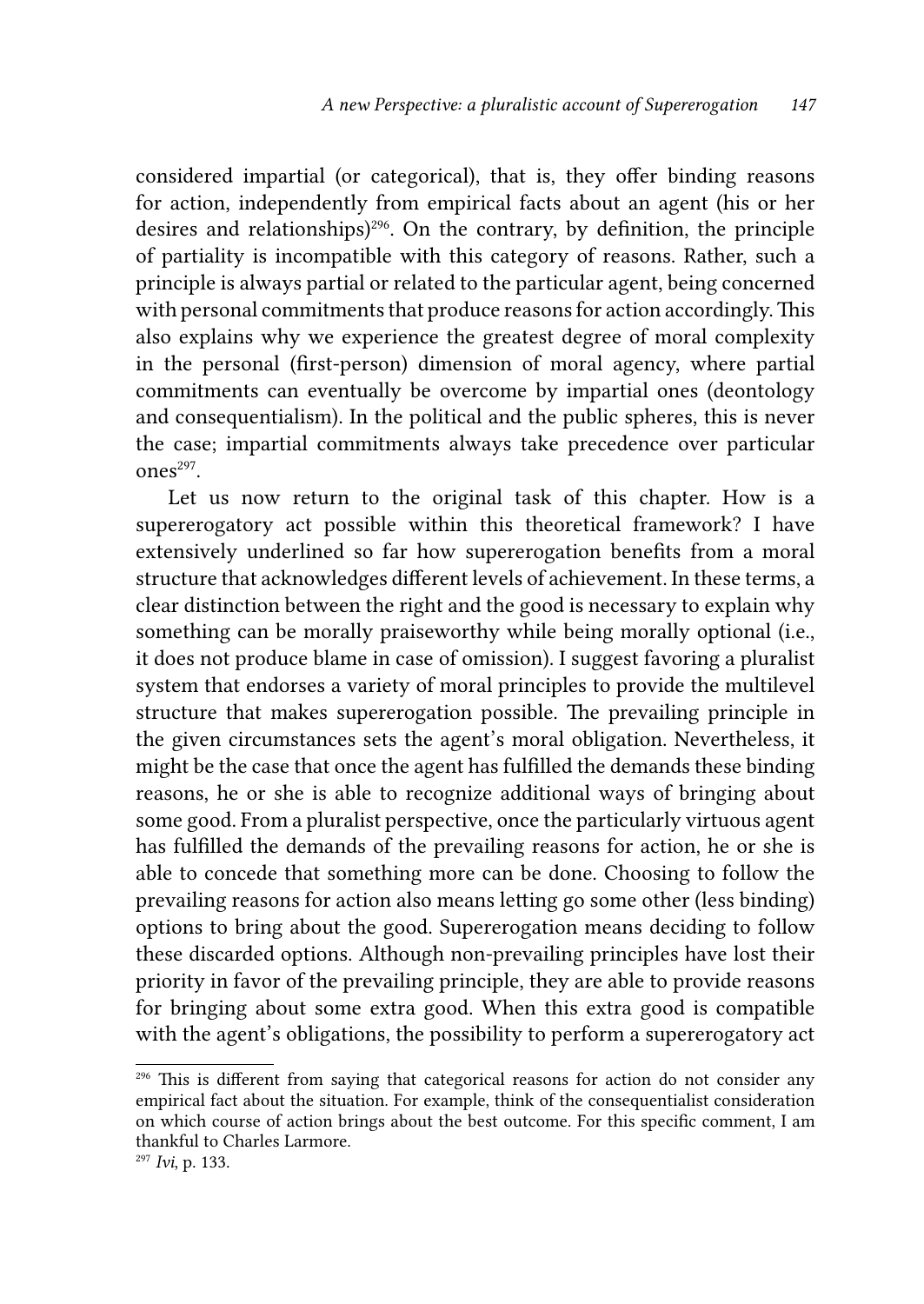arises. Clearly, supererogation is not possible as long as the agent has not fulfilled his or her obligations. Following a non-prevailing reason despite the prevailing reasons is simply immoral. Following a non-prevailing reason when the agent has already fulfilled his or her obligations is supererogatory. Making a financial donation when the agent lacks enough money to buy food for his or her child is not only immoral but also an irrational sacrifice. Making a donation is supererogatory when the agent has enough money to provide for the basic needs of his or her family. The supererogatory option arises only when the agent has fulfilled his or her prevailing binding reasons.

Specifically, once we allow the coexistence of multiple principles, we will be equipped with the tools for both setting our moral obligations and understanding how to pursue the good that lies beyond them, namely supererogatory acts. Allowing a variety of principles of morality also means being willing to acknowledge the existence of multiple ways of fostering the good other than the way that merely fulfills moral obligations. MSD originates supererogatory acts in a pluralist system. It entails that according to some particular interactions of the three principles, we can have two ways of performing supererogatory acts: a) the interaction between two impartial principles and b) the impartial use of a partial principle. Let us refer to these two possible occurrences of supererogation as the exceeding instance (supererogation by making an impersonal principle exceed another impersonal principle) and the proximity instance (supererogation by considering proximate a moral stranger), respectively. In the following sections, I shall try to explain in some detail these two possible ways of bringing about a supererogatory act through MSD.

#### 5.2 The Exceeding Instance of MSD

The exceeding instance of MSD attempts to explain the performance of a supererogatory act through the interaction of two impartial principles. Accordingly, supererogation originates from the fact that the moral requirements set by a given impartial principle can be surpassed by the optional performance of an act based on another impartial principle. A pluralistic moral account allows many principles, which in a given circumstance, compete to gain priority over the others by offering compelling reasons to act in a certain way. In the following discussion, I call the prevailing principle the "active" principle (i.e., the one that offers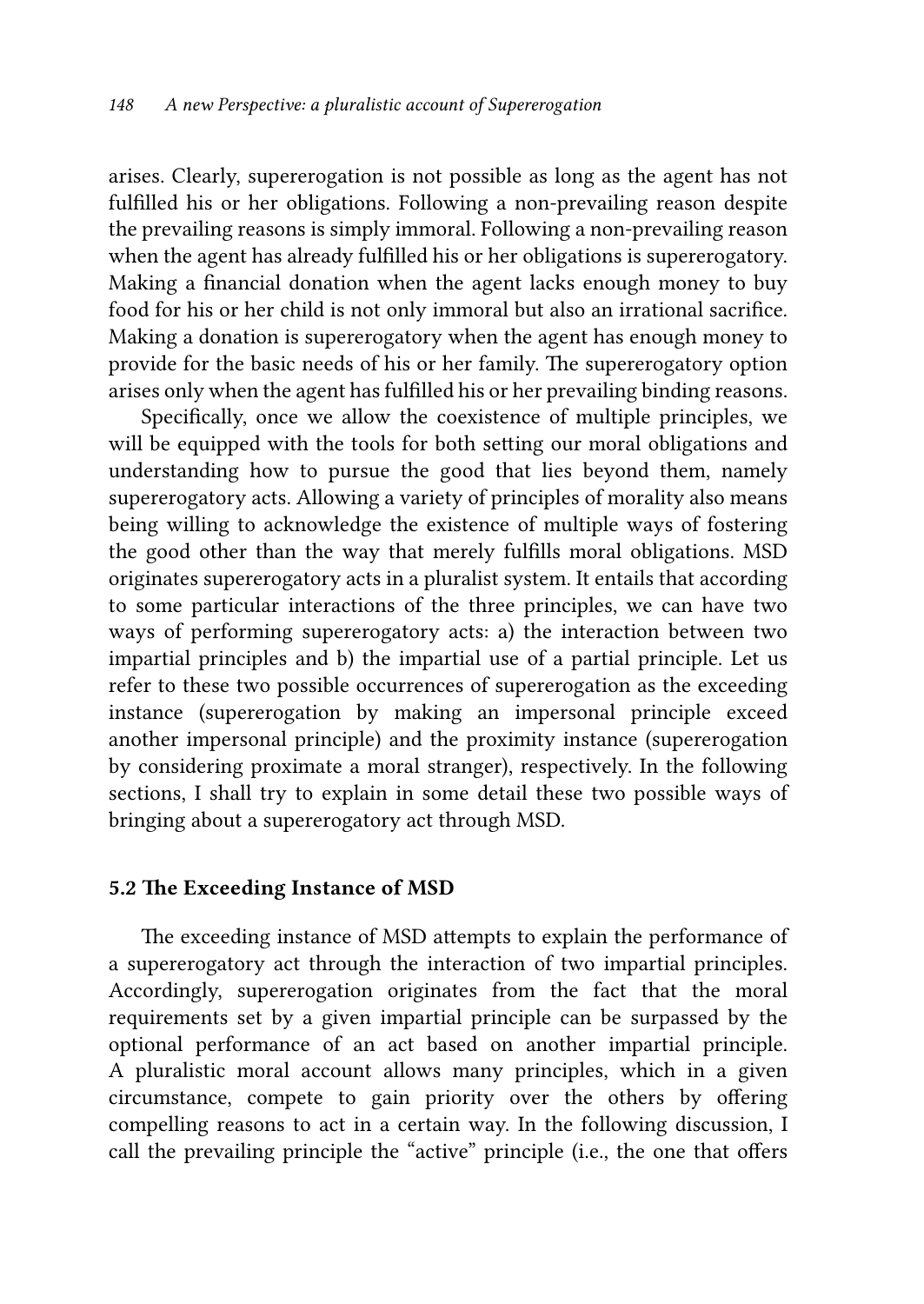the most compelling reasons). The others are then indicated as the inactive principles. In this view of supererogation, it is important to note that for a principle to be inactive, it does not mean losing its ability to provide reasons for bringing about some instance of the good. Generally, the reasons provided by inactive principles are considered less compelling than those provided by active principles. In other words, the active principles provide the prevailing reasons (having priority over the others) and the inactive principles provide the non-prevailing reasons (less compelling). I believe that one way to account for supererogation in a pluralist framework can be conceived as the performance of the course of action that arises by following both kinds of reasons (given that the circumstances allow this superabundant attainment of the good). This is what I call MSD; it means following the reasons provided by different sources in the same situation. This plentiful achievement is what I consider supererogatory.

To clarify this point, let me analyze more detailed examples of this interaction between principles. In particular, since I have decided to take Larmore's account as a starting point, we can distinguish between two different impartial principles. Consequently, we will have two possible interactions that can generate a supererogatory act: a) the principle of deontology (active) overtaken by the principle of consequentialism (inactive) and b) the principle of consequentialism (active) overtaken by the principle of deontology (inactive). I start by analyzing the first kind of interaction. In this regard, it is helpful to sketch a brief scenario of the performance of a supererogatory act.

Example #1: Let us suppose that you are walking in the main square of your hometown. The city is a famous destination for tourists due to its many attractions. A tourist approaches you, asking for directions to the beautiful cathedral that makes your city so famous. Therefore, you know that telling her a lie and giving her wrong directions would be morally wrong, so you tell her exactly where the cathedral is. At the same time, you are aware of the fact that getting there could be tricky since the medieval city center makes orientation troublesome. Since you have some free time, you realize that you could bring about the most good overall by walking with the tourist until you arrive in front of the cathedral so as to prevent her from getting lost for the whole afternoon. Even though you are not required to do so (after all, she is just asking for directions), you decide to accompany her to her desired destination.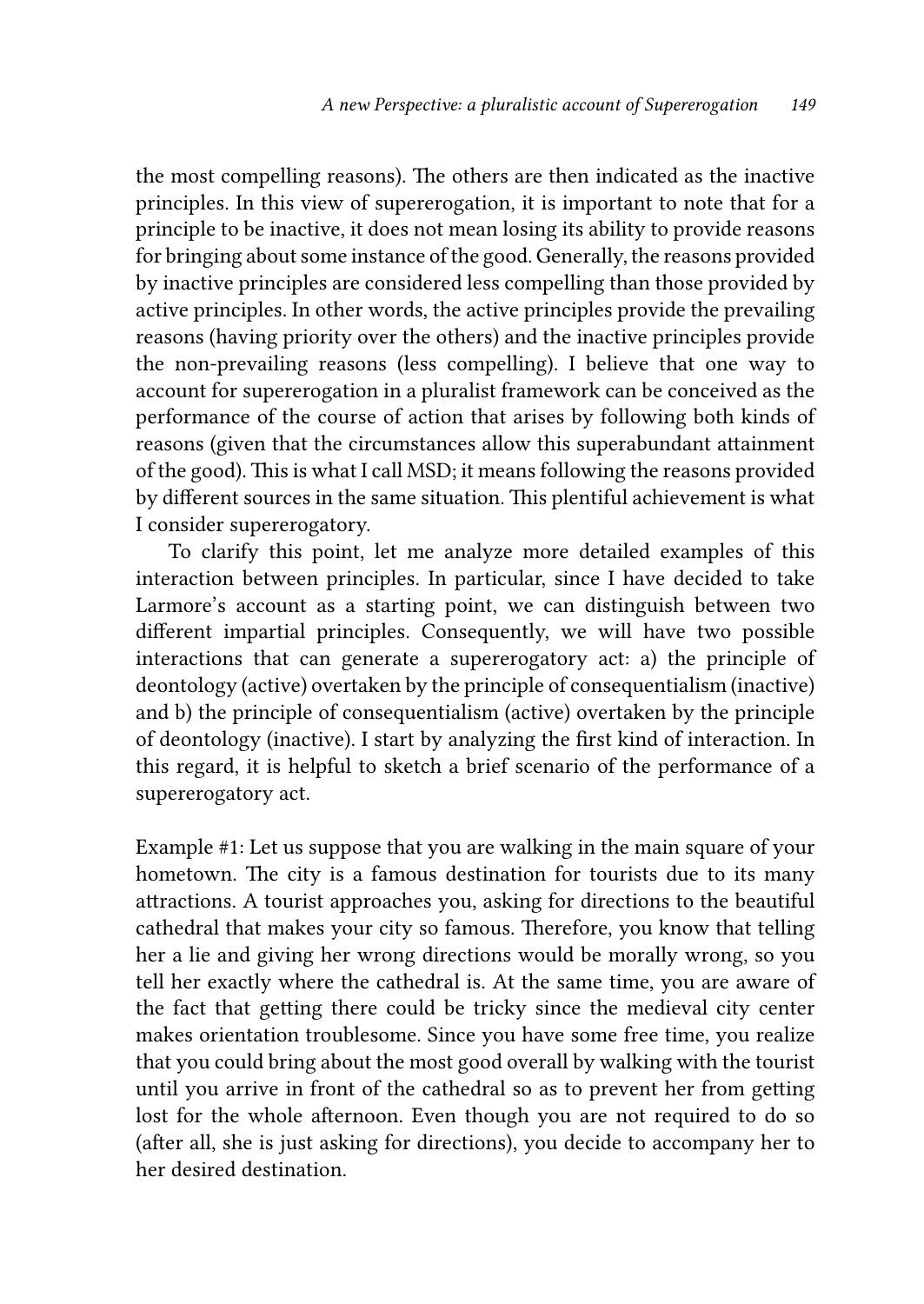In this scenario, the moral obligation is to truthfully respond to the request for directions. At this point, as the agent, you would have already fulfilled your sole moral obligations to the tourist. By endorsing a pluralist system, you are not necessarily required to accompany the stranger, knowing that orientation can be troublesome. You can rightfully consider a truthful answer to the tourist's question enough to satisfy your moral requirement. After all, given the circumstances, these are the most compelling moral reasons. Nevertheless, if you acknowledge that accompanying the stranger can be a morally better option, nothing prevents you from doing so. This is a clear example of a supererogatory act, since you would be doing something morally good that exceeds what is morally required in the given circumstances. Supererogation, so understood (in the exceeding instance of MSD), is brought about by the interaction between a principle that defines a satisfactory level of moral requirement (in this case, the principle of deontology) and the further application of a maximizing principle (such as the principle of consequentialism) that exceeds the former. The principle of deontology is the active principle, which states the moral obligation. For the purpose of supererogation, this moral ought is supplemented by the performance guided by the inactive principle of consequentialism. Not only do you decide to truthfully tell the tourist where the cathedral is (moral requirement), but you also decide to accompany her to the place (supererogatory act). What if you are late for a professional appointment when the tourist stops you, asking for directions? The moral requirement to answer truthfully remains, but the omission of the supererogatory act will not generate any sort of moral criticism.

What is important to underline here is that the active principle plays an essential role since, having priority over the others, it defines the level of moral requirement that could optionally be exceeded by the further application of an inactive principle (and a maximizing one in this case). The inactive principle plays a necessary but insufficient role in the performance of the supererogatory act. The active principle takes priority over the others in identifying the moral requirement. Nevertheless, it also plays an essential role in the performance of supererogation; the active principle defines the level of moral requirement that can be exceeded<sup>298</sup>. Furthermore,

<sup>&</sup>lt;sup>298</sup> Generally, the moral source that constitutes the level of obligation is always one. Differently, a supererogatory act may be suggested by more than a single secondary moral source. After all, given a specific moral requirement, an agent can perform many different supererogatory acts. When I give you back the money that I borrowed from you, I might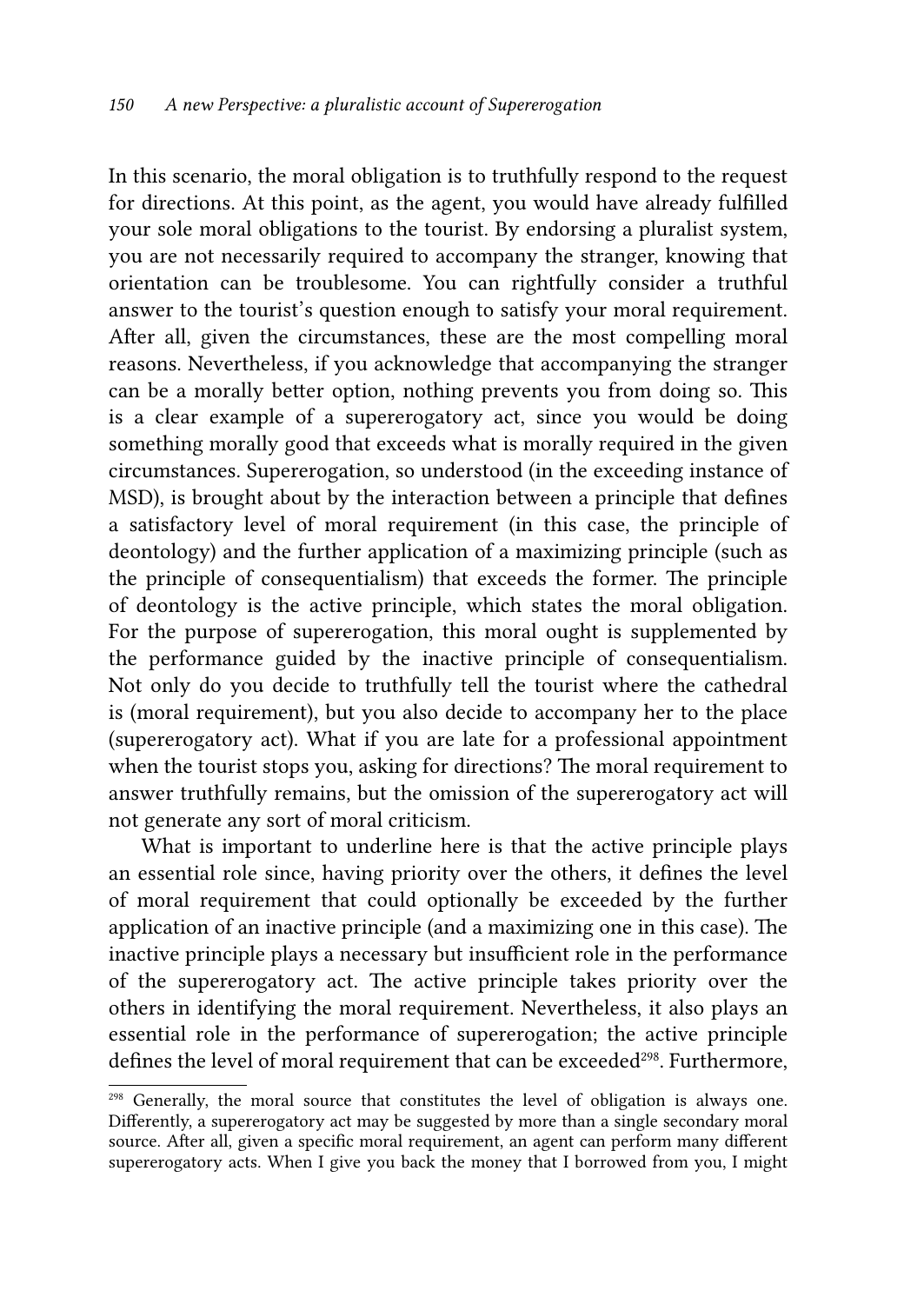it is interesting to recall here how monist consequentialist theories are often criticized for being too demanding. Maximizing principles alone can originate moral obligations so demanding as to be considered supererogatory instead, according to our moral intuitions<sup>299</sup>. The same demandingness of maximizing principles can be true in pluralist systems as well. However, in this scenario, the maximizing principle makes the achievement of the praiseworthy extra good possible despite its being allegedly demanding. The difference lies in the fact that you do not feel it as too demanding since you have voluntarily chosen to pursue it rather than considering it a requirement. Only the interaction with a non-maximizing principle that limits the moral requirement allows a maximizing principle to bring about a good that is understood as supererogatory without also being considered too exacting. In the present example, we can say that the active non-maximizing principle is what limits the reach of the inactive maximizing principle*.*

A second kind of interaction between impartial principles is that of the principle of consequentialism exceeded by the further performance of the principle of deontology. At first sight, this is a more difficult one to explain. Difficulties arise because consequentialism is usually understood as a maximizing principle. Therefore, before giving an example of this interaction, it is worthwhile to wonder if supererogatory acts are even possible when consequentialism takes priority as the active principle. According to its definition, the principle requires us to «[…] do whatever will produce the most good or the least evil overall, with regard to all those touched by our action»300. Apparently, the principle, so understood, tends to maximize the good, so there is no possible way to exceed the level of accomplishment of the good achieved by the endorsement of this principle. When maximizing obligations takes priority over the rest, it tends to leave no room for supererogation<sup>301</sup>. At this point, this question arises: is it even

decide to express my gratitude simply by saying thank you, by buying you a present, by giving you back more than I owed, and so on. Nevertheless, the necessary and sufficient condition for the performance of a supererogatory act remains the existence of at least two moral levels (the moral requirement and what lies beyond it).

<sup>299</sup> This is the case raised by the demandingness objection to act-utilitarianism. See T. Mulgan, *The Demands of Consequentialism*, New York, Oxford University Press, 2001, p. 25. I have dedicated some pages to the question of maximizing duties in a previous chapter. See pp. 123–130.

<sup>300</sup> C. Larmore, *Patterns of Moral Complexity*, p. 132.

<sup>301</sup> See pp. 129–130 of the present work. See also S. Grigoletto, *Why* Proximity *Matters for the Concept of Supererogation*, «Ethics & Politics», XIX (1), 2017, pp. 291–307.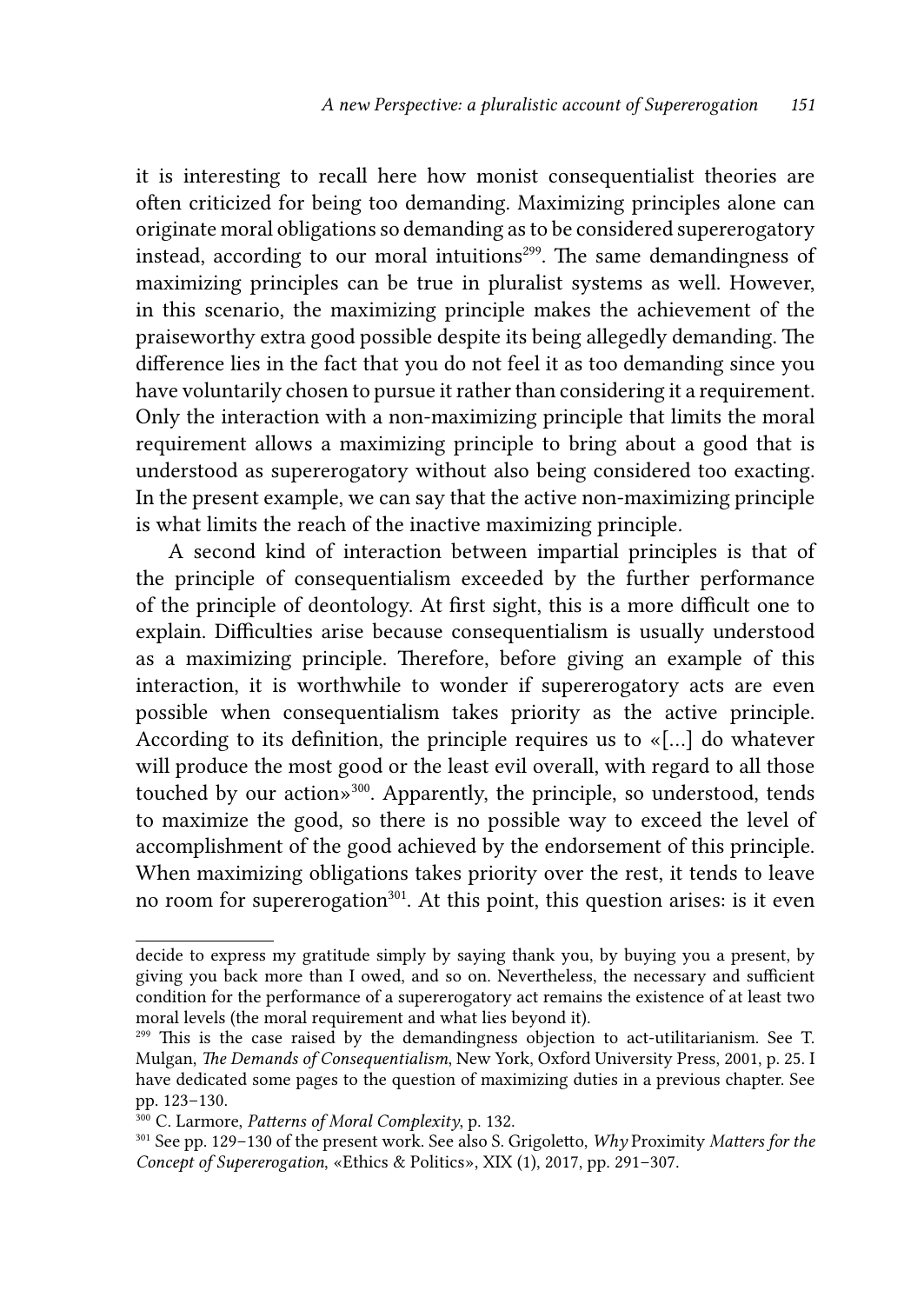possible to exceed the requirements of consequentialist reasons when they take priority over the others? One tentative answer might be the case of the dutiful hero so dear to Kant<sup>302</sup>. In this regard, we might suggest that the heroic deeds of the rescuers (who were mostly professionals) in the 9\11 terroristic attack are acts of supererogation by fulfilling the principle of deontology (in particular, "one professionally ought to do his or her job"), exceeding the requirement of the principle of consequentialism<sup>303</sup>. Still, I would maintain that their deeds do not represent the sort of heroism that springs from an instance of supererogation. Dutiful heroism derives its praiseworthiness $304$ from being an example of moral integrity. Such integrity is expressed by the ability to adhere to one's own duty, rather one's capacity to go beyond duty. Recall that in Kantian terms, the sort of heroism demonstrated by the 9\11 rescuers is an especially praiseworthy example of perfect duty. Dutiful heroism is closely related to the concept of duty; thus, its praiseworthiness might not be derived from its being beyond the call of duty. Claiming that this sort of heroism is not a proper example of supererogation does not mean that it is not equally praiseworthy. Nevertheless, I concede that there happens to be cases whose circumstances make it perfectly reasonable for an agent to withdraw from his or her duties. In this case, the agent achieves a praiseworthy extra good by deciding to adhere to his or her duties and perform a certain act no matter how costly the consequences are. Notice that the harsh circumstances have substantially affected the status of the agent's duties to the point that deciding not to perform them is perfectly reasonable. It is indeed an open question if we can still properly call them the agent's duties.

Let us return to the question of how to perform a supererogatory act when the principle of consequentialism gains priority over the others. How is it then possible to overtake a maximizing principle (such as consequentialism) in order to perform a supererogatory act? I think that a tentative answer might be the conjunctive performance of acts that are derived from non-conflicting values. To explain this point, let me recall

<sup>302</sup> In the previous chapter (p. 147), I have already analyzed the case of the man who refuses to lie at all costs. See I. Kant, *Critique of Practical Reason*, in M. Gregor (ed.), Cambridge, Cambridge University Press, 1997, p. 128.

<sup>&</sup>lt;sup>303</sup> In fact, we might imagine that in those harsh circumstances, the best possible outcome (the most lives saved) would have been obtained by giving up any sort of rescuing operation. <sup>304</sup> Such praiseworthiness is no less important than that demonstrated by supererogatory heroism.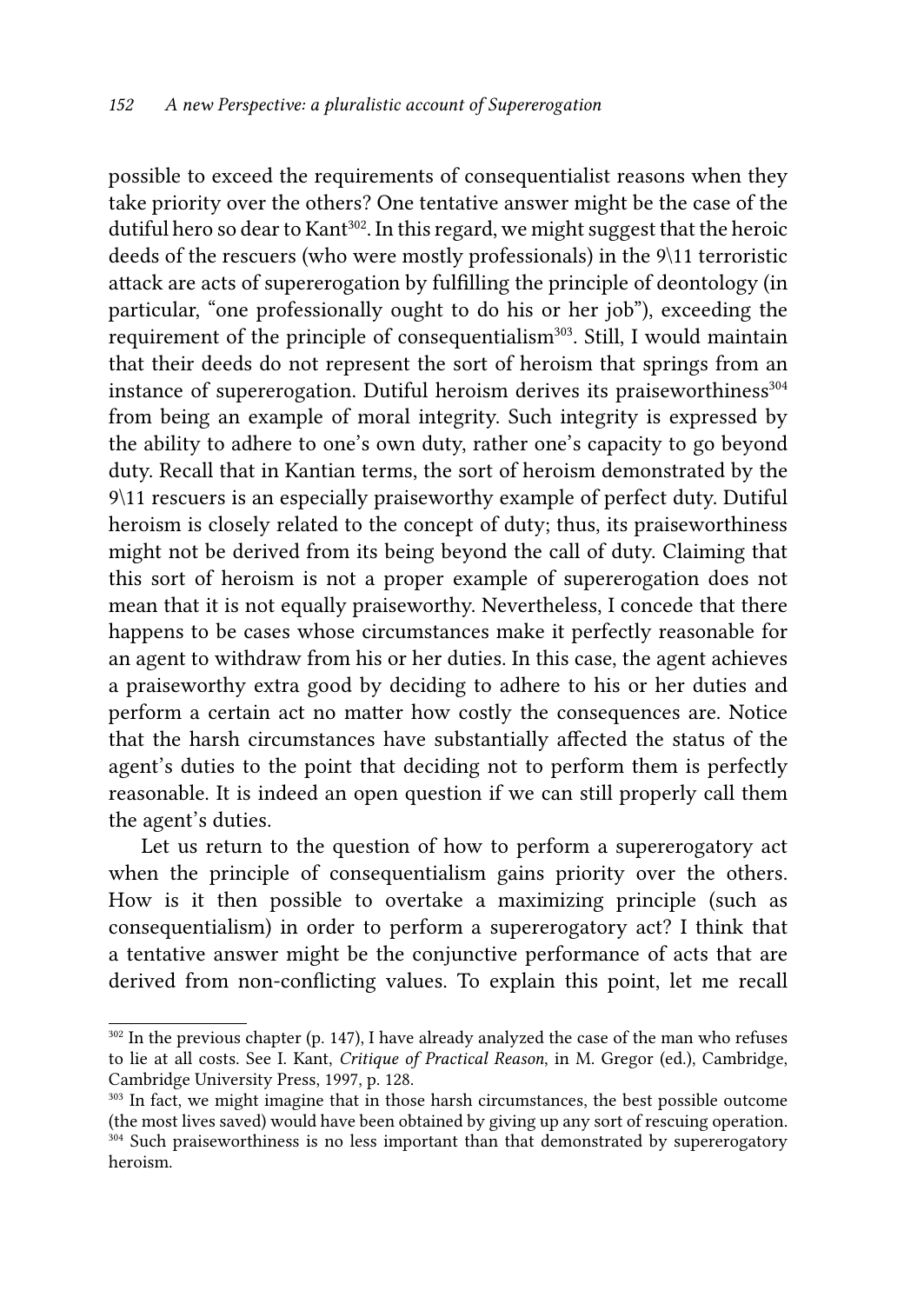the second understanding of pluralism that I have sketched in Chapter I. Axiological pluralism holds that we try to live a good life according to a set of incommensurable values that we recognize as all equally valid. To use Nagel's expression, values have a "fragmented" nature<sup>305</sup>. Moreover, I have claimed that moral principles are different ways of moral reasoning. We might add that principles always endorse and bear specific moral values. For example, the principle of consequentialism usually tries to maximize the good because it holds that happiness is good; the principle of deontology is usually concerned with the respect for moral agents' autonomy, and so on. In such a scenario, the maximization of the principle of consequentialism is still the maximization of a single value. Moral pluralism entails that we can count on a set of equally important moral values. From this, we can conclude that supererogation, in this second instance of MSD, can be brought about by the conjunctive performance of acts that are derived from two nonconflicting values. First, the agent recognizes the priority of the principle of consequentialism (the active principle), which requires the maximization of the given value *a*. Moreover, the agent recognizes that he or she has the possibility to foster the given value *b* by doing something else. If the agent is able to do both *a* (requirement) and *b* (optional), she performs a supererogatory act. Notice that this is not always possible, since we need to be in a situation where the observance of two non-conflicting values is possible. On the contrary, in the case of the performance of acts grounded on two conflicting values, the agent will possibly undermine the fulfillment of the moral requirement by performing the supererogatory act. This option is not only problematic but also morally impermissible<sup>306</sup>.

To explain this second kind of the exceeding instance of MSD, let me cite the following example:

<sup>305</sup> T. Nagel, *The Fragmentation of Value*, in T. Nagel, *Mortal Questions*, Cambridge, Cambridge University Press, 1979, pp. 128–141.

<sup>306</sup> A reader might wonder what differentiates this from Hill's suggested conjunctive performance of two imperfect duties, analyzed in the previous chapter (p. 134f). Note that here, differently from Hill's case, we have a precise priority of the moral requirement originated by the active principle. Only then is the performance of the supererogatory act possible. Remember that my criticism of the supererogatory conjunctive performance of imperfect duties relies on the possibility to refrain from performing both duties. This criticism does not apply to the scenario explained above, since one of the two conjuncts is clearly obligatory, and the other is clearly not required.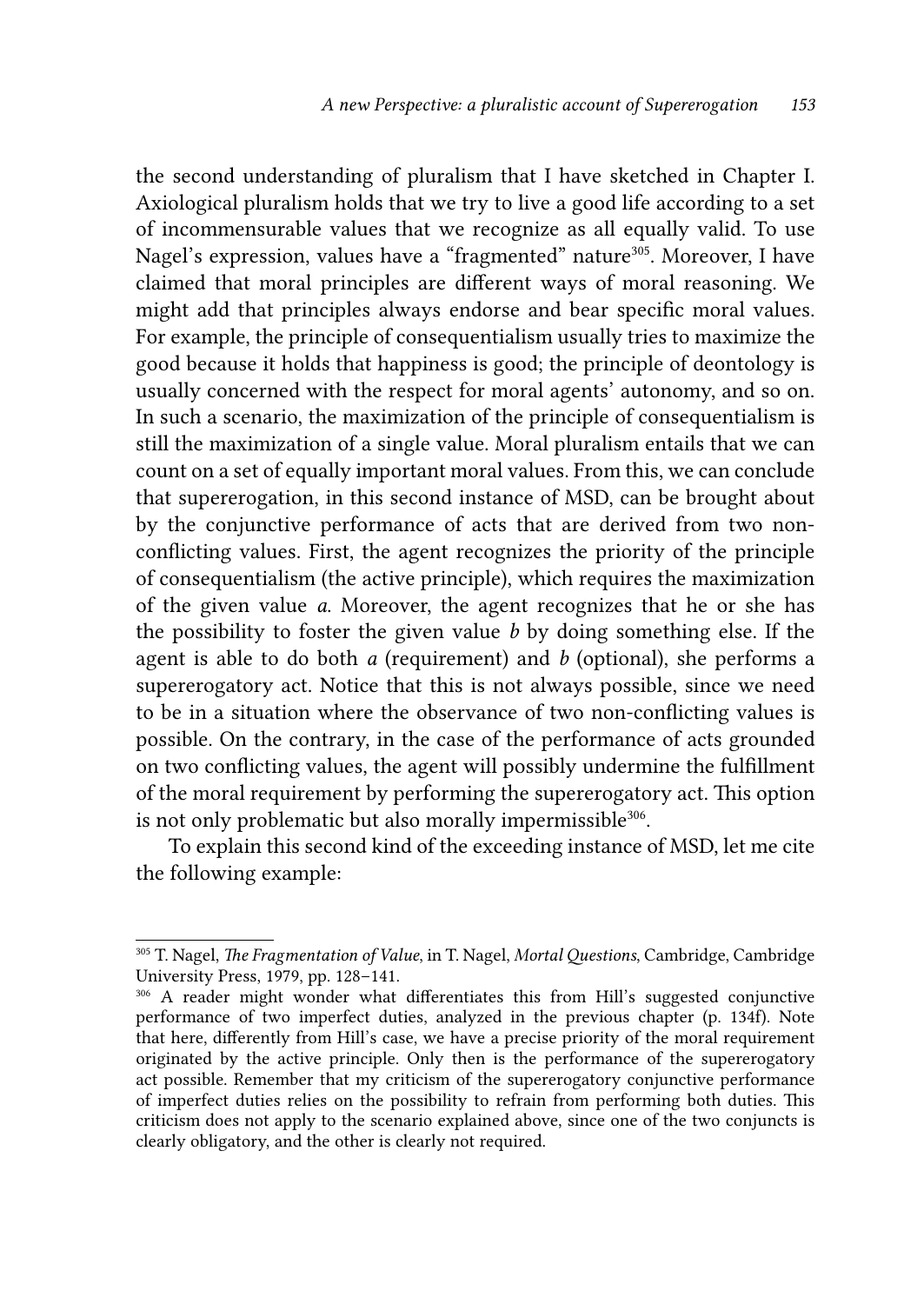Example #2: It is Mary's birthday, and she is organizing a birthday party at her home. She is inviting friends for dinner and definitely wants to be a good host. She knows that her guests would greatly enjoy having a birthday cake. Once she enters the pastry shop, she is undecided on whether to buy a strawberry cake or a chocolate cake. After a few minutes, she cannot make a choice between the two. Considering that she really wants to make her guests happy, she decides, "I will buy them both!".

A case such as this presents a clear requirement. If Mary wants to make her guests happy and be a good host, she needs to provide a birthday cake for them. Obviously, she can fulfill the guests' wish by buying either a strawberry cake or a chocolate cake. It is equally clear that if she buys both, she achieves more than she ought to have done. This superabundant achievement of the good is then supererogatory and is brought about by the performance of two equally reasonable (and non-conflicting) ways to fulfill the given requirement.

The conjunctive observance of non-conflicting values highlights how supererogation is, in a certain sense, the opposite of a moral dilemma. A moral dilemma is a situation where the agent is in the presence of at least two sources of value and cannot satisfy either of them without incurring a moral loss. In contrast, supererogatory acts are possible when the agent has multiple sources of the good (at least two) and can satisfy all (or both) of them, leading to a superabundant moral achievement. In other words, supererogation means following secondary moral reasons (the moral requirement being grounded on the primary and prevailing reasons). The most decisive moral reasons represent the level of obligation, but once the agent decides to follow some other non-decisive (secondary) reasons for action, he or she enters the sphere of the supererogatory. From all these assertions, it appears clear how supererogation is a phenomenon that represents the distinctively dual nature of morality as divided between the right and the good.

I now offer another example of supererogation that clearly presents a case of a consequentialist requirement that is exceeded by typically deontological reasons:

Example #3: It is Mary's birthday, and she is organizing a birthday party at her home. She is inviting friends for dinner and definitely wants to be a good host. After the dinner has been served, it is time for the birthday cake. She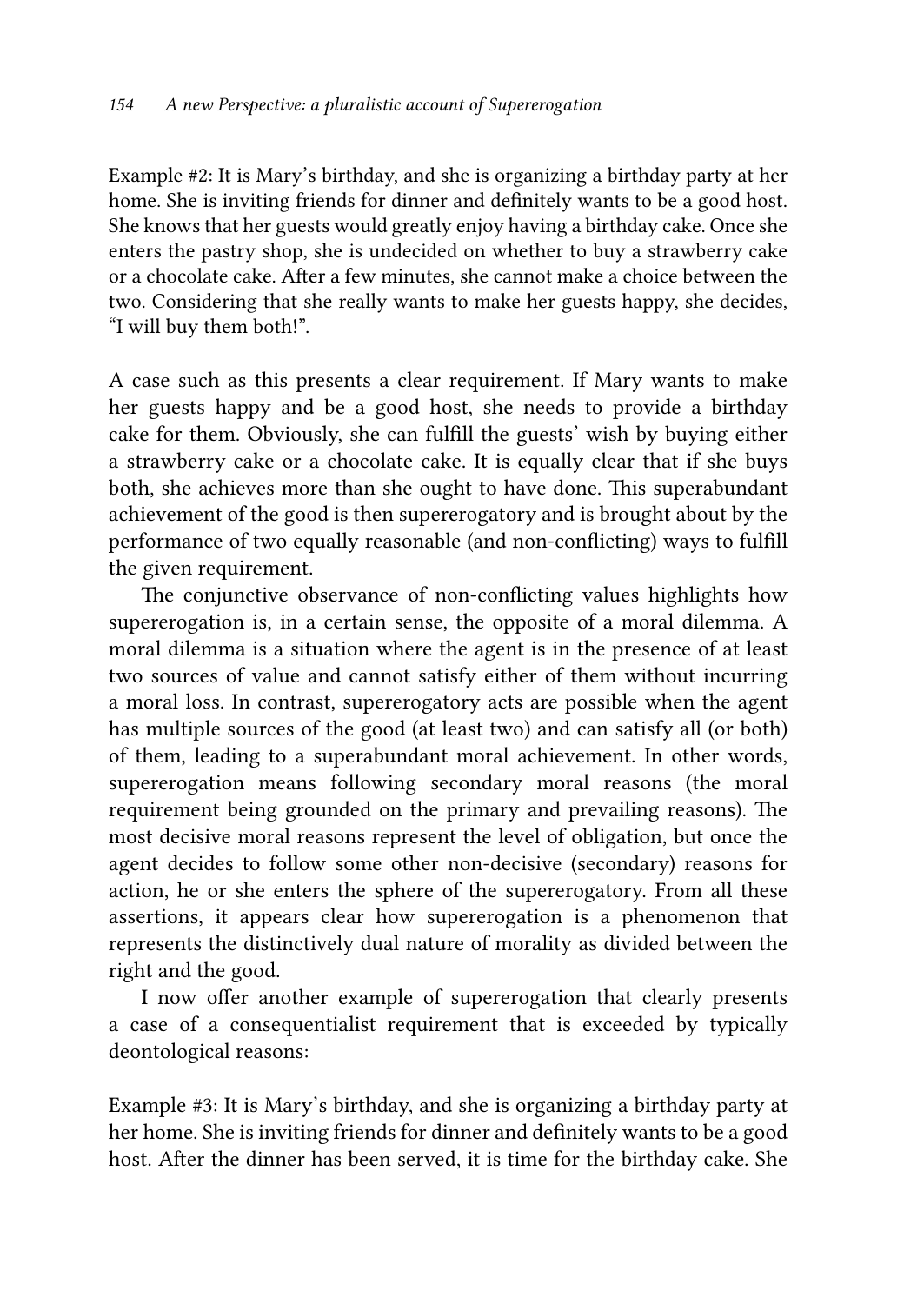knows that she would need to cut the cake in a number of slices equal to the number of her guests, plus one for herself. Therefore, she does so. Mike, one of her guests, happens to enjoy the cake very much. Considering that she really wants to be a good host, Mary gives Mike her slice of the cake.

I take Mary's act to be supererogatory. Here, the situation is the following: if the agent wants to distribute a certain good equally, the morally right thing to do is to divide it by the number of the beneficiaries. I take this to be a typical consequentialist moral requirement as it deals with the maximization of the happiness of the beneficiaries who are equally capable of enjoying the good. Still, the interesting aspect of Mary's act is that she gives up her share of the good (something that would be her right, considering that it is her birthday) by virtue of some other kind of moral reason. Specifically, she really wants to be a good host, and this entails her readiness to sacrifice a little part of her own good to benefit another person. In this case, the morally right thing has a consequentialist connotation, while the way that the moral agent decides to exceed the level of the right has a deontological nature. Mary acts according to a commendatory understanding<sup>307</sup> of the claim, "If you want to be a good host, you ought to act in a way that benefits your guests". Once again, this represents a case where the supererogatory act has been performed by exceeding a moral requirement of a certain kind by an act originated by a secondary moral reason of a different kind. I take this to be another good example of how the exceeding instance of MSD works.

Let me sum up the common features of all these instances of MSD. How can we generally define supererogation within such a moral system? Supererogation means following the reasons provided by the principle that does not obtain priority in the given circumstances without denying the reasons provided by the prevailing principle. The agent applies a principle that has no priority over the others (non-obligatory) in order to generate that extra good that is considered especially praiseworthy (supererogatory). After all, for a principle to have no priority over the others, it does not mean losing its ability to find possible ways to achieve the good. If the principle without priority is compatible with the one that has priority and the agent decides to apply both, she produces an extra good. Nonetheless, supererogation is not an option that is always available. Sometimes, the moral pulls of the

<sup>307</sup> See pp. 126–127 for an explanation of the "commendatory" versus the "prescriptive" use of "ought".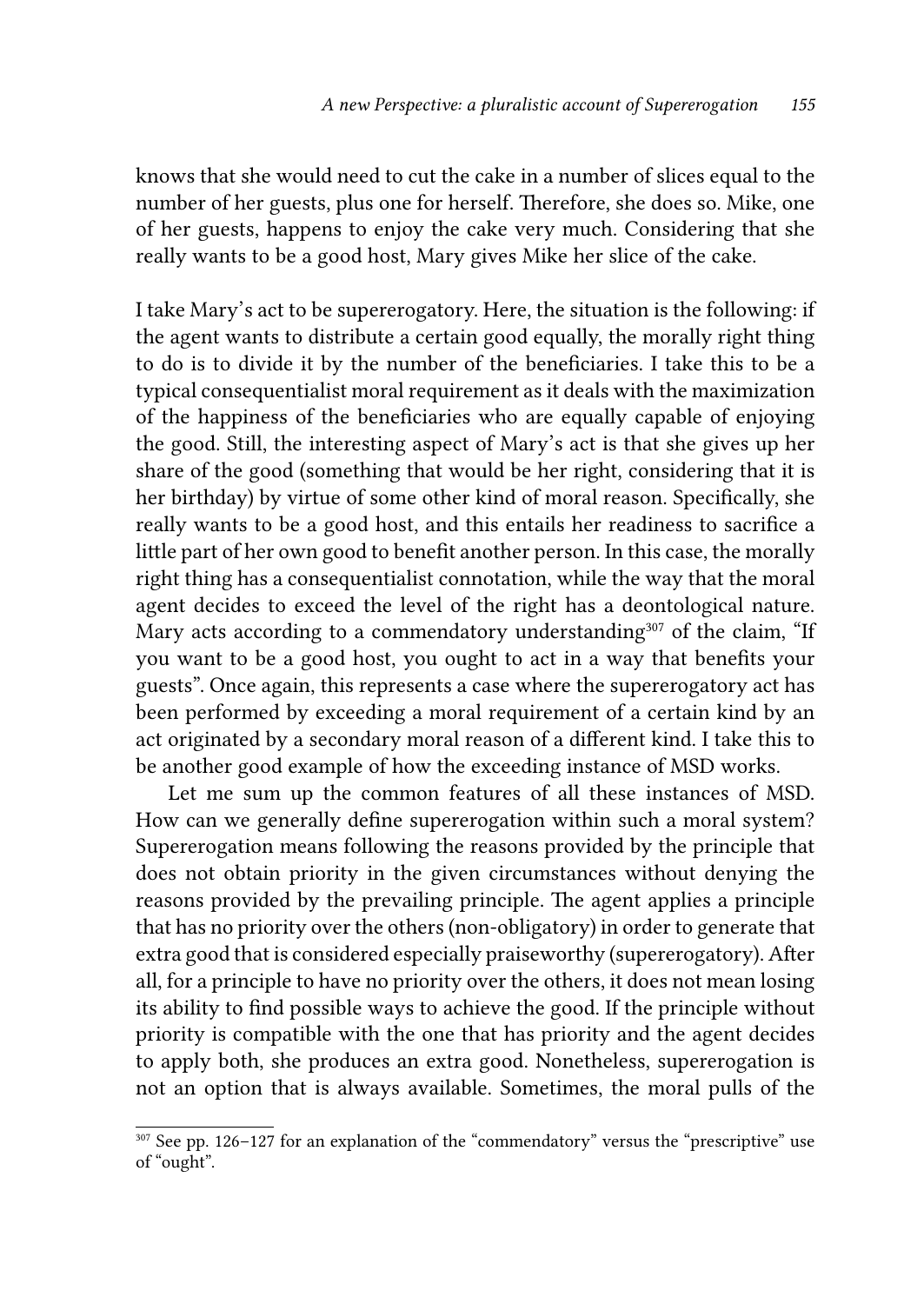different principles are simply not compatible, so the interactions that we have previously analyzed are not feasible. For example, regarding urgent consequentialist reasons to relieve someone of a consistent amount of pain, there seems to be no room left for supererogation. In cases such as this, doing what is morally required fulfills all the possible goods that can be brought about in that given circumstance, making it impossible to exceed them in order to achieve the extra good. For example, a car accident occurs in front of an agent, who has a moral requirement to provide first aid to someone who has been injured<sup>308</sup>. Cases such as this, granted that the agent does not incur any sort of sacrifice and loss, offer a scenario where the mere moral obligation satisfies all the possible instances of the good. There is simply nothing the agent can do to make it morally better.

It is important to note that, according to my account, supererogation is a moral phenomenon that relies on many different factors: a) a moral system that provides different sources of the good, b) the compatibility of the different reasons for action, and c) the circumstances that allow the possible achievement of the extra good. All these features primarily focus on the relevant aspects of supererogation as a moral act. Much more can be said about the sort of character traits that the virtuous agent demonstrates when she performs this specific sort of moral act. Nevertheless, in this section (and generally in the present work), I have tried to focus on the first point, stressing how moral pluralism can provide a satisfactory explanation of supererogation. I have attempted to highlight the role that both methodological pluralism and axiological pluralism play in providing theoretical space for the concept. Without the two levels of morality, supererogation is inconceivable.

#### 5.3 The Proximity Instance of MSD

Let me now briefly focus on the instance of supererogation that originates from the interaction of partial principles. A partial principle grounds particularistic duties and reasons for action as part of our particular desires or commitments toward those who are relationally proximate to us. Usually, specific relationships or goals in life are associated with the so-

<sup>&</sup>lt;sup>308</sup> Interestingly, in my opinion, it is hard to tell whether this moral obligation is grounded on consequentialist or deontological reasons. It seems to me that both principles would lead to the same moral requirement.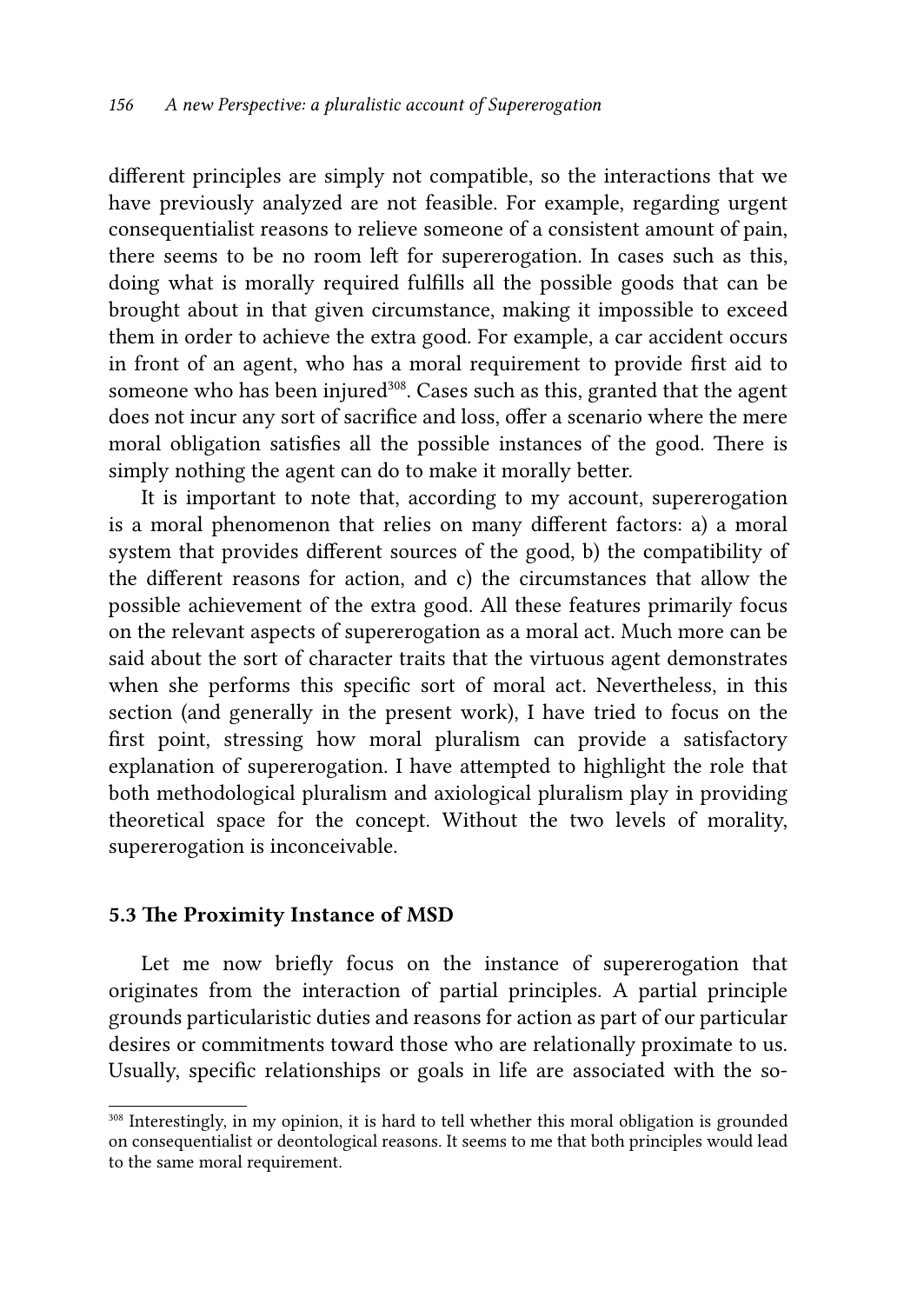called special obligations. If I want to climb Monte Bianco, I will have to train consistently. If I care about my son's future, I will provide him with all that is necessary for his education. It appears clear how these reasons for action rely on proximity. This is not intended as mere physical closeness but as relational closeness<sup>309</sup>. For this reason, I call this instance of MSD the proximity instance. It refers to the performance of a supererogatory act through the impartial use of a partial principle. In other words, this happens when the agent impersonally uses the principle of partiality to benefit a stranger in a supererogatory way. For example, acting in a way as though it is a special obligation, even if it is not so, leads the agent to perform an optional and morally good act. Let me cite another example to explain this point:

Example #4: Let us suppose that your little daughter is playing basketball in the school's team. You know that by virtue of your caring for your daughter, you have a particularistic duty to provide her with new basketball shoes if needed. One day, while you are watching one of her games, you realize that one of her teammates need new basketball shoes. You also know that this teammate belongs to a very poor family that probably could not afford to purchase new basketball shoes for her. Motivated by your willingness to help this family, you decide to buy the shoes for your daughter's teammate as if she was your own daughter.

I consider this a relevant and consistent instance of supererogation. Providing basketball shoes for somebody else's daughter seems to be something morally good but not morally required. What defines this special moral status is the absence of the actual special obligation that would morally require buying the new shoes for someone who needs them (after all, she is not your daughter). Moreover, the absence of the special obligation explains why the omission of this morally praiseworthy act is not morally blameworthy. If you refrain from buying the shoes, you are not evading any moral requirement that tells you to do otherwise. Specifically, you are neither taking care of someone's basic needs nor relieving her of pain (so there is no principle of consequentialism that provides reasons for you to

<sup>309</sup> See p. 124 of the present work. On the issue of *proximity* as the basis for special obligations, see D. Jeske, R. Fumerton, *Relatives and Relativism*, «Philosophical Studies», LXXXVII, 1997, pp. 143−157.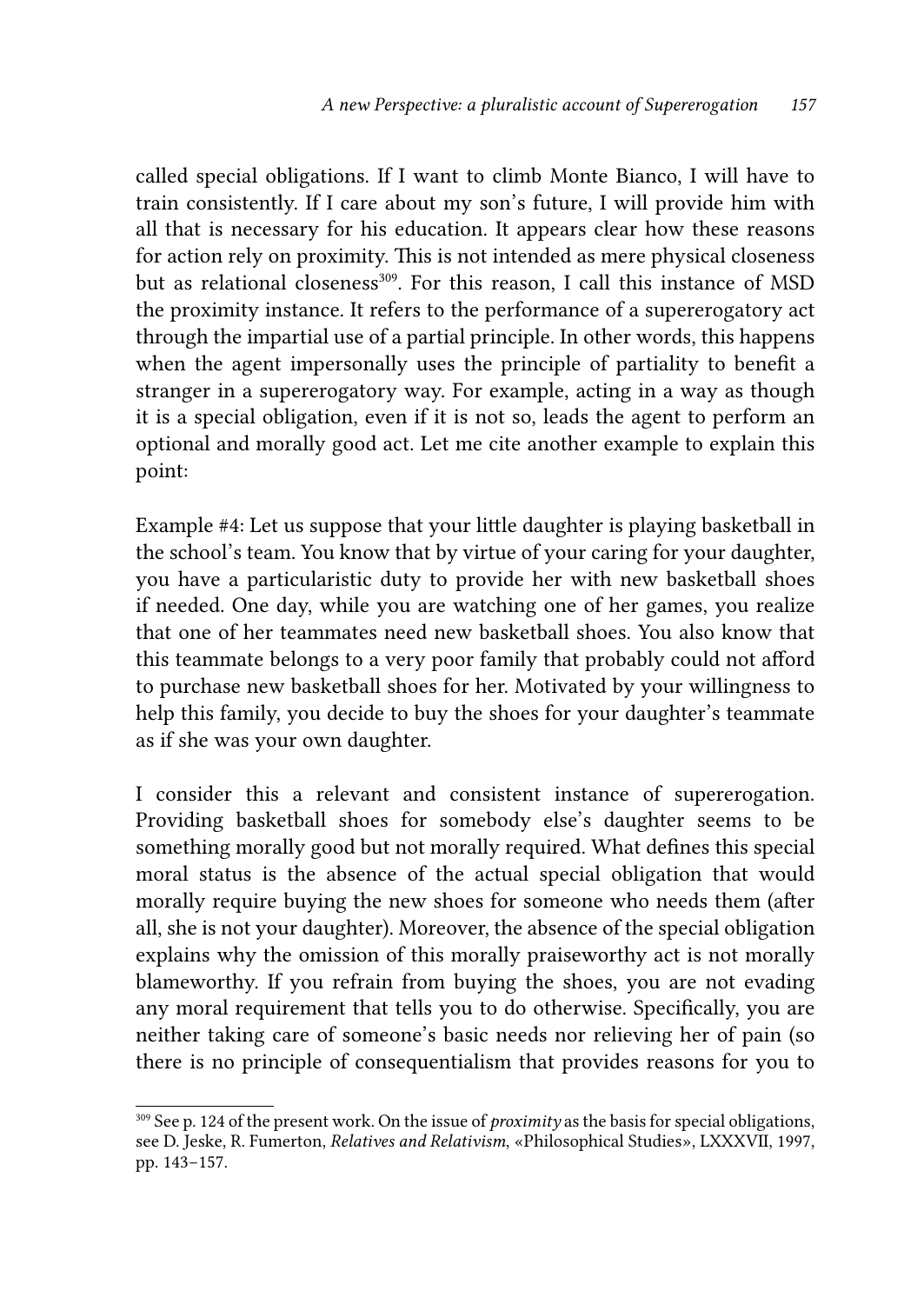do so). You are simply acting as if you had a particularistic duty to provide the other family's kid with new shoes, even if you do not have such a duty. No principle of partiality justifies your act, but still, you decide to act as if there was one. This is why you are doing something supererogatory. The way you realize how to bring about the supererogatory act is by applying the principle of partiality to someone who is not supposed to benefit from your particularistic duties. Morally speaking, treating a stranger as if she was your daughter is an act of supererogation. This is why I call this the proximity instance of MSD; it means acting to benefit another person by expanding the reach of your particularistic duties in a way that makes them supererogatory. We might also add that the agent who performs this sort of supererogatory act makes an unconventional use of a moral source. A special obligation, which is conventionally undertaken for the welfare of those "near and dear", is here carried out to benefit a stranger.

The proximity instance of MSD reveals how supererogation can be possible when we have multiple understandings of the moral source of particularistic duties. The two levels of morality that are necessary for this category of acts are here expressed by two "areas of competence" in the same duties: a) the proper understanding of particularistic duties toward those who are relationally proximate to the agent and b) a broadening of the reach of particularistic duties toward those who are not relationally proximate to the agent. When the agent decides to go beyond the first understanding, aiming for a broader way to benefit others, she performs a supererogatory act. It means setting a moral ought when the agent does not necessarily have conclusive and decisive reasons to do so. It is thus not surprising that Jamie Dreier has proposed a similar explanation of the concept of supererogation<sup>310</sup>. Specifically, as I have emphasized in the previous chapter, he argues that supererogation is possible as long as we consider the existence of two moral perspectives: the point of view of beneficence (which analyzes everything in terms of the morally better and worse) and that of justice (which focuses on the moral wrongness of an act)<sup>311</sup>. For example, the particularistic duty to care for one's own child is especially binding because it would be wrong to do otherwise. Caring for the needs of somebody else's child (provided that

<sup>310</sup> J. Dreier, *Why Ethical Satisficing Makes Sense and Rational Satisficing Doesn't*, in M. Byron (ed.), *Satisficing and Maximizing: Moral Theories on Practical Reason*, Cambridge, Cambridge University Press, 2004, pp. 131–154.

<sup>311</sup> *Ivi*, p. 149.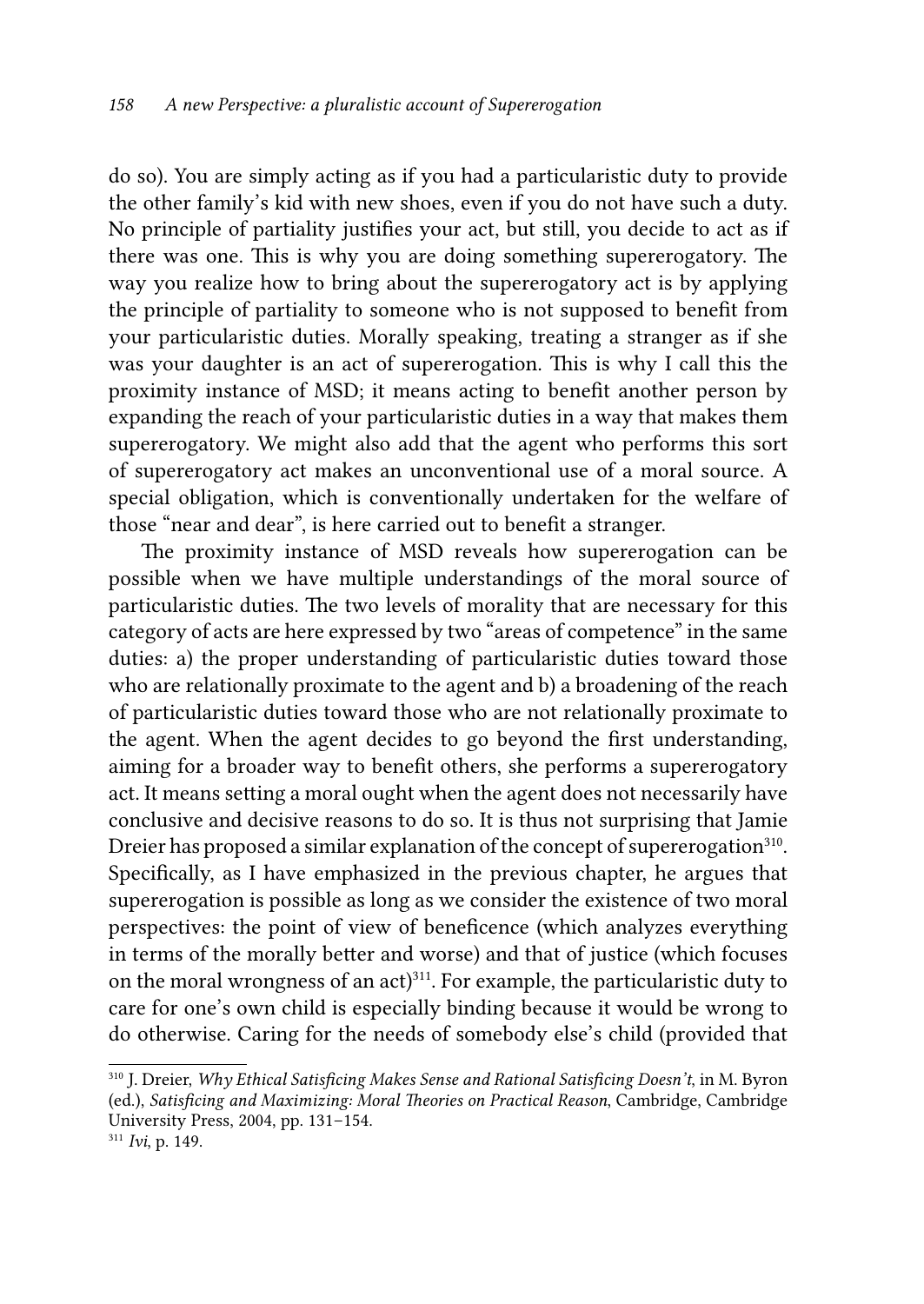we are not in a situation of providing relief from physical pain) is certainly morally better than doing otherwise but not morally wrong. Buying the basketball shoes for your daughter's teammate means evaluating a particularistic duty from the moral point of view of beneficence. It is correct to think that morally speaking, we would live in a better world if this were the only moral point of view<sup>312</sup>. Still, moral reasons that spring from the point of view of justice remain more binding on us because they represent the minimal level of morality that makes living together as human beings possible. It would be impossible to live in a world that does not (at least) blame moral wrongness, which is the role of the point of view of justice. Sadly enough, for this reason, the standpoint of beneficence will always play a secondary (and optional) role. This entails that the morally best cannot be required of us as the morally right is. In other words, the point of view of justice will always have precedence over the point of view of beneficence. Supererogation is a moral category that reminds us to praise all those acts where human beings foster the morally good that lies beyond the morally right.

Generally, as I have already claimed, supererogation is possible because the good is broader than the right. In the case of the interaction of two impartial principles, we can say that this distinction is granted as long as we use a principle to determine the right thing to do and another principle to understand what would be the extra good (and thus praiseworthy) thing to do. The two levels of morality are grounded on different moral principles. This is what I have defined the exceeding instance of MSD. Likewise, in the case of supererogatory acts done through the impartial use of a partial principle, we aim at achieving the good beyond the reach of what our particularistic duties require. The two levels of morality are here expressed by different ways of applying the same kind of moral reason. This is what I have defined the proximity instance of MSD. We can thus summarize that performing a supererogatory act requires looking at the bigger moral picture, knowing that the moral domain is not limited to the dimension of requirements. This means being able to pursue the good that we glimpse beyond the requirements of the right.

<sup>&</sup>lt;sup>312</sup> This moral point of view that would indeed bring about many alleged supererogatory acts.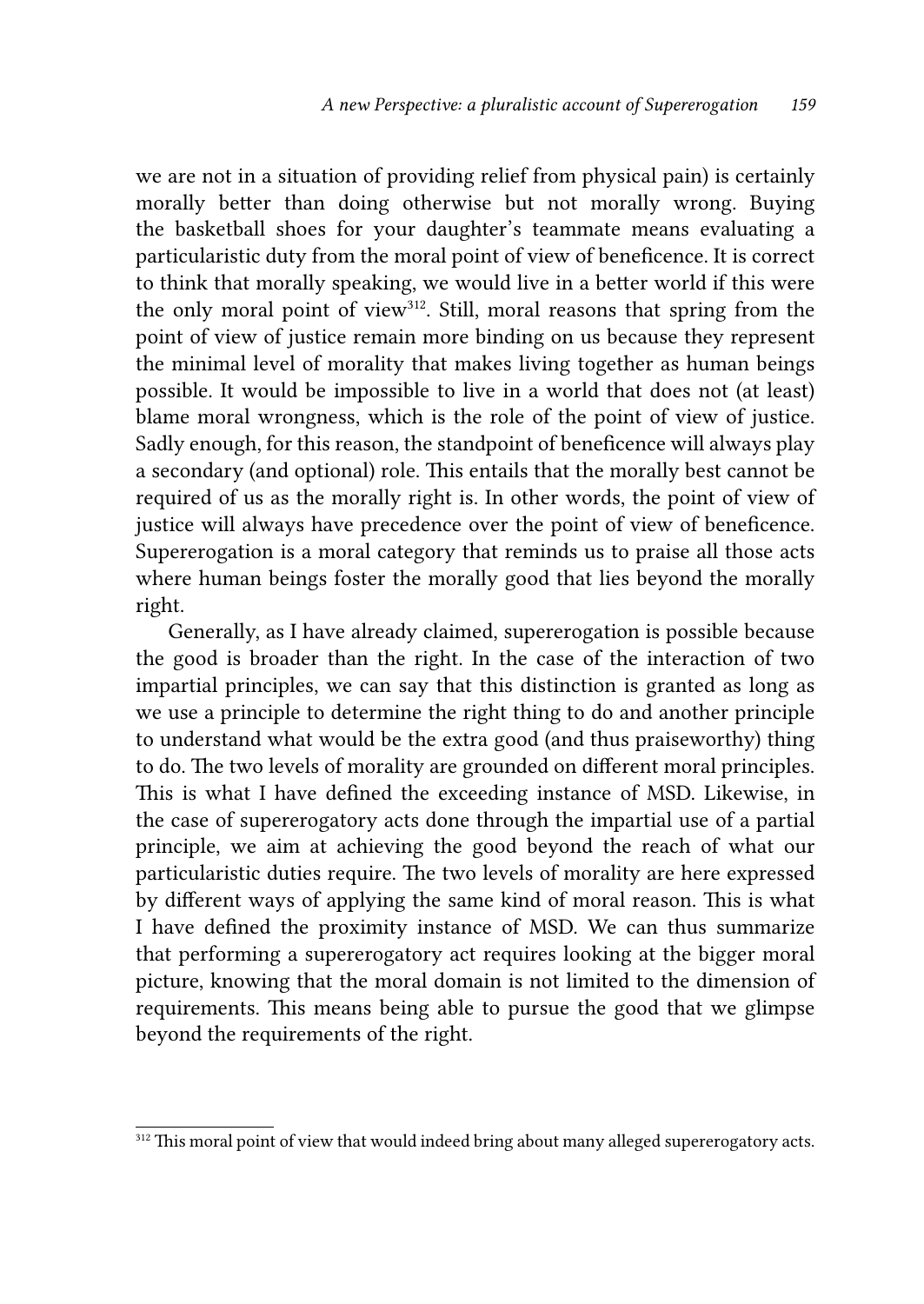## 5.4 The Phenomenology of Supererogation

In this final section, I return to the issue with which I have started this work—the phenomenological aspects of a moral experience. In particular, I focus on "how it is like" to experience the performance of a supererogatory act. It can be helpful to recall Mandelbaum's considerations regarding the experience of a moral obligation, which mainly focuses on its phenomenology, as outlined in Chapter I. . It would constitute a mere supposition to sketch a possible understanding of supererogation within his system. Nevertheless, I draw some useful terminology from his work to explain the phenomenon of supererogation. Mandelbaum's account of the phenomenological analysis of moral judgments<sup>313</sup> refers to the relation of the fittingness of a certain course of action in order to determine whether it leads to its intended outcome 314. The experience of this relation is particularly important for the fulfillment of a moral obligation. If I have promised to return the book I borrowed from you, the fact that we will meet tonight counts in favor of (or is a reason that favors) bringing your book with me and giving it back to you. Bringing the book with me fits the moral demands that the situation imposes on me, fulfilling the related moral obligation (I ought to keep my word). In this regard, we realize how supererogation deals with a different sort of fittingness. Undoubtedly, the given situation plays a role in defining what the agent can do to achieve some extra good. In other words, the situation indicates what course of action fits the agent's willingness to do the supererogatory act. Nevertheless, this sort of fittingness is not derived from a moral demand, as in the case of moral obligation. Still, from a phenomenological standpoint, even supererogation presumes that the agent performs a specific given act. If I want to be kind to you while we are chatting in a bar, I will recognize that buying you coffee fits my desire to be friendly. From a phenomenological perspective, the performance of a supererogatory act means accepting a new moral task with all the conditions it entails. The achievement of the supererogatory act calls for the endorsement of an

<sup>&</sup>lt;sup>313</sup> Remember that these judgments are divided between direct and removed ones. The former identifies those judgments that we make in the first person when we actually face the given moral scenario. They have to be distinguished from the latter kind of moral judgments, those that we make from a perspective that is *removed* from the situation, considering past or future situations.

<sup>314</sup> M. Mandelbaum, *The Phenomenology of Moral Experience*, Glencoe, IL, The Free Press, 1955, p. 64.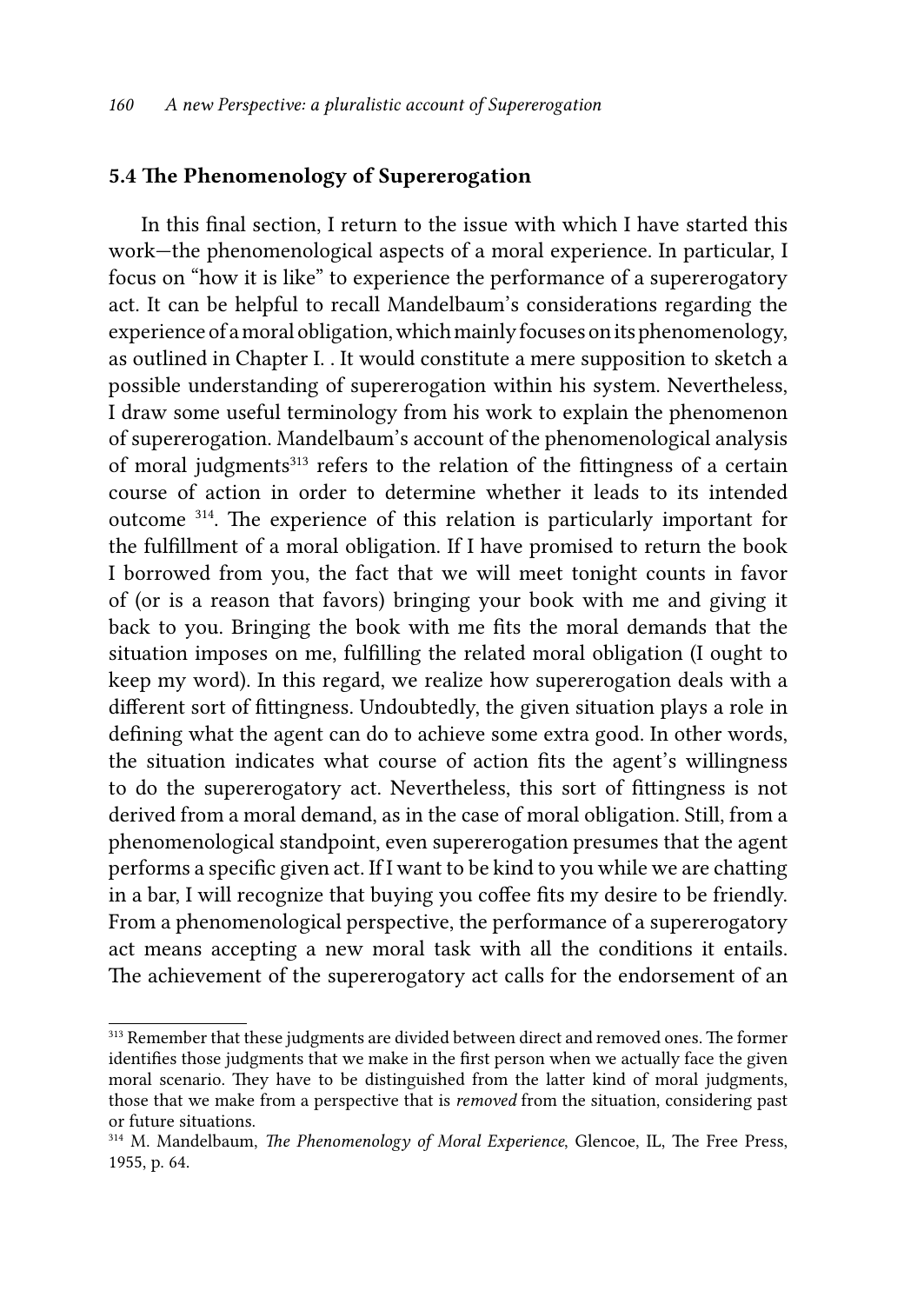additional set of acts that can bring about the extra good. While this further set of acts does not originate a moral requirement (or a moral demand), the same teleological character of a moral obligation remains. If I want to bring about a certain supererogatory end, I will need to acknowledge those acts that fit my willingness to do so. This uncommon and additional moral endorsement is what generates the praiseworthiness typical of these acts.

Once again, the reference to the rich young man's encounter with Jesus can help us understand this point. When the young man asks what he needs to do, other than the observance of the Decalogue, in order to gain eternal life, Jesus answers as follows:

If you want to be perfect, go, sell your possessions and give to the poor, and you will have treasure in heaven. Then come, follow me<sup>315</sup>.

It is interesting to note that the Gospel of Matthew (different from Mark's) reports this answer as an if-then clause. We can interpret this as the fact that the way of moral perfection entails the endorsement of a new set of acts that fits the new moral scenario. If the young man wants to achieve moral perfection (not just moral righteousness), selling all his goods would fit the condition of achievement of the supererogatory end. From a phenomenological perspective, the performance of supererogation is able to recreate, at another level, the same relation of fittingness of Mandelbaum's understanding of moral obligations<sup>316</sup>. However, it has been emphasized that what differentiates the two is the fact that in the case of a moral obligation, the relation of fittingness is grounded on a "felt demand" to act in a certain way<sup>317</sup>. The same cannot be said of supererogation, where fittingness is grounded on the agent's espousal of the supererogatory end rather than on some external moral demand<sup>318</sup>. Interestingly, the experience of the fittingness of a supererogatory act is provided by the agent's willingness to bring about some extra good. Supererogation grounds the fittingness of the act internally rather than externally. This explains why the nonperformance of an act required by a moral obligation generates public blame and criticism, while the non-performance of a supererogatory act does not

<sup>315</sup> *Matthew*, 19:21.

<sup>316</sup> T. Horgan, M. Timmons, *Untying a Knot from the Inside Out: Reflections on the "Paradox" of Supererogation*, «Social Philosophy & Policy Foundation», XXVII (2), 2010, pp. 48–49. <sup>317</sup>*Ivi*, p. 44.

<sup>&</sup>lt;sup>318</sup> "External" here means that this sort of moral demand holds true regardless of the agent's particularistic desires. *Ivi*, p. 45.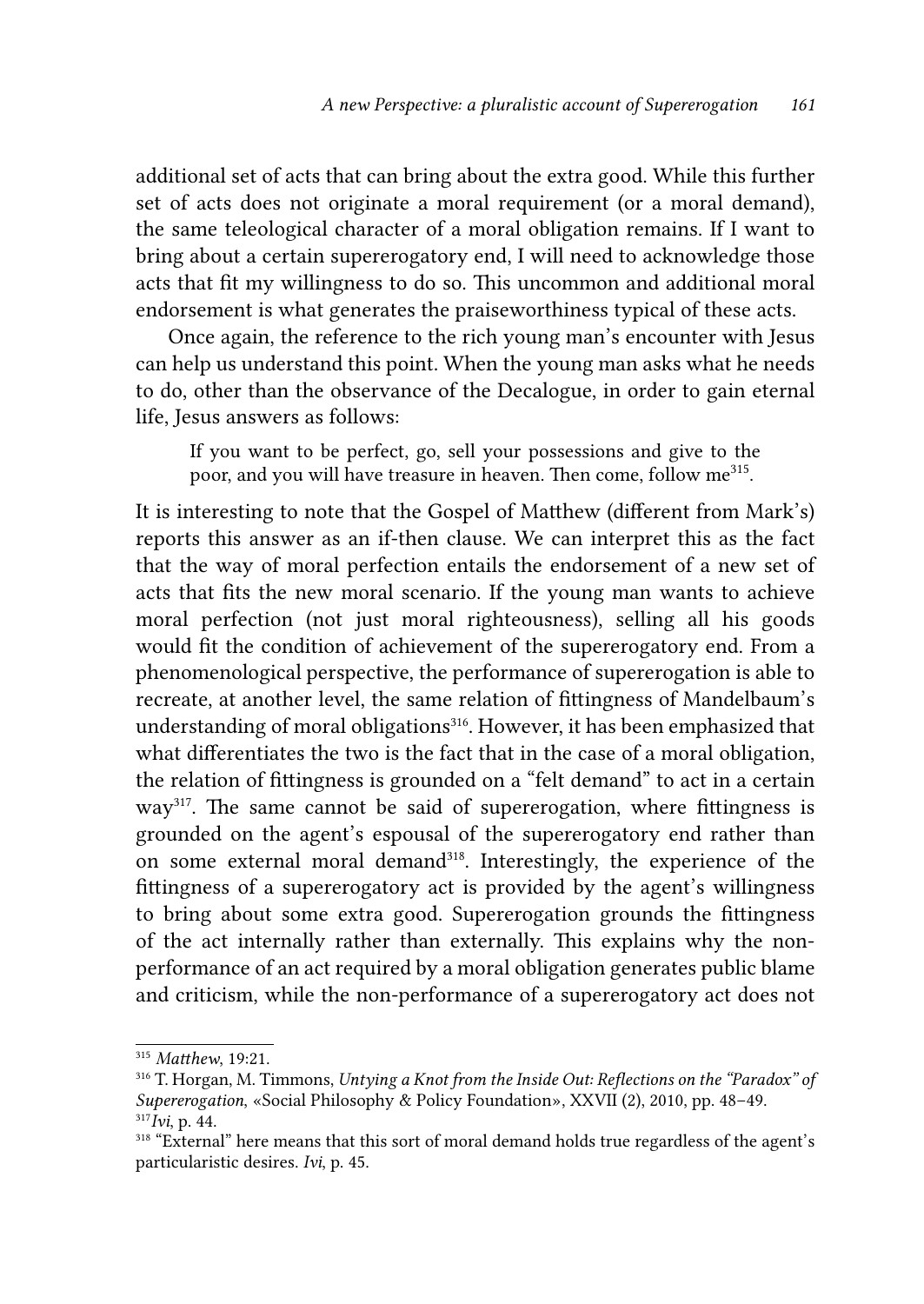bring about the same reactive attitude. For example, if I happen to be very late for a business appointment, I simply do not have time to stop and buy lunch for the very good friend of mine whom I have just run into. This kind of non-performance explains the sort of regret that an agent might feel when he or she fails to do the extra good. The agent might regret (at most) a situation where he or she recognizes the possibility to do some extra good but simply could not abide by the reasons to act accordingly. Moreover, it is never the case that the non-performance of a supererogatory act generates any sort of moral criticism by others or by the agent himself or herself. In fact, this is not the case in the non-performance of a moral obligation. The failure to conform to a perfect duty usually generates guilty feelings and blame319. Conversely, in the case of the non-performance of an act that would fulfill an imperfect duty, the agent will generally feel shame or some sort of disappointment in oneself<sup>320</sup>. It is very important for the definition of supererogation that we do not confuse the possible regret regarding the nonperformance of a supererogatory act with any sort of moral criticism against the agent. Otherwise, we would undermine the optionality of this category of acts and consequently affect the source of its moral praiseworthiness.

Before moving on to consider some features of the phenomenology of supererogatory acts, it is worthwhile to recall that from a theoretical standpoint, the most convincing accounts of supererogation rely on the acknowledgment of the different levels of morality<sup>321</sup>. I hold that supererogation can be accounted for only by means of the acknowledgment of moral complexity. It is thus reasonable to think that the very phenomenological experience of a supererogatory act needs to be similarly complex. Once we recognize the need for complexity on a theoretical level, we can only concede that the phenomenological experience of a supererogatory act entails the combination of different factors. Roughly, it needs to be an equally complex experience. Let us focus on the following example to clarify the issue:

<sup>319</sup> *Ivi*, p. 46.

<sup>320</sup> W. Sinnot-Amstrong, *You Ought to Be Ashamed of Yourself (When You Violate an Imperfect Obligation)*, «Philosophical Issues», XV, 2005, pp. 192–208.

<sup>321</sup> This account is based on outlining different moral standpoints (e.g., J. Dreier, *Why Ethical Satisficing Makes Sense and Rational Satisficing Doesn't*) or specifying the different roles of moral reasons (e.g., D. Portmore, *Are Moral Reasons Morally Overriding?,* «Ethical Theory and Moral Practice», XI, 2008, pp. 369–388; T. Horgan, M. Timmons, *Untying a Knot from the Inside Out: Reflections on the "Paradox" of Supererogation* (or more implicitly, J. Gert, *Requiring and Justifying: Two Dimensions of Normative Strength*, «Erkenntnis», LIX, 2003, pp. 5–36)*.*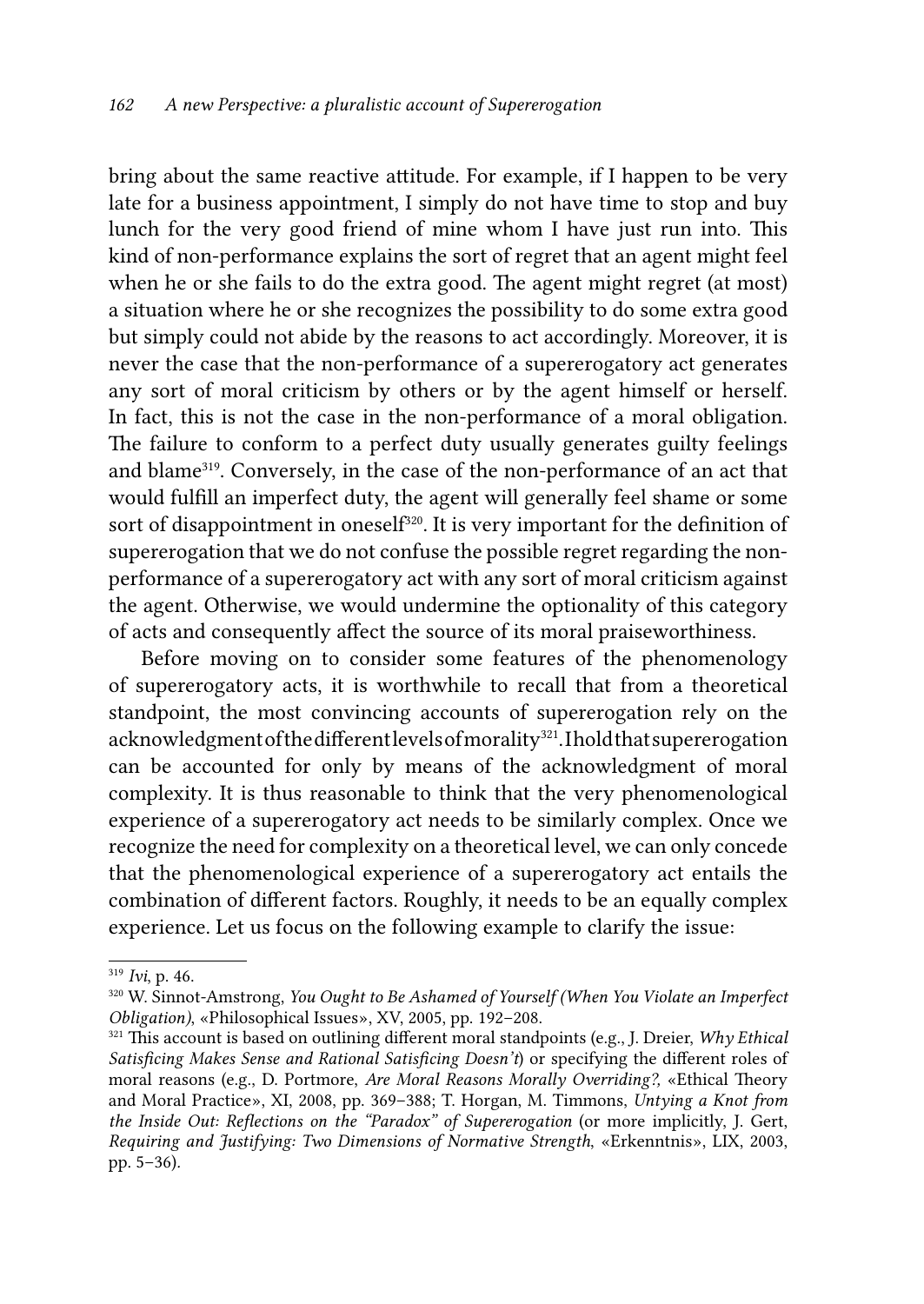Example #5: Mary enters a bar and asks for coffee at the bar counter. While she is there, another person enters and asks for coffee. He appears to be in a hurry and right after having gulped down the coffee, he asks the bartender for his bill. The stranger suddenly looks very embarrassed as he realizes that he forgot his wallet in the car. Motivated by her altruistic and virtuous character, Mary intervenes in the conversation between the bartender and the stranger and offers to pay for the latter's coffee. Surprised by Mary's behavior, the stranger expresses gratitude and runs out of the bar to the business meeting that he has to attend.

What is it like to be in Mary's shoes in this situation? What sort of phenomenological experience has she undergone? Certainly, she has decided to do the good deed because she has recognized the possibility to bring about some instance of the good. However, this feature is not only typical of supererogatory acts. Moral deeds generally share this phenomenological experience, especially for the benefit of others. What distinguishes supererogation from other moral instances is a further phenomenological experience that accompanies the widespread experience of the achievement of the good that generally characterizes the moral domain. Remember that supererogatory acts are fully optional and do not trigger any sort of criticism in the case of omission. In the above example, if Mary has decided to refrain from doing her altruistic act, we cannot imagine any sort of moral consequence. For her, after all, consider the following: a) The person whom she has benefited is a complete stranger, so she is not bound by any special obligation by virtue of her relationship with him. b) The bartender would probably have allowed the customer to go outside to get his wallet in the car. c) She is not facing a situation where someone is experiencing a great amount of pain, as consequentialist reasons would require her to act. All these circumstances allow that, from a phenomenological perspective, she is experiencing a situation where her act is optional to the point where in case of omission, nothing would have happened to her. Consider how this phenomenological experience differs from that of a perfect or an imperfect duty. As I have underlined above, the possible omission of a moral obligation (be it perfect or imperfect) comes with a related degree of moral disapproval. The omission of a perfect duty generates moral blame, while the omission of an imperfect duty generates self-reproach. The omission of a supererogatory act would cause, at best, regret of the agent who has missed the opportunity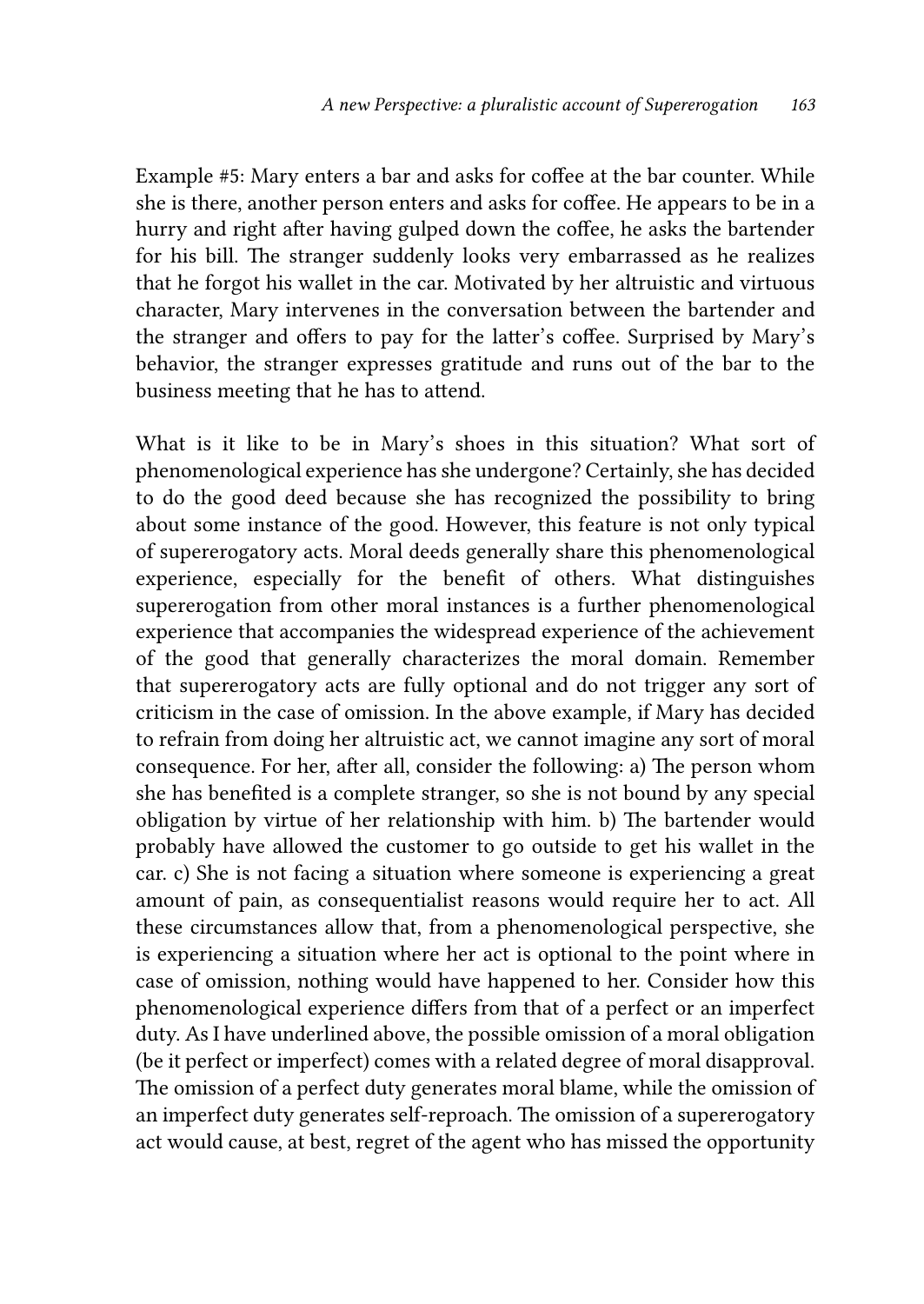to act accordingly. Moreover, supererogation phenomenologically differs from duties as it entails the combination of two experiences: a) the possibility to bring about some instance of the good and b) the prediction that the possible omission will not trigger any actual moral criticism or reactive attitude by others. This second feature explains why this category of acts differs from perfect and imperfect duties; its omission generates a different phenomenological experience. In fact, supererogatory acts are characterized by such a double and compound experience. In other words, supererogation entails a complex phenomenological experience. However, this should not be a surprising conclusion, since (as we have seen in the previous chapters) from a theoretical standpoint, supererogation is a complex concept. It is a moral category that requires more than a single level of morality to be justified.

This brief phenomenological analysis of the concept not only alludes to the experience in performing a supererogatory act but also reveals some characteristics of the moral agent who performs it. The phenomenology of the first-person experience discloses what makes supererogation possible from the agent's point of view. In other words, it explains what sort of psychological state the agent experiences in the performance of a supererogatory act. As I have tried to show in the previous chapters<sup>322</sup>, I hold that supererogation entails an altruistic behavior that aims at benefiting others. How is it then possible to do so? The influential work by moral psychologist Daniel Batson introduces the so-called "empathy-altruism hypothesis"<sup>323</sup>. Briefly, this thesis holds that empathic concern (other-oriented emotions originated by the agent's perception of someone else in need $324$ ) gives rise to an altruistic motivation (having as its ultimate goal that of caring for another's welfare<sup>325</sup>). The more empathic concern a given agent feels, the more he or she would be willing to bring about the state of affairs that would meet the need of the related subject or group of subjects<sup>326</sup>. A moral agent's empathic capacity is helpful in understanding what triggers a supererogatory act. If I were not in an empathic state, it would be impossible to find a motivation to act and to do the cost-benefit analysis that guides the instances of supererogation. Moreover, feeling concerned for those in need will also justify those cases

<sup>322</sup> See Chapter III, pp. 104–106.

<sup>323</sup> D. Batson, *Altruism in Humans*, New York, Oxford University Press, 2011.

<sup>324</sup> *Ivi*, pp. 11ff.

<sup>325</sup> *Ivi*, pp. 20ff.

<sup>326</sup> *Ivi*, p. 29.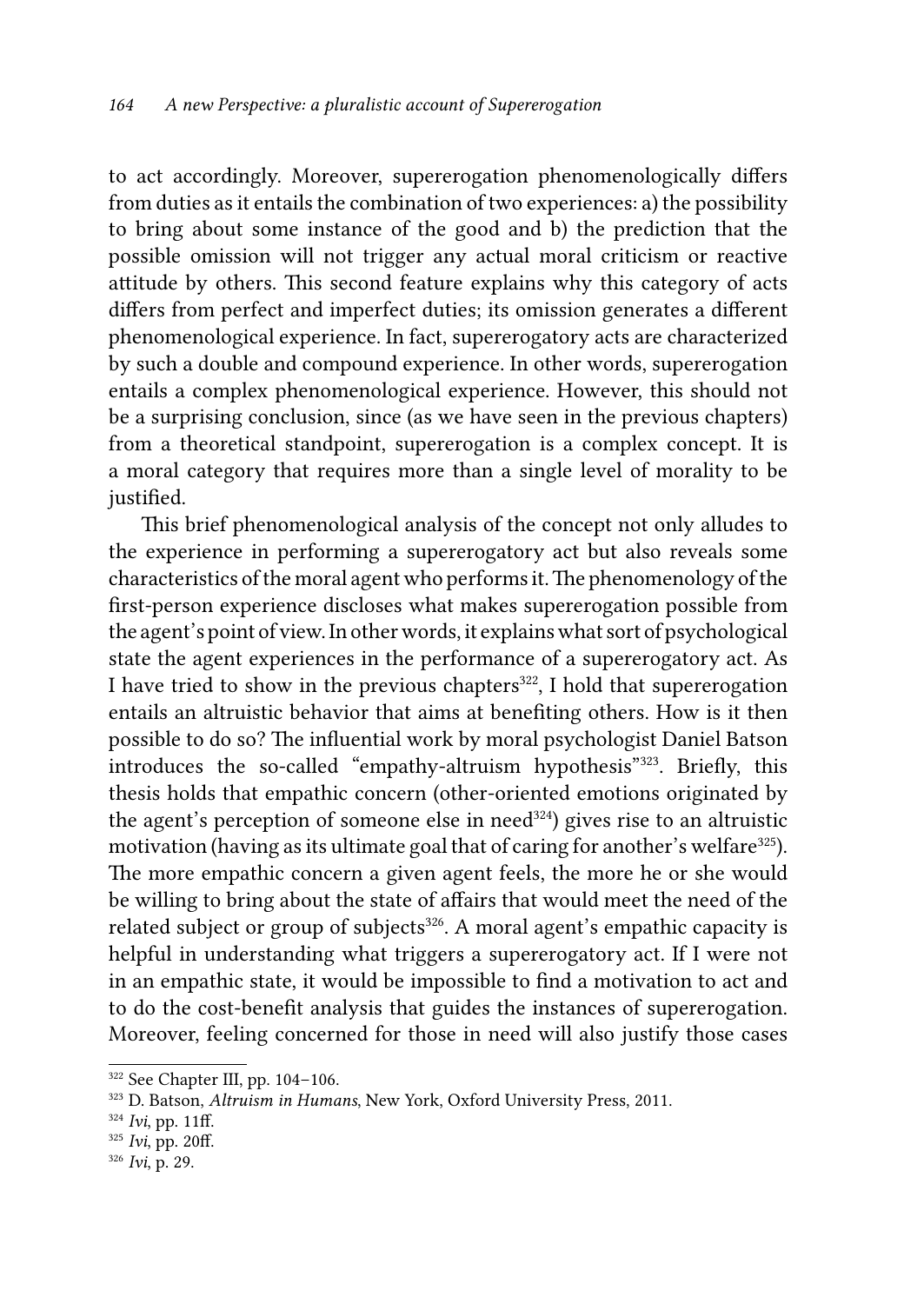where a supererogatory act entails a considerable degree of self-sacrifice<sup>327</sup>. If I am eating a sandwich on a bench shared by a starving stranger, I would be willing to give him my entire sandwich or part of it (depending on the degree of perception of his hunger). I will take this psychological evidence of altruistic behavior as a further demonstration of what is the relevant understanding of the moral point of view in regarding this category of acts. From a phenomenological perspective, what makes supererogation possible is the ability to take somebody else's good as a reason for action in itself. Larmore's understanding of the moral point of view suits the explanatory needs of this specific consideration of supererogatory acts and morality in general:

Morality consists in seeing in another's good a demand on our attention that is as direct, as unmediated by ulterior considerations, as the concern we naturally feel for our own. The ability to look beyond our own interests, whatever they may be, and to take an interest in another's good simply because it is his or hers – that is the essence of moral thinking<sup>328</sup>.

I believe that this understanding of morality is not only functional but also ultimately fundamental to the achievement of the moral good that lies beyond the call of duty. Moreover, it explains something about the phenomenological experience that the moral agent undergoes when dealing with supererogatory acts. In this regard, morality is a matter of understanding others and embracing the task of benefiting them.

<sup>&</sup>lt;sup>327</sup> However, remember that self-sacrifice is not a necessary condition for a consistent actualization of a supererogatory act. See A. Archer, *Supererogation, Sacrifice, and the Limits of Duty*, «Southern Journal of Philosophy», LIV (3), 2016, pp. 333–354.

<sup>328</sup> Larmore C., *The Autonomy of Morality*, New York, Cambridge University Press*,* 2008, pp. 73–74.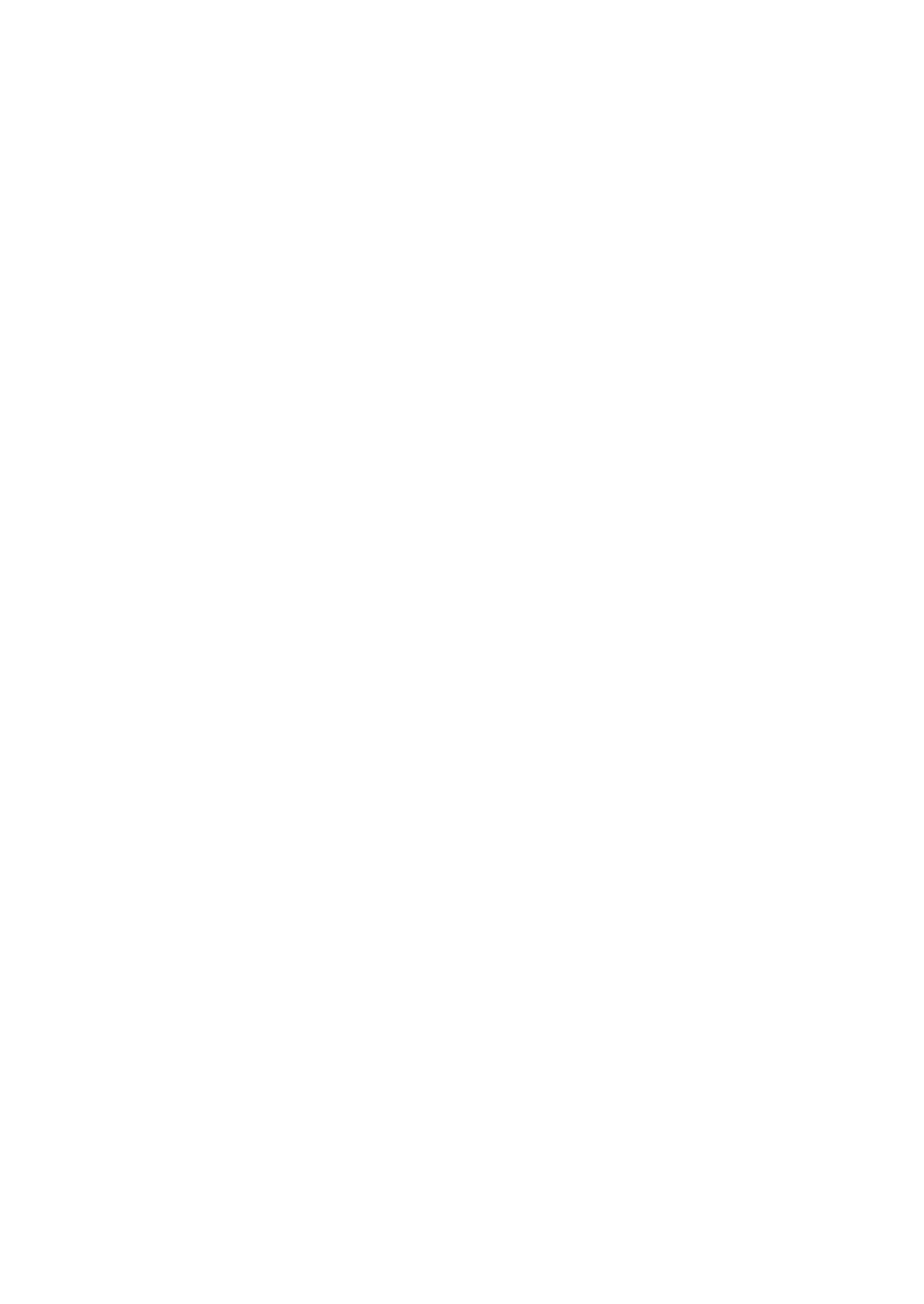## Conclusion. Acknowledging the Need for Moral Complexity

### 6.1 A Brief Summary of the Many Dimensions of Moral Complexity

The dimensions of moral complexity are many, and they can be noticed on different levels of the moral domain. Certainly, the present work cannot represent a comprehensive and exhaustive treatise of complexity. Therefore, I have focused primarily on two aspects of moral complexity, and I have explained how morality holds true in both aspects: the nature of the moral experience and the possible account of supererogation.

To the first issue I have dedicated Chapters I and II, beginning with an endorsement of a phenomenological approach to the subject. I chose this approach because morality deals with acts that find their ultimate expression in everyday life. The first-person analysis of the moral agent aims at understanding what it is like to do *x*, allowing a more precise appreciation of the moral reasons for action. An analysis of this sort reveals the manifold nature of the moral sphere. This acknowledgement leads to the first theoretical conclusion: the preferable normative theory is a pluralist system. In this regard I have explained how Charles Larmore"s understanding of moral pluralism represents a good starting point for handling moral complexity at the normative level. The adoption of heterogeneous principles of morality (consequentialism, deontology, and partiality) helps us understand how different moral reasons can be disclosed by endorsing different methods of moral reasoning. For this topic, I have illustrated how pluralism is articulated in at least two distinct ways. We can distinguish between a methodological pluralism (different and equally valid ways of moral reasoning) and an axiological pluralism (different moral values that we consider incommensurable and of ultimate importance). These features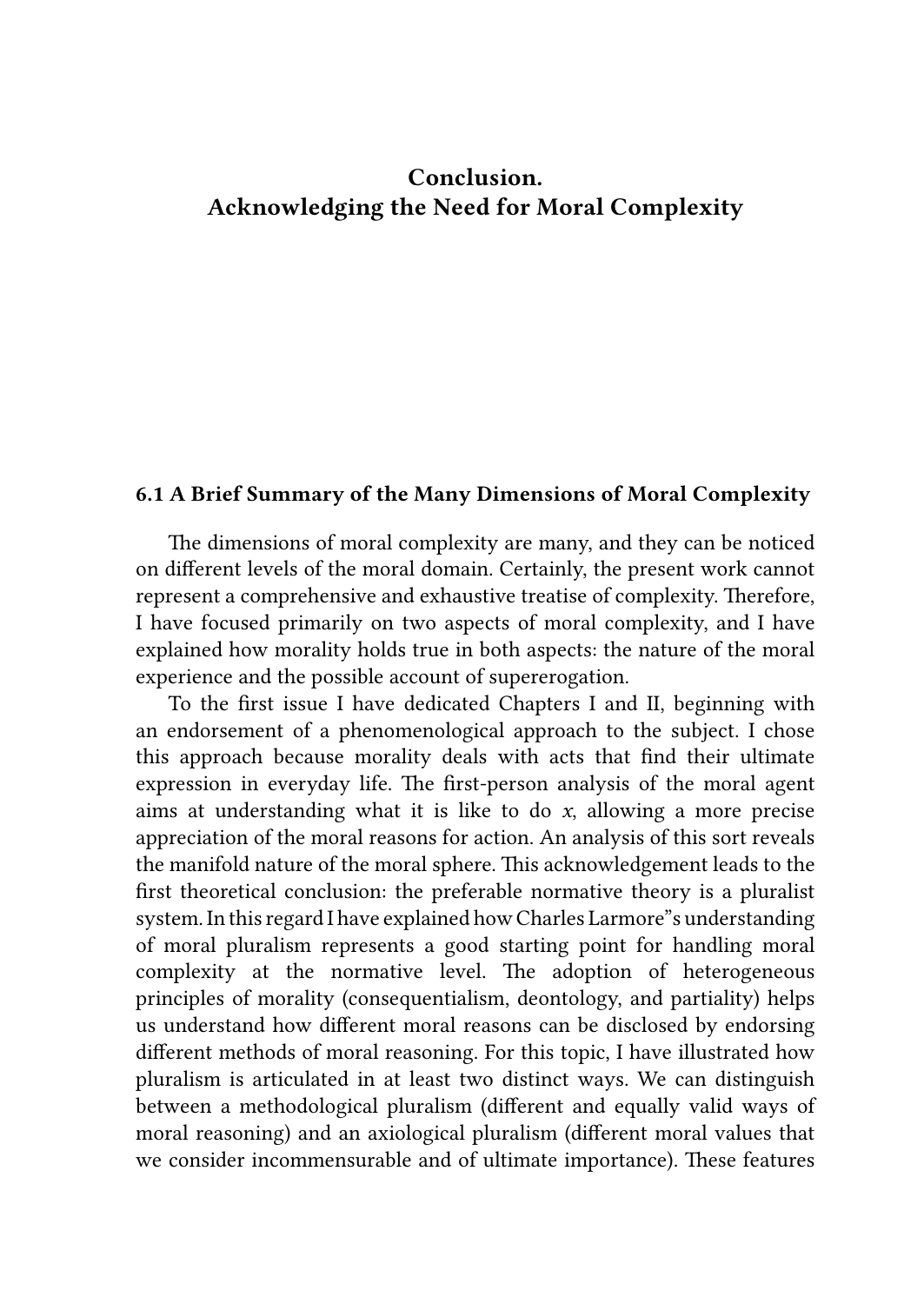of our moral experience are expressions of the complexity that characterizes morality. This, to a certain degree, explains the motto contained in the title of this work: "only through moral complexity". In other words, we would be able to understand morality only through a proper appreciation of its complexities.

In the Chapter III, I showed how these metaethical (or, in a certain sense, meta-theoretical) claims about the nature of morality come with some repercussions on the normative level, too. I use the concept of supererogation as a clear example. If we want to acknowledge the complex nature of morality, we need to concede the existence of supererogatory acts. This claim requires further specification. Morality, it has often been underlined, has two faces: the right and the good. They stand as the two dimensions of the normative level, dimensions to which different authors have referred differently: the deontic and the evaluative, a minimal ethics and a maximal ethics, duties and values, and so on. This distinction, which acknowledges the different levels of morality, is the one that gives rise to the theoretical need for a category for supererogatory acts. This resembles the distinction between precepts and counsels that gave birth to the concept in the Christian theological tradition. There are different ways to achieve different levels of achievement of the good: this is what makes it possible to conceive of the "higher flies of morality" or, in other words, the morally good that lies beyond the call of duty. It is not surprising, then, that many attempts to solve the "problem of supererogation"329 rely on the identification of different sources of morality.

The contemporary debate on supererogation involves many examples of this method of illustrating the concept. Think, for example, of the position held by Portmore, Gert, and Dreier<sup>330</sup>. In the present work, I adopt a similar strategy, providing an account of supererogation by endorsing a pluralist moral system. As I demonstrated in Chapter IV, monist theories usually fail (or at least struggle) to properly explain supererogatory acts by virtue of their tendency to merge the two faces of morality into one. Therefore, these theories cannot recreate that manifold and multileveled structure that makes supererogation theoretically conceivable. As David Heyd highlights when he underlines what constitutes supererogation's moral value:

<sup>&</sup>lt;sup>329</sup> These terms usually refer to the following quandary: if supererogatory acts often represent the morally best option, why is it that they are not morally required? This aspect of supererogation goes against the "good-ought tie up" motto, the idea that morality should always prescribe the morally best. See pp. 119-125.

<sup>&</sup>lt;sup>330</sup> More on these authors on the following pages.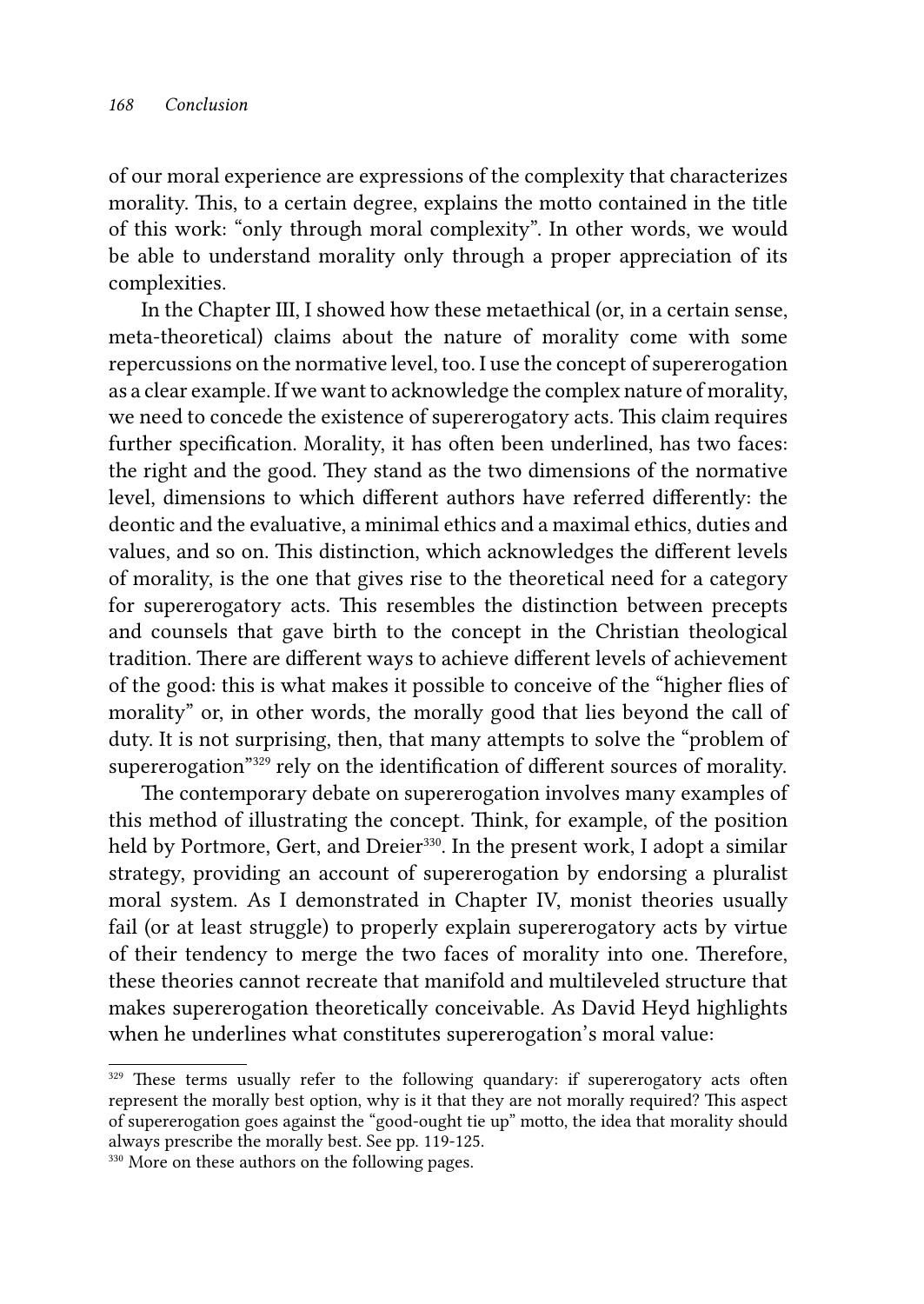This dual source of moral value explains why supererogation requires a theory which blends both axiological and deontological elements. Neither utilitarianism nor Kantianism alone is sufficient to account for supererogation  $[\dots]^{331}$ .

The only way to solve the justificatory problem of the concept is to acknowledge the different levels that constitute morality and to provide, accordingly, a normative system that grants the appropriate distinctions. For this reason, in Chapter V, I provide an account of supererogatory acts from a pluralist perspective. A moral system that acknowledges many sources of morality is able to identify a level of the right that is not completely identifiable with the level of the good. This important relation between the two constituents of the moral domain recreates the theoretical needs that make supererogation conceivable. In this regard, I explain the performance of a supererogatory act via the multiple sources dynamics (MSD). Supererogation is better explained when the moral agent is able to distinguish different moral sources that make one's own moral requirements clear, on one hand, and on the other, a way to exceed these obligations by aiming for extra good. While this explanation of supererogatory acts is not intended to exclude any possible monist account of supererogation, it clarifies how the pluralist perspective offers some advantages over other justificatory options.

## 6.2 How Recent Accommodations of Supererogation Acknowledge Moral Complexity

In the following pages, I clarify why acknowledging some degree of complexity is a strategy generally endorsed (either implicitly or explicitly) by more recent accounts of supererogation. As I justified in the previous chapters, the concept of supererogation requires a multi-leveled structure of morality in order to provide a theoretical framework that resembles the one that originated the concept in its theological roots. If we want to make sense of supererogatory acts and prevent their being explained away by other moral concepts (as anti-supererogationists do), we need to grant different degrees of achievement within the moral domain. This is what happens in many accounts of the concept that have characterized the contemporary

<sup>331</sup> D. Heyd, *Supererogation: Its Status in Ethical Theory*, Cambridge, Cambridge University Press, 1982, p. 131.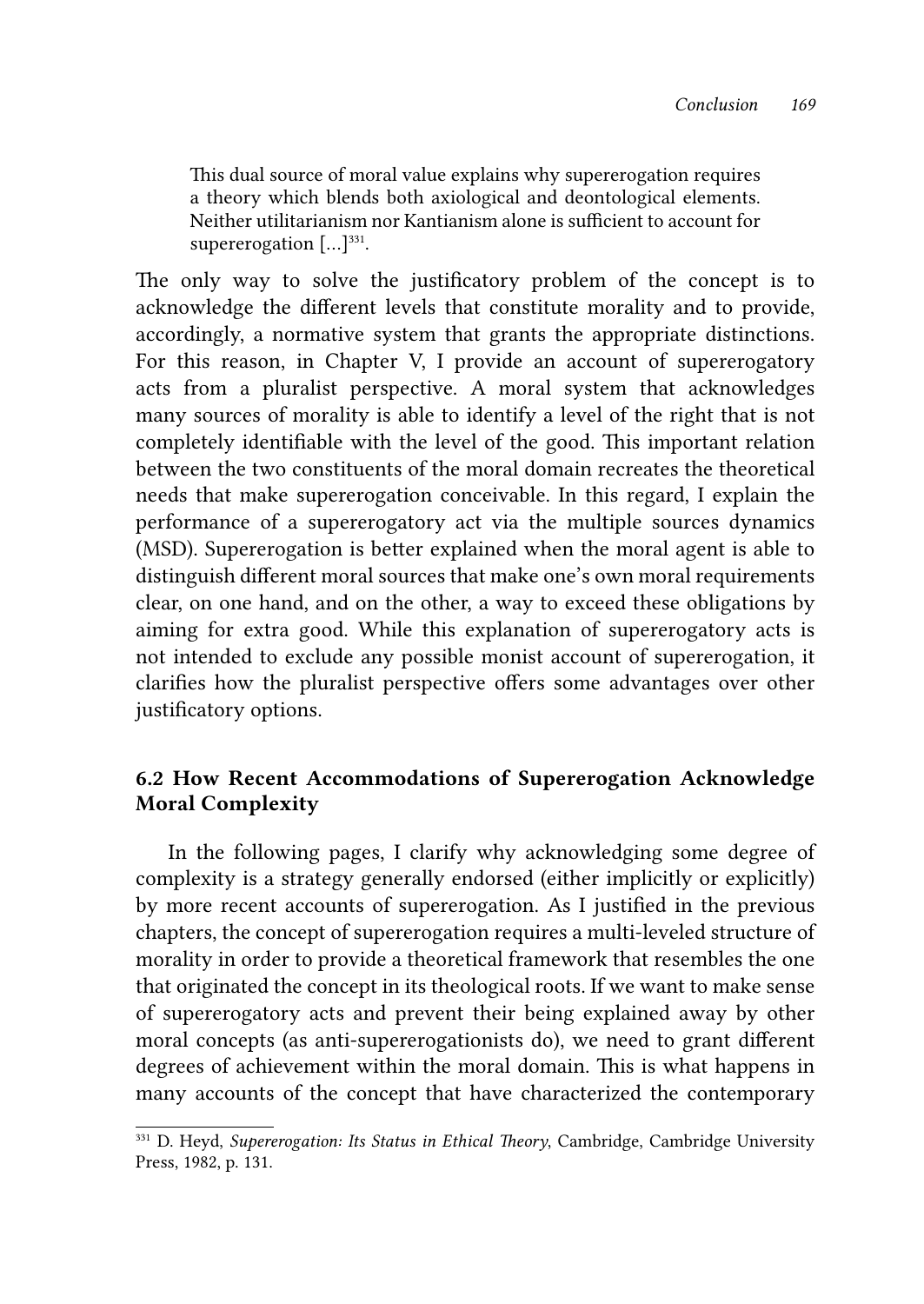debate. Briefly, the general claim of the following lines is that the only way to account for supererogation is to grant a multi-leveled structure of morality (a task that I have accomplished through moral pluralism). This is the route that many contemporary accounts of the concept have taken.

One strategy to ground the concept is to allow different degrees of accomplishment within the moral domain. This theoretical challenge has been recognized to be true of different moral accounts:

This is the challenge of accounting for both the binary and the scalar elements of our moral discourse. That is, it is difficult for a moral theory to account plausibly for either/or concepts like permissible and impermissible on the one hand while also accounting for degreed concepts like better and worse on the other. But supererogation where the supererogatory act is better than the minimally permissible act—involves both of these sets of concepts. The difficulty this raises for moral theory is clear if we look at the Kantian and utilitarian traditions. Kant gives us an account of duty but no clear grounds for assessing an act as better than what duty requires. Utilitarians give us an account of acts as better and worse but no clear grounds for saying an act is permissible though less than the best<sup>332</sup>.

This is a structural problem that any account of supererogation faces. The contemporary debate has seen different attempts to address this problem.

## 6.3 Structuring Complexity Through Reasons

The "problem of supererogation" is a problem that some have tried to solve by outlining two different sources of morally relevant value. As such, the moral reason for an action plays a fundamental role as the primary element of a moral agent's reflection. Supererogatory acts require us to ground them on reasons that support a level of dedicated moral commitment different from the commitment that originates from moral requirements. The delicate passage is that the optionality of this concept must be characterized in moral terms. This is different than saying that the moral point of view suggests a course of action that maximizes the good (in certain cases a very demanding course of action, such as a supererogatory act that involves a considerable amount of sacrifice), but this course action is trumped by another based on

<sup>332</sup> M. Ferry, *Does Morality Demand Our Very Best? On Moral Prescriptions and the Line of Duty*, «Philosophical Studies», CLXIII (2), 2013, p. 574.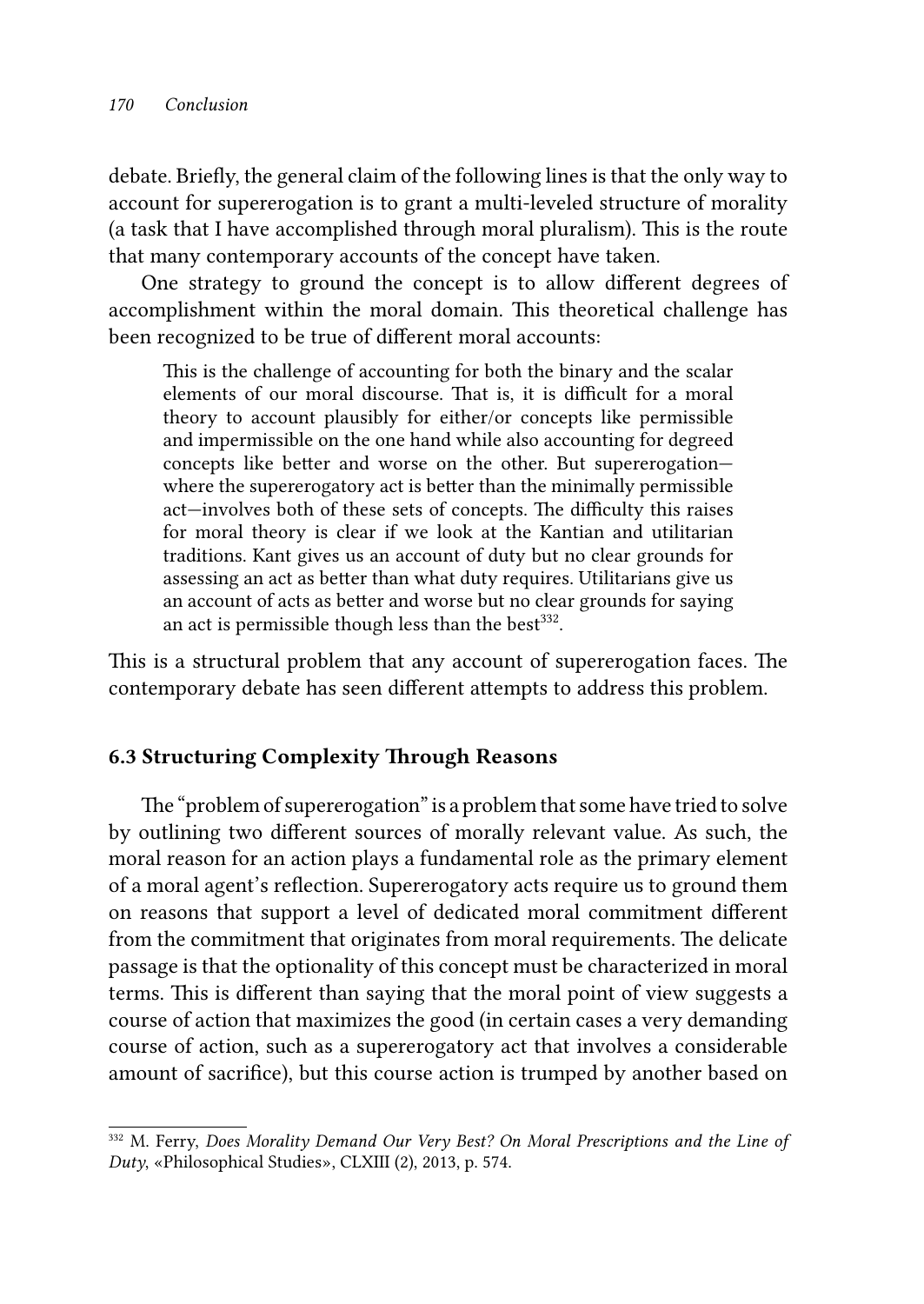non-moral reasons that prevent us from the performance<sup>333</sup>. An individual who does not try to save a drowning stranger because he or she cannot swim is an example. In this case the failure to perform the supererogatory act is supported by non-moral reasons (the agent's swimming skills) that silence moral demands. Instead, the issue is that supererogation and duty require two different sources that are both ultimately moral in kind. Jamie Dreier suggested that one way to address the issue is to acknowledge (at least) two moral points of view<sup>334</sup>. He emphasizes that we have more stringent and stronger reasons for action that spring from the "moral point of view of justice" and supererogatory (and less compelling) reasons that originate from the "moral point of view of beneficence"335. In this way we maintain that both duties and supererogation have a moral connotation, while only the former have more compelling normative strength according to the relative reasons. Another way to arrange the theoretical framework is to focus on the different roles that reasons can have. This is a solution advanced by Joshua Gert, who claims that practical reasons can have a "requiring" role and a "justificatory" role<sup>336</sup>. Some reasons have an explicit requiring strength that, from a moral point of view, constitute a moral duty. An act (or lack of action) such as "do not smoke inside a restaurant" is determined by a moral reason with a requiring role. Some other reasons, less binding, would justify a certain course of action without having the same normative strength. For example, buying your friends a coffee because it would make them happy is an act supported by the justificatory role of the reason. Supererogatory acts, then, spring from this distinction in the roles of reasons:

For example, it is plausible that I would be rationally justified in risking serious harm by rushing into a burning building by the following reason: that by doing so I might well save a child. But no reasonable person thinks that this reason rationally requires me to do so. So this particular altruistic reason can rationally justify more than it can rationally require<sup>337</sup>.

<sup>&</sup>lt;sup>333</sup> A line of argument that is well-represented by Susan Wolf's famous position against moral perfectionism. S. Wolf, *Moral Saints*, «The Journal of Philosophy», LXXIX (8), 1982, pp. 418-439. A position that I have addressed at pp. 88−92.

<sup>334</sup> J. Dreier, *Why Ethical Satisficing Makes Sense and Rational Satisficing Doesn't*, M. Byron (ed. by), *Satisficing and Maximizing: Moral Theories on Practical Reason, Cambridge*, Cambridge University Press, 2004, pp. 131-154.

<sup>&</sup>lt;sup>335</sup> Ivi, pp. 149-150.<br><sup>336</sup> J. Gert, *Requiring and Justifying: Two Dimensions of Normative Strength*, «Erkenntnis», LIX, 2003, pp. 5-36.

<sup>337</sup> J. Gert, *Moral Worth, Supererogation, and the Justifying/Requiring Distinction*, «Philosophical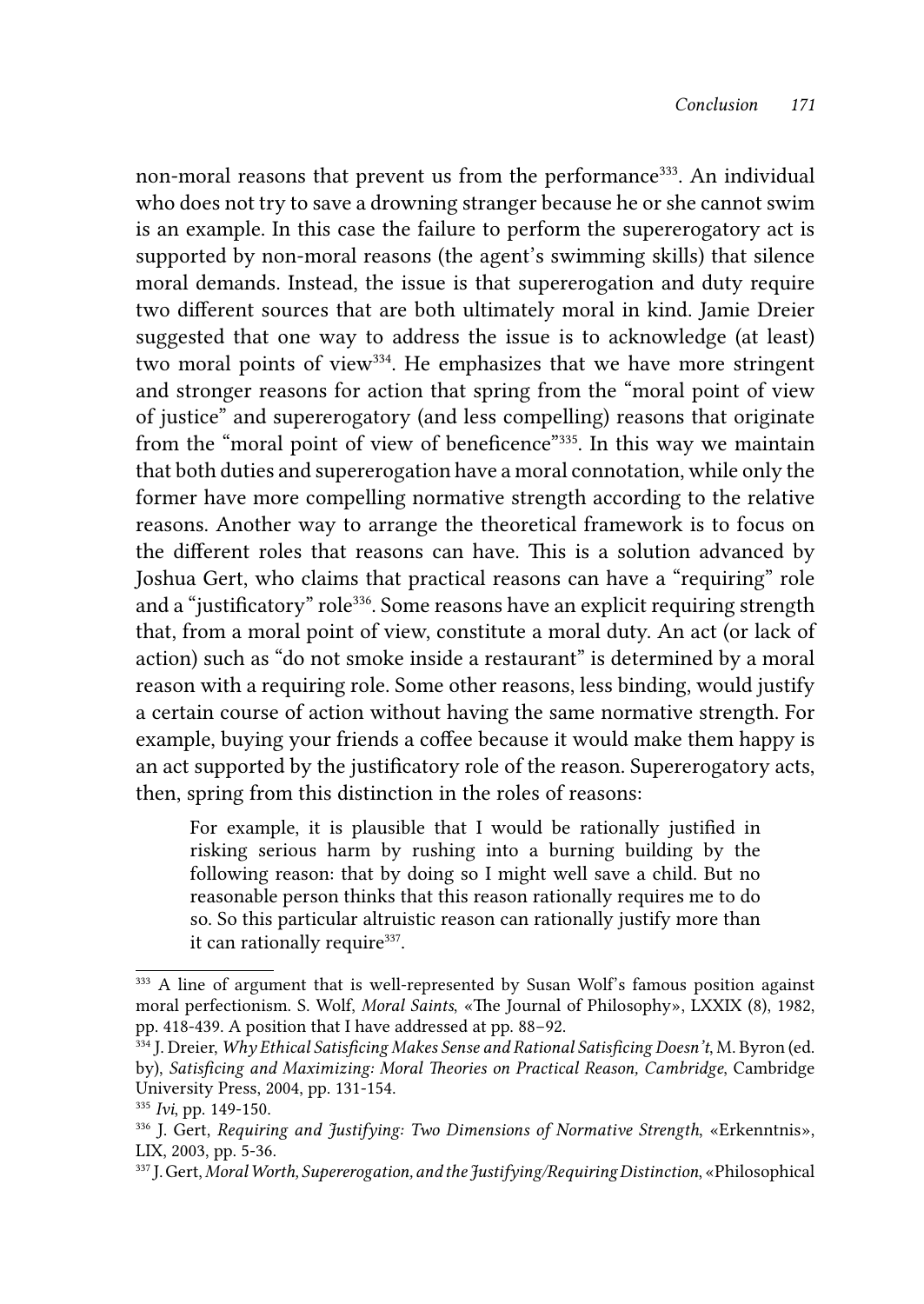In line with this is the contribution from Terry Horgan and Mark Timmons<sup>338</sup>, who differentiated between a "requiring" reason and a "favoring" reason (the second being less binding)<sup>339</sup>. More specifically than Gert<sup>340</sup>, they emphasized the many roles that reasons can play (even contextually) in the moral dimension. In the case of supererogation, the role they introduce is particularly important: "moral merit-conferring role." An act, to be considered supererogatory, does not have to be grounded on reasons that play a requiring role. Obviously, such an act has to be (rationally) justified, as Gert underlined, but it must also derive its moral value by virtue of the moral merit-conferring role played by some reasons. In these terms, the act would be deontically optional and yet morally meritorious<sup>341</sup>. This prevents us from confusing supererogation with other rationally justified (thus not required) but not morally relevant acts. For example, gambling a lot of money is not rationally required, but someone's ability to play poker and the possibility of winning more money than initially invested might rationally justify the act of gambling. However, while rationally justified (and not required), this can hardly be considered an instance of supererogation. It is important that we defend supererogation's moral worth, and the "moral merit-conferring role" of reasons allow us to do so.

With the same focus on moral reasons, Michael Ferry suggests something slightly different<sup>342</sup>. Instead of considering the nature of reasons in relation to acts alone, he claims that we also need to consider reasons in light of the agent's accountability. He derives this (rather overlooked) distinction from the works of Sidgwick and Mill, emphasizing that it is important to distinguish two sets of reasons: reasons that count in favor of a certain act, which are generally addressed; and reasons for and against holding an agent accountable for the given act. The latter, when combined with the former, creates a proper moral obligation: something the agent has more reasons to

342 M. Ferry, *Does Morality Demand Our Very Best? On Moral Prescriptions and the Line of Duty*, «Philosophical Studies», CLXIII (2), 2013, pp. 573-589.

Review», CXXI (4), 2012, p. 612.

<sup>338</sup> T. Horgan, M. Timmons, *Untying a Knot from the Inside Out: Reflections on the "Paradox" of Supererogation*, «Social Philosophy & Policy Foundation», XXVII (2), 2010, pp. 29-63. <sup>339</sup> *Ivi*, p. 49.

<sup>340</sup> At least in Gert's 2003 publication where he seems to be more concerned with practical rationality than with the moral domain.

<sup>341</sup> T. Horgan, M. Timmons, *Untying a Knot from the Inside Out: Reflections on the "Paradox" of Supererogation*, p. 63.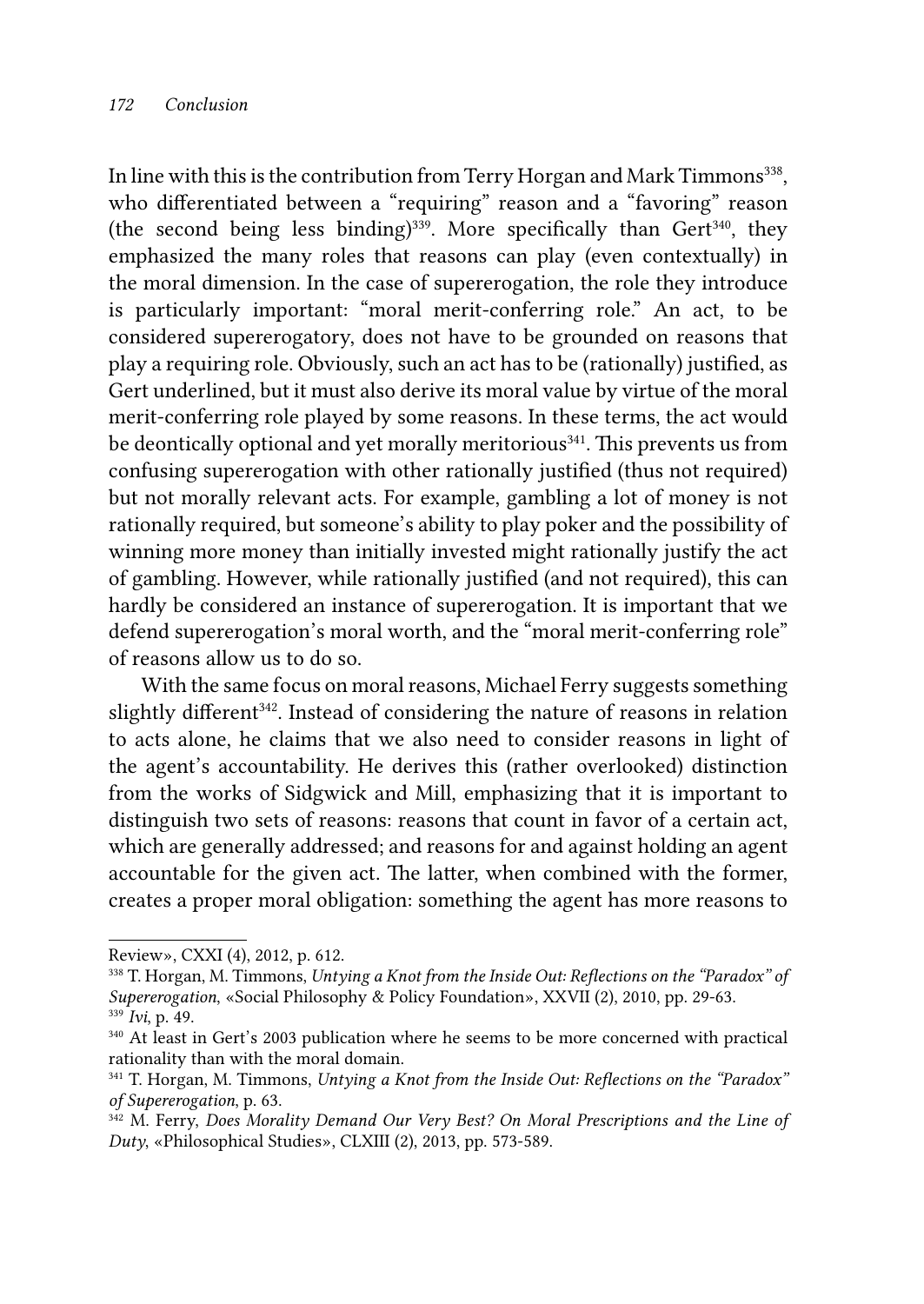perform and for which he or she is held accountable. This is not always the case, according to Ferry:

The difference is that an obligation is conceptually tied to accountability and to holding accountable, to what you have got to do; that is, you are not obligated to perform an act unless you can properly be obliged to perform it, or be held accountable for its performance […]. But it is not the case that we can properly be held accountable for everything that we ought morally to do. And this is because an agent's reasons for performing an act are not the same as our (or even the agent's) reasons for holding the agent accountable for the act's performance<sup>343</sup>.

This is particularly important in the explanation of supererogation. While it is true that from the moral point of view we delineate moral reasons that ground moral acts we ought to perform, it is not always the case that those oughts hold for ourselves. It is one thing to recognize the reach of morality, but quite another to claim that this applies to us. Nevertheless, this does not prevent agents from performing acts for which they are not accountable. This opens the possibility for supererogatory acts. It is the ability to endorse a moral demand that is not necessarily our own.

What all these accounts of supererogation share is that by focusing on some characteristic of reasons, they try to grant the multi-leveled theoretical structure that makes this concept possible. By the existence of different moral points of view that provide different reasons (Dreier), different roles of reasons (Gert, Horgan and Timmons), or different sets of reasons (Ferry), all these attempts provide the adequately complex theoretical structure that is needed to make sense of supererogatory acts.

### 6.4 Structuring Complexity Through Consequences

While some attempts to account for supererogation in neo-Kantian terms exist<sup>344</sup>, it is interesting to notice how this category of acts has

<sup>343</sup> *Ivi*, p. 586.

<sup>344</sup> In particular, I consider the work of Thomas Hill (who tries to explain supererogation through the category of imperfect duties) and Marcia Baron (who claims that Kantian Ethics does not really need the concept of supererogation). See T. Hill, *Kant on Imperfect Duty and Supererogation*, «Kant-Studien», LXII, 1971, pp. 55-76; M. Baron, *Kantian Ethics Almost Without Apology*, Ithaca NY, Cornell University Press, 1995. I have already addressed in the previous chapters Hill's position at pp. 135f and Baron's at p. 140.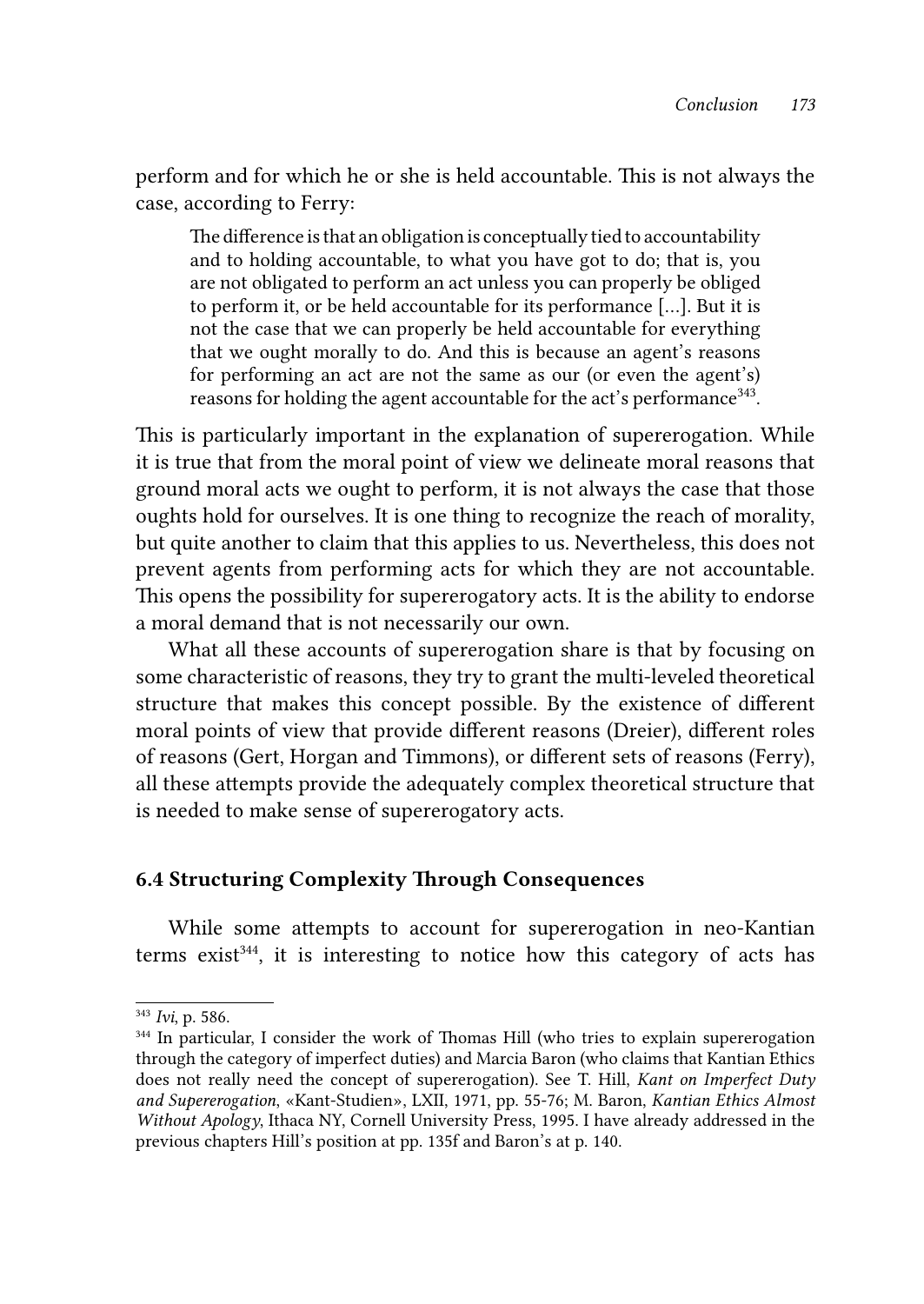drawn the attention primarily of consequentialists. As I explain in Chapter IV, act-utilitarianism, at least in its classical understanding, struggles with the justification for these acts. Briefly, the problem is it relies on the maximization of the good to a point where no room for supererogation is possible. More recently, other utilitarians have tried to grant the space for supererogation by refining the theoretical framework. One way to do this is to negate the maximizing character of utilitarianism<sup>345</sup>. There are, however, other attempts to explain supererogatory acts within a consequentialist framework. Douglas Portmore presented the first strategy for doing so by highlighting cases where the calculus of consequences delineated two equally worthy acts that maximized the good<sup>346</sup>. For example, say that acts *a* and  $b$  bring about the same maximization of the good<sup>347</sup>. In consequentialist terms, according to the evaluation of moral reasons, whether to perform either *a* or *b* becomes optional. At the same time, this framework, in order to make sense of supererogation, should consider moral praiseworthiness in terms of how much the agent has to sacrifice in order to perform the act. Accordingly, option *b* is superior to the other for the degree of sacrifice involved. In these terms, *b* would be supererogatory by virtue of being morally optional (granted that moral reasons put it on par with *a*) and morally superior (more praiseworthy). While this peculiar consequentialist account would make sense of supererogatory acts, it does not consider the much more widespread cases where moral praiseworthiness is entailed in

<sup>345</sup> This possibility, among others, has been pursued in M. Slote, *Beyond Optimizing. A Study of Rational Choice*, Cambridge MA, Harvard University Press, 1989; F. Howard-Snyder,

A. Norcross, *A Consequentialist Case for Rejecting the Right*, «Journal of Philosophical Research», XVIII, 1993, pp. 109-125.

<sup>346</sup> This scenario is suggested in D.W. Portmore, *Position-Relative Consequentialism, Agent-*

<sup>&</sup>lt;sup>347</sup> These have also been referred to as "ties at the top situations." See, for example, J.P. Vessel, *Supererogation for Utilitarianism*, «American Philosophical Quarterly», XLVII (4), 2010, pp. 300-301. This situation deals with a very specific and limited instance of supererogation: «it is only in "ties at the top" cases that supererogation is possible on the classical scheme [of act-utilitarianism]. Supererogation (and "demandingness") critics claim that there are many more cases of supererogation than those containing ties at the top» *ivi*, p. 302. Generally, what this article by Vessel shows is that utilitarianism will be able to account for supererogatory options only by adjusting to the major criticism of the theory ("self-other asymmetry," "nearest and dearest," etc.). This outcome, it has been noted, will produce a version of utilitarianism that would be very hard to hold. See *ivi*, p. 314. Moreover, Vessel's style of argumentation deals with moral reasoning by analogy to a numerical calculus. This, to me, while allowing a certain degree of clarity, is far from being representative of what it is like to consider what to do from the moral point of view.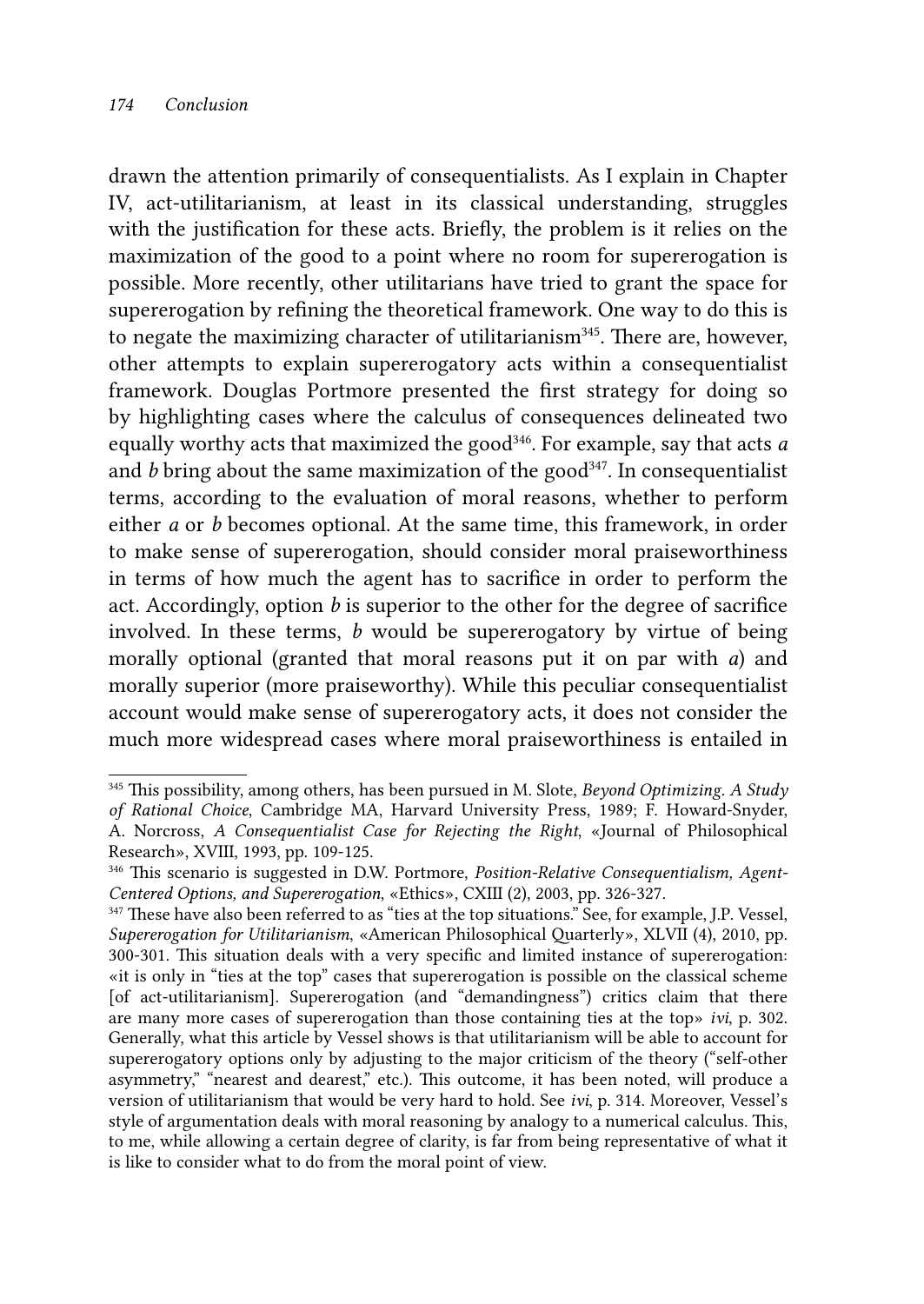moral reasons rather than in other aspects. In other words, is it possible to explain supererogatory acts in consequentialist terms by appealing to moral reason alone as a unique source of moral value (that is, leaving aside cases where moral praiseworthiness is derived elsewhere)? Portmore suggests that this possibility is viable only if we concede that moral reasons are not overriding<sup>348</sup>. This holds true as long as we maintain that moral reasons are only a subset of reasons for action<sup>349</sup>. Non-moral reasons contribute to our all-things-considered evaluations for guiding our agency and thus:

Moral reasons are not morally overriding—nonmoral reasons can, and sometimes do, prevent moral reasons, even those with considerable moral requiring strength, from generating moral requirements<sup>350</sup>.

If I see a stranger who is trapped in a burning car, a consequentialist analysis of the situation would conclude that it is morally better if I save him. However, this strong moral recommendation is outranked by a nonmoral (but still morally relevant) consideration about my physical ability to perform the rescue as quickly as required to make it successful. Being unable to run or to open the blocked door would provide a reason preventing me from attempting the rescue. Further, the fact that I could risk my life by attempting the rescue would support the decision to overlook this course of action. This, however, does not make it morally forbidden for me to follow those demanding moral reasons. If I decide to attempt the rescue in spite of the non-moral considerations that discharge me from the accountability for such an act, I will perform something supererogatory. This point made by Portmore opens up the possibility of two different levels of accomplishment: on one hand, the agent has reasons that all-things-considered ground what ought to be done; on the other hand, moral reasons, while not overriding, still keep their moral value and praiseworthiness in case the agent decides to follow them. The claim that "moral reasons are not overriding" delineates a more complex framework that makes the justification of supererogation possible.

Another noteworthy attempt to deal with supererogation was advanced by Dale Dorsey<sup>351</sup>. The core of his argument is that supererogation springs

<sup>348</sup>D.W. Portmore, *Are Moral Reasons Morally Overriding?,* in «Ethical Theory and Moral Practice», XI (4), 2008, pp. 369-388. See also D.W. Portmore, *Commonsense Consequentialism. Wherein Morality Meets Rationality*, New York, Oxford University Press, 2011, p. 124f.

<sup>349</sup> D.W. Portmore, *Are Moral Reasons Morally Overriding?*, p. 376.

<sup>350</sup> *Ivi*, p. 377.

<sup>351</sup> D. Dorsey, *The Supererogatory, and How to Accommodate It*, «Utilitas», XXV (3), 2013, pp.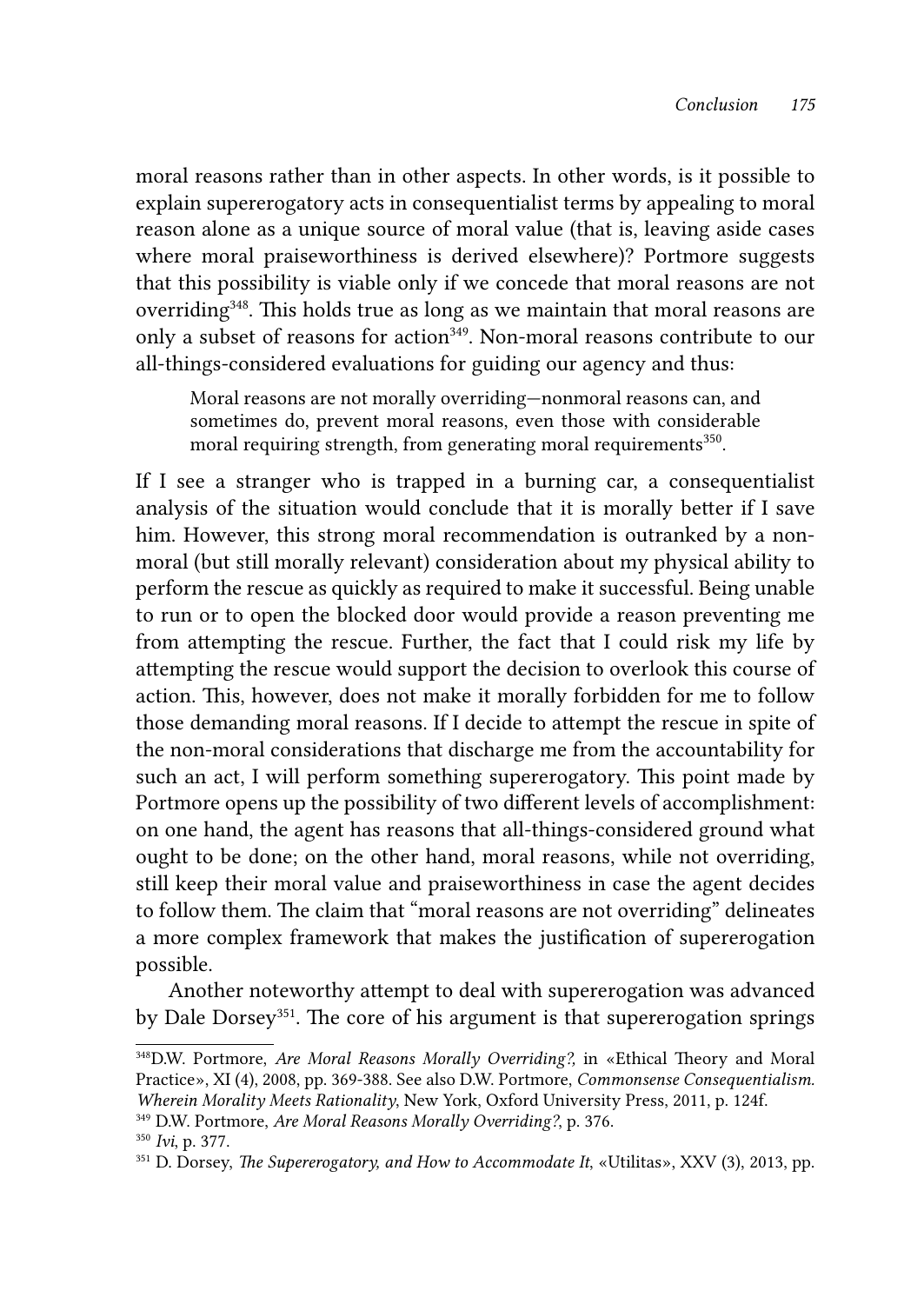from the comparison between the demands of morality (the moral point of view) and what we ought to do regarding practical rationality (all-thingsconsidered, that is, evaluating non-moral reasons as well). Surprisingly, he holds that the supererogatory is not what lies beyond the morally required, but instead what lies beyond the rationally required<sup>352</sup>. In order to explain this, we must focus on the notion of practical rationality that Dorsey adopts. For him, an agent who evaluates what to do in a given situation is considering different types of demands. Certainly, moral reasons play a part in this process, but they are not alone. We, as agents, consider different sorts of practical demands, and our ultimate choice is the product of this heterogenous reflection. In this regard, what we aim to do is always the result of this "all-things-considered" point of view, and this is what constitutes our rational requirements. More significantly for the nature of this book, Dorsey recognizes that human agency is characterized by a plurality of inputs:

To begin, consider the notion of a moral requirement. Moral requirements are, well, just that: if I fail to conform to a moral requirement, this entails that I will have behaved immorally, or in a morally unjustified way. But there are many different sorts of requirements—not just moral—that I face. I face legal requirements, prudential requirements, requirements of etiquette, requirements of my neighborhood association. Sometimes these requirements will conflict. But in cases of conflict, it seems natural to ask ourselves what we ought to do really, or all-things-considered. More generally, in the case of conflicting requirements, how should I live? For the sake of brevity, I will refer to this "all-things-considered" requirement, which is distinct from, e.g., moral, legal or prudential requirements, as the "rational" requirement, or rational "ought"<sup>353</sup>.

Claiming that supererogation is morally good but not rationally required (beyond rational requirements) means it is beyond the requirements that spring from the all-things-considered point of view.

From a strictly theoretical point of view, Dorsey's account is not different from the others I have analyzed in these sections. There is an attempt to account for supererogation by structuring a complex moral system. A first level of accomplishment is constituted by practical rationality. Secondly, it is permitted to extend beyond that level by performing what the moral point

<sup>355-382.</sup> 

<sup>352</sup> *Ivi*, p. 373.

<sup>353</sup> *Ivi*, p. 369.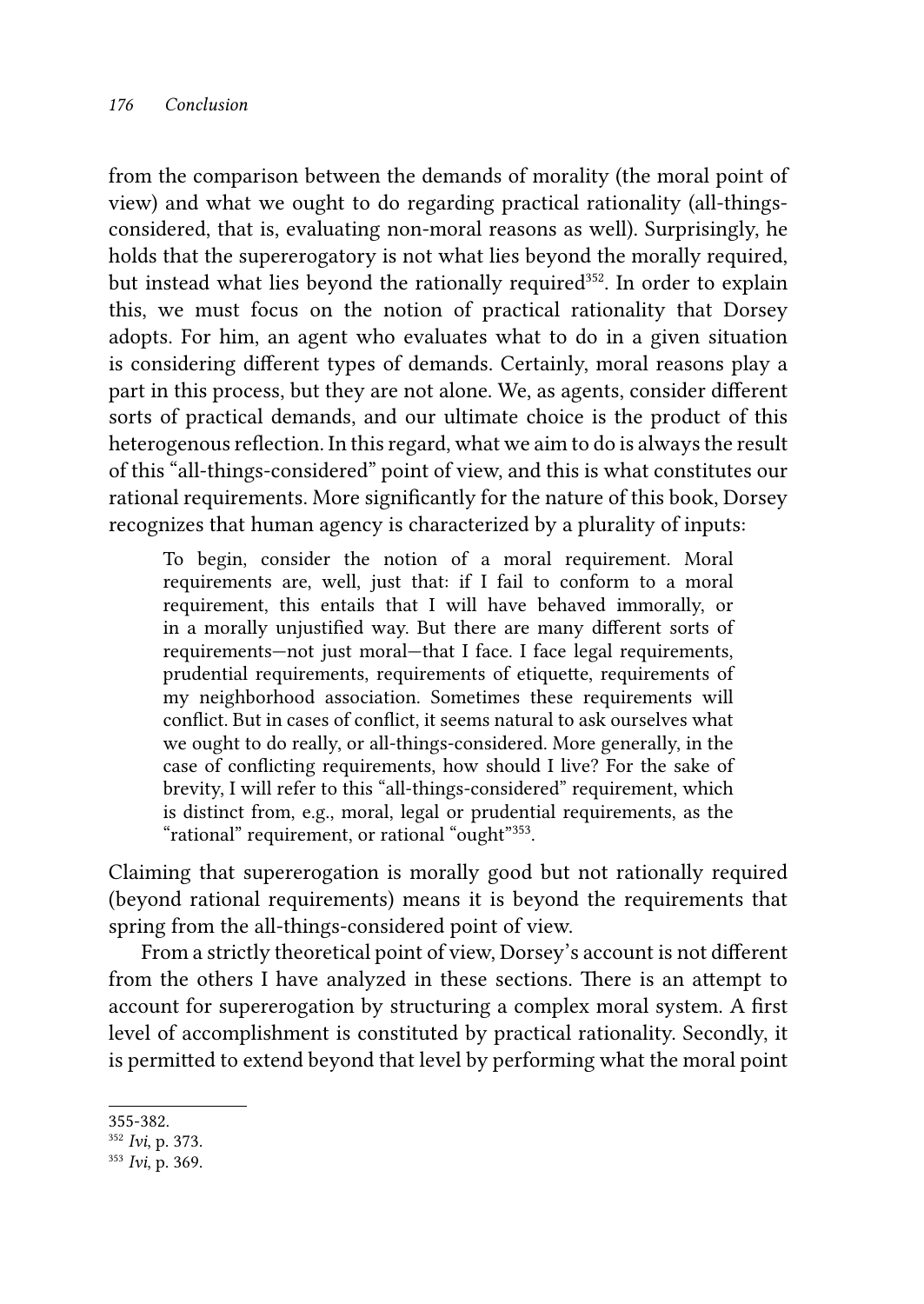of view suggests. Dorsey's theoretical claim, among other things, restores the possible role of act-utilitarianism for a theory of supererogation<sup>354</sup>. The over-demandingness of the maximizing account of act-utilitarianism is no longer a problem, as the first level of accomplishment (practical rationality) is set in non-moral terms. All that is left to the moral point of view is to suggest the permitted supererogatory accomplishment. Accordingly, we won't be dealing with the over-demandingness of moral requirements (a common objection to act-utilitarianism), but with the demandingness of supererogation. This does not necessarily represent a problem and goes along well with what we commonly think of as supererogatory acts. Dorsey thinks that this account of supererogation has the advantage of rehabilitating act-utilitarianism, even in its standard view<sup>355</sup>. However, this feat does not come without some relevant issues. It is significant that this view does not necessarily explain more than others, and thus, it is not clear why it should be preferred<sup>356</sup>. On the contrary, it has disadvantages. One reason is that maintaining a proper explanation of supererogation within the moral domain means to limit the alleged demandingness of moral claims. Setting practical rationality entirely outside the moral point of view leads to a general problem for non-supererogatory acts. Let me explain this point. According to this account, the moral point of view would delineate a very demanding act that is considered supererogatory (let us imagine a possible considerable donation to a charitable organization). Non-moral considerations (say, for example, prudential reasons) from the all-things-considered point of view of practical rationality prevent us from considering the donation a requirement (i.e., the donation would prevent me from sustaining my family). The problem with Dorsey's account, and generally all those accounts that try to explain supererogation appealing to some feature from outside the moral domain, is that the moral blameworthiness for the omission of morally best action remains. It is true that practical rationality outlines what we ought to do. However, morally speaking (given the maximizing understanding of morality that Dorsey has<sup>357</sup>), we would be missing the performance of an act

<sup>354</sup> *Ivi*, p. 382.

<sup>355</sup> *Ibidem.*

<sup>&</sup>lt;sup>356</sup> This is especially true for accounts, such as those by Dreier and by Timmons and Horgan, that seem to me to explain more moral phenomena. It remains an open question if the criticism that will follow Dorsey's position by appealing to moral blameworthiness applies to Portmore's account as well.

<sup>357 «</sup>Morality, according to act-consequentialism, demands the best», D. Dorsey, *The*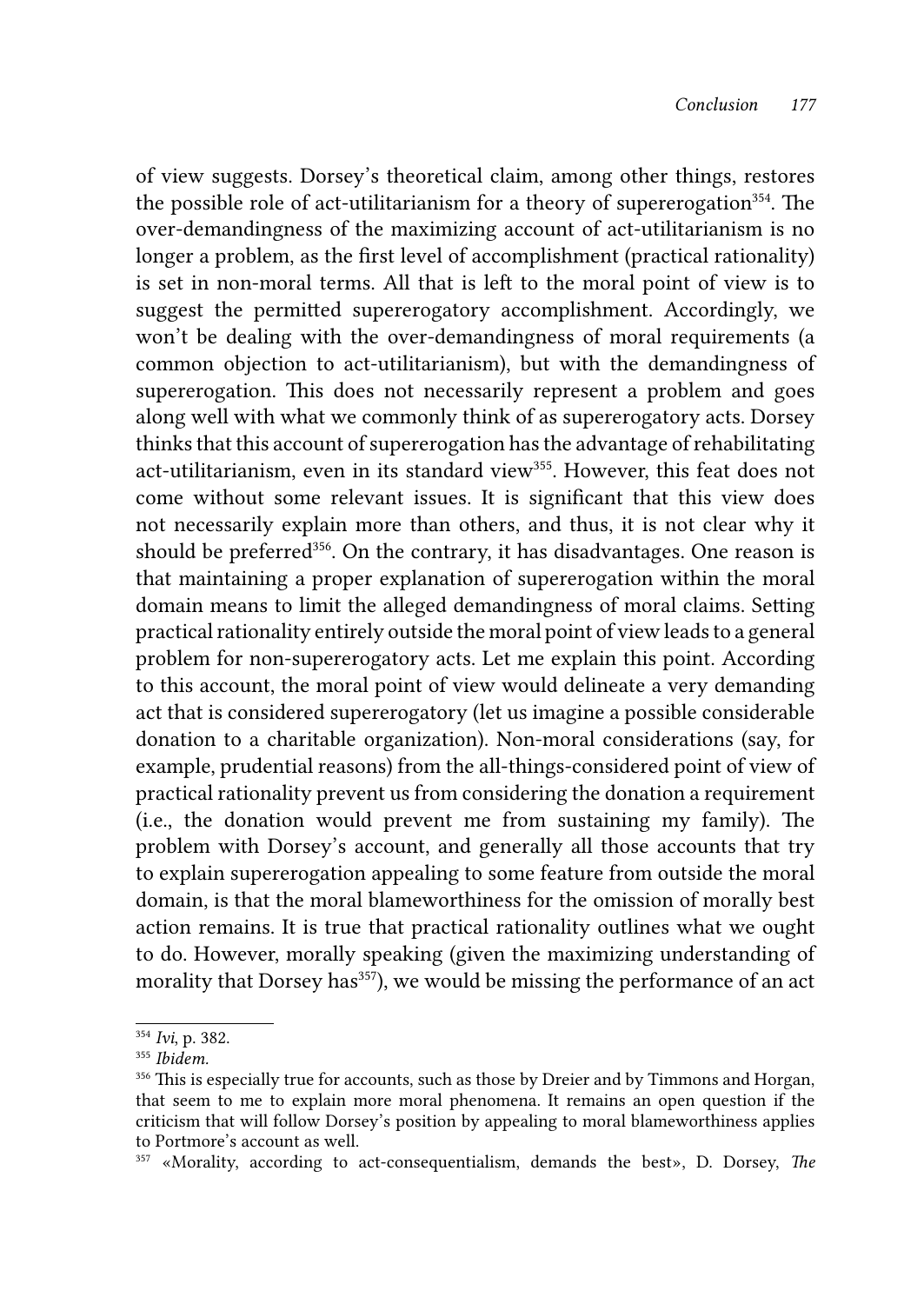with some relevant moral value, and this shortcoming causes moral blame. One important feature of the traditional view of supererogation is that its omission cannot cause any sort of criticism or moral blame (remember Heyd's second condition<sup>358</sup>). Dorsey's view seems to fail to account for this feature<sup>359</sup>. Even worse, in these terms our practical agency will be generally characterized by moral blame for all those times we do not follow the moral point of view. In other words, non-supererogatory acts, if a supererogatory course of action would be possible (and this is almost always the case), would be considered a moral shortcoming and thus morally blameworthy. I do not think this is a feature that we would be willing to concede to our moral frameworks and in general to any theory of human agency. It is true, Dorsey's account would rehabilitate maximizing act-utilitarianism, but at the expense of all non-supererogatory performance. Allowing this would be conceding that theoretical features have a priority over human agency. I take this sort approach of moral research to be misguided.

My objection to Dorsey's account of supererogation based on moral blameworthiness has been similarly emphasized by Alfred Archer<sup>360</sup>. He highlights how Dorsey's view presents similar problems when it comes to the limitation of moral demands. In fact, holding a maximizing account of act-utilitarianism as the source of our moral claims incurs the wellknown problem of moral over-demandingness. Archer emphasizes that the reason why the problems with moral demandingness and moral blame are so important is that these issues are what grounds the necessity of the category of the supererogatory. Establishing agency on practical rationality, as Dorsey does, leaving aside the moral domain, means pretending that moral over-demandingness and moral blameworthiness no longer represent a problem. However, these problems are exactly what inspired the

*Supererogatory, and How to Accommodate It*, p. 382.

<sup>358 «</sup>Its omission is not wrong, and does not deserve sanction or criticism—either formal or informal» D. Heyd, *Supererogation: Its Status in Ethical Theory*, Cambridge, Cambridge University Press, 1982, p. 115.

<sup>359</sup> I do not think that this criticism holds with the multiple sources dynamics that I expressed in Chapter V to explain how supererogatory acts are brought about within a pluralist system. In that case both levels of accomplishment are constituted within the moral domain.

<sup>360</sup> Our arguments are structured in slightly different ways. While he claims that not considering the limitation of moral blameworthiness leads to the fact that the category of supererogation is no longer needed, I claim that overlooking the reach of moral blame leads to an agency deeply characterized by it. This appears to be an undesirable feature of any theory of moral agency. See A. Archer, *The Supererogatory and How Not to Accommodate It: A Reply to Dorsey*, «Utilitas», XXVIII (2), 2016, pp. 179-188.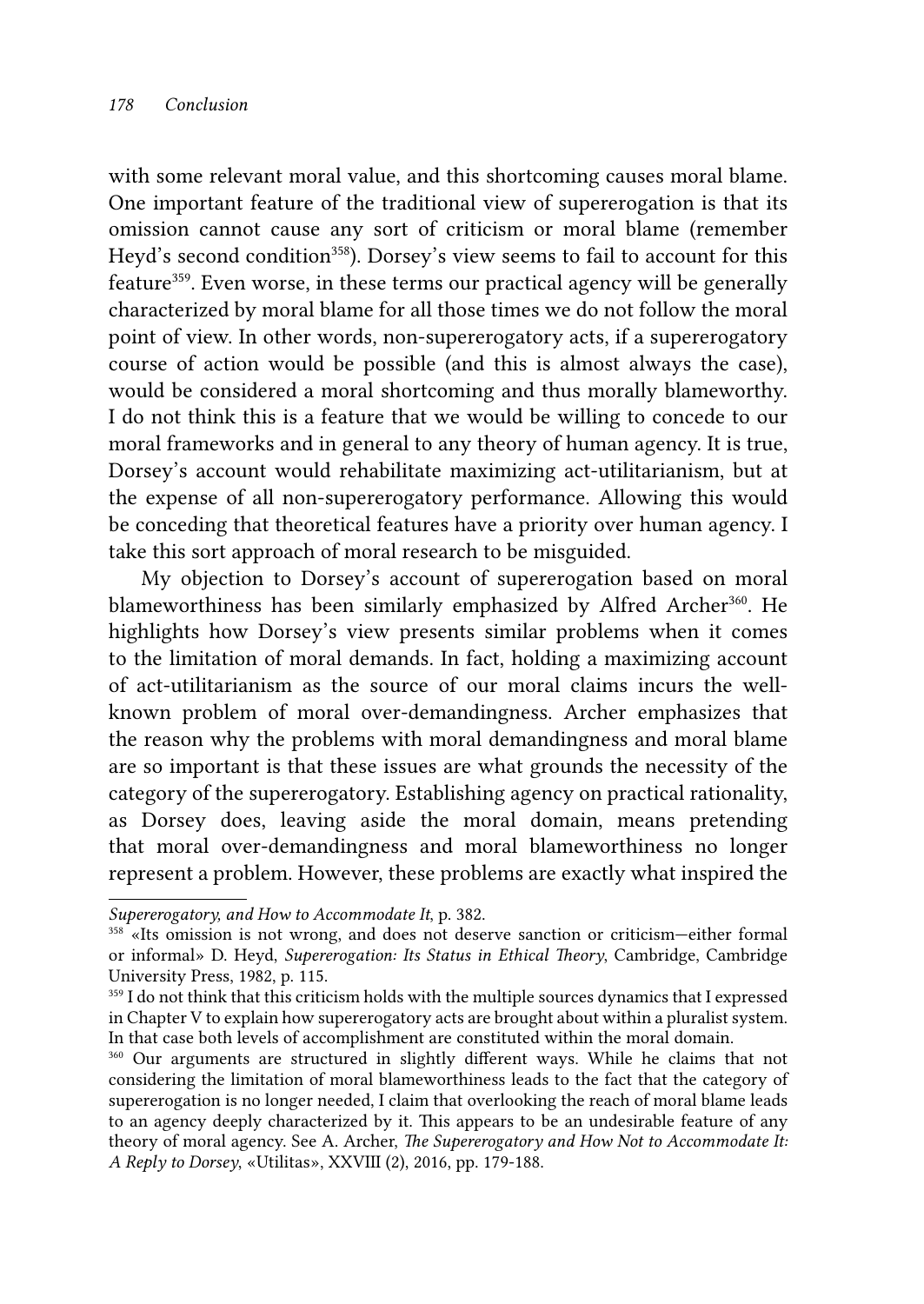debate on supererogation. The omission of the morally best act in certain circumstances (let us imagine a case where the performance requires a considerable sacrifice by the agent) does not seem to deserve moral blame. Conversely, the performance of such an onerous act cannot be demanded. These two claims are widespread in common sense morality, and the concept of supererogation has gained its legitimacy in order to account for them. Dorsey's shift of the foundation of agency to practical rationality has apparently made vanish these two problems. If this holds to be true of his account, then Archer's conclusion seems correct:

By denying that moral obligations are conceptually linked to blameworthiness and the legitimacy of demands, Dorsey removes the need to make room for any category of the supererogatory and so his proposed account is redundant<sup>361</sup>.

I think this problem holds for accounts such as Dorsey's and generally all the accounts that try to explain supererogation from outside the moral dimension.

In sum, the accounts that I have analyzed in this section (similar to those in the previous section) seem to have endorsed a similar strategy. The starting point to account for the concept of supererogation is that of imagining a theoretical framework that allows for different degrees of practical accomplishment. I have tried here to show how the proposals made by Portmore and Dorsey both follow this insight. This acknowledgement is the most relevant point for the present book. Either implicitly or explicitly, these theories present an endorsement of a more complex moral structure. More specific to the actual possibility of accounting for supererogatory acts, though, these two positions present something troublesome (and this is more evident in Dorsey's). If we try to explain supererogation from outside the moral dimension, we are missing important elements of what originated the debate about this peculiar category of acts.

## 6.5 A Shared Demand of Acknowledgment: «The Need for Complexity»

In these final pages I have highlighted how all the most noteworthy accounts of supererogation allow some degree of what I have addressed as "moral complexity." This concept, while not always being endorsed explicitly,

<sup>361</sup> *Ivi*, p. 185.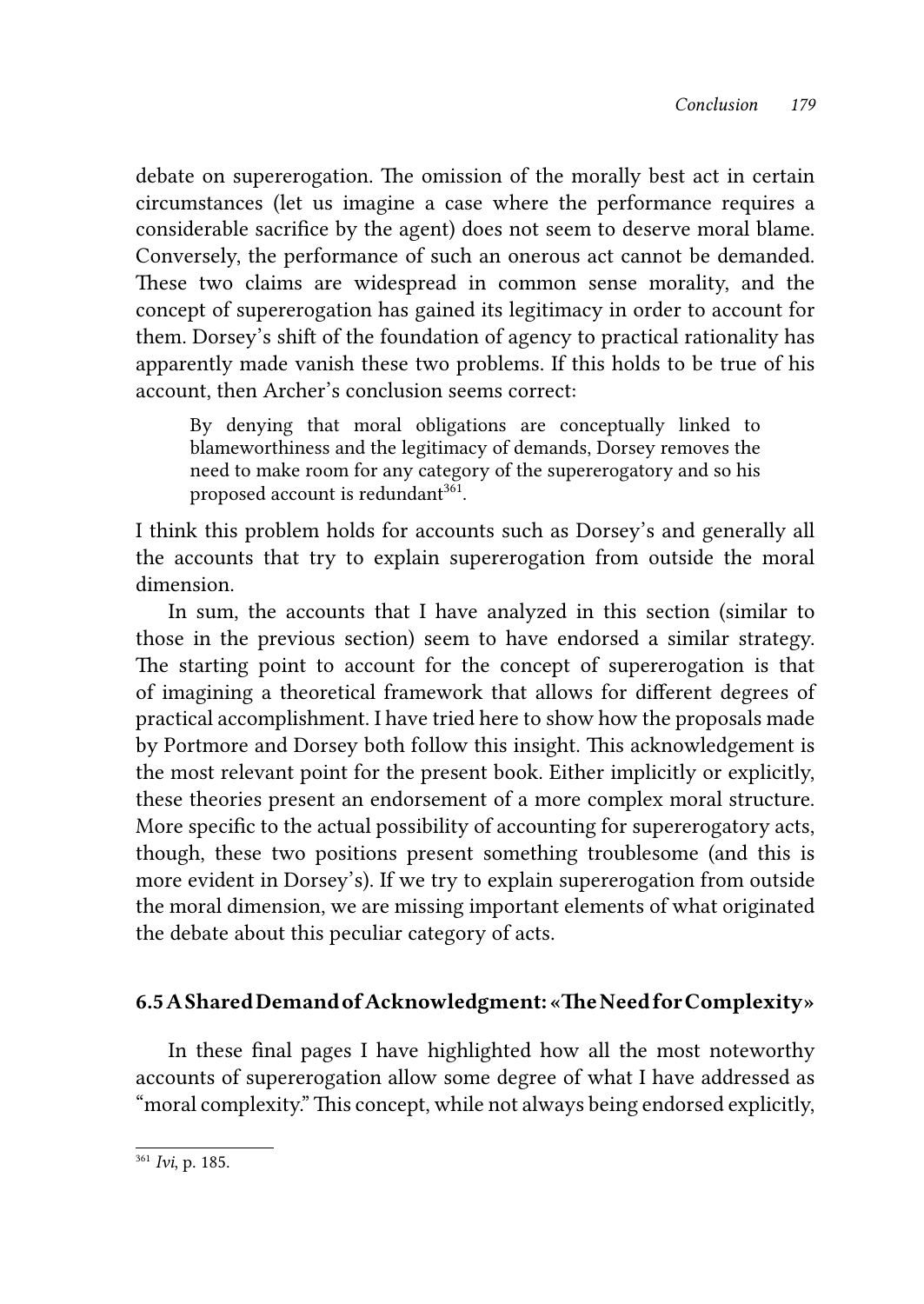appears to be the only way to make sense of supererogatory acts<sup>362</sup>. That is what I called the "the need for complexity," which is the insight that the performance of this category of acts can only be explained by the possibility of different degrees of moral accomplishment. This is, in the first place, a theoretical effort. What distinguishes my theory of supererogation from the others is that I have provided a multi-leveled moral structure by endorsing moral pluralism. Not only this but also, in the first part of the book, I suggest that pluralism can better explain our moral experience in light of a phenomenological analysis. This reveals how "the need for complexity" is a demand shared by other spheres of ethical research, and its endorsement can become helpful for other explanatory purposes.

It might be clear, at this point, why pluralism is taken to be, in the present work, the key to interpreting both moral experience and supererogation. I hold that pluralism represents a sort of "inference to the best explanation"<sup>363</sup> of many relevant questions of ethics. As I have illustrated, pluralism can both handle the complexity typical of our moral experience and give an account of the existence of complex moral concepts, such as supererogation<sup>364</sup>. If this normative theory can adequately answer more questions relevant to ethics than other possible alternatives can, it is the moral theory to be preferred. Again, this justifies the adoption of the moral approach I labeled "moral complexity." This approach is primarily concerned with acknowledging the

<sup>&</sup>lt;sup>362</sup> It has been noticed that the concept of supererogation traditionally refers to the explanation of peculiar acts. This has generally ruled out virtue theories that traditionally focus on character traits. Briefly, since supererogatory acts entangled with the concept of duty and virtue theories lack such a theoretical detail (they hardly take into consideration the concept of duty), supererogation cannot be easily conceived. Attempts to address the issue from the point of view of virtue theories are not missing (see, in particular, D. Heyd, *Can Virtue Ethics Account for Supererogation?*, in C. Cowley [ed.], *Supererogation*, «Royal Institute of Philosophy Supplement», LXXVII, 2015), but the issue is not directly addressed by this theoretical approach. One reason for this is that virtue theories discuss moral excellence in a very different way (as in L.T. Zagzebski, *Exemplarist Moral Theory*, New York, Oxford University Press, 2017). In fact, excellence is generally considered an ideal or a benchmark for the moral agent. This, however, does not prevent the requests of morality from eventually becoming overdemanding. I have addressed this issue (and the consequent possibility for supererogation) here: S. Grigoletto, *Following the Wrong Example.* 

<sup>&</sup>lt;sup>363</sup> G. Harman, *The Inference to the Best Explanation*, «Philosophical Review», LXXV, 1965, pp. 88-95.

<sup>&</sup>lt;sup>364</sup> Moreover, it is important to highlight that pluralism explains the existence of moral dilemmas (even if it does not necessarily solve them) as the clashing of equally relevant moral sources.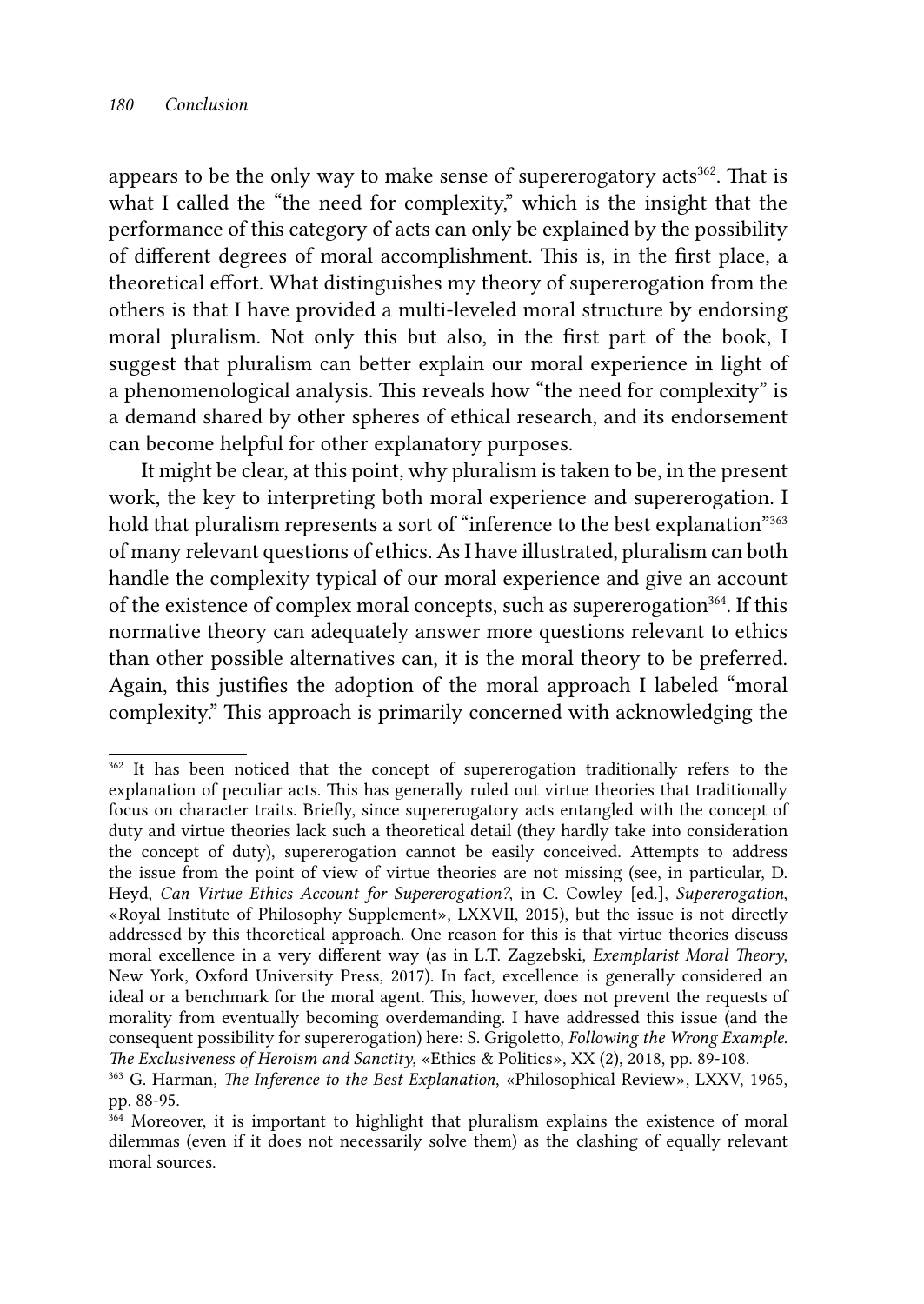different dimensions of complexity typical of morality: the moral experience of the moral agent, the need for a pluralist moral system, and the existence of complex moral concepts<sup>365</sup>. The founding belief of this approach is the avoidance of any sort of indebted theoretical oversimplification. In addition, moral phenomena have always had precedence over moral theorizing. In this regard the explanatory potential of the pluralist approach ultimately explains the moral structure endorsed in this work. This is why I think that the case of supererogation can be solved "only through moral complexity."

<sup>365</sup> I have defined a complex moral concept as one that requires more than a single level of morality in order to be justified. I take supererogation to be a clear example of this sort of moral concept.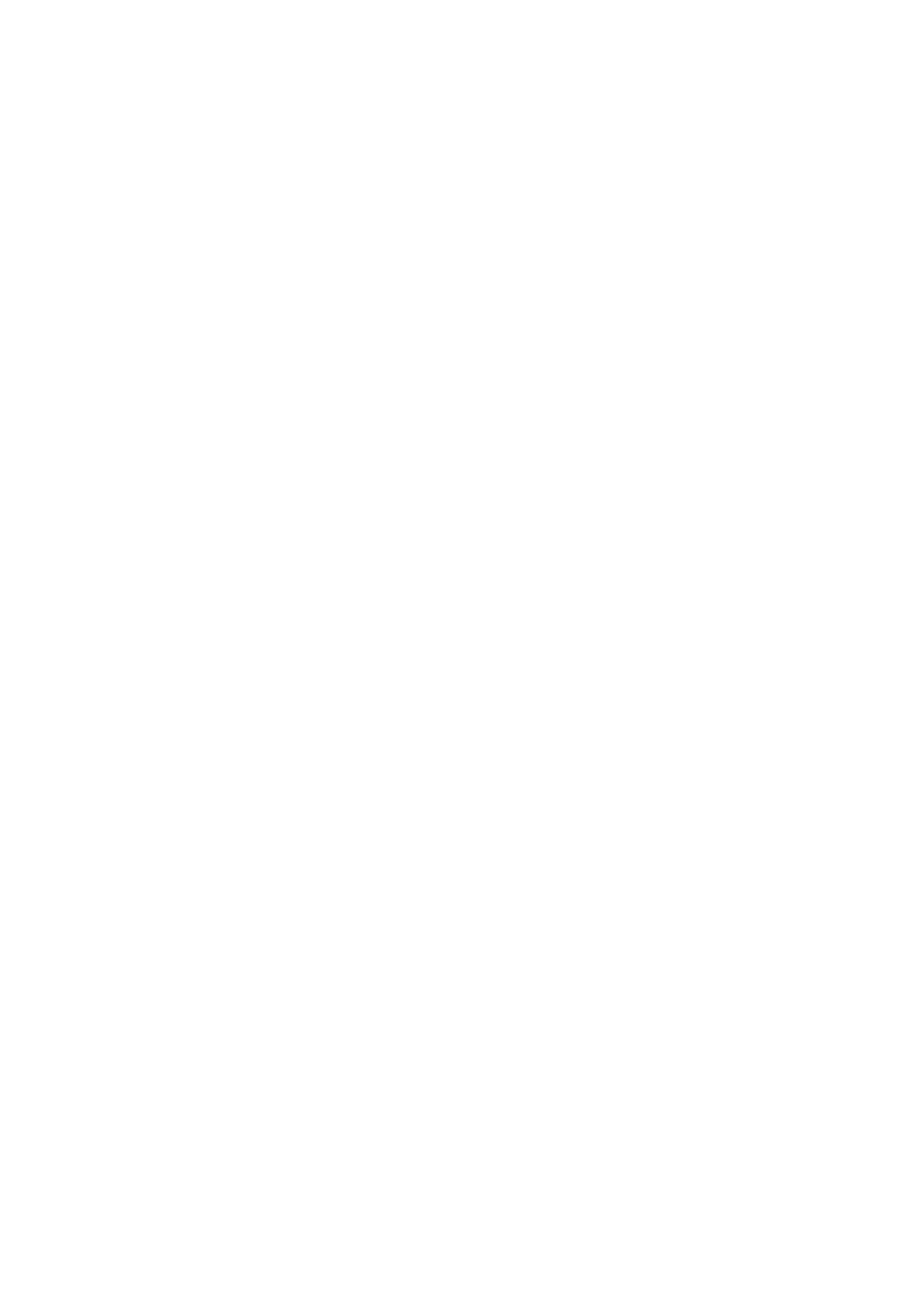## BIBLIOGRAPHY

- Archer A., *Supererogation and Intentions of the Agent*, «Philosophia», XLI, 2013, pp. 447–462.
- Archer A., *Supererogation, Sacrifice, and the Limits of Duty*, «Southern Journal of Philosophy», LIV (3), 2016, pp. 333–354.
- Archer A., *The Supererogatory and How Not to Accommodate It: A Reply to Dorsey*, «Utilitas», XXVIII (2), 2016, pp. 179–188.
- Aristotle, *Metaphysics*, in R. McKeon (ed.), W.D. Ross (trans.), *The Basic Works of Aristotle*, New York, Random House, 1941.
- Aristotle, *Nicomachean Ethics* in Barnes J., Kenny A. (ed.), *Aristotle's Ethics. Writings from the Complete Works*, Princeton, NJ, Princeton University Press, 2014.
- Aristotle, *Nicomachean Ethics* in Broadie S. (ed.), Rowe C. (ed. and trans.), Aristotle, *Nicomachean Ethics*, Oxford, Oxford University Press, 2002.
- Baron M., *Kantian Ethics Almost Without Apology*, Ithaca, NJ, Cornell University Press, 1995.
- Baron M., Petit P., Slote M., *Three Methods of Ethics*, Malden, MA, Wiley-Blackwell, 1997.
- Batson C.D., *Altruism in Humans*, New York, Oxford University Press, 2011.
- Beccaria C., *Dei delitti e delle pene*, in Francioni G. (ed.), Milano, Mediobanca, 1984.
- Bentham J., *An Introduction to the Principles of Morals and Legislation*, New York, Hafner Press, 1948.
- Berlin I., *The Crooked Timber of Humanity*, Princeton, NJ, Princeton University Press, 2013.
- Chappell S.G., Smyth N., *Bernard Williams*, in Zalta E.N. (ed.), *The Stanford Encyclopedia of Philosophy,* (fall 2018 edition), URL = [https://plato.](https://plato.stanford.edu/archives/fall2018/entries/williams-bernard/) [stanford.edu/archives/fall2018/entries/williams-bernard/.](https://plato.stanford.edu/archives/fall2018/entries/williams-bernard/)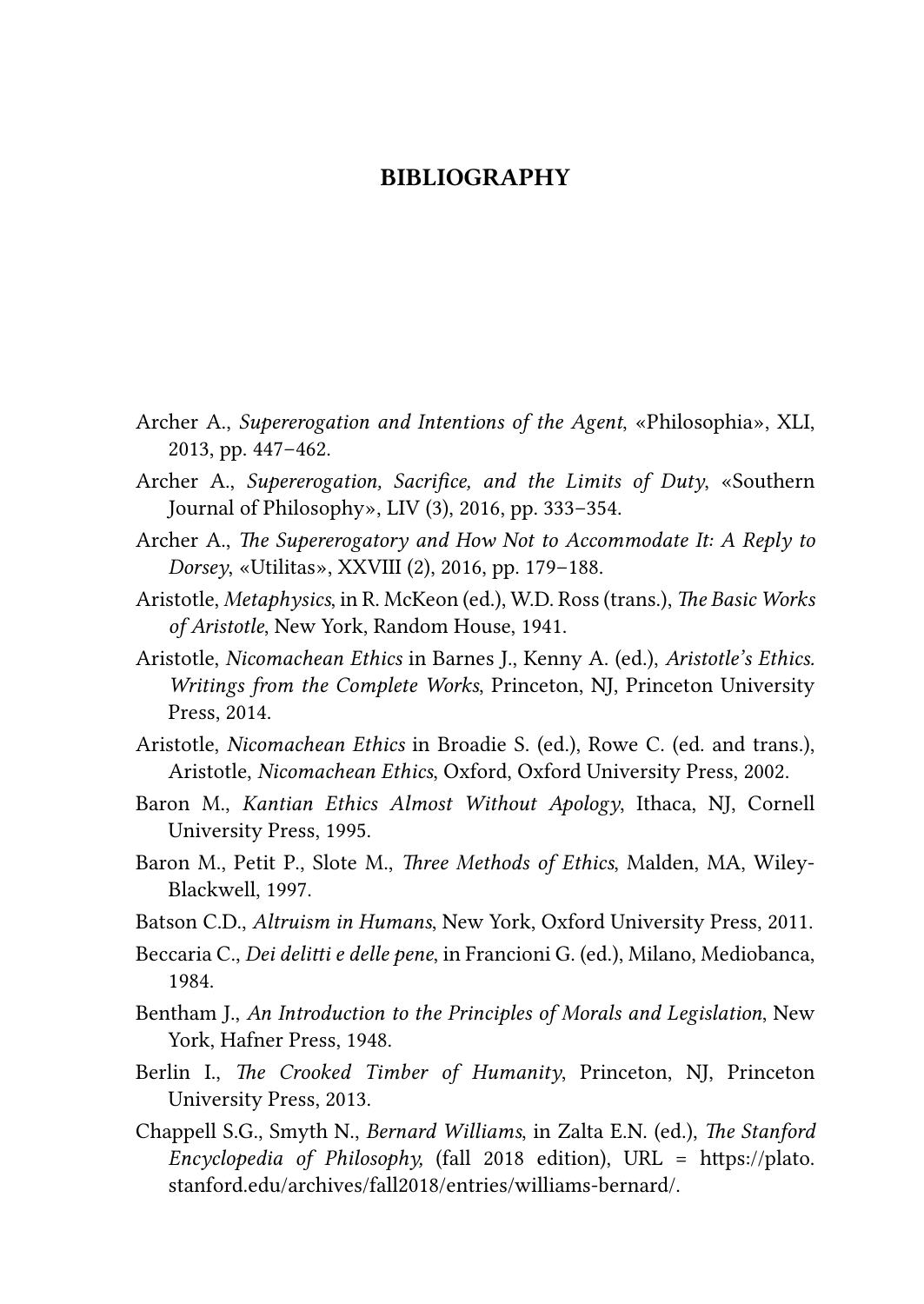- Chisholm R., Sosa E., *Intrinsic Preferability and the Problem of Supererogation*, «Synthese», LVI, 1966, pp. 321–331.
- Chisholm R., *Supererogation and Offence: A Conceptual Scheme for Ethics*, «Ratio», V, 1963, pp. 1–14;
- Chisholm R., *The Ethics of Requirement*, «American Philosophical Quarterly», I (2), 1964, pp. 147–153.
- Clement of Alexandria, *The Rich Man's Salvation,* in *Clement of Alexandria with an English translation by G.W. Butterworth*, London, W. Heinemann-Harvard University Press, 1953.
- Cox D., La Caze M., Levine M., *Integrity*, in Zalta E.N. (ed.), *The Stanford Encyclopedia of Philosophy* (spring 2017 edition), URL = [https://plato.](https://plato.stanford.edu/archives/spr2017/entries/integrity/) [stanford.edu/archives/spr2017/entries/integrity/.](https://plato.stanford.edu/archives/spr2017/entries/integrity/)
- Cowley C. (ed.), *Supererogation*, «Royal Institute of Philosophy Supplement», LXXVII, 2015.
- Da Re A., *Filosofia morale. Storia, teorie, argomenti*, Pearson, Milan and Turin, 2018.
- Dancy J., *Moral Reasons*, Hoboken, NJ, Blackwell, 1992.
- Dorsey D., *The Limits of Moral Authority*, Oxford, Oxford University Press, 2016.
- Dorsey D., *The Supererogatory, and How to Accommodate It*, «Utilitas», XXV (3), 2013, pp. 355–382.
- Dreier J., *Why Ethical Satisficing Makes Sense and Rational Satisficing Doesn't*, in M. Byron (ed.), *Satisficing Maximizing: Moral Theories on Practical Reason*, Cambridge, Cambridge University Press, 2004, pp. 131–154.
- Driver J., *The Suberogatory*, «Australasian Journal of Philosophy», LXX, 1992, pp. 286–295.
- Ferry M., *Does Morality Demand Our Very Best? On Moral Prescriptions and the Line of Duty*, «Philosophical Studies», CLXIII (2), 2013, pp. 573–589.
- Gaut B., *Moral Pluralism*, «Philosophical Papers», XXII (1), 1993, pp. 17–40.
- Gert J., *Moral Worth, Supererogation, and the Justifying/Requiring Distinction*, «Philosophical Review», CXXI (4), 2012, pp. 611–618.
- Gert J., *Requiring and Justifying: Two Dimensions of Normative Strength*, «Erkenntnis», LIX, 2003, pp. 5–36.
- Gill M.B., *Humean Moral Pluralism*, New York, Oxford University Press, 2014.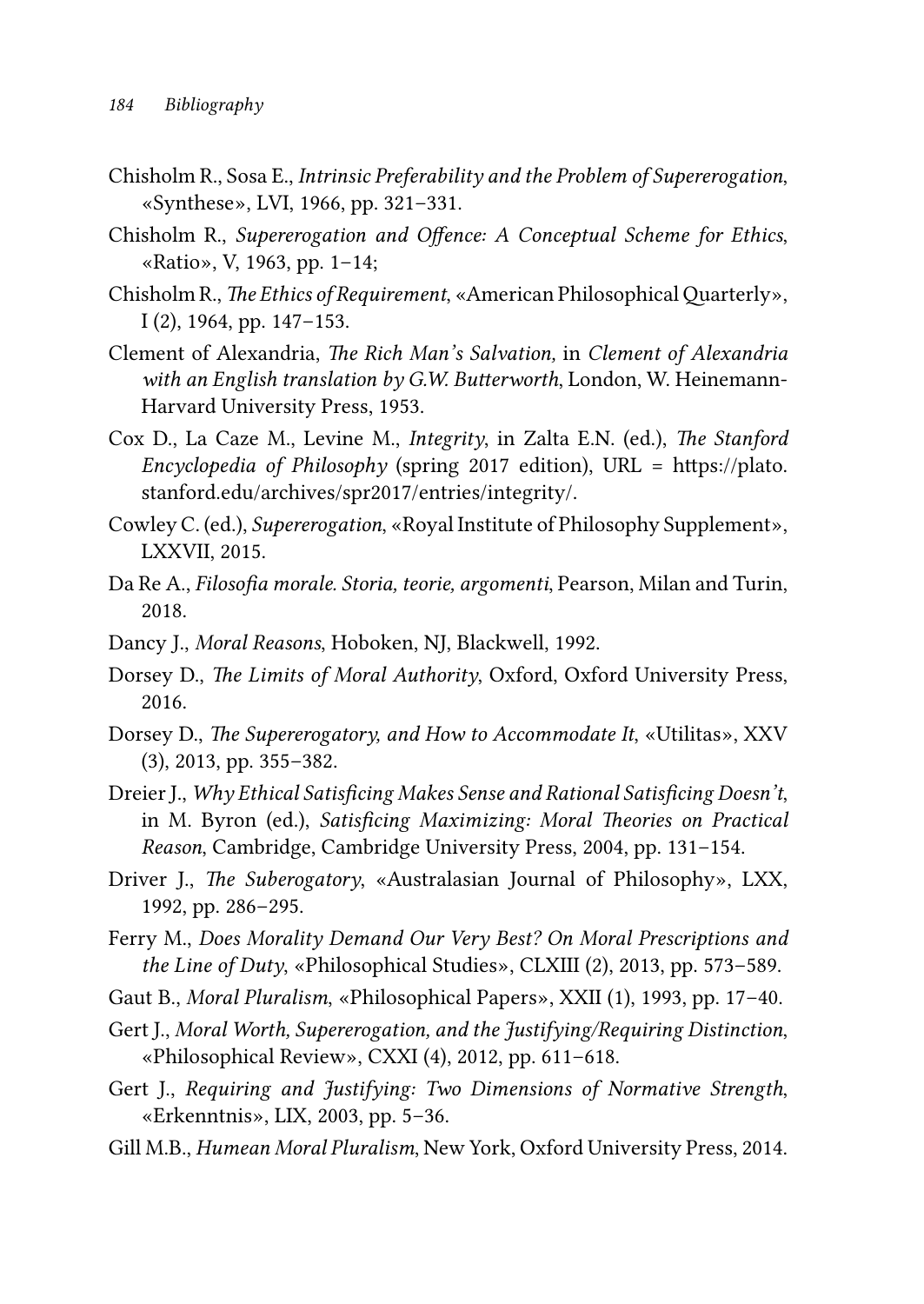- Grandi G., *Autonomia ed eteronomia. Appunti per un approccio antropologico a partire dalla lezione di Tommaso D'Aquino*, «L'Ircocervo», 2010, pp.  $1 - 22$ .
- Greene J. et al., *An fMRI Investigation of Emotional Engagement in Moral Judgment*, «Science», CCXCIII, 2001, pp. 2105–2108.
- Grigoletto S., *Facing Moral Complexity. The Role of Moral Excellence in Guiding Moral Judgment*, «Teoria», XXXIX (2), 2019, pp. 239–258.
- Grigoletto S., *Following the Wrong Example. The Exclusiveness of Heroism and Sanctity*, «Ethics & Politics», XX (2), 2018, pp. 89–108.
- Grigoletto S., *Why Proximity Matters for the Concept of Supererogation*, «Ethics & Politics», XIX (1), 2017, pp. 291–307.
- Guevara D., *The Impossibility of Supererogation in Kant's Moral Theory*, «Philosophy and Phenomenological Research», LIX (3), 1999, pp. 593– 624.
- Harman G., *The Inference to the Best Explanation*, «Philosophical Review», LXXV, 1965, pp. 88–95.
- Heyd D., *Can Virtue Ethics Account for Supererogation?*, in Cowley C. (ed.), *Supererogation*, «Royal Institute of Philosophy Supplement», LXXVII, 2015, pp. 25–47.
- Heyd D., *Supererogation*, Zalta E.N. (ed.), *The Stanford Encyclopedia of Philosophy* (winter 2019 edition), URL = [https://plato.stanford.edu/](https://plato.stanford.edu/archives/win2019/entries/supererogation/) [archives/win2019/entries/supererogation/.](https://plato.stanford.edu/archives/win2019/entries/supererogation/)
- Heyd D., *Supererogation: Its Status in Ethical Theory*, Cambridge, Cambridge University Press, 1982.
- Hill T.E., *Kant on Imperfect Duty and Supererogation*, «Kant-Studien», LXII, 1971, pp. 55–76.
- Hill T.E., *Kantian Pluralism*, «Ethics», CII (4), 1992 pp. 743–762.
- Höfler A., *Abhängigkeitsbeziehungen zwischen Abhängigkeitsbeziehungen*, *Sitzungsberichte der kaiserliche Akademie der Wissenschaften in Wien,*  CLXXXI, 1917, pp. 1–56.
- Horgan T., Timmons M., *Mandelbaum on Moral Phenomenology and Realism*, in I. Verstegen (ed.), *Maurice Mandelbaum and American Critical Realism*, London and New York, Routledge, 2010, pp. 105–126.
- Horgan T., Timmons M., *Moral Phenomenology and Moral Theory*, «Philosophical Issues», XV, 2005, pp. 56–77.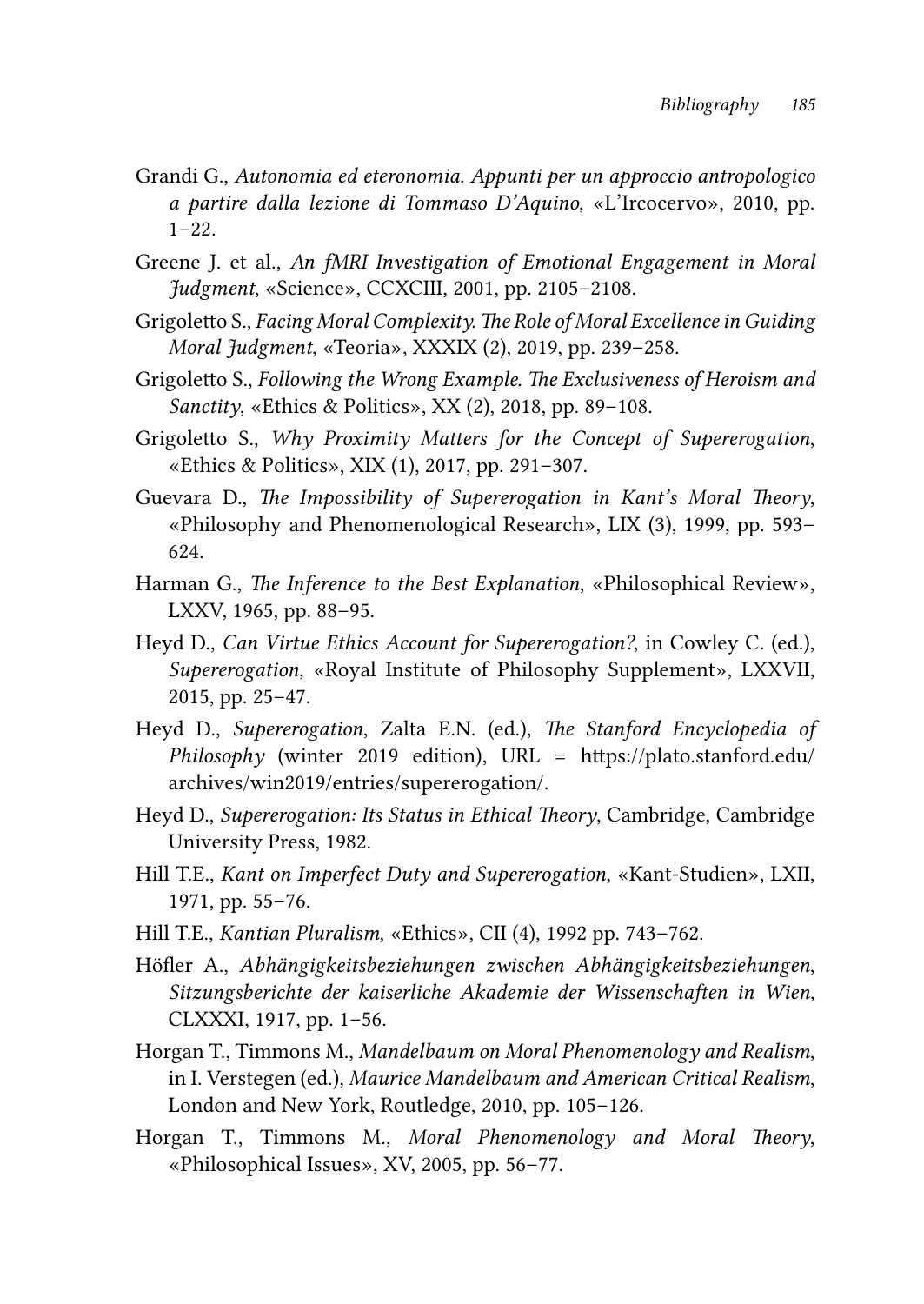- Horgan T., Timmons M., *Untying a Knot from the Inside Out: Reflections on the "Paradox" of Supererogation*, «Social Philosophy & Policy Foundation», XXVII (2), 2010, pp. 29–63.
- Howard-Snyder F., Norcross A., *A Consequentialist Case for Rejecting the Right*, «Journal of Philosophical Research», XVIII, 1993, pp. 109–125.
- Jeske D., Fumerton R., *Relatives and Relativism*, «Philosophical Studies», LXXXVII, 1997, pp. 143−157.
- Kant I., *Critique of Practical Reason*, in Gregor M. (ed.), Cambridge, Cambridge University Press, 1997.
- Kant I., *Groundwork of the Metaphysics of Morals*, Gregor M., Timmermann J. (ed.), Cambridge, Cambridge University Press, 2012.
- Kant I., *Lecture on Ethics*, in Heath P., Schneewind J.B. (ed.), Cambridge, Cambridge University Press, 1997.
- Kant I., *On a Supposed Right to Lie from Philanthropy*, in I. Kant, *Practical Philosophy*, M. Gregor (ed.), Cambridge, Cambridge University Press, 1996.
- Kant I., *The Metaphysics of Morals*, in Gregor M. (ed.), Cambridge, Cambridge University Press, 1996.
- Kawall J., *Self-Regarding Supererogatory Actions*, «Journal of Social Philosophy», XXXIV (3), 2003, pp. 487–498.
- Kirchin S. (ed.), *Thick Concepts*, Oxford, Oxford University Press, 2013.
- Köhler W., *The Place of Value in a World of Facts*, New York, NY, Liveright, 1976.
- Kriegel U., *Moral Phenomenology: Foundational Issues*, «Phenomenology and the Cognitive Sciences», VII (1), 2008, pp. 1–19.
- Larmore C., *Dare Ragioni. Il soggetto, l'etica, la politica*, Turin, Rosenberg & Sellier, 2008.
- Larmore C., *Patterns of Moral Complexity*, New York, Cambridge University Press, 1987.
- Larmore C., Reanut A., *Débat sur l"Éthique. Idéalisme ou réalisme*, Paris, Éditions Grasset & Fasquelle, 2004.
- Larmore C., *Reflection and Morality*, «Social Philosophy and Policy», XXVII (2), 2010, pp. 1–28.
- Larmore C., *The Autonomy of Morality*, New York, Cambridge University Press, 2008.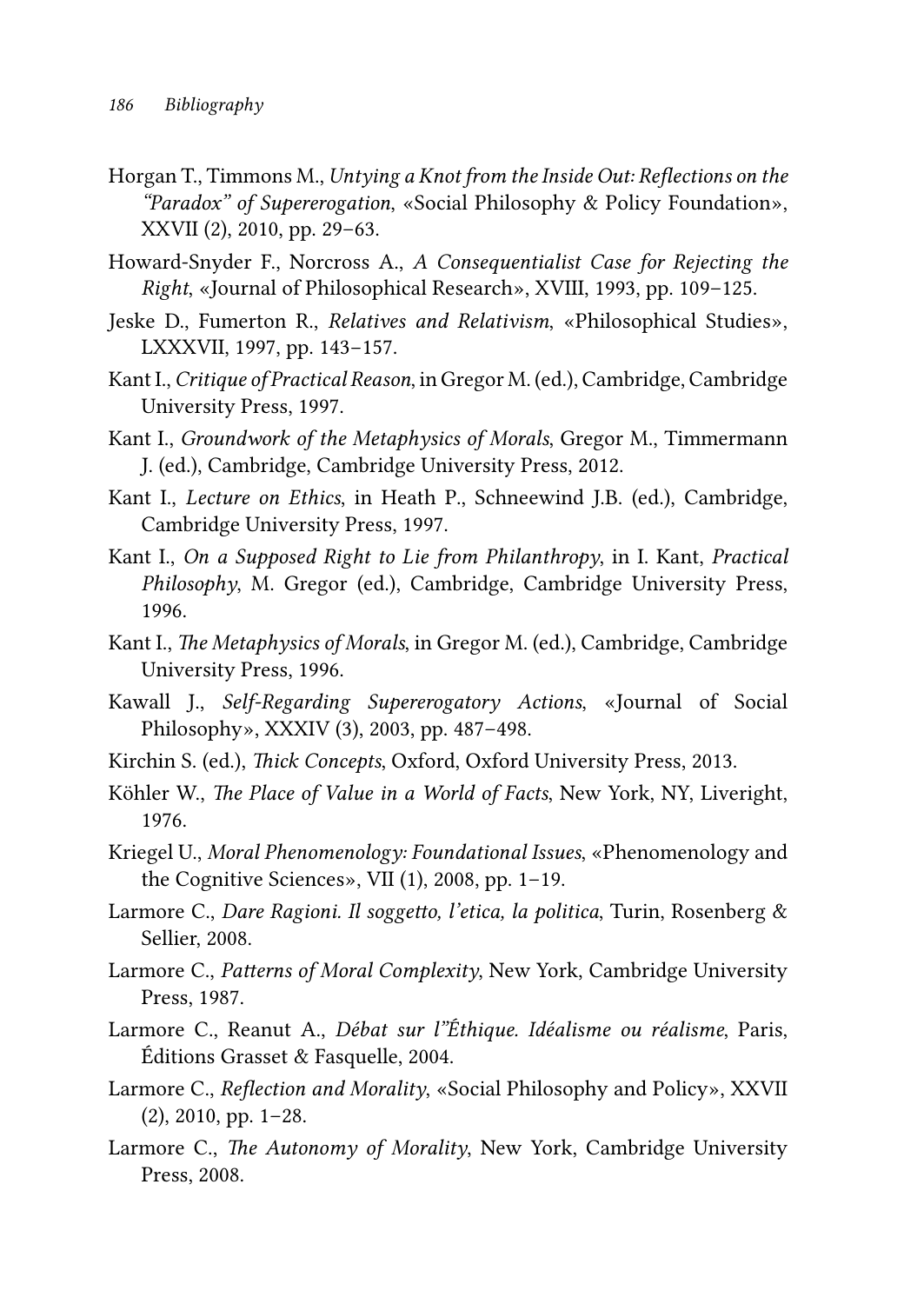- Levinas E., *Totality and Infinity*, Pittsburgh, PA, Duquesne University Press, 1969.
- Mandelbaum M., *The Phenomenology of Moral Experience*, Glencoe, IL, The Free Press, 1955.
- Mason E., *Value Pluralism*, in Zalta E.N. (ed.), *The Stanford Encyclopedia of Philosophy* (spring 2018 edition), URL = [https://plato.stanford.edu/](https://plato.stanford.edu/archives/spr2018/entries/value-pluralism/) [archives/spr2018/entries/value-pluralism/](https://plato.stanford.edu/archives/spr2018/entries/value-pluralism/).
- McIntyre A., *Doctrine of Double Effect*, in Zalta E.N., *The Stanford Encyclopedia of Philosophy*, (spring 2019 edition), URL = [https://plato.stanford.edu/](https://plato.stanford.edu/archives/spr2019/entries/double-effect/) [archives/spr2019/entries/double-effect/.](https://plato.stanford.edu/archives/spr2019/entries/double-effect/)
- McNamara P., *Supererogation, Inside and Out: Toward an Adequate Scheme for Common-Sense Morality*, in Timmons M. (ed.), *Oxford Studies in Normative Ethics (Vol. 1)*, New York and Oxford, Oxford University Press, 2011, pp. 202–235.
- Meinong A., *Psychologisch-ethische Untersuchungen zur Wert-theorie*, Graz, 1894.
- Mellema G., *Beyond the Call of Duty: Supererogation, Obligation and Offence*, Albany, NY, State University of New York Press, 1991.
- Mill J.S., *A System of Logic Ratiocinative and Inductive*, New York, Harper & Brothers Publishers, 1904.
- Mill J.S., *Utilitarianism*, Indianapolis, Hackett Publishing, 2001.
- Mulgan T., *The Demands of Consequentialism*, New York, Oxford University Press, 2001.
- Nagel T., *The Fragmentation of Value*, in Nagel T., *Mortal Questions*, Cambridge, Cambridge University Press, 1979, pp. 128–141.
- Nagel T., *The Possibility of Altruism,* Princeton, NJ, Princeton University Press, 1970.
- New C., *Saints, Heroes and Utilitarians*, «Philosophy», XLIX, 1974, pp. 179– 189.
- Parfit D., *Reasons and Persons*, Oxford, Clarendon Press, 1984.
- Paul VI, *Indulgentiarum Doctrina*, 1967.
- Portmore D.W., *Are Moral Reasons Morally Overriding?,* «Ethical Theory and Moral Practice», XI, 2008, pp. 369–388.
- Portmore D.W., *Commonsense Consequentialism. Wherein Morality Meets Rationality*, New York, Oxford University Press, 2011.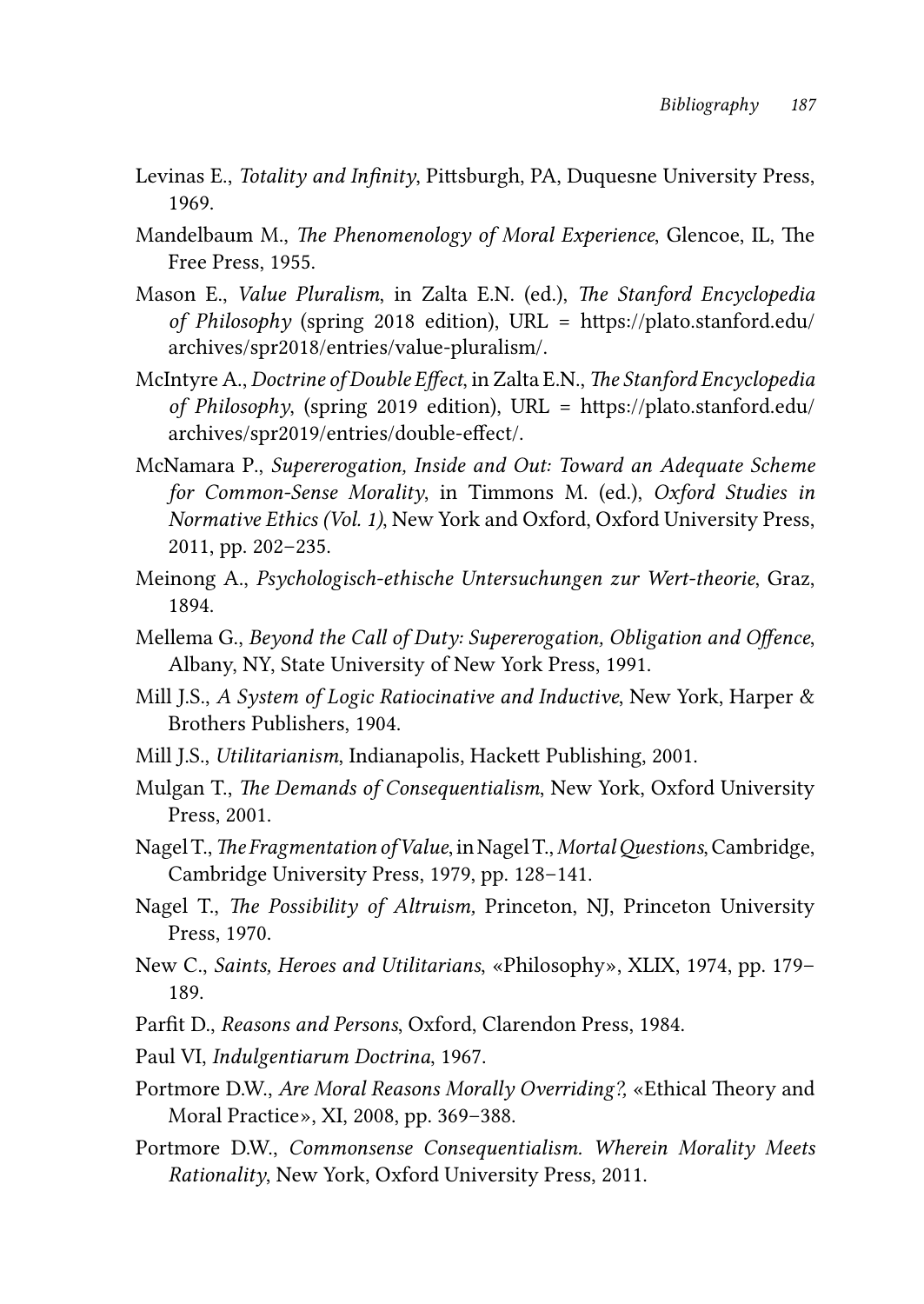- Portmore D.W., *Position-Relative Consequentialism, Agent-Centered Options, and Supererogation*, «Ethics», CXIII (2), 2003, pp. 326–327.
- Rawls J., *A Theory of Justice: Original Edition*, Cambridge, MA, Belknap Press, 1971.
- Ross W.D., *The Foundations of Ethics*, New York, Oxford University Press, 1939.
- Ross W.D., *The Right and the Good*, New York, Oxford University Press, 1930.
- Scheler M., *Ordo Amoris*, in M. Scheler, *Selected Philosophical Essays*, D. Lachterman (trans.), Evanston IL, Northwestern University Press, 1973.
- Scheler M., *The Nature of Sympathy*, P. Heath (trans.), North Haven, CT, Archon Books, 1970.
- Schopenhauer A., *Manuscript Remains in Four Volumes: Volume I Early Manuscripts (1804–1818)*, Oxford, Berg, 1988.
- Schumaker M., *Deontic Morality and the Problem of Supererogation*, «Philosophical Studies», XXXIII, 1972, pp. 427–428.
- Schwarz E., *Über den Wert, das Soll, und das richtige Werthalten*, Graz, 1934.
- Sen A., *The Idea of Justice*, Cambridge, MA, Belknap Press, 2009.
- Sidgwick H., *The Method of Ethics,* Indianapolis/Cambridge, Macmillan, 1874.
- Sinnot-Amstrong W., *You Ought to Be Ashamed of Yourself (When You Violate an Imperfect Obligation)*, «Philosophical Issues», XV, 2005, pp. 192–208.
- Slote M., *Beyond Optimizing. A Study of Rational Choice*, Cambridge MA, Harvard University Press, 1989.
- Smith A., *The Theory of Moral Sentiments*, D.D. Raphael (ed.), A.L. Macfie (ed.), Oxford, Clarendon Press, 1976.
- St. Bonaventure, *Apologia pauperum contra calumniatorem*.
- St. Thomas Aquinas, *Summa Theologica*, in *The Summa Theologica of Saint Thomas Aquinas translated by Fathers of the English Dominican Province revised by Daniel J. Sullivan*, Chicago, Encyclopaedia Britannica, 1952.
- Stocker M., *Professor Chisholm on Supererogation and Offence*, «Philosophical Studies», XVIII, 1967, pp. 87–94.
- Turing A.M., *Computing Machinery and Intelligence*, «Mind», LIX (236), 1950, pp. 433–460.
- Ullmann-Margalit E., *Considerateness*, «Iyyun», LX, 2011, pp. 205–244.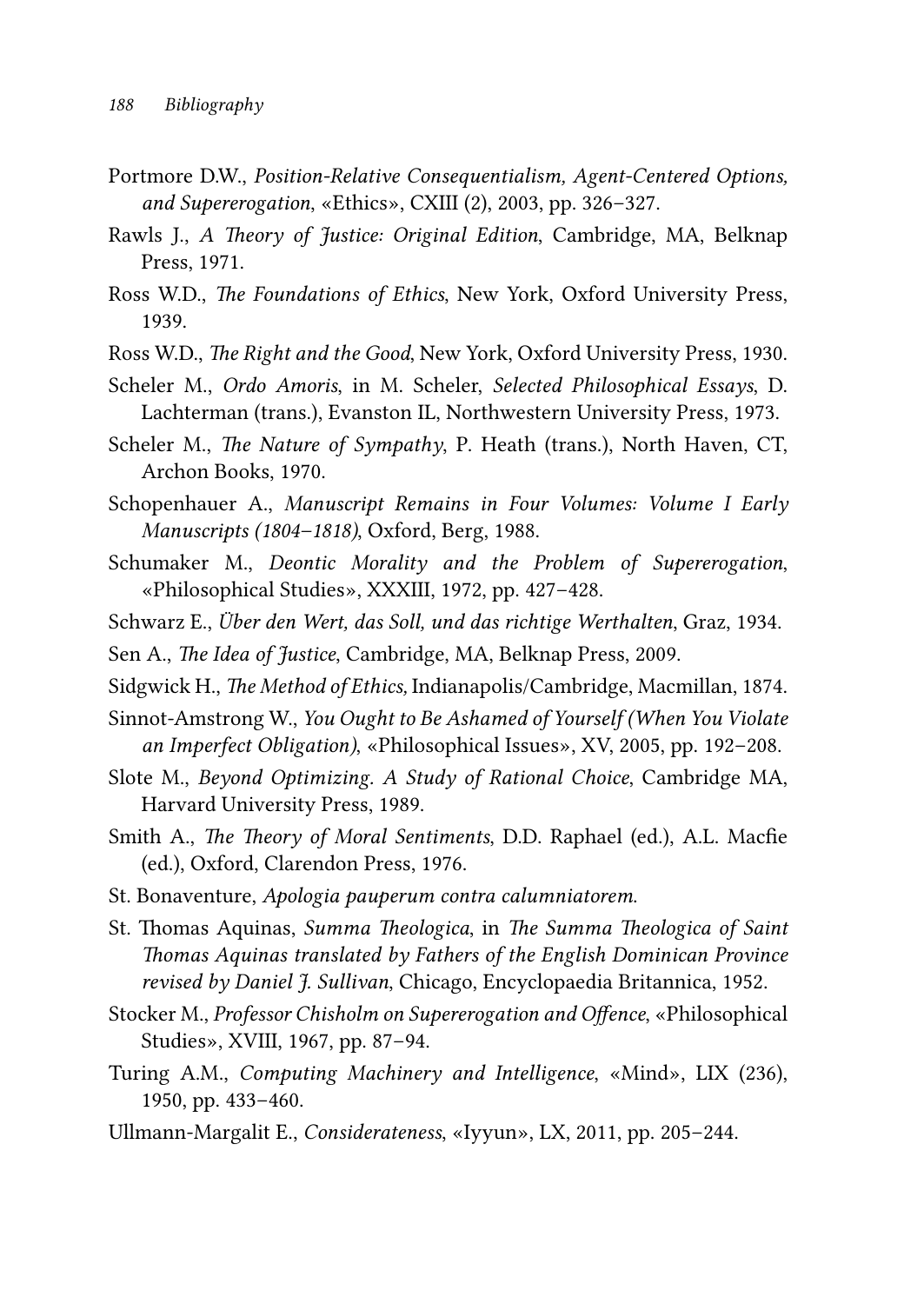- Urmson J., *Saints and Heroes*, in A. Melden (ed.), *Essays in Moral Philosophy*, Seattle, University of Washington Press, 1958, pp. 198–216.
- Vecchio S., *Precetti e consigli nella teologia medievale*, in Bacin S., *Etiche Antiche, Etiche moderne*, Bologna, il Mulino, 2010, pp. 223–242.
- Vessel J.P., *Supererogation for Utilitarianism*, «American Philosophical Quarterly», XLVII (4), 2010, pp. 299−319.
- Von Wright G.H., *Deontic Logic*, «Mind», LX (237), 1951, pp. 1–15.
- Williams B., *Conflict of Values*, in Williams B., *Moral Luck*, Cambridge, Cambridge University Press, 1981, pp. 71–82.
- Williams B., *Ethical Consistency*, in Williams B., *Problems of the Self*, Cambridge, Cambridge University Press, 1973, pp. 166–186.
- Williams B., *Ethics and the Limits of Philosophy*, London and New York, Routledge, 2011.
- Williams B., *Integrity*, in Smart J.J., Williams B. (ed.), *Utilitarianism: For and Against*, Cambridge, Cambridge University Press, 1973, pp. 108–118.
- Williams B., *Persons, Character and Morality*, in B. Williams, *Moral Luck*, Cambridge, Cambridge University Press, 1981.
- Wolf S., *Moral Saints*, «The Journal of Philosophy», LXXIX (8), 1982, pp. 418–439.
- Zagzebski L.T., *Exemplarist Moral Theory*, New York, Oxford University Press, 2017.
- Zimmerman M.J., *Ignorance and Moral Obligation*, Oxford, Oxford University Press, 2014.